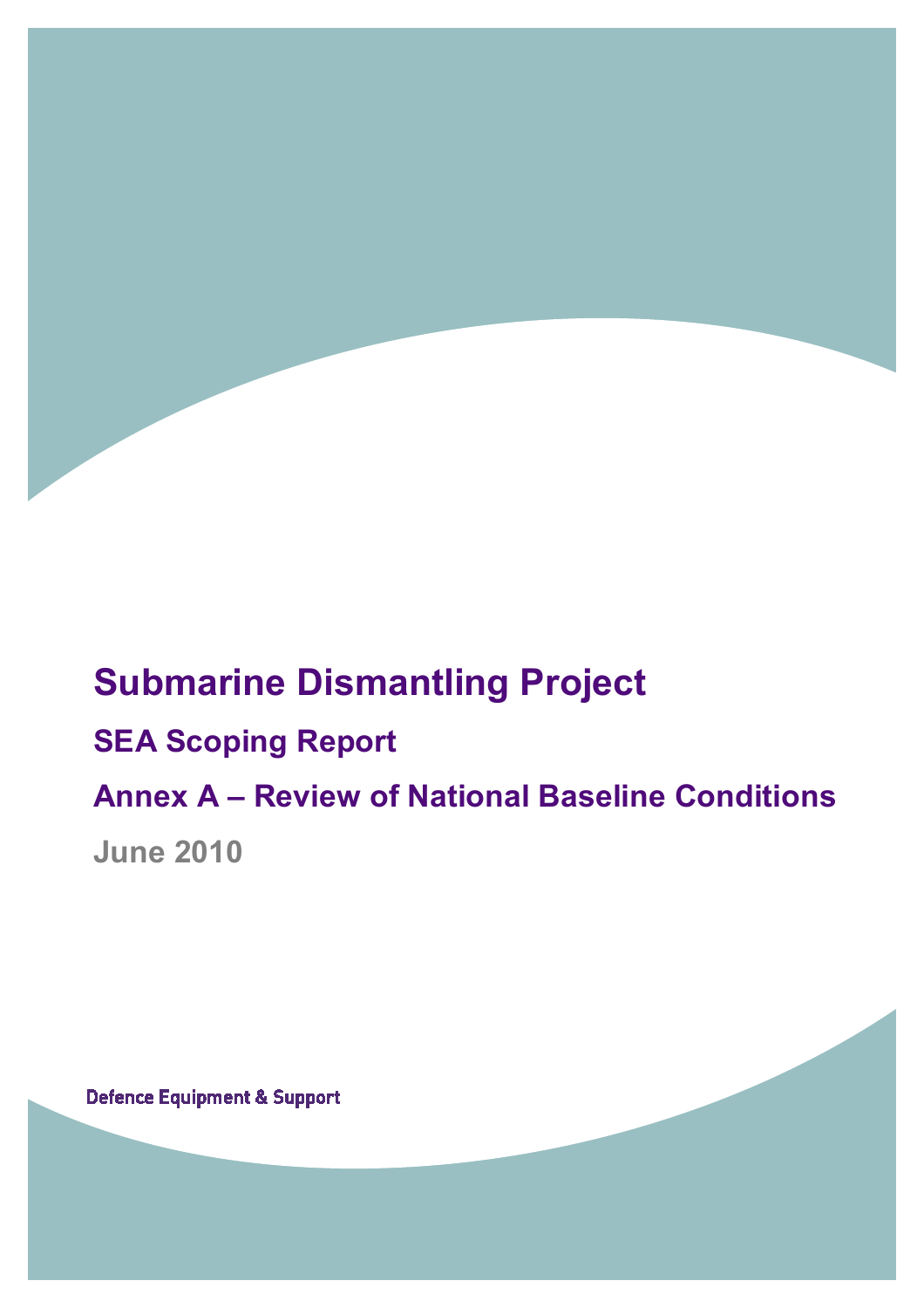### **Summary of the current National baseline by SEA Annex I issue**

| <b>Biodiversity and Nature Conservation</b>                                                                                                                                                                                                                                                                                                                                                                                                                                                                                                                                                                                                                                                                                                                                        |                                                                                                                                                                                                                                                                                                                    |
|------------------------------------------------------------------------------------------------------------------------------------------------------------------------------------------------------------------------------------------------------------------------------------------------------------------------------------------------------------------------------------------------------------------------------------------------------------------------------------------------------------------------------------------------------------------------------------------------------------------------------------------------------------------------------------------------------------------------------------------------------------------------------------|--------------------------------------------------------------------------------------------------------------------------------------------------------------------------------------------------------------------------------------------------------------------------------------------------------------------|
| Number of SSSIs: Over 4,000 (around 1,400 SSSIs in Scotland). <sup>1</sup><br>Number of SACs: 608 covering around 2,505,165 ha (approximately 10% of the UK's land area). <sup>1</sup><br>Number of SPAs: 256 covering around 1,610,812 ha (approximately 6.7% of the UK land area). <sup>1</sup><br>Other important sites: 146 Ramsar sites covering around 3% of the UK land area <sup>1</sup> . UK maps showing<br>the distribution of protected sites are available online. <sup>2</sup><br>Current issues for biodiversity, flora and fauna: Current cause of unfavourable condition in designated<br>sites include: lack of remedial management; under- or over-grazing; water management; water guality;                                                                    | <b>References:</b><br>State of the Natural<br>1 <sub>1</sub><br>Environment Report' (2008)<br>http://naturalengland.etraderstor<br>es.com/NaturalEnglandShop/pr<br>oduct.aspx?ProductID=31a5108<br>9-6654-4d48-8f89-<br>30d3c8c66aee<br>2.<br>Magic maps,                                                          |
| development with planning permission; and air pollution. <sup>1</sup><br>In 2006, 56% of all SSSI assessment features were in a 'favourable' condition; 43% in 'unfavourable'<br>condition; and the remaining 1% had been partly or wholly destroyed. The unfavourable condition of<br>SSSIs is attributable to the following activities: lack of remedial management (850 SSSI features<br>affected); under- or over-grazing (736 and 679 features affected respectively); water management<br>(311); water quality (314); development with planning permission (55); and air pollution (18).                                                                                                                                                                                     | http://www.magic.gov.uk/Static<br>Maps/gb.asp<br>MOD, Sustainable Development<br>3.<br>Report and Action Plan, 2008,<br>http://www.mod.uk/NR/rdonlyres<br>/D8407A1C-CA68-4AD4-8E17-<br>9F71B151AF6A/0/SusDevRepo<br>rt2008.pdf. And MOD,                                                                           |
| <b>MOD specific data:</b><br>The MOD rural and urban estate supports 37 UK Government Biodiversity Action Plan (UK BAP)<br>priority habitats and 139 UK BAP priority species. <sup>3</sup><br>In March 2009 the MOD had management responsibility for 172 Sites of Special Scientific Interest<br>(SSSIs) and their equivalent in Northern Ireland, Areas of Special Scientific Interest (ASSIs). Over 110<br>also had international and European nature conservation designations. 34<br>In March 2009 the following percentages of MOD managed SSSIs were in target condition: 91.5% in<br>England (against a Government target of 95% by 2010), 68% in Scotland (target 95% by 2010), 78%<br>in Wales (target 85% by 2013) and 57% in Northern Ireland (target 95% by 2013). 34 | Stewardship Report on the<br>Defence Estates, 2007-08,<br>http://www.defence-<br>estates.mod.uk/estate/estatestr<br>ategy.php<br>MOD, Stewardship Report on<br>4.<br>the Defence Estates, 2008/09,<br>http://www.mod.uk/NR/rdonlyres<br>/F9E34976-9E39-4E0D-BADA-<br>157975DF2118/0/stewardshiprp<br>t200809v7.pdf |

| <b>Demographics</b><br>Resident population of 61,383,200 in mid-2008. <sup>1</sup><br>62% of population is of working age (aged 16 to 59/64). (66.1% of males and 58.1% of females). <sup>1</sup><br>79.1% of working age population is economically active.<br>74.8% of working age population is in employment. <sup>2</sup><br>5.4% of working age population is unemployed. <sup>2</sup>                                                                                                                                                                                                            |                                        |         |          | 1 <sub>1</sub><br>2. | <b>References:</b><br><b>Office for National Statistics</b><br>http://www.statistics.gov.uk/stat<br>base/Product.asp?vlnk=15106<br>NOMIS, Summary of Labour<br>Force Survey Data, Jan-March<br>2010,                                              |
|---------------------------------------------------------------------------------------------------------------------------------------------------------------------------------------------------------------------------------------------------------------------------------------------------------------------------------------------------------------------------------------------------------------------------------------------------------------------------------------------------------------------------------------------------------------------------------------------------------|----------------------------------------|---------|----------|----------------------|---------------------------------------------------------------------------------------------------------------------------------------------------------------------------------------------------------------------------------------------------|
| Of those of working age in 2008: 28.9% have NVQ4 and above; 47.0% have NVQ3 and above; 65.1%<br>have NVQ2 and above; 78.7% have NVQ1 and above; 8.6% have other qualifications; and 12.7%<br>have no qualifications.<br>In England and Wales, between 2007/08 and 2008/099 estimates from the British Crime Survey (BCS)                                                                                                                                                                                                                                                                                |                                        |         |          |                      | https://www.nomisweb.co.uk/arti<br>cles/news/files/LFS%20headline<br>%20indicators.xls#National!A1<br>NOMIS, Official Labour Market<br><b>Statistics, Annual Population</b><br>Survey, 2008,<br>https://www.nomisweb.co.uk/out                    |
| indicate vehicle-related thefts fell by 10 per cent, burglary remained the same and violent crime by 6<br>per cent. BCS violence in 2008-9 was 4 per cent lower than estimated in 2007-8.<br>Differences in legal systems and police recording mean that the recorded crime figures for Scotland<br>are not directly comparable with recorded crime figures for England and Wales. In Scotland, recorded<br>vehicle theft and robbery decreased by 5 per cent and 3 per cent respectively between 2007/08 and<br>2008/09.<br>Number of crimes recorded by the police in England and Wales: <sup>7</sup> |                                        |         |          | 4.                   | put/dn87000/{AFB7B1A5-142C-<br>4D4F-BDE2-<br>467C1389CB90}/nomis 2009 0<br>8 20 133409.xls<br>NOMIS, Official Labour Market<br>Statistics, Annual survey of<br>hours and earnings - resident<br>analysis, 2008.<br>https://www.nomisweb.co.uk/out |
|                                                                                                                                                                                                                                                                                                                                                                                                                                                                                                                                                                                                         | 2007/08                                | 2008/09 | Change   |                      | put/dn87000/{AFB7B1A5-142C-<br>4D4F-BDE2-                                                                                                                                                                                                         |
|                                                                                                                                                                                                                                                                                                                                                                                                                                                                                                                                                                                                         | Number of offences (thousands)<br>$\%$ |         |          |                      |                                                                                                                                                                                                                                                   |
| 961.2<br>904<br>Violence against the person<br>$-6$                                                                                                                                                                                                                                                                                                                                                                                                                                                                                                                                                     |                                        |         |          |                      | 467C1389CB90}/nomis 2009 0<br>8 20 135116.xls                                                                                                                                                                                                     |
| Sexual offences                                                                                                                                                                                                                                                                                                                                                                                                                                                                                                                                                                                         | 53.5                                   | 51.5    | $-4$     | 5.                   | NOMIS, Official Labour Market<br>Statistics, Job Density, 2007,                                                                                                                                                                                   |
| Robbery                                                                                                                                                                                                                                                                                                                                                                                                                                                                                                                                                                                                 | 84.8                                   | 80.1    | $-5$     |                      | https://www.nomisweb.co.uk/out                                                                                                                                                                                                                    |
| <b>Burglary</b>                                                                                                                                                                                                                                                                                                                                                                                                                                                                                                                                                                                         | 583.7                                  | 581.4   | $\Omega$ |                      | put/dn87000/{AFB7B1A5-142C-                                                                                                                                                                                                                       |
|                                                                                                                                                                                                                                                                                                                                                                                                                                                                                                                                                                                                         |                                        |         |          |                      |                                                                                                                                                                                                                                                   |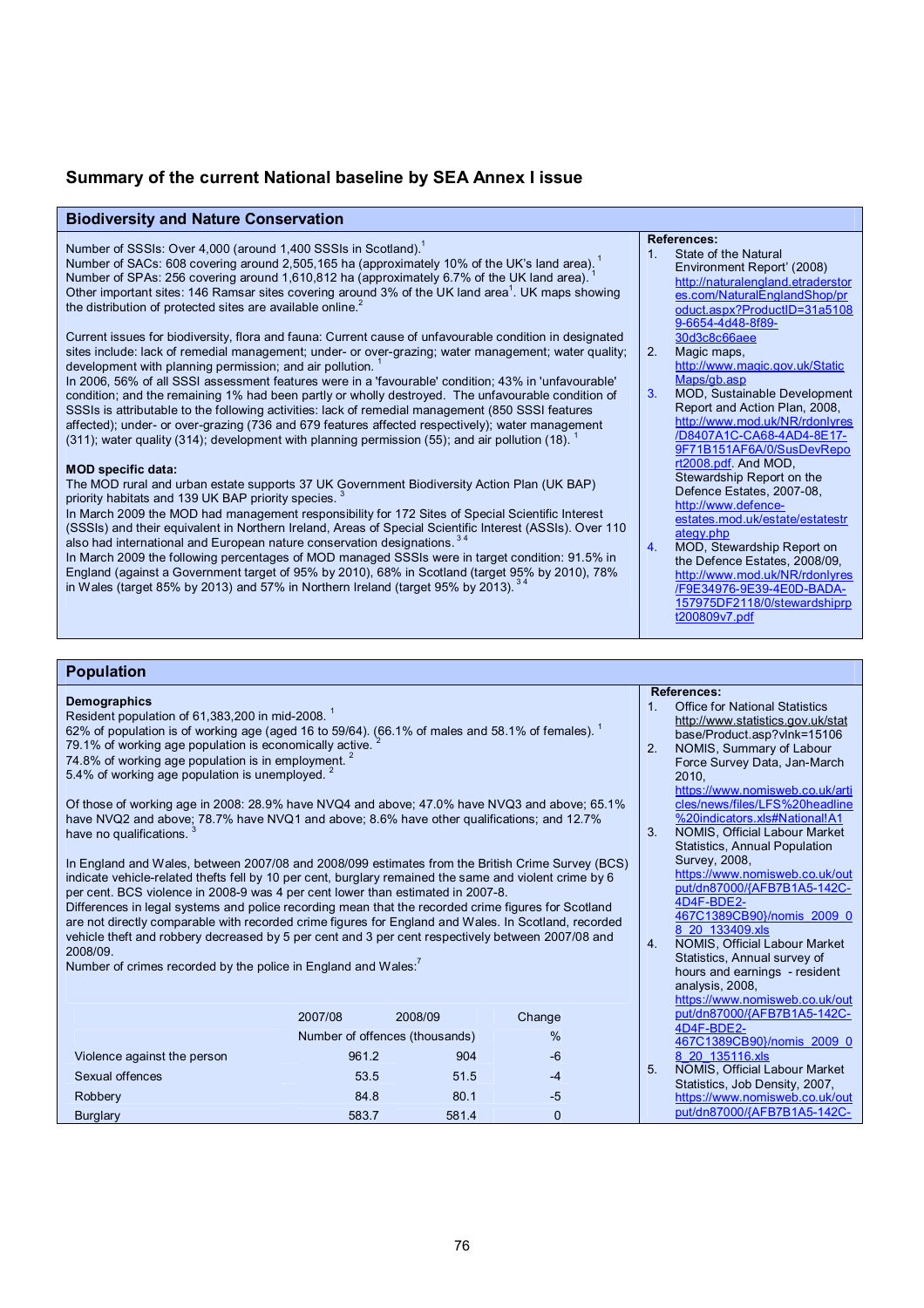| Offences against vehicles                                                                                                                                                                                                                                                                                                                                                                                                                                                                                        | 656.4    | 592.1    | $-10$ |          | 4D4F-BDE2-<br>467C1389CB90}/nomis 2009 0                                                                                                                                                                              |
|------------------------------------------------------------------------------------------------------------------------------------------------------------------------------------------------------------------------------------------------------------------------------------------------------------------------------------------------------------------------------------------------------------------------------------------------------------------------------------------------------------------|----------|----------|-------|----------|-----------------------------------------------------------------------------------------------------------------------------------------------------------------------------------------------------------------------|
| Other theft offences                                                                                                                                                                                                                                                                                                                                                                                                                                                                                             | 1,121.10 | 1,080.70 | $-4$  |          | 8 20 135513.xls                                                                                                                                                                                                       |
| Fraud and forgery                                                                                                                                                                                                                                                                                                                                                                                                                                                                                                | 155.4    | 163.3    | 5     | 6.       | Defra, Sustainable Development                                                                                                                                                                                        |
| Criminal damage                                                                                                                                                                                                                                                                                                                                                                                                                                                                                                  | 1,036.20 | 936.7    | $-10$ |          | Indicators, 2009.<br>http://www.defra.gov.uk/sustain                                                                                                                                                                  |
| Drug offences                                                                                                                                                                                                                                                                                                                                                                                                                                                                                                    | 229.9    | 242.9    | 6     |          | able/government/progress/docu                                                                                                                                                                                         |
| Miscellaneous other offences                                                                                                                                                                                                                                                                                                                                                                                                                                                                                     | 69.4     | 71.1     | 3     |          | ments/SDIYP2009 a9.pdf                                                                                                                                                                                                |
| Total recorded crime                                                                                                                                                                                                                                                                                                                                                                                                                                                                                             | 4,951.50 | 4,703.80 | $-5$  | 7.       | Home Office, British Crime<br>Survey in England and Wales<br>2008/09,                                                                                                                                                 |
| In 2008/09, the UK had 33,396 schools: 3,209 nursery (150,300 students); 21,568 primary (4,868,800<br>students); 4,183 secondary (3,928,500 students); 1,378 special (100,900 students); and 511 pupil<br>referral units (15,700 students). <sup>8</sup> (Total of 9,064,200 pupils at maintained schools and a further<br>627,100 at non-maintained schools). <sup>8</sup><br><b>MOD specific data:</b>                                                                                                         |          |          |       | 8.       | http://rds.homeoffice.gov.uk/rds/<br>pdfs09/hosb1109vol1.pdf<br>DCSF, Education and Training<br><b>Statistics for the United</b><br>Kingdom: 2009,<br>http://www.dcsf.gov.uk/rsgatewa<br>y/DB/VOL/v000891/Chapter1.xl |
| MOD employs some 281,000 military and civilian personnel. <sup>9</sup>                                                                                                                                                                                                                                                                                                                                                                                                                                           |          |          |       | 9.       | MOD, Sustainable Development<br>Report and Action Plan, 2009,<br>http://www.mod.uk/NR/rdonlyres<br>/F9E34976-9E39-4E0D-BADA-<br>157975DF2118/0/stewardshiprp<br>t200809v7.pdf                                         |
| Socio-Economic                                                                                                                                                                                                                                                                                                                                                                                                                                                                                                   |          |          |       |          | <b>References:</b>                                                                                                                                                                                                    |
| In 2008 UK per capita Gross Value Added (GVA) was 20,520.<br>In 2009 the median full-time gross hourly pay in UK was £12.43. This compares to £11.98in 2008. <sup>2</sup><br>In Jan-March 2010, UK had an unemployment rate of 8% (all people aged over 16). This compares to                                                                                                                                                                                                                                    |          |          |       | 1.       | Regional, sub-regional and local<br>gross value added 2009.<br>http://www.statistics.gov.uk/pdfd<br>ir/gva1209.pdf                                                                                                    |
| Jan-March 2009, when UK had an unemployment rate of 7.1 %.<br>The recent UK recession has caused a downturn in many sectors and markets of the UK economy. In<br>the first quarter of 2010 the UK Economy contracted by 0.2% compared to the first quarter of 2009.<br>Changes between quarters have however been positive (UK GDP rose by 0.3% between the fourth<br>quarter of 2009 and the first quarter of 2010). 4                                                                                          |          |          |       | 2.       | NOMIS, Official Labour Market<br>Statistics, Annual survey of<br>hours and earnings - resident<br>analysis<br>https://www.nomisweb.co.uk/out<br>put/dn87000/{AFB7B1A5-142C-                                           |
| Output of the production industries rose by 1.2% between the last quarter of 2009 and the first quarter<br>of 2010; construction output fell by 0.5%; output in the service industries rose by 0.2%; and household<br>expenditure remained unchanged and was 0.5% lower than the first quarter of 2009. Manufacturing<br>output gre by 1.2% <sup>4</sup>                                                                                                                                                         |          |          |       | 3.       | 4D4F-BDE2-<br>467C1389CB90}/nomis 2009 0<br>8 20 160703.xls<br>NOMIS, Official Labour Market<br>Statistics, National Indicators,<br>June-August 2009,                                                                 |
| In the period October 2008 – September 2009 the UK had a total of $27,543,300^{\circ}$ jobs with an<br>estimated job density of 0.67 <sup>6</sup> . Over the year between April 2009 and April 2010 the unemployment<br>rate has remained stable at 4.1% although the number of unemployed increased by 0.67% (the<br>unemployment rate has not been higher since 1997). However the economic inactivity rate stands at<br>21.5% (first quarter 2010), an increase of 0.2% on the previous quarter. <sup>6</sup> |          |          |       | 4.       | https://www.nomisweb.co.uk/arti<br>cles/news/files/LFS%20headline<br>%20indicators.xls<br>ONS, UK Snapshot,<br>http://www.statistics.gov.uk/insta<br>ntfigures.asp                                                    |
| Median hourly pay for full time workers in the UK was £12.43. (males' median being £12.50 and the<br>female median being £9.70). <sup>2</sup> In the three months to March 2010 pay growth (including bonuses) rose<br>by 3.6% in the private sector over the previous year compared with 4.4% for the public sector.<br>Excluding bonus payments, growth in the private sector over the year was 1.2% compared with 4% for<br>the public sector.                                                                |          |          |       | 5.       | Nomis, Labour Force Survey,<br>2009,<br>https://www.nomisweb.co.uk/out<br>put/dn99342/%7B72392694-<br>DD7D-4881-BA52-<br>FECDECC61DC1%7D/nomis 2<br>010 06 10 102048.xls                                              |
| <b>MOD specific data:</b><br>The MOD is a major source of employment. Some 281,000 <sup>8</sup> sailors, soldiers, airmen and civilians are<br>directly employed in Defence, and many more are sustained indirectly in the Defence industry through                                                                                                                                                                                                                                                              |          |          |       | 6.<br>7. | <b>ONS Labour Market Statistics,</b><br>May 2010,<br>http://www.statistics.gov.uk/pdfd<br>ir/lmsuk0510.pdf<br>Based on estimated 2009                                                                                 |
| the £38.6Bn the Department spent in 2008/09 to support and equip the Armed Forces. <sup>3</sup><br>Defence and Aerospace is the United Kingdom's second largest industry sector. The Typhoon<br>programme alone sustains an estimated 100,000 UK jobs, many highly skilled and paid, and has<br>produced a number of technology spin-offs.                                                                                                                                                                       |          |          |       |          | working age population<br>contained in ONS, 2008 based<br>National Population Projections,<br>http://www.statistics.gov.uk/dow<br>nloads/theme_population/NPP2<br>008/NatPopProj2008.pdf                              |
|                                                                                                                                                                                                                                                                                                                                                                                                                                                                                                                  |          |          |       | 8.       | <b>MOD, Sustainable Development</b><br>Report and Action Plan, 2009,<br>http://www.mod.uk/NR/rdonlyres<br>/F9E34976-9E39-4E0D-BADA-<br>157975DF2118/0/stewardshiprp                                                   |
|                                                                                                                                                                                                                                                                                                                                                                                                                                                                                                                  |          |          |       |          |                                                                                                                                                                                                                       |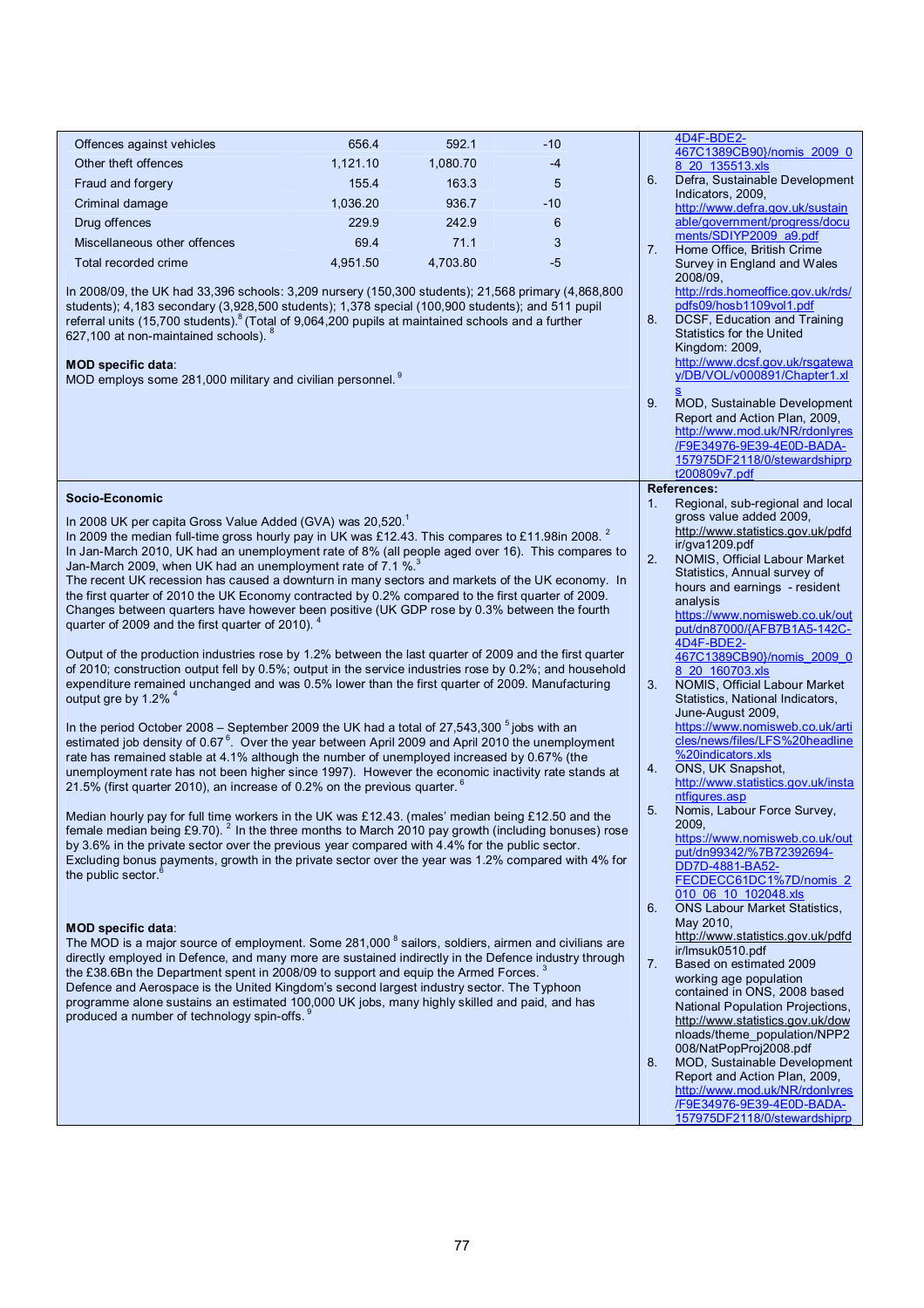| t200809v7.pdf<br>MOD, Stewardship Report on<br>9.<br>the Defence Estates, 2007-08,<br>http://www.defence-<br>estates.mod.uk/estate/estatestr<br>ategy.php |
|-----------------------------------------------------------------------------------------------------------------------------------------------------------|
|                                                                                                                                                           |

| <b>Human Health and Wellbeing</b>                                                                                                                                                                                                                                                                                                                                                                                                                                                                                                                                                                                                                                                                                                                                                                                                                                                                                                                                                                                                                                                                                                                                                                                                                                                                                                                                                                                                                                                                                                                                                                                                                                                                                                                                                                                                                                                                                                                                                                                                                                                                                                                       |                            |                                                                                                                                                                                                                                                                                                                                                                                                                                                                                                                                                                                                                          |
|---------------------------------------------------------------------------------------------------------------------------------------------------------------------------------------------------------------------------------------------------------------------------------------------------------------------------------------------------------------------------------------------------------------------------------------------------------------------------------------------------------------------------------------------------------------------------------------------------------------------------------------------------------------------------------------------------------------------------------------------------------------------------------------------------------------------------------------------------------------------------------------------------------------------------------------------------------------------------------------------------------------------------------------------------------------------------------------------------------------------------------------------------------------------------------------------------------------------------------------------------------------------------------------------------------------------------------------------------------------------------------------------------------------------------------------------------------------------------------------------------------------------------------------------------------------------------------------------------------------------------------------------------------------------------------------------------------------------------------------------------------------------------------------------------------------------------------------------------------------------------------------------------------------------------------------------------------------------------------------------------------------------------------------------------------------------------------------------------------------------------------------------------------|----------------------------|--------------------------------------------------------------------------------------------------------------------------------------------------------------------------------------------------------------------------------------------------------------------------------------------------------------------------------------------------------------------------------------------------------------------------------------------------------------------------------------------------------------------------------------------------------------------------------------------------------------------------|
| Non-radiological<br>Life expectancy at birth for males of 77.2 years (2006). $^1$<br>Life expectancy at birth for females of 81.5 years (2006). $^1$<br>In 2007 70% of males and 66% of females in UK rated their health as Good; 21% of males and 22% of<br>females rated their health as fairly good <sup>1</sup> .<br>In 2007 the main causes of death in the UK were diseases of the circulatory system, and neoplasms<br>(cancers) <sup>1</sup> . There are high levels of hypertension and overweight/obesity in the UK. Public health<br>trends often correlate with deprivation and these figures for illness are invariably far less favourable in<br>deprived areas. <sup>2</sup><br>Radiological<br>Public radiological dose limits (excluding natural background radiation and medical procedures) are:<br>The sum of exposures should not exceed the dose limit of 1mSv per year<br>The dose received from any new source does not exceed 0.3mSv per year<br>The dose received from any single site does not exceed 0.5mSv per year.<br>Exposures to members of the public from artificial sources remain at a very low level. Individual annual<br>doses to members of the public from practices, other than medical procedures, are generally much<br>less than the annual dose limit of 1 mSv. <sup>3</sup><br>The average radiation dose (including natural background radiation and medical procedures) to the UK<br>population is approximately 2.7 mSv/y (around 84% is due to natural sources, which varies in intensity<br>as a function of underlying geology). Only 0.1% of the annual average dose is directly due to<br>radioactive discharges from nuclear and non nuclear sources. (The 2.7mSv is composed of: 0.33mSv<br>natural Cosmic radiation; 0.35mSv natural Gamma radiation; 0.25mSv natural internal radiation;<br>1.3mSv natural Radon radiation; 0.41mSv artificial medical radiation; 0.006mSv artificial occupational<br>radiation; 0.006mSv artificial fallout radiation from weapons testing in the past; 0.0009mSv artificial<br>disposal radiation; and 0.0001mSv artificial consumer products radiation). | 1 <sub>1</sub><br>2.<br>3. | <b>References:</b><br>ONS, United Kingdom Health<br>Statistics, 2009 online update,<br>http://www.statistics.gov.uk/dow<br>nloads/theme health/ukhs3-<br>supp/UKHS2009.pdf<br>Health Survey for England 2007<br>Healthy lifestyles: knowledge,<br>attitudes and behaviour<br>Summary of key findings, Office<br>of National Statistics.<br>http://www.statistics.gov.uk/Stat<br>Base/Product.asp?vlnk=6637).<br>Health Protection Agency,<br>Ionising Radiation Exposure of<br>the UK Population: 2005<br>Review,<br>http://www.hpa.org.uk/webw/HP<br>Aweb&HPAwebStandard/HPAw<br>eb C/1195733839711?p=11976<br>37096018 |
|                                                                                                                                                                                                                                                                                                                                                                                                                                                                                                                                                                                                                                                                                                                                                                                                                                                                                                                                                                                                                                                                                                                                                                                                                                                                                                                                                                                                                                                                                                                                                                                                                                                                                                                                                                                                                                                                                                                                                                                                                                                                                                                                                         |                            |                                                                                                                                                                                                                                                                                                                                                                                                                                                                                                                                                                                                                          |
| The legal radiation dose limit set for workers is 20 mSv/y. $3$<br><b>MOD specific data:</b><br>In 2003 radiological discharge was assessed as being insignificant or extremely low at all main<br>defence related sites. Exposures of less than 5µSv were received by all critical groups around all<br>defence sites except Holy Loch (9µSv). <sup>3</sup>                                                                                                                                                                                                                                                                                                                                                                                                                                                                                                                                                                                                                                                                                                                                                                                                                                                                                                                                                                                                                                                                                                                                                                                                                                                                                                                                                                                                                                                                                                                                                                                                                                                                                                                                                                                            |                            |                                                                                                                                                                                                                                                                                                                                                                                                                                                                                                                                                                                                                          |
|                                                                                                                                                                                                                                                                                                                                                                                                                                                                                                                                                                                                                                                                                                                                                                                                                                                                                                                                                                                                                                                                                                                                                                                                                                                                                                                                                                                                                                                                                                                                                                                                                                                                                                                                                                                                                                                                                                                                                                                                                                                                                                                                                         |                            |                                                                                                                                                                                                                                                                                                                                                                                                                                                                                                                                                                                                                          |

### **Human Health (Noise)**

| Percentage of people disturbed by residential sources: 26% in 2008. <sup>1</sup><br>Percentage of people disturbed by non-residential sources: 10% in 2008.<br>Major sources of noise: Traffic, alarms, fireworks and children were the most cited causes of disturbing<br>noise.                                                                                                                                                                                                                                                          |    | <b>References:</b><br>Environmental Protection UK,<br>National Noise Survey Report<br>2008. http://www.environmental-<br>protection.org.uk/assets/library/<br>documents/National Noise Sur |
|--------------------------------------------------------------------------------------------------------------------------------------------------------------------------------------------------------------------------------------------------------------------------------------------------------------------------------------------------------------------------------------------------------------------------------------------------------------------------------------------------------------------------------------------|----|--------------------------------------------------------------------------------------------------------------------------------------------------------------------------------------------|
| Current issues for noise: Noise and vibration are predominantly local in nature, and difficult to measure<br>on a regional or national scale. <sup>1</sup> The UK planning system recognises that noise has the potential to<br>seriously impact on quality of life and to cause disturbance to sensitive ecological receptors.<br>Essential operational military activities such as training and flying are exempt from Part III of the<br>Environmental Protection Act 1990 and Directive 2002/49/EC on the Assessment and Management of | 2. | vey 2008.pdf<br><b>MOD, Aircraft Environmental</b><br>Noise Report, revised version<br>dated May 2008,<br>http://www.mod.uk/NR/rdonlyres                                                   |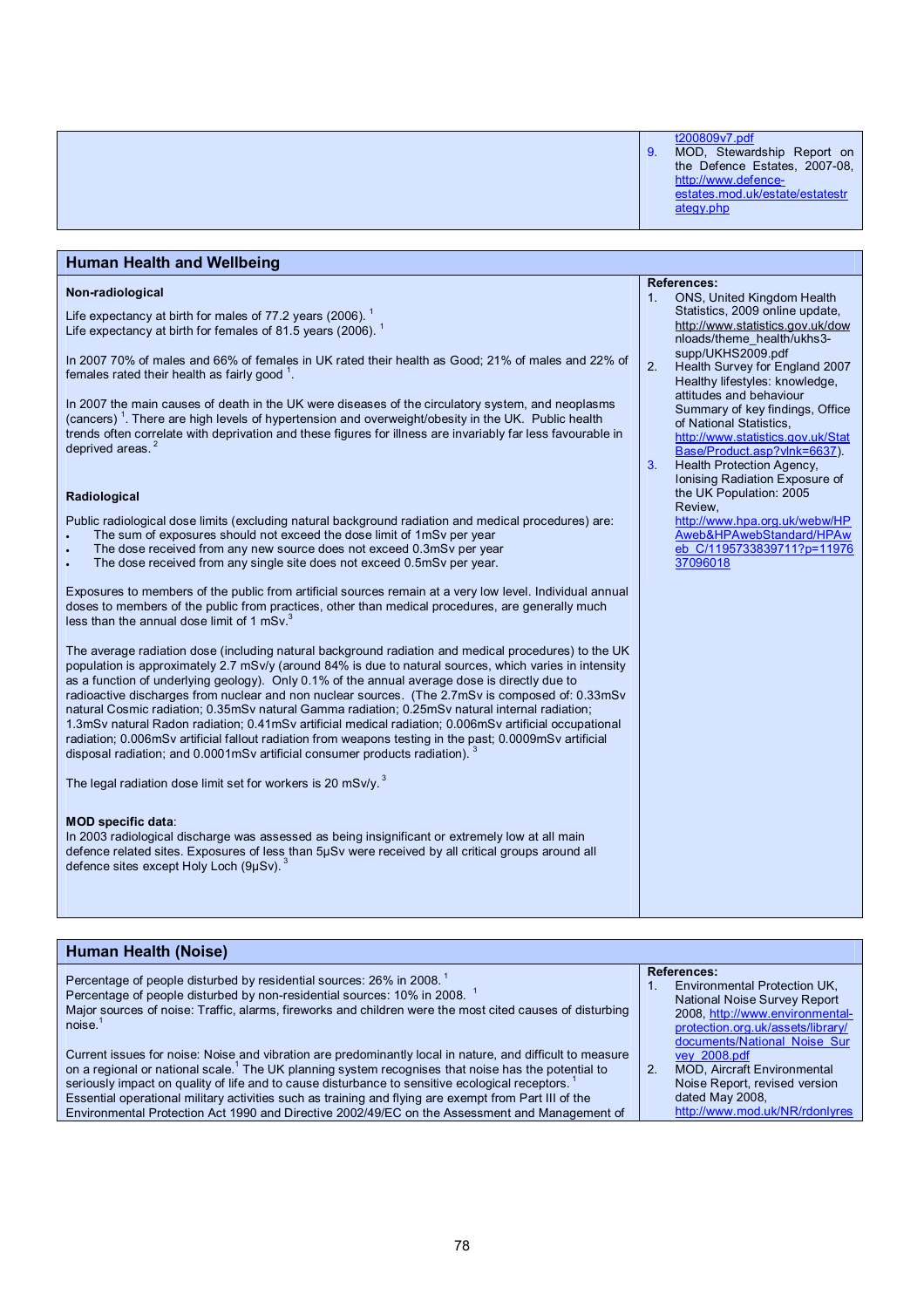| Environmental Noise. <sup>3</sup><br><b>MOD specific data:</b><br>The MOD's activities that are principal sources of noise are flying from airfields; ground-running and<br>testing of engines; low flying; and use of air, gunnery and explosive ranges. There is no central<br>analysis of MOD sources of environmental noise. <sup>2</sup>                                                                                                                                                                                                                                                                                                                                                                                                                                                                                                                                                                                                                                                                                                                                                                                                                                                                                                                                                                                                                                                                                                                                                                                                                                                            | /72677C06-190B-41F0-A166-<br>F28AABED2CEB/0/WRAYRepo<br>rtRevisedHolmesFOIRequestPa<br>rtialUnredact.pdf<br>The Pattern of Military Lowflying<br>Kingdom<br>United<br>across<br>the<br>2007/2008<br>http://www.mod.uk/DefenceInternet/A<br>boutDefence/CorporatePublications/<br>AirSafetyandAviationPublications/Mili<br>taryLowFlying/AnnualReports/                                                                                                                                                                                                                                                                                                                  |
|----------------------------------------------------------------------------------------------------------------------------------------------------------------------------------------------------------------------------------------------------------------------------------------------------------------------------------------------------------------------------------------------------------------------------------------------------------------------------------------------------------------------------------------------------------------------------------------------------------------------------------------------------------------------------------------------------------------------------------------------------------------------------------------------------------------------------------------------------------------------------------------------------------------------------------------------------------------------------------------------------------------------------------------------------------------------------------------------------------------------------------------------------------------------------------------------------------------------------------------------------------------------------------------------------------------------------------------------------------------------------------------------------------------------------------------------------------------------------------------------------------------------------------------------------------------------------------------------------------|-------------------------------------------------------------------------------------------------------------------------------------------------------------------------------------------------------------------------------------------------------------------------------------------------------------------------------------------------------------------------------------------------------------------------------------------------------------------------------------------------------------------------------------------------------------------------------------------------------------------------------------------------------------------------|
|                                                                                                                                                                                                                                                                                                                                                                                                                                                                                                                                                                                                                                                                                                                                                                                                                                                                                                                                                                                                                                                                                                                                                                                                                                                                                                                                                                                                                                                                                                                                                                                                          |                                                                                                                                                                                                                                                                                                                                                                                                                                                                                                                                                                                                                                                                         |
| <b>Soil and Geology</b>                                                                                                                                                                                                                                                                                                                                                                                                                                                                                                                                                                                                                                                                                                                                                                                                                                                                                                                                                                                                                                                                                                                                                                                                                                                                                                                                                                                                                                                                                                                                                                                  |                                                                                                                                                                                                                                                                                                                                                                                                                                                                                                                                                                                                                                                                         |
| <b>Contamination:</b><br>There is estimated to be around 300,000 hectares of land affected by industrial activity in England and<br>Wales which may be contaminated, (around 2% of the land area in England and Wales). <sup>1</sup> Scotland is<br>estimated to have around 82,034 hectares of contaminated land. <sup>2</sup><br>Predominant geology: The geology of the UK is diverse and has resulted in over 800 soil types. As a<br>broad overview the following rock types exist in a progression from North West to South East: Tertiary<br>Volcanic Rocks; Crystalline Rocks of Pre-Cambrian and later age; Lower Carboniferous to Cambrian;<br>Triassic and Permian; Jurassic; Cretaceous; Tertiary; and finally a return to Cretaceous. <sup>3</sup><br>Topographic features: The UK has a diversity of mountain ranges and flood plains.<br>SSSIs with geological designation: Around 1,200 in UK (507 in Scotland).<br>Other important features: There are over 50 Local Geological Sites (formerly Regionally Important<br>Geological and Geomorphological Sites (RIGS)) groups in the UK. <sup>4</sup> The UK has 7 Geoparks (3 in<br>England, 2 in Scotland and 1 each in Wales and Northern Ireland). <sup>3</sup><br>Current issues for soils and geology: Human activity has left a legacy of soil contamination and<br>pollution that pose a risk to water quality, ecosystems and human health as well as to land and<br>property value. <sup>3</sup><br><b>MOD specific data:</b><br>In March 2008 75% of the UK built estate (around 59,600 ha) was covered by a land assessment. | <b>References:</b><br>Indicators for Land<br>1.<br>Contamination, Science Report<br>SC030039/SR, Environment<br>Agency, August 2005<br>Dealing with land contamination<br>2.<br>in Scotland A review of progress<br>2000-2008<br>The European Geoparks<br>3 <sub>1</sub><br>Network.<br>http://www.europeangeoparks.o<br>rg/isite/home/1%2C1%2C0.asp<br>Natural England, RIGS,<br>4.<br>http://www.naturalengland.org.u<br>k/ourwork/conservation/designat<br>edareas/lqs/default.aspx<br>5. MOD, Sustainable Development<br>Report and Action Plan, 2008,<br>http://www.mod.uk/NR/rdonlyres<br>/D8407A1C-CA68-4AD4-8E17-<br>9F71B151AF6A/0/SusDevRepo<br>rt2008.pdf    |
|                                                                                                                                                                                                                                                                                                                                                                                                                                                                                                                                                                                                                                                                                                                                                                                                                                                                                                                                                                                                                                                                                                                                                                                                                                                                                                                                                                                                                                                                                                                                                                                                          |                                                                                                                                                                                                                                                                                                                                                                                                                                                                                                                                                                                                                                                                         |
| <b>Water</b>                                                                                                                                                                                                                                                                                                                                                                                                                                                                                                                                                                                                                                                                                                                                                                                                                                                                                                                                                                                                                                                                                                                                                                                                                                                                                                                                                                                                                                                                                                                                                                                             |                                                                                                                                                                                                                                                                                                                                                                                                                                                                                                                                                                                                                                                                         |
| Major surface water features: The UK has a diversity of: inland and coastal waters (such as reservoirs,<br>lakes, rivers, canals, estuaries, transitional waters, and coastal waters).<br>Major ground water features: The principal aquifers of the UK are found in the lowlands of England.<br>The most important are the Chalk, the Permo-Triassic sandstones, the Jurassic limestones and the<br>Lower Greensand <sup>2</sup><br>Flood risks: In England and Wales an estimated 2.8 million properties (approximately 12% of all<br>properties) lie in areas at risk of flooding. In Scotland, an estimated 99,000 properties (around 3.9% of<br>all properties) lie in areas at risk of flooding (26,000 at risk from the sea and 73,000 at risk from rivers).<br>Water quality: In 2008 72% of rivers in England were of good biological quality; and 79% of rivers were<br>of good chemical quality. River water quality has been steadily increasing since 1990.<br>Coastal water quality information is only available for Scottish waters, classified by the ADRIS coastal<br>classification scheme. Of the 6,950 km of coastal waters around the Scottish coast 89 per cent were<br>classified as excellent, 7 per cent as good, 3 per cent as fair/poor and less than 1 per cent as seriously<br>polluted in 2000. <sup>4</sup><br>In 2009, all but 14 of the 587 (97.6%) coastal bathing waters in the UK met the mandatory standards<br>of the European Bathing Water Directive. <sup>2</sup>                                                                                              | <b>References:</b><br>1 <sub>1</sub><br>UK ground water forum,<br>http://www.groundwateruk.org/a<br>rchive/the aquifers of the uk.p<br>df<br>2.<br>Defra, Environment in your<br>Pocket Statistics, 2009,<br>http://www.defra.gov.uk/evidenc<br>e/statistics/environment/eiyp/pdf<br>/eiyp2009.pdf. And Scottish<br>Government, Flood Risk<br>Responsibilities,<br>http://www.scotland.gov.uk/Res<br>ource/Doc/921/0052798.doc<br>3.<br>Defra,<br>http://www.defra.gov.uk/environ<br>ment/statistics/coastwaters/cwq<br>uality.htm And<br>http://www.defra.gov.uk/ENVIR<br><b>ONMENT/statistics/inlwater/allta</b><br>bles.htm<br><b>United Kingdom Technical</b><br>4. |
| Protected water features: Protected water features include: waters designated for human consumption<br>(including those abstracted from groundwater); areas designated for the protection of economically<br>significant aquatic species (e.g. shellfish or freshwater fish); bathing waters (under the Bathing Waters                                                                                                                                                                                                                                                                                                                                                                                                                                                                                                                                                                                                                                                                                                                                                                                                                                                                                                                                                                                                                                                                                                                                                                                                                                                                                   | Advisory Group (UKTAG),<br>Water Framework Directive,<br>http://www.wfduk.org/UKCLASS<br>PUB/LibraryPublicDocs/sw stat                                                                                                                                                                                                                                                                                                                                                                                                                                                                                                                                                  |

Directive); nutrient-sensitive areas; and areas with waters important to protected habitats or species<br>under the Habitats Directive or the Birds Directive.<sup>5</sup>

us classification 5. Health Protection Agency, Ionising Radiation Exposure of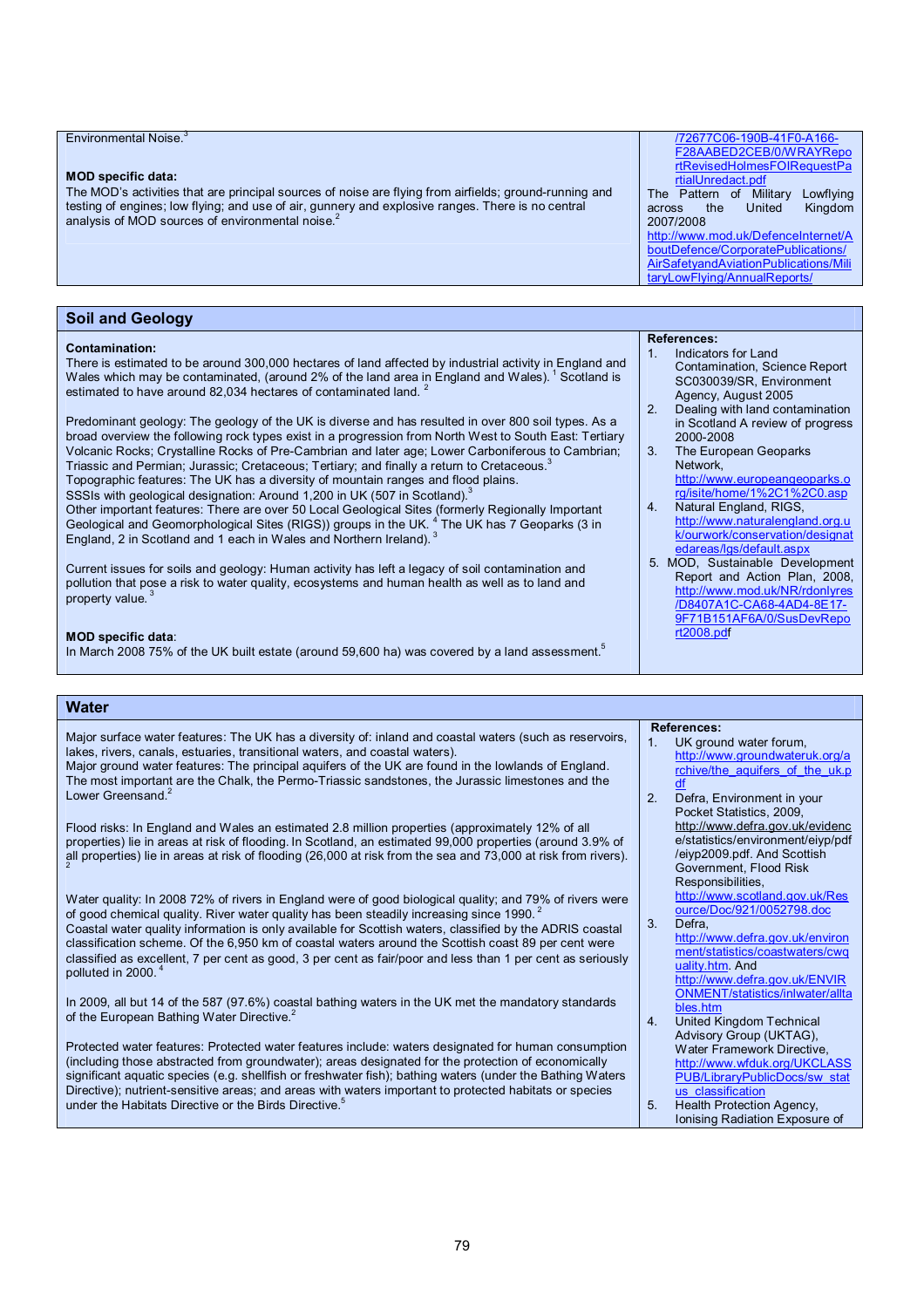Current issues for the water environment: The Environment Agency's Catchment Abstraction Management Strategies (CAMS) have identified a number of catchments in England and Wales which are designated as Over-Licensed or Over-Abstracted. Climate change is likely to result in lower summer rainfalls and more frequent/sever winter flood events. Such changes are likely to increase pressure on summer freshwater water availability and increase pollutant runoff into controlled waters during flood events.

The annual per capita radiation dose to people in the UK from all EC marine discharges was 0.68µSv (from 1.17µSv in 1998). Around 10% of these discharges are from the nuclear industry. In the UK between 1985 and 2005 radioactive emissions to water fell by 87%.

### **MOD specific data**:

The MOD water consumption baseline for 2004/05 was established at 33.5 Mm<sup>3</sup>. The latest target is to reduce water consumption to an average of 3m $^3$  per person per year for office builds or major office refurbishments. 7

In 2002 radiological discharges at submarine berths in: Plymouth, Loch Striven, Isle of Bute, Lock Goil, Loch Long and Gare Loch were below detectable levels. Levels were detectable at RRL Rosyth Dockyard (critical group dose of <1µSv), Barrow-in-Furness (critical group dose of 2µSv), Portsmouth and Isle of Wight (critical group dose of 1µSv). 7

### **Air**

Air quality: Air quality in the UK is generally good. In 2008 urban background particulate levels averaged 20 micrograms per cubic metre (µg m-3) (Air Quality Strategy Objective and EU Limit Value is 40 microgrammes per cubic metre); roadside particulate levels averaged 28 µg m-3; urban background ozone levels averaged 59 µg m-3; and rural ozone levels averaged 71 µg m-3. 1

The annual per capita radiation dose to people in the UK from nuclear power station atmospheric discharges was 0.11µSv.<sup>2</sup> In the UK between 1985 and 2005 radioactive emissions to air fell by 83%. <sup>1</sup> Number of AQMAs: 235 Local Authorities have declared AQMAs.<sup>3</sup>

Major sources of air pollution: Air Quality Management Areas (AQMAs) are predominantly in urban areas and are generally related to nitrogen dioxide  $(NO<sub>2</sub>)$  and particulates  $(PM<sub>10</sub>)$  emissions largely caused around road networks.

Number of days of moderator high air pollution: 26 days in urban areas in 2008. 45 days in rural areas in 2008. 1

Current issues for air quality: People in deprived communities are exposed to 41% higher<br>consentations of nitrogen diovide than these needs living in querage communities.<sup>3</sup> concentrations of nitrogen dioxide than those people living in average communities. 55 of the UK's SSSIs are in unfavourable condition as a result of air pollution.<sup>4</sup> UK air quality distribution maps are available online.<sup>5</sup>

#### **MOD specific data:**

**Climate Change and Energy Use** 

The MoD's air quality effects are largely the result vehicle emissions from operational vehicles (green front)<br>float) treen transport/husinese vehicles (white float), gireraft and objaning fleet), troop transport/ business vehicles (white fleet), aircraft and shipping.

| the UK Population: 2005                                               |
|-----------------------------------------------------------------------|
| Review.                                                               |
| http://www.hpa.org.uk/webw/HP                                         |
| $\mathbf{r}$ , and $\mathbf{r}$ , and $\mathbf{r}$ , and $\mathbf{r}$ |

Aweb&HPAwebStandard/HPAw eb\_C/1195733839711?p=11976 37096018

- 6. MOD, Sustainable Development Report and Action Plan, 2008, <http://www.mod.uk/NR/rdonlyres> /D8407A1C-CA68-4AD4-8E17- 9F71B151AF6A/0/SusDevRepo rt2008.pdf
- 7. MOD, Sustainable Development Report and Action Plan, 2009, <http://www.mod.uk/NR/rdonlyres> /F9E34976-9E39-4E0D-BADA-157975DF2118/0/stewardshiprp t200809v7.pdf
- 8. Health Protection Agency, Ionising Radiation Exposure of the UK Population: 2005 Review,

<http://www.hpa.org.uk/webw/HP> Aweb&HPAwebStandard/HPAw eb\_C/1195733839711?p=11976 37096018

**References:** 

1. Defra, Environment in your Pocket Statistics, 2009, <http://www.defra.gov.uk/evidenc> e/statistics/environment/eiyp/pdf /eiyp2009.pdf. 2. Health Protection Agency, Ionising Radiation Exposure of the UK Population: 2005

Review, <http://www.hpa.org.uk/webw/HP> Aweb&HPAwebStandard/HPAw eb\_C/1195733839711?p=11976 37096018

- 3. UK Air Quality Archive, [www.airquality.co.uk/archive](http://www.airquality.co.uk/archive)
- 4. Joint Nature Conservation Committee (2006) Common Standards Monitoring for Designated Sites: First Six Year Report,<http://www.jncc.gov.uk/> 5. UK Health Statistics 2008, Office
- of National Statistics <http://www.statistics.gov.uk/StatB> ase/Product.asp?vlnk=6637

| <b>Primate Unange and Lifely USE</b>                                                                                                                                                                                                                                                                                                                                                           |                                                                                                                                                                     |
|------------------------------------------------------------------------------------------------------------------------------------------------------------------------------------------------------------------------------------------------------------------------------------------------------------------------------------------------------------------------------------------------|---------------------------------------------------------------------------------------------------------------------------------------------------------------------|
| Total (final) energy consumption: 164.9 m tonnes oil equivalent in the UK (2008). <sup>1</sup><br>Split between energy sources: petroleum; 47% natural gas; 32% electricity; 18%, others; 3.5%<br>(includes coal, manufactured fuels, biomass, etc.). <sup>1</sup><br>Average commercial and industrial electricity usage per customer: 0.079077 GWh in Great Britain<br>$(2007)$ <sup>2</sup> | <b>References:</b><br>Digest of United Kingdom<br>Energy Statistics 2009.<br>http://www.decc.gov.uk/en/conte<br>nt/cms/statistics/publications/du<br>kes/dukes.aspx |
| Average commercial and industrial gas usage per customer: 0.63377900 GWh in Great Britain<br>$(2007)$ .                                                                                                                                                                                                                                                                                        | Department of Business,<br>2 <sub>1</sub><br><b>Enterprise and Requlatory</b><br>Reform (BERR) Energy                                                               |
| Total carbon dioxide emissions: In 2009, UK net emissions of carbon dioxide were provisionally<br>estimated to be 480.9 million tonnes. <sup>4</sup> Carbon dioxide (CO <sub>2</sub> ) accounts for around 85% of total UK<br>greenhouse gas emissions. <sup>3</sup> In 2009, 39% of $CO2$ emissions were from the energy supply sector, 25%                                                   | Consumption at Regional and<br>Local Authority Level, 2006<br>http://www.berr.gov.uk/energy/st<br>atistics/regional/index.html                                      |
|                                                                                                                                                                                                                                                                                                                                                                                                |                                                                                                                                                                     |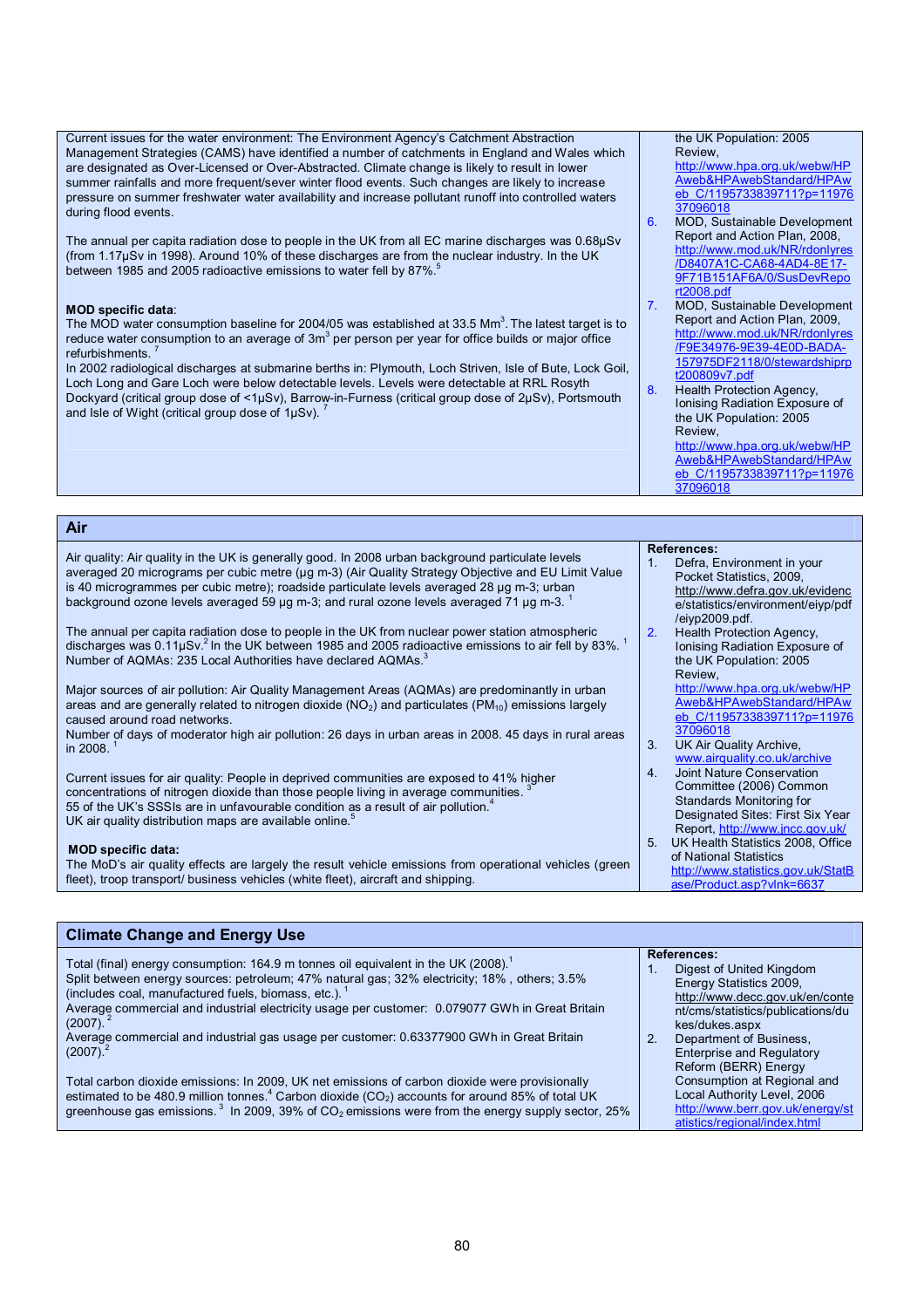|  | from road transport, 15% from business and 16% from residential fossil fuel use. <sup>4</sup> |
|--|-----------------------------------------------------------------------------------------------|
|  |                                                                                               |

### **UKCP09 key findings**

All areas of the UK are getting warmer, and the warming is greater in summer than in winter.  $5$ There is little change in the amount of precipitation (rain, hail, snow etc) that falls annually, but more is falling in the winter, with drier summers, for much of the UK. <sup>5</sup> Sea levels are rising, and are greater in the south of the UK than the north.<sup>5</sup>

Current issues for energy and climate change: UK is experiencing sea level rise of approximately 1mm per year. Global sea-level is rising at about 3mm per year <sup>8</sup>. Central England Temperature has risen by about 0.7 °C over the last century, with 2004 being the warmest on record. <sup>9</sup> Sea-surface temperatures around the UK coast have risen over the past three decades by about 0.7 ºC. Global average temperatures are rising at about 0.2 ºC/decade. Severe windstorms around the UK have become more frequent in the past few decades, though not above that seen in the 1920s. Annual mean precipitation over England and Wales has not changed significantly since records began; however seasonal rainfall appears to be decreasing in summer and increasing in winter.<sup>8</sup>

### **MOD specific data**:

**Material Assets (Transport)** 

In 2008-09 the MOD produced 5.6 million tonnes of CO<sub>2</sub><sup>10</sup>. Over 2007-08 1.9 million tonnes of CO<sub>2</sub> was from estate energy use; 4.1 million tonnes of  $CO<sub>2</sub>$  was from motive fuel use; and 0.1 million tonnes of  $CO<sub>2</sub>$  was from business travel. Of the 4.1 million tonnes of  $CO<sub>2</sub>$  from fuel use: 0.4 million tonnes CO<sub>2</sub> was from ground fuel; 0.8 million tonnes CO<sub>2</sub> was from marine fuel; and 2.9 million tonnes of  $CO<sub>2</sub>$  was from aviation fuel.<sup>7</sup>

- 3. Defra Provisional 2008 UK Greenhouse Gas emissions <http://www.defra.gov.uk/environ> ment/statistics/globatmos/index. htm
- 4. DECC Statistical Release March 2010,
	- <http://www.decc.gov.uk/en/conte> nt/cms/statistics/climate\_change /gg\_emissions/uk\_emissions/20 09\_prov/2009\_prov.aspx
- 5. Department for Energy and Climate Change: 2007 Greenhouse Gas Emissions, Final Figures 3rd February 2009
- 6. UK Climate Projections, UKCP09,
	- <http://ukcp09.defra.gov.uk/conte> nt/view/6/6/
- 7. MOD, Sustainable Development Report and Action Plan, 2008, <http://www.mod.uk/NR/rdonlyres> /D8407A1C-CA68-4AD4-8E17- 9F71B151AF6A/0/SusDevRepo rt2008.pdf
- 8. Defra, Environment in your Pocket Statistics, 2008, <http://www.defra.gov.uk/environ> ment/statistics/eiyp/index.htm
- 9 Defra, Environment in your Pocket Statistics, 2009, <http://www.defra.gov.uk/evidenc> e/statistics/environment/eiyp/pdf /eiyp2009.pdf.
- 10. MOD, Sustainable Development Report and Action Plan, 2009, <http://www.mod.uk/NR/rdonlyres/> F9E34976-9E39-4E0D-BADA-157975DF2118/0/stewardshiprpt 200809v7.pdf

| Material Assets (Transport)                                                                                                                                                                                                                                                                                                                                                                                                                                                                                                                                                                                                                                                                                                                                                                                                                     |                            |                                                                                                                                                                                                                                                                                                                 |
|-------------------------------------------------------------------------------------------------------------------------------------------------------------------------------------------------------------------------------------------------------------------------------------------------------------------------------------------------------------------------------------------------------------------------------------------------------------------------------------------------------------------------------------------------------------------------------------------------------------------------------------------------------------------------------------------------------------------------------------------------------------------------------------------------------------------------------------------------|----------------------------|-----------------------------------------------------------------------------------------------------------------------------------------------------------------------------------------------------------------------------------------------------------------------------------------------------------------|
| Principal roads: The UK has a network of Motorways and A-roads with provide good connectivity<br>between regions and urban centres. Urban centres are served by 'dense and inter-twined road<br>networks' reflecting the historic development these intra urban road links. <sup>1</sup> In 2008 the UK saw road<br>freight totalling 161 billion tonne kilometres. The volume of motor vehicle traffic in the UK has<br>decreased by 0.7% between 2007 and 2008.                                                                                                                                                                                                                                                                                                                                                                               | 1.                         | <b>References:</b><br>Department for Transport (2006)<br>The Eddington Transport Study<br>http://www.dft.gov.uk/about/strat<br>egy/transportstrategy/eddington<br>study.                                                                                                                                        |
| Principal rail lines: The UK has a network of main line rail connections with plans to improve capacity<br>and track speeds. The volume of freight transported by rail has increased from 16.9 billion tonne<br>kilometres in 1997 to 20.6 billion tonne kilometres in 2008. <sup>2</sup> Over the last ten years, the percentage of<br>domestic freight being transported by rail increased by 1 percentage point (up to 8% of total freight<br>movements). However, over the past 55 years rail freight volumes have generally been in decline to<br>57% of those seen in 1953. $2^2$                                                                                                                                                                                                                                                         | 2.<br>3.<br>4.             | Department for Transport<br>website, www.dft.gov.uk<br>Network Rail,<br>http://www.networkrail.co.uk/asp<br>$x/1530$ .aspx<br><b>ONS, Port Statistics,</b><br>http://www.statistics.gov.uk/STA<br>TBASE/ssdataset.asp?vlnk=782                                                                                  |
| Principal airports: There are 30 'major' airports in the UK. In 2008 there were 2,327,000 air traffic<br>movements in Great Britain. Major UK airports include Heathrow, Gatwick, Stansted, East Midlands,<br>Manchester, Glasgow, Aberdeen and Belfast. <sup>2</sup><br>Principal ferry ports: Major UK sea ports include: Sullom Voe; Forth; Tees and Hartlepool; Hull;<br>Grimsby and Immingham; Felixstowe; Harwich; London; Ramsgate; Dover; Portsmouth; Southampton;<br>Milford Haven; Holyhead; Liverpool. <sup>4</sup> In 2008, 123 million tonnes of domestic freight was moved by<br>water. In the last ten years the amount of domestic freight transported by water has remained relatively<br>constant at around 50 billion tonne kilometres which represents approximately 20% of the domestic<br>freight movements. <sup>2</sup> | 5.<br>6.<br>7 <sub>1</sub> | ONS, Travel to work statistics,<br>http://www.statistics.gov.uk/Stat<br>Base/ssdataset.asp?vlnk=6521<br>&Pos=1&ColRank=2&Rank=27<br>MOD, UK Defence Statistics,<br>2007.<br>http://bravo.dasa.r.mil.uk/modint<br>ranet/UKDS2008/chapter6.html<br>Decommissioning<br><b>Nuclear</b><br>Authority, www.nda.gov.uk |
| Capacity or congestion issues: Changes in the UK's rural/urban demographic have resulted in greater<br>traffic volumes around certain urban hubs than those links were originally designed for. Congestion in                                                                                                                                                                                                                                                                                                                                                                                                                                                                                                                                                                                                                                   |                            |                                                                                                                                                                                                                                                                                                                 |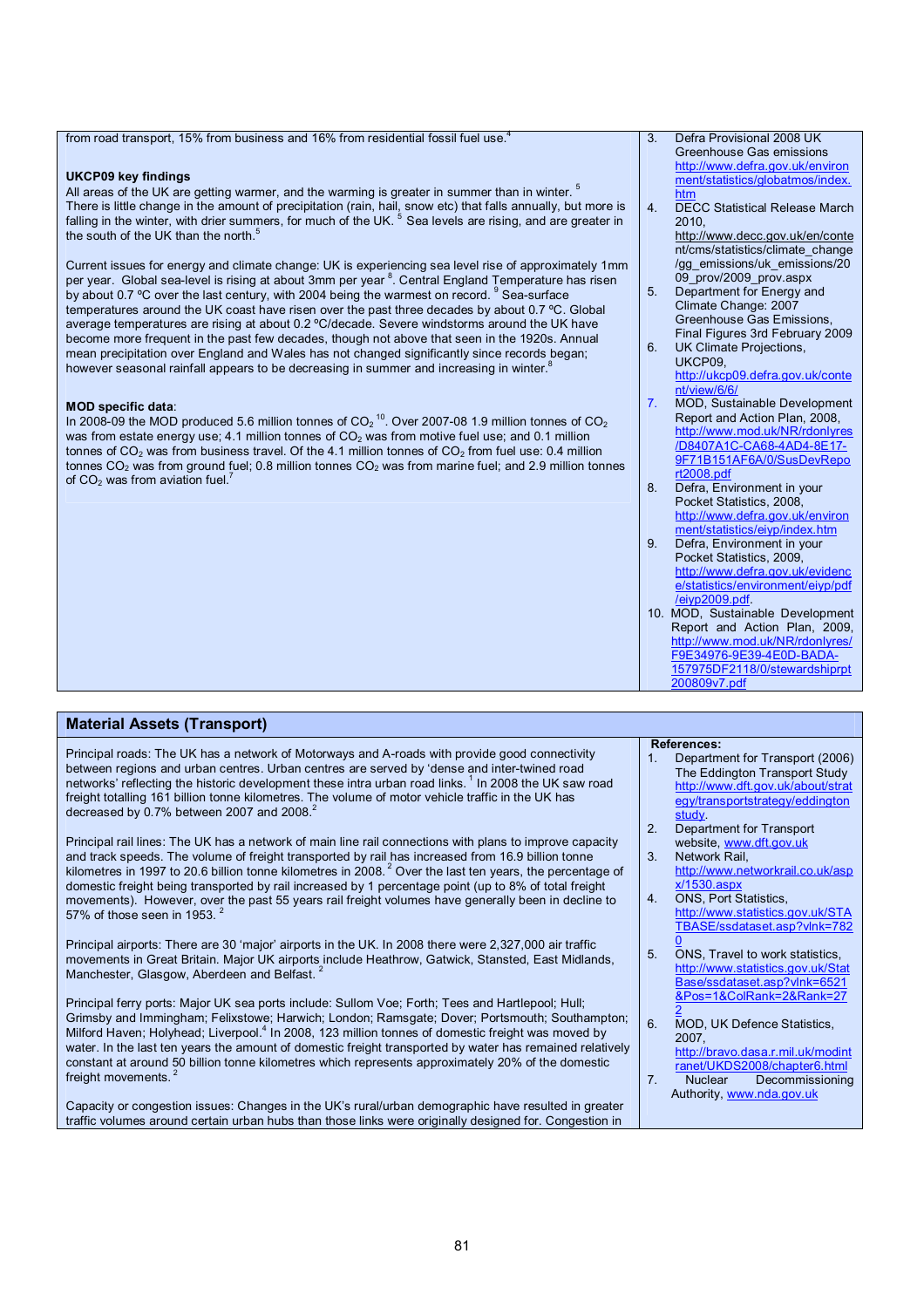| towns and cities, and on some parts of the strategic road network, has become an ever increasing<br>issue of importance. <sup>1</sup> Improvements to the rail network are helping to alleviate congestion on road<br>networks.                                                                                                                                                                                                                                                                                                                                                               |  |
|-----------------------------------------------------------------------------------------------------------------------------------------------------------------------------------------------------------------------------------------------------------------------------------------------------------------------------------------------------------------------------------------------------------------------------------------------------------------------------------------------------------------------------------------------------------------------------------------------|--|
| Travel to work distance: UK average of 9.7 kilometres for women and 16.6 kilometres for men. UK<br>average time to travel to work of 22 minutes for women and 28 minutes for men (1999-2001 data). <sup>5</sup><br>Current issues for transport: Half a million packages of radioactive materials are shipped within the UK<br>each year, with the MoD making up only a very small proportion of these movements. The Low Level<br>Waste (LLW) Repository at Drigg in Cumbria receives between 500 and 700 half-height ISO<br>containers of LLW per year, predominantly by rail. <sup>7</sup> |  |
| <b>MOD specific data:</b><br>In 2007 the MOD had 1.200 Ha of Naval Bases. <sup>6</sup>                                                                                                                                                                                                                                                                                                                                                                                                                                                                                                        |  |

### **Material Assets (Waste Management)**

Waste management facilities: There are 3 LLW disposal sites within Great Britain; the main national repository is the LLW Repository near Drigg. Further LLW disposal sites are at Dounreay and Clifton<br>Merch 1 Marsh.

Radioactive waste arisings: In 2007 the total predicted volume of radioactive waste from all sources in the UK was estimated at 3.4 million m<sup>3</sup> unpackaged volume, resulting in an estimated 3.83 million m<sup>3</sup> of conditioned and packaged waste.<sup>2</sup> The MoD is estimated to account for 2% of these total arisings Radioactive waste is classified by the level of radioactivity of the material. Low Level Waste (LLW) (93% of UK arisings), Intermediate Level Waste (ILW) (7% of UK arisings) and High Level Waste (HLW) (<0.05% of UK arisings).

*Low Level Waste (LLW*): LLW is defined as *w*aste that does not exceed specified levels of radioactivity (below 4 GBq/tonne of alpha or 12 GBq/tonne of beta-gamma activity). Overall, the major components of LLW are building rubble, soil and steel items such as framework, pipework and reinforcement from the dismantling and demolition of nuclear reactors and other nuclear facilities and the clean up of nuclear sites. However, at the present time most LLW is from the operation of nuclear facilities, and this is mainly paper, plastics and scrap metal items. Most LLW is sent to the LLWR near Drigg in Cumbria or in certain cases to specific landfill sites soon after it is produced. About 93% (about 3.2 million cubic metres) of radioactive waste falls into the LLW category.

*Intermediate Level Waste (ILW):* ILW is defined as wastes exceeding the upper boundaries for LLW that do not generate sufficient heat for this to be taken into account in the design of waste storage or disposal facilities. The major components of ILW are metal items such as nuclear fuel casing and nuclear reactor components, graphite from reactor cores, and sludges from the treatment of radioactive liquid effluents. ILW is stored in tanks, vaults and drums, with most waste requiring concrete to shield operators from the radiation. About 7% (about 240,000 cubic metres) of radioactive waste is in the ILW category. 2

*High Level Waste (HLW):* HLW is defined as wastes in which the temperature may rise significantly as a result of its radioactivity, so this factor has to be taken into account in the design of waste storage or disposal facilities. Initially HLW comprises nitric acid solutions containing the waste products of reprocessing spent nuclear fuels. HLW is stored as liquid in water-cooled, stainless steel tanks or as glass blocks, and needs thick concrete walls to shield operators from the high radiation. Less than  $0.1\%$  (1,100 cubic metres) is in the HLW category.<sup>2</sup>

At present there are no facilities in the UK for disposing of LLW not suitable for near-surface disposal, ILW and HLW - these wastes are currently stored.<sup>2</sup> Managing Radioactive Waste Safely (MRWS) is the process to identify and implement long-term management solutions for the UK's higher-activity radioactive waste. As part of the MRWS programme the Government set up the independent Committee on Radioactive Waste Management (CoRWM). In 2006, CoRWM recommended that geological disposal, coupled with a programme of robust, safe and secure interim storage until a disposal facility is available, would be the best approach for managing the UK's inventory of legacy higher activity radioactive waste. In 2007 CoRWM was reconstituted to provide independent scrutiny on the Government's and Nuclear Decommissioning Authority's (NDA) proposals, plans and programmes to deliver geological disposal, together with robust interim storage, as the long-term management option for the UK's higher activity wastes. On 12 June 2008, UK Government, in conjunction with the devolved administrations for Wales and Northern Ireland (not Scotland), published a White Paper setting out the framework for managing higher-activity radioactive waste in the longterm through geological disposal, coupled with safe and secure interim storage and ongoing research

#### **References:**

- 1. NDA (2008) The 2007 UK Radioactive Waste Inventory 2. NDA,
- <http://www.nda.gov.uk/ukinvento> ry/summaries/index.cfm
- 3. BERR, <http://www.berr.gov.uk/energy/s> ources/nuclear/keyissues/waste/mrws/page47832. html
- 4. Defra, Sustainable Development Indicators in your Pocket 2008 edition

<http://www.defra.gov.uk/sustain> able/government/progress/dataesources/sdivp.htm

- 5. Defra, edigest waste statistics, <http://www.defra.gov.uk/environ> ment/statistics/waste/wrindustry. htm
- 6. MOD, Sustainable Development Report and Action Plan, 2009, http://www.mod.uk/NR/rdonlyre /F9E34976-9E39-4E0D-BADA-157975DF2118/0/stewardshiprp t200809v7.pdf
- 7. Defra, Sustainable Development Indicators in your Pocket 2009, <http://www.defra.gov.uk/sustaina> ble/government/progress/docum ents/SDIYP2009\_a9.pdf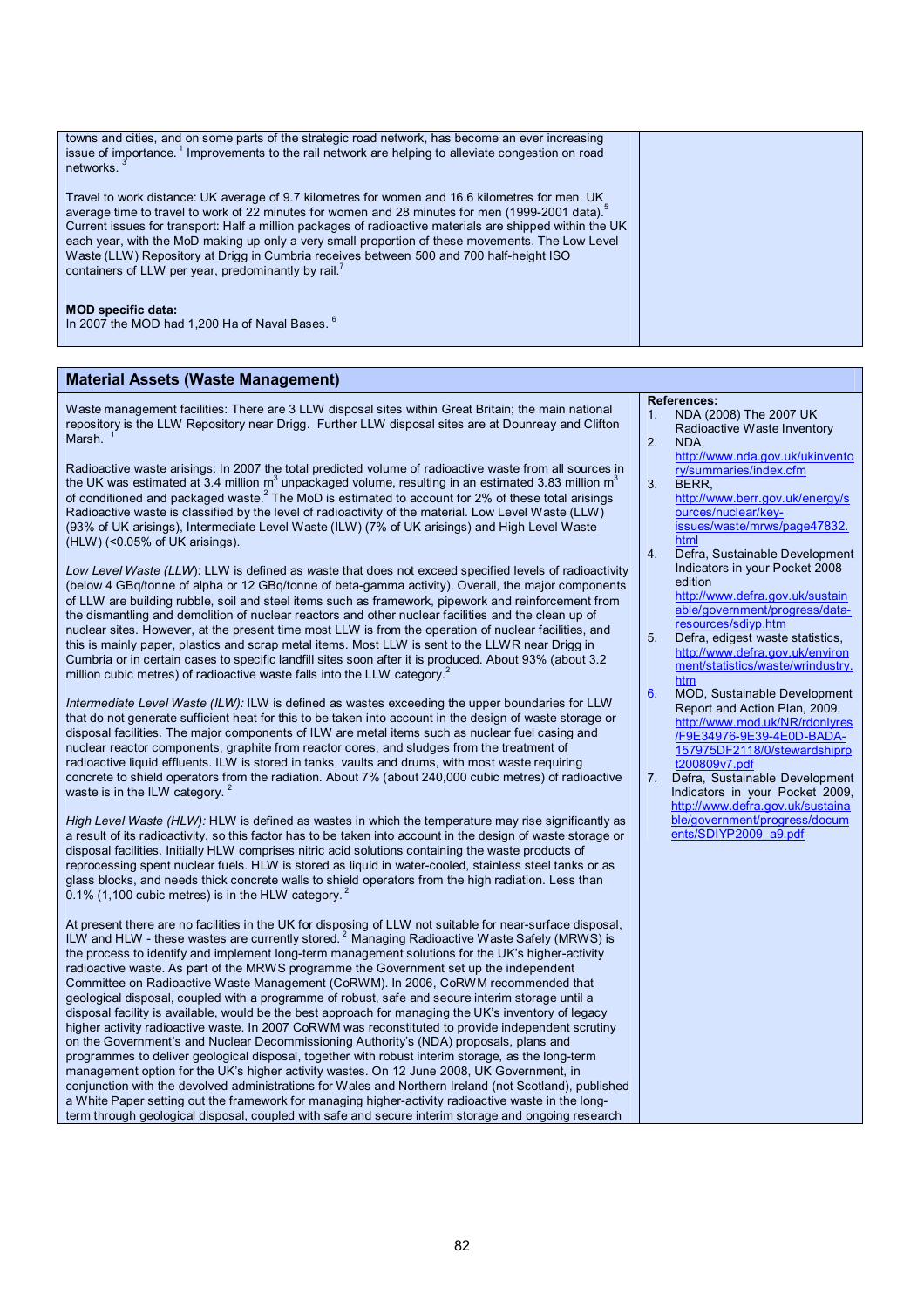| and development to support its optimised implementation.                                                                                                                                                                                                                                                                                                                                                                                                                                                                                                                                                                                                                                           |  |
|----------------------------------------------------------------------------------------------------------------------------------------------------------------------------------------------------------------------------------------------------------------------------------------------------------------------------------------------------------------------------------------------------------------------------------------------------------------------------------------------------------------------------------------------------------------------------------------------------------------------------------------------------------------------------------------------------|--|
| Non-radioactive waste arisings:<br>In 2004, total UK waste arisings were around 335 million tonnes. Of this 32% was construction and<br>demolition waste; 29% was mining and quarrying waste; 13% was industrial waste; 12% was<br>commercial waste; 9% was household waste; 5% was dredging waste; and agricultural and sewage<br>wastes made up for less than 1% each. Commercial and industrial waste arisings were therefore<br>around 0.84 million tonnes in 2004. <sup>4</sup> In 2007 73 million tonnes of waste were sent to landfill (a<br>decrease of 19.5% since 2002). The amount of waste recycled or composted has increased<br>accounting for 34% of waste in 2007/08. <sup>7</sup> |  |
| In 2002, 41% of commercial and industrial waste arisings were landfilled; 33% were recycled; 9% were<br>reused; 4% were treated; 4% were thermally treated; 4% were unrecorded; 3% went to land recovery;<br>2% were transferred; and 1% was unsampled.                                                                                                                                                                                                                                                                                                                                                                                                                                            |  |
| Current issues for waste management: Commercial and industrial waste data is not routinely collated.<br>However it is subject to similar pressures as municipal waste, namely reduced reliance on landfill and<br>increased adoption of recycling and reuse alternatives.                                                                                                                                                                                                                                                                                                                                                                                                                          |  |
| <b>MOD specific data:</b><br>In 2008/09 the MOD recycled and reused 51% of its total 177,000 tonnes of waste <sup>6</sup>                                                                                                                                                                                                                                                                                                                                                                                                                                                                                                                                                                          |  |

| <b>Material Assets (Land Use and Materials)</b>                                                                                                   |          |        |
|---------------------------------------------------------------------------------------------------------------------------------------------------|----------|--------|
| Total area: The UK covers an area of 2,472,900, ha. <sup>1</sup><br>Major land uses:<br>In 2007 the UK had the following land cover: <sup>2</sup> |          |        |
| UK Land Cover 2007                                                                                                                                | '000s ha | % area |
| Broadleaved, Mixed and Yew Woodland                                                                                                               | 1488     | 6.0    |
| Coniferous Woodland                                                                                                                               | 1380     | 5.6    |
| Linear Features                                                                                                                                   | 527      | 2.1    |
| Arable and Horticulture                                                                                                                           | 4657     | 18.8   |
| Improved Grassland                                                                                                                                | 5067     | 20.5   |
| <b>Neutral Grassland</b>                                                                                                                          | 2407     | 9.7    |
| Calcareous Grassland                                                                                                                              | 59       | 0.2    |
| <b>Acid Grassland</b>                                                                                                                             | 1599     | 6.5    |
| <b>Bracken</b>                                                                                                                                    | 263      | 1.1    |
| Dwarf Shrub Heath                                                                                                                                 | 1360     | 5.5    |
| Fen, Marsh, Swamp                                                                                                                                 | 439      | 1.8    |
| <b>Bog</b>                                                                                                                                        | 2393     | 9.7    |
| <b>Standing Open Waters</b>                                                                                                                       | 265      | 1.1    |
| <b>Rivers and Streams</b>                                                                                                                         | 64       | 0.3    |
| Montane                                                                                                                                           | 42       | 0.2    |
| <b>Inland Rock</b>                                                                                                                                | 106      | 0.4    |
| Built-up Areas and Gardens                                                                                                                        | 1397     | 5.6    |
| <b>TOTAL</b>                                                                                                                                      | 24729    | 100    |
| Area of previously developed land available for redevelopment: In 2007 there were an estimated                                                    |          |        |

62,130 hectares of previously-developed (brown-field) land in England, down 1% from 2006. 54% of this land was derelict or vacant; the remaining 46% of land was in use but with potential for development. In 2008 in Scotland there were 10,832 hectares of derelict and urban vacant land recorded, of which 2,630 hectares (24%) were urban vacant and 8,203 hectares were derelict (76%).<sup>3</sup> Average population density of UK: presently 254 per km2 <sup>7</sup> *No baseline data identified in relation to previously developed land in Wales, (consultee input welcome).* 

Current land use issues: There is currently increasing pressure on rural and agricultural land from developers as urban areas expand.

|                  | <b>References:</b>                                            |
|------------------|---------------------------------------------------------------|
| $\mathbf 1$      | ONS.                                                          |
|                  | http://www.statistics.gov.uk/geo                              |
|                  | graphy/uk countries.asp                                       |
| $\overline{2}$   | Countryside Survey 2007,                                      |
|                  | http://www.countrysidesurvey.or                               |
|                  | g.uk/reports2007.html                                         |
| 3.               | National Land Use Database,                                   |
|                  | Previously-developed land that                                |
|                  | may be available for                                          |
|                  | Development: England 2007                                     |
|                  | http://www.communities.gov.uk/                                |
|                  | publications/corporate/statistics/                            |
|                  | previouslydevelopedland2007.                                  |
|                  | And, ONS, Scottish Vacant and                                 |
|                  | Derelict Land Survey 2008,                                    |
|                  | http://www.scotland.gov.uk/Res                                |
|                  | ource/Doc/259018/0076787.pdf                                  |
| $\overline{4}$ . | ONS.                                                          |
|                  | http://www.statistics.gov.uk/STA                              |
|                  | TBASE/ssdataset.asp?vlnk=766                                  |
| 5                |                                                               |
|                  | <b>MOD Sustainable Development</b>                            |
|                  | Report and Action Plan 2008<br>http://www.mod.uk/DefenceInter |
|                  | net/AboutDefence/CorporatePu                                  |
|                  | blications/HealthandSafetyPubli                               |
|                  | cations/SSDCD/SustainableDev                                  |
|                  | elopmentPolicy/SustainableDev                                 |
|                  | elopmentStrategyReportsAndAc                                  |
|                  | tionPlans.html                                                |
| 6.               | MOD, Stewardship Report on                                    |
|                  | the Defence Estates, 2008-09,                                 |
|                  | http://www.mod.uk/NR/rdonlyres                                |
|                  | /F9E34976-9E39-4E0D-BADA-                                     |
|                  | 157975DF2118/0/stewardshiprp                                  |
|                  | t200809v7.pdf                                                 |
|                  |                                                               |

7. Based on 2008 mid-year population estimates and land area of UK of 241,590  $km^2$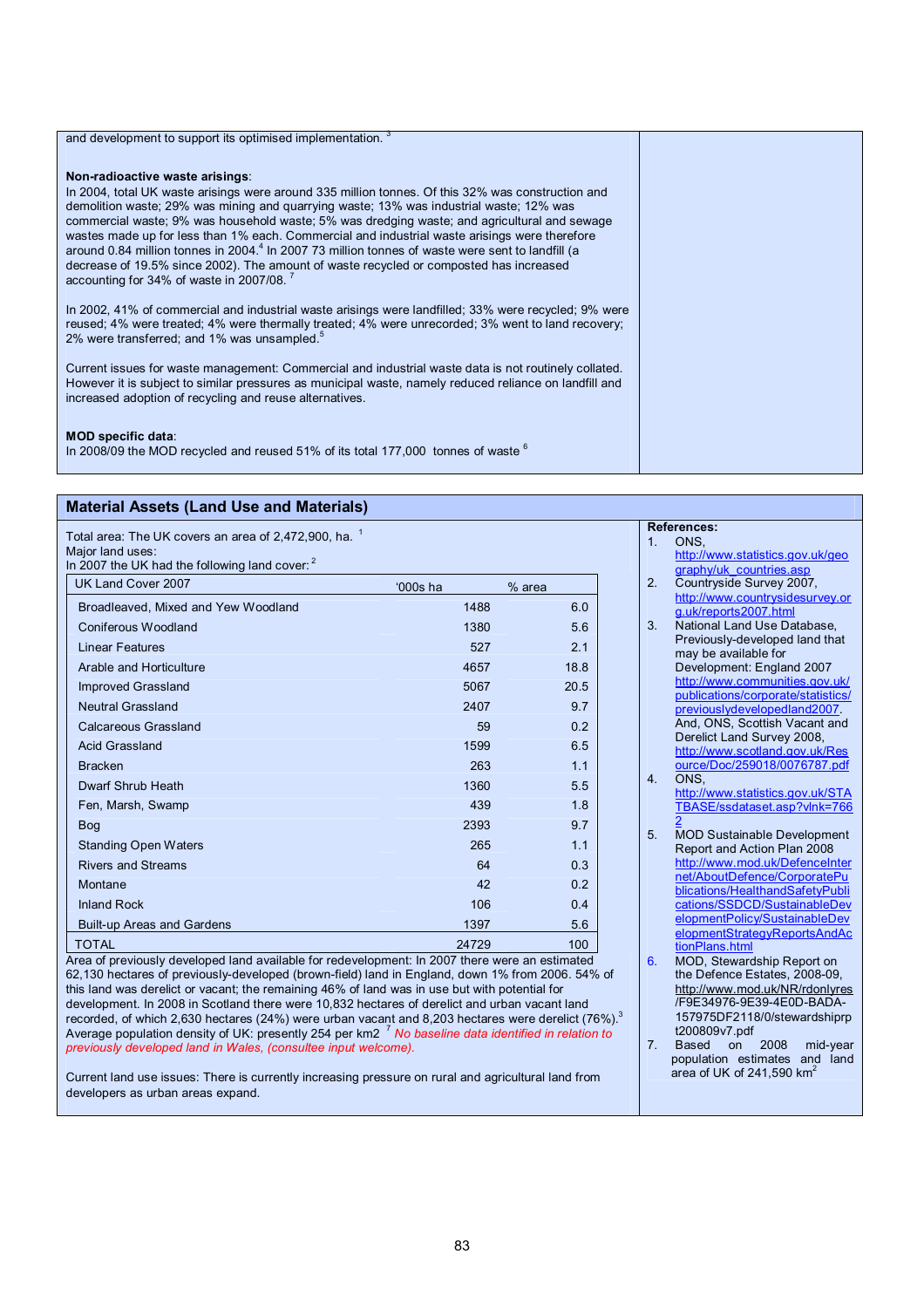| <b>MOD specific data:</b><br>The MoD is the third largest landowner in the UK with a diverse estate of some 240,000 hectares (1%)<br>of the UK mainland) valued at some £15.3 billion. <sup>5</sup>                                                                                                                                  |  |
|--------------------------------------------------------------------------------------------------------------------------------------------------------------------------------------------------------------------------------------------------------------------------------------------------------------------------------------|--|
| Since 2003 the MOD delivered 35,000 modernised Single Living Accommodation bedspaces it is<br>anticipated that a further 21,000 bedspaces will be delivered by 2013, a total of 56,000 overall. <sup>6</sup>                                                                                                                         |  |
| The MOD's built estate covers approximately 80,000 hectares, with at least 45,000 buildings (including<br>single living units) and approximately 52,000 houses. The MOD owns or manages an overall stock of<br>70,000 houses worldwide and 160,000 single living units, spread across more than 200 sites in 16<br>countries. $5, 6$ |  |

### **Cultural Heritage**

Number of Scheduled Ancient Monuments: No UK wide data. 19,717 in England<sup>1</sup> and 8,089 in **Scotland** 

Number of listed building: No UK wide data. 374,081 in England (this relates to entries).<sup>1</sup> *No baseline data identified in relation to total number in Scotland and Wales, (consultee input welcome).* Number of conservation areas: No UK wide data. 9,080 in England.<sup>1</sup> *No baseline data identified in* 

*relation to total number in Scotland and Wales, (consultee input welcome).* Sites currently at risk: No UK wide data. 19,446 in England.<sup>1</sup> No baseline data *identified in relation to total number in Scotland and Wales, (consultee input welcome).*

Other important sites: The UK has 28 World Heritage Sites $^3$ . England has 43 registered historic battlefields; and 46 designated wrecks.

Current issues for cultural heritage: In 2009 89% of MoD listed buildings and 82% of MoD scheduled monuments, were in good/ fair condition. 6,7

### **MOD specific data**:

In 2008/09, the MOD's historic estate comprised 797 listed buildings and 737 scheduled monuments.<sup>7</sup> In 2009,34 listed buildings were Grade I; 134 were Grade II\*; and 629 were Grade II. At March 2009 the MOD report that 89% of the listed buildings and 80% of the scheduled monuments

were in either good or fair condition..<sup>7</sup>

In 2007 the MOD had 28 Buildings at Risk entries. Since that report 3 buildings have been removed from the list (1 by repair, 1 by disposal and 1 by transfer to English Partnerships) and 3 have been added.<sup>5</sup>

A number of MoD sites are within the boundaries of 9 cultural World Heritage Sites. (Cornwall and West Devon Mining Landscape; Derwent Valley Mills; Edinburgh World Heritage Site; Liverpool - Maritime Mercantile City; The Tower of London; Stonehenge, Avebury and Associated Sites; Hadrian's Wall; St Kilda World Heritage Site; and City of Bath).

A number of MoD sites have been placed on the English Heritage (EH) and Historic Scotland (HS) Registers of Parks and Gardens. These include: Halton House and Gardens; Chicksands Priory; RAF Bentley Priory; Amport House and Gardens; Minley Manor; Royal Naval Hospital, Haslar; Craigiehall and RAF Leuchars.

Parts of the MoD estate lie within Local Planning Authorities (LPA) designated Conservation Areas including: RAF Bicester; RAF Hullavington; HMNB Portsmouth; Gosport; and RMA Sandhurst.<sup>4</sup>

#### **References:**

- 1. English Heritage, <http://www.english>heritage.org.uk/server/show/nav .1373
- 2. **Historic Scotland** <http://www.historic>scotland.gov.uk/index/ancientm onuments/searchmonuments.ht m
- 3. Department of Culture, Media and Sport, 2009, <http://www.culture.gov.uk/4168>. aspx
- 4. MOD, Heritage Report 2006-07, http://www.defence estates.mod.uk/publications/cor porate/MODHeritateReport2005 -2007final.pdf
- 5. MOD, Stewardship Report on the Defence Estates, 2007-08, <http://www.defence>estates.mod.uk/estate/estatestr ategy.php
- 6. MOD Sustainable Development Report and Action Plan 2008 <http://www.mod.uk/DefenceInter> net/AboutDefence/CorporatePu blications/HealthandSafetyPubli cations/SSDCD/SustainableDev elopmentPolicy/SustainableDev elopmentStrategyReportsAndAc tionPlans.html
- 7. MOD, Stewardship Report on the Defence Estates, 2008-09, <http://www.mod.uk/NR/rdonlyres> /F9E34976-9E39-4E0D-BADA-157975DF2118/0/stewardshiprp t200809v7.pdf
- 8. MoD Heritage Report 2007 2009, <http://www.mod.uk/NR/rdonlyres> /D0EEBC4D-5982-4C9F-BA4A-555936E544CD/0/heritage\_repo rt\_0709.pdf

| Landscape                                                                                                                                                                                                                                |                                                                                                               |
|------------------------------------------------------------------------------------------------------------------------------------------------------------------------------------------------------------------------------------------|---------------------------------------------------------------------------------------------------------------|
| Number of AONB: 49 AONBs in England, Wales and Northern Ireland (Scotland has 40 National<br>Scenic Areas). <sup>1</sup><br>Other areas designated for their landscapes: 15 National Parks <sup>2</sup> . Statutory Designated sites for | <b>References:</b><br>National Association of AONB.<br>http://www.aonb.org.uk<br>Association of National Park |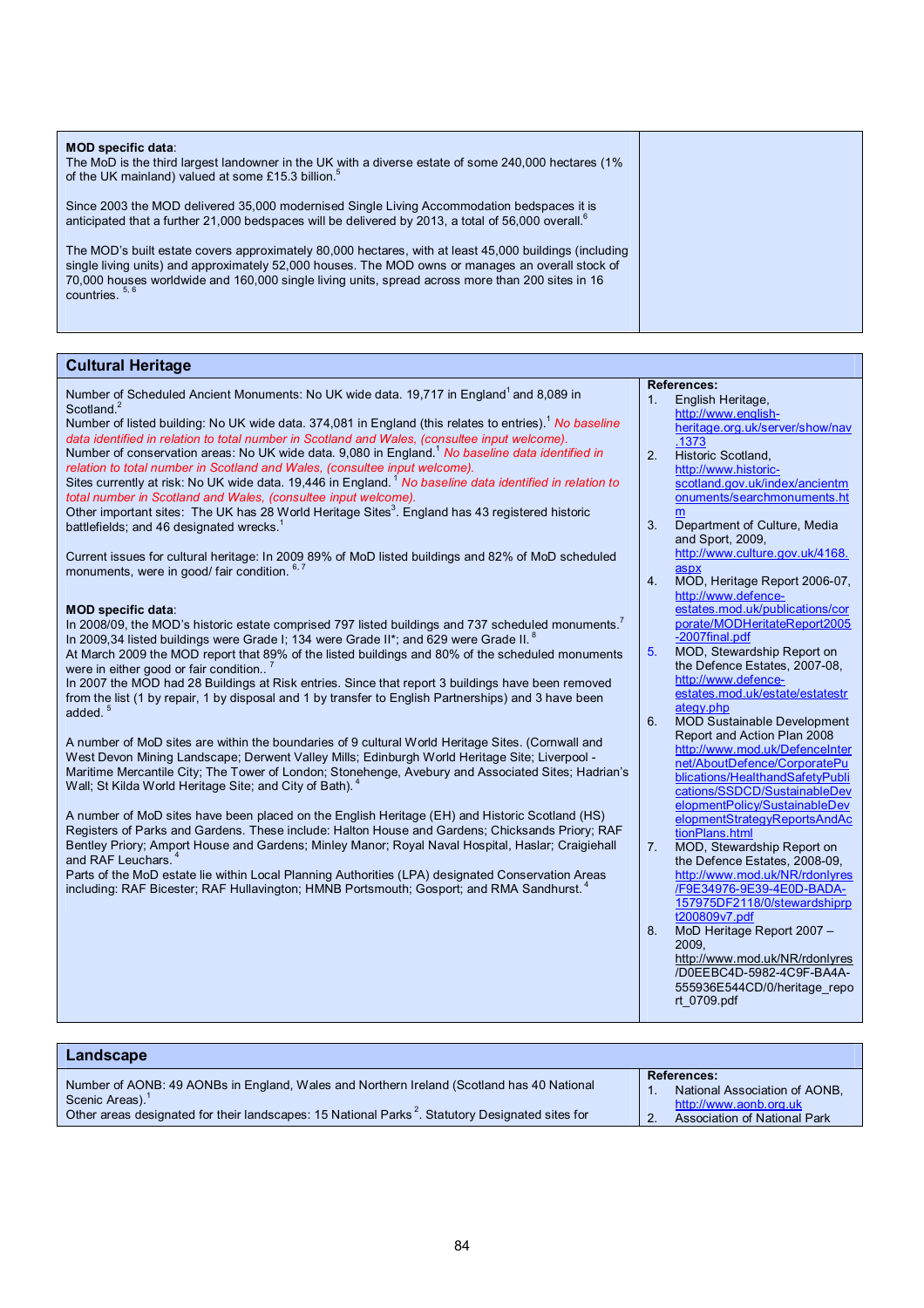protection of wildlife and landscape include: Country Parks; Historic Gardens and Designed Landscapes; Natural Heritage Areas (in Scotland); Regional Parks (in Scotland); and World Heritage Sites.

Other important sites or features: Non-statutory sites include: Areas of Great Landscape Value (AGLVs) in Scotland; Heritage Coasts (in England and Wales); National Scenic Areas (in Scotland); and National Trust / National Trust for Scotland properties.

Current issues for landscapes: The natural environment in England is much less rich than 50 years ago and remains under pressure from a significant range of threats: more intense use of the land and sea; continuing economic development and climate change. Although the character of England's landscapes are broadly being maintained, economic growth and development is putting pressure on many protected and sensitive landscapes and 20% show signs of neglect.<sup>5</sup>

### **MOD specific data**:

The Ministry of Defence (MOD) is the third largest landowners in the United Kingdom with a diverse estate of some 240,000 hectares (1% of the UK mainland).<sup>4</sup>

### Authorities,

- <http://www.nationalparks.gov.uk/> 3. JNCC, landscape designations, <http://www.jncc.gov.uk/page>-1527
- 4. Source MOD Sustainable Development Report and Action Plan 2008 <http://www.mod.uk/DefenceInter> net/AboutDefence/CorporatePu blications/HealthandSafetyPubli cations/SSDCD/SustainableDev elopmentPolicy/SustainableDev elopmentStrategyReportsAndAc tionPlans.html
- 5. State of the Natural Environment Report' (2008) <http://naturalengland.etraderstor> es.com/NaturalEnglandShop/pro duct.aspx?ProductID=31a51089- 6654-4d48-8f89-30d3c8c66aee

### **Summary of the Likely Evolution of the National Baseline by SEA Annex I Issue**

| <b>Biodiversity and Conservation</b>                                                                                                                                                                                                                                                                                                                                                                                                                                                                                                                                                                                                                 |                                                                                                                                                                                                                      |
|------------------------------------------------------------------------------------------------------------------------------------------------------------------------------------------------------------------------------------------------------------------------------------------------------------------------------------------------------------------------------------------------------------------------------------------------------------------------------------------------------------------------------------------------------------------------------------------------------------------------------------------------------|----------------------------------------------------------------------------------------------------------------------------------------------------------------------------------------------------------------------|
| <b>National Trends:</b><br>The general global trend in biodiversity is generally towards a decreased level of variability among<br>living organisms. "Biodiversity loss has accelerated to an unprecedented level, both in Europe and<br>worldwide. It has been estimated that the current global extinction rate is 1000 to 10000 times higher<br>than the natural background extinction rate. In Europe some 42% of European mammals are<br>endangered, together with 15% of birds and 45% of butterflies and reptiles".                                                                                                                           | <b>References:</b><br>European Commission,<br>1 <sub>1</sub><br>http://ec.europa.eu/environment/<br>nature/biodiversity/intro/index en<br>. $htm$<br>2.<br>Joint Nature Conservation<br>Committee, 2009 Biodiversity |
| The global trend towards a decline in biodiversity is mirrored in the UK. In the UK, 30% of current<br>biodiversity indicators are showing long term deterioration with 27% showing improvement. Areas of<br>concern are: farmland/woodland/wetland birds; butterflies; bats; and marine ecosystem integrity. <sup>5</sup> In<br>England the trend in populations of breeding wading birds on unprotected lowland wetland grasslands<br>is towards a major decline. <sup>3</sup> However, SSSIs in England have experienced a dramatic improvement in<br>the overall site condition over the last 10 years as a result of protection and management. | Indicators,<br>http://www.jncc.gov.uk/page-<br>4229<br>3 <sub>1</sub><br>State of the Natural Environment<br>Report' (2008)<br>http://naturalengland.etraderstor<br>es.com/NaturalEnglandShop/pro                    |
| In the UK there has been a trend (between 1996 and 2008) of a steady increase in the areas of SPAs<br>and SACs in the UK. In 2009 over 80% of SACs and SPAs in England were in favourable or<br>recovering condition. In 2008 in Scotland over 60% of SACs and over 70% of SPAs were in favourable<br>or recovering condition. <sup>4</sup>                                                                                                                                                                                                                                                                                                          | duct.aspx?ProductID=31a51089-<br>6654-4d48-8f89-30d3c8c66aee<br>Joint Nature Conservation<br>4.<br>Committee, Protected Areas,                                                                                       |
| There is a UK trend towards increased areas protected for biodiversity, flora and fauna. The overall<br>total extent of land and sea protected in the UK has increased from 2.3 million to 3.8 million hectares<br>between 1996 and 2009. <sup>4</sup>                                                                                                                                                                                                                                                                                                                                                                                               | http://www.jncc.gov.uk/page-<br>4241)<br>5 <sub>1</sub><br>UK Biodiversity Indicators in<br>Your Pocket 2010.                                                                                                        |
| <b>National Targets:</b>                                                                                                                                                                                                                                                                                                                                                                                                                                                                                                                                                                                                                             | http://www.jncc.gov.uk/pdf/BIYP<br>2010.pdf                                                                                                                                                                          |
| Coastal defence authorities have a specific target to ensure no net loss of habitats covered by<br><b>Biodiversity Action Plans.</b>                                                                                                                                                                                                                                                                                                                                                                                                                                                                                                                 |                                                                                                                                                                                                                      |
| Defra set out the aim of halting biodiversity loss in the UK by 2010.                                                                                                                                                                                                                                                                                                                                                                                                                                                                                                                                                                                |                                                                                                                                                                                                                      |
| The pan-government biodiversity framework target (captured within the MOD biodiversity strategy)<br>requires 95% of SSSIs to be in 'Favourable' or 'Unfavourable Recovering' condition by 2010 (85% for<br>Wales). In 2008 85% of SSSIs in England were in target conditions, 68% in Scotland, 78% in Wales<br>and 57% in Northern Ireland. In March 2008 the following percentages of MOD managed SSSIs were<br>in target condition: 85% in England, 68% in Scotland, 78% in Wales and 57% in Northern Ireland.                                                                                                                                     |                                                                                                                                                                                                                      |

| <b>Population</b> |                                                  |
|-------------------|--------------------------------------------------|
| Demographics      | <b>References:</b><br>Defra, Environment in your |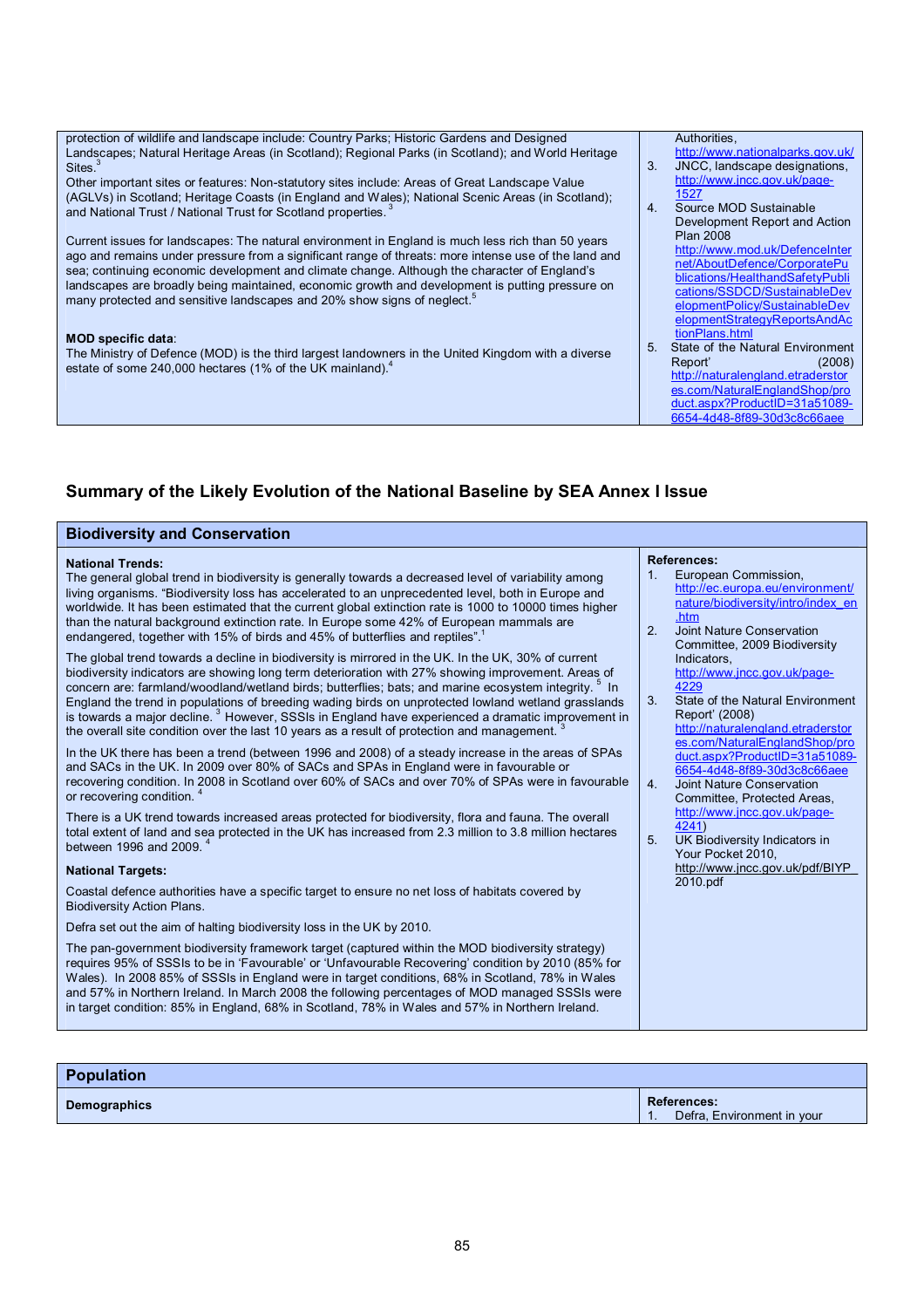| <b>National Trends:</b><br>The current UK population is generally increasing, and projected to reach 71.6 million by 2033. <sup>4</sup><br>The age structure of the UK population is moving towards an ageing population: those of pensionable<br>age are projected to increase from 19.2% in 2008 to 21.8% of the population by 2033 (note that the<br>pensionable age is to change over this period). Those aged between 15-64 years are projected to<br>decrease from 62.1% to 60.5% of the population, whilst those under 16 are projected to decrease from<br>18.7% to 17.9% of the population by 2033.<br><b>National Targets:</b><br>Scotland has a population target of matching the average European (EU15) population growth over<br>the period from 2007 to 2017. Population growth in 2008 was slower than that of the EU 15 countries,<br>and the gap in annual growth rates has increased. <sup>2</sup> | pocket, 2008,<br>http://www.defra.gov.uk/environ<br>ment/statistics/eivp/index.htm<br>2.<br>Scottish Government.<br>http://www.scotland.gov.uk/Abou<br>t/scotPerforms/purposes/populati<br>on<br>3 <sub>1</sub><br>MOD, Sustainable Development<br>Report and Action Plan, 2008,<br>http://www.mod.uk/NR/rdonlyres/<br>D8407A1C-CA68-4AD4-8E17-<br>9F71B151AF6A/0/SusDevReport<br>2008.pdf<br><b>ONS, National Population</b><br>4.<br>Projections 2008-based,<br>http://www.statistics.gov.uk/pdfdi |
|-----------------------------------------------------------------------------------------------------------------------------------------------------------------------------------------------------------------------------------------------------------------------------------------------------------------------------------------------------------------------------------------------------------------------------------------------------------------------------------------------------------------------------------------------------------------------------------------------------------------------------------------------------------------------------------------------------------------------------------------------------------------------------------------------------------------------------------------------------------------------------------------------------------------------|------------------------------------------------------------------------------------------------------------------------------------------------------------------------------------------------------------------------------------------------------------------------------------------------------------------------------------------------------------------------------------------------------------------------------------------------------------------------------------------------------|
| MOD targets to reach 8% ethnic minority representation in the Armed Forces by 2013 (existing MOD<br>commitment). <sup>3</sup> MOD targets to reach 15% women representation in the Senior Civil Service (SCS) by<br>2009 (existing MOD commitment). <sup>3</sup> In 2009, 9.5% of the military workforce was female.                                                                                                                                                                                                                                                                                                                                                                                                                                                                                                                                                                                                  | r/pproi1009.pdf<br>5. MoD Annual Report and Accounts<br>Volume One 2008-2009 Annual<br>Performance<br>Report,<br>http://www.mod.uk/NR/rdonlyres/<br>0981769C-D30A-469B-B61D-<br>C6DC270BC5C5/0/mod arac080<br>9 vol1.pdf                                                                                                                                                                                                                                                                             |
|                                                                                                                                                                                                                                                                                                                                                                                                                                                                                                                                                                                                                                                                                                                                                                                                                                                                                                                       |                                                                                                                                                                                                                                                                                                                                                                                                                                                                                                      |
| Socio-Economic                                                                                                                                                                                                                                                                                                                                                                                                                                                                                                                                                                                                                                                                                                                                                                                                                                                                                                        | <b>References:</b>                                                                                                                                                                                                                                                                                                                                                                                                                                                                                   |
| <b>National Trends:</b><br>The current trend in the UK economy is generally towards (relatively small) economic growth and<br>rising unemployment. $1$<br>Preliminary estimates for 2010 and 2011 showed a further further growth in UK output. Forecasts for<br>predict the UK economy will grow by (an average forecast of) 1.3% in 2010 and 2.1%, in 2011.<br>Production industries, specifically manufacturing, contributed most to the recent recession. The<br>government and other services sector on the other hand is the only part of the economy that has<br>bucked the trend and maintained positive growth although this can be expected to reverse due to<br>expected budgetary changes in the coming years. Public finances showed continued budget deficits.<br>The labour market continues to weaken with unemployment rising.                                                                       | ONS, Economic & Labour<br>1 <sub>1</sub><br>Market Review   Vol 4   No 5  <br>May 2010<br>http://www.statistics.gov.uk/elmr/<br>05 10/downloads/ELMR-<br>May10.pdf<br>2 <sup>2</sup><br>DCLG, Planning Policy<br>Statement 4: Planning for<br>Sustainable Economic Growth<br>3.<br><b>HM Government, PSA Delivery</b><br>Agreement 1: Raise the<br>Productivity of the UK Economy                                                                                                                    |
| <b>National Targets:</b>                                                                                                                                                                                                                                                                                                                                                                                                                                                                                                                                                                                                                                                                                                                                                                                                                                                                                              |                                                                                                                                                                                                                                                                                                                                                                                                                                                                                                      |
| DCLG aims to raise the productivity of the UK economy, maximise job opportunities for all and improve<br>the economic performance of all English regions and reduce the gap in economic growth rates<br>between regions. <sup>2</sup>                                                                                                                                                                                                                                                                                                                                                                                                                                                                                                                                                                                                                                                                                 |                                                                                                                                                                                                                                                                                                                                                                                                                                                                                                      |

### **Human Health**

| <b>National Trends:</b><br>Between the 1970s and 2000 the Radiological dose to the UK population as a whole, presented as a<br>per capita dose to a population of 55 million, did not changed significantly as it was dominated by the<br>constant level of exposure to natural sources of radiation.                                                                                                                                                                                        | <b>References:</b><br>A L Jones et al 2007, Review of<br>1.<br>trends in the UK population<br>dose, J. Radiol. Prot. 27 381-390<br>http://www.iop.org/EJ/abstract/09<br>52-4746/27/4/R01              |
|----------------------------------------------------------------------------------------------------------------------------------------------------------------------------------------------------------------------------------------------------------------------------------------------------------------------------------------------------------------------------------------------------------------------------------------------------------------------------------------------|-------------------------------------------------------------------------------------------------------------------------------------------------------------------------------------------------------|
| Between 2001 and 2003 the average annual dose to the public was 2.7 mSv. This is a slight increase<br>over that found in the previous HPA review (where the average annual dose to the public was 2.6mSv<br>(period 1992-1997)), mainly due to an increased contribution from medical irradiation. There has been<br>a long-term trend towards lower occupational doses in the nuclear industry, and worker doses in<br>medicine, general industry and research tend to be low. <sup>2</sup> | Health Protection Agency,<br>$2_{-}$<br>Ionising Radiation Exposure of<br>the UK Population: 2005 Review,<br>http://www.hpa.org.uk/webw/HP<br>Aweb&HPAwebStandard/HPAwe<br>b C/1195733839711?p=119763 |
| The current general trend in human health is generally towards improved health, greater life<br>expectancy and reduced mortality from treatable conditions. <sup>3</sup>                                                                                                                                                                                                                                                                                                                     | 7096018<br>Health Survey for England 2007<br>3.<br>Healthy lifestyles: knowledge,<br>attitudes and behaviour<br>Summary of key findings, Office                                                       |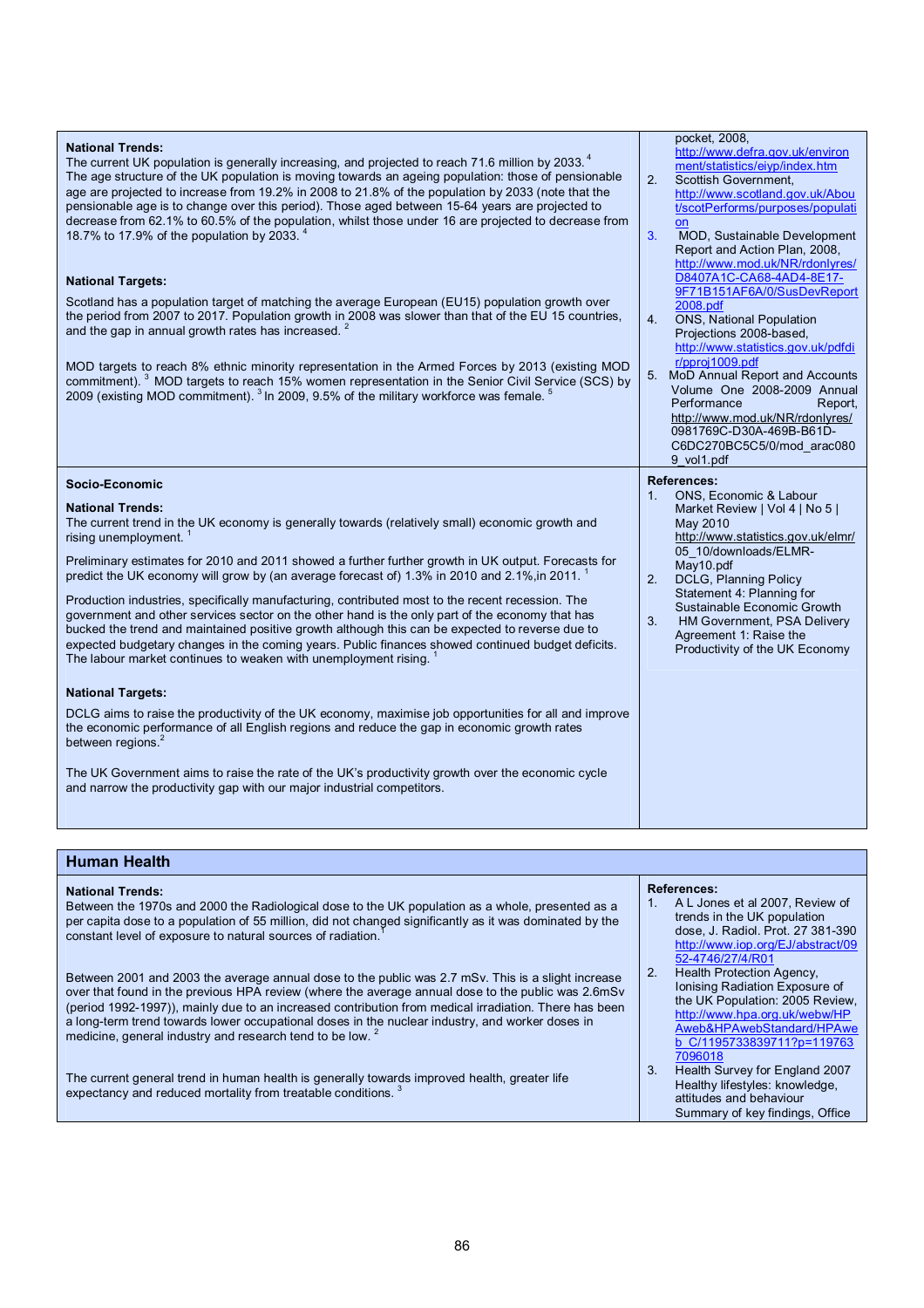Health in the UK is improving, but over the last 10 years health inequalities between the social classes have widened. 4 **National Targets:**  National target to reduce health inequalities by 10% in the three-year period 2009-2011, as measured by infant mortality and life expectancy at birth. *No targets identified in relation to UK radiation doses, (consultee input welcome).*  MOD to reduce the rate of fatal and major injury accidents by 10% between 2000 and 2010 (Government target) MOD to reduce the rate of cases of work related ill health by 20% between 2000 and 2010 (Government Target) By 2010, to reduce the death rate by cancer in people under 75 by at least a fifth (Department of Health (DoH), Saving Lives: Our Healthier Nation White Paper) By 2010, to reduce the death rate by Coronary Heart Disease and Stroke in people under 75 by at least two fifths (DoH, Saving Lives: Our Healthier Nation White Paper) By 2010, to reduce the death rate due to accidents by at least a fifth and serious injury by at least a tenth (DoH, Saving Lives: Our Healthier Nation White Paper) By 2010, to reduce the death rate from mental illness due to suicide and undetermined injury by at least a fifth (DoH, Saving Lives: Our Healthier Nation White Paper) DoH to reduce smoking in manual social groups, prevent and manage other risks for coronary heart disease and cancer especially targeting the over-50s and improve housing quality by tackling cold and dampness and reducing accidents (DoH, Saving Lives: Our Healthier Nation White Paper) NHS to improve health as well as treating sickness; give patients more rights and control over their own health and care; ensure quality at the heart of the NHS; strengthen the involvement of clinicians in decision making at every level of the NHS; empower frontline staff to lead change that improves quality of care for patients; value the work of NHS staff (Darzi, High quality care for all: NHS Next Stage Review final report) of National Statistics, <http://www.statistics.gov.uk/StatB> ase/Product.asp?vlnk=6637 4. The Government's Response to the Health Select Committee Report on Health Inequalities, May 2009,<http://www.official>documents.gov.uk/document/cm 76/7621/7621.pdf

| Human Health (Noise)                                                                                                                                                                                                       |  |
|----------------------------------------------------------------------------------------------------------------------------------------------------------------------------------------------------------------------------|--|
| <b>National Trends:</b><br>The current trend in ambient noise is generally towards increased levels.                                                                                                                       |  |
| With the increase in development there is a 'noise creep' occurring across the UK with gradual<br>increases in noise levels resulting in an overall increase in ambient noise levels.                                      |  |
| <b>National Targets:</b>                                                                                                                                                                                                   |  |
| The Department for Business, Innovation and Skills (BIS) sets permissible sound levels for different<br>types of equipment (DTI, The Noise Emission in the Environment by Equipment for use Outdoors<br>Regulations 2001). |  |
| Scottish Executive sets out noise exposure categories for dwellings (Scottish Executive, Planning<br>Advice Note 56: Planning and Noise).                                                                                  |  |

| <b>National Trends:</b><br>As there are now more stringent statutory controls on land contamination and remediation, increased<br>areas of historic contamination are being remediated and fewer areas are being left in a contaminated<br>state following decommissioning of commercial and industrial sites. | <b>References:</b><br>Environment Agency, The state<br>of soils in England and Wales.<br>http://www.environment-<br>agency.gov.uk/static/documents/ |
|----------------------------------------------------------------------------------------------------------------------------------------------------------------------------------------------------------------------------------------------------------------------------------------------------------------|-----------------------------------------------------------------------------------------------------------------------------------------------------|
| Soil degradation is accelerating. This is in part a natural phenomenon but some soil degradation<br>processes are exacerbated by unsustainable human uses. Major threats include: erosion, organic<br>matter decline, compaction, salinisation, landslides, contamination, sealing and biodiversity decline.   | Leisure/stateofsoils 1747056 18<br>79364.pdf                                                                                                        |
| There is a steady loss of soils to development, contaminated sites, damage by muddy floods and                                                                                                                                                                                                                 |                                                                                                                                                     |

**Soil and Geology**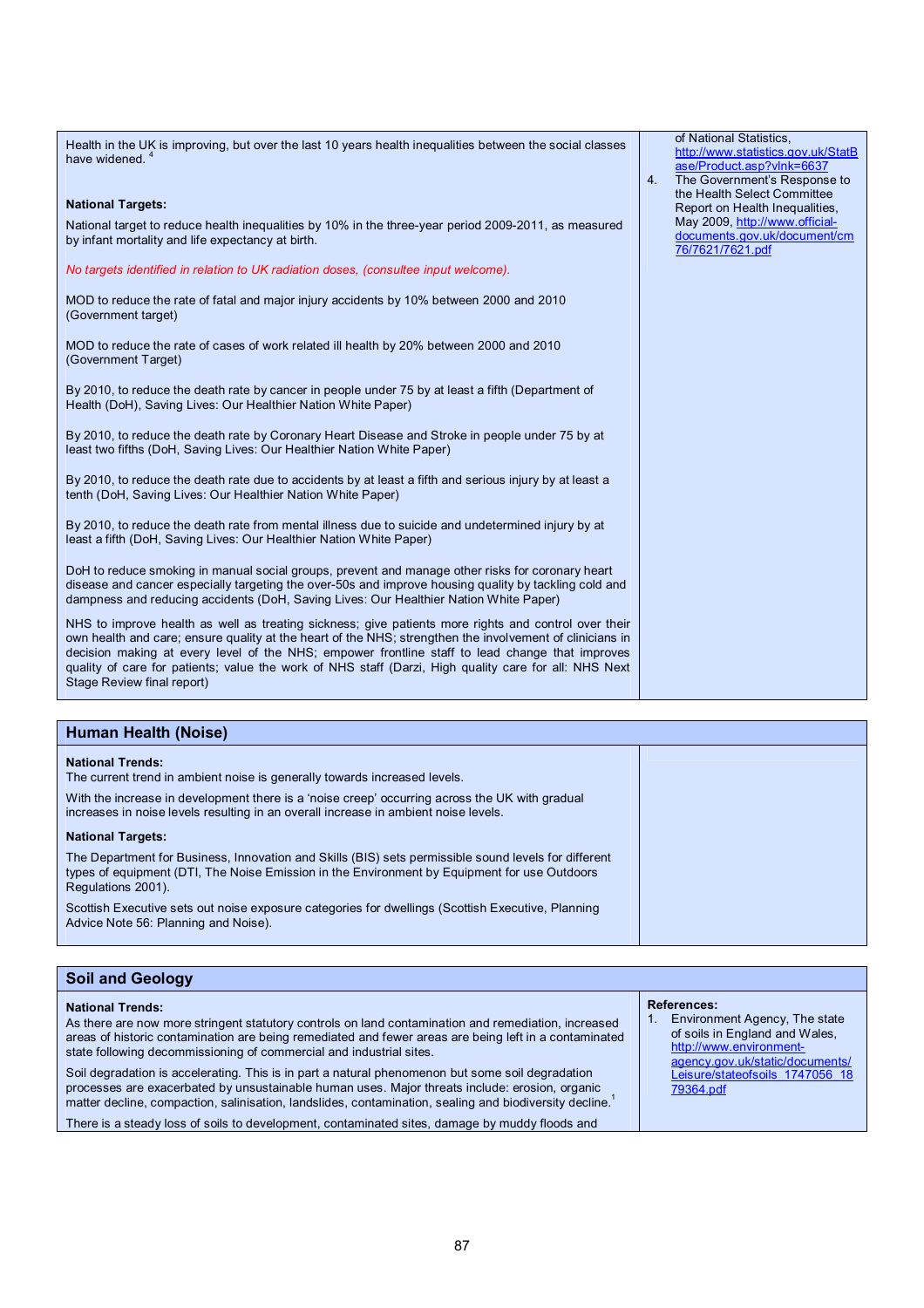| water pollution by silt and fertilisers.                                                                                                                                                                                                                                                                                                           |  |
|----------------------------------------------------------------------------------------------------------------------------------------------------------------------------------------------------------------------------------------------------------------------------------------------------------------------------------------------------|--|
| <b>National Targets:</b>                                                                                                                                                                                                                                                                                                                           |  |
| By 2010, the MOD will establish an estate-wide Land Quality Assessment (LQA) programme to make<br>sure resources are prioritised effectively and to allow improved reporting in this area.                                                                                                                                                         |  |
| ODPM sets out sites of regional and local biodiversity and geological interest have a fundamental role<br>to play in meeting overall national biodiversity targets, contributing to the quality of life and the well-<br>being of the community and in supporting research and education (ODPM, PPS9: Biodiversity and<br>Geological Conservation) |  |
| No targets identified in relation to UK contaminated land, (consultee input welcome).                                                                                                                                                                                                                                                              |  |

### **Water**

### **National Trends:**

The current trend in water condition is generally towards increased water quality across natural environments, drinking water and bathing waters. Climate change may affect patterns of seasonal water availability in the UK; however total rainfall is likely to remain relatively unchanged. 1 Between 1990 and 2008 the percentage of rivers of good biological quality in England rose from 55 to 72 per cent. Similarly, 79 per cent of English rivers were of good chemical quality in 2008, compared with 55 per cent in 1990.

In 2008, 88 per cent of rivers in Wales were of good biological quality. In all years since 1993 over 90 per cent of rivers in Wales have been of good chemical quality.

In 2006, 54 per cent of rivers in Northern Ireland were of good biological quality, and 74 per cent of rivers were of good chemical quality.<sup>1,11</sup>

In Scotland, the percentage of rivers of good quality has remained stable at around 88 per cent<br>between 2000 and 2006, based on a combined chemical, biological and aesthetic assessment.<sup>1,11</sup>

MOD trend - In March 2009 water use had already reduced by almost 25%, against the 2004/05 baseline, due to leakage reduction, against a Government target of 25% by 2020.  $^{12}$ 

UK strategy for radioactive discharges projected liquid discharges for 2001 to 2020 from the defence sector:

- Tritium levels are projected to fall from around 700 GBq/yr in 2001-2005 to around 400 GBq/yr by 2016-2020.
- · Total Beta levels are projected to fall from around 5 GBq/yr in 2001-2005 to around 3 GBq/yr by 2016-2020. $3$
- Total Alpha levels are projected to fall from around 0.1 GBq/yr in 2001-2025 to around 0 GBq/yr by 2016-2020.

Current climate change predictions indicate that rainfall patterns will become increasingly seasonal, with lower amounts of flow in the summer.<sup>4</sup> This will lead to lower summer river flows, especially in those catchments with a low groundwater component. This could lead to increased abstraction pressure, increased stress on sensitive hydrological systems and a decrease in dilution potential leading to a failure against water quality targets. Increased flooding and storm events also have the potential to increase runoff of pollutants into controlled waters, thus reducing water quality. Population pressures are predicted to increase in certain parts of Great Britain, for example in the south east. Increased population density will result in an increased pressure on natural resources and could exacerbate current problems or cause new ones.

### **National Targets:**

MOD target - Reduce water consumption by 25% on the Office and non-Office Estate by 2020, relative to 2004/2005 levels (SOGE target)

MOD target - Reduce water consumption to an average of 3m3 per person/year for all office builds or major office refurbishments(SOGE target)<sup>5</sup>

Environment Agency aims that by 2030 water use per person in England should fall by 130 litres/day.<sup>6</sup>

The Water Framework Directive (Directive 2000/60/EEC) requires that river basin management plans are prepared by December 2009. The objectives of the river basin management plans are required to be achieved by 2015. $<sup>7</sup>$  Those objectives are to:</sup>

- prevent deterioration, enhance and restore bodies of surface water, achieve good chemical and ecological status of such water and reduce pollution from discharges and emissions of hazardous substances:
- · protect, enhance and restore all bodies of groundwater, prevent the pollution and deterioration of groundwater, and ensure a balance between groundwater abstraction and replenishment:
- preserve protected areas.<sup>7</sup>

### **References:**

- Defra, Sustainable Development Indicators, 2009, <http://www.defra.gov.uk/sustaina> ble/government/progress/docum ents/SDIYP2009\_a9.pdf
- 2. MOD, Sustainable Development Report and Action Plan, 2008, http://www.mod.uk/NR/rdonlyre D8407A1C-CA68-4AD4-8E17- 9F71B151AF6A/0/SusDevReport 2008.pdf
- 3. Defra,
- <http://www.defra.gov.uk/environ> ment/radioactivity/government/di scharges/pdf/rad\_dischargestrat 2.pdf
- 4. UKCIP Climate Change **Scenarios** <http://www.ukcip.org.uk/index.ph> p?option=com\_content&task=vie w&id=156&Itemid=299
- 5. MOD, Sustainable Development Report and Action Plan, 2008, <http://www.mod.uk/NR/rdonlyres/> D8407A1C-CA68-4AD4-8E17- 9F71B151AF6A/0/SusDevReport 2008.pdf
- 6. Water for people and the environment - Water resources strategy for England and Wales'
- 7. EUROPA, [http://europa.eu/legislation\\_sum](http://europa.eu/legislation_sum) maries/agriculture/environment/l 28002b\_en.htm
- 8. Future Water, the Government's Water Strategy for England
- 9. EA, Water Resources for the Future: A Strategy for England and Wales
- 10. Scottish Government, The Water Environment and Water Services (Scotland) Act
- 11. Defra, Environment in your Pocket Statistics, 2009, <http://www.defra.gov.uk/evidence> /statistics/environment/eiyp/pdf/ei yp2009.pdf.
- 12. MOD, Sustainable Development Report and Action Plan, 2009, <http://www.mod.uk/NR/rdonlyres/> F9E34976-9E39-4E0D-BADA-157975DF2118/0/stewardshiprpt 200809v7.pdf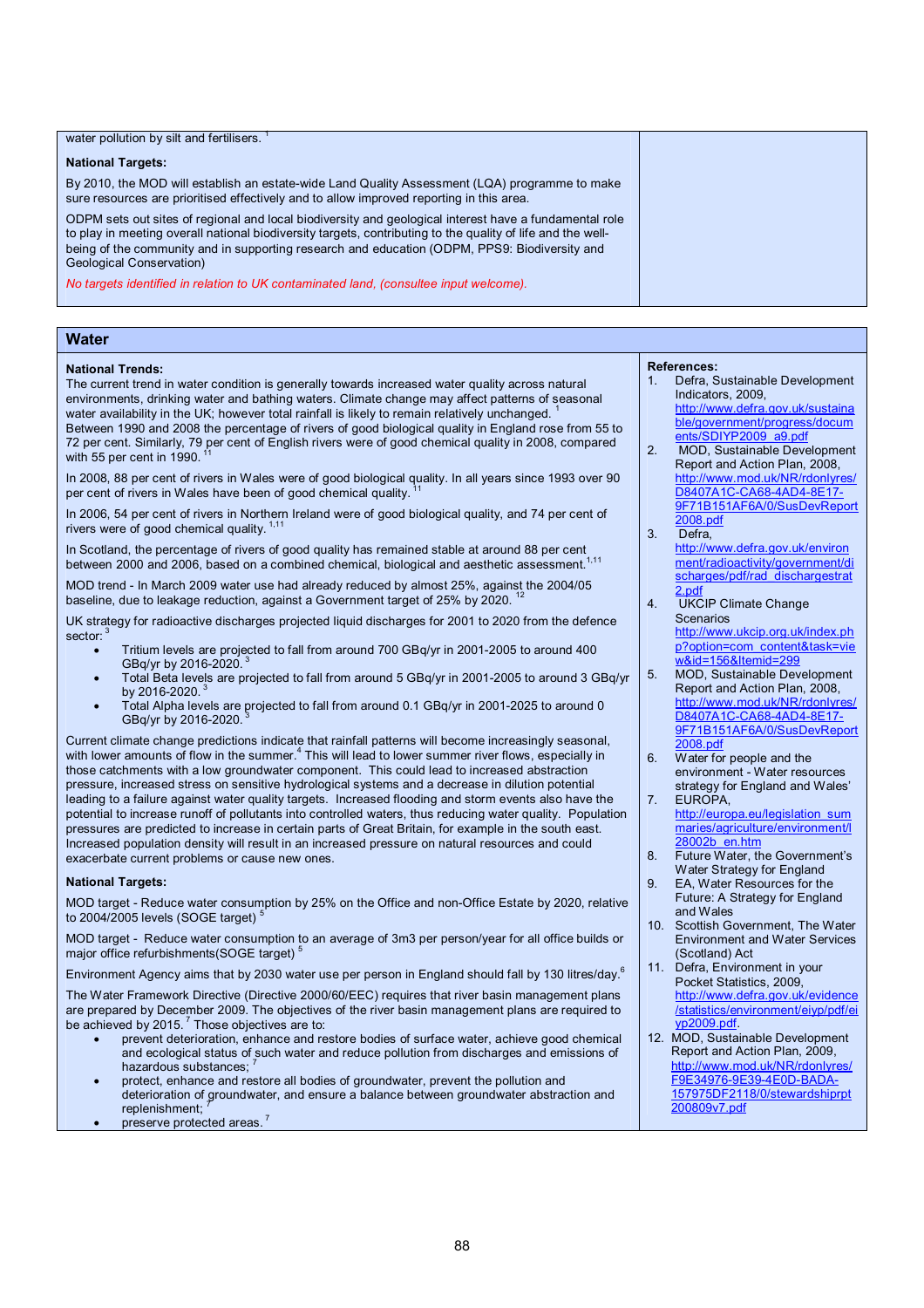| Defra aims that by 2030 at the latest, England has improved the quality of our water environment and<br>the ecology which it supports, and continued to provide high levels of drinking water quality from its<br>taps; sustainably manage risks from flooding and coastal erosion, with greater understanding and<br>more effective management of surface water; ensure a sustainable use of water resources, and<br>implement fair, affordable and cost reflective water charges; cut greenhouse gas emissions; and<br>embed continuous adaptation to climate change and other pressures across the water industry and<br>water users. <sup>8</sup> |  |
|-------------------------------------------------------------------------------------------------------------------------------------------------------------------------------------------------------------------------------------------------------------------------------------------------------------------------------------------------------------------------------------------------------------------------------------------------------------------------------------------------------------------------------------------------------------------------------------------------------------------------------------------------------|--|
| Environment Agency aims to enhance water supply by up to 1100 MI/d above present levels by the<br>improvement of existing schemes and the development of some new resources.                                                                                                                                                                                                                                                                                                                                                                                                                                                                          |  |

**References:** 

2007,

ection\_id=17 3. UK Air Quality Achieve,

4. Defra, Environment in your Pocket Statistics, 2009,

ards.php

p2009.pdf

Indicators, 2009,

Defra, Sustainable Development

<http://www.defra.gov.uk/sustaina> ble/government/progress/docum ents/SDIYP2009\_a9.pdf 2. UK Air Quality Archive, Updated Projections of Air Quality in the UK for Base Case and Additional Measures for the Air Quality Strategy for England, Scotland, Wales and Northern Ireland

> <http://www.airquality.co.uk/report> s/reports.php?action=category&s

> <http://www.airquality.co.uk/stand>

<http://www.defra.gov.uk/evidence/> statistics/environment/eiyp/pdf/eiy

### **Air**

### **National Trends:**

The current trend in air condition is generally towards improved air quality, both in rural and urban and urban<br>acttings  $\frac{1}{2}$ settings.

Between 1990 and 2008 there is no clear long-term trend in ozone levels with increases in urban background ozone levels of 40.5%, however between 1980 and 2007 nitrogen oxides (NOx) fell by 42 per cent, particulates (PM10) fell by 59 per cent and sulphur dioxide (SO2) by 84 per cent (between 1990 and 2007).

Reductions are a product of: improved technology; changes in energy generation; targeted air quality management policies; and reductions in specific greenhouse gases,  $CO<sub>2</sub>$ ,  $CH<sub>4</sub>$ , N<sub>2</sub>O, hydrofluorocarbons (HFCs), perfluorocarbons (PFCs) and sulphur hexafluoride (SF $_6$ ).

### Projections of UK total emissions <sup>2</sup>

- Best case scenario (full air quality target compliance):
	- NOx: 2010 = 1136.4 ktonnes/yr; 2015 = 963.1 ktonnes/yr; 2020 = 799.1 ktonnes/yr.
	- PM10: 2010 = 133.5 ktonnes/yr; 2015 = 129.4 ktonnes/yr; 2020 = 134.4 ktonnes/yr.

Worst case scenario (extension of 2003 baseline):

- NOx: 2010 = 1151.0 ktonnes/yr; 2015 = 1030.3 ktonnes/yr; 2020 = 910.7ktonnes/yr.
- PM10: 2010 = 134.9 ktonnes/yr; 2015 = 135.4 ktonnes/yr; 2020 = 143.5 ktonnes/yr.

### **National Targets:**

 $\overline{a}$ 

The Air Quality Strategy for England, Scotland, Wales and Northern Ireland sets out specific target levels for air pollutants.

- In the UK between 1980 and 2006, total emissions of PM10 fell by 56%;
- In the UK between 1980 and 2006 total emissions of NOx fell by 42%;
- In the UK between 1985 and 2005 radioactive emissions to air fell by 83%;

Outstanding targets of the UK Air Quality Objectives (The Air Quality Standards Regulations 2007): 3

- By December 2010 for England and Wales to achieve a benzene concentration of 5.00 µg m-3 (as an annual mean).
- By December 2010 for Scotland and N. Ireland to achieve a benzene concentration of 3.25  $\mu$ g m-3 (as a running annual mean).
- By December 2010 for Scotland to achieve a PM10 concentration of 50 µg m-3, not to be exceeded more than 7 times a year (as a daily mean).
- By December 2010 for Scotland to achieve a PM10 concentration of 18 µg m-3 (as an annual mean).

| <b>Climate Change and Energy Use</b>                                                                                 |                                  |
|----------------------------------------------------------------------------------------------------------------------|----------------------------------|
| <b>National Trends:</b>                                                                                              | <b>References:</b>               |
| The current trend in energy use is generally towards increased consumption, however there have                       | BERR, UK energy in brief, 2008.  |
| been some slight declines in recent years associated with mild winters. Since 1980 UK energy                         | http://www.berr.gov.uk/energy/st |
| consumption by individual sectors has changed substantially: there have been rises of 68% for                        | atistics/publications/in-        |
| transport, 10% for the domestic sector and 3% for the service sector, whilst consumption by industry                 | brief/page17222.html             |
| has fallen by $34\%$ <sup>2</sup> These reductions have also led to reductions in specific greenhouse gases, $CO2$ , | UK Climate Projections,          |

 $1$  Work is ongoing with Defra to define Carbon Neutrality and how this can be delivered. These targets will be reviewed in light of the ongoing work on the definition of carbon neutrality.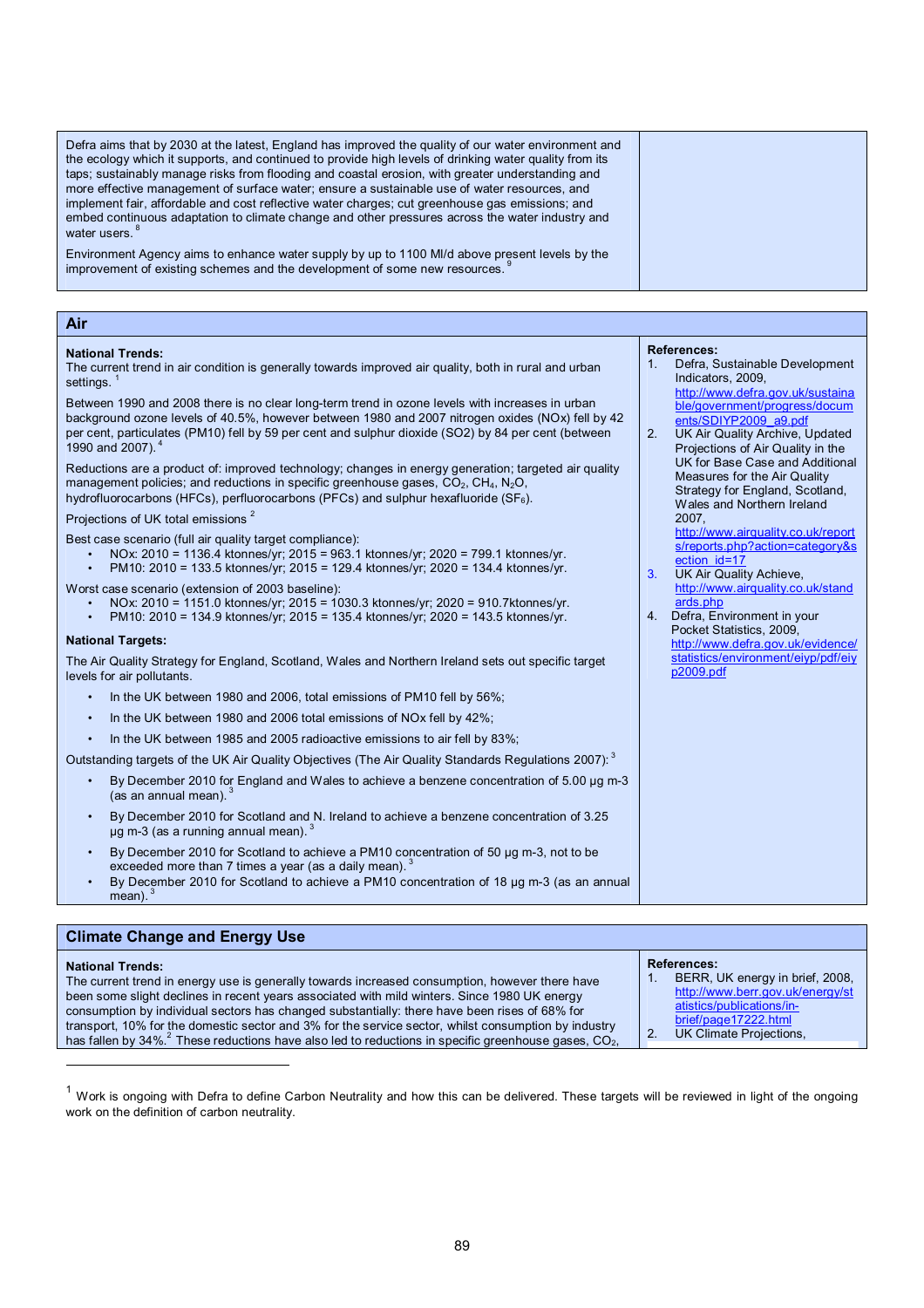### CH<sub>4</sub>, N<sub>2</sub>O, hydrofluorocarbons (HFCs), perfluorocarbons (PFCs) and sulphur hexafluoride (SF<sub>6</sub>).

UKCP09 medium emission scenario with 90% probability: 3

- 2080 mean winter temperature: the central estimates of change are projected to be generally between 2 and 3°C across most of the country, with slightly larger changes in the south east and slightly smaller in the north west of Britain.
- 2080 mean summer temperature: a more pronounced south to north gradient exists with changes in some parts of southern England being just over 4ºC and in parts of northern Scotland about 2.5°C.<sup>3</sup>
- 2080 mean summer daily maximum temperature: central estimates show a gradient between parts of southern England, where they can be 5°C or more, and northern Scotland, where they can be somewhat less than  $3^{\circ}$ C.
- 2080 mean annual precipitation: shows little change (few percent or zero).<sup>3</sup>
- 2080 mean winter precipitation: increases are in the range +10 to +30% over the majority of the country. Increases are smaller than this in some parts of the country, generally on higher ground.<sup>3</sup>
- 2080 mean summer precipitation: general south to north gradient, from decreases of almost 40% in SW England to almost no change in Shetland.
- The range of absolute sea level rise around the UK (before land movements are included) and across the three emissions scenarios is projected to be between 12 and 76 cm for the period 1990–2095, which is a wider spread than that of the global average. (The unlikely but plausible High++ scenario predicts levels of 93 cm to 1.9 m by 2100).
- The projected long-term future trends in storm surge that we find in UKCP09 are physically small everywhere around the UK, and in many places can be accounted for by natural variability. The surge level we expect to be exceeded on average once in 2, 10, 20 or 50 yr is not projected to increase by more than 9 cm by 2100 anywhere around the UK coast (not including the mean sea level change). The largest trends are found in the Bristol Channel and Severn Estuary.
- Seasonal mean and extreme waves are generally expected to increase to the South West of the UK, reduce to the north of the UK and experience a small change in the southern North Sea. Changes in the winter mean wave height are projected to be between –35 and +5 cm. Changes in the annual maxima are projected to be between –1.5 and +1 m.<sup>3</sup>
- The shelf seas around the UK are projected to be 1.5–4 $\degree$ C warmer and ~0.2 practical salinity units (p.s.u.) fresher (lower salinity) by the end of the 21st century for a medium emissions scenario.<sup>3</sup>

### **National Targets:**

The Climate Change Act requires an 80% cut in UK greenhouse gas emissions by 2050 (compared to 1990 levels).  $4$  DECC aims to put the UK on a path to a low carbon UK by cutting CO<sub>2</sub> emissions; investing in energy efficient and clean technologies, maintain secure energy supplies; and protecting the most vulnerable.<sup>6</sup>

The UK is committed to delivering 20% of its energy from renewable sources by 2020.  $^{7,8}$ 

There are plans for a new generation of nuclear power stations in the UK.<sup>1</sup>

MOD target - Reduce carbon dioxide emissions from buildings across the non-operational Estate by 12.5%, by 2010-11 and by 30% by 2020, relative to 1999/ 2000 baseline (SOGE target).<sup>5</sup>

MOD target - Source at least 15% of our total non-operational electricity needs by 2010 from good quality Combined Heat and Power Systems (SOGE target)<sup>5</sup>

MOD target - Source at least 10% of our total electricity needs from renewable sources by 2010 (SOGE target for MOD)<sup>5</sup>

MOD target - Ensure the MOD Office Estate and all Top Level Budget Holders' Head Offices are carbon neutral by 20121 (MOD Commitment against SOGE)<sup>5</sup>

DECC aims for no homes to be in fuel poverty by 2016-2018.<sup>6</sup>

Scottish Executive targets to exceed the Scottish share of CO<sub>2</sub> reductions by one million tonnes of carbon in 2010.<sup>9</sup>

Scottish Executive sets the expectation that all future applications proposing development with a total cumulative floorspace of 500 sq metres or more should incorporate on-site zero and low carbon equipment contributing at least an extra 15% reduction in  $CO<sub>2</sub>$  emissions beyond the 2007 building regulations  $CO<sub>2</sub>$  emissions standard.

### **Material Assets (Transport)**

### **National Trends:**

The current trend in transport infrastructure is generally towards increased transport journeys. Road traffic in Great Britain has grown by 85% since 1980; rail travel has increased by nearly 70% since 1980; bus travel has increased over the last 8 years (having fallen between 1980 and the mid 1990s);

### **References:**

Department for Transport, Transport Trends 2009, <http://www.dft.gov.uk/adobepdf/1> 62469/221412/190425/220778/tr

UKCP09, Briefing Report [http://ukclimateprojections.defra.](http://ukclimateprojections.defra) gov.uk/content/view/516/500/

- 3. OPSI, Climate Change Act 2008, <http://www.opsi.gov.uk/acts/acts> 2008/ukpga\_20080027\_en\_1
- 4. MOD, Sustainable Development Report and Action Plan, 2008, <http://www.mod.uk/NR/rdonlyres/> D8407A1C-CA68-4AD4-8E17- 9F71B151AF6A/0/SusDevReport 2008.pdf
- 5. DTI, White Paper: 'Our Energy Future: Creating a Low Carbon Economy'
- 6. DECC, The UK Low Carbon Transition Plan: National Strategy for Climate and Energy <http://www.decc.gov.uk/en/conte> nt/cms/publications/lc\_trans\_plan /lc\_trans\_plan.aspx
- 7. BERR, Meeting the Energy Challenge, A White Paper on Nuclear Power, January 2008, <http://webarchive.nationalarchive> s.gov.uk/+/<http://www.berr.gov.u> k//energy/nuclearwhitepaper/page42765.html
- 8. DECC, The UK Renewable Energy Strategy
- 9. <http://www.decc.gov.uk/en/conte> nt/cms/publications/lc\_trans\_plan /lc\_trans\_plan.aspx
- 10. Scottish Executive, Changing our ways: Scotland's Climate Change Programme
- 11. Scottish Executive, SPP 6: Renewable Energy Developments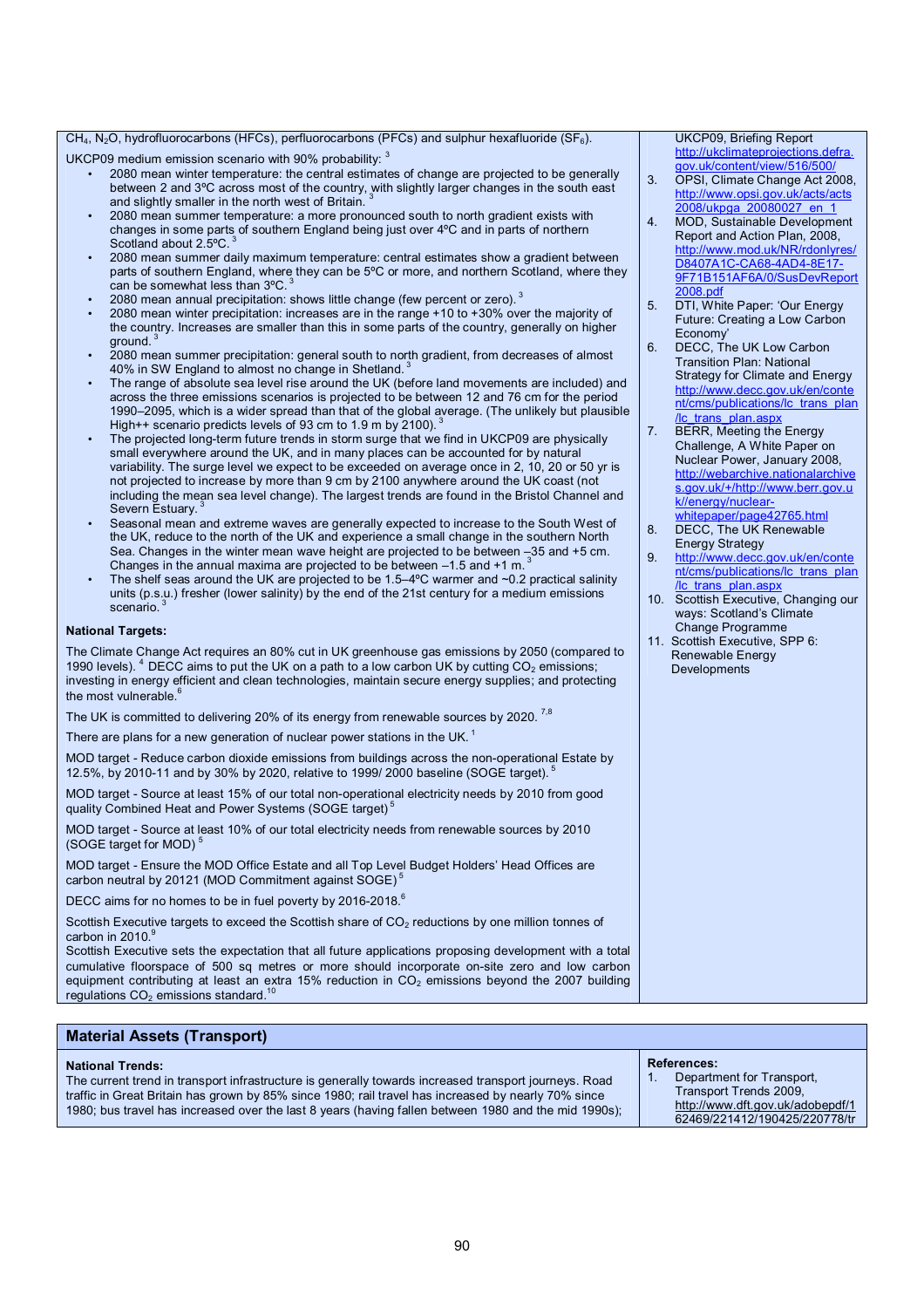freight tonne kilometres moved in the UK has increased 40% since 1980; however walking and cycling for travel purposes have both declined significantly over the period 1996 - 2007. Freight moved (tonne-kilometres) increased roughly in line with economic growth (Gross Domestic Product) until 1998. Since then freight moved has remained stable while GDP has increased by 28 per  $cent.$ Carbon dioxide (CO2) emissions from Heavy Goods Vehicles (HGV) rose until 1998, but thereafter broadly stabilised in line with freight moved. Overall, emissions increased by 14 per cent between<br>1999 and 2007, compared with conomic growth of 52 per sont over the same period.<sup>2</sup> 1990 and 2007, compared with economic growth of 52 per cent over the same period. **National Targets:**  Department for Transport (DfT) aims to:<sup>3</sup> · Maximise the overall competitiveness and productivity of the national economy, so as to achieve a sustained high level of GDP growth. Reduce transport's emissions of  $CO<sub>2</sub>$  and other greenhouse gases, with the desired outcome of avoiding dangerous climate change. · Contribute to better health and longer life expectancy through reducing the risk of death, injury or illness arising from transport, and promoting travel modes that are beneficial to health. · Improve quality of life for transport users and non-transport users, including through a healthy natural environment, with the desired outcome of improved well-being for all.<sup>3</sup> Promote greater equality of transport opportunity for all citizens, with the desired outcome of achieving a fairer society.<sup>3</sup> By 2010, increase the use of public transport (bus and light rail) by more than 12 per cent in England compared with 2000 levels, with growth in every region.<sup>4</sup> ends2009.pdf 2. Defra, Sustainable Development Indicators, 2009, <http://www.defra.gov.uk/sustaina> ble/government/progress/docum ents/SDIYP2009\_a9.pdf DfT, Towards a Sustainable Transport System (TaSTS): Supporting Economic Growth in a Low Carbon World 4. DfT, The Future of Transport White Paper – A Network for 2030

Reduce the number of people killed or seriously injured in Great Britain in road accidents by 40 per cent and the number of children killed or seriously injured by 50 per cent, by 2010 compared with the average for 1994-98, tackling the significantly higher incidence in disadvantaged communities.

### **Material Assets (Waste Management)**

### **National Trends:**

### **Non-radiological**

Waste management in the UK is moving towards greater reuse and recycling and less landfill. Between 2002 and 2007 in the UK, there was 19.5% decrease in waste disposed of in landfill sites. This includes waste produced by households, commerce and industry and construction and demolition

Between 1998/99 and 2002/03 there was a 1% reduction in the total amount (in tonnes) of commercial and industrial waste produced in England. Within this total, industrial waste had reduced to 38 million tonnes in 2002/3 while the amount of commercial waste had grown to 30 million tonnes.

In 2002/3 disposal of commercial and industrial waste to landfill was 13 per cent lower than in 1998/9 and, for the first time, recycling and reuse had overtaken landfill as the most common method of waste management. Overall 44 per cent was sent to landfill and 45 per cent recycled.

### **Radiological**

There is currently a trend of increasing volumes of low level radioactive waste generated in the UK, predominantly due to dismantling of decommissioned nuclear sites. This trend for existing waste is not expected to be sustained into the long term as 95% of the total projected nuclear waste arisings for the next century have already been produced (excluding arisings from planned new build nuclear power stations).<sup>3</sup>

NDA UK waste projections (excluding new build nuclear power stations) are set out below:<sup>4</sup> Volume (cubic metre)

| Waste type Stocks at 1 April Estimated future arisings Lifetime total once all | 2007    |  |              |  | wastes are packaged |  |  |
|--------------------------------------------------------------------------------|---------|--|--------------|--|---------------------|--|--|
| <b>HLW</b>                                                                     | 1.730   |  | $-646^{(2)}$ |  | 1.420               |  |  |
| <b>ILW</b>                                                                     | 92.500  |  | 143.000      |  | 364,000             |  |  |
| <b>LLW</b>                                                                     | 196,000 |  | 3,000,000    |  | 3,470,000           |  |  |

 $<sup>(1)</sup>$  These figures assume no new nuclear power stations. There are not currently projections which</sup> include new nuclear power station arisings.

(2) Future arisings of HLW have negative volumes. This is because Sellafield has reported future arisings of HLW to show that the volume of accumulated waste (liquid plus vitrified product) will fall as liquid waste existing at 1 April 2007 and forecast in the future is conditioned to a vitrified product.

Plans for a new generation of nuclear power stations in the UK are likely to result in increased radiological waste arisings in the future. As yet the volumes of waste have not been quantified.

<http://www.defra.gov.uk/sustaina> ble/government/progress/docum ents/SDIYP2009\_a9.pdf 2. Defra, Commercial and Industrial waste, <http://www.defra.gov.uk/environ> ment/statistics/waste/kf/wrkf03.ht m

Defra, Sustainable Development

- 3. NDA, 2007 UK Nuclear Waste Inventory, <http://www.nda.gov.uk/ukinventor> y/the\_inventory/2007-
- inventory.cfm 4. NDA,

**References:** 

Indicators, 2009,

- <http://www.nda.gov.uk/ukinventor> y/summaries/index.cfm
- 5. BERR, Meeting the Energy Challenge, A White Paper on Nuclear Power, January 2008, <http://webarchive.nationalarchive> s.gov.uk/+/<http://www.berr.gov.u> k//energy/nuclearwhitepaper/page42765.html).

### 6. Defra, Waste Strategy for England 2007

- 7. MOD, Sustainable Development Report and Action Plan, 2008, <http://www.mod.uk/NR/rdonlyres/> D8407A1C-CA68-4AD4-8E17- 9F71B151AF6A/0/SusDevReport 2008.pdf
- 8. MOD, Sustainable Development Report and Action Plan, 2009, <http://www.mod.uk/NR/rdonlyres/> F9E34976-9E39-4E0D-BADA-157975DF2118/0/stewardshiprpt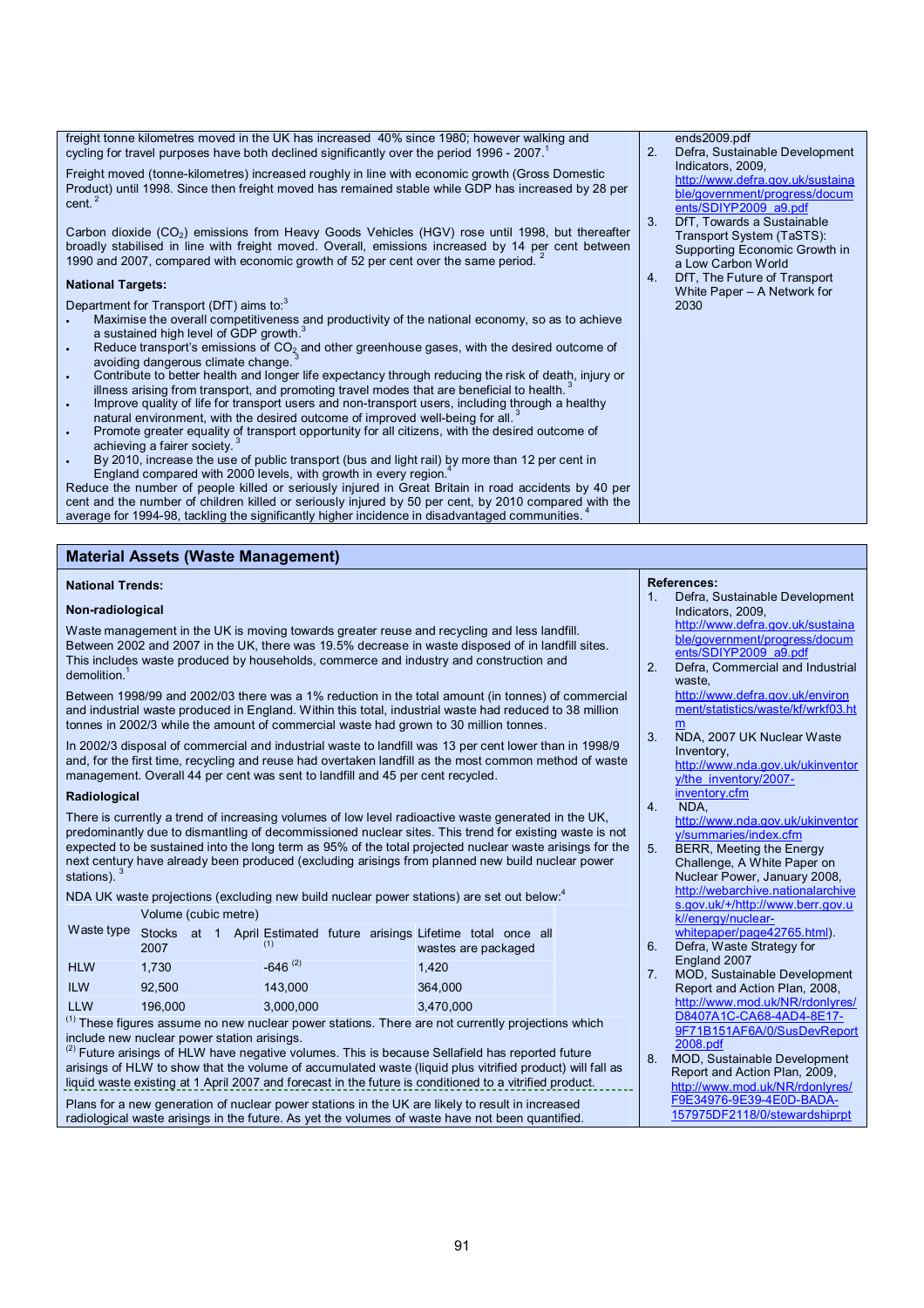| However disposal is expected to be met nationally, with appropriate capacity planned into deep<br>geological disposal infrastructure. <sup>5</sup>                                                                                                                                                                                                                                                                                                                                                                | 200809v7.pdf |
|-------------------------------------------------------------------------------------------------------------------------------------------------------------------------------------------------------------------------------------------------------------------------------------------------------------------------------------------------------------------------------------------------------------------------------------------------------------------------------------------------------------------|--------------|
| <b>National Targets:</b><br>Defra has established targets for England which includes a greater focus on waste prevention seeking<br>to achieve a fall of 50% per person of household waste arising. Recycling and composting of<br>household waste targets have been established - at least 40% by 2010, 45% by 2015 and 50% by<br>2020; and recovery of municipal waste - 53% by 2010, 67% by 2015 and 75% by 2020. <sup>6</sup>                                                                                 |              |
| No targets identified in relation to UK commerical and industrial waste arisings, (consultee input<br>welcome). On the basis of the policies set out in Waste Strategy for England 2007, levels of<br>commercial and industrial waste landfilled are expected to fall by 20% by 2010 compared to 2004. The<br>Government is considering, in conjunction with the construction industry, a target to halve the amount<br>of construction, demolition and excavation wastes going to landfill by 2012. <sup>6</sup> |              |
| No targets identified in relation to UK new build nuclear power station radiological waste arisings,<br>(consultee input welcome).                                                                                                                                                                                                                                                                                                                                                                                |              |
| MOD target - Reduce total waste arisings by 5%, by March 2011, and by 25% by 2020 relative to the<br>2004/05 baseline (SOGE target). <sup>7, 8</sup>                                                                                                                                                                                                                                                                                                                                                              |              |
| MOD target - Increase recycling levels to be at 40% of the baseline by March 2011, and to 75% by<br>2020 (SOGE target). <sup>7,8</sup>                                                                                                                                                                                                                                                                                                                                                                            |              |

### **Material Assets (Land Use and Materials)**

### **National Trends:**

The current trend in land use is generally towards increased development on previously developed land accompanied by a decline in stocks of previously developed land available for redevelopment.

The percentage of all new development occurring on previously developed land measured by land area) increased from  $47\%$  in 1990 to 52%in 2007.

Between 2002 and 2007 the total amount of previously-developed land in England declined by around 6%. In the same period vacant and derelict land declined by 17.5%, while land currently in use with potential for redevelopment increased by around 12%. 2

Agricultural land use has increased (following on from a 3% increase of crop area and a 6% increase of grazing area between 1996 and 2008)<sup>7</sup>. There is also a fall in the amount of set aside land (which<br>decreased by 14% between 1996 and 2007) as crop prices have increased <sup>3</sup>. Land use for forest and woodland is currently showing an upward trend, with around a 4% increase between 1996 and 2008.

In England between 1989 and 2009 there has been a general trend of increasing development of residential buildings on previously developed land. There has also been a decline in development on agricultural land in favour of redevelopment of existing residential areas.

In Scotland approximately 600ha of vacant or derelict land is brought back into use each year.<sup>5</sup>

MOD trend - The number of new build and refurbishment projects achieving the to achieve an excellent rating against the Defence Related Environmental Assessment Methodology (DREAM), the Building Research Establishment's Environmental Assessment Method (BREEAM) or equivalent (SOGE mandate) rating has improved from 50% of all projects assessed in 2006/2007, to 100% of new build and 78% of refurbishment projects for completed assessments undertaken in 2007/08.<sup>6</sup>

### **National Targets:**

MOD target - All new build and major refurbishment construction projects will be designed to achieve an excellent rating against the Defence Related Environmental Assessment Methodology (DREAM), the Building Research Establishment's Environmental Assessment Method (BREEAM) or equivalent (SOGE mandate). 6

DCLG's (2007) Homes for the future: more affordable, more sustainable Green Paper for England aims to deliver 2 million homes by 2016 and 3 million homes by 2020.

### **References:**

- Defra, Sustainable Development Indicators, 2009, <http://www.defra.gov.uk/sustaina> ble/government/progress/docum ents/SDIYP2009\_a9.pdf
- 2. National Land Use Database, Previously-developed land that may be available for Development: England 2007 <http://www.communities.gov.uk/p> ublications/corporate/statistics/pr eviouslydevelopedland2007
- 3. Defra, Environment in your pocket, 2008, <http://www.defra.gov.uk/environ> ment/statistics/eiyp/index.htm
- 4. Department for Communities and Local Government, Land use change statistics,

<http://www.communities.gov.uk/p> ublications/corporate/statistics/lu cs2008provisionalmay

5. Scottish vacant and derelict land survey 2007, <http://www.scotland.gov.uk/Publi>

cations/2008/01/24150145/10

- 6. MoD Sustainable Development Report and Action Plan 2008, <http://www.mod.uk/DefenceInter> net/AboutDefence/CorporatePub lications/HealthandSafetyPublica tions/SSDCD/SustainableDevelo pmentPolicy/SustainableDevelop mentStrategyReportsAndActionP lans.htm
- 7. Defra, Environment in your Pocket Statistics, 2009, <http://www.defra.gov.uk/evidence> /statistics/environment/eiyp/pdf/ei yp2009.pdf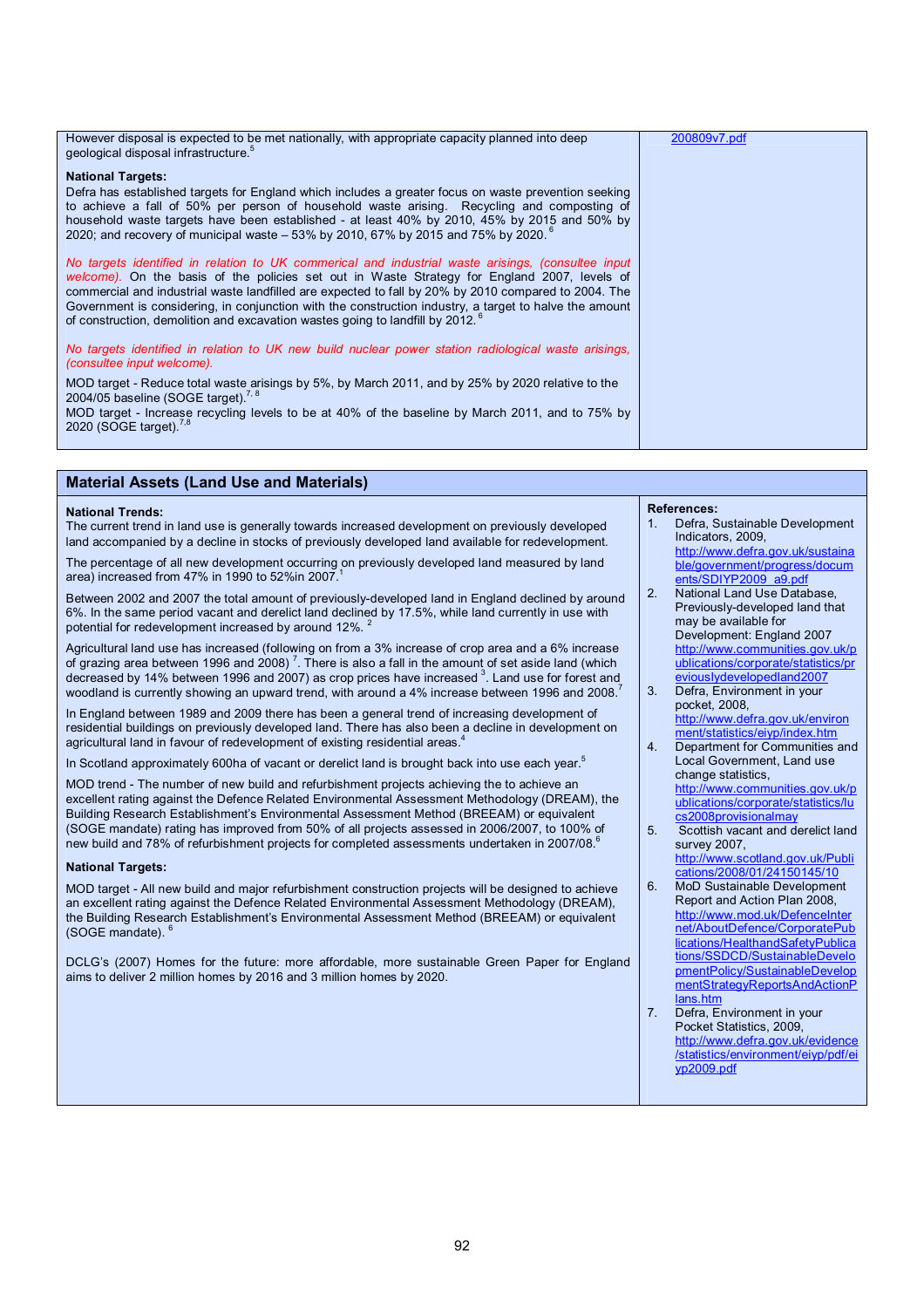### **Cultural Heritage**

### **National Trends:**

The current trend in cultural heritage condition is generally towards little change in the number of historic assets and a decline in the percentage of historic assets at risk.

English Heritage report that: there has been little change in the total number of historic assets between 2002 and 2008<sup>1</sup>; the proportion of Grade I and II\* buildings at risk in England fell from 3.8% in 1999 to 3.1% in 2009; the number of registered parks and gardens increased by 7.3% (104) between 2002 and 2009  $\text{°;}$  and the number of scheduled monuments increased by 1.9% between 2002 and 2009.

There is a trend of improving condition of MoD cultural heritage assets.<sup>2</sup>

Between 2005/06 and 2008/09 there was an 28% increase in the number of MoD scheduled monuments are either in good or fair condition.

There is currently little change in the number of MOD buildings at risk. In 2007 the MOD had 28 Buildings at Risk entries. Since that report 3 buildings have been removed from the list (1 by repair, 1 by disposal and 1 by transfer to English Partnerships) and 3 have been added.<sup>3</sup>

### **National Targets:**

ODPM sets out that the planning process should reconcile the need for economic growth with the need to protect the natural and historic environment

ODPM aims to adopt a presumption in favour of the physical preservation of nationally important archaeological remains, whether scheduled or not, and their settings when they are affected by proposed developments.

#### **References:**

- 1. English Heritage, Heritage Counts 2008, England, <http://www.english>heritage.org.uk/hc/upload/pdf/HC 08 National Acc.pdf).
- 2. MOD Heritage Report 2005/07 <http://www.defence>estates.mod.uk/publications/corp orate/MODHeritateReport2005- 2007final.pdf
- 3. MOD, Stewardship Report on the Defence Estates, 2007-08, <http://www.defence>estates.mod.uk/estate/estatestrat egy.php
- 4. ODPM, PPG15: Planning and the Historic Environment 5. ODPM, PPG16: Archaeology
- and Planning 6. English Heritage, Heritage
- Counts 2009, England, <http://hc.english>heritage.org.uk/upload/pdf/HC09 \_England\_Acc.pdf?1276513285 7. MoD Heritage Report 2007 – 2009, <http://www.mod.uk/NR/rdonlyres/>
	- D0EEBC4D-5982-4C9F-BA4A-555936E544CD/0/heritage\_repo rt\_0709.pdf

### **Landscape**

#### **National Trends:**  *No trends identified in relation to UK landscapes, (consultee input welcome).*  The current trend in English landscape condition is generally towards increasing maintenance or enhancement of landscape character. Over the last century we have experienced the following landscape character trends:<sup>1</sup> • A gradual erosion of local distinctiveness in some areas, through a process of standardisation and simplification of some of the components that make up landscape character. • A loss of some natural and semi-natural features and habitats such as ancient woodlands and unimproved grassland. • A decline in some traditional agricultural landscape features such as farm ponds and hedgerows, and a loss of archaeological sites and traditional buildings. • Increased urbanisation, often accompanied by poor design standards and a decline in the variety of building materials, and the importation of urban and suburban building styles into rural areas. • A loss of remoteness and reduced tranquillity because of built development and traffic growth. Natural England report that in 2008 existing landscape character was being maintained in 51% of England's landscapes, whilst in a further 10% existing character was being enhanced. However, 20% of landscapes were showing signs of neglect.<sup>1</sup> Data from 1990 to 2003 indicates that in England the number of Character Areas with patterns of change that either maintain or enhance character has increased from 36% to 61%. The number of Character Areas with evidence of neglect or erosion of character has decreased. This evidence suggests that the character of the majority of English landscapes, at Character Area scale, is being sustained.<sup>1</sup> **National Targets:**  UK Government seeks to conserve and protect countryside and National Parks through legislation.<sup>2</sup> ODPM aims to recognise open space and sports and recreational facilities that are of high quality **References:**  1. Natural England, State of the Natural Environment 2008, Landscape Characterisation and Change. <http://www.naturalengland.org.uk> /publications/sone/sections.aspx 2. UK Government, The National Parks and Access to the Countryside Act 1949 3. ODPM, PPG17: Planning for Open Space, Sport and Recreation 4. Forestry Commission Scotland, Scottish Forestry Strategy

should be recognised and given protection by Local Authorities. Further subject to designated areas, Local Authorities should encourage the creation of sports and recreational facilities in countryside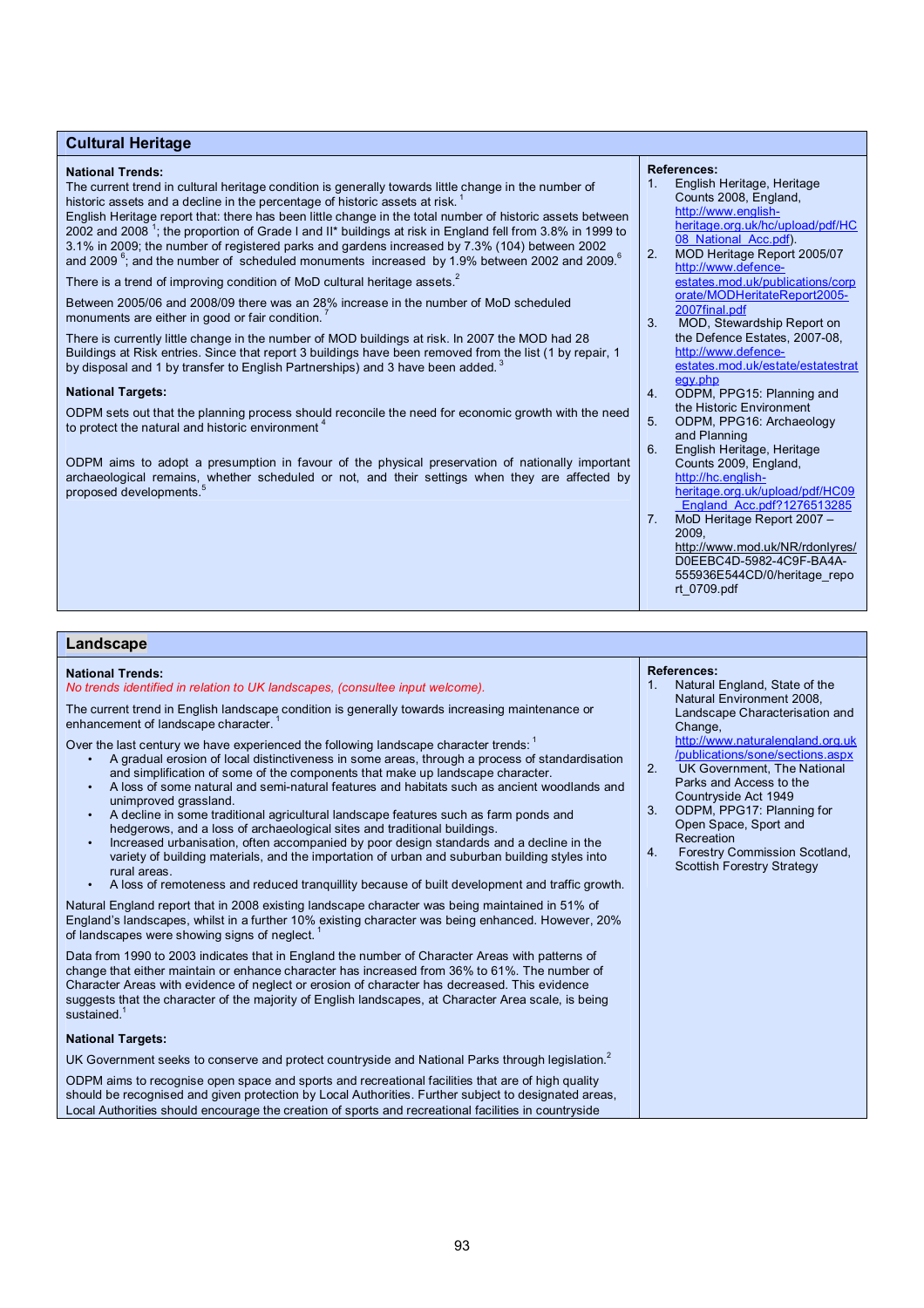| around towns and the development of areas of managed countryside, such as countryside parks,<br>community forests and agricultural show-grounds. <sup>3</sup>                                                                                                                                                                                                            |  |
|--------------------------------------------------------------------------------------------------------------------------------------------------------------------------------------------------------------------------------------------------------------------------------------------------------------------------------------------------------------------------|--|
| Forestry Commission Scotland aims to see Scotland's woodlands increase from 17.1% of our land<br>area to about 25%. <sup>4</sup>                                                                                                                                                                                                                                         |  |
| The Scottish Executive has two wider commitments relevant to forestry in bringing 80% of the special<br>features on Scotland's nationally important nature sites into favourable condition by March 2008 and<br>the forestry sector delivering annual carbon savings of 0.6 million tonnes of carbon (MtC) by 2010, 0.8<br>MtC by 2015 and 1.0 MtC by 2020. <sup>4</sup> |  |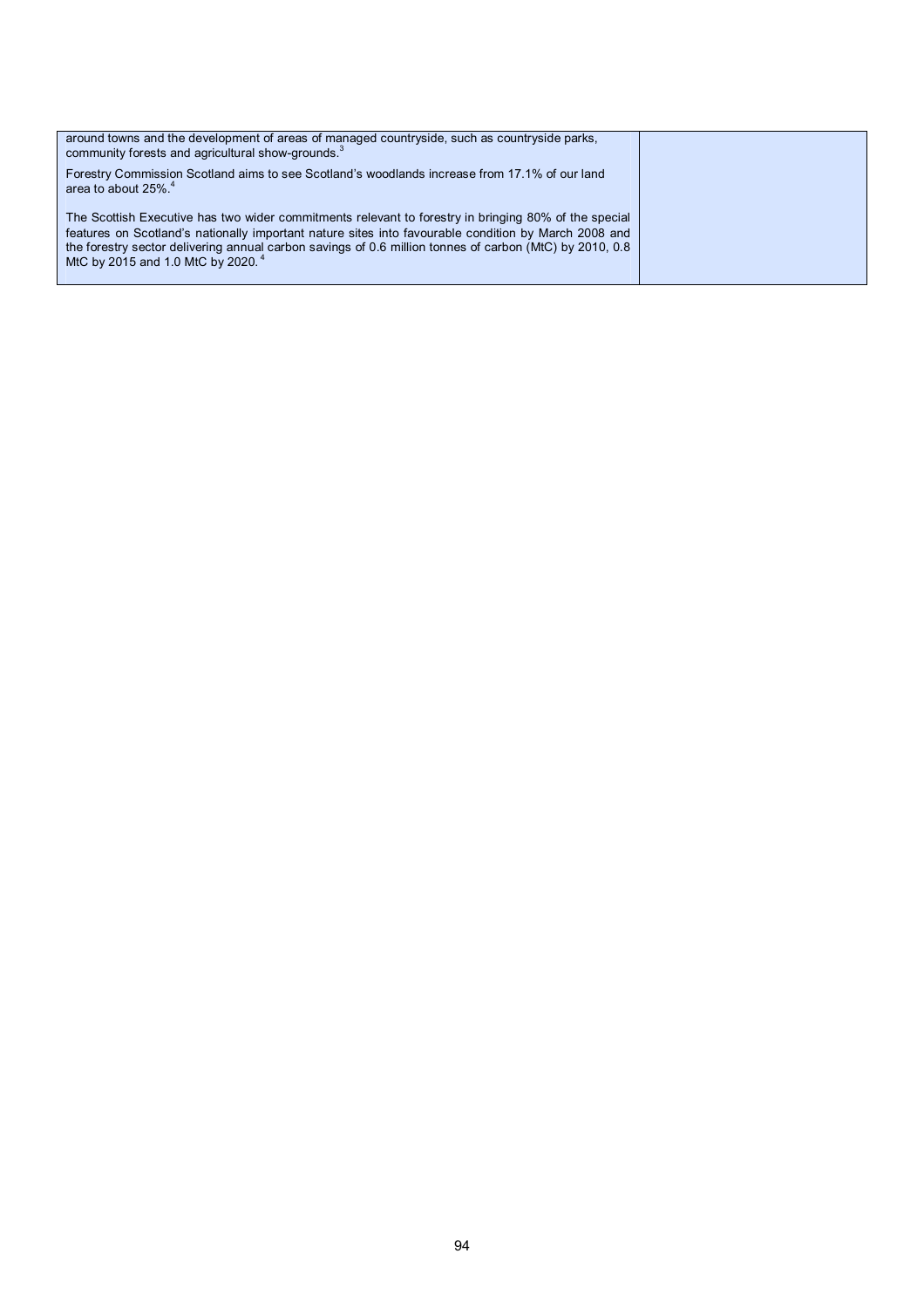

# **Submarine Dismantling Project**

## **SEA Scoping Report**

**Annex B – Relevant Plans, Programmes and Environmental Protection Objectives** 

**June 2010** 

**Defence Equipment & Support**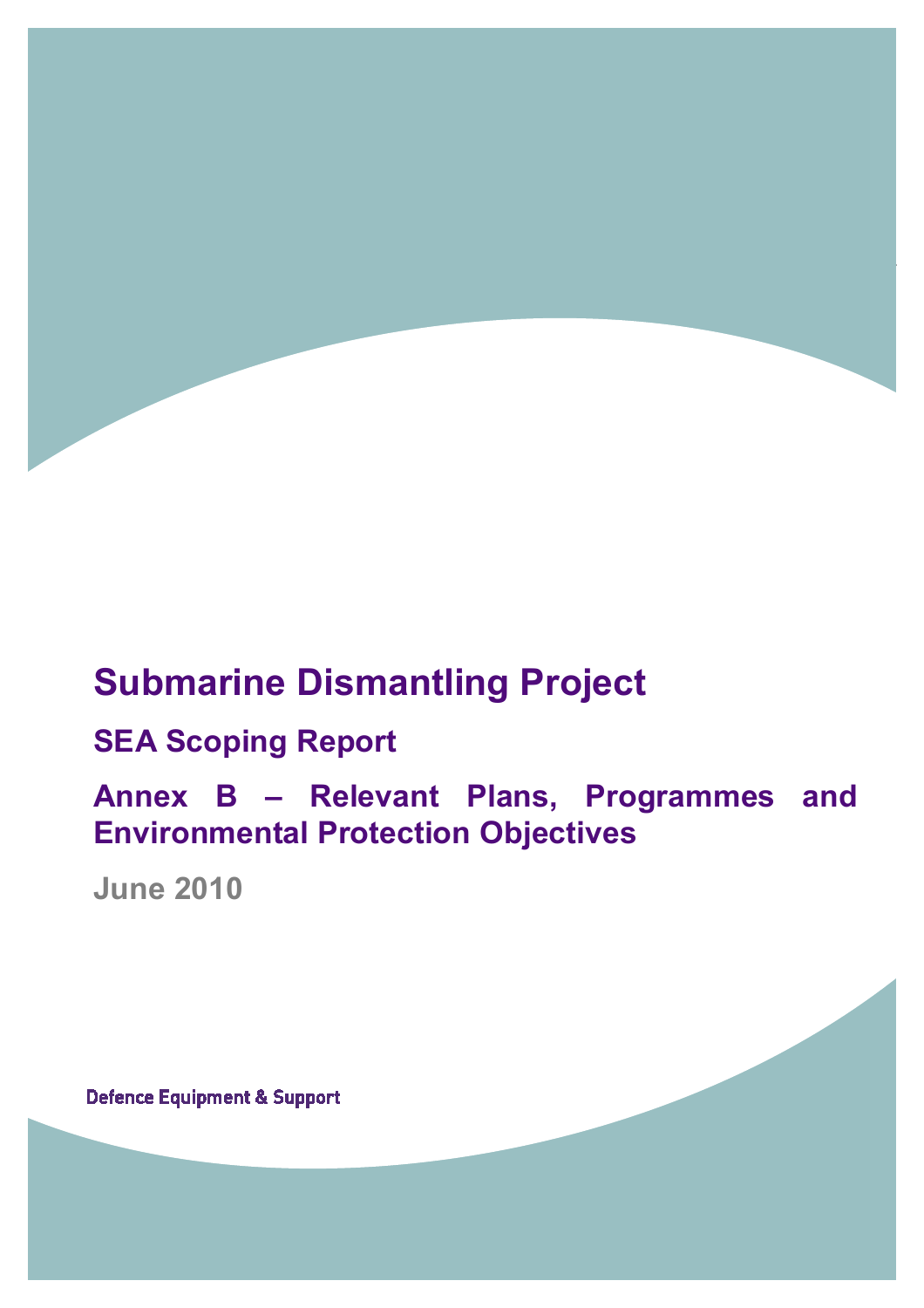**Relevant Plan,** 

**Programme, Strategy Objectives and Targets Identified in the Document** 

| <b>Biodiversity and Nature Conservation</b>                                                                                                                                                           |                                                                                                                                                                                                                                                                                                                                                                                                |  |  |
|-------------------------------------------------------------------------------------------------------------------------------------------------------------------------------------------------------|------------------------------------------------------------------------------------------------------------------------------------------------------------------------------------------------------------------------------------------------------------------------------------------------------------------------------------------------------------------------------------------------|--|--|
| International/European (e.g. Directives)                                                                                                                                                              |                                                                                                                                                                                                                                                                                                                                                                                                |  |  |
| <b>EC Habitats Directive (Directive</b><br>92/43/EEC)                                                                                                                                                 | Objectives: This Directive places a legal requirement on EU countries to make provision for the<br>protection of specified habitats and species. This is achieved through the designation of Special Areas<br>of Conservation.                                                                                                                                                                 |  |  |
|                                                                                                                                                                                                       | Targets: No formal targets                                                                                                                                                                                                                                                                                                                                                                     |  |  |
| European Community (1979) Bern<br>Convention of European Wildlife and                                                                                                                                 | Objectives: Contracting parties are under legal obligation to protect the species listed in the<br>appendices to the convention.                                                                                                                                                                                                                                                               |  |  |
| <b>Natural Habitats</b>                                                                                                                                                                               | Targets: No formal targets                                                                                                                                                                                                                                                                                                                                                                     |  |  |
| United Nations (1979) Bonn -<br>Convention on Migratory Species                                                                                                                                       | <b>Objectives:</b> Signatories are under agreements or memoranda of understanding relating to the<br>protection of migratory species.                                                                                                                                                                                                                                                          |  |  |
|                                                                                                                                                                                                       | Targets: No formal targets                                                                                                                                                                                                                                                                                                                                                                     |  |  |
| European Commission (1979)<br>(79/409/EEC) Directive on the                                                                                                                                           | Objectives: Makes it a legal requirement that EU countries make provision for the protection of birds.<br>This includes the selection and designation of Special Protection Areas.                                                                                                                                                                                                             |  |  |
| <b>Conservation of Wild Birds</b>                                                                                                                                                                     | Targets: No formal targets                                                                                                                                                                                                                                                                                                                                                                     |  |  |
| Ramsar Convention on Wetlands<br>(1971)                                                                                                                                                               | <b>Objectives:</b> Nationally to designate at least one wetland under the treaty. More relevant is the<br>obligation to include wetland conservation consideration in land-use planning.                                                                                                                                                                                                       |  |  |
|                                                                                                                                                                                                       | Targets: No formal targets                                                                                                                                                                                                                                                                                                                                                                     |  |  |
| OSPAR Commission (2003) Biological<br>Diversity and Ecosystems Strategy                                                                                                                               | Objectives: This Strategy seeks to protect and enhance the ecosystems and the biological diversity of<br>the maritime area, which are, or could be, affected as a result of human activities.                                                                                                                                                                                                  |  |  |
|                                                                                                                                                                                                       | Targets: No specific targets or indicators have been identified.                                                                                                                                                                                                                                                                                                                               |  |  |
| <b>Freshwater Fish Directive</b><br>(78/659/EEC) (updated in 2006 by<br>Directive 2006/44/EC on the Quality of<br>Fresh Waters Needing Protection or<br>Improvement in Order to Support Fish<br>Life) | Directive on the quality of fresh waters needing protection or improvement in order to support fish life<br>has been significantly amended on several occasions.                                                                                                                                                                                                                               |  |  |
|                                                                                                                                                                                                       | <b>Objectives:</b> In order to attain the objectives of the Directive, Member States should designate the<br>waters to which it will apply and set limit values corresponding to certain parameters. The waters so<br>designated should be brought into conformity with these values within five years of this designation.                                                                    |  |  |
|                                                                                                                                                                                                       | Targets: No formal targets                                                                                                                                                                                                                                                                                                                                                                     |  |  |
| EU (2005) European Community<br>Biodiversity Strategy (COM98/42)                                                                                                                                      | Objectives: The Biodiversity Strategy aims to anticipate, prevent and attack the causes of significant<br>reduction or loss of biodiversity at the source, which will help both to reverse present trends in<br>biodiversity decline and to place species and ecosystems, including agro-ecosystems, at a satisfactory<br>conservation status, both within and beyond the territory of the EU. |  |  |
|                                                                                                                                                                                                       | Targets: No specific targets or indicators have been identified.                                                                                                                                                                                                                                                                                                                               |  |  |
| UN (1992) Convention on Biological                                                                                                                                                                    | Objectives: This convention was one of the main outcomes of the 1992 Rio Earth Summit.                                                                                                                                                                                                                                                                                                         |  |  |
| Diversity                                                                                                                                                                                             | The key objectives of the Convention are:                                                                                                                                                                                                                                                                                                                                                      |  |  |
|                                                                                                                                                                                                       | The conservation of biological diversity                                                                                                                                                                                                                                                                                                                                                       |  |  |
|                                                                                                                                                                                                       | The sustainable use of its components<br>٠                                                                                                                                                                                                                                                                                                                                                     |  |  |
|                                                                                                                                                                                                       | The fair and equitable sharing of the benefits arising from the use of genetic resources<br>٠                                                                                                                                                                                                                                                                                                  |  |  |
|                                                                                                                                                                                                       | The achievement of the objectives in the Convention relies heavily upon the implementation of action                                                                                                                                                                                                                                                                                           |  |  |

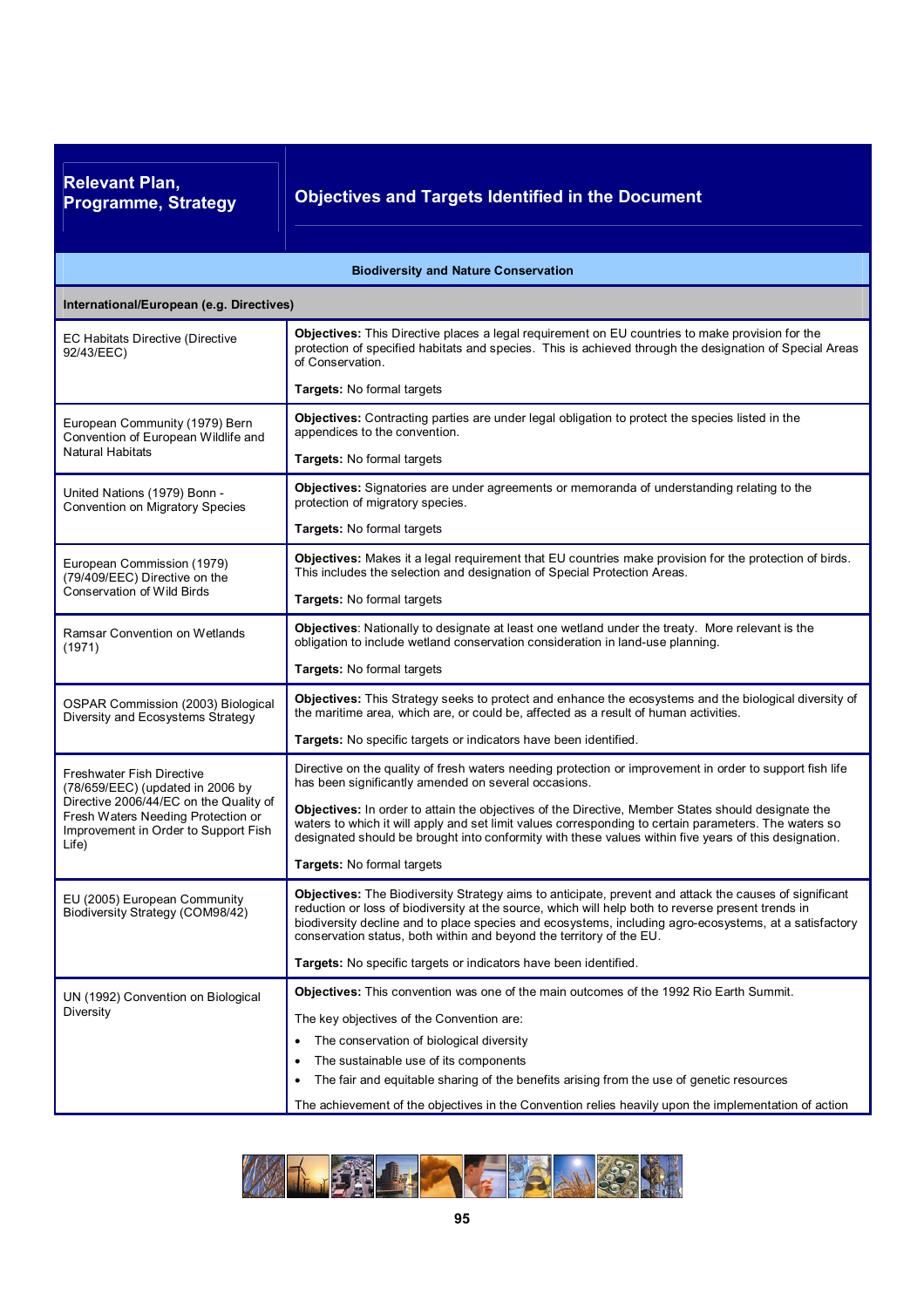| <b>Relevant Plan,</b><br><b>Programme, Strategy</b>                             | <b>Objectives and Targets Identified in the Document</b>                                                                                                                                                                                                                                                                                                                                                                                                                                          |
|---------------------------------------------------------------------------------|---------------------------------------------------------------------------------------------------------------------------------------------------------------------------------------------------------------------------------------------------------------------------------------------------------------------------------------------------------------------------------------------------------------------------------------------------------------------------------------------------|
|                                                                                 | at the national level.                                                                                                                                                                                                                                                                                                                                                                                                                                                                            |
| <b>Environmental Liability Directive</b><br>2004/35/EC                          | Objective: Directive seeks to achieve the prevention and remedying of environmental damage -<br>specifically, damage to habitats and species protected by EC law, and to species or habitat on a site of<br>special scientific interest for which the site has been notified, damage to water resources, and land<br>contamination which presents a threat to human health. It reinforces the "polluter pays" principle -<br>making operators financially liable for threats of or actual damage. |
|                                                                                 | Targets: No formal targets but legislation.                                                                                                                                                                                                                                                                                                                                                                                                                                                       |
| <b>National (UK)</b>                                                            |                                                                                                                                                                                                                                                                                                                                                                                                                                                                                                   |
| The Offshore Marine Conservation<br>(Natural Habitats, &c.) Regulations<br>2007 | <b>Objectives:</b> These Regulations make provision for implementing Council Directive 79/409/EEC on the<br>conservation of wild birds and Council Directive 92/43/EEC on the conservation of natural habitats and<br>of wild fauna and flora in relation to marine areas where the United Kingdom has jurisdiction beyond its<br>territorial sea.                                                                                                                                                |
|                                                                                 | The 2007 Regulations apply in the 'offshore area' beyond 12 nautical miles from the UK coast. They<br>provide protection for a variety of marine species and wild birds through a number of offences that aim<br>to prevent damaging activities affecting protected species and habitats.                                                                                                                                                                                                         |
|                                                                                 | <b>Targets: No formal targets</b>                                                                                                                                                                                                                                                                                                                                                                                                                                                                 |
| A Strategy for England's Trees,                                                 | Objectives:                                                                                                                                                                                                                                                                                                                                                                                                                                                                                       |
| Woodlands and Forests (2007)                                                    | provide, in England, a resource of trees, woods and forests in places where they can contribute<br>most in terms of environmental, economic and social benefits now and for future generations                                                                                                                                                                                                                                                                                                    |
|                                                                                 | ensure that existing and newly planted trees, woods and forests are resilient to the impacts of<br>climate change and also contribute to the way in which biodiversity and natural resources adjust to<br>a changing climate                                                                                                                                                                                                                                                                      |
|                                                                                 | protect and enhance the environmental resources of water, soil, air, biodiversity and landscapes<br>٠<br>(both woodland and non-woodland), and the cultural and amenity values of trees and woodland                                                                                                                                                                                                                                                                                              |
|                                                                                 | increase the contribution that trees, woods and forests make to the quality of life for those living in,<br>$\bullet$<br>working in or visiting England                                                                                                                                                                                                                                                                                                                                           |
|                                                                                 | • improve the competitiveness of woodland businesses and promote the development of new or<br>improved markets for sustainable woodland products and ecosystem services where this will deliver<br>identifiable public benefits, nationally or locally, including the reduction of carbon emissions.                                                                                                                                                                                              |
|                                                                                 | Targets: No formal targets                                                                                                                                                                                                                                                                                                                                                                                                                                                                        |
| The Conservation (Natural Habitats,<br>&c.) Regulations (1994)                  | Objective: The regulations require sites of importance to habitats or species to be designated. It also<br>makes it an offence to collect damage or kill any species listed under schedules 2 or 4. Any impact on<br>such designated sites or listed species must be considered in regards to planning permission<br>applications.                                                                                                                                                                |
|                                                                                 | Targets: No formal targets                                                                                                                                                                                                                                                                                                                                                                                                                                                                        |
| Conserving Biodiversity - The UK<br>Approach (2007)                             | <b>Objectives:</b> Sets out an approach to biodiversity conservation that is designed not only to meet the<br>commitment to halt the loss of biodiversity by 2010, but to guide action well into the second decade of<br>the 21st century at a time when the challenges faced by the natural environment are great.                                                                                                                                                                               |
|                                                                                 | The integrating framework of an Ecosystem Approach sets out the following priorities:                                                                                                                                                                                                                                                                                                                                                                                                             |
|                                                                                 | protecting the best sites for wildlife;<br>$\bullet$                                                                                                                                                                                                                                                                                                                                                                                                                                              |
|                                                                                 | targeting action on priority species and habitats;                                                                                                                                                                                                                                                                                                                                                                                                                                                |
|                                                                                 | embedding proper consideration of biodiversity and ecosystem services in all relevant sectors of<br>policy and decision-making;                                                                                                                                                                                                                                                                                                                                                                   |
|                                                                                 | engaging people, and encouraging behaviour change;                                                                                                                                                                                                                                                                                                                                                                                                                                                |
|                                                                                 | developing and interpreting the evidence base;                                                                                                                                                                                                                                                                                                                                                                                                                                                    |

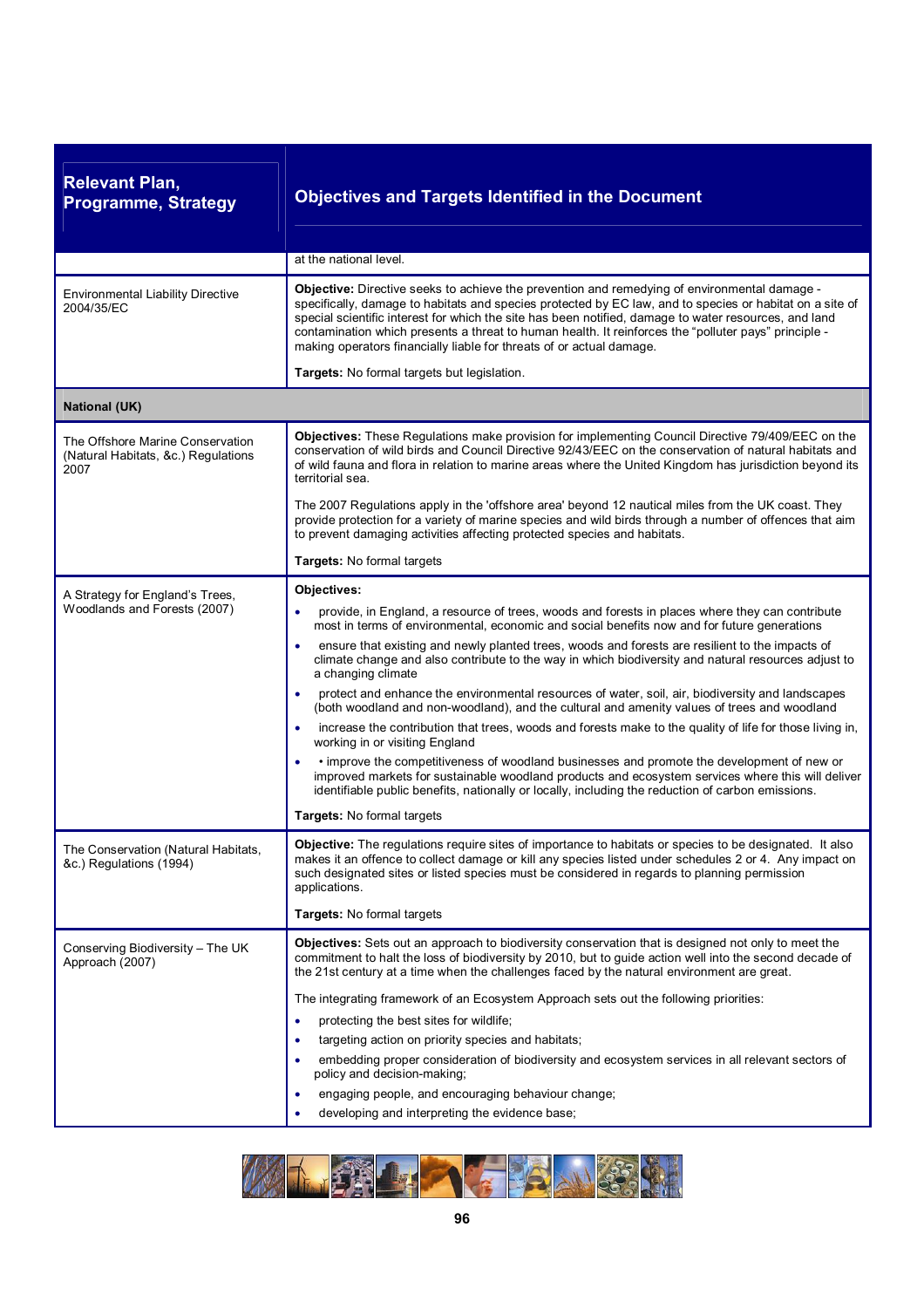| <b>Relevant Plan,</b><br><b>Programme, Strategy</b>                   | <b>Objectives and Targets Identified in the Document</b>                                                                                                                                                                                                              |
|-----------------------------------------------------------------------|-----------------------------------------------------------------------------------------------------------------------------------------------------------------------------------------------------------------------------------------------------------------------|
|                                                                       | ensuring that the UK plays a proactive role in influencing the development of Multilateral<br>Environmental Agreements, and contributes fully to their domestic delivery.                                                                                             |
|                                                                       | Target: Halt the loss of biodiversity by 2010.                                                                                                                                                                                                                        |
| UK Biodiversity Partnership (1994)<br>The UK Biodiversity Action Plan | <b>Objectives:</b> The overall goal of the UK Biodiversity Action Plan (BAP) is to conserve and enhance<br>biological diversity within the UK and to contribute to the conservation of global biodiversity through all<br>appropriate mechanisms.                     |
|                                                                       | The UK BAP incorporates six underlying principles:                                                                                                                                                                                                                    |
|                                                                       | Where biological resources are used, such use should be sustainable.                                                                                                                                                                                                  |
|                                                                       | Wise use should be ensured for non-renewable resources.                                                                                                                                                                                                               |
|                                                                       | The conservation of biodiversity requires the care and involvement of individuals and communities<br>٠<br>as well as                                                                                                                                                  |
|                                                                       | Governmental processes.<br>Conservation of biodiversity should be an integral part of Government programmes, policy and<br>action.                                                                                                                                    |
|                                                                       | Conservation practice and policy should be based upon a sound knowledge base.                                                                                                                                                                                         |
|                                                                       | The precautionary principle should guide decisions.                                                                                                                                                                                                                   |
|                                                                       | Targets: There are no key targets listed.                                                                                                                                                                                                                             |
| The Protection of Badgers Act 1992                                    | Objectives: Sets out it is a serious offence to kill, injure or take a badger, or to damage or interfere<br>with a sett unless a license is obtained from a statutory authority. In spite of this, it can be hard to<br>enforce the law, so badger baiting continues. |
|                                                                       | Targets: No formal targets.                                                                                                                                                                                                                                           |
| The Natural Environment and Rural                                     | Objectives:                                                                                                                                                                                                                                                           |
| Communities (NERC) Act 2006                                           | Establishes Natural England as the main body responsible for conserving, enhancing and managing<br>England's natural environment. It also covers biodiversity, pesticides harmful to wildlife and the<br>protection of birds.                                         |
|                                                                       | The Act                                                                                                                                                                                                                                                               |
|                                                                       | makes provision about bodies concerned with the natural environment and rural communities;                                                                                                                                                                            |
|                                                                       | makes provision in connection with wildlife, sites of special scientific interest, National Parks and<br>the Broads;                                                                                                                                                  |
|                                                                       | amends the law relating to rights of way;                                                                                                                                                                                                                             |
|                                                                       | makes provision as to the Inland Waterways Amenity Advisory Council;<br>٠                                                                                                                                                                                             |
|                                                                       | provides for flexible administrative arrangements in connection with functions relating to the<br>environment and rural affairs and certain other functions; and for connected purposes.                                                                              |
|                                                                       | <b>Targets:</b> Legislation rather than targets in Act.                                                                                                                                                                                                               |
| The Wildlife and Countryside Act 1981                                 | Objectives: This is the main UK legislation relating to the protection of named floral and faunal species<br>and the network of nationally protected wildlife areas: Sites of Special Scientific Interest (SSSI) and<br>Special Protection Areas (SPA) for birds.     |
|                                                                       | Targets: No formal targets                                                                                                                                                                                                                                            |
| The National Parks and Access to the                                  | Objectives:                                                                                                                                                                                                                                                           |
| Countryside Act 1949                                                  | An Act to:                                                                                                                                                                                                                                                            |
|                                                                       | make provision for National Parks and the establishment of a National Parks Commission;<br>٠                                                                                                                                                                          |
|                                                                       | to confer on the Nature Conservancy and local authorities powers for the establishment and                                                                                                                                                                            |

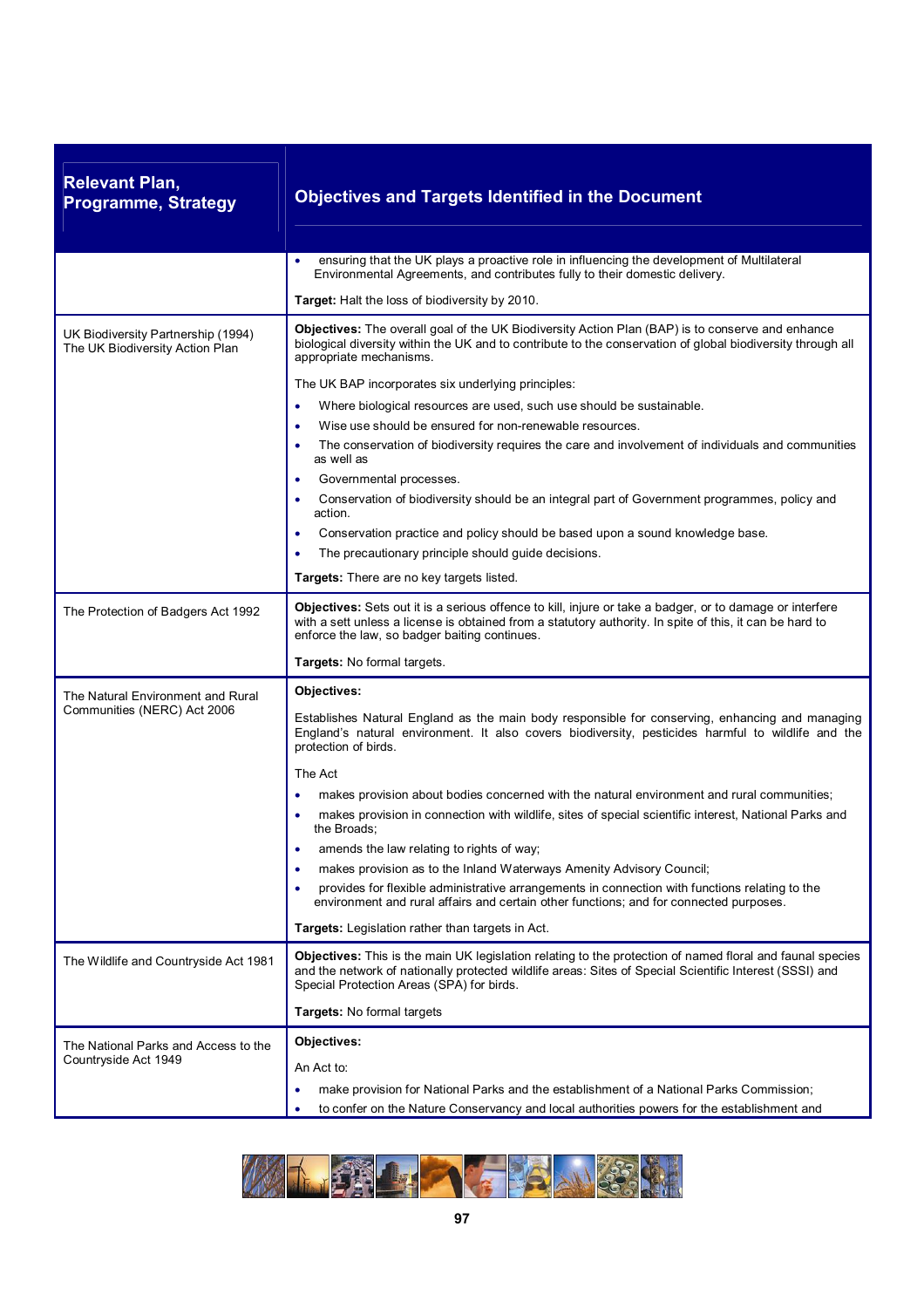| <b>Relevant Plan,</b><br><b>Programme, Strategy</b>                                                                                                | <b>Objectives and Targets Identified in the Document</b>                                                                                                                                                                                                                                                                                                                                                                                                                                                                                                                                                                                                                                                                                                                                                                                                                                                                                                                                                                                                     |
|----------------------------------------------------------------------------------------------------------------------------------------------------|--------------------------------------------------------------------------------------------------------------------------------------------------------------------------------------------------------------------------------------------------------------------------------------------------------------------------------------------------------------------------------------------------------------------------------------------------------------------------------------------------------------------------------------------------------------------------------------------------------------------------------------------------------------------------------------------------------------------------------------------------------------------------------------------------------------------------------------------------------------------------------------------------------------------------------------------------------------------------------------------------------------------------------------------------------------|
|                                                                                                                                                    | maintenance of nature reserves;                                                                                                                                                                                                                                                                                                                                                                                                                                                                                                                                                                                                                                                                                                                                                                                                                                                                                                                                                                                                                              |
|                                                                                                                                                    | to make further provision for the recording, creation, maintenance and improvement of public paths<br>$\bullet$<br>and for securing access to open country, and to amend the law relating to rights of way;                                                                                                                                                                                                                                                                                                                                                                                                                                                                                                                                                                                                                                                                                                                                                                                                                                                  |
|                                                                                                                                                    | to confer further powers for preserving and enhancing natural beauty;                                                                                                                                                                                                                                                                                                                                                                                                                                                                                                                                                                                                                                                                                                                                                                                                                                                                                                                                                                                        |
|                                                                                                                                                    | and for matters connected with the purposes aforesaid.                                                                                                                                                                                                                                                                                                                                                                                                                                                                                                                                                                                                                                                                                                                                                                                                                                                                                                                                                                                                       |
|                                                                                                                                                    | Targets: Ultimately seeks to conserve and protect countryside and National Parks through legislation.                                                                                                                                                                                                                                                                                                                                                                                                                                                                                                                                                                                                                                                                                                                                                                                                                                                                                                                                                        |
| Defra (2002) Working with the grain of<br>nature: a biodiversity strategy for<br>England                                                           | <b>Objectives:</b> This strategy sets out a number of indicators for biodiversity which are to be monitored by<br>Defra, including the condition of SSSIs, populations of wild birds and progress with implementing<br>biodiversity action plans (BAPs).                                                                                                                                                                                                                                                                                                                                                                                                                                                                                                                                                                                                                                                                                                                                                                                                     |
|                                                                                                                                                    | Updated indicators were published in March 2007.                                                                                                                                                                                                                                                                                                                                                                                                                                                                                                                                                                                                                                                                                                                                                                                                                                                                                                                                                                                                             |
|                                                                                                                                                    | Targets: No formal targets                                                                                                                                                                                                                                                                                                                                                                                                                                                                                                                                                                                                                                                                                                                                                                                                                                                                                                                                                                                                                                   |
| The Conservation (Natural Habitats,<br>&c.) Regulations (1994)                                                                                     | Objective: The regulations require sites of European importance to habitats or species to be<br>designated. This includes the establishment of Special Areas of Conservation (SAC). It also makes it<br>an offence to collect, damage or kill any species listed under schedules 2 or 4. Any impact on such<br>designated sites or listed species is a material consideration with regard to planning applications.                                                                                                                                                                                                                                                                                                                                                                                                                                                                                                                                                                                                                                          |
|                                                                                                                                                    | Targets: No formal targets                                                                                                                                                                                                                                                                                                                                                                                                                                                                                                                                                                                                                                                                                                                                                                                                                                                                                                                                                                                                                                   |
| ODPM (2005). PPS9: Biodiversity and                                                                                                                | Objectives: The statement sets out a number of key planning principles:                                                                                                                                                                                                                                                                                                                                                                                                                                                                                                                                                                                                                                                                                                                                                                                                                                                                                                                                                                                      |
| <b>Geological Conservation</b>                                                                                                                     | Development plan policies and planning decisions should be based upon up-to-date information<br>٠<br>about the environmental characteristics of their areas;                                                                                                                                                                                                                                                                                                                                                                                                                                                                                                                                                                                                                                                                                                                                                                                                                                                                                                 |
|                                                                                                                                                    | Plan policies and planning decisions should aim to maintain, and enhance, restore or add to<br>$\bullet$<br>biodiversity and geological conservation interests;                                                                                                                                                                                                                                                                                                                                                                                                                                                                                                                                                                                                                                                                                                                                                                                                                                                                                              |
|                                                                                                                                                    | Plan policies on the form and location of development should take a strategic approach to the<br>conservation, enhancement and restoration of biodiversity and geology and should recognise the<br>contributions that sites, areas and features make, both individually and in combination;                                                                                                                                                                                                                                                                                                                                                                                                                                                                                                                                                                                                                                                                                                                                                                  |
|                                                                                                                                                    | Plan policies should promote opportunities for the incorporation of beneficial biodiversity and<br>geological features within the design of development;                                                                                                                                                                                                                                                                                                                                                                                                                                                                                                                                                                                                                                                                                                                                                                                                                                                                                                     |
|                                                                                                                                                    | Development proposals where the principal objective is to conserve or enhance biodiversity and<br>geological conservation interests should be permitted; and                                                                                                                                                                                                                                                                                                                                                                                                                                                                                                                                                                                                                                                                                                                                                                                                                                                                                                 |
|                                                                                                                                                    | The aim of planning decisions should be to prevent harm to biodiversity and geological<br>conservation interests.                                                                                                                                                                                                                                                                                                                                                                                                                                                                                                                                                                                                                                                                                                                                                                                                                                                                                                                                            |
|                                                                                                                                                    | Targets: No specific targets are given but it is noted that Sites of regional and local biodiversity and<br>geological interest have a fundamental role to play in meeting overall national biodiversity targets;<br>contributing to the quality of life and the well-being of the community; and in supporting research and<br>education.                                                                                                                                                                                                                                                                                                                                                                                                                                                                                                                                                                                                                                                                                                                   |
| Communities and Local Government<br>(2010) Consultation Paper a new<br>Planning Policy Statement: Planning<br>for a Natural and Health Environment | Objectives: Once approved, this PPS will replace PPS9, PPG17, PPG20 and PPS7 in so far as it<br>relates to landscape protection, soil and agricultural land quality, forestry, coastal access, heritage<br>coast and the undeveloped coast. With regard to biodiversity, it states that, where granting planning<br>permission would result in significant harm to biodiversity or geodiversity interests, local planning<br>authorities should be satisfied that the development cannot reasonably be located on any alternative<br>sites that would result in less or no harm. In the absence of any such alternatives, local planning<br>authorities should ensure that, before planning permission is granted, adequate mitigation measures<br>are put in place. Where harm cannot be prevented or adequately mitigated against, appropriate<br>compensation measures should be sought. Local authorities should use conditions or planning<br>obligations to ensure that mitigation or compensation measures take place.<br>Targets: No formal targets. |
| Environmental Protection Act (1990)                                                                                                                | Objectives: This Act sets out key statutory requirements for the UK regarding environmental protection                                                                                                                                                                                                                                                                                                                                                                                                                                                                                                                                                                                                                                                                                                                                                                                                                                                                                                                                                       |
|                                                                                                                                                    | (including waste and nature conservation).                                                                                                                                                                                                                                                                                                                                                                                                                                                                                                                                                                                                                                                                                                                                                                                                                                                                                                                                                                                                                   |

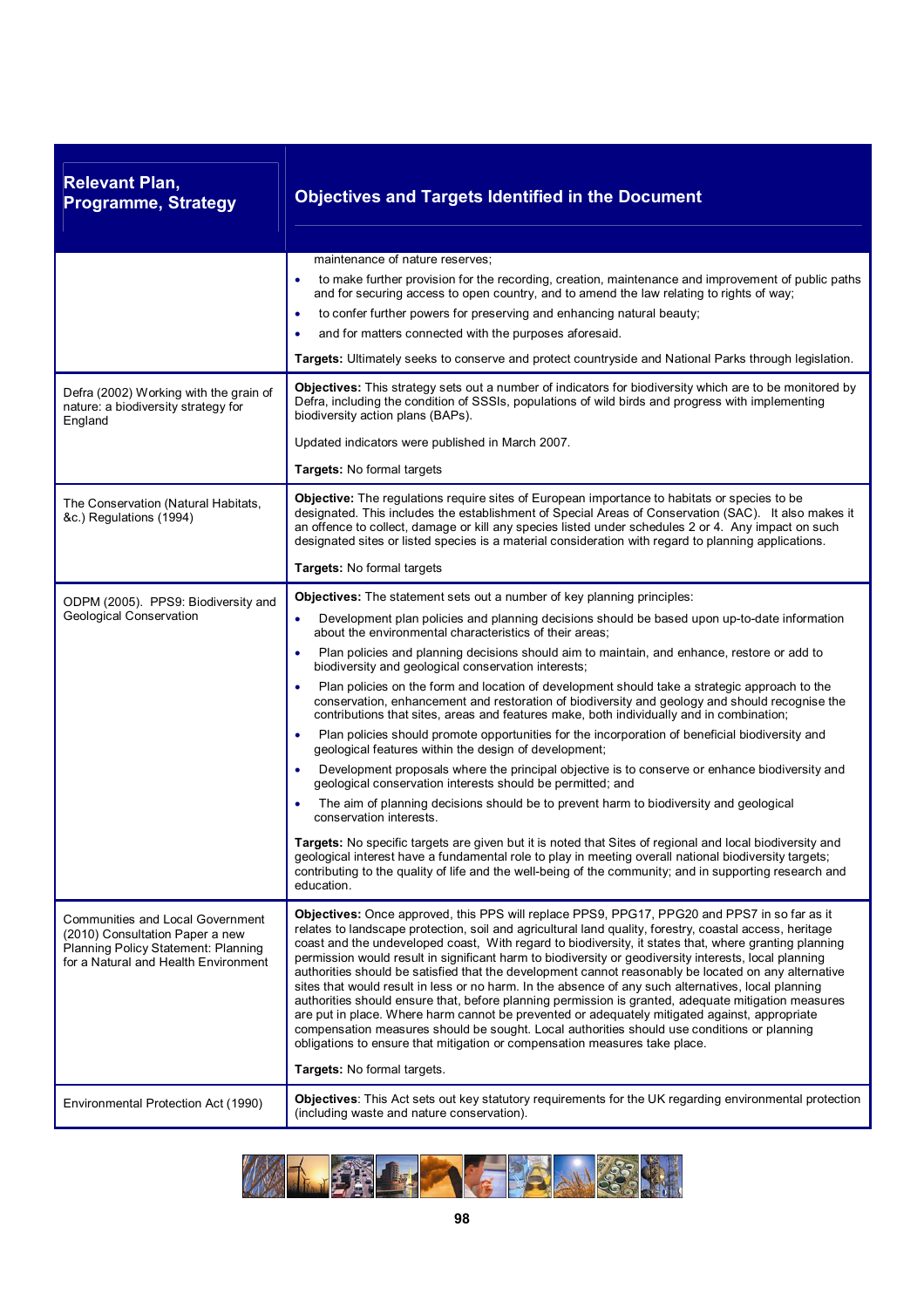| <b>Relevant Plan,</b><br><b>Programme, Strategy</b>                                                     | <b>Objectives and Targets Identified in the Document</b>                                                                                                                                                                                                                                                                                                                                                                                                                                                                                                            |
|---------------------------------------------------------------------------------------------------------|---------------------------------------------------------------------------------------------------------------------------------------------------------------------------------------------------------------------------------------------------------------------------------------------------------------------------------------------------------------------------------------------------------------------------------------------------------------------------------------------------------------------------------------------------------------------|
|                                                                                                         | Targets: No formal targets                                                                                                                                                                                                                                                                                                                                                                                                                                                                                                                                          |
| The Hedgerows Regulations 1997                                                                          | <b>Objective:</b> Regulations that it is against the law to remove most countryside hedgerows without<br>permission of the LPA.                                                                                                                                                                                                                                                                                                                                                                                                                                     |
|                                                                                                         | Targets: No formal targets.                                                                                                                                                                                                                                                                                                                                                                                                                                                                                                                                         |
| Marine Environment Protection is also<br>afforded by relevant PPGs:                                     | <b>Objective:</b> These PPGs provide guidance on activities that are likely to be relevant to coastal<br>construction and industrial operational activities.                                                                                                                                                                                                                                                                                                                                                                                                        |
| PPG 1 General guide to the prevention<br>of pollution                                                   | Targets: No formal targets.                                                                                                                                                                                                                                                                                                                                                                                                                                                                                                                                         |
| PPG 2 Above ground oil storage tanks<br>PPG 5 Works and maintenance in or<br>near water                 |                                                                                                                                                                                                                                                                                                                                                                                                                                                                                                                                                                     |
| PPG 8 Storage and disposal of oil                                                                       |                                                                                                                                                                                                                                                                                                                                                                                                                                                                                                                                                                     |
| PPG 13 Vehicle washing and cleaning<br>PPG 14 Marinas and crafts                                        |                                                                                                                                                                                                                                                                                                                                                                                                                                                                                                                                                                     |
| PPG 21 Pollution incident response<br>planning                                                          |                                                                                                                                                                                                                                                                                                                                                                                                                                                                                                                                                                     |
| PPG 22 Dealing with spillages on<br>highways                                                            |                                                                                                                                                                                                                                                                                                                                                                                                                                                                                                                                                                     |
| PPG 26 Storage and handling of<br>drums and intermediate bulk<br>containers (IBCs)                      |                                                                                                                                                                                                                                                                                                                                                                                                                                                                                                                                                                     |
| Sustainable Development Commission<br>(2010) Sustainable Development in<br>Government Framework Targets | Objectives: The Sustainable Development in Government (SDiG) framework was announced in March<br>2010, this will replace the SOGE targets when they expire in 2010/11. This framework is intended to<br>reduce greenhouse gas emissions and ensure that the Government's estate is resilient to the impacts<br>of changing climate. The framework also includes challenging targets on waste reduction and<br>recovery, more efficient use of water, and it promotes the protection and enhancement of biodiversity,<br>and positive engagement with the community. |
|                                                                                                         | <b>Targets:</b> Targets relating to biodiversity include:                                                                                                                                                                                                                                                                                                                                                                                                                                                                                                           |
|                                                                                                         | Produce a biodiversity action plan (or demonstrate how they are building biodiversity planning into<br>their estate/environmental management systems) and report progress annually.                                                                                                                                                                                                                                                                                                                                                                                 |
|                                                                                                         | Where applicable Sites of Special Scientific Interest (SSSIs) are maintained in target condition with<br>continued progress towards achieving favourable condition.                                                                                                                                                                                                                                                                                                                                                                                                 |
|                                                                                                         | All Departments, Agencies and Executive NDPBs to conduct sustainability appraisals of office<br>relocations.                                                                                                                                                                                                                                                                                                                                                                                                                                                        |
| <b>National (MOD)</b>                                                                                   |                                                                                                                                                                                                                                                                                                                                                                                                                                                                                                                                                                     |
| MOD Sustainable Operations on the                                                                       | Objectives:                                                                                                                                                                                                                                                                                                                                                                                                                                                                                                                                                         |
| Government Estate (SOGE): Strategic<br>Statement on Biodiversity                                        | To be an exemplar in the management of designated sites where compatible with military<br>requirements                                                                                                                                                                                                                                                                                                                                                                                                                                                              |
|                                                                                                         | To ensure natural environment requirements and best practice are fully integrated into the<br>٠<br>estate management;                                                                                                                                                                                                                                                                                                                                                                                                                                               |
|                                                                                                         | To contribute, as appropriate, to the UK Biodiversity Action Plan (and Country Biodiversity<br>$\bullet$<br>Strategies).                                                                                                                                                                                                                                                                                                                                                                                                                                            |
|                                                                                                         | Targets:                                                                                                                                                                                                                                                                                                                                                                                                                                                                                                                                                            |
|                                                                                                         | To maintain and, where appropriate, enhance the biodiversity interest of Natura 2000 sites,<br>Ramsar sites and SSSIs / ASSIs for which MOD has direct management responsibility.                                                                                                                                                                                                                                                                                                                                                                                   |

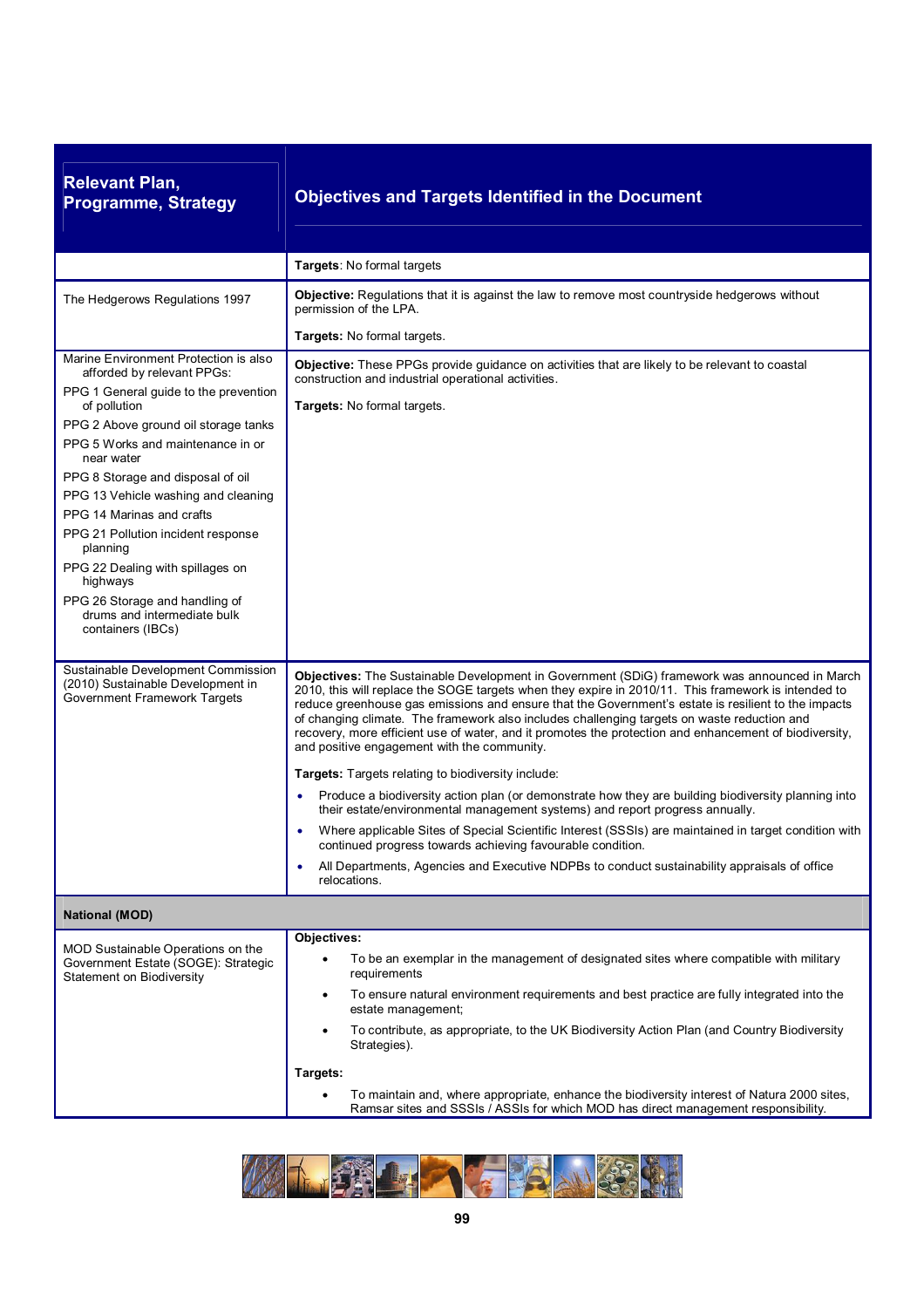| <b>Relevant Plan,</b><br><b>Programme, Strategy</b>                  | <b>Objectives and Targets Identified in the Document</b>                                                                                                                                                                                                                                                                                                                                                                                                                                                                                                                                                                                                                                                                                                                                                                                                                                                                  |  |  |
|----------------------------------------------------------------------|---------------------------------------------------------------------------------------------------------------------------------------------------------------------------------------------------------------------------------------------------------------------------------------------------------------------------------------------------------------------------------------------------------------------------------------------------------------------------------------------------------------------------------------------------------------------------------------------------------------------------------------------------------------------------------------------------------------------------------------------------------------------------------------------------------------------------------------------------------------------------------------------------------------------------|--|--|
|                                                                      | To minimise the potential impacts of MOD activities on SSSIs /ASSIs which are the<br>$\bullet$<br>management responsibility of other landowners.<br>To ensure that where there is significant biodiversity interest on the estate, integrated rural /<br>$\bullet$<br>land management plans (IRMP / ILMP) are developed, or otherwise integrated with estate<br>management<br>processes and military objectives.<br>$\bullet$<br>To ensure high quality and consistent application of appraisal tools that facilitates the<br>$\bullet$<br>sustainable use of biological resources and identification of impacts on biodiversity.<br>To improve the co-ordination of biodiversity enhancement on the defence estate, and deliver<br>$\bullet$<br>the actions identified as priorities for MOD action for biodiversity.<br>To improve methods to monitor biodiversity resources to ensure use is sustainable.<br>$\bullet$ |  |  |
| <b>MOD Sustainable Development Report</b>                            | To identify species at risk on the defence estate, and evaluate potential for recovery.<br>$\bullet$<br>(Vulnerable species will be considered for recovery on a case-by-case basis).<br>Objectives:                                                                                                                                                                                                                                                                                                                                                                                                                                                                                                                                                                                                                                                                                                                      |  |  |
| and Action Plan (SDRAP) 2008                                         | Conserve and enhance biodiversity, as part of estate stewardship, and to contribute to Government<br>biodiversity objectives.<br>Targets:<br>By 2010, 95% of Sites of Special Scientific interest (SSSI's) in sole ownership or control in target<br>condition (SOGE target).                                                                                                                                                                                                                                                                                                                                                                                                                                                                                                                                                                                                                                             |  |  |
| MOD JSP 418, leaflet 10 - Marine<br><b>Environmental Legislation</b> | Objectives: No formal targets.<br>Targets: No formal targets.                                                                                                                                                                                                                                                                                                                                                                                                                                                                                                                                                                                                                                                                                                                                                                                                                                                             |  |  |
| <b>National (Scotland)</b>                                           |                                                                                                                                                                                                                                                                                                                                                                                                                                                                                                                                                                                                                                                                                                                                                                                                                                                                                                                           |  |  |
| Nature Conservation Act (Scotland)<br>2004.                          | Objectives: The Act places duties on public bodies in relation to the conservation of biodiversity,<br>increases protection for Sites of Special Scientific Interest (SSSI), amends legislation on Nature<br>Conservation Orders, provides for Land Management Orders for SSSIs and associated land,<br>strengthens wildlife enforcement legislation, and requires the preparation of a Scottish Fossil Code.<br>Targets: No formal targets                                                                                                                                                                                                                                                                                                                                                                                                                                                                               |  |  |
| Scottish Executive Proposed Marine<br>National Park.                 | Objectives: The proposal is to create a marine national park around an as-yet-undecided area of<br>Scotland's coast. Two of the proposed locations are close to the Clyde NB. This is at the consultation<br>stage.<br>Targets: There are no key targets listed.                                                                                                                                                                                                                                                                                                                                                                                                                                                                                                                                                                                                                                                          |  |  |
| Scottish Government (2010) Scottish<br><b>Planning Policy</b>        | Objectives: Scottish Planning Policy (SPP) sets out the Scottish Government's policy on land use<br>planning. Biodiversity and nature conservation is primarily addressed within the Landscape and<br>Heritage chapter which promotes a broad approach to landscape and natural heritage incorporating the<br>conservation of designated or protected sites and species taking into account the ecosystems and<br>natural processes. SPP also seeks to establish integrated habitat networks.                                                                                                                                                                                                                                                                                                                                                                                                                             |  |  |
|                                                                      | In this context, the SPP:<br>sets out national planning policy considerations in relation to Scotland's natural heritage;                                                                                                                                                                                                                                                                                                                                                                                                                                                                                                                                                                                                                                                                                                                                                                                                 |  |  |
|                                                                      | summarises the main statutory obligations in relation to the conservation of natural heritage;                                                                                                                                                                                                                                                                                                                                                                                                                                                                                                                                                                                                                                                                                                                                                                                                                            |  |  |
|                                                                      | explains, as part of a wider framework for conservation and development, how natural heritage<br>objectives should be reflected in development plans;                                                                                                                                                                                                                                                                                                                                                                                                                                                                                                                                                                                                                                                                                                                                                                     |  |  |
|                                                                      | describes the role of the planning system in safeguarding sites of national and international                                                                                                                                                                                                                                                                                                                                                                                                                                                                                                                                                                                                                                                                                                                                                                                                                             |  |  |

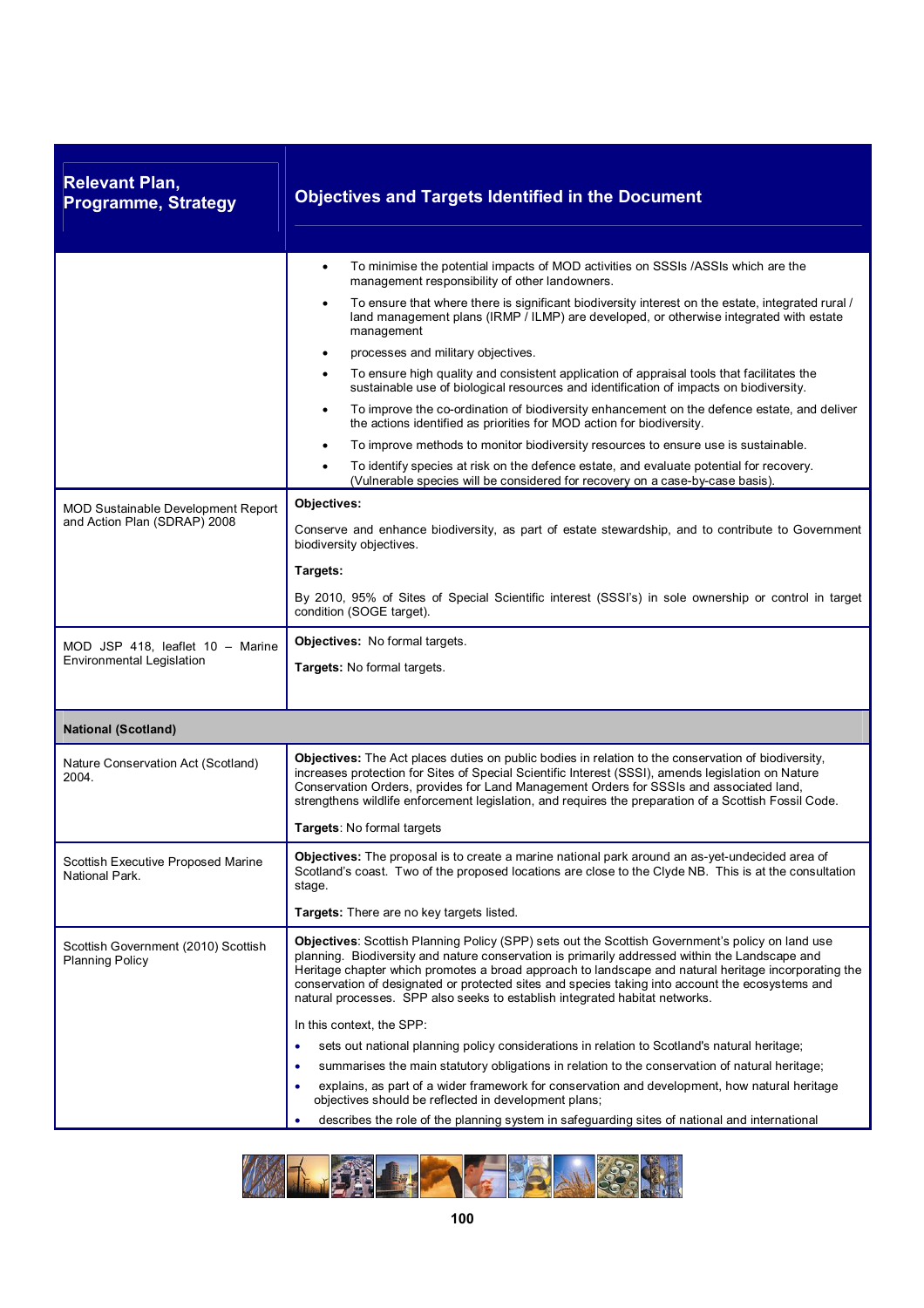| <b>Relevant Plan,</b><br><b>Programme, Strategy</b>                                    | <b>Objectives and Targets Identified in the Document</b>                                                                                                                                                                                                                                                                                                                                                      |
|----------------------------------------------------------------------------------------|---------------------------------------------------------------------------------------------------------------------------------------------------------------------------------------------------------------------------------------------------------------------------------------------------------------------------------------------------------------------------------------------------------------|
|                                                                                        | importance;<br>provides guidance on the approach to be adopted in relation to local and non-statutory                                                                                                                                                                                                                                                                                                         |
|                                                                                        | designations; and<br>draws attention to the importance of safeguarding and enhancing natural heritage beyond the<br>confines of designated areas.                                                                                                                                                                                                                                                             |
|                                                                                        | Targets: There are no targets listed.                                                                                                                                                                                                                                                                                                                                                                         |
| Scottish Executive (2004) Scotland's<br>Biodiversity: It's in Your Hands - A           | Objectives: An Executive strategy setting out a 25 year framework for action to conserve and enhance<br>biodiversity in Scotland.                                                                                                                                                                                                                                                                             |
| strategy for the conservation and<br>enhancement of biodiversity in<br>Scotland        | The overall aim of this strategy is to conserve biodiversity for the health, enjoyment and wellbeing of<br>the people of Scotland now and in the future                                                                                                                                                                                                                                                       |
|                                                                                        | The foregoing analysis suggests the need for balanced action across a range of areas to meet this<br>broad aim. The required actions can be grouped under five major strategic objectives:                                                                                                                                                                                                                    |
|                                                                                        | Species & Habitats: To halt the loss of biodiversity and continue to reverse previous losses<br>through targeted action for species and habitats                                                                                                                                                                                                                                                              |
|                                                                                        | People: To increase awareness, understanding and enjoyment of biodiversity, and engage many<br>more people in conservation and enhancement                                                                                                                                                                                                                                                                    |
|                                                                                        | Landscapes & Ecosystems: To restore and enhance biodiversity in all our urban, rural and marine<br>environments through better planning, design and practice                                                                                                                                                                                                                                                  |
|                                                                                        | Integration & Co-ordination: To develop an effective management framework that ensures<br>biodiversity is taken into account in all decision making                                                                                                                                                                                                                                                           |
|                                                                                        | Knowledge: To ensure that the best new and existing knowledge on biodiversity is available to all<br>policy makers and practitioners                                                                                                                                                                                                                                                                          |
| Scottish Executive (2000) Planning<br>Advice Note 60: Planning for Natural<br>Heritage | PAN 60 provides advice on how development and the planning system can contribute to the<br>conservation, enhancement, enjoyment and understanding of Scotland's natural environment and<br>encourages developers and planning authorities to be positive and creative in addressing natural<br>heritage issues.                                                                                               |
|                                                                                        | PAN 60 complements the National Planning Policy Guideline on Natural Heritage (NPPG 14) with<br>examples of good planning practice in relation to natural heritage. It aims to promote good practice in<br>planning for natural heritage and demonstrate that planning and the development process can be<br>powerful mechanisms for realising natural heritage objectives and creating quality environments. |
|                                                                                        | Objectives/Targets: The note does not include any specific objectives or targets.                                                                                                                                                                                                                                                                                                                             |
| <b>National (Wales)</b>                                                                |                                                                                                                                                                                                                                                                                                                                                                                                               |
| Welsh Assembly Government (2010)<br>Planning Policy Wales (Edition 2)                  | Objectives: Planning Policy Wales sets out the land use planning policies of the Welsh Assembly<br>Government. Chapter 5 sets out the following objectives for the conservation and improvement of<br>natural heritage:                                                                                                                                                                                       |
|                                                                                        | promote the conservation of landscape and biodiversity, in particular the conservation of native<br>wildlife and habitats;                                                                                                                                                                                                                                                                                    |
|                                                                                        | ensure that action in Wales contributes to meeting international responsibilities and obligations for<br>the natural environment;                                                                                                                                                                                                                                                                             |
|                                                                                        | ensure that statutorily designated sites are properly protected and managed;                                                                                                                                                                                                                                                                                                                                  |
|                                                                                        | safeguard protected species, and to                                                                                                                                                                                                                                                                                                                                                                           |
|                                                                                        | promote the functions and benefits of soils, and in particular their function as a carbon store.<br>Targets: No formal targets.                                                                                                                                                                                                                                                                               |
| Welsh Assembly Government (2008)                                                       | Objectives: The Plan contains the following key theme in relation to the natural environment:                                                                                                                                                                                                                                                                                                                 |

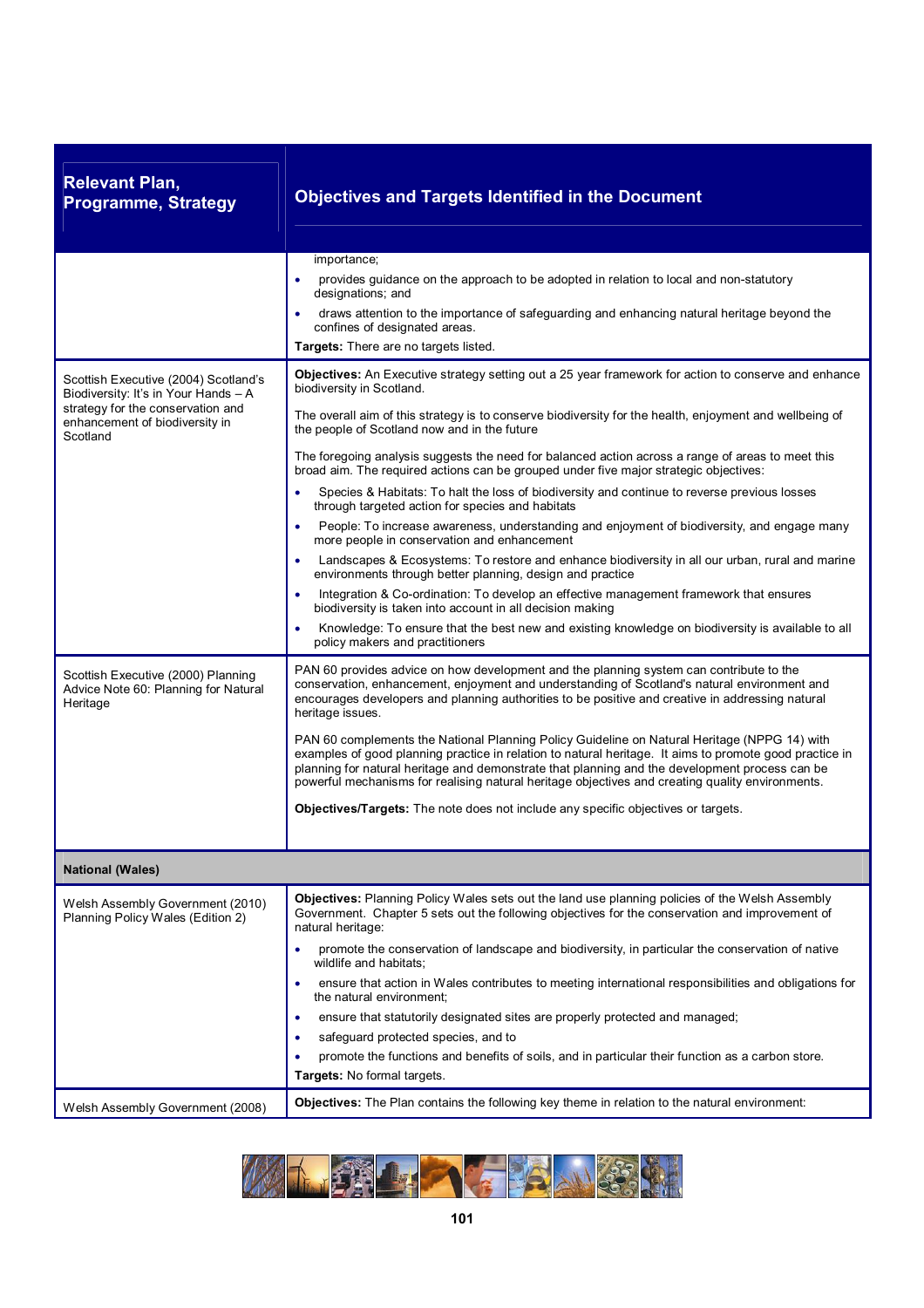| <b>Relevant Plan,</b><br><b>Programme, Strategy</b>                                                                                                                              | <b>Objectives and Targets Identified in the Document</b>                                                                                                                                                                                                                                                                                                                                                                                                                                                            |
|----------------------------------------------------------------------------------------------------------------------------------------------------------------------------------|---------------------------------------------------------------------------------------------------------------------------------------------------------------------------------------------------------------------------------------------------------------------------------------------------------------------------------------------------------------------------------------------------------------------------------------------------------------------------------------------------------------------|
| People, Places, Futures: The Wales<br>Spatial Plan2008 Update                                                                                                                    | Valuing our Environment                                                                                                                                                                                                                                                                                                                                                                                                                                                                                             |
|                                                                                                                                                                                  | The quality of our environment is a fundamental asset for its intrinsic value, and for our economy and<br>quality of life. By safeguarding and enhancing both the natural and built environment we will attract<br>people to and retain them within our communities and preserve the foundations for the future.                                                                                                                                                                                                    |
|                                                                                                                                                                                  | Targets: No formal targets.                                                                                                                                                                                                                                                                                                                                                                                                                                                                                         |
| Welsh Assembly Government (2009)<br><b>Technical Advice Note 5: Nature</b><br><b>Conservation and Planning</b>                                                                   | Objectives: Technical Advice Note 5 sets out how the planning system should contribute to protecting<br>and enhancing biodiversity and geological conservation. It stipulates that the planning system should:<br>work to achieve nature conservation objectives through a partnership between local planning                                                                                                                                                                                                       |
|                                                                                                                                                                                  | authorities, Countryside Council for Wales (CCW), the Environment Agency Wales, voluntary<br>organisations, developers, landowners and other key stakeholders;                                                                                                                                                                                                                                                                                                                                                      |
|                                                                                                                                                                                  | integrate nature conservation into all planning decisions looking for development to deliver social,<br>economic and environmental objectives together over time;                                                                                                                                                                                                                                                                                                                                                   |
|                                                                                                                                                                                  | ensure that the UK's international and national obligations for site, species and habitat protection<br>are fully met in all planning decisions;                                                                                                                                                                                                                                                                                                                                                                    |
|                                                                                                                                                                                  | look for development to provide a net benefit for biodiversity conservation with no significant loss<br>of habitats or populations of species, locally or nationally;                                                                                                                                                                                                                                                                                                                                               |
|                                                                                                                                                                                  | help to ensure that development does not damage, or restrict access to, or the study of, geological<br>sites and features or impede the evolution of natural processes and systems especially on rivers<br>and the coast; and                                                                                                                                                                                                                                                                                       |
|                                                                                                                                                                                  | plan to accommodate and reduce the effects of climate change by encouraging development that<br>will reduce damaging emissions and energy consumption and that help habitats and species to<br>respond to climate change.                                                                                                                                                                                                                                                                                           |
|                                                                                                                                                                                  | Objectives/Targets: Does not include any specific objectives or targets.                                                                                                                                                                                                                                                                                                                                                                                                                                            |
| Welsh Assembly Government (2008)<br>Wales Environment Strategy Action<br>Plan 2008 - 2011                                                                                        | This second Environment Strategy Action Plan sets out rolling actions until 2010, to facilitate a more<br>strategic approach to environmental improvement, and recognise the longer-term nature of<br>environmental action and change. The Action Plan sets out actions under the headings: biodiversity,<br>marine, access and recreation, flood and water management, ecosystems services, research and<br>evidence, the historic environment, people and the environment, partnership and environmental quality. |
|                                                                                                                                                                                  | Objectives/Targets: Does not include any specific objectives or targets.                                                                                                                                                                                                                                                                                                                                                                                                                                            |
|                                                                                                                                                                                  | <b>Population</b>                                                                                                                                                                                                                                                                                                                                                                                                                                                                                                   |
| International / European (e.g. Directives)                                                                                                                                       |                                                                                                                                                                                                                                                                                                                                                                                                                                                                                                                     |
| United Nations (2001) Aarhus<br>Convention: Convention on Access to<br>Information, Public Participation in<br>Decision-making and Access to<br>Justice in Environmental Matters | <b>Objectives:</b> The Aarhus Convention contains three broad themes or 'pillars':<br>access to information,<br>$\bullet$<br>public participation, and<br>$\bullet$<br>access to justice.<br>٠<br>The Convention grants the public rights and imposes on Parties and public authority's obligations<br>regarding access to information and public participation and access to justice.<br>Targets: No formal targets                                                                                                |
|                                                                                                                                                                                  | <b>Objectives:</b> The SEA Directive creates the following requirements for consultation:                                                                                                                                                                                                                                                                                                                                                                                                                           |
| European Directive 2001/42/EC on the<br>Assessment of the Effects of Certain<br>Plans and Programmes on the<br>Environment (SEA Directive).                                      | Authorities which, because of their environmental responsibilities, are likely to be concerned by the<br>effects of implementing the plan or programme, must be consulted on the scope and level of detail<br>of the information to be included in the Environmental Report. These authorities are designated in<br>the SEA Regulations as the Consultation Bodies (Consultation Authorities in Scotland).                                                                                                          |
|                                                                                                                                                                                  | The public and the Consultation Bodies must be consulted on the draft plan or programme and the                                                                                                                                                                                                                                                                                                                                                                                                                     |

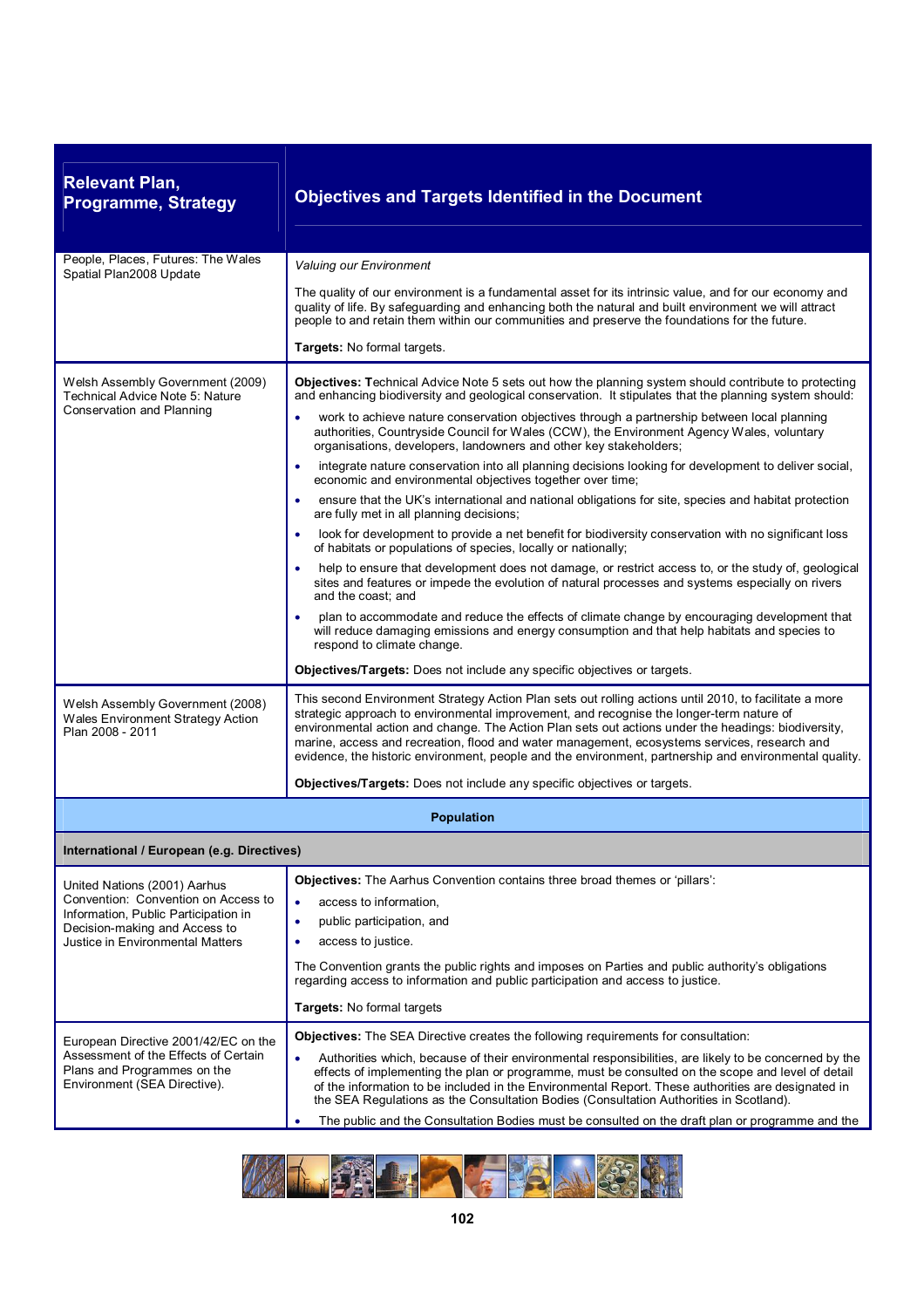| <b>Relevant Plan,</b><br><b>Programme, Strategy</b>                                                                                                  | <b>Objectives and Targets Identified in the Document</b>                                                                                                                                                                                                                                                                                                                                                                                                                                                                                                                                                                                                                                                                                                                                                      |
|------------------------------------------------------------------------------------------------------------------------------------------------------|---------------------------------------------------------------------------------------------------------------------------------------------------------------------------------------------------------------------------------------------------------------------------------------------------------------------------------------------------------------------------------------------------------------------------------------------------------------------------------------------------------------------------------------------------------------------------------------------------------------------------------------------------------------------------------------------------------------------------------------------------------------------------------------------------------------|
|                                                                                                                                                      | Environmental Report, and must be given an early and effective opportunity within appropriate time<br>frames to express their opinions.                                                                                                                                                                                                                                                                                                                                                                                                                                                                                                                                                                                                                                                                       |
|                                                                                                                                                      | Other EU Member States must be consulted if the plan or programme is likely to have significant<br>٠<br>effects on the environment in their territories.                                                                                                                                                                                                                                                                                                                                                                                                                                                                                                                                                                                                                                                      |
|                                                                                                                                                      | The Consultation Bodies must also be consulted on screening determinations on whether SEA is<br>needed for plans or programmes under Article 3(5), i.e. those which may be excluded if they are not<br>likely to have significant environmental effects.                                                                                                                                                                                                                                                                                                                                                                                                                                                                                                                                                      |
|                                                                                                                                                      | Targets: No formal targets                                                                                                                                                                                                                                                                                                                                                                                                                                                                                                                                                                                                                                                                                                                                                                                    |
| European Commission. European<br><b>Employment Strategy</b>                                                                                          | Objectives: The overarching themes of the European Commission's European Employment Strategy:<br>full employment, quality and productivity at work and promoting inclusion by addressing disparities in<br>access to labour markets                                                                                                                                                                                                                                                                                                                                                                                                                                                                                                                                                                           |
|                                                                                                                                                      | Targets: No formal targets                                                                                                                                                                                                                                                                                                                                                                                                                                                                                                                                                                                                                                                                                                                                                                                    |
| Integrated Guideline for Growth and<br>Jobs 2008-11, Commission of the<br>European Communities (Committee on<br>Economic and Monetary Affairs, 2007) | Objectives:<br>Full employment<br>Improving quality and productivity at work<br>$\bullet$<br>Strengthening social and territorial cohesion<br>$\bullet$<br>Combating discrimination through removal of barriers to entry.<br>$\bullet$<br>Targets: No formal targets                                                                                                                                                                                                                                                                                                                                                                                                                                                                                                                                          |
| <b>National (UK)</b>                                                                                                                                 |                                                                                                                                                                                                                                                                                                                                                                                                                                                                                                                                                                                                                                                                                                                                                                                                               |
| Strong and prosperous communities<br>Local Government White Paper (2006)                                                                             | Objectives:<br>The aim of this White Paper is to give local people and local communities more influence and power to<br>improve their lives. It is about creating strong, prosperous communities and delivering better public<br>services through a rebalancing of the relationship between central government, local government and<br>local people.<br>The key area objectives are:<br>Responsive services and empowered Communities<br>$\bullet$<br>Effective, accountable and responsive local Government<br>$\bullet$<br>Strong cities, strategic regions<br>Local government as a strategic leader and place-shaper<br>A new performance framework<br>٠<br>Efficiency - transforming local services<br>Community cohesion.<br>Targets: No formal targets but aims are included in areas outlined above. |
| ODPM (2001) A New Commitment to<br>Neighbourhood Renewal: National<br>Strategy Action Plan.                                                          | <b>Objectives:</b> The strategy sets out the Government's vision for narrowing the gap between deprived<br>neighbourhoods and the rest of the country through delivering the following goals:<br>In all the poorest neighbourhoods, to have common goals of lower worklessness and crime, and<br>better health, skills, housing and physical environment.<br>To narrow the gap on these measures between the most deprived neighbourhoods and the rest of<br>٠<br>the country.<br>Targets: Various targets sourced from other strategies under the headings of work, crime, education,<br>health, and housing.                                                                                                                                                                                                |
| Department of Trade and Industry                                                                                                                     | Objectives: Assisted Areas are where regional aid is used to promote the economic development<br>areas of certain disadvantaged areas within the European Union. This includes part of Argyll and Bute                                                                                                                                                                                                                                                                                                                                                                                                                                                                                                                                                                                                        |

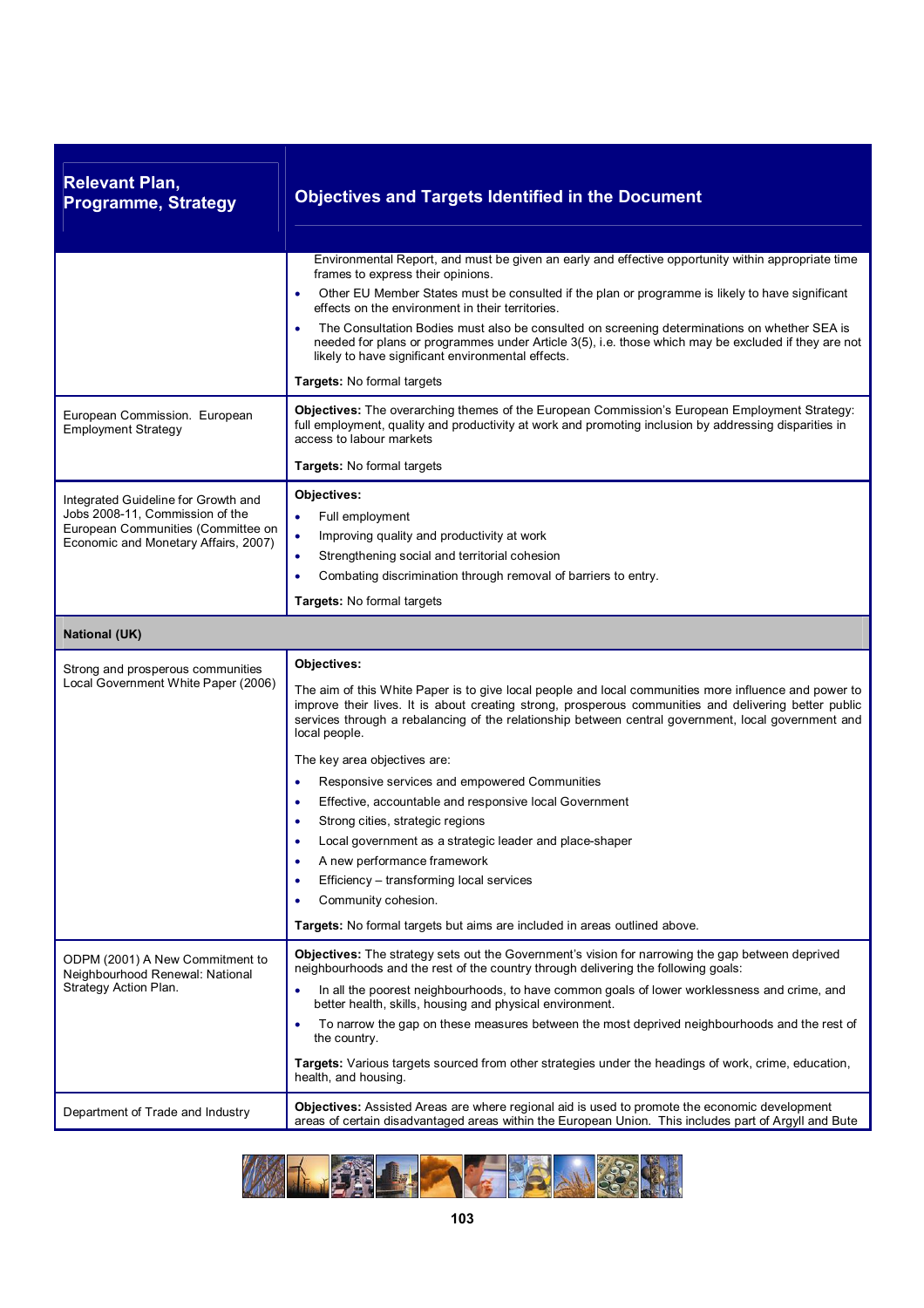| <b>Relevant Plan,</b><br><b>Programme, Strategy</b>                                                     | <b>Objectives and Targets Identified in the Document</b>                                                                                                                                                                                                                                                                                                                                                                                                                                                                                                                |
|---------------------------------------------------------------------------------------------------------|-------------------------------------------------------------------------------------------------------------------------------------------------------------------------------------------------------------------------------------------------------------------------------------------------------------------------------------------------------------------------------------------------------------------------------------------------------------------------------------------------------------------------------------------------------------------------|
| (2006) Review of Assisted Areas                                                                         | and Devonport                                                                                                                                                                                                                                                                                                                                                                                                                                                                                                                                                           |
|                                                                                                         | <b>Targets: No formal targets</b>                                                                                                                                                                                                                                                                                                                                                                                                                                                                                                                                       |
| Planning Policy Statement 4: Planning<br>for Sustainable Economic Growth<br>(2009)                      | Objectives: Planning Policy Statement 4 (PPS4) sets out planning policies for economic development<br>which is taken to include development which:                                                                                                                                                                                                                                                                                                                                                                                                                      |
|                                                                                                         | 1. provides employment opportunities;                                                                                                                                                                                                                                                                                                                                                                                                                                                                                                                                   |
|                                                                                                         | 2. generates wealth; or                                                                                                                                                                                                                                                                                                                                                                                                                                                                                                                                                 |
|                                                                                                         | 3. produces or generates an economic output or product.                                                                                                                                                                                                                                                                                                                                                                                                                                                                                                                 |
|                                                                                                         | PPS4 states that the Government's objectives with respect to planning for economic development are<br>to:                                                                                                                                                                                                                                                                                                                                                                                                                                                               |
|                                                                                                         | build prosperous communities by improving the economic performance of cities, towns, regions,<br>٠<br>sub-regions and local areas, both urban and rural';                                                                                                                                                                                                                                                                                                                                                                                                               |
|                                                                                                         | reduce the gap in economic growth rates between regions, promoting regeneration and tackling<br>deprivation;                                                                                                                                                                                                                                                                                                                                                                                                                                                            |
|                                                                                                         | deliver more sustainable patterns of development, reduce the need to travel, especially by car and<br>respond to climate change;                                                                                                                                                                                                                                                                                                                                                                                                                                        |
|                                                                                                         | promote the vitality and viability of town and other centres as important places for communities;                                                                                                                                                                                                                                                                                                                                                                                                                                                                       |
|                                                                                                         | raise the quality of life and the environment in rural areas by promoting thriving; and                                                                                                                                                                                                                                                                                                                                                                                                                                                                                 |
|                                                                                                         | inclusive and locally distinctive rural communities whilst continuing to protect the open countryside<br>for the benefit of all.                                                                                                                                                                                                                                                                                                                                                                                                                                        |
|                                                                                                         | Targets: No formal targets                                                                                                                                                                                                                                                                                                                                                                                                                                                                                                                                              |
| PSA Delivery Agreement 1: Raise the<br>Productivity of the UK Economy (HM                               | The Government's primary aim for the 2007 Comprehensive Spending Review (CSR07) period is to<br>demonstrate further progress on its long-term objectives to:                                                                                                                                                                                                                                                                                                                                                                                                            |
| Government, 2007)                                                                                       | raise the rate of the UK's productivity growth over the economic cycle; and<br>٠                                                                                                                                                                                                                                                                                                                                                                                                                                                                                        |
|                                                                                                         | narrow the productivity gap with our major industrial competitors.<br>٠                                                                                                                                                                                                                                                                                                                                                                                                                                                                                                 |
|                                                                                                         | Targets: Indicator 1: Labour productivity (output per hour worked) over the economic Cycle                                                                                                                                                                                                                                                                                                                                                                                                                                                                              |
| Planning for a Sustainable Future:                                                                      | Objectives:                                                                                                                                                                                                                                                                                                                                                                                                                                                                                                                                                             |
| White Paper (2007)                                                                                      | More and better jobs as a result of sustainable economic development                                                                                                                                                                                                                                                                                                                                                                                                                                                                                                    |
|                                                                                                         | Better infrastructure so people have access to reliable transport, clean and secure energy, clean<br>water supplies, and better local amenities                                                                                                                                                                                                                                                                                                                                                                                                                         |
|                                                                                                         | Continued protection and enhancement of the natural and historic environment                                                                                                                                                                                                                                                                                                                                                                                                                                                                                            |
|                                                                                                         | Places shaped by their communities where people are proud to live                                                                                                                                                                                                                                                                                                                                                                                                                                                                                                       |
|                                                                                                         | More efficient and timely systems in which controls are proportionate to impact and unnecessary<br>costs are eliminated                                                                                                                                                                                                                                                                                                                                                                                                                                                 |
|                                                                                                         | A more transparent and accountable planning system in which national and local government work<br>together to ensure decisions at every level deliver the best outcomes for all.                                                                                                                                                                                                                                                                                                                                                                                        |
|                                                                                                         | Targets: No formal targets.                                                                                                                                                                                                                                                                                                                                                                                                                                                                                                                                             |
| Sustainable Development Commission<br>(2010) Sustainable Development in<br>Government Framework Targets | Objectives: The Sustainable Development in Government (SDiG) framework was announced in March<br>2010, this will replace the SOGE targets when they expire in 2010/11. This framework is intended to<br>reduce its greenhouse gas emissions and ensure that the Government's estate is resilient to the<br>impacts of changing climate. The framework also includes challenging targets on waste reduction and<br>recovery, more efficient use of water, and it promotes the protection and enhancement of biodiversity,<br>and positive engagement with the community. |
|                                                                                                         | Targets: Targets relating to population include:                                                                                                                                                                                                                                                                                                                                                                                                                                                                                                                        |

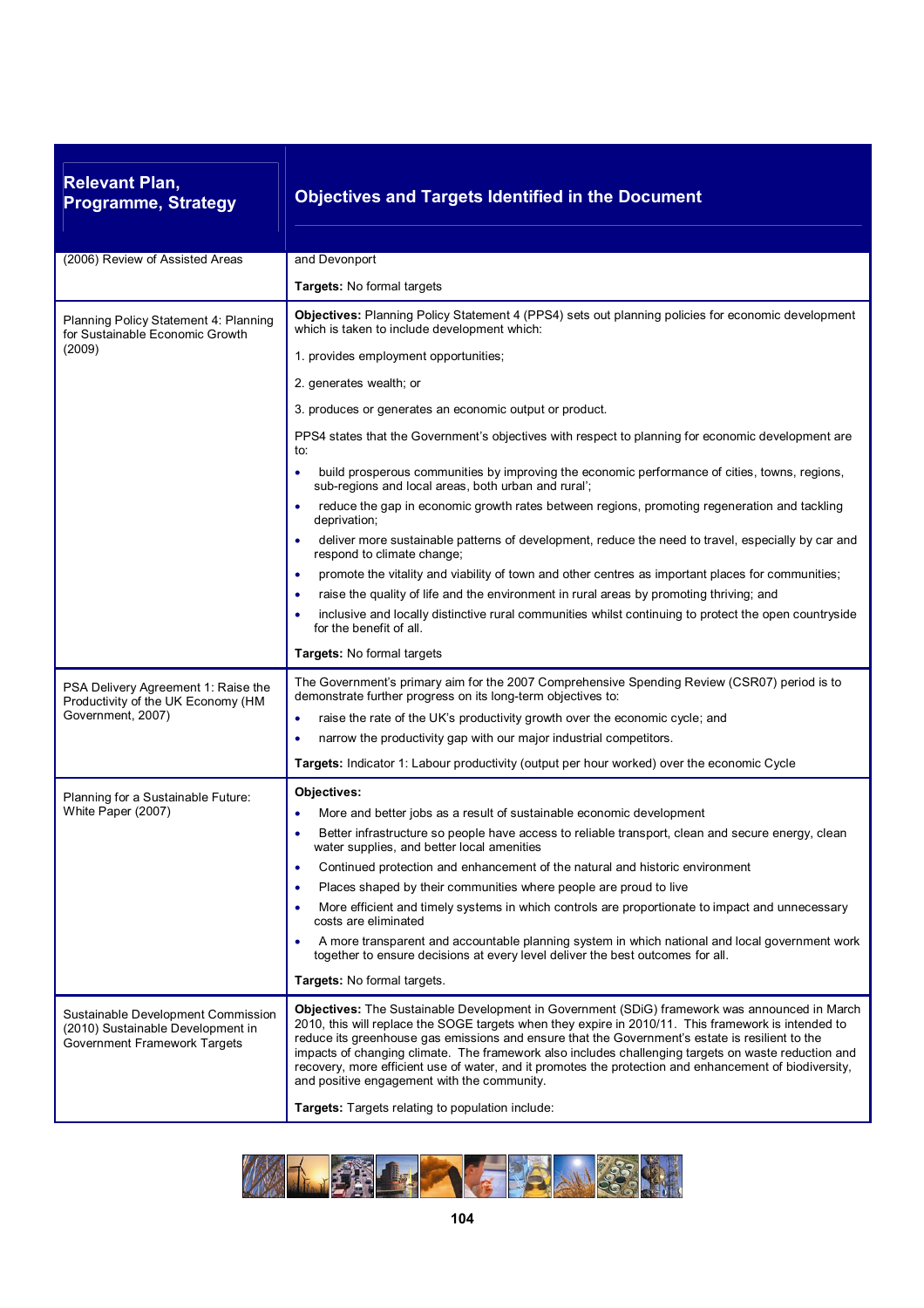| <b>Relevant Plan,</b><br><b>Programme, Strategy</b>                                                                                     | <b>Objectives and Targets Identified in the Document</b>                                                                                                                                                                                                                                                                                                                                                                                                                                                                                                                                                                                                                                                                                                                                                                                                                                                                                                                                                                                                                                                                                                                                                                                                                                                                                          |
|-----------------------------------------------------------------------------------------------------------------------------------------|---------------------------------------------------------------------------------------------------------------------------------------------------------------------------------------------------------------------------------------------------------------------------------------------------------------------------------------------------------------------------------------------------------------------------------------------------------------------------------------------------------------------------------------------------------------------------------------------------------------------------------------------------------------------------------------------------------------------------------------------------------------------------------------------------------------------------------------------------------------------------------------------------------------------------------------------------------------------------------------------------------------------------------------------------------------------------------------------------------------------------------------------------------------------------------------------------------------------------------------------------------------------------------------------------------------------------------------------------|
|                                                                                                                                         | All Departments, Agencies and Executive NDPBs to conduct sustainability appraisals of office<br>$\bullet$<br>relocations.<br>All Departments to encourage staff to take an active role in volunteering in the community.<br>$\bullet$                                                                                                                                                                                                                                                                                                                                                                                                                                                                                                                                                                                                                                                                                                                                                                                                                                                                                                                                                                                                                                                                                                             |
| <b>National (MOD)</b>                                                                                                                   |                                                                                                                                                                                                                                                                                                                                                                                                                                                                                                                                                                                                                                                                                                                                                                                                                                                                                                                                                                                                                                                                                                                                                                                                                                                                                                                                                   |
| <b>MOD Sustainable Development</b><br>Strategy, December 2008<br>&<br><b>MOD Sustainable Development Report</b><br>and Action Plan 2008 | Objectives::<br>Help build the skills of young people.<br>Create a workforce that is drawn from the breadth of society and ensure that the unique<br>contribution of every individual in that workplace is respected and valued.<br>Provide a safe and healthy workplace.<br>٠<br>Manage the social impacts of Defence activities on UK communities (civilian and Armed Forces).<br>Targets:<br>Ongoing target to continue to support the Cadet movement, by providing a range of opportunities<br>for young people across the country including those in socially deprived areas, to help them meet<br>life's challenges and realise their potential.<br>Ongoing target to work with other Departments and external partners on initiatives for young<br>٠<br>people and activities for school curricula to build skills.<br>Ongoing target to work closer with the Department for Children, Schools and Families to explore<br>options for widening the reach of the Cadet Forces experience into a greater number of State<br>schools/pupils.<br>Ongoing target to publish annually a report against the Equality and Diversity Scheme (MOD<br>commitment).<br>By 2013 reach 8% ethnic minority representation in the Armed Forces.<br>$\bullet$<br>By 2009 reach 15% women representation in the Senior Civil service (SCS) (MOD commitment). |
| MOD, Joint Service Publication (JSP)<br>434 - Defence Construction in the Built<br>Environment                                          | Objectives:<br>To improve effectiveness within the context of practicality, achievability and value for money on an<br>ongoing basis. This is defined as the optimum combination of whole life cost and quality to meet user<br>requirements effectively and efficiently.<br>Justification should be provided for any decision to procure new facilities as opposed to the re-use of<br>existing facilities and should take account of all likely economic, environmental and social costs and<br>benefits.<br>Procurement strategies should take full account of the Government's commitment to sustainable<br>development and of the economic, environmental and social impacts of its decisions.<br>Targets: No formal targets.                                                                                                                                                                                                                                                                                                                                                                                                                                                                                                                                                                                                                |
| <b>National (Scotland)</b>                                                                                                              |                                                                                                                                                                                                                                                                                                                                                                                                                                                                                                                                                                                                                                                                                                                                                                                                                                                                                                                                                                                                                                                                                                                                                                                                                                                                                                                                                   |
| The Scottish Government (2008)<br>Scottish Sustainable Communities<br>Initiative                                                        | Objectives: SSCI settlements will provide high quality, affordable homes for all sectors of the<br>community, they may include opportunities for the creation of jobs, provision of education and other<br>services necessary to enable high standards of living, cultural identity and create an environment which<br>encourages healthy and active living. These new communities should fit well in the local landscape,<br>maximise the opportunities of the location and should be fully integrated with public and active<br>transport networks, rather than being dependent on the car. They will be successful places which have<br>meaning for the people who will call them home.                                                                                                                                                                                                                                                                                                                                                                                                                                                                                                                                                                                                                                                        |

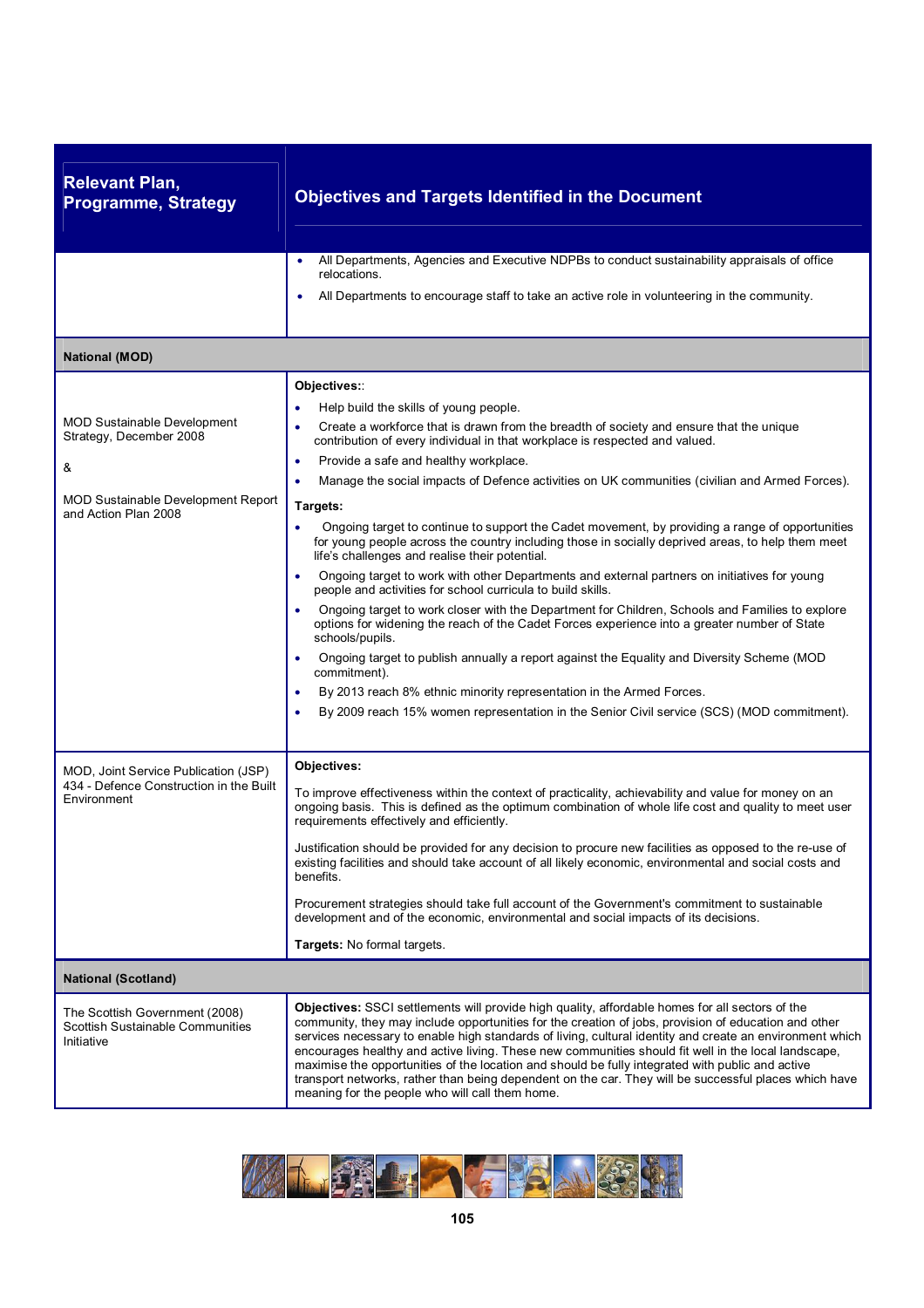| <b>Relevant Plan,</b><br><b>Programme, Strategy</b>                   | <b>Objectives and Targets Identified in the Document</b>                                                                                                                                                                                                                                                                   |
|-----------------------------------------------------------------------|----------------------------------------------------------------------------------------------------------------------------------------------------------------------------------------------------------------------------------------------------------------------------------------------------------------------------|
|                                                                       | Targets: No formal targets                                                                                                                                                                                                                                                                                                 |
| General Register Office (2007)<br>Scotland's Population 2007          | Objectives: Provides a demographic breakdown of Scotland's population trends.                                                                                                                                                                                                                                              |
|                                                                       | Targets: No formal targets                                                                                                                                                                                                                                                                                                 |
| Scottish Government (2010) Scottish<br><b>Planning Policy</b>         | Objectives: Scottish Planning Policy (SPP) sets out the Scottish Government's policy on land use<br>planning. With regard to economic development, SPP sets out the following five areas where planning<br>can support growth:<br>taking account of the economic benefits of proposed development in development plans and |
|                                                                       | development management decisions;                                                                                                                                                                                                                                                                                          |
|                                                                       | promoting development in sustainable locations, particularly in terms of accessibility;<br>٠                                                                                                                                                                                                                               |
|                                                                       | promoting regeneration and the full and appropriate use of land, buildings and infrastructure;<br>$\bullet$<br>supporting development which will provide new employment opportunities and enhance local                                                                                                                    |
|                                                                       | competitiveness; and<br>promoting the integration of employment generation opportunities with supporting infrastructure<br>and housing development.                                                                                                                                                                        |
|                                                                       | Targets: There are no key targets listed.                                                                                                                                                                                                                                                                                  |
| Scottish Executive (2004) Framework                                   | <b>Objectives:</b> Achieving four key outcomes is fundamental to the Executive's economic policy:                                                                                                                                                                                                                          |
| for Economic Development in Scotland                                  | $\bullet$<br>Economic Growth – with growth accelerated and sustained through greater competitiveness in the<br>global economy.                                                                                                                                                                                             |
|                                                                       | Regional Development – with economic growth a pre-requisite for all regions to enjoy the same<br>economic opportunities and with regional development itself contributing to national economic<br>prosperity.                                                                                                              |
|                                                                       | Closing the opportunity gap – with economic growth a pre-requisite for all in society to enjoy<br>enhanced economic opportunities, and with social development in turn contributing to national<br>economic prosperity.                                                                                                    |
|                                                                       | Sustainable Development – in economic, social and environmental terms.<br>٠                                                                                                                                                                                                                                                |
|                                                                       | The enabling objectives: The achievement of these desired outcomes depends upon a complex array<br>of economic drivers. Establishing the underlying conditions and context for economic growth to<br>flourish is, therefore, a critical step. There are four key enabling objectives:                                      |
|                                                                       | A stable and supportive macroeconomic environment;<br>٠                                                                                                                                                                                                                                                                    |
|                                                                       | A facilitating national economic context: encompassing the physical, human and electronic<br>infrastructure;                                                                                                                                                                                                               |
|                                                                       | Dynamic competitiveness in Scottish enterprises; and<br>$\bullet$                                                                                                                                                                                                                                                          |
|                                                                       | Economic policies and programmes to secure the social, regional and environmental objectives.<br>٠                                                                                                                                                                                                                         |
|                                                                       | Targets: There are no key targets listed.                                                                                                                                                                                                                                                                                  |
| <b>National (Wales)</b>                                               |                                                                                                                                                                                                                                                                                                                            |
| Welsh Assembly Government (2010)<br>Planning Policy Wales (Edition 2) | <b>Objectives:</b> With respect to economic development, Planning Policy Wales sets out that the Welsh<br>Assembly Government's objectives are to:                                                                                                                                                                         |
|                                                                       | enhance the economic success of both urban areas and the countryside, helping businesses to<br>$\bullet$<br>maximise their competitiveness;                                                                                                                                                                                |
|                                                                       | support initiative and avoid placing unnecessary burdens on enterprise;<br>$\bullet$                                                                                                                                                                                                                                       |
|                                                                       | respect and encourage diversity in the local economy, for example in rural areas encouraging farm<br>٠<br>diversification and in urban areas promoting mixed use development; and                                                                                                                                          |
|                                                                       | promote the exploitation of new technologies which can provide new opportunities; and ensure that<br>٠<br>development for enterprise and employment uses is in line with sustainability principles and<br>respects the environment in its location, scale and design, especially so as to address climate                  |

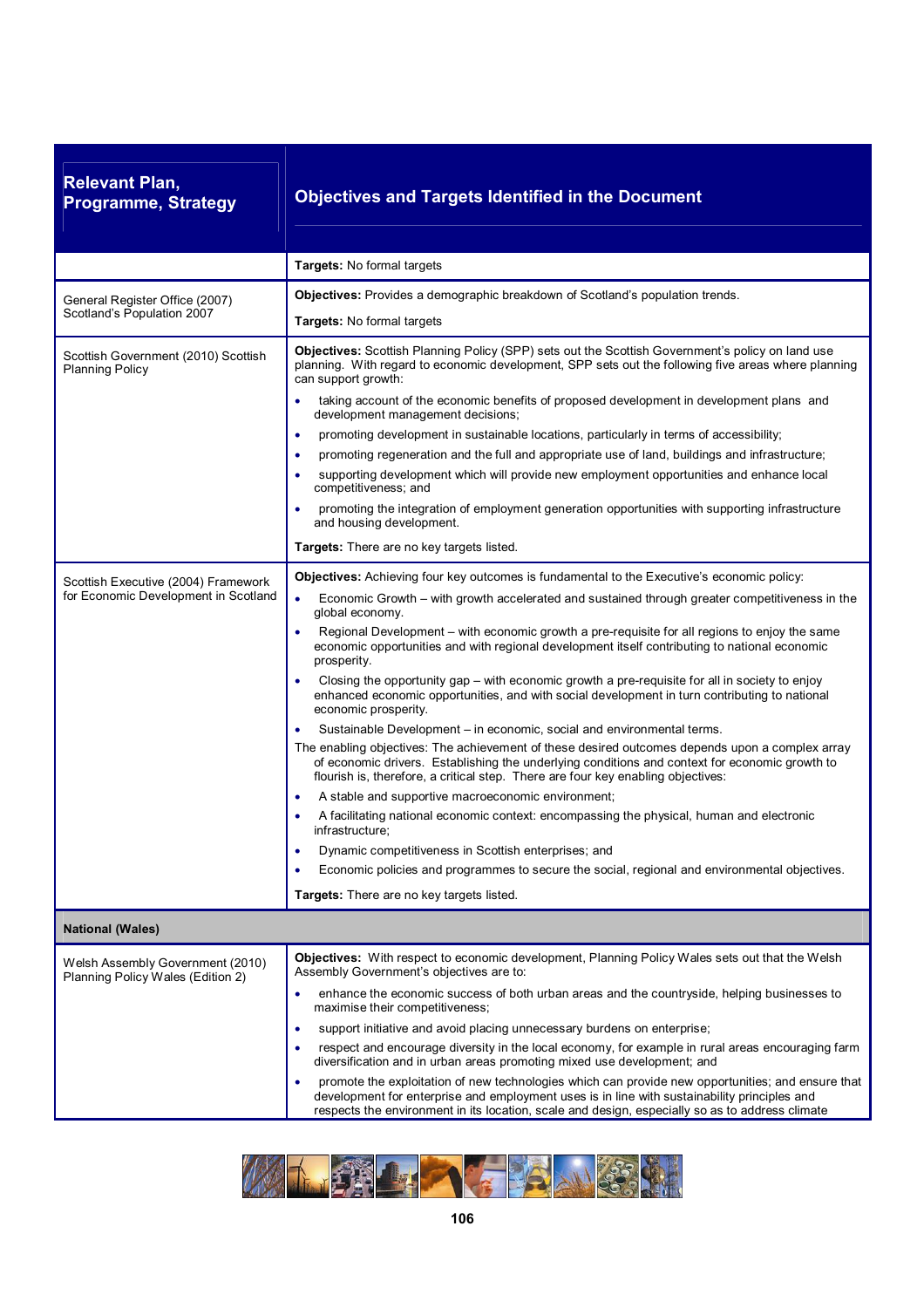| <b>Relevant Plan,</b><br><b>Programme, Strategy</b>                                             | <b>Objectives and Targets Identified in the Document</b>                                                                                                                                                                                                                                                                                                |
|-------------------------------------------------------------------------------------------------|---------------------------------------------------------------------------------------------------------------------------------------------------------------------------------------------------------------------------------------------------------------------------------------------------------------------------------------------------------|
|                                                                                                 | change.                                                                                                                                                                                                                                                                                                                                                 |
|                                                                                                 | <b>Targets:</b> No formal targets.                                                                                                                                                                                                                                                                                                                      |
| Welsh Assembly Government (2008)                                                                | Objectives: The Wales Spatial Plan contains the following key themes which relate to population:                                                                                                                                                                                                                                                        |
| People, Places, Futures: The Wales<br>Spatial Plan2008 Update                                   | <b>Building Sustainable Communities</b>                                                                                                                                                                                                                                                                                                                 |
|                                                                                                 | Our future depends on the vitality of our communities as attractive places to live and work. We need to<br>reduce inequalities between communities whilst retaining their character and distinctiveness.                                                                                                                                                |
|                                                                                                 | Promoting a Sustainable Economy                                                                                                                                                                                                                                                                                                                         |
|                                                                                                 | We need an innovative, high value-added economy for Wales which utilises and develops the skills<br>and knowledge of our people; an economy which both creates wealth and promotes the spreading of<br>that prosperity throughout Wales; an economy which adds to the quality of life as well as the standard<br>of living and the working environment. |
|                                                                                                 | <b>Respecting Distinctiveness</b>                                                                                                                                                                                                                                                                                                                       |
|                                                                                                 | A cohesive identity which sustains and celebrates what is distinctive about Wales, in an open and<br>outward-looking way, is central to promoting Wales to the World, as well as to our future economic<br>competitiveness and social and environmental wellbeing.                                                                                      |
|                                                                                                 | Targets: No formal targets.                                                                                                                                                                                                                                                                                                                             |
| Welsh Assembly Government (2009)<br>Technical Advice Note 12: Design                            | Objectives: TAN 12 sets out the Assembly Government's policies and objectives in respect of the<br>design of new development. In relation to population, these objectives include:<br>Ensuring attractive, safe public spaces<br>$\bullet$<br>Security through natural surveillance<br>٠<br>Ensuring ease of access for all                             |
|                                                                                                 | Targets: No formal targets.                                                                                                                                                                                                                                                                                                                             |
| Welsh Assembly Government (2009)<br>Capturing the Potential: A Green Jobs<br>Strategy for Wales | Objectives: The Strategy sets out how businesses and other organisations could be helped to adapt<br>and capitalise on the opportunities presented by the drive towards a local carbon, resource efficient<br>and sustainable products and processes. It is underpinned by the following priorities:                                                    |
|                                                                                                 | Supporting Business: developing ways that Assembly Government can support businesses to help<br>$\bullet$<br>them successfully adapt and seek competitive advantage through resource efficiency and new low<br>carbon products and services.                                                                                                            |
|                                                                                                 | Fostering Innovation and Technology: Supporting the development and commercialisation of new<br>sustainable technologies, energy services and low carbon products for the future.                                                                                                                                                                       |
|                                                                                                 | Investing in a More Sustainable Economy: Building upon the way decisions and investments are<br>٠<br>made to help drive the transition to a more sustainable economy.                                                                                                                                                                                   |
|                                                                                                 | <b>Targets:</b> None identified.                                                                                                                                                                                                                                                                                                                        |
|                                                                                                 | <b>Human health</b>                                                                                                                                                                                                                                                                                                                                     |
| International / European (e.g. Directives)                                                      |                                                                                                                                                                                                                                                                                                                                                         |
| Children's Environment and Health                                                               | Objectives:                                                                                                                                                                                                                                                                                                                                             |
| Action Plan for Europe (CEHAPE)<br>2004                                                         | The CEHAPE highlights the main commitments on children's health and environment focusing on four<br>regional priority goals (RPGs) for Europe:                                                                                                                                                                                                          |
|                                                                                                 | ensure safe water and adequate sanitation<br>٠                                                                                                                                                                                                                                                                                                          |
|                                                                                                 | ensure protection from injuries and adequate physical activity                                                                                                                                                                                                                                                                                          |
|                                                                                                 | ensure clean outdoor and indoor air                                                                                                                                                                                                                                                                                                                     |

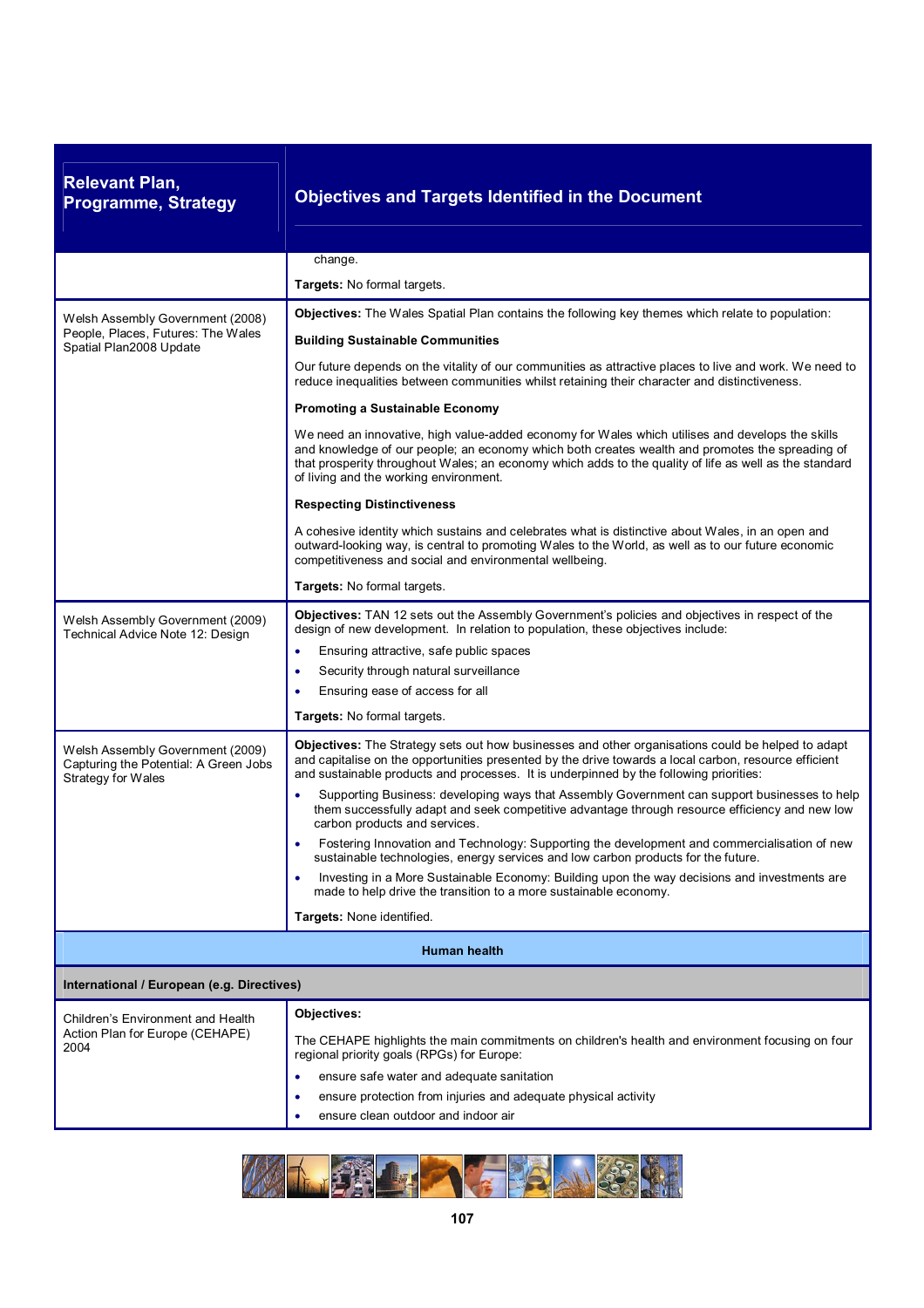| <b>Relevant Plan,</b><br><b>Programme, Strategy</b>                                                                                                                                       | <b>Objectives and Targets Identified in the Document</b>                                                                                                                                                                                                                                                                                                                                                                                                                                                                                                                                                                                                                                                                                                                                                                                    |
|-------------------------------------------------------------------------------------------------------------------------------------------------------------------------------------------|---------------------------------------------------------------------------------------------------------------------------------------------------------------------------------------------------------------------------------------------------------------------------------------------------------------------------------------------------------------------------------------------------------------------------------------------------------------------------------------------------------------------------------------------------------------------------------------------------------------------------------------------------------------------------------------------------------------------------------------------------------------------------------------------------------------------------------------------|
|                                                                                                                                                                                           | Target: No quantified targets but sub-targets within objectives above.                                                                                                                                                                                                                                                                                                                                                                                                                                                                                                                                                                                                                                                                                                                                                                      |
| The (current) Bathing Water Directive<br>(76/160/EEC) As revised by Bathing<br>Water Directive (2006/7/EC)                                                                                | Directive concerns the management of bathing water quality and repeals Directive 76/160/EEC.<br>Objective:<br>The purpose of this Directive is to preserve, protect and improve the quality of the environment and to<br>protect human health.<br>Targets: Legislation rather than targets in Act.                                                                                                                                                                                                                                                                                                                                                                                                                                                                                                                                          |
| World Health Organization European<br>Centre for Environment and Health<br>(2001), Health impact assessment in<br>strategic environmental assessment<br>(World Health Organization, Rome) | Objective:<br>Provides a review of Health Impact Assessment concepts, methods and practice to support the<br>development of a protocol on Strategic Environmental Assessment to the Espoo Convention, which<br>adequately covers health impacts.<br>Targets: No formal targets                                                                                                                                                                                                                                                                                                                                                                                                                                                                                                                                                              |
| 'Together for Health - A Strategic<br>Approach for the EU 2008-2013'.                                                                                                                     | Objectives:<br>The Health Strategy aims to:<br>Foster Good Health in an Ageing Europe by promoting good health throughout the lifespan;<br>Protect Citizens from Health Threats including communicable diseases, bioterrorism, and patient<br>safety; and<br>Support Dynamic Health Systems and New Technologies.<br>The White Paper also sets out a number of cross-cutting principles such as solidarity, citizen<br>participation in policy-making and the need to reduce inequities in health, to promote investment in<br>health, to mainstream health in all policies, and to strengthen the EU's voice in Global Health.<br>Targets: No formal targets.                                                                                                                                                                              |
| Canadian Lalonde Report 1974                                                                                                                                                              | Report identified four health fields that were interdependently responsible for individual health:<br>Environment - All matters related to health external to the human body and over which the<br>individual has little or no control. Includes the physical and social environment.<br>Human Biology - All aspects of health, physical and mental, developed within the human body as a<br>result of organic make-up.<br>Lifestyle - The aggregation of personal decisions, over which the individual has control. Self-<br>imposed risks created by unhealthy lifestyle choices can be said to contribute to, or cause, illness<br>or death.<br>Health Care Organisation - The quantity, quality, arrangement, nature and relationships of people<br>and resources in the provision of health care.<br><b>Targets:</b> No formal targets |
| <b>National (UK)</b>                                                                                                                                                                      |                                                                                                                                                                                                                                                                                                                                                                                                                                                                                                                                                                                                                                                                                                                                                                                                                                             |
| Department of Health (2004) Choosing<br>Health: making healthy choices easier                                                                                                             | Objectives: This white paper outlines the results of a public consultation and the Government's broad<br>approach to the improvement of public health. The themes of relevance involve the provision of<br>information to the public and the demand of the public for access to resources to improve health.<br>Information includes provision on the effects of personal life choices but will also include information on<br>environmental circumstances which might affect personal health.<br>The demand for access to health resources includes the provision of health care facilities but also<br>includes facilities to maintain a healthy lifestyle, e.g. sports fields.                                                                                                                                                           |

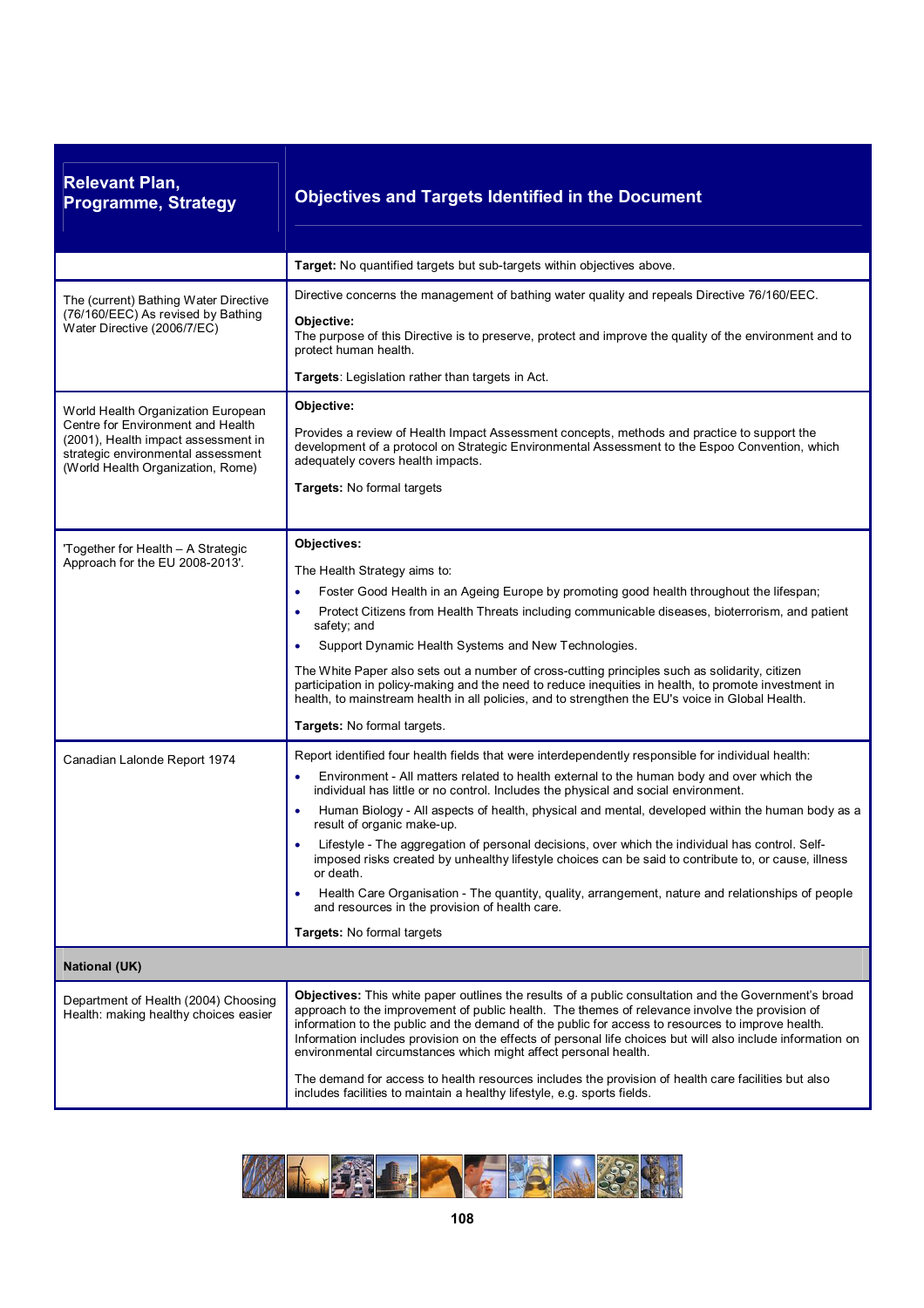| <b>Relevant Plan,</b><br><b>Programme, Strategy</b>                                                                                                                                            | <b>Objectives and Targets Identified in the Document</b>                                                                                                                                                                                                                                                                                                                                                                                                                                                                                                                                                                                                                                                                                                                                                                                                                                                    |
|------------------------------------------------------------------------------------------------------------------------------------------------------------------------------------------------|-------------------------------------------------------------------------------------------------------------------------------------------------------------------------------------------------------------------------------------------------------------------------------------------------------------------------------------------------------------------------------------------------------------------------------------------------------------------------------------------------------------------------------------------------------------------------------------------------------------------------------------------------------------------------------------------------------------------------------------------------------------------------------------------------------------------------------------------------------------------------------------------------------------|
|                                                                                                                                                                                                | Targets: No formal targets                                                                                                                                                                                                                                                                                                                                                                                                                                                                                                                                                                                                                                                                                                                                                                                                                                                                                  |
| Health Protection Agency (2007)<br>Children's Environment and Health<br>Action Plan. A summary of current<br>activities which address children's<br>environment and health issues in the<br>UK | Applies the objectives in the European document to the UK context.                                                                                                                                                                                                                                                                                                                                                                                                                                                                                                                                                                                                                                                                                                                                                                                                                                          |
| Department of Health (1999) Saving<br>Lives: Our Healthier Nation White<br>Paper                                                                                                               | Objectives:<br>An action plan to tackle poor health. DoH set out to:<br>improve the health of everyone;<br>٠<br>and the health of the worst off in particular.<br>Targets:<br>By the year 2010:<br>Cancer: to reduce the death rate in people under 75 by at least a fifth<br>Coronary Heart Disease and Stroke: to reduce the death rate in people under 75 by at least two<br>$\bullet$<br>fifths<br>Accidents: to reduce the death rate by at least a fifth and serious injury by at least a tenth<br>٠<br>Mental Illness: to reduce the death rate from suicide and undetermined injury by at least a fifth.<br>٠                                                                                                                                                                                                                                                                                       |
| Department of Health (2003) Tackling<br>Health Inequalities: A programme for<br>action                                                                                                         | Objectives:<br>improvements in early years support for children and families<br>۰<br>improved social housing and reduced fuel poverty among vulnerable populations<br>۰<br>improved educational attainment and skills development among disadvantaged populations<br>٠<br>improved access to public services in disadvantaged communities in urban and rural areas, and<br>٠<br>reduced unemployment, and improved income among the poorest.<br>۰<br>Targets:<br>Key targets are:<br>reducing smoking in manual social groups<br>preventing and managing other risks for coronary heart disease and cancer such as poor diet and<br>obesity, physical inactivity and hypertension through effective primary care and public health<br>interventions – especially targeting the over-50s<br>improving housing quality by tackling cold and dampness, and reducing accidents at home and on<br>٠<br>the road. |
| Securing good health for the whole<br>population Report to the Treasury<br>(Wanless, 2004)                                                                                                     | This Review has been focused particularly on prevention and the wider determinants of health in<br>England and on the cost-effectiveness of action that can be taken to improve the health of the whole<br>population and to reduce health inequalities.<br>Targets: No formal targets                                                                                                                                                                                                                                                                                                                                                                                                                                                                                                                                                                                                                      |
| Department of Health (2006) 'Our<br>health, our care, our say: a new<br>direction for community services'<br>White Paper                                                                       | Objectives:<br>The White Paper is aiming to achieve four main goals:<br>Health and social care services will provide better prevention services with earlier intervention.<br>٠<br>We will give people more choice and a louder voice.<br>٠<br>We need to do more on tackling inequalities and improving access to community services.                                                                                                                                                                                                                                                                                                                                                                                                                                                                                                                                                                      |

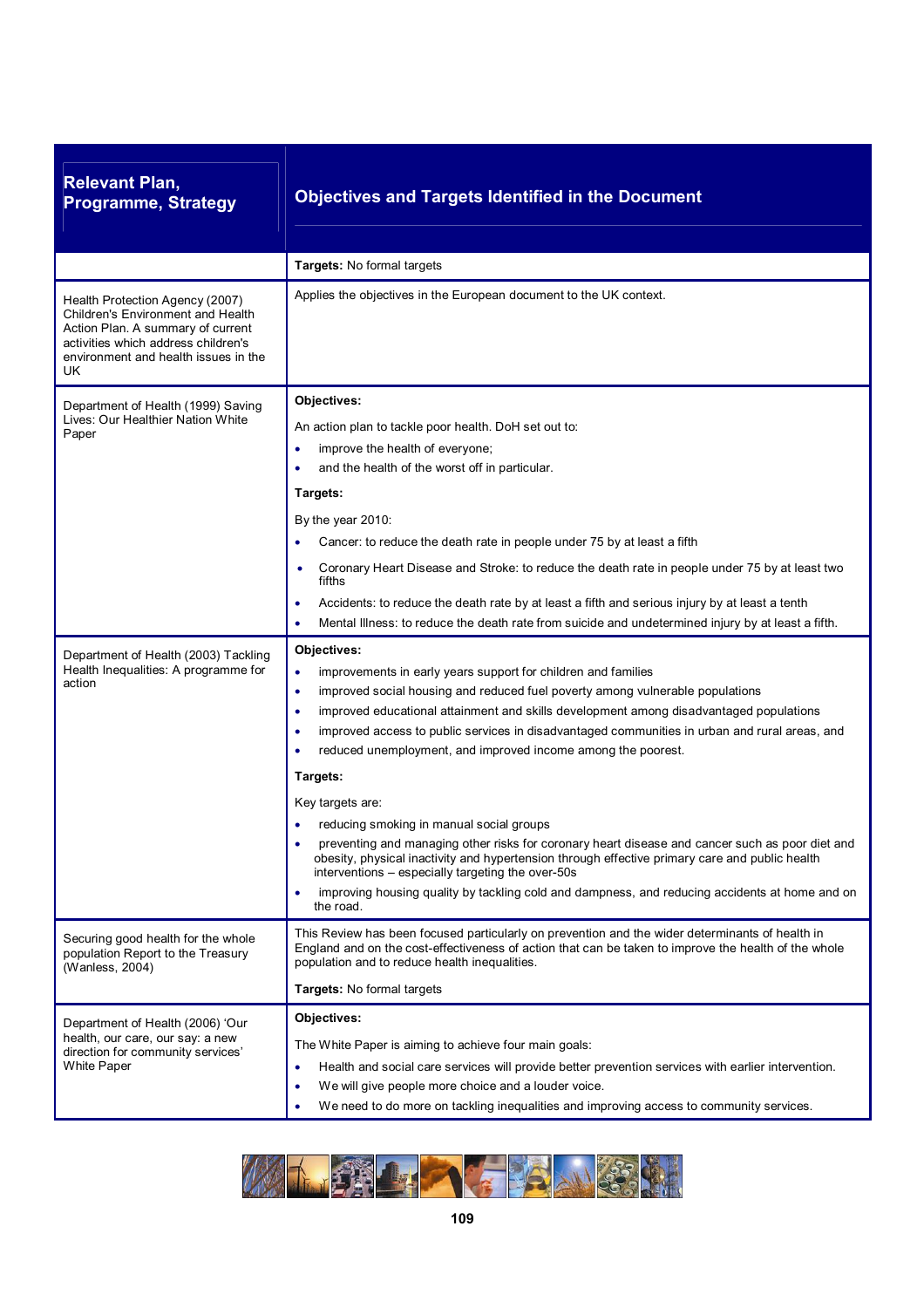| <b>Relevant Plan,</b><br><b>Programme, Strategy</b>                                                                                                                               | <b>Objectives and Targets Identified in the Document</b>                                                                                                                                                                                                                                                                                                                                                                                                                                                                                                                                                                                                                                                                                                                                                                                                                                                                                                                                                                                                                                                                                                                                              |
|-----------------------------------------------------------------------------------------------------------------------------------------------------------------------------------|-------------------------------------------------------------------------------------------------------------------------------------------------------------------------------------------------------------------------------------------------------------------------------------------------------------------------------------------------------------------------------------------------------------------------------------------------------------------------------------------------------------------------------------------------------------------------------------------------------------------------------------------------------------------------------------------------------------------------------------------------------------------------------------------------------------------------------------------------------------------------------------------------------------------------------------------------------------------------------------------------------------------------------------------------------------------------------------------------------------------------------------------------------------------------------------------------------|
|                                                                                                                                                                                   | We will provide more support for people with long-term needs.<br>٠                                                                                                                                                                                                                                                                                                                                                                                                                                                                                                                                                                                                                                                                                                                                                                                                                                                                                                                                                                                                                                                                                                                                    |
|                                                                                                                                                                                   | Targets: No formal targets                                                                                                                                                                                                                                                                                                                                                                                                                                                                                                                                                                                                                                                                                                                                                                                                                                                                                                                                                                                                                                                                                                                                                                            |
| Department of Health (2006) A<br>stronger local voice: A framework for<br>creating a stronger local voice in the<br>development of health and social care<br>services (July 2006) | Objectives:<br>This document sets out a framework for creating a stronger local voice in the development of health<br>and social care services. Provides for the following actions:<br>The Commission for Patient and Public Involvement in Health (CPPIH) and patient forums will be<br>٠<br>abolished and local involvement networks (LINks) will be established for every local authority area<br>with social services responsibilities.<br>LINks will establish a specific relationship with overview and scrutiny committees (OSCs) and have<br>$\bullet$<br>the power to refer matters to the OSCs.<br>OSCs will be encouraged to focus their attention on the work of commissioners of health and<br>$\bullet$<br>social care services and are ideally placed to ask commissioners about the decisions they have<br>made.<br>The duties to involve and consult will be simplified and strengthened. There will be a new duty<br>$\bullet$<br>placed on commissioners to respond to what patients and the public have said.<br>Work is being undertaken to explore ways of creating a stronger voice for patients, service users<br>$\bullet$<br>and members of the public at a national level. |
|                                                                                                                                                                                   | There will be a stronger user voice in regulation and in the regulation of involvement.<br>Targets: No formal targets                                                                                                                                                                                                                                                                                                                                                                                                                                                                                                                                                                                                                                                                                                                                                                                                                                                                                                                                                                                                                                                                                 |
| High quality care for all: NHS Next<br>Stage Review final report. (Darzi,<br>2008)                                                                                                | <b>Objective:</b> The vision this report sets out is of an NHS that gives patients and the public more<br>information and choice, works in partnership and has quality of care at its heart – quality defined as<br>clinically effective, personal and safe.<br>Targets / Measures:<br>Create an NHS that helps people to stay healthy. For the NHS to be sustainable in the 21st<br>century it needs to focus on improving health as well as treating sickness.<br>We will give patients more rights and control over their own health and care.<br>$\bullet$<br>We will ensure quality at the heart of the NHS<br>$\bullet$<br>We will strengthen the involvement of clinicians in decision making at every level of the NHS.<br>$\bullet$<br>We will empower frontline staff to lead change that improves quality of care for patients.<br>$\bullet$<br>We will value the work of NHS staff. NHS staff make the difference where it matters most and we<br>have an obligation to patients and the public to enable them to make best use of their talents.                                                                                                                                         |
| Health and Safety Commission A<br>Strategy for Workplace Health and<br>Safety in Great Britain to 2010 and<br>beyond                                                              | <b>Objectives/Aims:</b><br>HSC/E's continuing aims:<br>protect people by providing information and advice; promoting and assuring a goalsetting system<br>٠<br>of regulation; undertaking and encouraging research and enforcing the law where necessary;<br>influence organisations to embrace high standards of health and safety and to recognise the social<br>$\bullet$<br>and economic benefits;<br>work with business to prevent catastrophic failures in major hazard industries; and<br>seek to optimise the use of resources to deliver our mission and vision.<br>٠<br>HSC/E's new aims:<br>develop new ways to establish and maintain an effective health and safety culture in a changing<br>٠<br>economy, so that all employers take their responsibilities seriously, the workforce is fully involved<br>and risks are properly managed;<br>do more to address the new and emerging work-related health issues;<br>٠<br>achieve higher levels of recognition and respect for health and safety as an integral part of a                                                                                                                                                                |

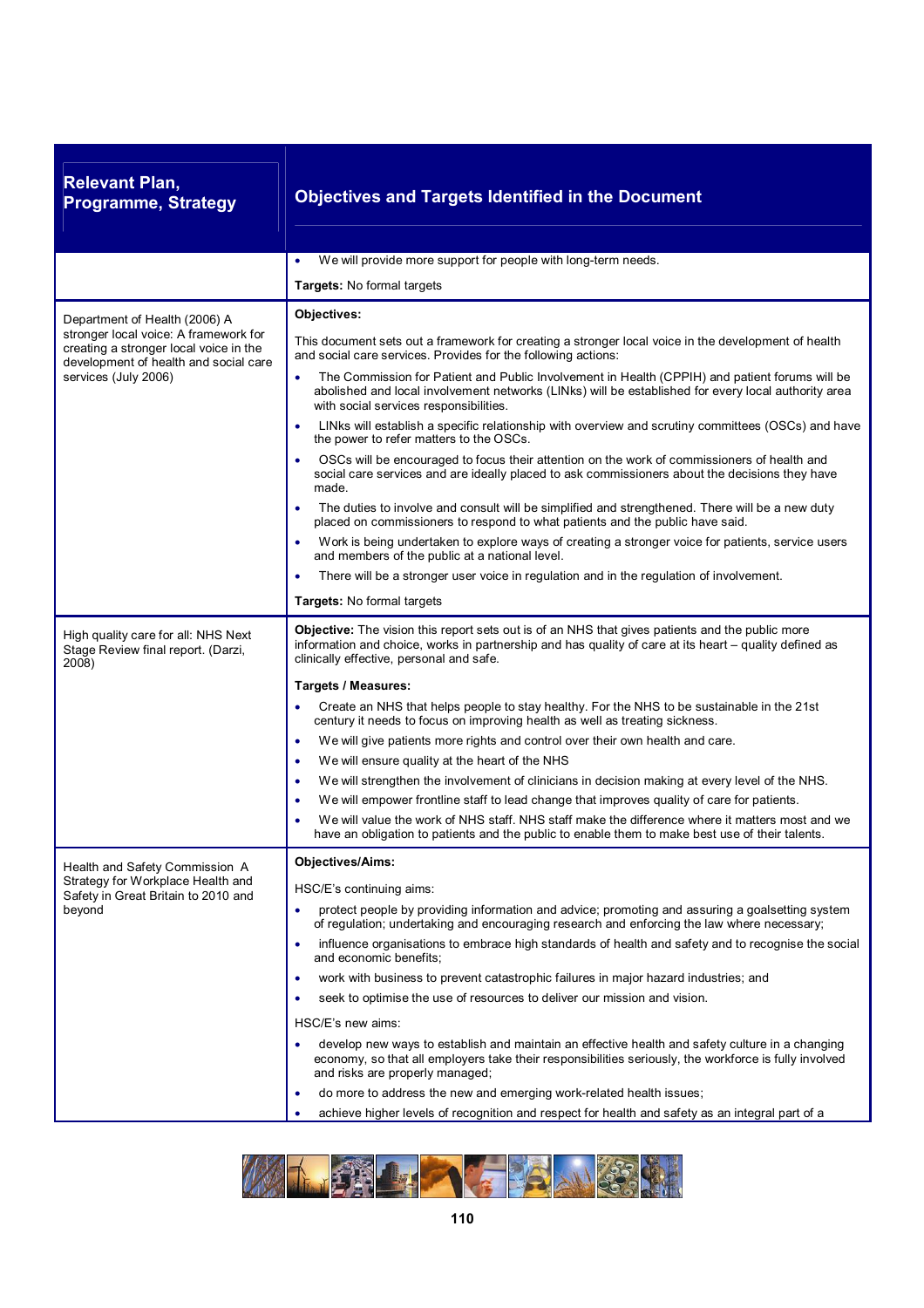| <b>Relevant Plan,</b><br><b>Programme, Strategy</b>                                                                                                         | <b>Objectives and Targets Identified in the Document</b>                                                                                                                                                                                                                                                                                                                                                           |  |
|-------------------------------------------------------------------------------------------------------------------------------------------------------------|--------------------------------------------------------------------------------------------------------------------------------------------------------------------------------------------------------------------------------------------------------------------------------------------------------------------------------------------------------------------------------------------------------------------|--|
|                                                                                                                                                             | modern, competitive business and public sector and as a contribution to social justice and inclusion;<br>and                                                                                                                                                                                                                                                                                                       |  |
|                                                                                                                                                             | exemplify public sector best practice in managing our resources.                                                                                                                                                                                                                                                                                                                                                   |  |
|                                                                                                                                                             | Targets: No formal targets.                                                                                                                                                                                                                                                                                                                                                                                        |  |
| Working for a Healthier Tomorrow -<br>Dame Carol Black's Review of the<br>health of Britain's working age<br>population (2008)                              | Objectives:<br>prevention of illness and promotion of health and well-being;<br>early intervention for those who develop a health condition; and<br>٠<br>an improvement in the health of those out of work – so that everyone with the potential to work has<br>٠<br>the support they need to do so.<br><b>Targets:</b> No formal targets.                                                                         |  |
| Health Effects of Climate Change in                                                                                                                         | Objectives:                                                                                                                                                                                                                                                                                                                                                                                                        |  |
| the UK 2008 $-$ An update of the<br>Department of Health Report                                                                                             | the need for greater emphasis to be placed on climate change and its impacts and the need for<br>governments to focus on this problem;                                                                                                                                                                                                                                                                             |  |
| 2001/2002                                                                                                                                                   | measures individuals can take to mitigate the effects of climate change on their health. Keeping<br>٠<br>cool in hot weather is important. The easy-to-remember advice "keep cool, keep clean, keep<br>covered" remains sensible;                                                                                                                                                                                  |  |
|                                                                                                                                                             | the need for further research in many of the areas touched on in this report.                                                                                                                                                                                                                                                                                                                                      |  |
|                                                                                                                                                             | <b>Targets:</b> No formal targets.                                                                                                                                                                                                                                                                                                                                                                                 |  |
| HM Government (2007) PSA Delivery<br>Agreement 23: Make Communities<br>Safer                                                                                | <b>Objectives:</b> The Government's vision is that:<br>continuing to build on the significant reductions in crime achieved over recent years, fewer people<br>are victims of crime, especially the most serious crime – violent, drug and alcohol-related crime –<br>and the public are protected from the most harmful offenders; and                                                                             |  |
|                                                                                                                                                             | local agencies are accountable and responsive to the needs and priorities of the local community,<br>٠<br>leading to increased public confidence in those agencies.                                                                                                                                                                                                                                                |  |
|                                                                                                                                                             | Targets: Indicator 4: The percentage of people perceiving ASB as a problem                                                                                                                                                                                                                                                                                                                                         |  |
| <b>National (MOD)</b>                                                                                                                                       |                                                                                                                                                                                                                                                                                                                                                                                                                    |  |
| Secretary of State's Policy Statement<br>on Safety, Health, Environmental<br>Protection and Sustainable<br>Development in the Ministry of<br>Defence (2009) | Objectives:<br>To avoid work-related fatalities and minimise work-related injuries and ill-health.<br><b>Targets:</b> No formal targets.                                                                                                                                                                                                                                                                           |  |
| MOD JSP 375, MOD Health and<br>Safety Handbook (largely re-written<br>under)JSP 815, Defence<br><b>Environment and Safety</b><br>Management)                | Objectives:<br>Conduct defence activities in a way that minimises the risk to personnel and to others, including<br>members of the public, to As Low as is Reasonably Practicable (ALARP).<br>Targets: No formal targets.                                                                                                                                                                                          |  |
| MOD JSP 392, Radiation Safety<br>Handbook (2008) and MOD JSP 418,<br>leaflet 14 - Radiation.                                                                | Objectives:<br>To comply with the letter and the spirit of UK environmental law applicable to ionising radiations so<br>far as is reasonably practicable regardless of any Crown or Defence Exemptions.<br>To reduce exposure of the workforce, members of the public and the environment to levels of<br>٠<br>radiation which are as low as reasonably practicable (ALARP).<br><b>Targets:</b> No formal targets. |  |

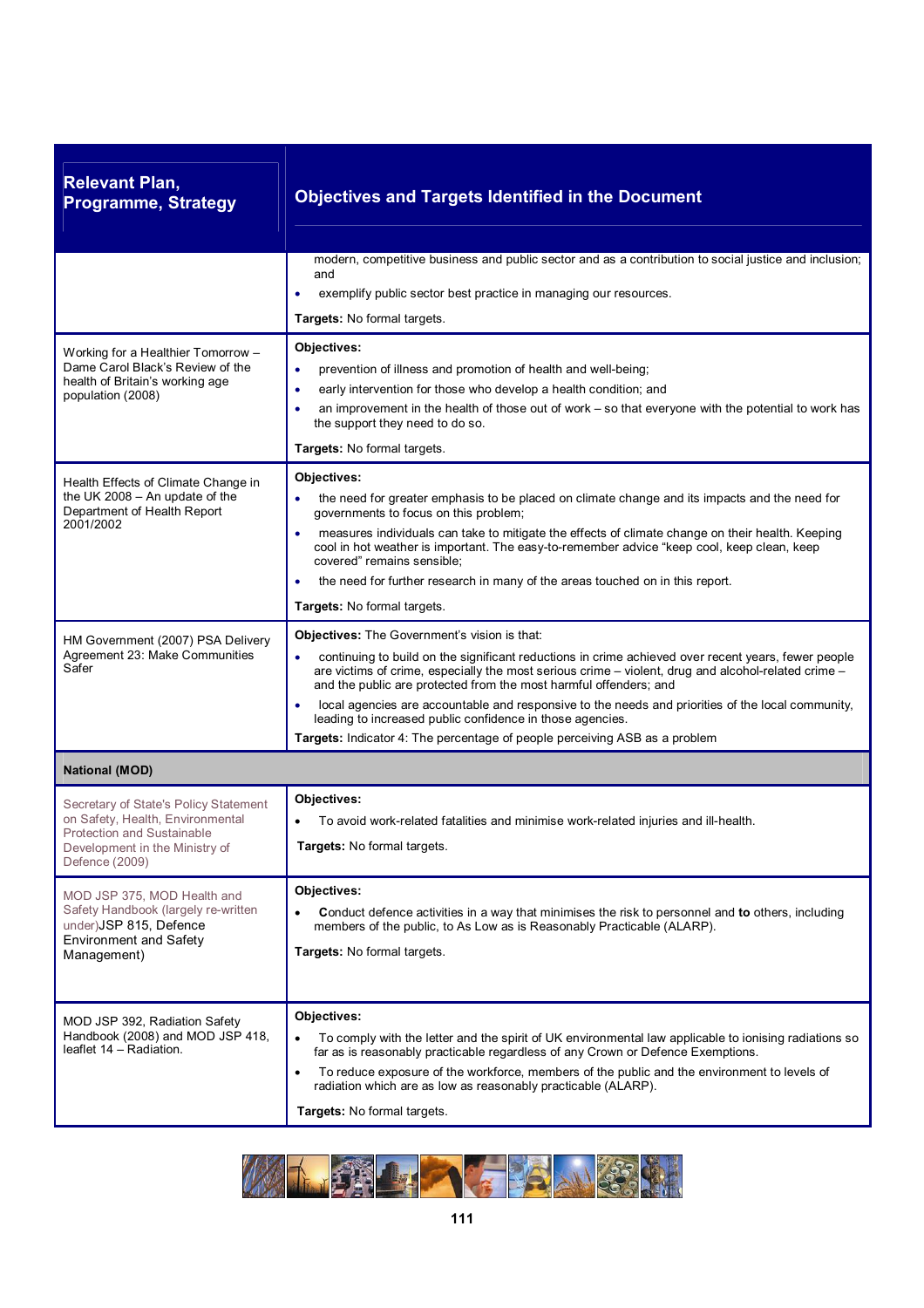| <b>Relevant Plan,</b><br><b>Programme, Strategy</b>                                                                                     | <b>Objectives and Targets Identified in the Document</b>                                                                                                                                                                                                                                                                                                                                                                                                                                                                                                                                                                                                                                                                                                                                                                                                                                                                                                                                                                                                                                                                                                 |
|-----------------------------------------------------------------------------------------------------------------------------------------|----------------------------------------------------------------------------------------------------------------------------------------------------------------------------------------------------------------------------------------------------------------------------------------------------------------------------------------------------------------------------------------------------------------------------------------------------------------------------------------------------------------------------------------------------------------------------------------------------------------------------------------------------------------------------------------------------------------------------------------------------------------------------------------------------------------------------------------------------------------------------------------------------------------------------------------------------------------------------------------------------------------------------------------------------------------------------------------------------------------------------------------------------------|
| <b>MOD Sustainable Development</b><br>Strategy, December 2008<br>&<br><b>MOD Sustainable Development Report</b><br>and Action Plan 2008 | Objectives:<br>Provide a safe and healthy workplace.<br>Manage the social impacts of Defence activities on UK communities (civilian and Armed Forces).<br>Targets:<br>Ongoing target of no fatalities attributable to Health and Safety failures.<br>Ongoing target of 10% reduction in the number of serious injuries against previous years'<br>performance.<br>By 2010 reduce number of working days lost per 100,000 workers from work related injury by 30%<br>$\bullet$<br>against figures from 2000 (Government target).<br>By 2010 reduce the rate of fatal and major injury accidents by 10% between 2000 and 2010<br>(Government target).<br>By 2010 Reduce the rate of cases of work related ill health by 10% between 2000 and 2010<br>(Government Target).                                                                                                                                                                                                                                                                                                                                                                                  |
| <b>National (Scotland)</b>                                                                                                              |                                                                                                                                                                                                                                                                                                                                                                                                                                                                                                                                                                                                                                                                                                                                                                                                                                                                                                                                                                                                                                                                                                                                                          |
| Sport Scotland (2009) A sport<br>Scotland policy statement on sport and<br>physical recreation in the outdoors                          | Objectives:<br>Statement looks to a future where sport and recreation in the outdoors is increasingly welcomed<br>$\bullet$<br>and positively managed, with an informed approach.<br>Where outdoor sport is well resourced and well promoted, and is supported by the provision of<br>quality services, facilities and infrastructure, set in a quality environment.<br>Where the value and contribution of outdoor sport and recreation is recognised and where existing<br>$\bullet$<br>opportunities to participate are protected and enhanced, and new opportunities developed, for all<br>sectors of Scottish society.                                                                                                                                                                                                                                                                                                                                                                                                                                                                                                                              |
| Scottish Executive Physical Activity<br>Task Force (2003) Let's Make<br>Scotland More Active: A strategy for<br>physical activity       | Objectives:<br>To develop and maintain long-lasting, high-quality environments to support inactive people to<br>become active.<br>To provide accurate and evidence-based advice to staff who are involved in government policy<br>$\bullet$<br>and service delivery, and who work in the voluntary and private sectors.<br>To raise awareness and develop knowledge and understanding about the benefits of physical<br>activity and provide access to information.<br>To carry out research, monitoring and evaluation.                                                                                                                                                                                                                                                                                                                                                                                                                                                                                                                                                                                                                                 |
| Scottish Executive (2003) 'Partnership<br>for Care': Scotland's Health White<br>Paper                                                   | <b>Objectives:</b> The white paper sets out the Executive's policy on health. It is about the promotion of<br>health in the broadest possible sense and the creation of a health service that is fit for the 21st century.<br>It sees patients and national standards as key drivers of change in the health service and frontline staff<br>as leaders of the change process; it outlines ways in which the redesign, integration and quality of<br>services can be systematically progressed and it seeks a step change in approach to health<br>improvement as an essential complement to the modernised, patient focused services of the 21st<br>century.<br>The health improvement strategy identifies the following broad objectives:<br>A new approach to improve health in Scotland and to reduce health inequalities;<br>$\bullet$<br>A sustained effort to tackle the lifestyles and circumstances which damage health;<br>٠<br>New actions focused on early years; teenage transition; the workplace; and in communities; and<br>$\bullet$<br>Legislation to secure the place of Health Improvement in Community Planning.<br>٠<br>Objectives: |
| The Scottish Executive (2003)                                                                                                           |                                                                                                                                                                                                                                                                                                                                                                                                                                                                                                                                                                                                                                                                                                                                                                                                                                                                                                                                                                                                                                                                                                                                                          |

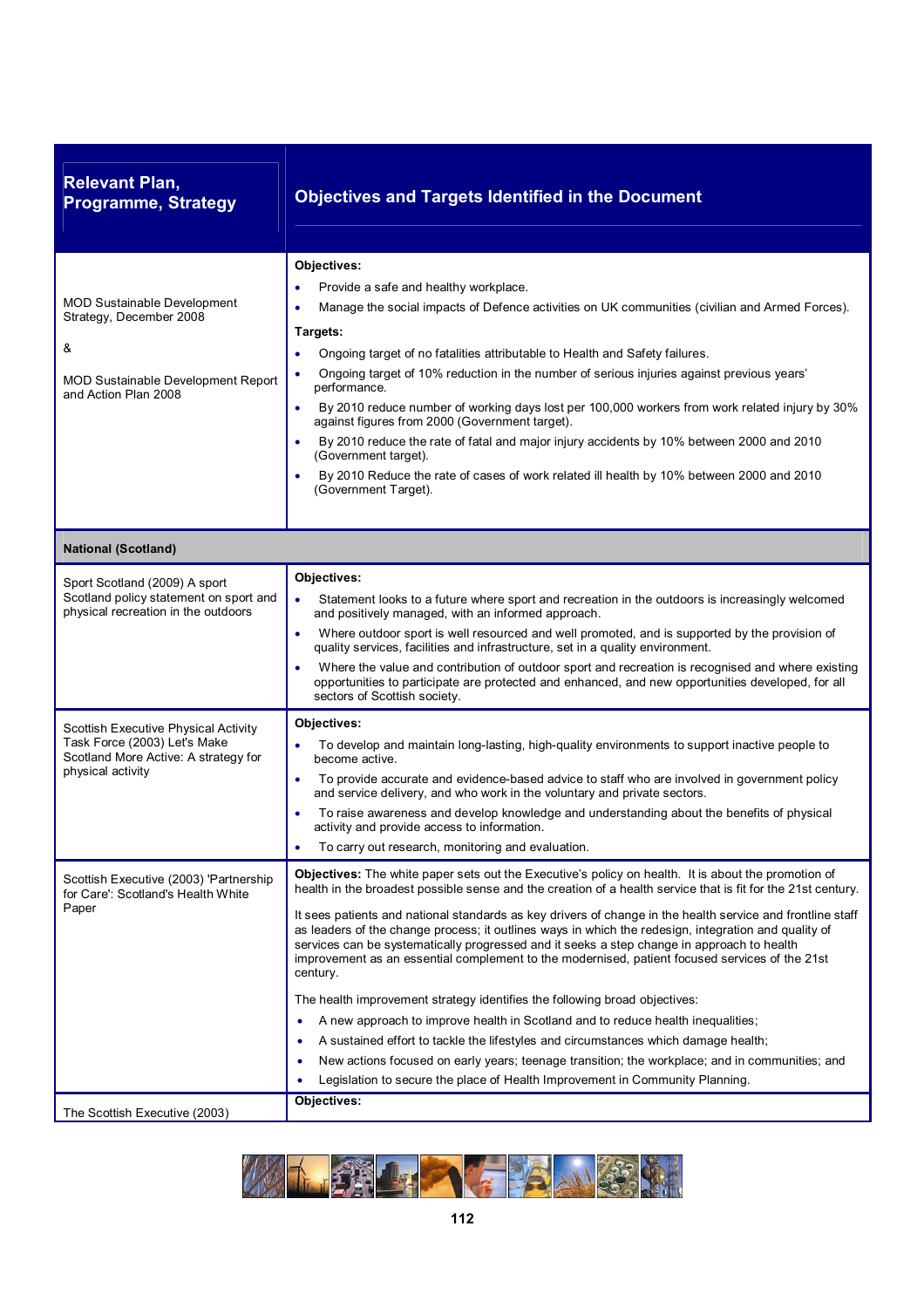| <b>Relevant Plan,</b><br><b>Programme, Strategy</b>                                                                                          | <b>Objectives and Targets Identified in the Document</b>                                                                                                                                                                                                                                                                                                                                                                                                                                                                                                                                                                                                                                                       |
|----------------------------------------------------------------------------------------------------------------------------------------------|----------------------------------------------------------------------------------------------------------------------------------------------------------------------------------------------------------------------------------------------------------------------------------------------------------------------------------------------------------------------------------------------------------------------------------------------------------------------------------------------------------------------------------------------------------------------------------------------------------------------------------------------------------------------------------------------------------------|
| Improving Health in Scotland - The                                                                                                           | To set out the work programme of:                                                                                                                                                                                                                                                                                                                                                                                                                                                                                                                                                                                                                                                                              |
| Challenge                                                                                                                                    | The Scottish Executive's actions to improve health the strengthened Special Health Board formed<br>by the integration of the Public Health Institute of Scotland (PHIS) with the Health Education Board<br>for Scotland (HEBS) health improvement activities within NHS Boards.                                                                                                                                                                                                                                                                                                                                                                                                                                |
|                                                                                                                                              | To relate work programmes and processes across Scotland that are central to health improvement<br>$\bullet$<br>including health improvement as a cross-cutting policy for the whole Programme for Government;<br>Community Planning Partnerships; the health improvement work of COSLA and local authorities<br>and the impact on health that arises from the work of the business sector, voluntary sector and<br>other strands of Scottish life.                                                                                                                                                                                                                                                             |
|                                                                                                                                              | To encourage the many organisations and individuals within Scotland who contribute to health<br>٠<br>improvement and to allow them the opportunity to influence future work and phases of this long-<br>term plan for change.                                                                                                                                                                                                                                                                                                                                                                                                                                                                                  |
| <b>National (Wales)</b>                                                                                                                      |                                                                                                                                                                                                                                                                                                                                                                                                                                                                                                                                                                                                                                                                                                                |
| Welsh Assembly Government (2010)<br>Planning Policy Wales (Edition 2)                                                                        | Objectives: Planning Policy Wales sets out the land use planning policies of the Welsh Assembly<br>Government. With regard to health, the Assembly states that planning policies and proposals should<br>contribute to the protection and, where possible, the improvement of people's health and well-being.<br>Consideration of the possible impacts of developments - positive and/or negative - on people's health<br>at an early stage will help to clarify the relevance of health and the extent to which it needs to be taken<br>into account.                                                                                                                                                         |
|                                                                                                                                              | Targets: No formal targets.                                                                                                                                                                                                                                                                                                                                                                                                                                                                                                                                                                                                                                                                                    |
| Human Health (Noise)                                                                                                                         |                                                                                                                                                                                                                                                                                                                                                                                                                                                                                                                                                                                                                                                                                                                |
| International / European (e.g. Directives)                                                                                                   |                                                                                                                                                                                                                                                                                                                                                                                                                                                                                                                                                                                                                                                                                                                |
| <b>EU Sixth Environmental Action Plan</b><br>$(2002 - 2012)$                                                                                 | Objectives: The 6th EAP takes a broad look at the environmental challenges and provides a strategic<br>framework for the Commission's environmental policy up to 2012.                                                                                                                                                                                                                                                                                                                                                                                                                                                                                                                                         |
|                                                                                                                                              | The 6th EAP identifies four priority areas:                                                                                                                                                                                                                                                                                                                                                                                                                                                                                                                                                                                                                                                                    |
|                                                                                                                                              | Climate change<br>٠                                                                                                                                                                                                                                                                                                                                                                                                                                                                                                                                                                                                                                                                                            |
|                                                                                                                                              | Nature and biodiversity<br>$\bullet$                                                                                                                                                                                                                                                                                                                                                                                                                                                                                                                                                                                                                                                                           |
|                                                                                                                                              | Environment and health<br>٠                                                                                                                                                                                                                                                                                                                                                                                                                                                                                                                                                                                                                                                                                    |
|                                                                                                                                              | Natural resources and waste.                                                                                                                                                                                                                                                                                                                                                                                                                                                                                                                                                                                                                                                                                   |
|                                                                                                                                              | Targets: This includes a long term objective which states: "to achieve reduction of the number of<br>people regularly affected by long-term high noise levels from an estimated 100 million in 2000 by<br>around 10% in 2010, and by 20% in 2020".                                                                                                                                                                                                                                                                                                                                                                                                                                                             |
| EU Directive (2002) 2002/49/EC<br>Relating to the Assessment and<br>Management of Environmental Noise -<br>The Environmental Noise Directive | Objectives: The aim of the Directive is to define a common approach intended to avoid, prevent or<br>reduce the harmful effects including annoyance due to exposure to environmental noise. Each Member<br>State is expected to determine exposure to environmental noise through noise mapping, ensure that<br>information on environmental noise and its effects is made available to the public and to adopt action<br>plans based upon noise mapping results with a view to preventing and reducing environmental noise<br>where necessary, and particularly where exposure effects could induce harmful effects on human<br>health.<br>Targets: There are no specific targets or indicators of relevance. |
| World Health Organization (1999)<br>Guidelines for Community Noise                                                                           | <b>Objectives:</b> This provides recommendations for quideline levels to prevent critical health effects<br>including LAeq levels for outdoor living areas, dwelling indoors, inside bedrooms and sound pressure                                                                                                                                                                                                                                                                                                                                                                                                                                                                                               |
|                                                                                                                                              | levels for impulse sounds: toys, firearms, fireworks.                                                                                                                                                                                                                                                                                                                                                                                                                                                                                                                                                                                                                                                          |
|                                                                                                                                              | <b>Targets:</b> This sets specific standards to prevent health impacts.                                                                                                                                                                                                                                                                                                                                                                                                                                                                                                                                                                                                                                        |
| WHO (2000) Transport, Environment<br>and Health                                                                                              | Objectives: This report primarily focuses on increasing road transport, noting that road users generate<br>excessive costs to themselves, other individuals and society - through noise, pollution and accidents -<br>in the form of illness, injuries, deaths and damage to mental health and social relationships. The                                                                                                                                                                                                                                                                                                                                                                                       |

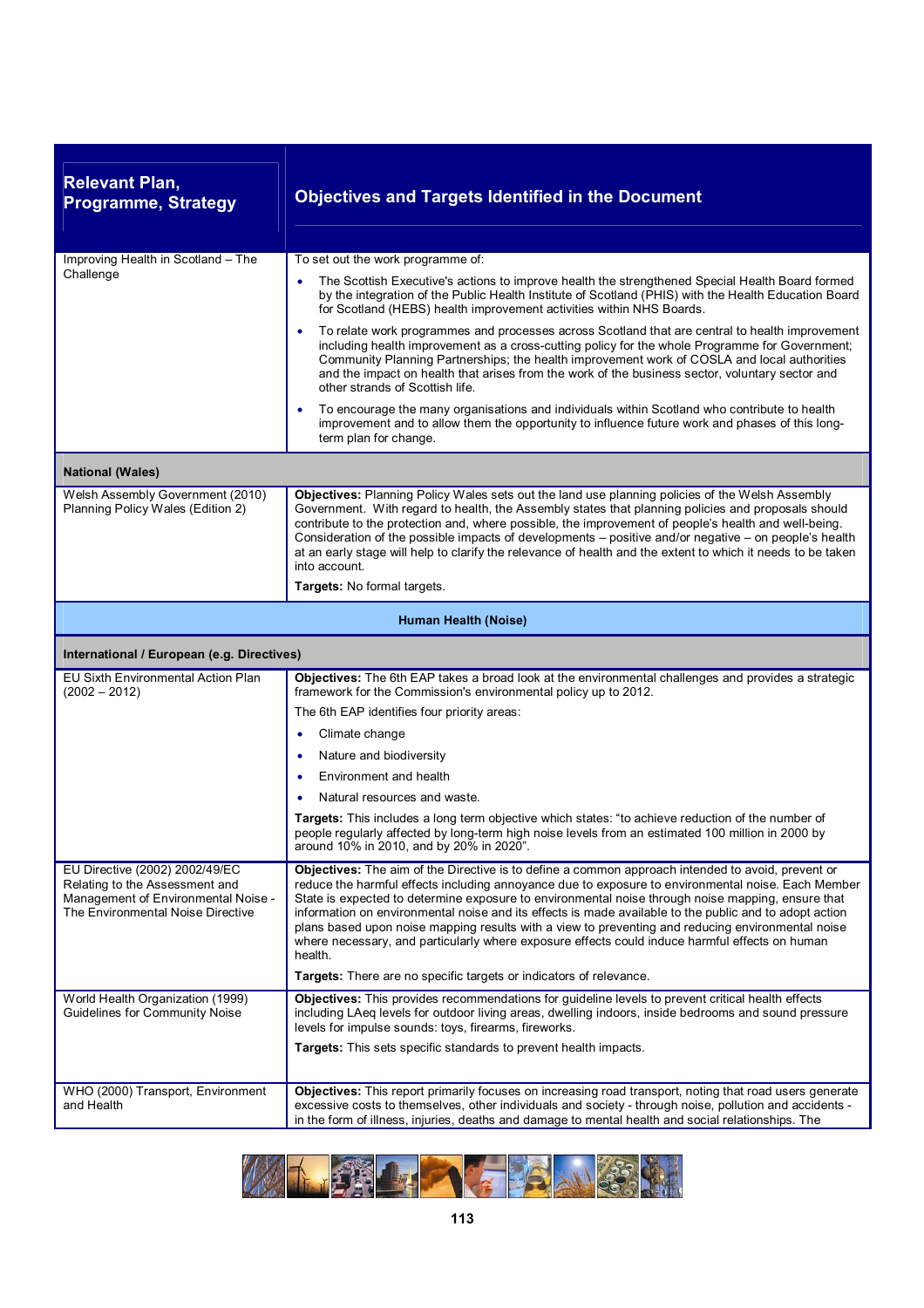| <b>Relevant Plan,</b><br><b>Programme, Strategy</b>                                                                                | <b>Objectives and Targets Identified in the Document</b>                                                                                                                                                                                                                                                                                                                                                                                                                                                                                                                                                                                                                                                                                                                                                                    |
|------------------------------------------------------------------------------------------------------------------------------------|-----------------------------------------------------------------------------------------------------------------------------------------------------------------------------------------------------------------------------------------------------------------------------------------------------------------------------------------------------------------------------------------------------------------------------------------------------------------------------------------------------------------------------------------------------------------------------------------------------------------------------------------------------------------------------------------------------------------------------------------------------------------------------------------------------------------------------|
|                                                                                                                                    | challenge is to promote healthy and sustainable transport alternatives to prevent the negative effects of<br>transport systems on human health. Meeting this challenge requires commitment and action from<br>governments. It summarises the latest scientific evidence on the impact of transport-generated air<br>pollution, noise and accidents on behaviour and physical and mental health. The report also highlights<br>the potential health benefits from non-motorised forms of transport, such as cycling and walking.<br>Targets: The report highlights the need for policy-makers to address the following issues:<br>transport-related noise pollution<br>٠                                                                                                                                                     |
|                                                                                                                                    | transport-related air pollution<br>the effects of transport of mental health and wellbeing<br>$\bullet$<br>identifying key groups affected by transport health risks<br>$\bullet$<br>improving provisions for cycling and walking.                                                                                                                                                                                                                                                                                                                                                                                                                                                                                                                                                                                          |
| <b>National (UK)</b>                                                                                                               |                                                                                                                                                                                                                                                                                                                                                                                                                                                                                                                                                                                                                                                                                                                                                                                                                             |
| Environmental Protection Act 1990                                                                                                  | Objectives: Defines within England, Scotland and Wales the legal framework for duty of care for<br>waste, contaminated land and statutory nuisance (including noise emitted from premises so as to be<br>prejudicial to health or a nuisance).<br><b>Targets:</b> No formal targets.                                                                                                                                                                                                                                                                                                                                                                                                                                                                                                                                        |
| Control of Pollution Act 1974 (and<br>subsequent amendments)                                                                       | Objectives: This makes further provision with respect to waste disposal, water pollution, noise,<br>atmospheric pollution and public health.                                                                                                                                                                                                                                                                                                                                                                                                                                                                                                                                                                                                                                                                                |
| Noise Insulation (Railways and Other<br><b>Guided Transport Systems)</b><br>Regulations 1996                                       | Targets: There are no specific targets or indicators of relevance.<br>Objectives: These Regulations apply to railway, tramway and other guided transport systems which<br>have been authorised by or under statute. They impose a duty on the authority responsible for<br>constructing the transport system concerned, or for adding to an existing system, to provide certain<br>buildings with insulation against noise or to pay grant for insulation work to be carried out to such<br>buildings.<br>Targets: There are no specific targets or indicators of relevance.                                                                                                                                                                                                                                                |
| DTI (2001) The Noise Emission in the<br>Environment by Equipment for use<br>Outdoors Regulations 2001 (SI<br>2001/1701 as amended) | Objectives: Guide seeks to explain the requirements of the Regulations for technical documentation<br>only and does not attempt to address all requirements of the Regulations, with respect to noise<br>emissions in the environment by equipment for use outdoors.<br>Targets: Permissible sound levels are given for different types of equipment.                                                                                                                                                                                                                                                                                                                                                                                                                                                                       |
| Environmental Noise (England)<br>Regulations 2006                                                                                  | Objectives: These regulations transpose the requirements under Directive 2002/49/EC of the<br>European Parliament and of the Council of 25 June 2002 (often known as the Environmental Noise<br>Directive (END). The END requires:                                                                                                                                                                                                                                                                                                                                                                                                                                                                                                                                                                                          |
| ODPM (1994) PPG 24 Planning and                                                                                                    | The use of harmonised noise indicators and computational measures so that data can be collected<br>and compared in a standardised way<br>Common protocols for noise mapping<br>٠<br>The drawing up of noise maps<br>Making information available to the public<br>The drawing up of local action plans<br>Collection of data by the Commission to inform future Community policy.<br>٠<br>The Regulations will help identify:<br>The extent to which people are exposed to high levels of noise<br>What areas of relative quiet we might or could have to enable the development of measures to<br>protect them and not have the noise environment inadvertently eroded.<br>Targets: No relevant targets or indicators.<br>Objectives: This PPG gives guidance to local authorities in England on the use of their planning |
| Noise                                                                                                                              | powers to minimise the adverse impact of noise and builds on the advice previously contained in DOE                                                                                                                                                                                                                                                                                                                                                                                                                                                                                                                                                                                                                                                                                                                         |

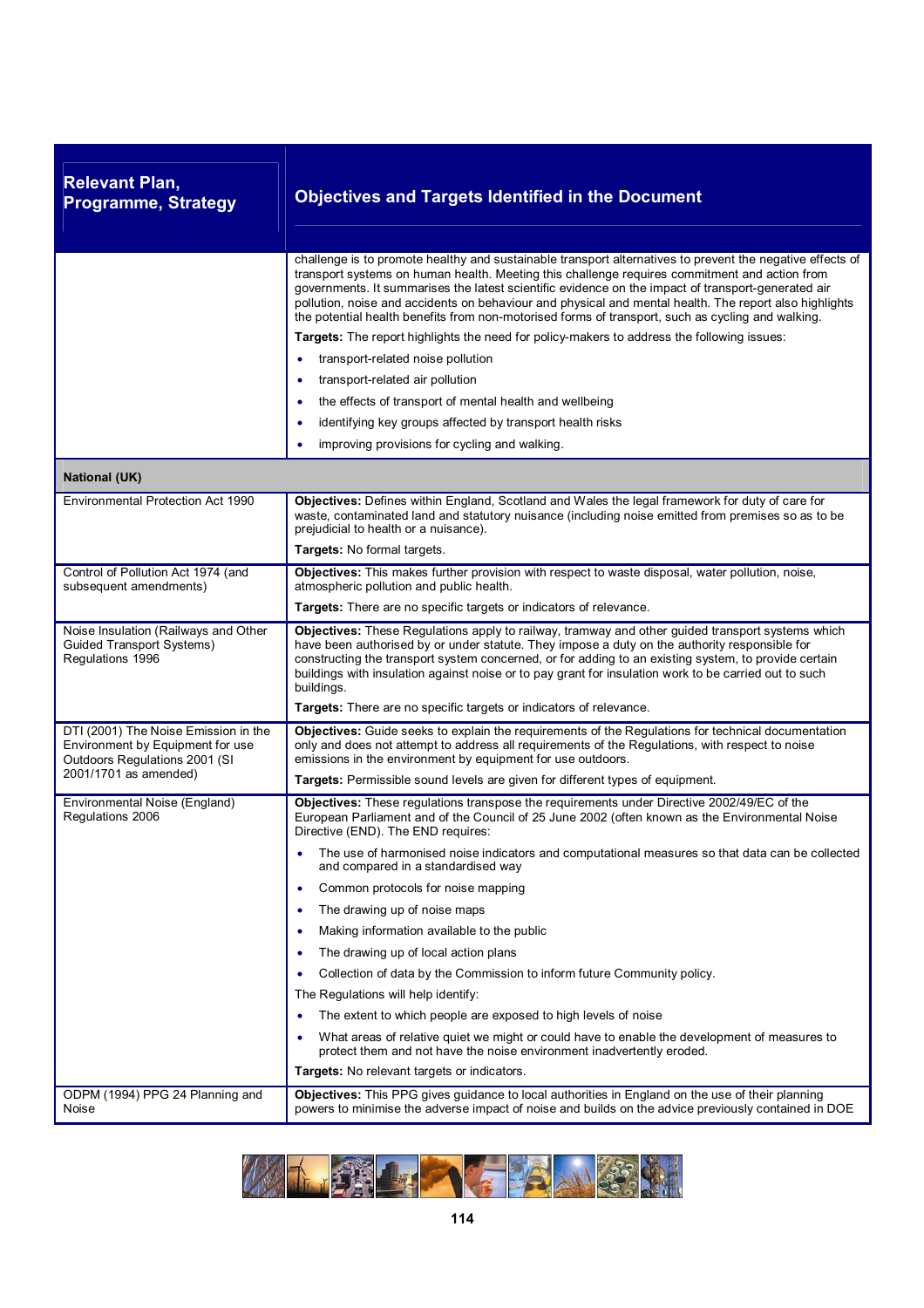| <b>Relevant Plan,</b><br><b>Programme, Strategy</b>                                                                                                                         | <b>Objectives and Targets Identified in the Document</b>                                                                                                                                                                                                                                                                                                                                                                                                                                                                                                                                                                                                                                         |
|-----------------------------------------------------------------------------------------------------------------------------------------------------------------------------|--------------------------------------------------------------------------------------------------------------------------------------------------------------------------------------------------------------------------------------------------------------------------------------------------------------------------------------------------------------------------------------------------------------------------------------------------------------------------------------------------------------------------------------------------------------------------------------------------------------------------------------------------------------------------------------------------|
|                                                                                                                                                                             | Circular 10/73. The aim of this guidance is to provide advice on how the planning system can be used<br>to minimise the adverse impact of noise without placing unreasonable restrictions on development or<br>adding unduly to the costs and administrative burdens of business. The PPG:<br>Outline the considerations to be taken into account in determining planning applications both for<br>noise sensitive developments and for those activities which will generate noise<br>Introduce the concept of noise exposure categories for residential development, encourages their<br>$\bullet$<br>use and recommends appropriate levels for exposure to different sources of noise          |
|                                                                                                                                                                             | Advise on the use of conditions to minimise the impact of noise.<br>$\bullet$<br>Targets: No relevant targets or indicators.                                                                                                                                                                                                                                                                                                                                                                                                                                                                                                                                                                     |
| Rail Safety and Standards Board<br>(2007) Overview of Environmental<br>Noise, Diffuse Pollution and<br>Biodiversity Management in the Great<br><b>Britain Rail Industry</b> | Objectives: This research summarises the current situation in the management of environmental<br>noise, diffuse pollution and biodiversity. The output of this work is intended to inform the rail industry in<br>the development of a sustainability strategy and inform Department for Transport (DfT) in the<br>development of the long-term strategy for rail.<br>Targets: No formal targets.                                                                                                                                                                                                                                                                                                |
| Clean Neighbourhoods and<br>Environment Act 2005                                                                                                                            | Objectives: Introduces noise, litter and waste controls including site waste management plans, and<br>classifies artificial lighting and insects as statutory nuisances.<br>Targets: No formal targets.                                                                                                                                                                                                                                                                                                                                                                                                                                                                                          |
| Noise Emission in the Environment by<br><b>Equipment for Use Outdoors</b><br>Regulations 2001 SI 1701                                                                       | Objectives: Establishes maximum noise levels for equipment used outdoors, mainly in construction<br>and land maintenance, such as generators, lawn mowers, compaction machines and concrete<br>breakers.<br>Targets: No formal targets.                                                                                                                                                                                                                                                                                                                                                                                                                                                          |
| Control of Noise (Codes of Practice for<br>Construction and Open Sites)<br>(England) Order 2002 SI 461                                                                      | Objectives: Approves four British Standards Institution codes of practice for appropriate methods of<br>minimising noise and vibration from construction and open sites in England.<br>Targets: No formal targets.                                                                                                                                                                                                                                                                                                                                                                                                                                                                               |
| <b>National (MOD)</b>                                                                                                                                                       |                                                                                                                                                                                                                                                                                                                                                                                                                                                                                                                                                                                                                                                                                                  |
| Secretary of State's Policy Statement<br>on Safety, Health, Environmental<br><b>Protection and Sustainable</b><br>Development in the Ministry of<br>Defence (2009)          | Objectives:<br>To minimise work-related injuries and ill-health.<br>Targets: No formal targets.                                                                                                                                                                                                                                                                                                                                                                                                                                                                                                                                                                                                  |
| MOD JSP 375, MOD Health and<br>Safety Handbook (largely re-written<br>through JSP 815, Defence<br><b>Environment and Safety</b><br>Management)                              | Objectives:<br>Conduct defence activities in a way that minimises the risk to personnel and to others, including<br>members of the public, to As Low as is Reasonably Practicable (ALARP).<br>Targets: No formal targets.                                                                                                                                                                                                                                                                                                                                                                                                                                                                        |
| JSP 418 Leaflet 15, Statutory<br>Nuisance.                                                                                                                                  | The MOD has exemption from the health and statutory nuisances provisions of Part III of the<br>Environmental Protection Act, in relation to Clause 79 (1) (g) - noises emitted from premises so as to<br>be prejudicial to health or a nuisance. However this only applies to operational activities directly related<br>to national security. MOD establishments are not allowed to create excessive noise liable to cause a<br>nuisance as part of activities not directly connected with the operation of equipment, training of<br>personnel or other military operations. Objectives:<br>To reduce and where possible avoid the effects and causes of statutory nuisance and to comply with |
|                                                                                                                                                                             | all relevant UK environmental legislation.<br>To make every effort to keep the disturbance to the public caused by the noise generated by military<br>activity to a minimum. Where possible, activities generating substantial noise will be kept at a distance<br>from residential areas, and night time activity will be limited to achieving training objectives which<br>cannot be met during the day.                                                                                                                                                                                                                                                                                       |

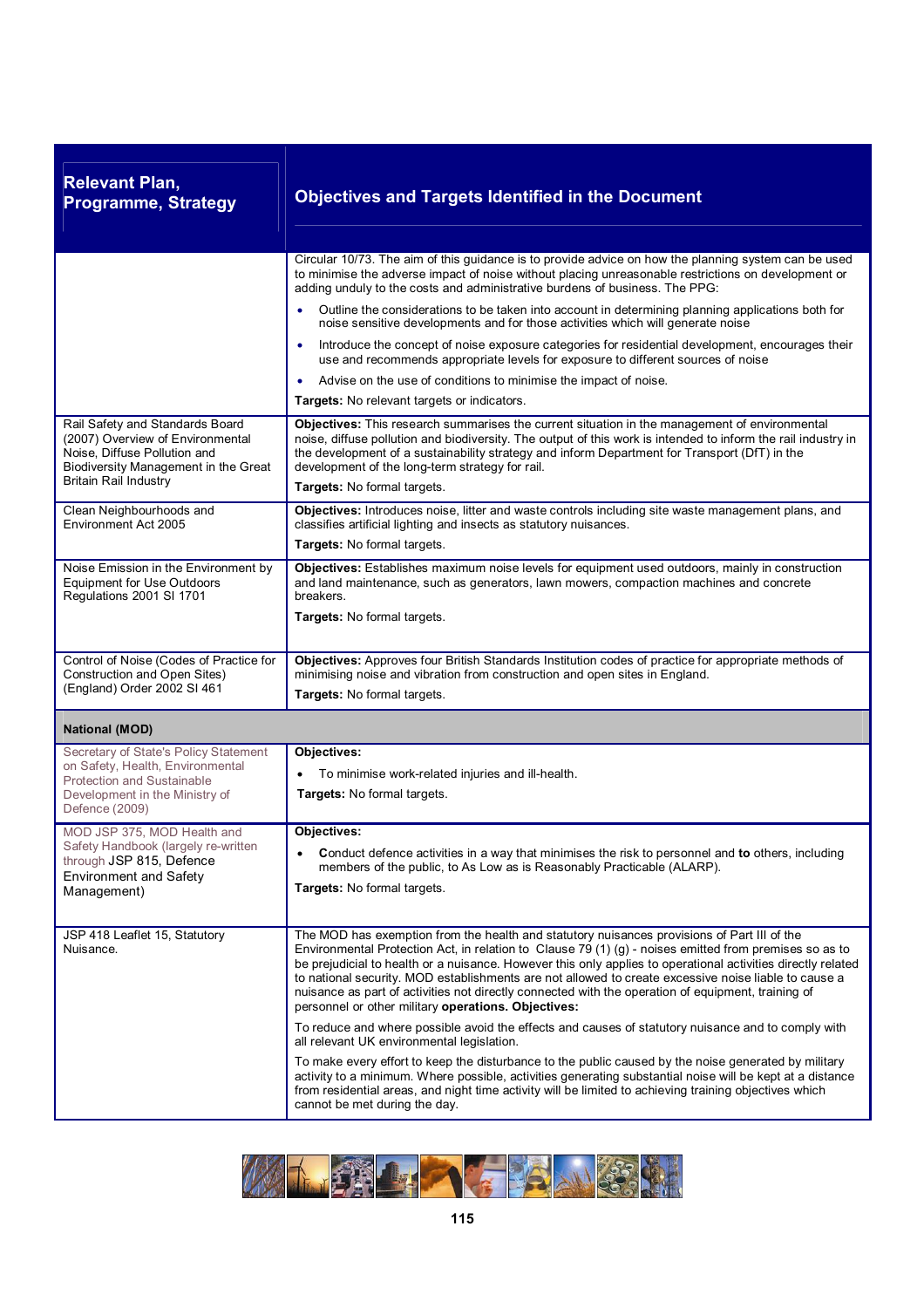| <b>Objectives and Targets Identified in the Document</b>                                                                                                                                                                                                                                                                                                                                                                                                                                                                                                                                                                                                                                                                                                                                                                                                                                                                                                                                                                                                                  |
|---------------------------------------------------------------------------------------------------------------------------------------------------------------------------------------------------------------------------------------------------------------------------------------------------------------------------------------------------------------------------------------------------------------------------------------------------------------------------------------------------------------------------------------------------------------------------------------------------------------------------------------------------------------------------------------------------------------------------------------------------------------------------------------------------------------------------------------------------------------------------------------------------------------------------------------------------------------------------------------------------------------------------------------------------------------------------|
| Targets: No formal targets.                                                                                                                                                                                                                                                                                                                                                                                                                                                                                                                                                                                                                                                                                                                                                                                                                                                                                                                                                                                                                                               |
|                                                                                                                                                                                                                                                                                                                                                                                                                                                                                                                                                                                                                                                                                                                                                                                                                                                                                                                                                                                                                                                                           |
| Objectives:<br>tells you what you can do about noise from neighbours, local commercial and industrial premises<br>and vehicles.<br>describes additional noise controls such as bylaws and specific controls on noise from construction<br>٠<br>sites and loudspeakers.<br>explains how you can get involved in planning to prevent noise.<br>Targets: No formal targets.                                                                                                                                                                                                                                                                                                                                                                                                                                                                                                                                                                                                                                                                                                  |
| <b>Objectives:</b> Development plans should:<br>guide noise-sensitive developments away from existing sources of significant noise or from<br>٠<br>programmed development such as new roads or areas reserved for noisy uses or activities; and<br>ensure that potentially noisy developments are located in areas where noise will not be such an<br>٠<br>important consideration or where its impact can be contained or minimised.<br>Targets: No formal targets.                                                                                                                                                                                                                                                                                                                                                                                                                                                                                                                                                                                                      |
| Objectives:<br>indicates how noise issues should be handled in development plans and development control;<br>outlines ways of mitigating the adverse impact of noise;<br>$\bullet$<br>provides specific guidance on noisy and noise-sensitive development;<br>$\bullet$<br>introduces the use of noise exposure categories;<br>$\bullet$<br>gives guidance on the use of planning conditions relating to noise.<br>Targets: Sets out noise exposure categories for dwellings.                                                                                                                                                                                                                                                                                                                                                                                                                                                                                                                                                                                             |
| Objectives: Guide has been produced to inform public about community health services across Argyll<br>and Bute. It outlines some of their plans for improving services and how you can get involved. It<br>includes useful contact information to help you get the services you need.<br>Targets: No formal targets.                                                                                                                                                                                                                                                                                                                                                                                                                                                                                                                                                                                                                                                                                                                                                      |
|                                                                                                                                                                                                                                                                                                                                                                                                                                                                                                                                                                                                                                                                                                                                                                                                                                                                                                                                                                                                                                                                           |
| <b>Objectives:</b> Sets out that local planning authorities must ensure that noise generating development<br>does not cause an unacceptable degree of disturbance. They should also bear in mind that if<br>subsequent intensification or change of use results in greater intrusion, consideration should be given<br>to the use of appropriate conditions. Conversely, local planning authorities should consider whether<br>proposals for new noise-sensitive development would be incompatible with existing activities, taking<br>into account the likely level of noise exposure at the time of the application and any increase that may<br>reasonably be expected in the foreseeable future. Such development should not normally be permitted<br>in areas which are, or are expected to become, subject to unacceptably high levels of noise and should<br>not normally be permitted where high levels of noise will continue throughout the night.<br>Targets: Contains recommended noise exposure categories for new dwellings near existing noise<br>sources. |
| Objectives: Planning Policy Wales (PPW) sets out the land use planning policies of the Welsh<br>Assembly Government. With regard to noise, PPW states that local planning authorities should make<br>a careful assessment of likely noise levels where appropriate and have regard to any relevant Noise<br>Action Plan before determining planning applications.<br>Targets: No formal targets.                                                                                                                                                                                                                                                                                                                                                                                                                                                                                                                                                                                                                                                                          |
|                                                                                                                                                                                                                                                                                                                                                                                                                                                                                                                                                                                                                                                                                                                                                                                                                                                                                                                                                                                                                                                                           |

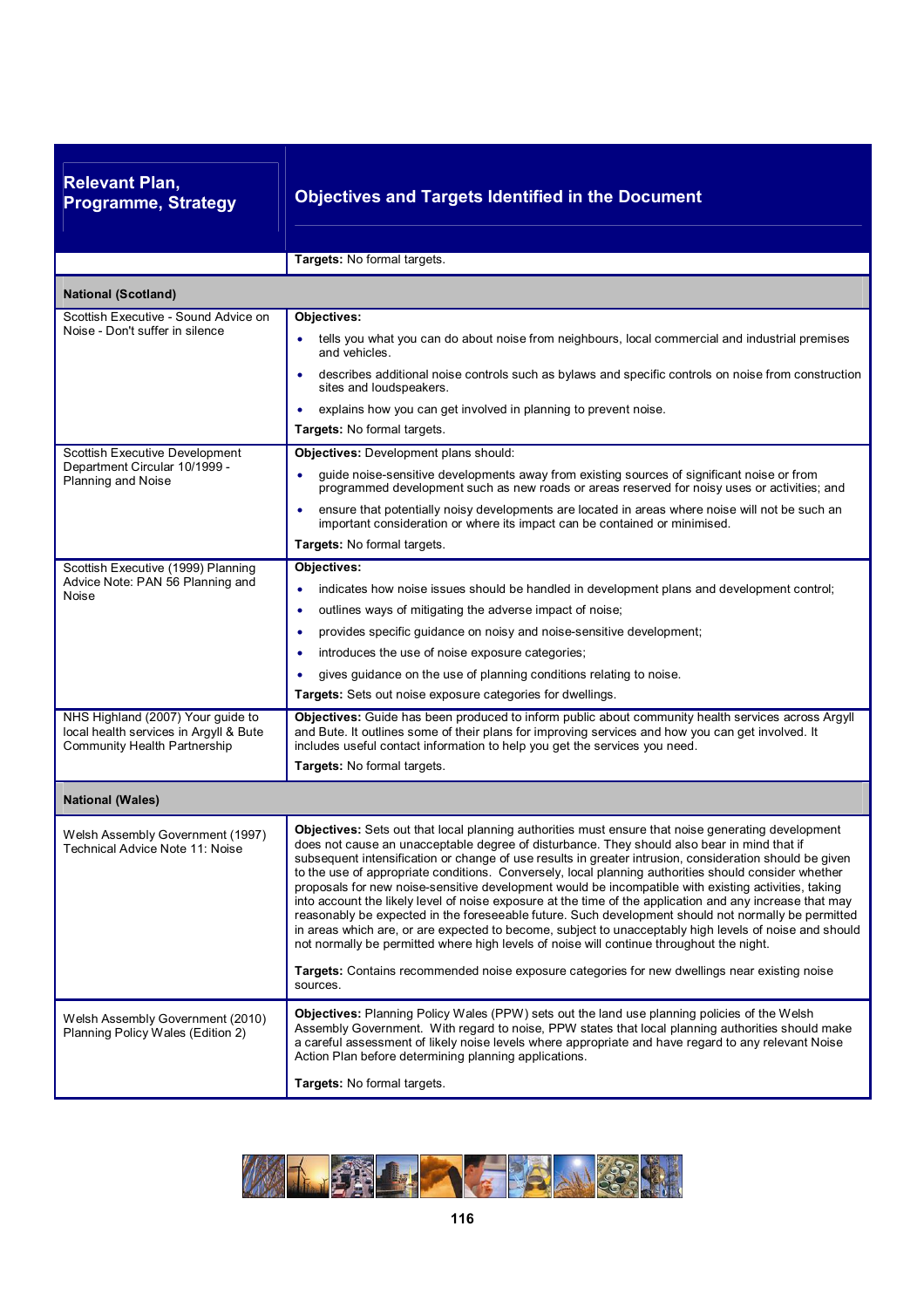**Relevant Plan,** 

## **Programme, Strategy Objectives and Targets Identified in the Document**

|                                                                                                          | <b>Soil and Geology</b>                                                                                                                                                                                                                                                                                                                                                                                            |
|----------------------------------------------------------------------------------------------------------|--------------------------------------------------------------------------------------------------------------------------------------------------------------------------------------------------------------------------------------------------------------------------------------------------------------------------------------------------------------------------------------------------------------------|
| International / European (e.g. Directives)                                                               |                                                                                                                                                                                                                                                                                                                                                                                                                    |
| EC (2006) Framework for the                                                                              | Objectives:                                                                                                                                                                                                                                                                                                                                                                                                        |
| protection of soil and amending<br>Directive 2004/35/EC                                                  | The proposed Directive includes:                                                                                                                                                                                                                                                                                                                                                                                   |
|                                                                                                          | The establishment of a common framework to protect soil on the basis of the principles of<br>preservation of soil functions, prevention of soil degradation, mitigation of its effects, restoration of<br>degraded soils and integration in other sectoral policies.                                                                                                                                               |
|                                                                                                          | The requirement to identify, describe and assess the impact of some sectoral policies on soil<br>degradation processes with a view to protect soil functions.                                                                                                                                                                                                                                                      |
|                                                                                                          | The requirement for land users to take precautionary measures when their use of the soil can be<br>$\bullet$<br>expected to significantly hamper soil functions.                                                                                                                                                                                                                                                   |
|                                                                                                          | An approach to soil sealing to ensure a more rational use of land<br>$\bullet$                                                                                                                                                                                                                                                                                                                                     |
|                                                                                                          | Identification of areas at risk of erosion, organic matter decline, salinisation, compaction and<br>landslides, and establishment of national programmes of measures.                                                                                                                                                                                                                                              |
|                                                                                                          | Measures to limit the introduction of dangerous substances into the soil, to avoid accumulation in<br>soil that would hamper soil functions and create a risk to human health and the environment.                                                                                                                                                                                                                 |
|                                                                                                          | Setting up an inventory of contaminated sites, a mechanism for funding the remediation of orphan<br>$\bullet$<br>sites, a soil status report, and establishing a national strategy for remediation of the contaminated<br>sites identified.                                                                                                                                                                        |
|                                                                                                          | Targets: No formal targets                                                                                                                                                                                                                                                                                                                                                                                         |
| EC (1991) Nitrates Directive                                                                             | Objectives:                                                                                                                                                                                                                                                                                                                                                                                                        |
| (91/676/EEC)                                                                                             | designate as Nitrate Vulnerable Zones (NVZs) all land draining to waters that are affected by<br>nitrate pollution.                                                                                                                                                                                                                                                                                                |
|                                                                                                          | establish a voluntary code of good agricultural practice to be followed by all farmers throughout the<br>٠<br>country.                                                                                                                                                                                                                                                                                             |
|                                                                                                          | establish a mandatory Action Programme of measures for the purposes of tackling nitrate loss<br>from agriculture. The Action Programme should be applied either within NVZs or throughout the<br>whole country.                                                                                                                                                                                                    |
|                                                                                                          | review the extent of their NVZs and the effectiveness of their Action Programmes at least every<br>four years and to make amendments if necessary.                                                                                                                                                                                                                                                                 |
|                                                                                                          | <b>Targets:</b> No formal targets.                                                                                                                                                                                                                                                                                                                                                                                 |
| <b>Offshore Petroleum Activities</b><br>(Conservation of Habitats) Regulations<br>2001 - Amended in 2007 | Objective: Regulations require consent to be obtained for geological surveys related to oil and gas<br>activities undertaken on the UKCS. The Amendment Regulations 2007 extend these provisions to UK<br>waters (sea adjacent to UK from the low water mark up to the seaward limits of territorial waters), as<br>well as requiring prior consent for the testing of equipment to be used in geological surveys. |
|                                                                                                          | Targets: No formal targets.                                                                                                                                                                                                                                                                                                                                                                                        |
| <b>National (UK)</b>                                                                                     |                                                                                                                                                                                                                                                                                                                                                                                                                    |
| ODPM (2005). PPS9: Biodiversity and                                                                      | Objectives: The statement sets out a number of key planning principles:                                                                                                                                                                                                                                                                                                                                            |
| <b>Geological Conservation</b>                                                                           | Development plan policies and planning decisions should be based upon up-to-date information<br>$\bullet$<br>about the environmental characteristics of their areas;                                                                                                                                                                                                                                               |
|                                                                                                          | Plan policies and planning decisions should aim to maintain, and enhance, restore or add to<br>٠<br>biodiversity and geological conservation interests;                                                                                                                                                                                                                                                            |
|                                                                                                          | Plan policies on the form and location of development should take a strategic approach to the<br>٠<br>conservation, enhancement and restoration of biodiversity and geology and should recognise the<br>contributions that sites, areas and features make, both individually and in combination;                                                                                                                   |

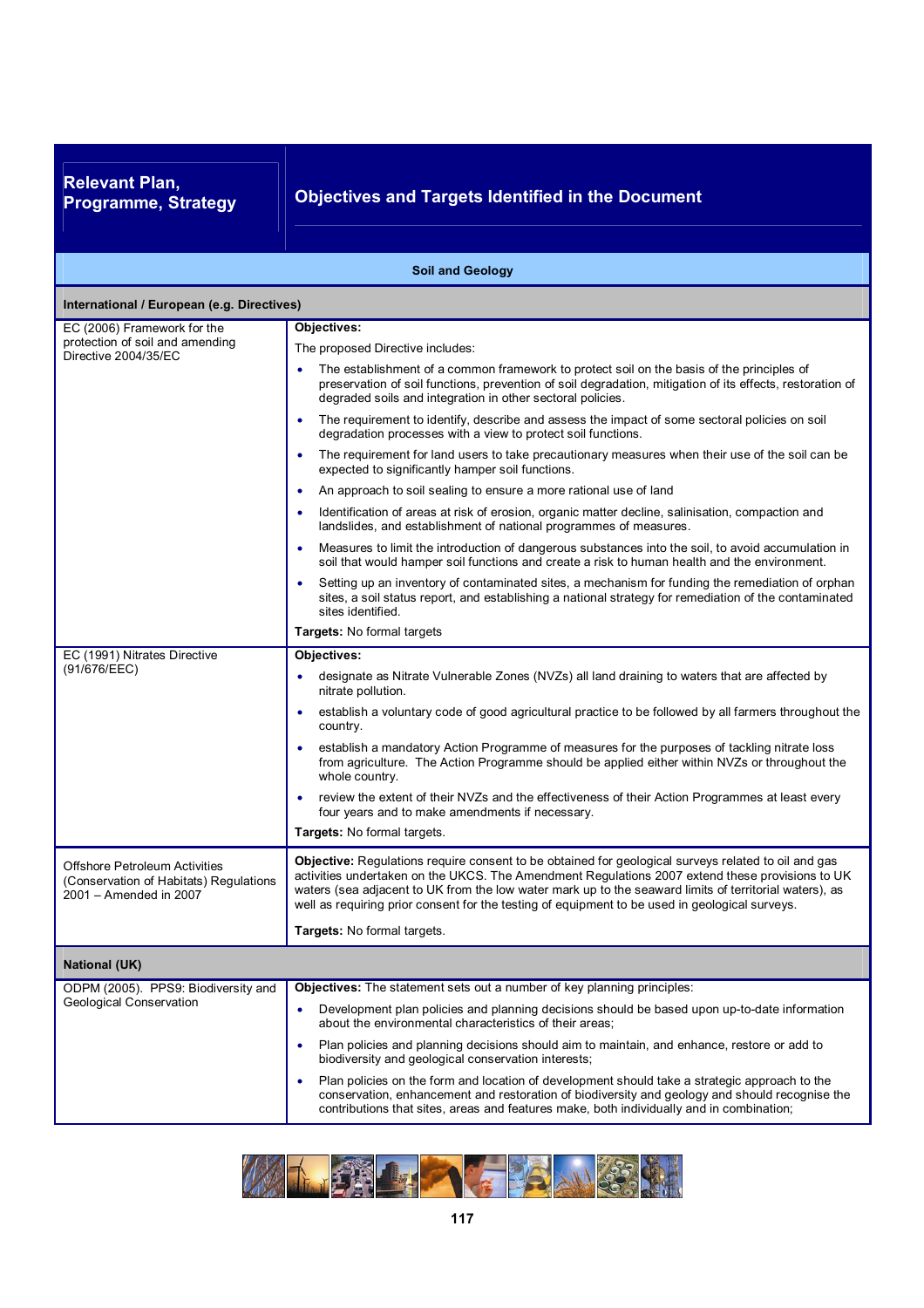| <b>Relevant Plan,</b><br><b>Programme, Strategy</b> | <b>Objectives and Targets Identified in the Document</b>                                                                                                                                                                                                                                                                                   |
|-----------------------------------------------------|--------------------------------------------------------------------------------------------------------------------------------------------------------------------------------------------------------------------------------------------------------------------------------------------------------------------------------------------|
|                                                     | Plan policies should promote opportunities for the incorporation of beneficial biodiversity and<br>$\bullet$<br>geological features within the design of development;                                                                                                                                                                      |
|                                                     | Development proposals where the principal objective is to conserve or enhance biodiversity and<br>$\bullet$<br>geological conservation interests should be permitted; and                                                                                                                                                                  |
|                                                     | The aim of planning decisions should be to prevent harm to biodiversity and geological<br>conservation interests.                                                                                                                                                                                                                          |
|                                                     | Targets: No specific targets are given but it is noted that Sites of regional and local biodiversity and<br>geological interest have a fundamental role to play in meeting overall national biodiversity targets;<br>contributing to the quality of life and the well-being of the community; and in supporting research and<br>education. |
| UK Soil Indicators Consortium (Defra)               | Objectives:                                                                                                                                                                                                                                                                                                                                |
| - Formed in 2003                                    | 1. To develop a set of policy relevant and scientifically robust indicators of soil quality that:                                                                                                                                                                                                                                          |
|                                                     | Cover all of the functions of soil<br>$\bullet$                                                                                                                                                                                                                                                                                            |
|                                                     | Will pick up significant changes in soil quality in a timely manner<br>٠                                                                                                                                                                                                                                                                   |
|                                                     | Will meet the different requirements of the member organisations (make best use of collected<br>data)                                                                                                                                                                                                                                      |
|                                                     | Make use of existing research into indicators being supported by the member organisations.                                                                                                                                                                                                                                                 |
|                                                     | 2. To develop a UK monitoring scheme that:                                                                                                                                                                                                                                                                                                 |
|                                                     | Will better establish the state of our national soils<br>$\bullet$                                                                                                                                                                                                                                                                         |
|                                                     | Can be tailored to available resources and individual organisation needs<br>$\bullet$                                                                                                                                                                                                                                                      |
|                                                     | Will be designed to pick up significant changes in soil quality                                                                                                                                                                                                                                                                            |
|                                                     | Builds upon previously funded research on the design of monitoring schemes.                                                                                                                                                                                                                                                                |
|                                                     | Targets: No formal targets                                                                                                                                                                                                                                                                                                                 |
| PPG14 Development on Unstable<br>Land (1990)        | Objective: Purpose of PPG14 is principally to advise local authorities, landowners and developers on<br>the exercise of planning controls over development on land which is unstable or is potentially unstable.                                                                                                                           |
|                                                     | <b>Targets:</b> No formal targets                                                                                                                                                                                                                                                                                                          |
| Minerals Policy Statements (MPS) 1-                 | Objectives:                                                                                                                                                                                                                                                                                                                                |
| 'Planning and Minerals' (2006)                      | to ensure the prudent, efficient and sustainable use of minerals and recycling of suitable materials,<br>$\bullet$<br>thereby minimising the requirement for new primary extraction;                                                                                                                                                       |
|                                                     | to conserve mineral resources through appropriate domestic provision and timing of supply;                                                                                                                                                                                                                                                 |
|                                                     | to safeguard mineral resources as far as possible;<br>٠                                                                                                                                                                                                                                                                                    |
|                                                     | to prevent or minimise production of mineral waste;                                                                                                                                                                                                                                                                                        |
|                                                     | to secure working practices which prevent or reduce as far as possible, impacts on the<br>٠<br>environment and human health arising from the extraction, processing, management or<br>transportation of minerals;                                                                                                                          |
|                                                     | to protect internationally and nationally designated areas of landscape value and nature<br>٠<br>conservation importance from minerals development, other than in exceptional circumstances;                                                                                                                                               |
|                                                     | to secure adequate and steady supplies of minerals needed by society and the economy within the<br>٠<br>limits set by the environment;                                                                                                                                                                                                     |
|                                                     | to maximise the benefits and minimise the impacts of minerals operations;<br>$\bullet$                                                                                                                                                                                                                                                     |
|                                                     | to promote the sustainable transport of minerals;<br>٠                                                                                                                                                                                                                                                                                     |
|                                                     | to protect and seek to enhance the overall quality of the environment once extraction has ceased;<br>٠                                                                                                                                                                                                                                     |
|                                                     | to secure closer integration of minerals planning policy with national policy on sustainable<br>٠<br>construction and waste management; and                                                                                                                                                                                                |

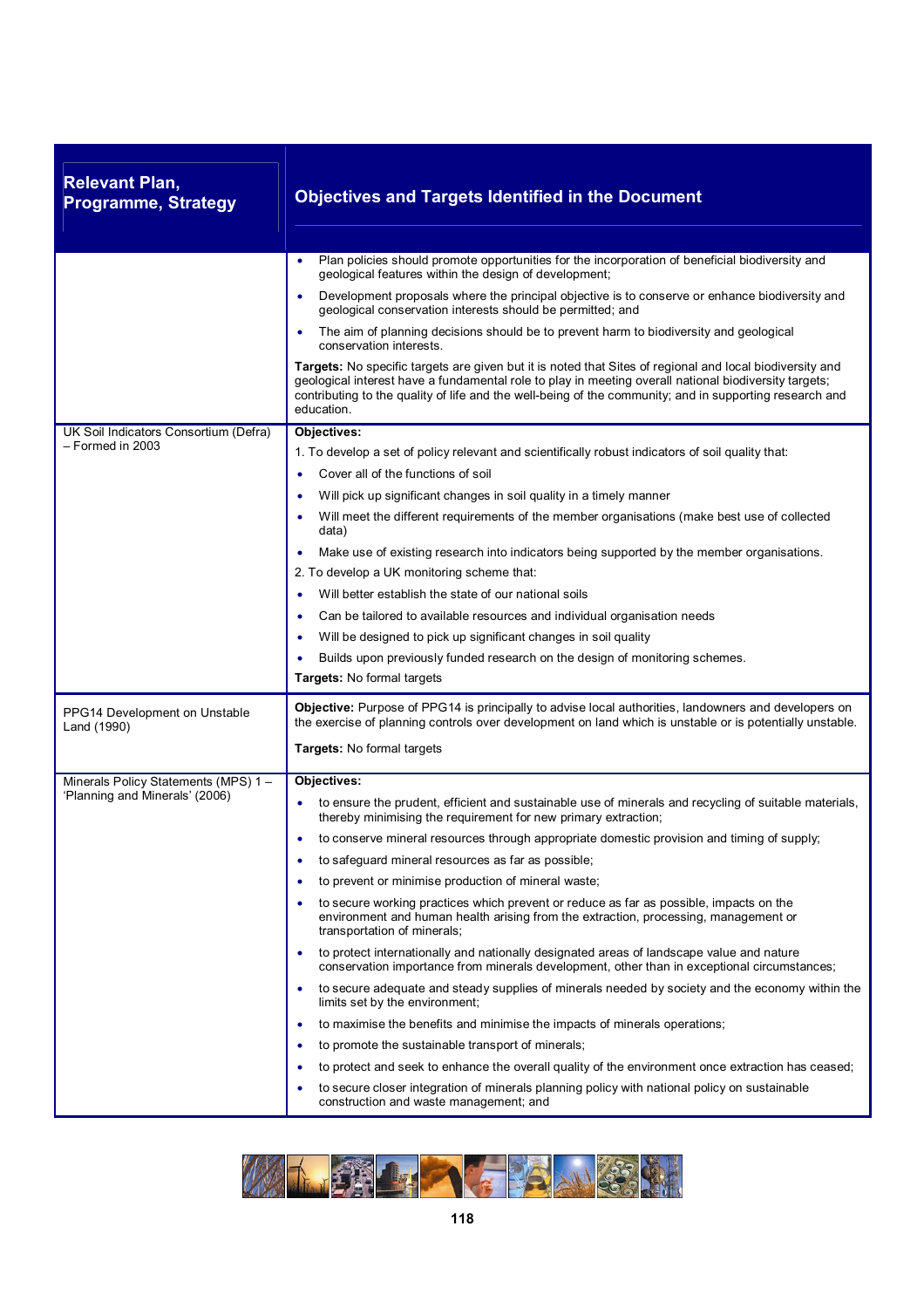| <b>Relevant Plan,</b><br><b>Programme, Strategy</b>                                                                                                | <b>Objectives and Targets Identified in the Document</b>                                                                                                                                                                                                                                                                                                                                                                                                                                                                                                                                                                                                                                                                                                                                                                                                                                                                                                                                                                                                                                                                                                                                                                                                                                                                                                                                                                                                                                   |
|----------------------------------------------------------------------------------------------------------------------------------------------------|--------------------------------------------------------------------------------------------------------------------------------------------------------------------------------------------------------------------------------------------------------------------------------------------------------------------------------------------------------------------------------------------------------------------------------------------------------------------------------------------------------------------------------------------------------------------------------------------------------------------------------------------------------------------------------------------------------------------------------------------------------------------------------------------------------------------------------------------------------------------------------------------------------------------------------------------------------------------------------------------------------------------------------------------------------------------------------------------------------------------------------------------------------------------------------------------------------------------------------------------------------------------------------------------------------------------------------------------------------------------------------------------------------------------------------------------------------------------------------------------|
|                                                                                                                                                    | to encourage the use of high quality materials.                                                                                                                                                                                                                                                                                                                                                                                                                                                                                                                                                                                                                                                                                                                                                                                                                                                                                                                                                                                                                                                                                                                                                                                                                                                                                                                                                                                                                                            |
|                                                                                                                                                    | Targets: No formal targets                                                                                                                                                                                                                                                                                                                                                                                                                                                                                                                                                                                                                                                                                                                                                                                                                                                                                                                                                                                                                                                                                                                                                                                                                                                                                                                                                                                                                                                                 |
| MPS 2 - 'Controlling and Mitigating the<br><b>Environmental Effects of Minerals</b><br>Extraction in England' (2005)                               | Objectives: Mineral Planning Authorities (MPAs) should incorporate the objectives of sustainable<br>development in minerals planning. These objectives recognise the potential conflict between the<br>exploitation of resources and environmental aims. In order to reconcile such conflicts, MPAs should<br>aim to:                                                                                                                                                                                                                                                                                                                                                                                                                                                                                                                                                                                                                                                                                                                                                                                                                                                                                                                                                                                                                                                                                                                                                                      |
|                                                                                                                                                    | conserve minerals as far as possible, whilst ensuring an adequate supply to meet the needs of<br>society;                                                                                                                                                                                                                                                                                                                                                                                                                                                                                                                                                                                                                                                                                                                                                                                                                                                                                                                                                                                                                                                                                                                                                                                                                                                                                                                                                                                  |
|                                                                                                                                                    | ensure that the environmental impacts caused by mineral operations and the transport of minerals<br>$\bullet$<br>are kept to an acceptable minimum;                                                                                                                                                                                                                                                                                                                                                                                                                                                                                                                                                                                                                                                                                                                                                                                                                                                                                                                                                                                                                                                                                                                                                                                                                                                                                                                                        |
|                                                                                                                                                    | minimise production of waste and to encourage efficient use of materials, including appropriate<br>use of high-quality materials, and recycling of waste;                                                                                                                                                                                                                                                                                                                                                                                                                                                                                                                                                                                                                                                                                                                                                                                                                                                                                                                                                                                                                                                                                                                                                                                                                                                                                                                                  |
|                                                                                                                                                    | encourage sensitive working, restoration and aftercare practices during minerals extraction and to<br>$\bullet$<br>conserve or enhance the overall quality of the environment once extraction has ceased;                                                                                                                                                                                                                                                                                                                                                                                                                                                                                                                                                                                                                                                                                                                                                                                                                                                                                                                                                                                                                                                                                                                                                                                                                                                                                  |
|                                                                                                                                                    | safeguard the long-term capability of best and most versatile agricultural land, and conserve soil<br>$\bullet$<br>resources for use in a sustainable way; and                                                                                                                                                                                                                                                                                                                                                                                                                                                                                                                                                                                                                                                                                                                                                                                                                                                                                                                                                                                                                                                                                                                                                                                                                                                                                                                             |
|                                                                                                                                                    | protect areas of nationally-designated landscape or archaeological value, cultural heritage or<br>nature conservation from mineral development, other than in exceptional circumstances where it<br>has been demonstrated that the proposed development is in the public interest.                                                                                                                                                                                                                                                                                                                                                                                                                                                                                                                                                                                                                                                                                                                                                                                                                                                                                                                                                                                                                                                                                                                                                                                                         |
|                                                                                                                                                    | Targets: No formal targets                                                                                                                                                                                                                                                                                                                                                                                                                                                                                                                                                                                                                                                                                                                                                                                                                                                                                                                                                                                                                                                                                                                                                                                                                                                                                                                                                                                                                                                                 |
| MPG 7 - Reclamation of mineral<br>workings (1996)                                                                                                  | Objective: Guidance deals with policies, consultations and conditions which are relevant to achieving<br>effective reclamation of mineral workings.                                                                                                                                                                                                                                                                                                                                                                                                                                                                                                                                                                                                                                                                                                                                                                                                                                                                                                                                                                                                                                                                                                                                                                                                                                                                                                                                        |
|                                                                                                                                                    | Targets: No formal targets                                                                                                                                                                                                                                                                                                                                                                                                                                                                                                                                                                                                                                                                                                                                                                                                                                                                                                                                                                                                                                                                                                                                                                                                                                                                                                                                                                                                                                                                 |
| Contaminated Land (England)<br>Regulations 2006 SI 1380 (also<br>equivalents for Wales and N. Ireland).                                            | Objective: Sets out provisions relating to the identification and remediation of contaminated land.<br>Identifies sites requiring regulation as 'special sites' and adds land contaminated by radioactive<br>substances to this classification.                                                                                                                                                                                                                                                                                                                                                                                                                                                                                                                                                                                                                                                                                                                                                                                                                                                                                                                                                                                                                                                                                                                                                                                                                                            |
|                                                                                                                                                    | Targets: No formal targets                                                                                                                                                                                                                                                                                                                                                                                                                                                                                                                                                                                                                                                                                                                                                                                                                                                                                                                                                                                                                                                                                                                                                                                                                                                                                                                                                                                                                                                                 |
| 1995 Environment Act                                                                                                                               | Objectives:                                                                                                                                                                                                                                                                                                                                                                                                                                                                                                                                                                                                                                                                                                                                                                                                                                                                                                                                                                                                                                                                                                                                                                                                                                                                                                                                                                                                                                                                                |
|                                                                                                                                                    | The main purpose of the Environment Act is to protect and preserve the environment and guard<br>against pollution to air, land or water. The Act adopts an integrated approach to environmental<br>protection and outlines where authorisation is required from relevant authorities to carry out certain<br>procedures as well as outlining the responsibilities of the relevant authorities.                                                                                                                                                                                                                                                                                                                                                                                                                                                                                                                                                                                                                                                                                                                                                                                                                                                                                                                                                                                                                                                                                             |
|                                                                                                                                                    | <b>Targets:</b> No formal targets                                                                                                                                                                                                                                                                                                                                                                                                                                                                                                                                                                                                                                                                                                                                                                                                                                                                                                                                                                                                                                                                                                                                                                                                                                                                                                                                                                                                                                                          |
| Communities and Local Government<br>(2010) Consultation Paper a new<br>Planning Policy Statement: Planning<br>for a Natural and Health Environment | Objectives: Once approved, this PPS will replace PPS9, PPG17, PPG20 and PPS7 in so far as it<br>relates to landscape protection, soil and agricultural land quality, forestry, coastal access, heritage<br>coast and the undeveloped coast. With regard to soil, the paper sets out that, when considering<br>applications involving significant areas of agricultural land, local planning authorities should take<br>account of the presence of best and most versatile agricultural land (defined as land in grades 1, 2 and<br>3a of the Agricultural Land Classification) alongside other sustainability considerations. Where<br>significant development of agricultural land is unavoidable, local planning authorities should seek to<br>develop areas of poorer quality land (grades 3b, 4 and 5) in preference to that of a higher quality,<br>except where this would be inconsistent with other sustainability considerations. Little weight should be<br>given to the loss of agricultural land in grades 3b, 4 and 5, except in areas (such as uplands) where<br>particular agricultural practices may themselves contribute to the quality and character of the<br>environment or the local economy. Regarding geology, the paper states that local planning authorities<br>should maximise opportunities for building-in beneficial geodiversity features in and around<br>developments, as part of good design, using planning obligations where appropriate. Development |

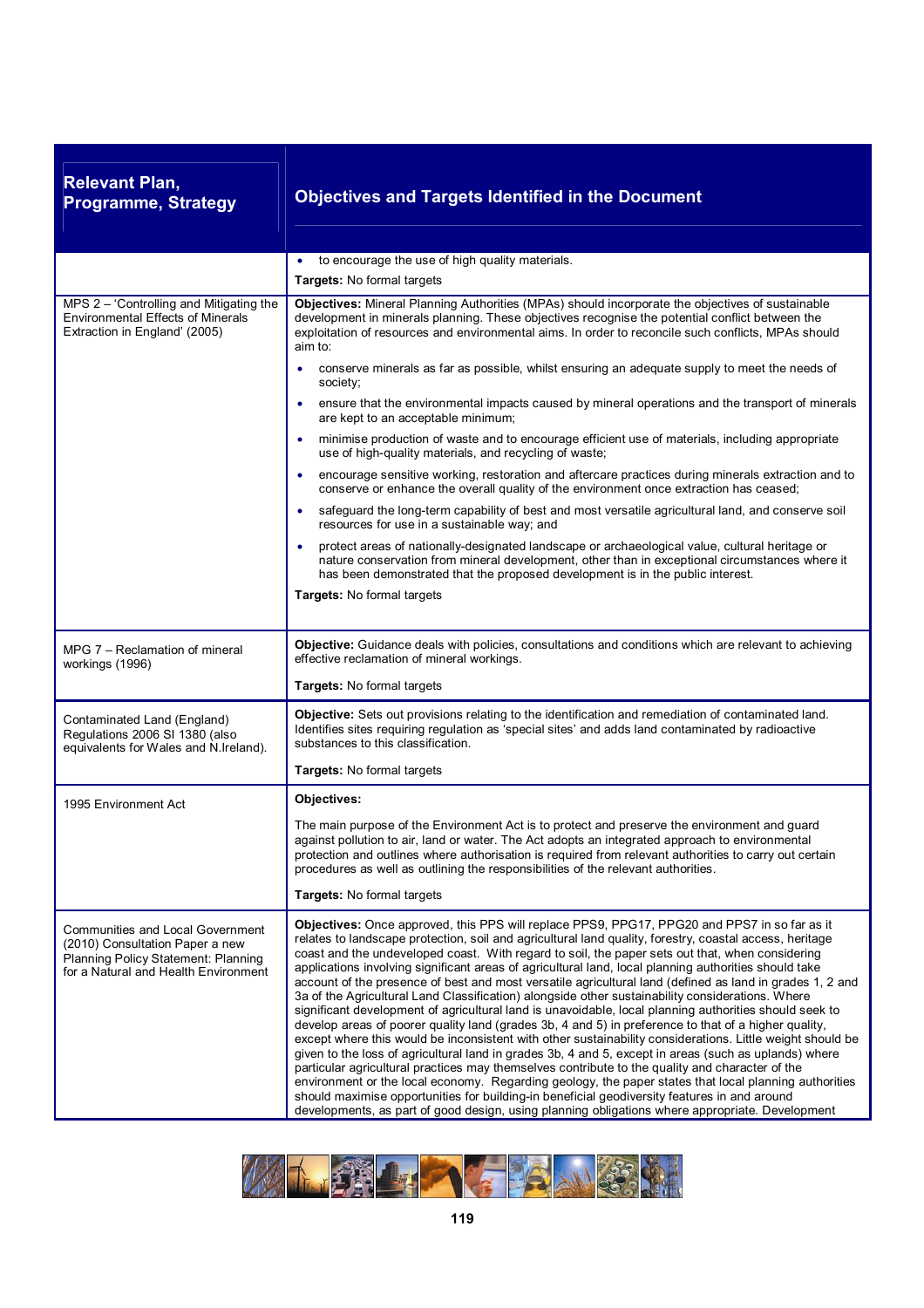| <b>Relevant Plan,</b><br><b>Programme, Strategy</b>                | <b>Objectives and Targets Identified in the Document</b>                                                                                                                                                                                                                                                                                                                                                                                                                                                                                                                                                                                  |
|--------------------------------------------------------------------|-------------------------------------------------------------------------------------------------------------------------------------------------------------------------------------------------------------------------------------------------------------------------------------------------------------------------------------------------------------------------------------------------------------------------------------------------------------------------------------------------------------------------------------------------------------------------------------------------------------------------------------------|
|                                                                    | proposals on previously developed land which has significant biodiversity, geodiversity or landscape<br>interest of recognised local importance, or which provides opportunities for public access, should aim<br>to retain this interest or access and incorporate it into any development of the site.                                                                                                                                                                                                                                                                                                                                  |
|                                                                    | Targets: No formal targets.                                                                                                                                                                                                                                                                                                                                                                                                                                                                                                                                                                                                               |
| <b>National (MOD)</b>                                              |                                                                                                                                                                                                                                                                                                                                                                                                                                                                                                                                                                                                                                           |
| <b>MOD Sustainable Development</b><br>Strategy, December 2008<br>& | Objective:<br>To establish a complete picture of risks associated with land quality across the Defence Estate and<br>have in place robust mechanisms for managing those risks to an acceptable level.                                                                                                                                                                                                                                                                                                                                                                                                                                     |
| <b>MOD Sustainable Development Report</b><br>and Action Plan 2008  | Targets:                                                                                                                                                                                                                                                                                                                                                                                                                                                                                                                                                                                                                                  |
|                                                                    | By 2010 establish an estate-wide Land Quality Assessment programme to make sure resources<br>$\bullet$<br>are prioritised effectively and to allow improved reporting in this area.                                                                                                                                                                                                                                                                                                                                                                                                                                                       |
| MOD JSP 418, leaflet 2 - Land<br>Contamination                     | Objectives:<br>To assess the land quality across the entire estate in order to provide a proper knowledge of the<br>condition of the estate and ensure that it is 'suitable for use' and not causing harm to human health                                                                                                                                                                                                                                                                                                                                                                                                                 |
|                                                                    | or the environment. Where it is identified that an unacceptable risk is posed by the presence of<br>contamination early action must be taken to reduce and control those risks to an acceptable level.                                                                                                                                                                                                                                                                                                                                                                                                                                    |
|                                                                    | To maintain a Corporate EMS based on ISO 14001 across the Estate. to maintain a view of the<br>$\bullet$<br>impacts of MOD activities and the impact of land quality on MOD activities.                                                                                                                                                                                                                                                                                                                                                                                                                                                   |
|                                                                    | <b>Targets:</b> No formal targets                                                                                                                                                                                                                                                                                                                                                                                                                                                                                                                                                                                                         |
| MOD JSP 418, leaflet 14 - Radiation                                | Objectives:                                                                                                                                                                                                                                                                                                                                                                                                                                                                                                                                                                                                                               |
|                                                                    | To reduce exposure of the workforce, members of the public and the environment to levels of<br>radiation which are as low as reasonably practicable (ALARP).                                                                                                                                                                                                                                                                                                                                                                                                                                                                              |
|                                                                    | <b>Targets:</b> No formal targets.                                                                                                                                                                                                                                                                                                                                                                                                                                                                                                                                                                                                        |
| <b>National (Scotland)</b>                                         |                                                                                                                                                                                                                                                                                                                                                                                                                                                                                                                                                                                                                                           |
| The Scottish Executive (2003) Organic<br>Action Plan for Scotland  | Objective: The aim is to build a prosperous and sustainable organic sector. The Executive aims to<br>see accelerated growth of organic farming where this can make the best contribution to environmental<br>sustainability.                                                                                                                                                                                                                                                                                                                                                                                                              |
|                                                                    | The Executive will act, within the powers and resources available to it, to remove barriers and create<br>conditions to help the sector to develop such that:                                                                                                                                                                                                                                                                                                                                                                                                                                                                             |
|                                                                    | For products where Scotland's climate supports organic production, Scottish organic products can<br>secure a market share at least the same as that attained by Scottish non-organic produce. Only an<br>estimated 35% of organic produce sold is currently provided from domestic sources (as opposed<br>to around 70% for non-organic products). We want to see Scottish organic products grow in<br>market penetration so that they can meet at least 70% by value of overall Scottish consumer<br>demand for organic products which can be sourced in Scotland, as well as succeeding in the<br>broader UK and international markets. |
|                                                                    | There can be a doubling of the area of arable land and improved grassland in organic conversion<br>٠<br>or production, with a view to these areas comprising 30% of Scotland's organic area by 2007,<br>against a current 15%.                                                                                                                                                                                                                                                                                                                                                                                                            |
| Scottish Government (2010) Scottish<br><b>Planning Policy</b>      | Objectives: Scottish Planning Policy (SPP) sets out the Scottish Government's policy on land use<br>planning. The following objectives are laid out for sustainable use of Scotland's sustainable resources:                                                                                                                                                                                                                                                                                                                                                                                                                              |
|                                                                    | Safeguard minerals as far as possible for future use;<br>$\bullet$                                                                                                                                                                                                                                                                                                                                                                                                                                                                                                                                                                        |
|                                                                    | Ensure a steady and adequate supply is maintained to meet the needs of society and the<br>economy;                                                                                                                                                                                                                                                                                                                                                                                                                                                                                                                                        |
|                                                                    | Encourage sensitive working practices during mineral extraction that minimise the environmental<br>and transport impacts and once extraction has ceased, ensure sites are reclaimed to a high<br>standard or enhance the value of the wider environment;                                                                                                                                                                                                                                                                                                                                                                                  |

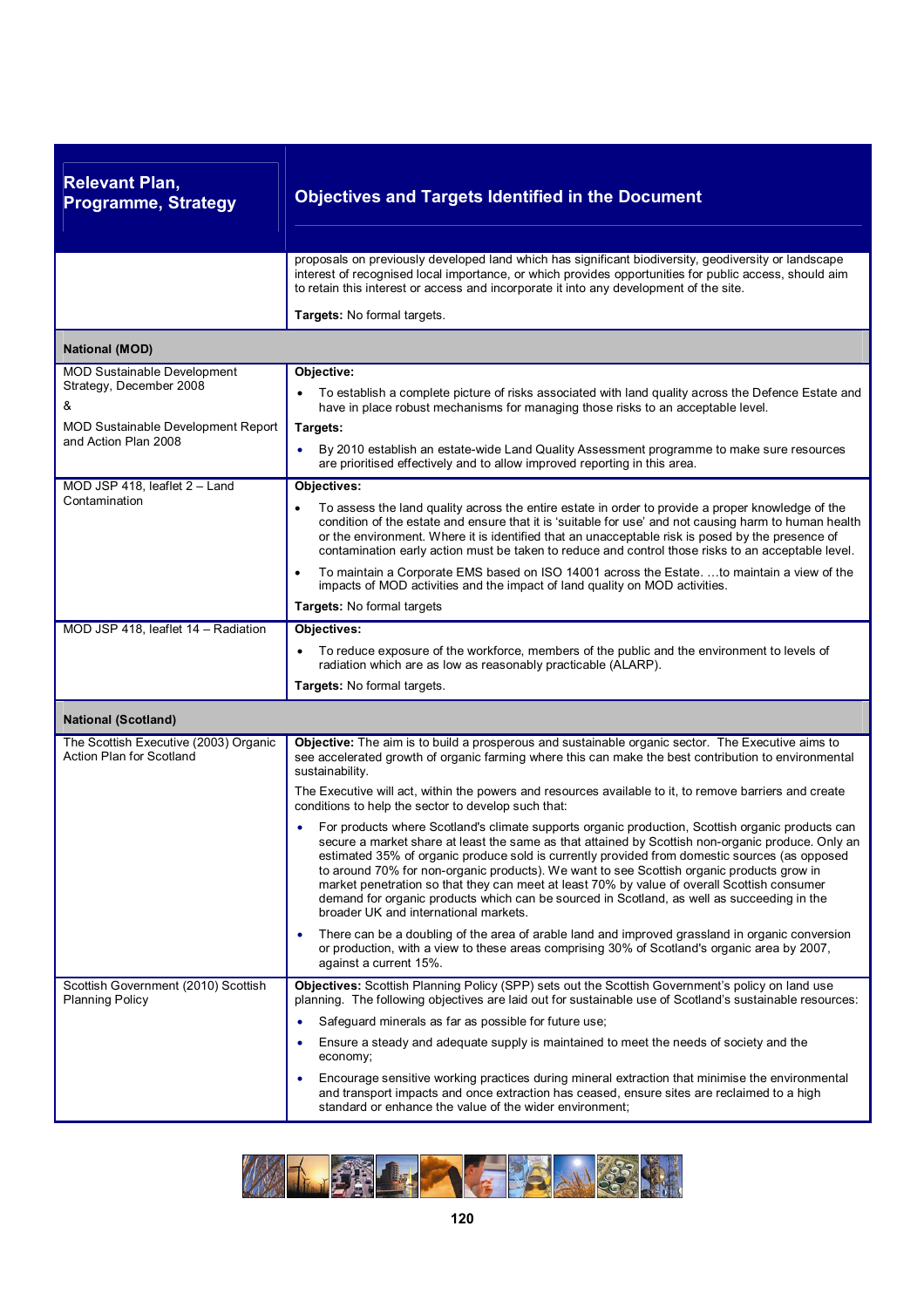| <b>Relevant Plan,</b><br><b>Programme, Strategy</b>                                                | <b>Objectives and Targets Identified in the Document</b>                                                                                                                                                                                                                           |
|----------------------------------------------------------------------------------------------------|------------------------------------------------------------------------------------------------------------------------------------------------------------------------------------------------------------------------------------------------------------------------------------|
|                                                                                                    | Promote the use and recycling of secondary materials in development plan policies in addition to<br>٠<br>those for the release of sites for extraction of primary materials;<br>Protect international, national and locally designated areas of acknowledged natural or built<br>۰ |
|                                                                                                    | heritage importance from adverse impacts; and                                                                                                                                                                                                                                      |
|                                                                                                    | Minimise the potential adverse impact of minerals extraction on communities.<br>٠                                                                                                                                                                                                  |
|                                                                                                    | SPP also states that development on prime agricultural land should not be permitted unless it is to<br>meet an established need, for example for major infrastructure development, where no other suitable<br>site is available.                                                   |
|                                                                                                    | Targets: No formal targets                                                                                                                                                                                                                                                         |
| Contaminated Land (Scotland)<br>Regulations 2000 SSI 178                                           | Objectives: Introduces a scheme for remedying contaminated land, identifies 'special sites' enforced<br>by SEPA, remediation notices and their contents, and sets out the information to be held on a<br>contaminated land register maintained by local councils.                  |
|                                                                                                    | Targets: No formal targets                                                                                                                                                                                                                                                         |
| <b>National (Wales)</b>                                                                            |                                                                                                                                                                                                                                                                                    |
| Welsh Assembly Government (2000)<br>Technical Advice Note 6: Agricultural<br>and Rural Development | Objectives: TAN 6 stipulates that, in considering planning applications, local planning authorities<br>should consider the quality of agricultural land and other agricultural factors and seek to minimise any<br>adverse affects on the environment.                             |
|                                                                                                    | Targets: No formal targets.                                                                                                                                                                                                                                                        |
| Welsh Assembly Government (2004)<br>Minerals Technical Advice Note 1:<br>Aggregates                | Objectives:<br>To provide aggregate resources in a sustainable way to meet society's needs for construction<br>materials in line with the following objectives:                                                                                                                    |
|                                                                                                    | maximising the use of secondary and recycled materials and mineral waste where<br>$\circ$<br>practicable;                                                                                                                                                                          |
|                                                                                                    | ensuring planning permissions for future primary extraction are essential and<br>$\circ$<br>properly planned for in accord with the Regional Technical Statement;                                                                                                                  |
|                                                                                                    | eliminating over the next 5 years any likelihood of future primary aggregate<br>$\circ$<br>extraction at historically obsolete and long dormant sites.                                                                                                                             |
|                                                                                                    | To prevent unacceptable aggregates extraction from areas of acknowledged landscape, cultural,<br>٠<br>nature and geological conservation and hydrological importance.                                                                                                              |
|                                                                                                    | To reduce the impact of aggregates production                                                                                                                                                                                                                                      |
|                                                                                                    | To achieve a high standard of restoration and aftercare, and provide for a beneficial after-use                                                                                                                                                                                    |
|                                                                                                    | To encourage the efficient use of minerals and maximising the potential use of alternative<br>materials as aggregates                                                                                                                                                              |
|                                                                                                    | Targets: To increase the proportion of aggregates production n Wales from secondary and recycled<br>sources to at least 25% of total aggregates supply within 5 years.                                                                                                             |
|                                                                                                    | Water                                                                                                                                                                                                                                                                              |
| International / European (e.g. Directives)                                                         |                                                                                                                                                                                                                                                                                    |
| European Commission (2000) The<br><b>Water Framework Directive</b>                                 | <b>Objectives:</b> This Directive establishes a framework for the protection of inland surface waters,<br>transitional waters, coastal water and groundwater. It also encourages the sustainable use of water<br>resources.                                                        |
|                                                                                                    | The key ones at European level are general protection of the aguatic ecology, specific protection of<br>unique and valuable habitats, protection of drinking water resources, and protection of bathing water.                                                                     |
|                                                                                                    | Targets: Requires surface freshwater and ground water bodies - such as lakes, streams, rivers,                                                                                                                                                                                     |

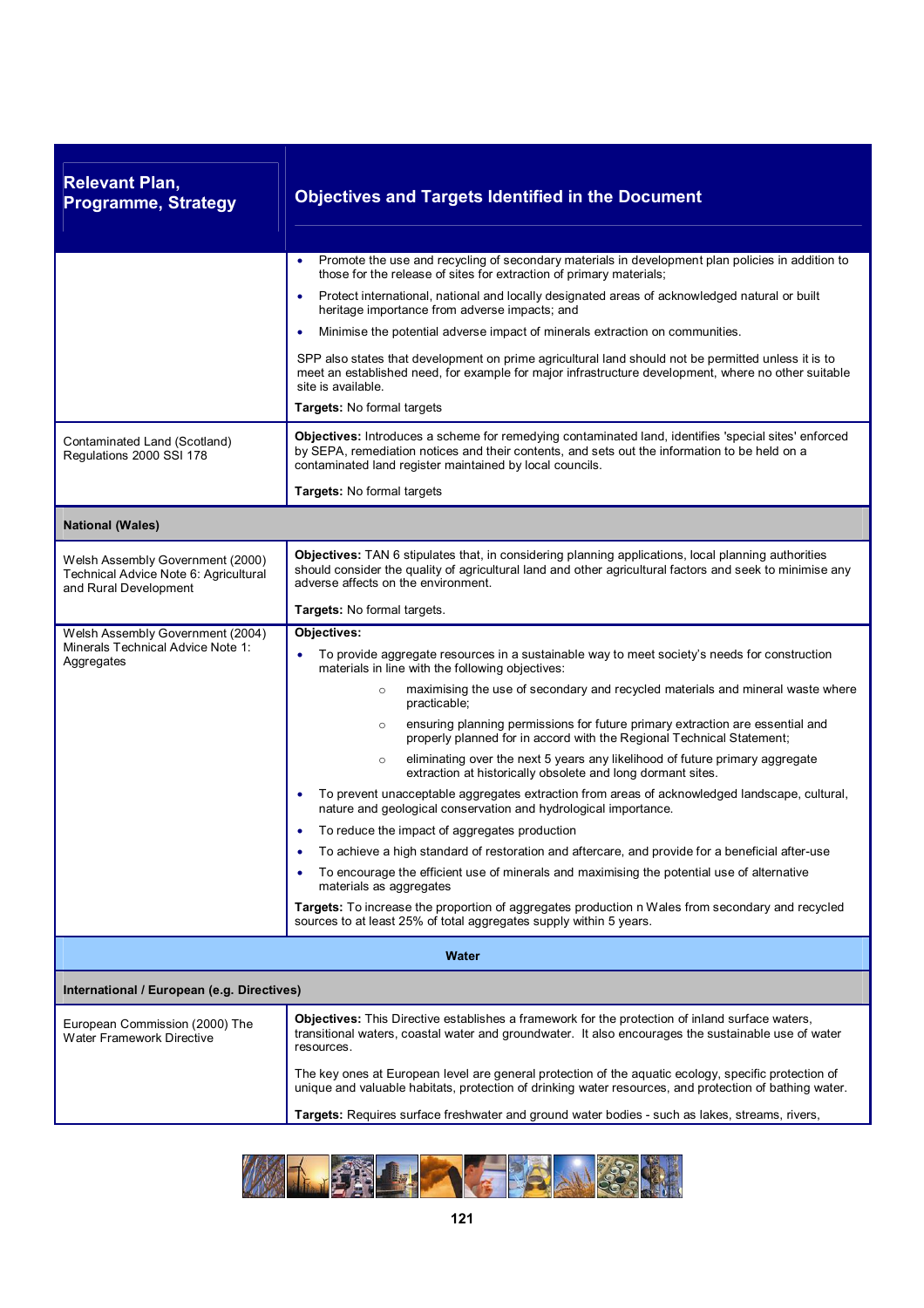| <b>Relevant Plan,</b><br><b>Programme, Strategy</b>                                         | <b>Objectives and Targets Identified in the Document</b>                                                                                                                                                                                                                                                                            |
|---------------------------------------------------------------------------------------------|-------------------------------------------------------------------------------------------------------------------------------------------------------------------------------------------------------------------------------------------------------------------------------------------------------------------------------------|
|                                                                                             | estuaries, and coastal waters - to be ecologically sound by 2015 and that the first review of the River<br>Basin Management Plans should take place in 2020.                                                                                                                                                                        |
| Dangerous Substances Directive<br>(76/464/EEC)                                              | Directive covers discharges to inland surface waters, territorial waters, inland coastal waters and<br>ground water.                                                                                                                                                                                                                |
|                                                                                             | Objective: It had the ambitious objective of regulating potential aquatic pollution by thousands of<br>chemicals already produced in Europe at that time.                                                                                                                                                                           |
|                                                                                             | Targets: Directive uses legislation to reinforce the above objective.                                                                                                                                                                                                                                                               |
| Directive 2006/7/EC concerning the                                                          | Objectives: Directive lays down provisions for:                                                                                                                                                                                                                                                                                     |
| management of bathing water quality                                                         | (a) the monitoring and classification of bathing water quality;                                                                                                                                                                                                                                                                     |
|                                                                                             | (b) the management of bathing water quality; and                                                                                                                                                                                                                                                                                    |
|                                                                                             | (c) the provision of information to the public on bathing water quality.                                                                                                                                                                                                                                                            |
|                                                                                             | The purpose of this Directive is to preserve, protect and improve the quality of the environment and to<br>protect human health by complementing Directive 2000/60/EC.                                                                                                                                                              |
|                                                                                             | Targets: No formal targets                                                                                                                                                                                                                                                                                                          |
| Urban Waste Water Treatment<br>Directive (91/271/EEC)                                       | Objective: Its objective is to protect the environment from the adverse effects of urban waste water<br>discharges and discharges from certain industrial sectors (see Annex III of the Directive) and concerns<br>the collection, treatment and discharge of:                                                                      |
|                                                                                             | Domestic waste water                                                                                                                                                                                                                                                                                                                |
|                                                                                             | Mixture of waste water<br>$\bullet$                                                                                                                                                                                                                                                                                                 |
|                                                                                             | Waste water from certain industrial sectors (see Annex III of the Directive).                                                                                                                                                                                                                                                       |
|                                                                                             | Targets: Directive uses legislation to reinforce the above objective.                                                                                                                                                                                                                                                               |
| Directive on Priority Substances<br>(Directive 2008/105/EC)                                 | Objective: That good chemical status is reached for a water body when compliance with all<br>environmental quality standards for the priority substances and other pollutants listed in Annex I of the<br>directive is achieved.                                                                                                    |
|                                                                                             | Targets: Directive uses legislation to reinforce the above objective.                                                                                                                                                                                                                                                               |
| Groundwater Directive (80/68/EEC)                                                           | Objective: The purpose of this Directive is to prevent the pollution of groundwater by substances<br>belonging to the families and groups of substances in lists I or II in the Annex.                                                                                                                                              |
|                                                                                             | Member States shall take the necessary steps to:                                                                                                                                                                                                                                                                                    |
|                                                                                             | (a) prevent the introduction into groundwater of substances in list I; and                                                                                                                                                                                                                                                          |
|                                                                                             | (b) limit the introduction into groundwater of substances in list II so as to avoid pollution of this water by<br>these substances.                                                                                                                                                                                                 |
|                                                                                             | <b>Targets:</b> Directive uses legislation to reinforce the above objective.                                                                                                                                                                                                                                                        |
| EU Marine Strategy Framework<br>Directive Marine Strategy Framework<br>Directive(June 2008) | <b>Objective:</b> The aim of the Marine Strategy Framework Directive is to protect more effectively the<br>marine environment across Europe. It aims to achieve good environmental status of the EU's marine<br>waters by 2021 and to protect the resource base upon which marine-related economic and social<br>activities depend. |
|                                                                                             | It dictates that the marine strategies to be developed by each Member State must contain a detailed<br>assessment of the state of the environment, a definition of "good environmental status" at regional level<br>and the establishment of clear environmental targets and monitoring programmes.                                 |
|                                                                                             | Targets: Member States shall take the necessary measures to achieve or maintain good<br>environmental status in the marine environment by the year 2020 at the latest.                                                                                                                                                              |
| Drinking Water Directive (98/83/EC)                                                         | <b>Objectives:</b> The objective of this Directive is to protect the health of the consumers in the European<br>Union and to make sure the water is wholesome and clean.                                                                                                                                                            |
|                                                                                             | The Directive also sets standards for the most common substances (so-called parameters) that can be                                                                                                                                                                                                                                 |

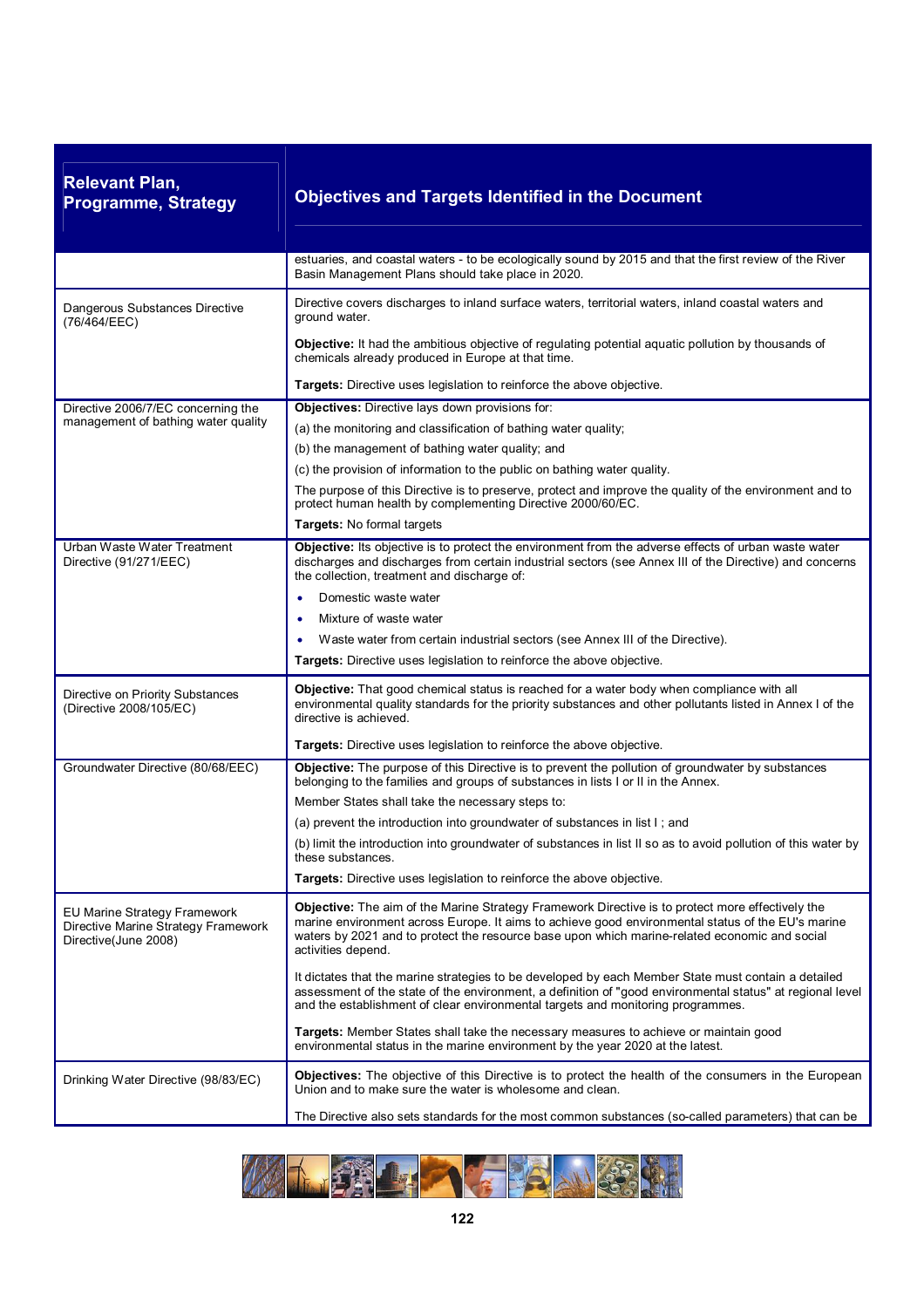| <b>Relevant Plan,</b><br><b>Programme, Strategy</b>                                                               | <b>Objectives and Targets Identified in the Document</b>                                                                                                                                                                                                                                                                                                                                                                                                                                                                                                                                                                                   |
|-------------------------------------------------------------------------------------------------------------------|--------------------------------------------------------------------------------------------------------------------------------------------------------------------------------------------------------------------------------------------------------------------------------------------------------------------------------------------------------------------------------------------------------------------------------------------------------------------------------------------------------------------------------------------------------------------------------------------------------------------------------------------|
|                                                                                                                   | found in drinking water. In the DWD a total of 48 microbiological and chemical parameters must be<br>monitored and tested regularly.                                                                                                                                                                                                                                                                                                                                                                                                                                                                                                       |
|                                                                                                                   | Targets: Directive uses legislation to reinforce the above objective.                                                                                                                                                                                                                                                                                                                                                                                                                                                                                                                                                                      |
| EU Floods Directive - On the<br>assessment and management of flood<br>risks (2007)                                | <b>Objectives:</b> Directive's aim is to reduce and manage the risks that floods pose to human health, the<br>environment, cultural heritage and economic activity. The Directive applies to inland waters as well as<br>all coastal waters across the whole territory of the EU.                                                                                                                                                                                                                                                                                                                                                          |
|                                                                                                                   | Targets: Directive requires Member States to assess if all water courses and coast lines are at risk<br>from flooding, to map the flood extent and assets and humans at risk in these areas and to take<br>adequate and coordinated measures to reduce this flood risk.                                                                                                                                                                                                                                                                                                                                                                    |
| Surface Water Abstraction Directive<br>(75/440/EEC)                                                               | Objective: Directive concerns the quality requirements which surface fresh water used or intended for<br>use in the abstraction of drinking water, hereinafter called "surface water", must meet after application<br>of appropriate treatment. Ground water, brackish water and water intended to replenish water-bearing<br>beds are not subject to this Directive.                                                                                                                                                                                                                                                                      |
|                                                                                                                   | Targets: No formal targets but legislation.                                                                                                                                                                                                                                                                                                                                                                                                                                                                                                                                                                                                |
| Shellfish Waters (79/923/EEC)                                                                                     | Objective: Directive concerns the quality of shellfish waters and applies to those coastal and brackish<br>waters designated by the Member States as needing protection or improvement in order to support<br>shellfish (bivalve and gasteropod molluscs) life and growth and thus to contribute to the high quality of<br>shellfish products directly edible by man.                                                                                                                                                                                                                                                                      |
|                                                                                                                   | Targets: Directive uses legislation to reinforce the above objective.                                                                                                                                                                                                                                                                                                                                                                                                                                                                                                                                                                      |
| <b>National (UK)</b>                                                                                              |                                                                                                                                                                                                                                                                                                                                                                                                                                                                                                                                                                                                                                            |
| Environment Agency (2009) Water for                                                                               | Objectives:                                                                                                                                                                                                                                                                                                                                                                                                                                                                                                                                                                                                                                |
| people and the environment - Water<br>resources strategy for England and                                          | enable habitats and species to adapt better to climate change                                                                                                                                                                                                                                                                                                                                                                                                                                                                                                                                                                              |
| Wales                                                                                                             | allow the way we protect the water environment to adjust flexibly to a changing climate<br>$\bullet$                                                                                                                                                                                                                                                                                                                                                                                                                                                                                                                                       |
|                                                                                                                   | reduce pressure on the environment caused by water taken for human use<br>$\bullet$                                                                                                                                                                                                                                                                                                                                                                                                                                                                                                                                                        |
|                                                                                                                   | encourage options resilient to climate change to be chosen in the face of uncertainty<br>$\bullet$                                                                                                                                                                                                                                                                                                                                                                                                                                                                                                                                         |
|                                                                                                                   | better protect vital water supply infrastructure<br>٠                                                                                                                                                                                                                                                                                                                                                                                                                                                                                                                                                                                      |
|                                                                                                                   | reduce greenhouse gas emissions from people using water, considering the whole life-cycle of use<br>$\bullet$                                                                                                                                                                                                                                                                                                                                                                                                                                                                                                                              |
|                                                                                                                   | improve understanding of the risks and uncertainties of climate change.                                                                                                                                                                                                                                                                                                                                                                                                                                                                                                                                                                    |
|                                                                                                                   | Target: In England, the average amount of water used per person in the home is reduced to 130 litres<br>each day by 2030.                                                                                                                                                                                                                                                                                                                                                                                                                                                                                                                  |
| Defra (2005) Making Space for Water:<br>Taking forward a new Government<br>Strategy for flood and coastal erosion | Objectives: To reduce the threat of flooding to people and their property. Also to deliver the greatest<br>environmental, social and economic benefit, consistent with the Government's sustainable<br>development principles.                                                                                                                                                                                                                                                                                                                                                                                                             |
| risk management in England                                                                                        | Targets: No formal targets.                                                                                                                                                                                                                                                                                                                                                                                                                                                                                                                                                                                                                |
| DCLG (2006) PPS25: Development<br>and Flood Risk                                                                  | Objectives: PPS25 aims to ensure that flood risk is taken into account at all stages in the planning<br>process to avoid inappropriate development in areas at risk of flooding, and to direct development<br>away from areas at highest risk. Where new development is, exceptionally, necessary in such areas,<br>policy aims to make it safe without increasing flood risk elsewhere and where possible, reducing flood<br>risk overall. The PPS also instructs regional and local planning authorities to prepare and implement<br>planning strategies that help to deliver sustainable development that take into account flood risk. |
|                                                                                                                   | Targets: Does not contain any targets.                                                                                                                                                                                                                                                                                                                                                                                                                                                                                                                                                                                                     |
| DCLG (2010) Planning Policy                                                                                       | Objectives: This supplement sets out planning policies for managing development on coastal areas                                                                                                                                                                                                                                                                                                                                                                                                                                                                                                                                           |

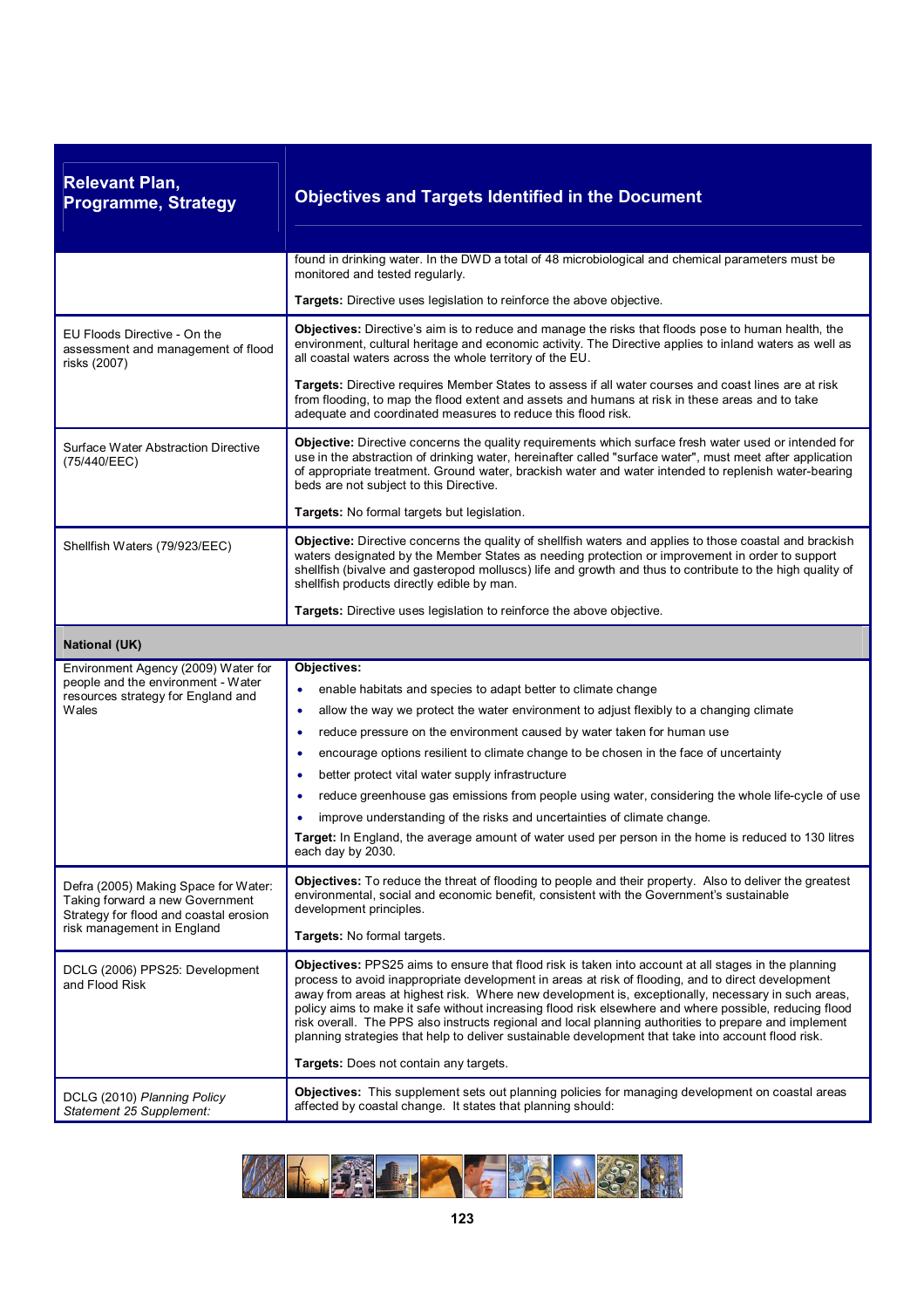| <b>Relevant Plan,</b><br><b>Programme, Strategy</b>                                      | <b>Objectives and Targets Identified in the Document</b>                                                                                                                                                                                                                                                                                                                                                                |
|------------------------------------------------------------------------------------------|-------------------------------------------------------------------------------------------------------------------------------------------------------------------------------------------------------------------------------------------------------------------------------------------------------------------------------------------------------------------------------------------------------------------------|
| <b>Development and Coastal Change</b>                                                    | ensure that policies and decisions in coastal areas are based on an understanding of coastal<br>٠<br>change over time;                                                                                                                                                                                                                                                                                                  |
|                                                                                          | prevent new development from being put at risk from coastal change by:<br>$\bullet$                                                                                                                                                                                                                                                                                                                                     |
|                                                                                          | -avoiding inappropriate development in areas that are vulnerable to coastal change or<br>any development that adds to the impacts of physical changes to the coast, and                                                                                                                                                                                                                                                 |
|                                                                                          | -directing development away from areas vulnerable to coastal change                                                                                                                                                                                                                                                                                                                                                     |
|                                                                                          | ensure that the risk to development which is, exceptionally, necessary in coastal change areas<br>$\bullet$<br>because it requires a coastal location and provides substantial economic and social benefits to<br>communities, is managed over its planned lifetime, and                                                                                                                                                |
|                                                                                          | ensure that plans are in place to secure the long term sustainability of coastal areas.                                                                                                                                                                                                                                                                                                                                 |
|                                                                                          | <b>Targets:</b> Does not contain any targets.                                                                                                                                                                                                                                                                                                                                                                           |
| Future Water, the Government's Water<br>Strategy for England (Feb 08)                    | Objectives:                                                                                                                                                                                                                                                                                                                                                                                                             |
|                                                                                          | By 2030 at the latest, we have:<br>improved the quality of our water environment and the ecology which it supports, and continued to<br>٠                                                                                                                                                                                                                                                                               |
|                                                                                          | provide high levels of drinking water quality from our taps;                                                                                                                                                                                                                                                                                                                                                            |
|                                                                                          | sustainably managed risks from flooding and coastal erosion, with greater understanding and more<br>effective management of surface water;                                                                                                                                                                                                                                                                              |
|                                                                                          | ensured a sustainable use of water resources, and implemented fair, affordable and cost reflective<br>water charges;                                                                                                                                                                                                                                                                                                    |
|                                                                                          | cut greenhouse gas emissions; and<br>٠                                                                                                                                                                                                                                                                                                                                                                                  |
|                                                                                          | embedded continuous adaptation to climate change and other pressures across the water industry<br>and water users.                                                                                                                                                                                                                                                                                                      |
|                                                                                          | Targets: Key targets are within the objectives above & further a number of sub-targets are included<br>within the document.                                                                                                                                                                                                                                                                                             |
| Water Resources for the Future: A<br>Strategy for England and Wales (2001)               | Objectives: This strategy seeks to promote water efficiency with household water metering to become<br>widespread over the next 25 years. It also recommends the active promotion of water efficiency<br>opportunities for commerce and industry.                                                                                                                                                                       |
|                                                                                          | Targets: Enhancement of water supply by up to 1100 MI/d above present levels by the improvement of<br>existing schemes and the development of some new resources.                                                                                                                                                                                                                                                       |
| 1995 British Waterways Act                                                               | <b>Objectives:</b> Act covers entry onto land and sets out regulations and management for inland<br>waterways.                                                                                                                                                                                                                                                                                                          |
|                                                                                          | Targets: No formal targets                                                                                                                                                                                                                                                                                                                                                                                              |
| UK Strategy for Radioactive<br>Discharges 2001-2020 (published by<br>Defra in July 2002) | Objectives: To deliver the UK's obligations under the OSPAR Radioactive Substances Strategy, in<br>respect of progressive and substantial reductions in radioactive discharges. The objective of the<br>OSPAR strategy is to prevent pollution of the maritime area covered by the OSPAR Convention<br>(Convention for the Protection of the Marine Environment of the North-East Atlantic) from ionising<br>radiation. |
|                                                                                          | In particular, the OSPAR objective for 2020 is to reduce discharges to levels where the additional<br>concentrations in the marine environment above historic levels, resulting from such discharges, are<br>close to zero.                                                                                                                                                                                             |
|                                                                                          | Targets:                                                                                                                                                                                                                                                                                                                                                                                                                |
|                                                                                          | progressive and substantial reduction of radioactive discharges and discharge limits, to achieve<br>٠<br>the strategy targets for each sector;                                                                                                                                                                                                                                                                          |
|                                                                                          | progressive reduction of human exposure to ionising radiation arising from radioactive discharges,<br>٠<br>as a consequence of reductions in discharges, such that a representative member of a critical<br>group of the general public will be exposed to an estimated mean dose of no more than 0.02<br>millisieverts (mSv) a year from liquid radioactive discharges to the marine environment made from             |

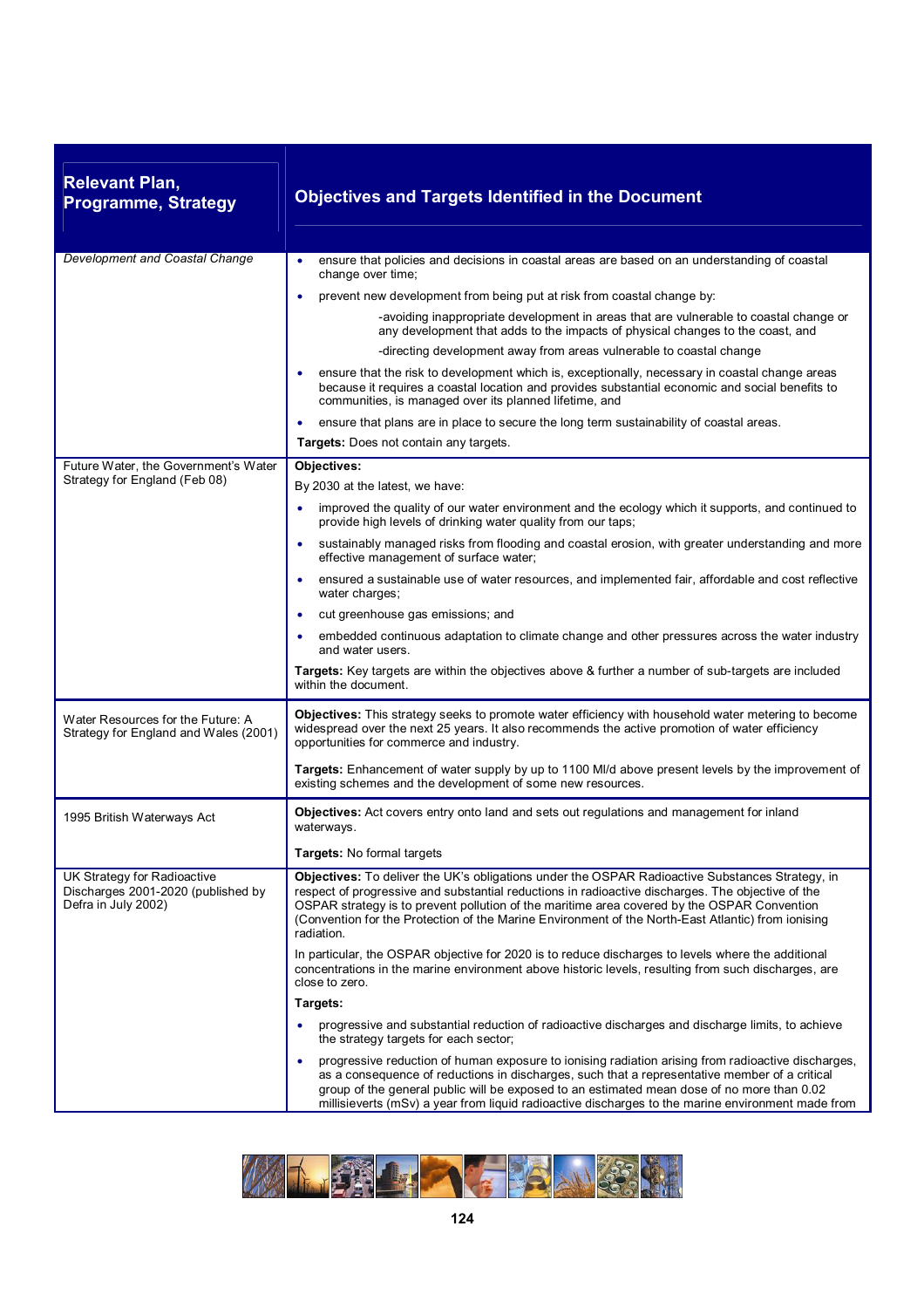| <b>Relevant Plan,</b><br><b>Programme, Strategy</b>                                                                                                                                     | <b>Objectives and Targets Identified in the Document</b>                                                                                                                                                                                                                                                                                                                                                                                                                                                                                                                                                                                                                                                                                                                                                                                       |
|-----------------------------------------------------------------------------------------------------------------------------------------------------------------------------------------|------------------------------------------------------------------------------------------------------------------------------------------------------------------------------------------------------------------------------------------------------------------------------------------------------------------------------------------------------------------------------------------------------------------------------------------------------------------------------------------------------------------------------------------------------------------------------------------------------------------------------------------------------------------------------------------------------------------------------------------------------------------------------------------------------------------------------------------------|
|                                                                                                                                                                                         | 2020 onwards:<br>progressive reduction of concentrations of radionuclides in the marine environment resulting from<br>radioactive discharges, such that by 2020 they add close to zero to historic levels. (The terms<br>"close to zero" and "historic levels" are not defined in the OSPAR Strategy and the OSPAR<br>Commission is continuing to work on establishing agreed definitions.)                                                                                                                                                                                                                                                                                                                                                                                                                                                    |
| Sustainable Development Commission<br>(2010) Sustainable Development in<br>Government Framework Targets                                                                                 | Objectives: The Sustainable Development in Government (SDiG) framework was announced in March<br>2010, this will replace the SOGE targets when they expire in 2010/11. This framework is intended to<br>reduce its greenhouse gas emissions and ensure that the Government's estate is resilient to the<br>impacts of changing climate. The framework also includes challenging targets on waste reduction and<br>recovery, more efficient use of water, and it promotes the protection and enhancement of biodiversity,<br>and positive engagement with the community.                                                                                                                                                                                                                                                                        |
|                                                                                                                                                                                         | Targets: Targets relating to water include:                                                                                                                                                                                                                                                                                                                                                                                                                                                                                                                                                                                                                                                                                                                                                                                                    |
|                                                                                                                                                                                         | Reduce water consumption by 7% (non-office estate) by 2016/17, relative to 2010/11 levels<br>٠                                                                                                                                                                                                                                                                                                                                                                                                                                                                                                                                                                                                                                                                                                                                                 |
|                                                                                                                                                                                         | Achieve a water consumption level of 6m3 per FTE on office estate by 2016/17                                                                                                                                                                                                                                                                                                                                                                                                                                                                                                                                                                                                                                                                                                                                                                   |
| <b>National (MOD)</b>                                                                                                                                                                   |                                                                                                                                                                                                                                                                                                                                                                                                                                                                                                                                                                                                                                                                                                                                                                                                                                                |
| <b>MOD Sustainable Development</b><br>Strategy, December 2008<br>&<br><b>MOD Sustainable Development Report</b><br>and Action Plan 2008<br>MOD JSP 418, leaflet 19 - Water<br>Pollution | Objectives:<br>• Ensure all our sites become more water efficient to comply with Government and MOD targets.<br>Targets:<br>$\bullet$<br>By 2020 reduce water consumption by 25% on the office and non-office estate, relative to<br>2004/2005 levels (SOGE target).<br>By December 2020 reduce water use (from consumption and leakage) by 6 million cubic metres<br>٠<br>from 2005/06 (MOD commitment).<br>Ongoing target to ensure that all new builds and major refurbishments are designed in line with<br>$\bullet$<br>water efficiency best practice through adherence to BREEAM/DREAM standards.<br>By 2012 conduct water audits across our whole estate and implement recommendations.<br>Objectives:<br>To conduct activities in accordance with government policy and to comply with the letter and spirit of<br>environmental law. |
| MOD JSP 418, leaflet 10 - Marine<br>Environmental Legislation                                                                                                                           | To support the aims and objectives of the UK Marine Bill, with exceptions negotiated solely to support<br>operational capability or retain classified information.<br>Targets: No formal targets.                                                                                                                                                                                                                                                                                                                                                                                                                                                                                                                                                                                                                                              |
| <b>National (Scotland)</b>                                                                                                                                                              |                                                                                                                                                                                                                                                                                                                                                                                                                                                                                                                                                                                                                                                                                                                                                                                                                                                |
| Scottish Government (2010) Scottish<br><b>Planning Policy</b>                                                                                                                           | Objectives: Scottish Planning Policy (SPP) sets out the Scottish Government's policy on land use<br>planning. With regard to flood risk, SPP states that developers and planning authorities should take a<br>precautionary approach in taking decisions when flood risk is an issue and that development should<br>not take place on land that could otherwise contribute to managing flood risk, for instance through<br>managed coastal realignment, washland creation or as part of a scheme to manage flood risk. With<br>respect to coastal issues, SPP states that planning authorities should take the likely effect of proposed<br>development on the marine environment into account when preparing when making decisions on<br>planning applications.<br>Targets: No formal targets                                                 |
| Scottish Water Delivery Plan - May                                                                                                                                                      | Objectives: Delivery Plan sets out two key objectives:                                                                                                                                                                                                                                                                                                                                                                                                                                                                                                                                                                                                                                                                                                                                                                                         |

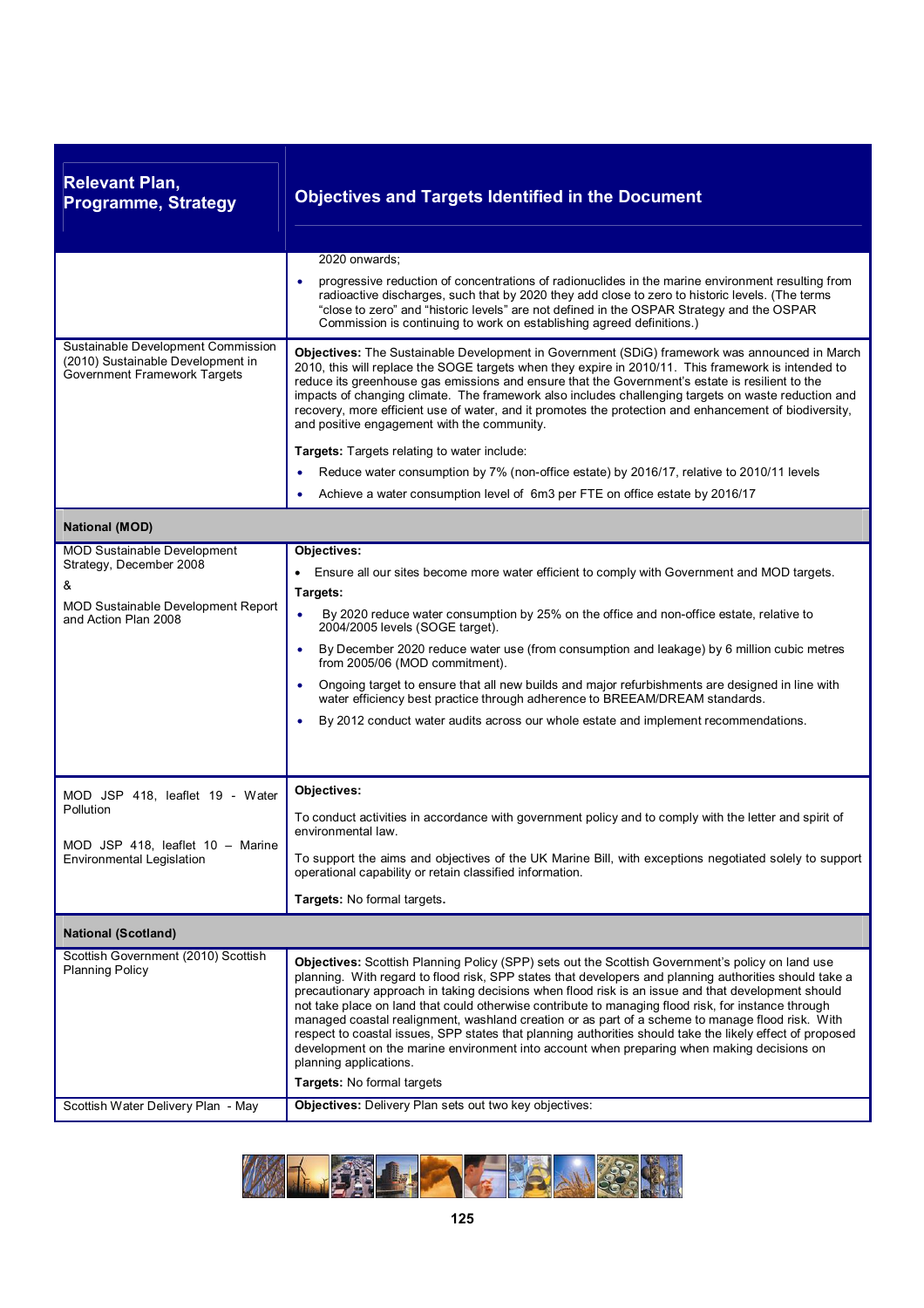| <b>Relevant Plan,</b><br><b>Programme, Strategy</b>                                               | <b>Objectives and Targets Identified in the Document</b>                                                                                                                                                                                                                                                                                                         |
|---------------------------------------------------------------------------------------------------|------------------------------------------------------------------------------------------------------------------------------------------------------------------------------------------------------------------------------------------------------------------------------------------------------------------------------------------------------------------|
| (2006)                                                                                            | We will progressively remove constraints on development in Scotland that are currently caused by<br>lack of capacity for water or for waste water treatment; and                                                                                                                                                                                                 |
|                                                                                                   | We will improve the standard of service to our customers, giving even better quality and reliability.<br>$\bullet$                                                                                                                                                                                                                                               |
|                                                                                                   | Targets: In turn Scottish Water is committed to delivering the Ministerial Directions and other<br>regulatory targets for the 2006 - 2010 period within the financial limits set out in the Final<br>Determination. A number of targets are specified throughout the document in order to achieve this.                                                          |
| The Water Environment (Controlled<br>Activities) (Scotland) Regulations 2005                      | These regulations set out the process by which activities that have the potential to affect Scotland's<br>water environment are regulated. Authorisation under the Controlled Activities Regulations (CAR) is<br>required for discharging to waters, disposal of pollutants to land, abstractions, impoundments and<br>engineering works affecting water bodies. |
|                                                                                                   | The CAR provide for three levels of authorisation over point source discharges, abstractions,<br>impoundments and engineering activities. This allows for proportionate controls over such activities so<br>that environmental protection can be provided whilst minimising the regulatory burden.                                                               |
|                                                                                                   | Targets: No formal targets                                                                                                                                                                                                                                                                                                                                       |
| <b>Scottish Environment Protection</b><br>Agency 19 Groundwater Protection<br>Policy for Scotland | Objective: Details policies aimed to provide a sustainable future for Scotland's groundwater resources<br>by protecting legitimate uses of groundwater and providing a common SEPA framework.                                                                                                                                                                    |
| Scottish Executive (2006) Bathing<br>Water Strategy for Scotland                                  | <b>Objectives:</b> The Bathing Water Strategy sets out a framework for meeting the challenges associated<br>with implementing the revised Bathing Water Directive.                                                                                                                                                                                               |
|                                                                                                   | This revision requires stricter bacteriological standards to be met in the future and sets new<br>requirements for the provision of information on water quality to the public, as well as for engaging<br>public participation in matters relating to bathing waters.                                                                                           |
| Scottish Executive Scottish Coastal                                                               | Objectives:                                                                                                                                                                                                                                                                                                                                                      |
| Forum (2004) A Strategy for<br>Scotland's Coast and Inshore Waters                                | The main goals are:                                                                                                                                                                                                                                                                                                                                              |
|                                                                                                   | To deliver integrated management for the whole Scottish coast at the most appropriate<br>٠<br>geographical scale.                                                                                                                                                                                                                                                |
|                                                                                                   | Establish an integrated system of spatial planning for Scotland's inshore marine area which<br>combines with the terrestrial planning system.                                                                                                                                                                                                                    |
|                                                                                                   | To achieve effective, strategic and adequately resourced leadership for the management and<br>sustainable use of coastal resources.                                                                                                                                                                                                                              |
|                                                                                                   | To safeguard the resources of Scotland's coast and inshore waters and to promote awareness of<br>their value.                                                                                                                                                                                                                                                    |
|                                                                                                   | To better understand and work with natural processes as far as possible.                                                                                                                                                                                                                                                                                         |
|                                                                                                   | To achieve effective stakeholder participation at the appropriate geographical and administrative<br>levels.                                                                                                                                                                                                                                                     |
|                                                                                                   | To co-ordinate research, data and information management activities, monitoring and evaluation of<br>٠<br>Scotland's Coasts and Inshore waters across Scotland.                                                                                                                                                                                                  |
| Scottish Executive (2001) Rivers,                                                                 | <b>Objectives:</b>                                                                                                                                                                                                                                                                                                                                               |
| Lochs, Coasts: The Future for<br>Scotland's Waters                                                | Improvements to management and protection practises will involve:                                                                                                                                                                                                                                                                                                |
|                                                                                                   | Putting ecology at the heart of the system;<br>٠                                                                                                                                                                                                                                                                                                                 |
|                                                                                                   | Tackling issues such as the impact of diffuse pollution from agriculture and urban areas;<br>٠                                                                                                                                                                                                                                                                   |
|                                                                                                   | Establishing a system of management that recognises that water systems are interdependent and<br>٠<br>ensures all those with an interest get their say;                                                                                                                                                                                                          |
|                                                                                                   | Requiring the collection of better information so the problems are located;<br>$\bullet$                                                                                                                                                                                                                                                                         |
|                                                                                                   | Introducing a regime for regulation of the abstraction of water and other physical impacts on water                                                                                                                                                                                                                                                              |

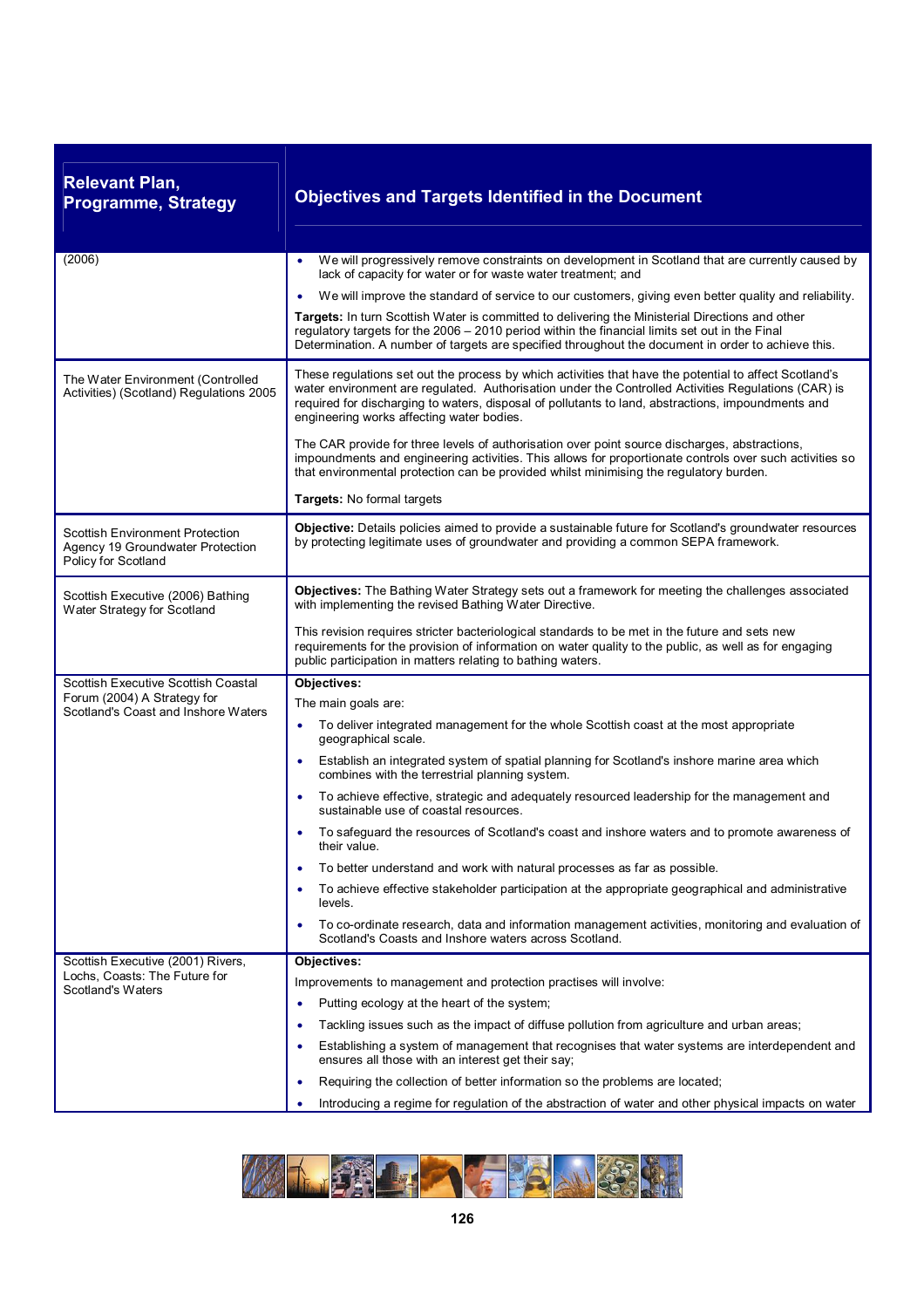| <b>Relevant Plan,</b><br><b>Programme, Strategy</b>                                            | <b>Objectives and Targets Identified in the Document</b>                                                                                                                          |
|------------------------------------------------------------------------------------------------|-----------------------------------------------------------------------------------------------------------------------------------------------------------------------------------|
|                                                                                                | courses so that where they cause problems they can be tackled;                                                                                                                    |
|                                                                                                | Improving the existing system for control of discharges to make it more relevant and better able to<br>$\bullet$<br>cope with new industries;                                     |
|                                                                                                | Promoting sustainable development and biodiversity; and<br>٠                                                                                                                      |
|                                                                                                | Doing all of the above in a manner that properly balances the interests of the environment with<br>those who depend upon it.                                                      |
| Scottish Executive (2004)                                                                      | Objectives:                                                                                                                                                                       |
| Implementation of the Water<br><b>Environment and Water Services</b>                           | The basic objectives to be achieved as set out in Article 4(1) of the WFD are summarised as follows:                                                                              |
| (WEWS) (Scotland) Act 2003 - Annual                                                            | prevent deterioration in the status of surface water bodies;<br>$\bullet$                                                                                                         |
| Report to the Scottish Parliament                                                              | protect, enhance and restore all bodies of surface water with the aim of achieving good surface<br>$\bullet$<br>water status by 2015;                                             |
|                                                                                                | prevent deterioration of the status of groundwater bodies;<br>$\bullet$                                                                                                           |
|                                                                                                | protect, enhance and restore all bodies of groundwater with the aim of achieving good<br>groundwater status by 2015;                                                              |
|                                                                                                | prevent or limit the input of pollutants to groundwater and reverse any significant and sustained<br>$\bullet$<br>upward trend in the concentration of pollutants in groundwater; |
|                                                                                                | comply with European wide measures against priority and priority hazardous substances; and<br>٠                                                                                   |
|                                                                                                | achieve compliance with any relevant standards and objectives for protected areas.<br>٠                                                                                           |
| <b>Scottish Environment Protection</b>                                                         | Objectives:                                                                                                                                                                       |
| Agency (2005) River Basin Planning<br>Strategy for the Scotland River Basin<br><b>District</b> | This Strategy describes planned actions within three key areas necessary for the development of<br>effective river basin planning:                                                |
|                                                                                                | Establishing administrative arrangements and working principles to support RBMP production;                                                                                       |
|                                                                                                | Delivering opportunities for participation and consultation; and                                                                                                                  |
|                                                                                                | Integrating and coordinating the RBMP with other plans and planning.                                                                                                              |
| <b>Scottish Environment Protection</b>                                                         | The Plan of Action describes:                                                                                                                                                     |
| Agency (2007) Solway Tweed River<br>Basin Planning - A Plan of Action                          | Stakeholders who SEPA/EA want to involve in river basin planning;<br>٠                                                                                                            |
| (Consultation Document)                                                                        | The ways in which the public can influence the river basin planning work;<br>٠                                                                                                    |
|                                                                                                | The way SEPA/EA will work with existing groups;                                                                                                                                   |
|                                                                                                | The key documents that SEPA/EA will produce;                                                                                                                                      |
|                                                                                                | How SEPA/EA will link with other planning processes; and<br>٠                                                                                                                     |
|                                                                                                | The river basin planning process and time scales set out in the Solway Tweed Regulations.                                                                                         |
| The Water Environment and Water<br>Services (Scotland) Act 2003                                | Objectives:                                                                                                                                                                       |
|                                                                                                | prevent deterioration in the status of surface water bodies;<br>$\bullet$                                                                                                         |
|                                                                                                | protect, enhance and restore all bodies of surface water with the aim of achieving good surface<br>water status by 2015;                                                          |
|                                                                                                | prevent deterioration of the status of groundwater bodies;<br>٠                                                                                                                   |
|                                                                                                | protect, enhance and restore all bodies of groundwater with the aim of achieving good<br>٠<br>groundwater status by 2015;                                                         |
|                                                                                                | prevent or limit the input of pollutants to groundwater and reverse any significant and<br>٠                                                                                      |
|                                                                                                | sustained upward trend in the concentration of pollutants in groundwater;<br>٠                                                                                                    |
|                                                                                                | comply with European wide measures against priority and priority hazardous substances; and<br>٠                                                                                   |
|                                                                                                | achieve compliance with any relevant standards and objectives for protected areas.                                                                                                |
|                                                                                                | Establish a River Basin Management Plan (RBMP) for each River Basin District.<br>٠                                                                                                |

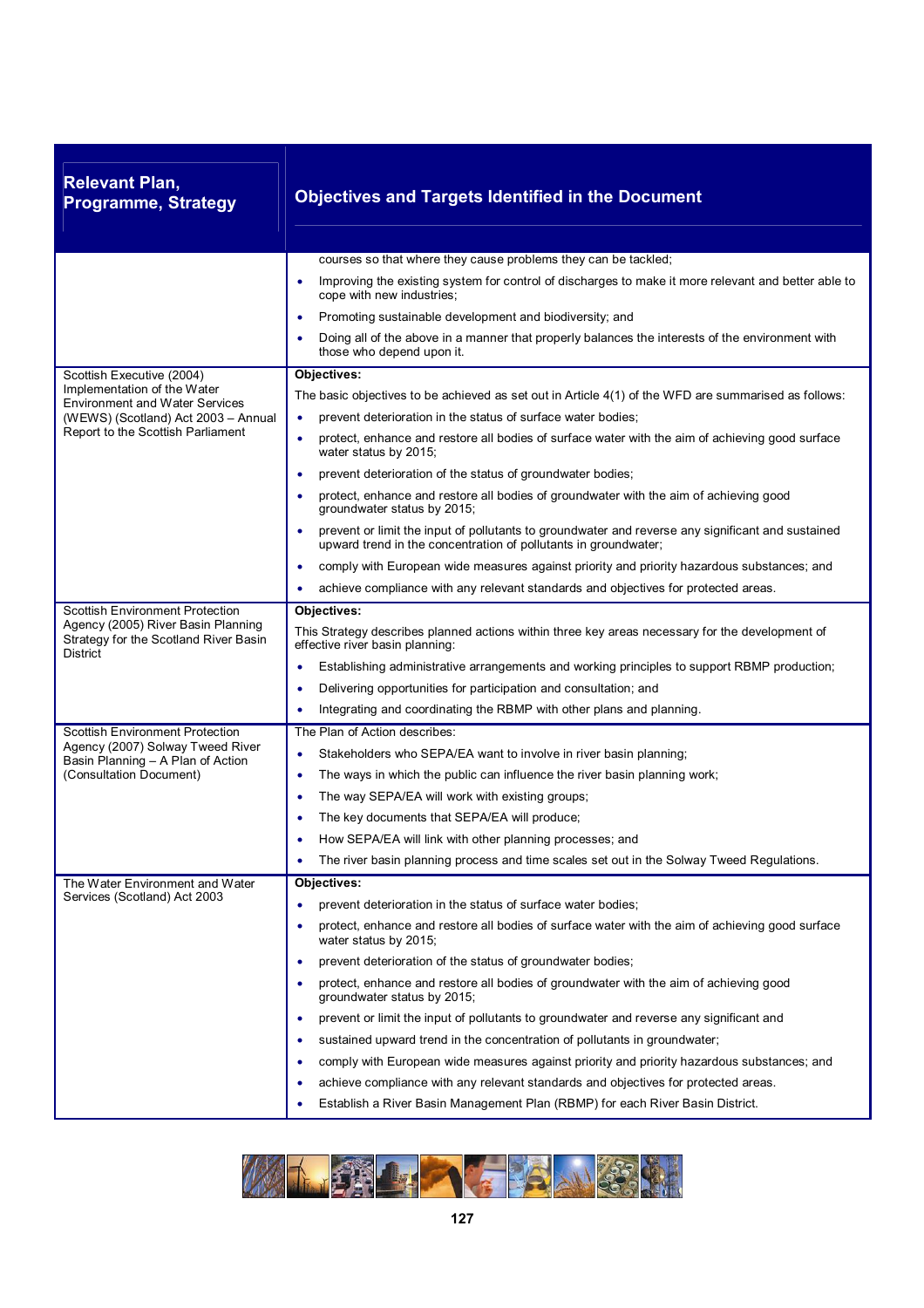| <b>Relevant Plan,</b><br><b>Programme, Strategy</b>                                         | <b>Objectives and Targets Identified in the Document</b>                                                                                                                                                                                                                                                                                                                        |
|---------------------------------------------------------------------------------------------|---------------------------------------------------------------------------------------------------------------------------------------------------------------------------------------------------------------------------------------------------------------------------------------------------------------------------------------------------------------------------------|
|                                                                                             | Targets: The WEWS sets out a timetable for implementation of requirements of the WDF up until<br>2015.                                                                                                                                                                                                                                                                          |
| <b>National (Wales)</b>                                                                     |                                                                                                                                                                                                                                                                                                                                                                                 |
| Welsh Assembly Government (2010)<br>Planning Policy Wales (Edition 2)                       | Objectives: Planning Policy Wales (PPW) sets out the land use planning policies of the Welsh<br>Assembly Government. Regarding water resources, PPW seeks to:                                                                                                                                                                                                                   |
|                                                                                             | protect and improve water resources through increased efficiency and demand management of<br>$\bullet$<br>water, particularly in those areas where additional water resources may not be available; and                                                                                                                                                                         |
|                                                                                             | ensure that appropriate sewerage facilities are provided to convey, treat and dispose of waste<br>water in accordance with appropriate legislation and sustainability principles.                                                                                                                                                                                               |
|                                                                                             | In relation to flooding, Planning Policy Wales states that development proposals in areas defined as<br>being of high flood hazard should only be considered:                                                                                                                                                                                                                   |
|                                                                                             | Development proposals in areas defined as being of high flood hazard should only be considered<br>where:                                                                                                                                                                                                                                                                        |
|                                                                                             | new development can be justified in that location, even though it is likely to be at risk from flooding;<br>and                                                                                                                                                                                                                                                                 |
|                                                                                             | the development proposal would not result in the intensification of existing development which may<br>itself be at risk; and                                                                                                                                                                                                                                                    |
|                                                                                             | new development would not increase the potential adverse impacts of a flood event.                                                                                                                                                                                                                                                                                              |
|                                                                                             | In terms of coastal development, PPW states that, before major developments are permitted, it will be<br>essential to demonstrate that a coastal location is required. Where development is considered to<br>satisfy this test it should be designed so as to be resilient to the effects of climate change over its<br>lifetime.                                               |
|                                                                                             | Targets: No formal targets.                                                                                                                                                                                                                                                                                                                                                     |
| Welsh Assembly Government (2004)<br>Technical Advice Note 15:<br>Development and Flood Risk | Objectives: TAN 15 sets out a precautionary framework to guide planning decisions. The approach<br>seeks to first, direct new development away from those areas which are at high risk of flooding and,<br>second, where development has to be considered in high risk areas (zone C), allow only those<br>developments which can be justified to be located within such areas. |
|                                                                                             | Targets: No formal targets.                                                                                                                                                                                                                                                                                                                                                     |
| Welsh Assembly Government (1998)                                                            | Objectives:                                                                                                                                                                                                                                                                                                                                                                     |
| Technical Advice Note 14: Coastal<br>Planning                                               | Protect the coastline in relation to development, landscape, biodiversity and recreation<br>٠                                                                                                                                                                                                                                                                                   |
|                                                                                             | Targets: No formal targets                                                                                                                                                                                                                                                                                                                                                      |
|                                                                                             | Air                                                                                                                                                                                                                                                                                                                                                                             |
| International / European (e.g. Directives)                                                  |                                                                                                                                                                                                                                                                                                                                                                                 |
| EC Ambient Air Quality and Cleaner                                                          | Objectives:                                                                                                                                                                                                                                                                                                                                                                     |
| Air for Europe (2008) (Directive<br>2008/50/EC)                                             | defines and establishes objectives for ambient air quality to avoid, prevent or reduce harmful<br>٠<br>effects on human health and the environment as a whole;                                                                                                                                                                                                                  |
|                                                                                             | assesses the ambient air quality in Member States using common methods and criteria;<br>٠                                                                                                                                                                                                                                                                                       |
|                                                                                             | obtains information on ambient air quality in order to help combat air pollution and nuisance and to<br>٠<br>monitor long-term trends and improvements resulting from national and Community measures;                                                                                                                                                                          |
|                                                                                             | ensures that such information on ambient air quality is made available to the public;<br>٠                                                                                                                                                                                                                                                                                      |
|                                                                                             | maintain air quality where it is good and improving it in other cases;<br>٠                                                                                                                                                                                                                                                                                                     |
|                                                                                             | promote increased cooperation between the Member States in reducing air pollution.<br>٠                                                                                                                                                                                                                                                                                         |
|                                                                                             |                                                                                                                                                                                                                                                                                                                                                                                 |

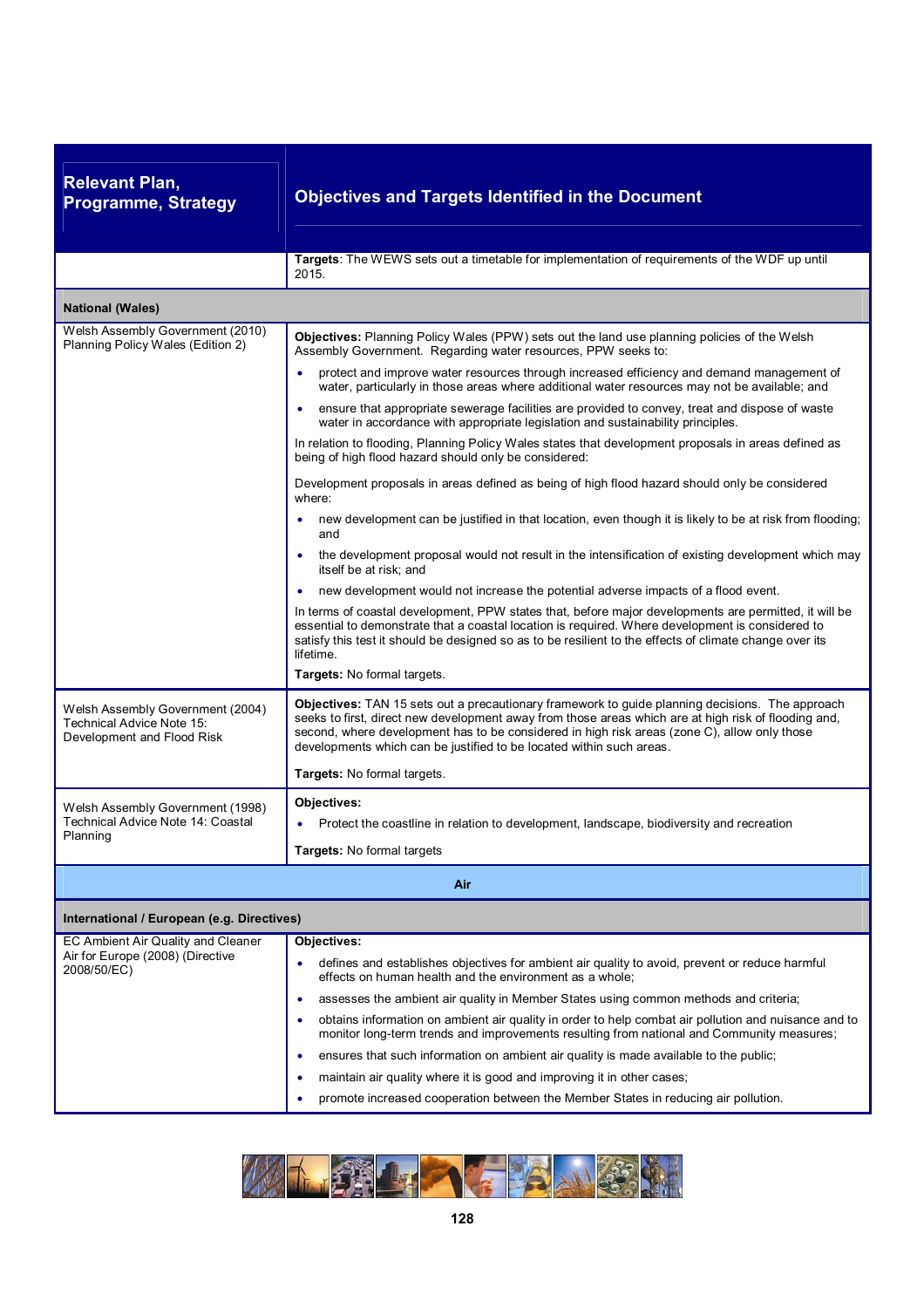| <b>Relevant Plan,</b><br><b>Programme, Strategy</b>                                     | <b>Objectives and Targets Identified in the Document</b>                                                                                                                                                                                                                                                                                                                                                                                                                                                  |
|-----------------------------------------------------------------------------------------|-----------------------------------------------------------------------------------------------------------------------------------------------------------------------------------------------------------------------------------------------------------------------------------------------------------------------------------------------------------------------------------------------------------------------------------------------------------------------------------------------------------|
|                                                                                         | Targets: Targets set out in methodology for ambient air quality assessment.                                                                                                                                                                                                                                                                                                                                                                                                                               |
| UNCED Earth Summit Rio (1992)<br>Agenda 21, Chapter 9: Protection of<br>the Atmosphere. | Objectives: This chapter of Agenda 21 seeks to:<br>Improve the scientific basis for decision-making;<br>$\bullet$                                                                                                                                                                                                                                                                                                                                                                                         |
|                                                                                         | Promote sustainable development with regards to: energy development, efficiency and<br>consumption, transportation, industrial development, terrestrial and marine resource development<br>and land use;                                                                                                                                                                                                                                                                                                  |
|                                                                                         | Prevent stratospheric ozone depletion; and<br>٠                                                                                                                                                                                                                                                                                                                                                                                                                                                           |
|                                                                                         | Monitor and reduce transboundary atmospheric pollution.                                                                                                                                                                                                                                                                                                                                                                                                                                                   |
|                                                                                         | Targets: No formal targets                                                                                                                                                                                                                                                                                                                                                                                                                                                                                |
| European Commission (1996) Air<br>Quality Framework Directive (Directive                | Objectives: Overall, the improvement of air quality with adequate information obtained on ambient air<br>quality to be provided to the public.                                                                                                                                                                                                                                                                                                                                                            |
| 96/62/EC)                                                                               | Targets: Mandatory limits or reductions for 11 air pollutants including: sulphur dioxide, nitrogen<br>dioxide, particulate matter, lead, ozone, benzene, carbon monoxide, poly-aromatic hydrocarbons,<br>cadmium, arsenic, nickel and mercury.                                                                                                                                                                                                                                                            |
| EU Thematic Strategy on Air Quality<br>(2005)                                           | The CAFÉ Programme forms the basis of the Thematic Strategy for Air Pollution for the EU. The<br>Strategy sets health and environmental objectives and emission reduction targets for the main<br>pollutants.                                                                                                                                                                                                                                                                                             |
|                                                                                         | The aim of the CAFE Programme is to establish a longterm, integrated strategy to tackle air pollution<br>and to protect against its effects on human health and the environment.                                                                                                                                                                                                                                                                                                                          |
|                                                                                         | CAFE's objectives are:                                                                                                                                                                                                                                                                                                                                                                                                                                                                                    |
|                                                                                         | To develop, collect and validate scientific information on the effects of air pollution.                                                                                                                                                                                                                                                                                                                                                                                                                  |
|                                                                                         | To support the correct implementation and review the effectiveness of existing legislation and to<br>develop new proposals as and when necessary.                                                                                                                                                                                                                                                                                                                                                         |
|                                                                                         | To ensure that the requisite measures are taken at the relevant level, and to develop structural<br>$\bullet$<br>links with the relevant policy areas.                                                                                                                                                                                                                                                                                                                                                    |
|                                                                                         | To develop an integrated strategy to include appropriate objectives and cost-effective measures. The<br>thematic strategy on air quality identifies that despite significant improvements in air quality across the<br>EU, a number of serious air quality issues still persist. The strategy promotes an approach, which<br>focuses upon the most serious pollutants, and that more is done to integrate environmental concerns<br>into other policies and programmes. The objective of the strategy is: |
|                                                                                         | To attain levels of air quality that do not give rise to significant negative impacts on and risks to<br>human health and the environment.                                                                                                                                                                                                                                                                                                                                                                |
|                                                                                         | The strategy emphasises the need for a shift towards less polluting modes of transport and the better<br>use of natural resources to help reduce harmful emissions.                                                                                                                                                                                                                                                                                                                                       |
| EU Sixth Environmental Action Plan<br>$(2002 - 2012)$                                   | The 6th EAP takes a broad look at the environmental challenges and provides a strategic framework<br>for the Commission's environmental policy up to 2012.                                                                                                                                                                                                                                                                                                                                                |
|                                                                                         | The 6th EAP identifies four priority areas:                                                                                                                                                                                                                                                                                                                                                                                                                                                               |
|                                                                                         | Climate change<br>٠                                                                                                                                                                                                                                                                                                                                                                                                                                                                                       |
|                                                                                         | Nature and biodiversity<br>٠                                                                                                                                                                                                                                                                                                                                                                                                                                                                              |
|                                                                                         | Environment and health                                                                                                                                                                                                                                                                                                                                                                                                                                                                                    |
|                                                                                         | Natural resources and waste.                                                                                                                                                                                                                                                                                                                                                                                                                                                                              |
|                                                                                         | The fields for which the strategies are developed are:                                                                                                                                                                                                                                                                                                                                                                                                                                                    |
|                                                                                         | Air<br>٠                                                                                                                                                                                                                                                                                                                                                                                                                                                                                                  |
|                                                                                         | Waste prevention and recycling                                                                                                                                                                                                                                                                                                                                                                                                                                                                            |
|                                                                                         | Marine environment<br>٠                                                                                                                                                                                                                                                                                                                                                                                                                                                                                   |
|                                                                                         | Soils<br>٠                                                                                                                                                                                                                                                                                                                                                                                                                                                                                                |

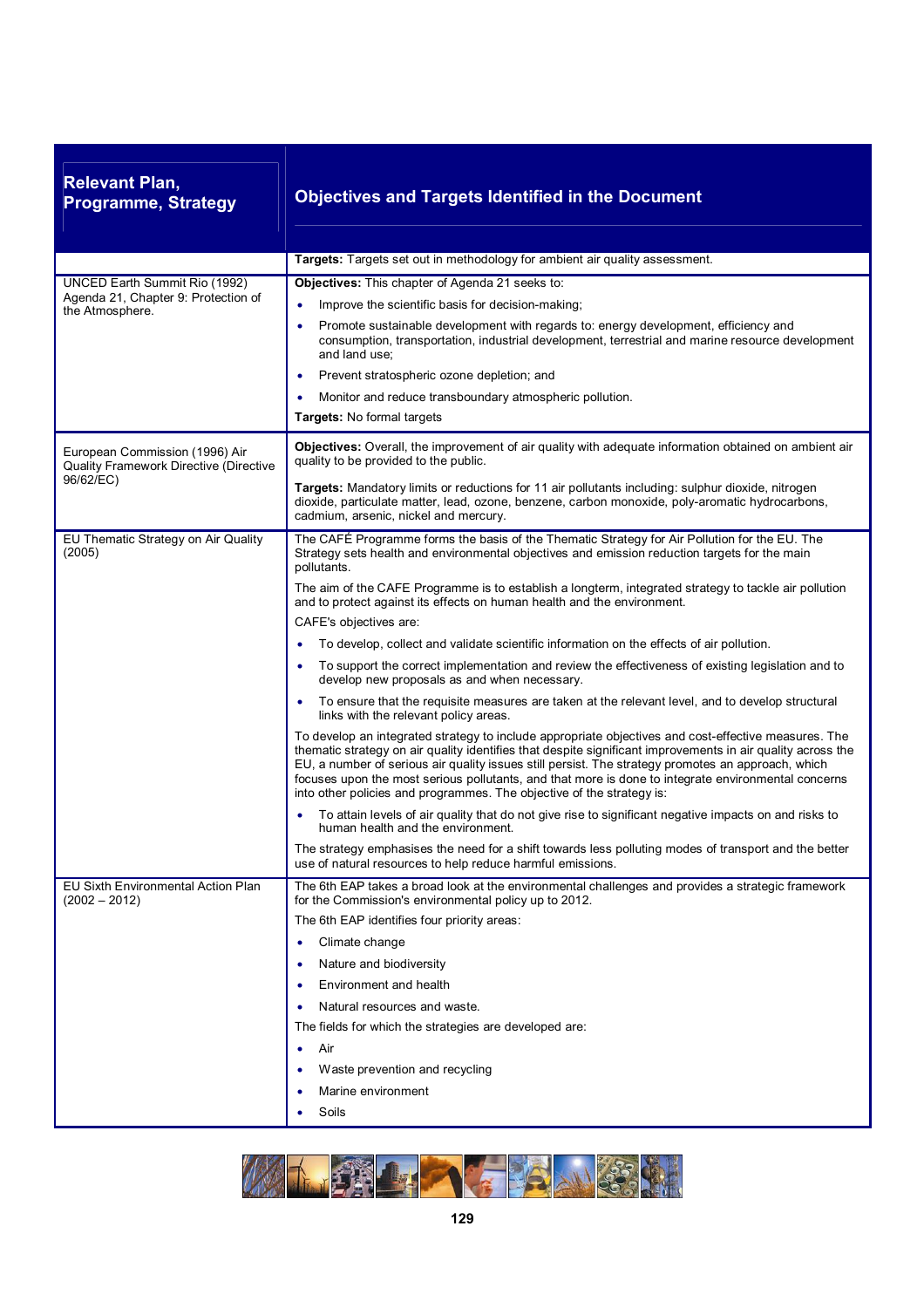| <b>Relevant Plan,</b><br><b>Programme, Strategy</b>                                                                                                | <b>Objectives and Targets Identified in the Document</b>                                                                                                                                                                                                                                                                                                                                                                                                                                                                                                                                                      |
|----------------------------------------------------------------------------------------------------------------------------------------------------|---------------------------------------------------------------------------------------------------------------------------------------------------------------------------------------------------------------------------------------------------------------------------------------------------------------------------------------------------------------------------------------------------------------------------------------------------------------------------------------------------------------------------------------------------------------------------------------------------------------|
|                                                                                                                                                    | Pesticides                                                                                                                                                                                                                                                                                                                                                                                                                                                                                                                                                                                                    |
|                                                                                                                                                    | Natural resources                                                                                                                                                                                                                                                                                                                                                                                                                                                                                                                                                                                             |
|                                                                                                                                                    | The urban environment.                                                                                                                                                                                                                                                                                                                                                                                                                                                                                                                                                                                        |
|                                                                                                                                                    | Targets: A number of targets arise out of the priority areas, originating from other policy sources.                                                                                                                                                                                                                                                                                                                                                                                                                                                                                                          |
| European Commission (1999) The<br><b>Landfill Directive</b>                                                                                        | The Directive is intended, by way of stringent operational and technical requirements on the waste and<br>landfills, to prevent or reduce the adverse effects of the landfill of waste on the environment, in<br>particular on surface water, groundwater, soil, air and human health.                                                                                                                                                                                                                                                                                                                        |
|                                                                                                                                                    | Targets: Directive establishes guidelines and targets for the quantities of biodegradable waste being<br>sent to landfill.                                                                                                                                                                                                                                                                                                                                                                                                                                                                                    |
| WHO (2005) Health Effects of<br><b>Transport-Related Air Pollution</b>                                                                             | Objectives: This WHO report highlights the dangers which transport-related air pollution poses to<br>people and society. Based on a substantial amount of evidence, it notes that an increase in car use<br>across the world disproportionately affects the most vulnerable social groups, such as children and the<br>elderly. The effects highlighted in the report mainly relate to those presented by air pollutants such as<br>particulate matter (PM) and volatile organic compounds (VOCs). However, it also highlights the<br>increased risk of road accidents and fatalities with increased car use. |
|                                                                                                                                                    | Targets: Transport-related air pollution must be reduced so its effects on health can be prevented, and<br>this requires:                                                                                                                                                                                                                                                                                                                                                                                                                                                                                     |
|                                                                                                                                                    | combining the development of cleaner transport technologies with the implementation of effective<br>policies to manage the demand for transport                                                                                                                                                                                                                                                                                                                                                                                                                                                               |
|                                                                                                                                                    | selecting modes of transport that are safer for health and the environment<br>٠                                                                                                                                                                                                                                                                                                                                                                                                                                                                                                                               |
| <b>National (UK)</b>                                                                                                                               |                                                                                                                                                                                                                                                                                                                                                                                                                                                                                                                                                                                                               |
| Air Quality Strategy for England,<br>Scotland, Wales and Northern Ireland<br>(2007)                                                                | Objective: The Strategy sets out a way forward for work and planning on air quality issues; sets out<br>the air quality standards and objectives to be achieved; introduces a new policy framework for tackling<br>fine particles; identifies potential new national policy measures which modelling indicates could give<br>further health benefits and move closer towards meeting the Strategy's objectives.                                                                                                                                                                                               |
|                                                                                                                                                    | Targets: Specific limits on concentrations of the following air pollutants: benzene; butadiene; carbon<br>monoxide; lead; nitrogen dioxide; ozone; particulate matter (PM10) and sulphur dioxide.                                                                                                                                                                                                                                                                                                                                                                                                             |
| ODPM (2004) PPS23: Planning and<br><b>Pollution Control</b>                                                                                        | Objectives: The PPS is in line with the Government's commitment to the principles of sustainable<br>development and the importance of controlling and minimising pollution. Appendix A contains matters<br>that should be considered in the preparation of development plan documents and when taking<br>decisions on individual planning applications. However, it does not contain a specific set of objectives.                                                                                                                                                                                            |
|                                                                                                                                                    | <b>Targets:</b> Does not contain any targets.                                                                                                                                                                                                                                                                                                                                                                                                                                                                                                                                                                 |
| <b>UK Government Sustainable</b>                                                                                                                   | Objectives: The Strategy sets out five guiding principles:                                                                                                                                                                                                                                                                                                                                                                                                                                                                                                                                                    |
| Development Strategy: Securing the<br>Future (2005) and the UK's Shared<br><b>Framework for Sustainable</b><br>Development, One Future - Different | Living within Environmental Limits: Respecting the limits of the planet's environment, resources<br>and biodiversity – to improve our environment and ensure that the natural resources needed for<br>life are unimpaired and remain so for future generations.                                                                                                                                                                                                                                                                                                                                               |
| Paths (2005)                                                                                                                                       | Ensuring a Strong, Healthy and Just Society: Meeting the diverse needs of all people in existing<br>$\bullet$<br>and future communities, promoting personal wellbeing, social cohesion and inclusion, and creating<br>equal opportunity for all.                                                                                                                                                                                                                                                                                                                                                              |
|                                                                                                                                                    | Achieving a Sustainable Economy: Building a strong, stable and sustainable economy which<br>٠<br>provides prosperity and opportunities for all, and in which environmental and social costs fall on<br>those who impose them (polluter pays), and efficient resource use is incentives.                                                                                                                                                                                                                                                                                                                       |
|                                                                                                                                                    | Using Sound Science Responsibly: Ensuring policy is developed and implemented on the basis of<br>strong scientific evidence, whilst taking into account scientific uncertainty (through the<br>precautionary principle) as well as public attitudes and values.                                                                                                                                                                                                                                                                                                                                               |

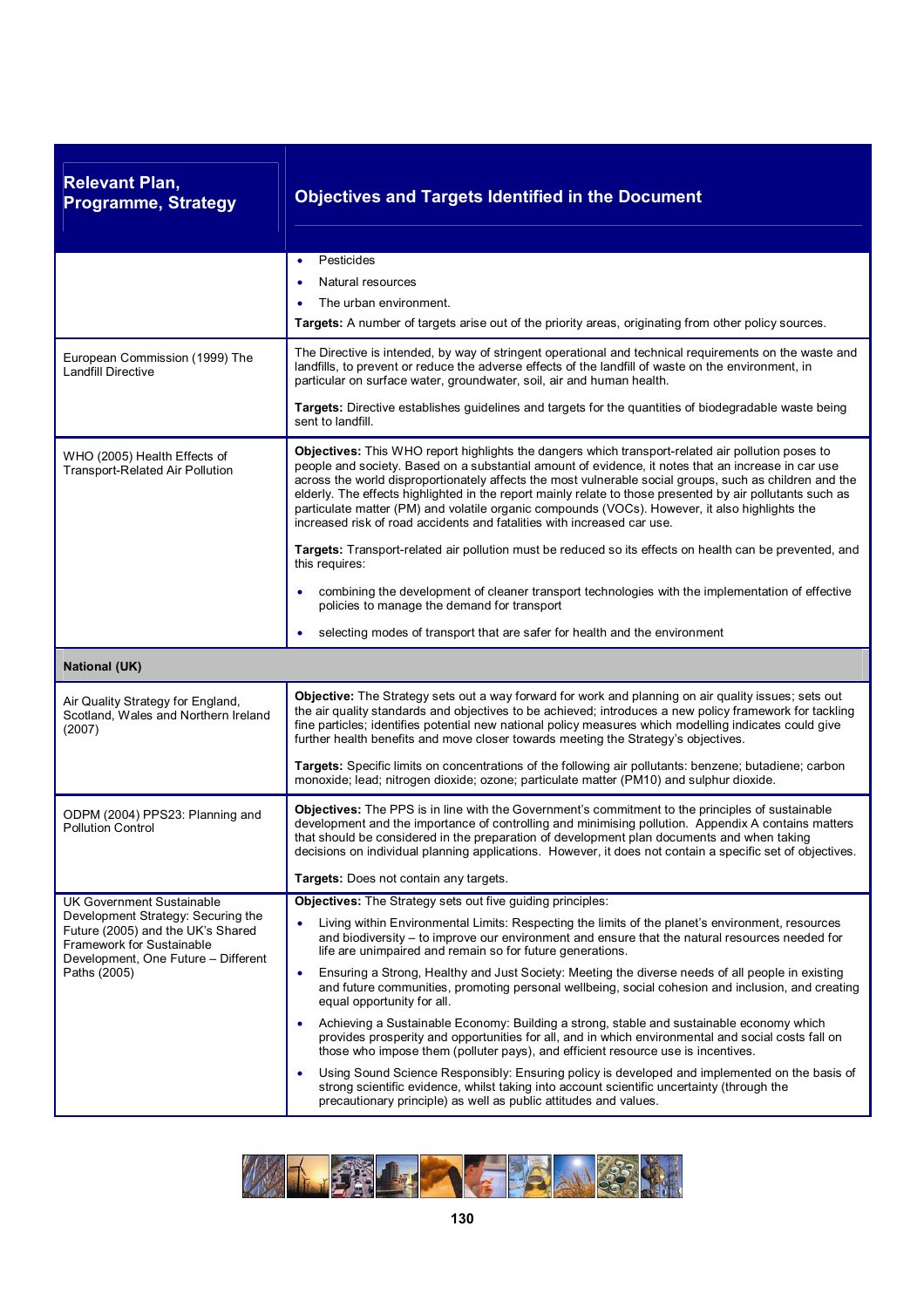| <b>Relevant Plan,</b><br><b>Programme, Strategy</b>                                                                   | <b>Objectives and Targets Identified in the Document</b>                                                                                                                                                                                                                                                                                                         |
|-----------------------------------------------------------------------------------------------------------------------|------------------------------------------------------------------------------------------------------------------------------------------------------------------------------------------------------------------------------------------------------------------------------------------------------------------------------------------------------------------|
|                                                                                                                       | Promoting Good Governance: Actively promoting effective, participative systems of governance in<br>$\bullet$                                                                                                                                                                                                                                                     |
|                                                                                                                       | all levels of society – engaging people's creativity, energy, and diversity.                                                                                                                                                                                                                                                                                     |
|                                                                                                                       | It also sets out four priorities shared across the UK, namely:<br>Sustainable Consumption and Production;<br>$\bullet$                                                                                                                                                                                                                                           |
|                                                                                                                       | Climate Change and Energy;<br>٠                                                                                                                                                                                                                                                                                                                                  |
|                                                                                                                       | Natural resources protection and environmental enhancement;<br>٠                                                                                                                                                                                                                                                                                                 |
|                                                                                                                       | Sustainable Communities.                                                                                                                                                                                                                                                                                                                                         |
|                                                                                                                       | Targets: Strategy lists 68 high level UK government strategy indicators, which will be used to measure<br>the success with which the above objectives are being met. Relevant to air quality are:                                                                                                                                                                |
|                                                                                                                       | Air quality and health: (a) annual levels of particles and ozone (b) days when air pollution is moderate<br>or higher.                                                                                                                                                                                                                                           |
| Defra (2000) Rural White Paper "Our<br>Countryside: the Future: A Fair Deal<br>for Rural England"                     | Objectives: The aim of this paper is to sustain and enhance the distinctive environment, economy and<br>social fabric of the English countryside for the benefit of all.                                                                                                                                                                                         |
|                                                                                                                       | The vision is of:                                                                                                                                                                                                                                                                                                                                                |
|                                                                                                                       | A living countryside, with thriving rural communities and access to high quality public services<br>٠                                                                                                                                                                                                                                                            |
|                                                                                                                       | A working countryside, with a diverse economy giving high and stable levels of employment                                                                                                                                                                                                                                                                        |
|                                                                                                                       | A protected countryside in which the environment is sustained and enhanced, and which all can<br>enjoy                                                                                                                                                                                                                                                           |
|                                                                                                                       | A vibrant countryside which can shape its own future and with its voice heard by Government at all<br>levels.                                                                                                                                                                                                                                                    |
|                                                                                                                       | Targets: This paper sets a number of targets in order to achieve its aims. However a number of these<br>are not directly relevant to this AoS.                                                                                                                                                                                                                   |
|                                                                                                                       | The paper also sets out a number of useful indicators including:                                                                                                                                                                                                                                                                                                 |
|                                                                                                                       | Change in countryside quality including biodiversity, tranquillity, heritage, and landscape character<br>$\bullet$                                                                                                                                                                                                                                               |
|                                                                                                                       | Populations of farmland birds<br>$\bullet$                                                                                                                                                                                                                                                                                                                       |
|                                                                                                                       | <b>Condition of SSSIs</b><br>٠                                                                                                                                                                                                                                                                                                                                   |
|                                                                                                                       | Rivers of good or fair quality<br>٠                                                                                                                                                                                                                                                                                                                              |
|                                                                                                                       | Air quality (low level ozone) in rural areas<br>٠                                                                                                                                                                                                                                                                                                                |
| Air Quality Regulations 2000 and The<br>Air Quality (Amendment) Regulations                                           | Objectives: The Air Quality Regulations set out the air quality objectives for the UK for the following<br>pollutants:                                                                                                                                                                                                                                           |
| 2002                                                                                                                  | Benzene,<br>٠                                                                                                                                                                                                                                                                                                                                                    |
|                                                                                                                       | 1,3 Butadiene                                                                                                                                                                                                                                                                                                                                                    |
|                                                                                                                       | Carbon Monoxide                                                                                                                                                                                                                                                                                                                                                  |
|                                                                                                                       | Lead<br>$\bullet$                                                                                                                                                                                                                                                                                                                                                |
|                                                                                                                       | Nitrogen Dioxide<br>$\bullet$                                                                                                                                                                                                                                                                                                                                    |
|                                                                                                                       | Particulates (PM10)                                                                                                                                                                                                                                                                                                                                              |
|                                                                                                                       | Sulphur Dioxide.<br>$\bullet$                                                                                                                                                                                                                                                                                                                                    |
|                                                                                                                       | <b>Targets:</b> The Regulations sets objectives for each air quality pollutant e.g. to achieve and maintain<br>40ug.m-3 of annual average nitrogen dioxide.                                                                                                                                                                                                      |
| HM Government (2007) PSA Delivery<br>Agreement 28 Secure a Healthy<br>Natural Environment for Today and the<br>Future | Objectives: "Lead the global effort to avoid dangerous climate change", and PSA 28, "Secure a<br>healthy natural environment for today and the future". For each of these Agreements the Treasury has<br>set out a number of individual areas in which progress will be tracked, to# build up a picture of how well<br>the overall objective is being delivered. |
|                                                                                                                       | Targets: Indicator 3 is relevant to this topic:                                                                                                                                                                                                                                                                                                                  |

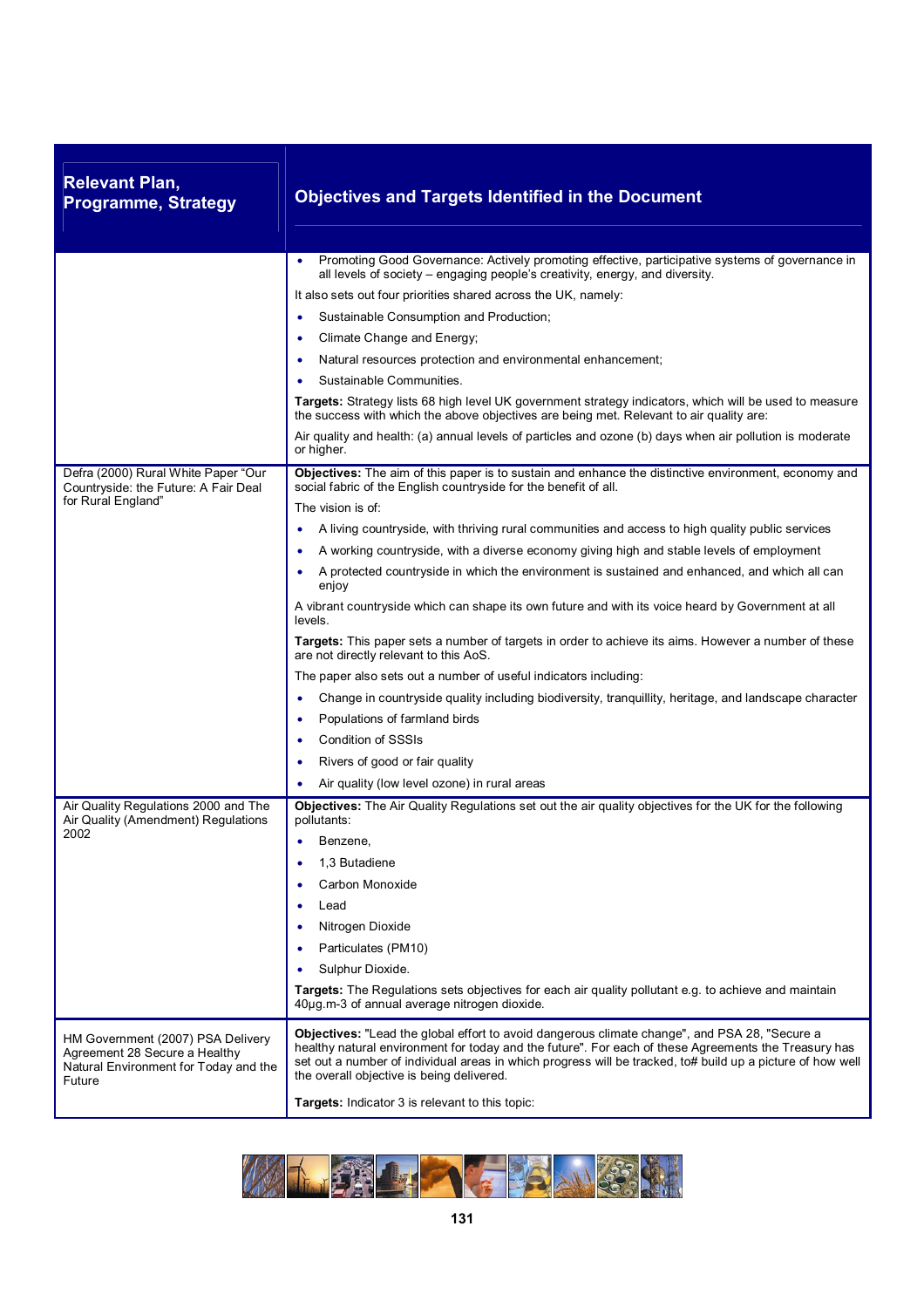| <b>Relevant Plan,</b><br><b>Programme, Strategy</b>                                                                   | <b>Objectives and Targets Identified in the Document</b>                                                                                                                                                                                                                                                                                                                                                                                                                                                                                                                                                                                                                                                                                                                                                                                                    |
|-----------------------------------------------------------------------------------------------------------------------|-------------------------------------------------------------------------------------------------------------------------------------------------------------------------------------------------------------------------------------------------------------------------------------------------------------------------------------------------------------------------------------------------------------------------------------------------------------------------------------------------------------------------------------------------------------------------------------------------------------------------------------------------------------------------------------------------------------------------------------------------------------------------------------------------------------------------------------------------------------|
|                                                                                                                       | Air quality—meeting the Air Quality Strategy objectives for eight air pollutants as illustrated by trends in<br>measurements of two of the more important pollutants which affect public health: particles and nitrogen<br>dioxide.                                                                                                                                                                                                                                                                                                                                                                                                                                                                                                                                                                                                                         |
| 1995 Environment Act                                                                                                  | Objectives:                                                                                                                                                                                                                                                                                                                                                                                                                                                                                                                                                                                                                                                                                                                                                                                                                                                 |
|                                                                                                                       | The main purpose of the Environment Act is to protect and preserve the environment and guard<br>against pollution to air, land or water. The Act adopts an integrated approach to environmental<br>protection and outlines where authorisation is required from relevant authorities to carry out certain<br>procedures as well as outlining the responsibilities of the relevant authorities.                                                                                                                                                                                                                                                                                                                                                                                                                                                              |
|                                                                                                                       | <b>Targets:</b> No formal targets                                                                                                                                                                                                                                                                                                                                                                                                                                                                                                                                                                                                                                                                                                                                                                                                                           |
| WHO (2000) Transport, Environment<br>and Health                                                                       | Objectives: This report primarily focuses on increasing road transport, noting that road users generate<br>excessive costs to themselves, other individuals and society - through noise, pollution and accidents -<br>in the form of illness, injuries, deaths and damage to mental health and social relationships. The<br>challenge is to promote healthy and sustainable transport alternatives to prevent the negative effects of<br>transport systems on human health. Meeting this challenge requires commitment and action from<br>governments. It summarises the latest scientific evidence on the impact of transport-generated air<br>pollution, noise and accidents on behaviour and physical and mental health. The report also highlights<br>the potential health benefits from non-motorised forms of transport, such as cycling and walking. |
|                                                                                                                       | Targets: The report highlights the need for policy-makers to address the following issues:                                                                                                                                                                                                                                                                                                                                                                                                                                                                                                                                                                                                                                                                                                                                                                  |
|                                                                                                                       | transport-related noise pollution<br>٠                                                                                                                                                                                                                                                                                                                                                                                                                                                                                                                                                                                                                                                                                                                                                                                                                      |
|                                                                                                                       | transport-related air pollution                                                                                                                                                                                                                                                                                                                                                                                                                                                                                                                                                                                                                                                                                                                                                                                                                             |
|                                                                                                                       | the effects of transport of mental health and wellbeing                                                                                                                                                                                                                                                                                                                                                                                                                                                                                                                                                                                                                                                                                                                                                                                                     |
|                                                                                                                       | identifying key groups affected by transport health risks<br>$\bullet$                                                                                                                                                                                                                                                                                                                                                                                                                                                                                                                                                                                                                                                                                                                                                                                      |
|                                                                                                                       | improving provisions for cycling and walking.                                                                                                                                                                                                                                                                                                                                                                                                                                                                                                                                                                                                                                                                                                                                                                                                               |
| <b>National (MOD)</b>                                                                                                 |                                                                                                                                                                                                                                                                                                                                                                                                                                                                                                                                                                                                                                                                                                                                                                                                                                                             |
| MOD JSP 418, leaflet 9 - Local Air<br>Quality                                                                         | The MoD has an exemption from the Statutory Nuisance provisions of the Environmental Protection<br>Act 1990 for operational activities directly related to national security.                                                                                                                                                                                                                                                                                                                                                                                                                                                                                                                                                                                                                                                                               |
| MOD JSP 418 leaflet 15 - Statutory                                                                                    | Objectives:                                                                                                                                                                                                                                                                                                                                                                                                                                                                                                                                                                                                                                                                                                                                                                                                                                                 |
| Nuisance                                                                                                              | To comply with the letter and spirit of relevant environmental legislation and work towards reducing<br>the Department's contributions to, and impacts of, air pollution. Crown exemption remains for<br>smoke, but for training and operational purposes only.                                                                                                                                                                                                                                                                                                                                                                                                                                                                                                                                                                                             |
|                                                                                                                       | To minimise gaseous and particulate emissions, particularly where they include heavy metals or<br>other substances on the Red List of substances considered particularly harmful in water.                                                                                                                                                                                                                                                                                                                                                                                                                                                                                                                                                                                                                                                                  |
|                                                                                                                       | To ensure vehicles comply with emission limits.<br>$\bullet$                                                                                                                                                                                                                                                                                                                                                                                                                                                                                                                                                                                                                                                                                                                                                                                                |
|                                                                                                                       | To ensure vessels in harbour or close to shore comply with Clean Air legislation.                                                                                                                                                                                                                                                                                                                                                                                                                                                                                                                                                                                                                                                                                                                                                                           |
|                                                                                                                       | Targets: No formal targets                                                                                                                                                                                                                                                                                                                                                                                                                                                                                                                                                                                                                                                                                                                                                                                                                                  |
| <b>National (Scotland)</b>                                                                                            |                                                                                                                                                                                                                                                                                                                                                                                                                                                                                                                                                                                                                                                                                                                                                                                                                                                             |
| <b>Scottish Environment Protection</b><br>Agency Policy Priorities Relevant to<br>the Scottish Environment Protection | Objectives: Paper summarises policies and priorities of the Scottish Executive, which, together with<br>the specific provisions in SEPA's Management Statement Financial Memorandum and SEPA's<br>statutory powers and duties, form the main elements of the policy framework for SEPA's activities.                                                                                                                                                                                                                                                                                                                                                                                                                                                                                                                                                        |
| Agency (Paper 2004/13)                                                                                                | Targets: Key target with reference to this topic:                                                                                                                                                                                                                                                                                                                                                                                                                                                                                                                                                                                                                                                                                                                                                                                                           |
|                                                                                                                       | Air Quality and Global Atmosphere – minimise emissions of harmful pollutants to the air. Work<br>٠<br>within the UK strategy with a view to meeting by 2010 the targets in the National Emissions<br>Ceilings Directive.                                                                                                                                                                                                                                                                                                                                                                                                                                                                                                                                                                                                                                    |

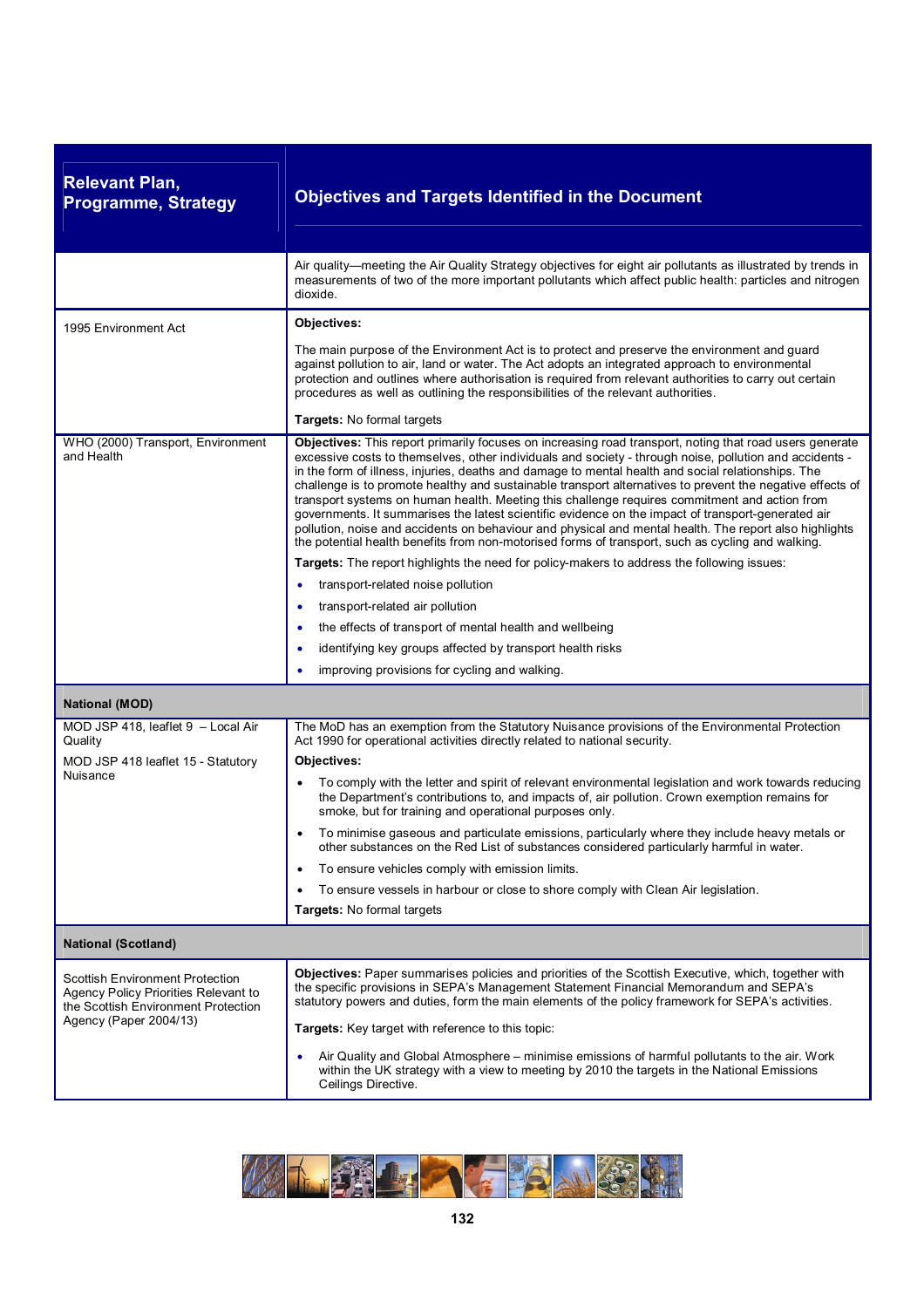| <b>Relevant Plan,</b><br><b>Programme, Strategy</b>                                                                        | <b>Objectives and Targets Identified in the Document</b>                                                                                                                                                                                                                                                                                                                                                                                                                                                                                                                                                                                                                                                                                                                                                                                                                                                                                                                                                                                                                                                                                         |  |
|----------------------------------------------------------------------------------------------------------------------------|--------------------------------------------------------------------------------------------------------------------------------------------------------------------------------------------------------------------------------------------------------------------------------------------------------------------------------------------------------------------------------------------------------------------------------------------------------------------------------------------------------------------------------------------------------------------------------------------------------------------------------------------------------------------------------------------------------------------------------------------------------------------------------------------------------------------------------------------------------------------------------------------------------------------------------------------------------------------------------------------------------------------------------------------------------------------------------------------------------------------------------------------------|--|
| <b>National (Wales)</b>                                                                                                    |                                                                                                                                                                                                                                                                                                                                                                                                                                                                                                                                                                                                                                                                                                                                                                                                                                                                                                                                                                                                                                                                                                                                                  |  |
| Welsh Assembly Government (2010)<br>Planning Policy Wales (Edition 2)                                                      | Objectives: Planning Policy Wales (PPW) sets out the land use planning policies of the Welsh<br>Assembly Government. Regarding air quality, PPW sets out the following potential material planning<br>considerations:<br>location, taking into account such considerations as the reasons for selecting the chosen site itself;<br>impact on health and amenity;<br>$\bullet$<br>the risk and impact of potential pollution from the development, insofar as this might have an effect<br>$\bullet$<br>on the use of other land and the surrounding environment (<br>prevention of nuisance; and<br>$\bullet$<br>impact on the road and other transport networks, and in particular on traffic generation.<br>Targets: No formal targets.                                                                                                                                                                                                                                                                                                                                                                                                        |  |
| <b>Climate Change and Energy Use</b>                                                                                       |                                                                                                                                                                                                                                                                                                                                                                                                                                                                                                                                                                                                                                                                                                                                                                                                                                                                                                                                                                                                                                                                                                                                                  |  |
| International / European (e.g. Directives)                                                                                 |                                                                                                                                                                                                                                                                                                                                                                                                                                                                                                                                                                                                                                                                                                                                                                                                                                                                                                                                                                                                                                                                                                                                                  |  |
| EU Emission Trading Scheme (EU<br>ETS)                                                                                     | Objectives: The EU Emissions Trading Scheme (EU ETS) is a Europe wide scheme which aims to<br>reduce emissions of carbon dioxide and combat the serious threat of climate change. EU ETS puts a<br>price on carbon that businesses use and creates a market for carbon. It has been in place since 2005.<br>The UK is committed to building on the EU ETS as its main way of pricing carbon in the economy, to<br>ensure emissions are effectively limited, and sees the EU ETS Review as an excellent opportunity to<br>map out a long term policy framework and provide clear and convincing signals about the scheme. The<br>key areas that need to be addressed to ensure EU ETS meets its potential are as follows:<br>setting safe, stable and affordable emissions limits<br>$\bullet$<br>building a global carbon market<br>٠<br>expanding the scheme<br>٠<br>Improving efficiency.<br>$\bullet$<br>Target: The UK will allocate 246,175,998 allowances per annum in the second phase of the EU ETS<br>(2008-2012), including those to be auctioned or sold. This equates to a cap of 1230,879,9916<br>allowances over the whole period. |  |
| UNCED Earth Summit Rio (1992)<br>Agenda 21, Chapter 9: Protection of<br>the Atmosphere.                                    | Objectives: This chapter of Agenda 21 seeks to:<br>Improve the scientific basis for decision-making;<br>Promote sustainable development with regards to: energy development, efficiency and<br>consumption, transportation, industrial development, terrestrial and marine resource development<br>and land use;<br>Prevent stratospheric ozone depletion; and<br>٠<br>Monitor and reduce transboundary atmospheric pollution.<br>Targets: No formal targets                                                                                                                                                                                                                                                                                                                                                                                                                                                                                                                                                                                                                                                                                     |  |
| United Nations (1997) The UN<br>Framework Convention on Climate<br>Change (UNFCCC) and the Kyoto<br>Protocol to the UNFCCC | Objectives: To prevent "dangerous" human interference with the climate system, namely through<br>reductions in the emissions of greenhouse gases.<br>Targets: A 12.5% reduction by 2008-2012 in the 1990 levels of the six listed gases: Carbon dioxide;<br>Methane; Nitrous oxide; Hydrofluorocarbons; Perfluorocarbons and Sulphur hexafluoride.<br>Objectives: Sets out how Europe must adapt to climate change and a number of scenarios on how the                                                                                                                                                                                                                                                                                                                                                                                                                                                                                                                                                                                                                                                                                          |  |
| EU Green Paper "adaptation to climate<br>change in Europe - options for EU<br>action"                                      | EU can react.<br>Targets: No formal targets                                                                                                                                                                                                                                                                                                                                                                                                                                                                                                                                                                                                                                                                                                                                                                                                                                                                                                                                                                                                                                                                                                      |  |

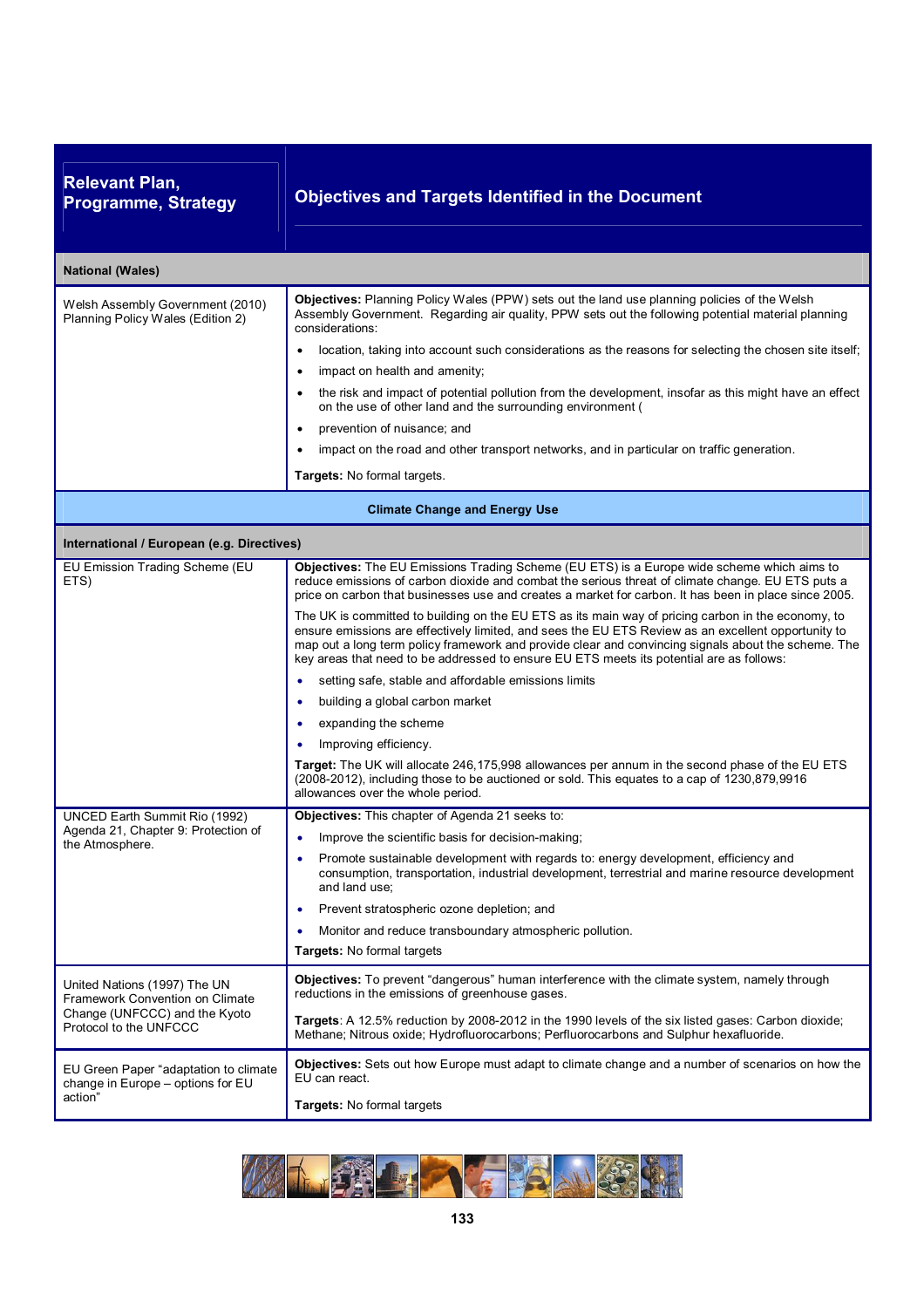| <b>Relevant Plan,</b><br><b>Programme, Strategy</b>                 | <b>Objectives and Targets Identified in the Document</b>                                                                                                                                                                                                                                                                                                                                                                                                                                                                                                                                                        |
|---------------------------------------------------------------------|-----------------------------------------------------------------------------------------------------------------------------------------------------------------------------------------------------------------------------------------------------------------------------------------------------------------------------------------------------------------------------------------------------------------------------------------------------------------------------------------------------------------------------------------------------------------------------------------------------------------|
| European Climate Change Programme<br>(ECCP)                         | <b>Objective:</b> The goal of the ECCP is to identify and develop all the necessary elements of an EU<br>strategy to implement the Kyoto Protocol. The Second ECCP (running from 2005) includes a review of<br>ECCP 1, aviation, CO2 & cars, carbon capture and storage, adaptation and a review of the EU ETS.                                                                                                                                                                                                                                                                                                 |
|                                                                     | Targets: No formal targets                                                                                                                                                                                                                                                                                                                                                                                                                                                                                                                                                                                      |
| EU Sixth Environmental Action Plan<br>$(2002 - 2012)$               | The 6th EAP takes a broad look at the environmental challenges and provides a strategic framework<br>for the Commission's environmental policy up to 2012.                                                                                                                                                                                                                                                                                                                                                                                                                                                      |
|                                                                     | The 6th EAP identifies four priority areas:                                                                                                                                                                                                                                                                                                                                                                                                                                                                                                                                                                     |
|                                                                     | Climate change<br>$\bullet$                                                                                                                                                                                                                                                                                                                                                                                                                                                                                                                                                                                     |
|                                                                     | Nature and biodiversity<br>٠                                                                                                                                                                                                                                                                                                                                                                                                                                                                                                                                                                                    |
|                                                                     | Environment and health                                                                                                                                                                                                                                                                                                                                                                                                                                                                                                                                                                                          |
|                                                                     | Natural resources and waste.                                                                                                                                                                                                                                                                                                                                                                                                                                                                                                                                                                                    |
|                                                                     | Targets: A number of targets arise out of the priority areas, originating from other policy sources.                                                                                                                                                                                                                                                                                                                                                                                                                                                                                                            |
| Directive to Promote Electricity from                               | Objective:                                                                                                                                                                                                                                                                                                                                                                                                                                                                                                                                                                                                      |
| Renewable Energy (2001/77/EC)                                       | The Community recognises the need to promote renewable energy sources as a priority measure<br>given that their exploitation contributes to environmental protection and sustainable development. In<br>addition this can also create local employment, have a positive impact on social cohesion, contribute to<br>security of supply and make it possible to meet Kyoto targets more quickly. It is therefore necessary to<br>ensure that this potential is better exploited within the framework of the internal electricity market. The<br>Directive's various Articles set out how this is to be achieved. |
|                                                                     | Targets:                                                                                                                                                                                                                                                                                                                                                                                                                                                                                                                                                                                                        |
|                                                                     | Targets are largely enforced through Directive's Articles. The European Community as a whole is to<br>generate 22% of its electricity from renewable energy by 2010, with an individual 10% figure placed on<br>the UK.                                                                                                                                                                                                                                                                                                                                                                                         |
| 2020 Climate and Energy Package<br>(EC, 2008)                       | This package of far-reaching proposals aims to deliver the EU's ambitious commitments to fight climate<br>change and promote renewable energy up to 2020 and beyond. The main aim is to help transform<br>Europe into a low-carbon economy and increase its energy security.                                                                                                                                                                                                                                                                                                                                    |
| <b>National (UK)</b>                                                |                                                                                                                                                                                                                                                                                                                                                                                                                                                                                                                                                                                                                 |
| UK Climate Change Act 2008                                          | Objectives:                                                                                                                                                                                                                                                                                                                                                                                                                                                                                                                                                                                                     |
|                                                                     | to improve carbon management and help the transition towards a low carbon economy in the UK;<br>and                                                                                                                                                                                                                                                                                                                                                                                                                                                                                                             |
|                                                                     | to demonstrate strong UK leadership internationally, signalling that we are committed to taking our<br>share of responsibility for reducing global emissions in the context of developing negotiations on a<br>post-2012 global agreement at Copenhagen next year.                                                                                                                                                                                                                                                                                                                                              |
|                                                                     | <b>Key Targets:</b>                                                                                                                                                                                                                                                                                                                                                                                                                                                                                                                                                                                             |
|                                                                     | Legally binding targets - Green house gas emission reductions through action in the UK and<br>abroad of at least 80% by 2050, and reductions in CO2 emissions of at least 26% by 2020, against<br>a 1990 baseline. The 2020 target will be reviewed soon after Royal Assent to reflect the move to<br>all greenhouse gases and the increase in the 2050 target to 80%.                                                                                                                                                                                                                                          |
|                                                                     | A carbon budgeting system which caps emissions over five year periods, with three budgets set at<br>a time, to set out our trajectory to 2050. The first three carbon budgets will run from 2008-12,<br>2013-17 and 2018-22, and must be set by 1 June 2009. The Government must report to<br>Parliament its policies and proposals to meet the budgets as soon as practical after that.                                                                                                                                                                                                                        |
| Climate Change - The UK Programme                                   | Objectives:                                                                                                                                                                                                                                                                                                                                                                                                                                                                                                                                                                                                     |
| 2006: Tomorrow's Climate Today's<br>Challenge (HM Government, March | The Climate Change Programme sets out the Government's commitments both at international and<br>domestic levels to meet the challenge of climate change. It also sets out our approach to strengthening                                                                                                                                                                                                                                                                                                                                                                                                         |

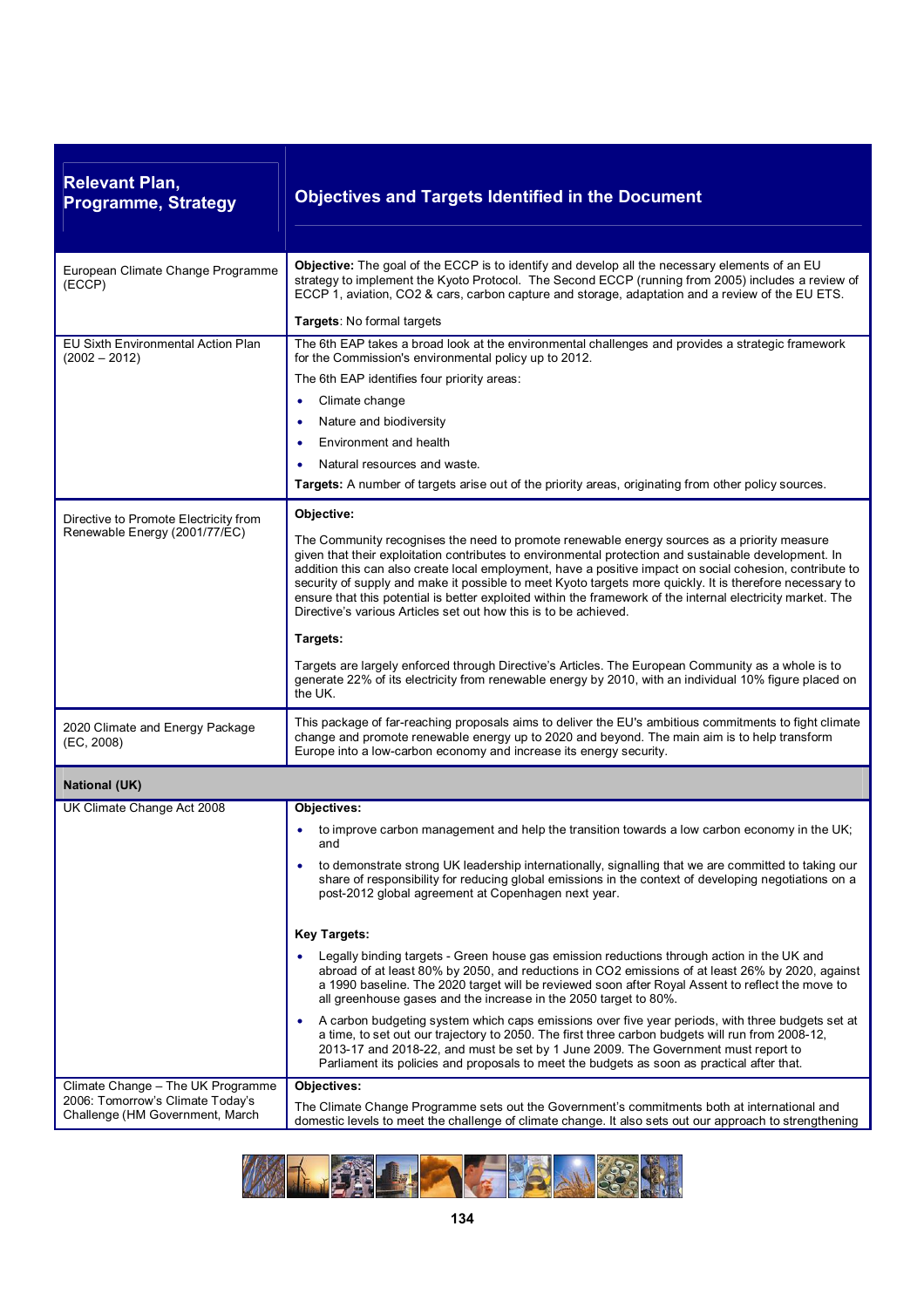| <b>Relevant Plan,</b><br><b>Programme, Strategy</b>                                                                            | <b>Objectives and Targets Identified in the Document</b>                                                                                                                                                                                                                                                                                                                                                                                                                                     |
|--------------------------------------------------------------------------------------------------------------------------------|----------------------------------------------------------------------------------------------------------------------------------------------------------------------------------------------------------------------------------------------------------------------------------------------------------------------------------------------------------------------------------------------------------------------------------------------------------------------------------------------|
| 2006)                                                                                                                          | the role that individuals can play. We will encourage individuals as citizens, consumers, motorists and                                                                                                                                                                                                                                                                                                                                                                                      |
|                                                                                                                                | business people to take the action needed to help meet our goals. The Programme addresses:                                                                                                                                                                                                                                                                                                                                                                                                   |
|                                                                                                                                | The primary elements of the programme come at the following levels:<br>International                                                                                                                                                                                                                                                                                                                                                                                                         |
|                                                                                                                                | ٠<br>$\bullet$                                                                                                                                                                                                                                                                                                                                                                                                                                                                               |
|                                                                                                                                | Domestic sector                                                                                                                                                                                                                                                                                                                                                                                                                                                                              |
|                                                                                                                                | Energy supply sector<br>$\bullet$                                                                                                                                                                                                                                                                                                                                                                                                                                                            |
|                                                                                                                                | <b>Business sector</b>                                                                                                                                                                                                                                                                                                                                                                                                                                                                       |
|                                                                                                                                | Transport sector<br>٠                                                                                                                                                                                                                                                                                                                                                                                                                                                                        |
|                                                                                                                                | Public sector and local government                                                                                                                                                                                                                                                                                                                                                                                                                                                           |
|                                                                                                                                | Agriculture, forestry and land management sector                                                                                                                                                                                                                                                                                                                                                                                                                                             |
|                                                                                                                                | Personal action.<br>$\bullet$                                                                                                                                                                                                                                                                                                                                                                                                                                                                |
|                                                                                                                                | Targets:                                                                                                                                                                                                                                                                                                                                                                                                                                                                                     |
|                                                                                                                                | The package of existing and new policy measures in the Programme are projected to reduce carbon<br>dioxide emissions to 15-18 per cent below 1990 levels – the new measures saving 12 million tonnes of<br>carbon by 2010.                                                                                                                                                                                                                                                                   |
| Stern Review of the Economics of<br>Climate Change (2007)                                                                      | Review assessed a wide range of evidence on the impacts of climate change and on the economic<br>costs, and has used a number of different techniques to assess costs and risks. The Review estimates<br>that if we don't act, the overall costs and risks of climate change will be equivalent to losing at least 5%<br>of global GDP each year, now and forever. If a wider range of risks and impacts is taken into account,<br>the estimates of damage could rise to 20% of GDP or more. |
|                                                                                                                                | Objectives:                                                                                                                                                                                                                                                                                                                                                                                                                                                                                  |
|                                                                                                                                | Key elements of future international frameworks should include:                                                                                                                                                                                                                                                                                                                                                                                                                              |
|                                                                                                                                | Emissions trading: Expanding and linking the growing number of emissions trading schemes<br>$\bullet$<br>around the world is a powerful way to promote cost-effective reductions in emissions and to bring<br>forward action in developing countries.                                                                                                                                                                                                                                        |
|                                                                                                                                | Technology cooperation: Informal co-ordination as well as formal agreements can boost the<br>effectiveness of investments in innovation around the world. Globally, support for energy R&D<br>should at least double, and support for the deployment of new low-carbon technologies should<br>increase up to five-fold.                                                                                                                                                                      |
|                                                                                                                                | Action to reduce deforestation: The loss of natural forests around the world contributes more to<br>global emissions each year than the transport sector. Curbing deforestation is a highly cost-<br>effective way to reduce emissions; largescale international pilot programmes to explore the best<br>ways to do this could get underway very quickly.                                                                                                                                    |
|                                                                                                                                | Adaptation: The poorest countries are most vulnerable to climate change. It is essential that<br>climate change be fully integrated into development policy, and that rich countries honour their<br>pledges to increase support through overseas development assistance.                                                                                                                                                                                                                    |
|                                                                                                                                | Targets: The review does not provide specific targets but does outline scenarios for climate change<br>adaptation and their potential economic consequences.                                                                                                                                                                                                                                                                                                                                 |
| Environment Agency Climate Change<br>Adaptation Strategy (2008-11)                                                             | <b>Objective:</b> Seeks to embed climate change risk management into all aspects of its business to ensure<br>future resilience for communities, businesses and the environment. A key aim is to continue to collect<br>adaptation case-studies which capture best practice, and lessons learned.                                                                                                                                                                                            |
|                                                                                                                                | Targets: No formal targets.                                                                                                                                                                                                                                                                                                                                                                                                                                                                  |
| DCLG (2007) Planning Policy<br>Statement: Planning and Climate<br>Change - Supplement to Planning<br><b>Policy Statement 1</b> | Objectives: To deliver sustainable development, and in doing so a full and appropriate response on<br>climate change, regional planning bodies and all planning authorities should prepare, and manage the<br>delivery of, spatial strategies that:                                                                                                                                                                                                                                          |
|                                                                                                                                | make a full contribution to delivering the Government's Climate Change Programme and energy<br>policies, and in doing so contribute to global sustainability;                                                                                                                                                                                                                                                                                                                                |
|                                                                                                                                | in providing for the homes, jobs, services and infrastructure needed by communities, and in<br>٠                                                                                                                                                                                                                                                                                                                                                                                             |

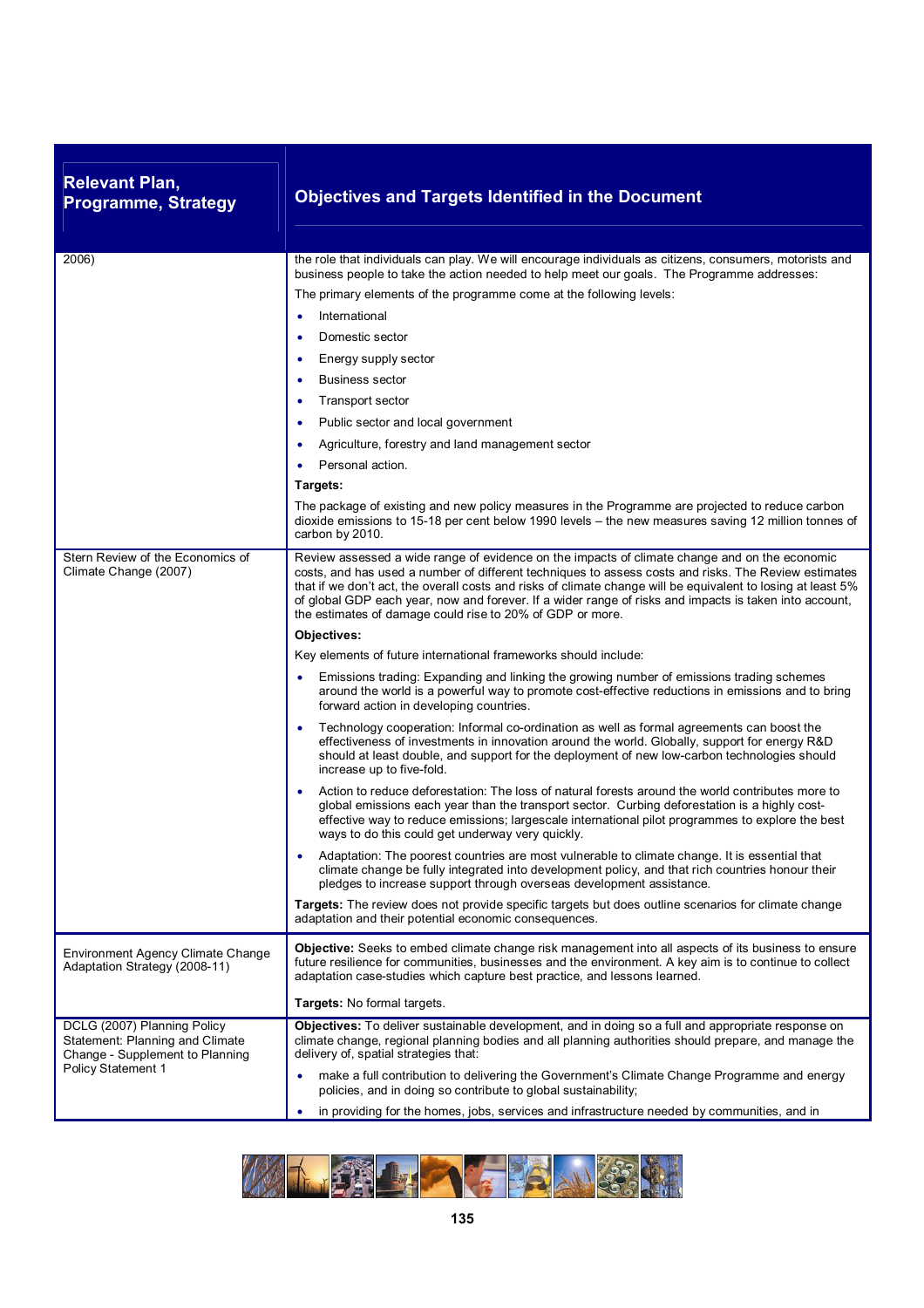| <b>Relevant Plan,</b><br><b>Programme, Strategy</b>                   | <b>Objectives and Targets Identified in the Document</b>                                                                                                                                                                                                                                                                                                                            |
|-----------------------------------------------------------------------|-------------------------------------------------------------------------------------------------------------------------------------------------------------------------------------------------------------------------------------------------------------------------------------------------------------------------------------------------------------------------------------|
|                                                                       | renewing and shaping the places where they live and work, secure the highest viable resource and<br>energy efficiency and reduction in emissions;                                                                                                                                                                                                                                   |
|                                                                       | deliver patterns of urban growth and sustainable rural developments that help secure the fullest<br>$\bullet$<br>possible use of sustainable transport for moving freight, public transport, cycling and walking; and,<br>which overall, reduce the need to travel, especially by car;                                                                                              |
|                                                                       | secure new development and shape places that minimise vulnerability, and provide resilience, to<br>$\bullet$<br>climate change; and in ways that are consistent with social cohesion and inclusion;                                                                                                                                                                                 |
|                                                                       | conserve and enhance biodiversity, recognising that the distribution of habitats and species will be<br>affected by climate change;                                                                                                                                                                                                                                                 |
|                                                                       | reflect the development needs and interests of communities and enable them to contribute<br>$\bullet$<br>effectively to tackling climate change; and                                                                                                                                                                                                                                |
|                                                                       | respond to the concerns of business and encourage competitiveness and technological innovation<br>$\bullet$<br>in mitigating and adapting to climate change.                                                                                                                                                                                                                        |
|                                                                       | Targets: No specific targets                                                                                                                                                                                                                                                                                                                                                        |
| ODPM (2004) PPS22: Renewable<br>Energy                                | Objectives: This planning policy statement aims to encourage positive planning which facilitates<br>renewable energy developments to contribute to all four elements of the Government's sustainable<br>development strategy. The PPS contains a number of principles that should be adhered to in planning<br>for renewable energy, including:                                     |
|                                                                       | Development proposals should demonstrate environmental, economic and social benefits as well<br>$\bullet$<br>as how any environmental and social impacts have been minimised through careful consideration<br>of location, scale, design and other measures.                                                                                                                        |
|                                                                       | In siting a renewable energy development:                                                                                                                                                                                                                                                                                                                                           |
|                                                                       | Likely to have an adverse effect on a site of international importance for nature and heritage<br>$\bullet$<br>conservation, permission should only be granted once it has been shown that the site's integrity<br>would not be adversely affected;                                                                                                                                 |
|                                                                       | Within nationally recognised designations, permission for renewable energy projects should only<br>be granted where it can be demonstrated that the objectives of designation of the area will not be<br>compromised by the development and any significant adverse effects on the area are clearly<br>outweighed by the environmental, social and economic benefits;               |
|                                                                       | In Green Belt, careful consideration will need to be given to the visual impact of projects and<br>developers will need to demonstrate very special circumstances that clearly outweigh any harm by<br>reason of inappropriateness and other harm if projects are to proceed.                                                                                                       |
|                                                                       | Targets: To generate 10% of UK electricity from renewable energy sources by 2010. The 2003<br>Energy White Paper ('Our energy - creating a low carbon economy') sets out the Government's<br>aspirations to double that figure to 20% by 2020.                                                                                                                                      |
| DTI (2003) White Paper: 'Our Energy<br>Future: Creating a Low Carbon  | Objectives: Long-term the objective of the white paper is to cut the UK's carbon dioxide emissions by<br>60% by the year 2050. It also seeks to:                                                                                                                                                                                                                                    |
| Economy' Also                                                         | Maintain the reliability of energy supplies;<br>$\bullet$                                                                                                                                                                                                                                                                                                                           |
|                                                                       | Promote competitive markets to help sustainable economic growth and improved productivity; and<br>٠                                                                                                                                                                                                                                                                                 |
|                                                                       | Ensure that every home is adequately and affordably heated.<br>٠                                                                                                                                                                                                                                                                                                                    |
|                                                                       | Targets:                                                                                                                                                                                                                                                                                                                                                                            |
|                                                                       | 10% of energy to be generated from renewable sources by 2010 and 20% by 2020.<br>٠                                                                                                                                                                                                                                                                                                  |
|                                                                       | No homes to be in fuel poverty by 2016-2018.                                                                                                                                                                                                                                                                                                                                        |
| DTI (2006) The Energy Challenge:<br>Review' (2006)                    | <b>Objectives:</b> Provides an update of the 2003 White Paper.                                                                                                                                                                                                                                                                                                                      |
| DTI (2007) 'Meeting the Energy<br>Challenge: A White Paper on Energy' | Objectives: White Paper sets out the Government's international and domestic Energy Strategy to<br>respond to changing circumstances with respect to tackling climate change and ensuring secure,<br>clean and affordable energy as we become increasingly dependent on imported fuel. It addresses<br>the long term energy challenges faced and delivers four energy policy goals. |

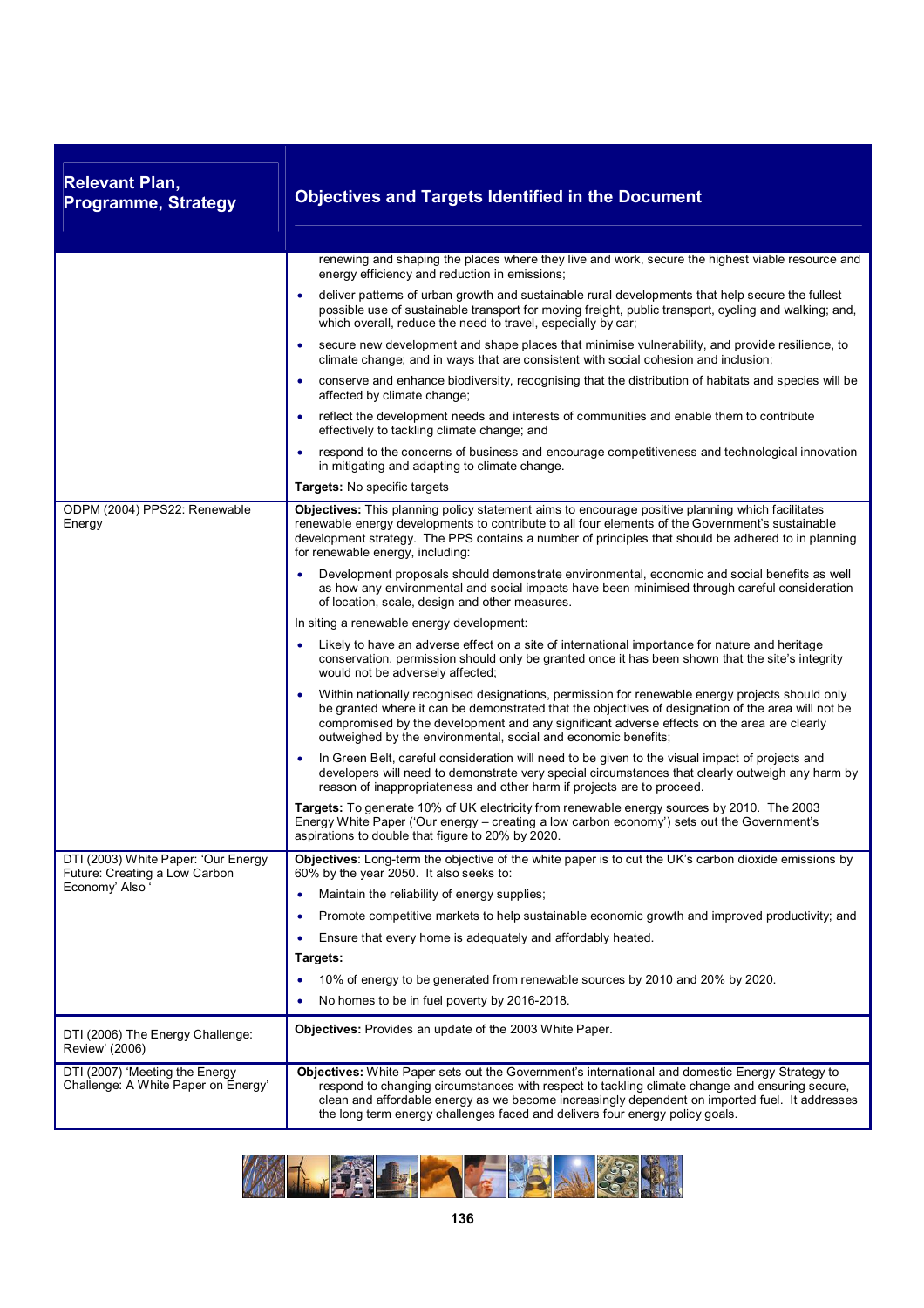| <b>Relevant Plan,</b><br><b>Programme, Strategy</b>                                                     | <b>Objectives and Targets Identified in the Document</b>                                                                                                                                                                                                                                                                                                                                                                         |
|---------------------------------------------------------------------------------------------------------|----------------------------------------------------------------------------------------------------------------------------------------------------------------------------------------------------------------------------------------------------------------------------------------------------------------------------------------------------------------------------------------------------------------------------------|
|                                                                                                         | Targets:                                                                                                                                                                                                                                                                                                                                                                                                                         |
|                                                                                                         | To put ourselves on a path to cutting CO2 emissions by some 60% by 2050 with real progress by<br>2020:                                                                                                                                                                                                                                                                                                                           |
|                                                                                                         | To maintain the reliability of energy supplies;                                                                                                                                                                                                                                                                                                                                                                                  |
|                                                                                                         | To promote competitive markets in the UK and beyond;                                                                                                                                                                                                                                                                                                                                                                             |
|                                                                                                         | To ensure that every home is adequately and affordably heated.                                                                                                                                                                                                                                                                                                                                                                   |
| Energy Electricity Act 1989                                                                             | Objectives: Provides the core legislation for planning consents for the construction and operation of<br>generating stations within England and Wales.                                                                                                                                                                                                                                                                           |
|                                                                                                         | All planning proposals must address concerns about potential local environmental impacts, and effects<br>on the community, etc. All Section 36 proposals must be submitted with an Environmental Impact<br>Statement (ES). LPAs can also request an ES for non-Section 36 proposals. However, the<br>development of renewables must be kept in the overall context of climate change and improving<br>security of energy supply. |
|                                                                                                         | Targets: No formal targets, but legislation supports objectives.                                                                                                                                                                                                                                                                                                                                                                 |
| DECC (2010) CRC Energy Efficiency<br>Scheme                                                             | Objectives: The CRC Energy Efficiency Scheme is a new Government backed legislative carbon<br>emissions trading scheme and will cover large business and public sector organisations.                                                                                                                                                                                                                                            |
|                                                                                                         | CRC is intended to have a significant impact on reducing UK carbon emissions and offers the potential<br>to save money through energy efficiency. It is designed to drive changes in behaviour and<br>infrastructure, generate corporate awareness of the detrimental impacts of carbon emissions, and<br>improve energy management practice.                                                                                    |
|                                                                                                         | The Scheme will begin in Mid 2010. Organisations that meet the criteria to participate will have to<br>monitor emissions from energy use, report these emissions annually, and purchase and surrender a<br>corresponding number of carbon emission allowances on a cap and trade basis.                                                                                                                                          |
|                                                                                                         | CRC is considered to be broadly revenue neutral to the Exchequer. All revenue raised from the annual<br>sale of allowances will be recycled back to participants. A proportion of this repayment will be based on<br>the participant's performance in the Scheme.                                                                                                                                                                |
|                                                                                                         | Targets: No formal targets.                                                                                                                                                                                                                                                                                                                                                                                                      |
| Sustainable Development Commission<br>(2010) Sustainable Development in<br>Government Framework Targets | Objectives: The Sustainable Development in Government (SDiG) framework was announced in March<br>2010, this will replace the SOGE targets when they expire in 2010/11. This framework is intended to<br>reduce its greenhouse gas emissions and ensure that the Government's estate is resilient to the<br>impacts of changing climate.                                                                                          |
|                                                                                                         | Targets:                                                                                                                                                                                                                                                                                                                                                                                                                         |
|                                                                                                         | To reduce its greenhouse gas emissions by 34% by 2020 (from 1999/2000 levels).                                                                                                                                                                                                                                                                                                                                                   |
|                                                                                                         | By 2015 all Departments to have completed a risk assessment and developed, implemented,<br>monitored and reviewed an action plan to improve their estate's preparedness to the impacts of<br>climate change.                                                                                                                                                                                                                     |
| <b>National (MOD)</b>                                                                                   |                                                                                                                                                                                                                                                                                                                                                                                                                                  |
| <b>MOD Sustainable Development</b>                                                                      | Objectives:                                                                                                                                                                                                                                                                                                                                                                                                                      |
| Strategy, December 2008<br>&<br><b>MOD Sustainable Development Report</b>                               | To be a leader amongst UK Government departments and Defence departments in EU and NATO<br>States in the sustained reduction of CO <sub>2</sub> and other GHG emissions, and to ensure the continued<br>delivery of Defence capability in a changing climate.                                                                                                                                                                    |
| and Action Plan 2008                                                                                    | Ensure that the effect of emissions from the GHGs that result from defence activities are<br>$\bullet$<br>continually reduced, such that Defence will eventually not be a significant contributor to the causes<br>of climate change                                                                                                                                                                                             |
|                                                                                                         | Agree and implement an effective process to enable Defence activities to continually adapt to a                                                                                                                                                                                                                                                                                                                                  |

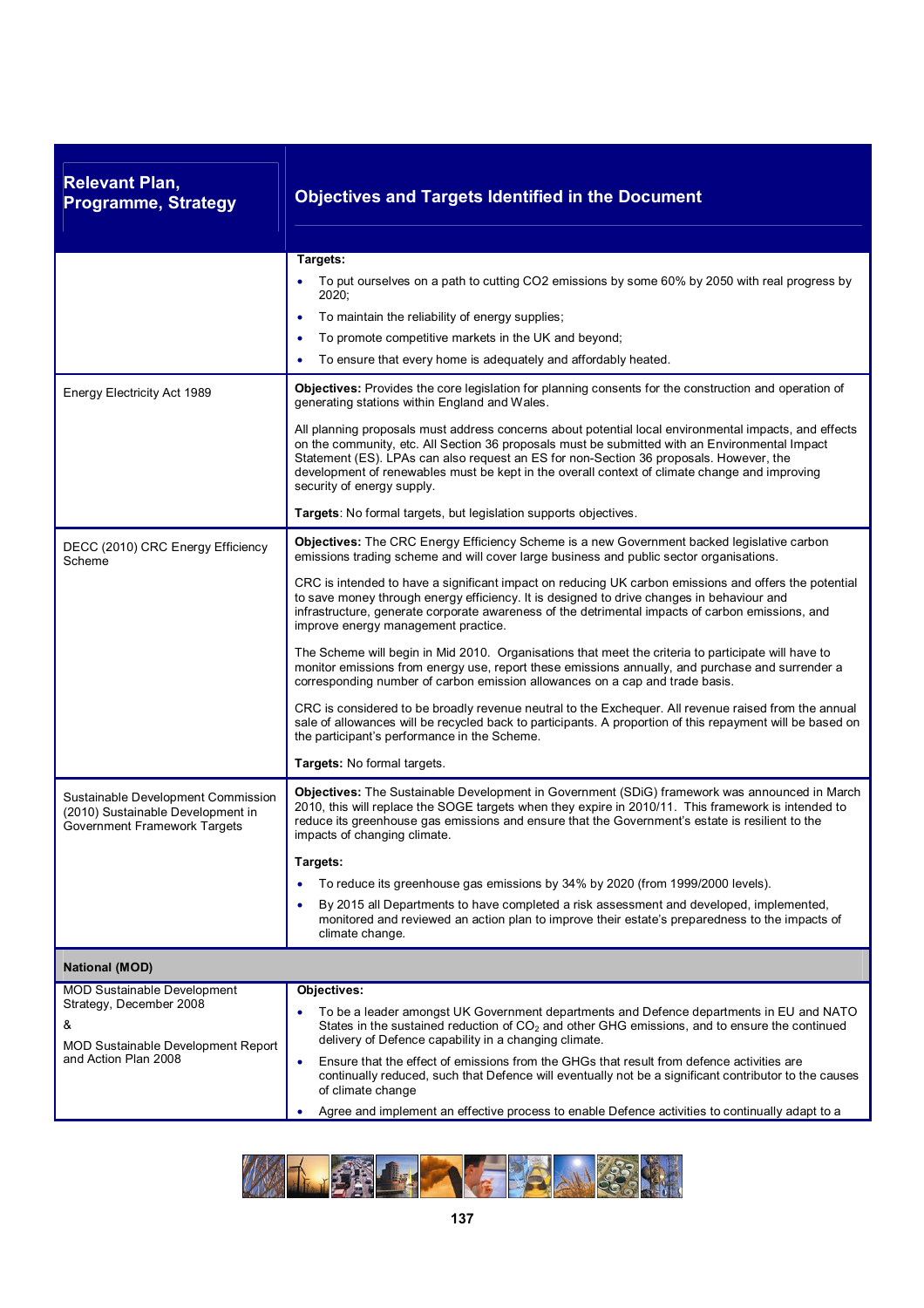| <b>Relevant Plan,</b><br><b>Programme, Strategy</b>                                    | <b>Objectives and Targets Identified in the Document</b>                                                                                                                                                                                                                                                                          |
|----------------------------------------------------------------------------------------|-----------------------------------------------------------------------------------------------------------------------------------------------------------------------------------------------------------------------------------------------------------------------------------------------------------------------------------|
|                                                                                        | changing climate, such that Defence capability is not compromised and any potential benefits from<br>the future climate are realised<br>Targets:<br>Reduce carbon dioxide emissions from buildings across the non operational estate by 12.5% by<br>٠<br>2010/2011 and 30% by 2020, relative to 1999/2000 baseline (SOGE target). |
|                                                                                        | Source at least 15% of MOD total non operational electricity needs from good quality Combined<br>٠<br>Heat and Power Systems, and 10% from renewable sources by 2010 (SOGE target).                                                                                                                                               |
|                                                                                        | Increase MOD-wide energy efficiency by 15% per m <sup>2</sup> by 2010 and 30% per m <sup>2</sup> , relative to 1999/<br>2000 levels (SOGE target).                                                                                                                                                                                |
|                                                                                        | Ensure all new buildings comply with "Planning Policy Statement 22: Renewable energy" so a<br>percentage of energy requirements are from on-site renewable sources (aiming for 10%) and,<br>wherever possible, carbon neutral (by means of energy efficiency, self generation and carbon<br>offsetting).                          |
|                                                                                        | Gain accreditation to the Energy Efficiency Accreditation Scheme across the MOD estate by<br>٠<br>December 2009.                                                                                                                                                                                                                  |
|                                                                                        | By March 2010 validate MOD TLB energy management structures through accreditation to the<br>$\bullet$<br>Carbon Trust Standard (previously the Energy Efficiency Accreditation Scheme).                                                                                                                                           |
| MOD Climate Change Strategy 2009                                                       | Objectives:                                                                                                                                                                                                                                                                                                                       |
|                                                                                        | To reduce non-operational energy consumption and consequent $CO2$ emissions across the MOD<br>estate to their lowest sustainable levels, without compromising the delivery of UK defence<br>capability                                                                                                                            |
|                                                                                        | Embed climate change awareness into MOD leadership, decision making and working culture.<br>٠                                                                                                                                                                                                                                     |
|                                                                                        | Ensure that MOD GHG data reporting is timely, relevant, comprehensive, transparent and of the<br>٠<br>highest quality.                                                                                                                                                                                                            |
|                                                                                        | Ensure that ownership and responsibility for the development and delivery of the climate change<br>strategy is clearly defined throughout the MOD.                                                                                                                                                                                |
|                                                                                        | To reduce the use of marine, land and aviation fuels as much as is reasonably practicable without<br>$\bullet$<br>impacting on operational capability, whilst at the same time assessing the viability of alternatives to<br>those fuels.                                                                                         |
|                                                                                        | To reduce dependency on fossil fuels by ensuring that military equipment, estate and services are<br>٠<br>energy efficient and use low or zero-carbon energy sources where practicable.                                                                                                                                           |
|                                                                                        | To procure and operate military equipment that has the adaptive capability to be capable of<br>meeting its performance objectives across the required range of foreseeable operating<br>environments.                                                                                                                             |
|                                                                                        | To have an estate that is resilient to the impacts of climate change and adapted to take advantage<br>٠<br>of opportunities as a consequence of climate change.                                                                                                                                                                   |
|                                                                                        | Targets: As above.                                                                                                                                                                                                                                                                                                                |
| <b>National (Scotland)</b>                                                             |                                                                                                                                                                                                                                                                                                                                   |
| Scottish Executive (2006) Changing<br>our ways: Scotland's Climate Change<br>Programme | Objectives: The guiding principles for sustainable development and climate change from the UK<br>strategy are reflected in Scotland's program:                                                                                                                                                                                    |
|                                                                                        | Living within environmental limits;<br>٠                                                                                                                                                                                                                                                                                          |
|                                                                                        | Ensuring a strong, healthy and just society;<br>$\bullet$                                                                                                                                                                                                                                                                         |
|                                                                                        | Achieving a sustainable economy;                                                                                                                                                                                                                                                                                                  |
|                                                                                        | Promoting good governance; and                                                                                                                                                                                                                                                                                                    |
|                                                                                        | Using sound science responsibly.                                                                                                                                                                                                                                                                                                  |
|                                                                                        | Target: The Scottish target is to exceed the Scottish share of CO2 reductions by one million tonnes of                                                                                                                                                                                                                            |

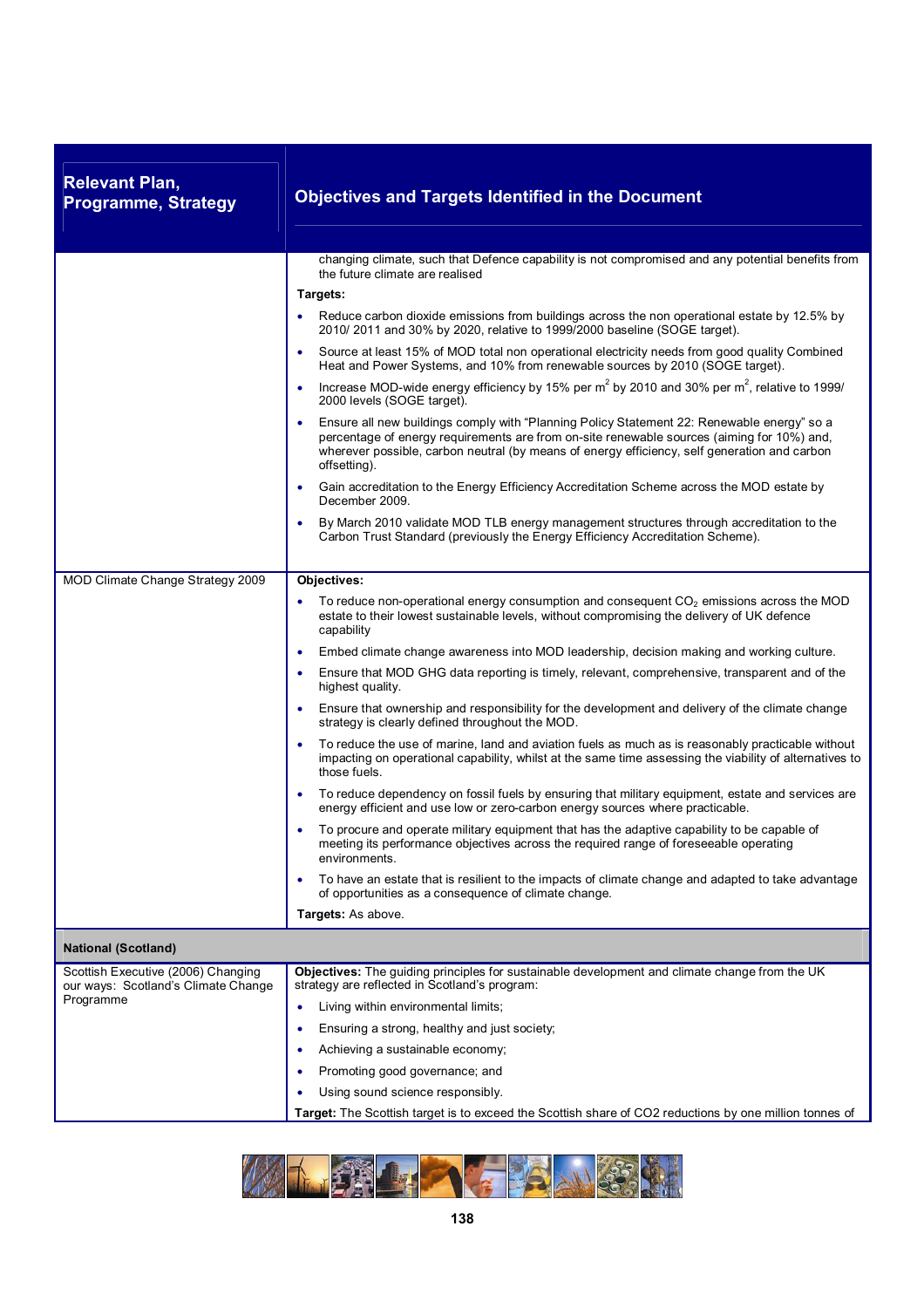| <b>Relevant Plan,</b><br><b>Programme, Strategy</b>                                                                                                                                               | <b>Objectives and Targets Identified in the Document</b>                                                                                                                                                                                                                                                                                                                                                                                                                                                                                                                                                                                                                                                                                                                                                                                                                                                                                                                                                     |
|---------------------------------------------------------------------------------------------------------------------------------------------------------------------------------------------------|--------------------------------------------------------------------------------------------------------------------------------------------------------------------------------------------------------------------------------------------------------------------------------------------------------------------------------------------------------------------------------------------------------------------------------------------------------------------------------------------------------------------------------------------------------------------------------------------------------------------------------------------------------------------------------------------------------------------------------------------------------------------------------------------------------------------------------------------------------------------------------------------------------------------------------------------------------------------------------------------------------------|
|                                                                                                                                                                                                   | carbon in 2010.                                                                                                                                                                                                                                                                                                                                                                                                                                                                                                                                                                                                                                                                                                                                                                                                                                                                                                                                                                                              |
| Scottish Government (2010) Scottish<br><b>Planning Policy</b>                                                                                                                                     | Objectives: Scottish Planning Policy (SPP) sets out the Scottish Government's policy on land use<br>planning. It includes the following principles to make positive provision for renewable energy<br>developments by:                                                                                                                                                                                                                                                                                                                                                                                                                                                                                                                                                                                                                                                                                                                                                                                       |
|                                                                                                                                                                                                   | supporting a diverse range of renewable energy technologies including encouraging the<br>development of emerging and new technologies;                                                                                                                                                                                                                                                                                                                                                                                                                                                                                                                                                                                                                                                                                                                                                                                                                                                                       |
|                                                                                                                                                                                                   | recognising the importance of fully engaging with local communities and other stakeholders at all<br>٠<br>stages of the planning process;                                                                                                                                                                                                                                                                                                                                                                                                                                                                                                                                                                                                                                                                                                                                                                                                                                                                    |
|                                                                                                                                                                                                   | guiding development to appropriate locations and providing clarity on the issues that will be taken<br>into account when assessing specific proposals; and                                                                                                                                                                                                                                                                                                                                                                                                                                                                                                                                                                                                                                                                                                                                                                                                                                                   |
|                                                                                                                                                                                                   | maximising environmental, economic and social benefits;<br>٠                                                                                                                                                                                                                                                                                                                                                                                                                                                                                                                                                                                                                                                                                                                                                                                                                                                                                                                                                 |
|                                                                                                                                                                                                   | While at the same time:                                                                                                                                                                                                                                                                                                                                                                                                                                                                                                                                                                                                                                                                                                                                                                                                                                                                                                                                                                                      |
|                                                                                                                                                                                                   | meeting international and national statutory obligations to protect designated areas, species and<br>habitats and protecting the historic environment from inappropriate forms of development; and                                                                                                                                                                                                                                                                                                                                                                                                                                                                                                                                                                                                                                                                                                                                                                                                           |
|                                                                                                                                                                                                   | ensuring impacts on local communities and other interests are satisfactorily addressed. Such<br>interests will vary from technology to technology. Further guidance is given in the following<br>paragraphs                                                                                                                                                                                                                                                                                                                                                                                                                                                                                                                                                                                                                                                                                                                                                                                                  |
|                                                                                                                                                                                                   | Targets: 50% of Scotland's electricity to be generated from renewable sources by 2020 and 11% of<br>heat demand to be met from renewable sources.                                                                                                                                                                                                                                                                                                                                                                                                                                                                                                                                                                                                                                                                                                                                                                                                                                                            |
| Determining and Delivering Scotland's<br>Energy Future - Committee Inquiry                                                                                                                        | Objectives: Inquiry to determine, within the devolved context and the Parliament's competences the<br>following key questions:                                                                                                                                                                                                                                                                                                                                                                                                                                                                                                                                                                                                                                                                                                                                                                                                                                                                               |
|                                                                                                                                                                                                   | What type of future is needed in Scotland in terms of the production, distribution and more efficient<br>use of energy, given the issues of price, security of supply and sustainable development?                                                                                                                                                                                                                                                                                                                                                                                                                                                                                                                                                                                                                                                                                                                                                                                                           |
|                                                                                                                                                                                                   | How can this future be delivered in Scotland and how will we meet all the various targets and<br>٠<br>obligations?                                                                                                                                                                                                                                                                                                                                                                                                                                                                                                                                                                                                                                                                                                                                                                                                                                                                                           |
|                                                                                                                                                                                                   | What decisions need to be taken, by when and by whom to deliver on Scotland's energy future?<br>٠                                                                                                                                                                                                                                                                                                                                                                                                                                                                                                                                                                                                                                                                                                                                                                                                                                                                                                            |
|                                                                                                                                                                                                   | Targets: No formal targets                                                                                                                                                                                                                                                                                                                                                                                                                                                                                                                                                                                                                                                                                                                                                                                                                                                                                                                                                                                   |
| Scottish Executive (2008) A Strategy<br>for Scotland; Energy Efficiency and<br>Microgeneration: Achieving a Low<br>Carbon Future: A Strategy for<br>Scotland: The Scottish Government<br>Response | The strategy sets out the Executive's aims for improving energy efficiency and encouraging a greater<br>uptake of microgeneration.                                                                                                                                                                                                                                                                                                                                                                                                                                                                                                                                                                                                                                                                                                                                                                                                                                                                           |
|                                                                                                                                                                                                   | This strategy outlines a package of policies and measures to drive an increase in energy efficiency and<br>encourage the uptake of microgeneration. The ambitious carbon savings target outlined in Changing<br>Our Ways, Scotland's Climate Change Programme provides a backdrop for this strategy. All of the<br>existing and new targets and commitments in the final Strategy will be compiled into a single Action<br>Plan to be published during 2007. The Executive will use the action planning process to set energy<br>efficiency and microgeneration targets. Progress being made against delivering these targets will be<br>monitored through the Action Plan, which will be reviewed and reported on, on an annual basis. The<br>Action Plan will include a summary of the carbon savings associated with the various actions, thus<br>providing an overall picture of the contribution that energy efficiency and microgeneration will make to<br>Scotland's Climate Change Programme targets |
|                                                                                                                                                                                                   | The strategy does not contain any specific objectives/targets.                                                                                                                                                                                                                                                                                                                                                                                                                                                                                                                                                                                                                                                                                                                                                                                                                                                                                                                                               |
| <b>National (Wales)</b>                                                                                                                                                                           |                                                                                                                                                                                                                                                                                                                                                                                                                                                                                                                                                                                                                                                                                                                                                                                                                                                                                                                                                                                                              |
| Welsh Assembly Government (2010)<br>Planning Policy Wales (Edition 2)                                                                                                                             | Objectives: Planning Policy Wales sets out the land use planning policies of the Welsh Assembly<br>Government. Regarding climate change and energy use, PPW sets out the following objectives:                                                                                                                                                                                                                                                                                                                                                                                                                                                                                                                                                                                                                                                                                                                                                                                                               |
|                                                                                                                                                                                                   | Promote resource-efficient and climate change resilient settlement patterns that minimise land-<br>٠<br>take (and especially extensions to the area of impermeable surfaces) and urban sprawl, especially<br>through preference for the re-use of suitable previously developed land and buildings, wherever<br>possible avoiding development on greenfield sites                                                                                                                                                                                                                                                                                                                                                                                                                                                                                                                                                                                                                                            |
|                                                                                                                                                                                                   | Locate developments so as to minimise the demand for travel, especially by private car<br>۰                                                                                                                                                                                                                                                                                                                                                                                                                                                                                                                                                                                                                                                                                                                                                                                                                                                                                                                  |

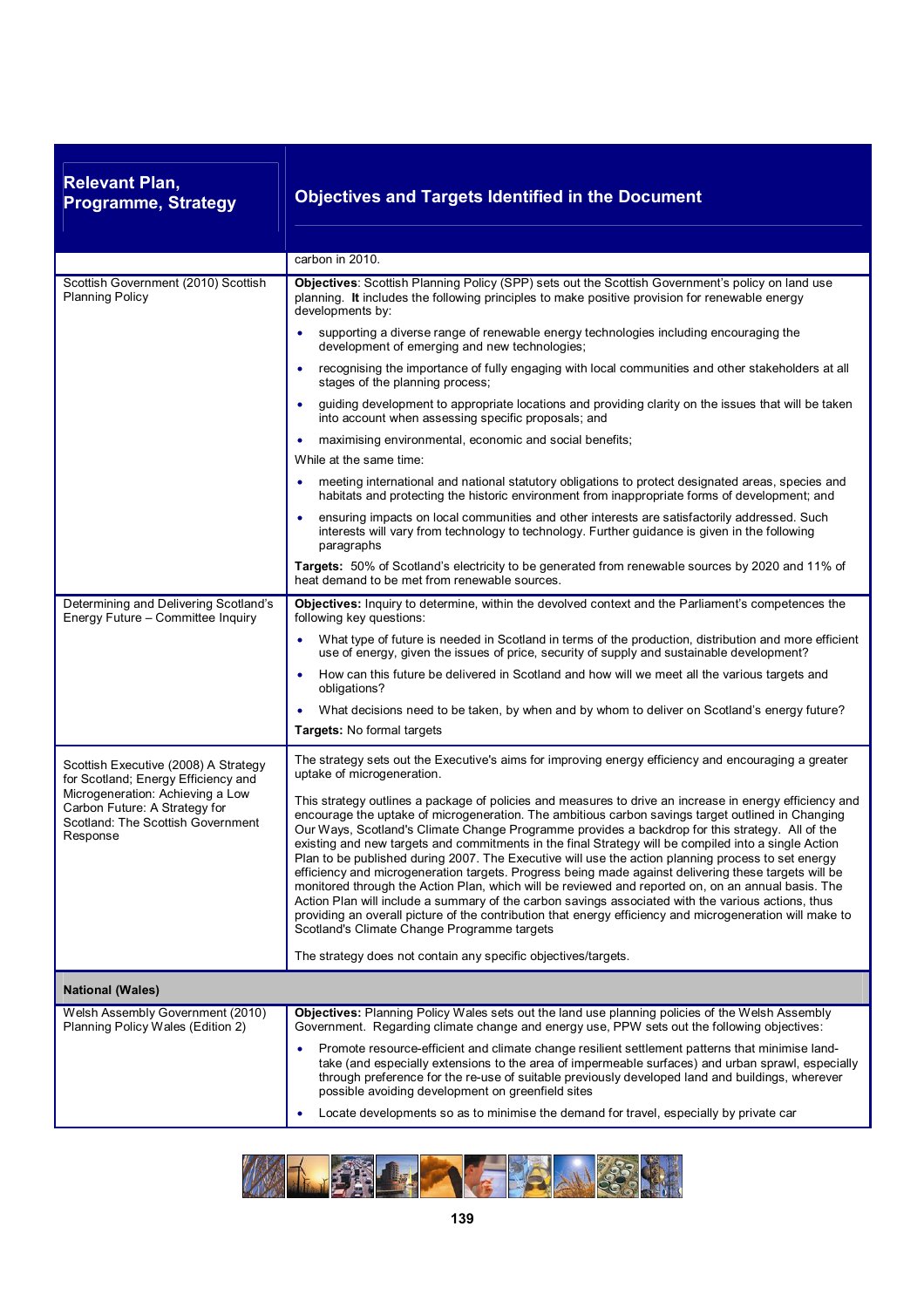| <b>Relevant Plan,</b><br><b>Programme, Strategy</b>                                                                             | <b>Objectives and Targets Identified in the Document</b>                                                                                                                                                                                                                                                                                                                                                                                                                                                                                         |
|---------------------------------------------------------------------------------------------------------------------------------|--------------------------------------------------------------------------------------------------------------------------------------------------------------------------------------------------------------------------------------------------------------------------------------------------------------------------------------------------------------------------------------------------------------------------------------------------------------------------------------------------------------------------------------------------|
|                                                                                                                                 | Support the need to tackle the causes of climate change by moving towards a low carbon<br>economy. This includes facilitating development that reduces emissions of greenhouse gases in a<br>sustainable manner, provides for renewable and low carbon energy sources at all scales and<br>facilitates low and zero carbon developments                                                                                                                                                                                                          |
|                                                                                                                                 | Minimise the risks posed by, or to, development on, or adjacent to, unstable or contaminated land<br>and land liable to flooding. This includes managing and seeking to mitigate the consequences of<br>climate change                                                                                                                                                                                                                                                                                                                           |
|                                                                                                                                 | Play an appropriate role to facilitate sustainable building standards (including zero carbon) that<br>seek to minimise the sustainability and environmental impacts of buildings                                                                                                                                                                                                                                                                                                                                                                 |
|                                                                                                                                 | Play an appropriate role in securing the provision of infrastructure to form the physical basis for<br>sustainable communities (including water supplies, sewerage and associated waste water<br>treatment facilities, waste management facilities, energy supplies and distribution networks and<br>telecommunications), while ensuring proper assessment of their sustainability impacts                                                                                                                                                       |
|                                                                                                                                 | Maximise the use of renewable resources, including sustainable materials (recycled and<br>٠<br>renewable materials and those with a lower embodied energy). Where it is judged necessary to<br>use non-renewable resources they should be used as efficiently as possible. The use of renewable<br>resources and of sustainably produced materials from local sources should be encouraged and<br>recycling and re-use levels arising from demolition and construction maximised and waste<br>minimised                                          |
|                                                                                                                                 | Promote a greener economy                                                                                                                                                                                                                                                                                                                                                                                                                                                                                                                        |
|                                                                                                                                 | Targets: To achieve annual carbon reduction-equivalent emissions reductions of 3% per year by 2011<br>in areas of devolved competence.                                                                                                                                                                                                                                                                                                                                                                                                           |
| Welsh Assembly Government (2005)<br>Technical Advice Note 8: Planning and<br>Renewable Energy                                   | Objectives: TAN 8 provides advice on renewable energy and planning including in relation to offshore<br>wind and other onshore renewable energy technologies.                                                                                                                                                                                                                                                                                                                                                                                    |
|                                                                                                                                 | Targets: Reiterates the Assembly Government's target of 4TWh of electricity per annum to be<br>produced by renewable energy by 2010 and 7TWh by 2020. In order to meet these targets the<br>Assembly Government has concluded that 800MW of additional installed (nameplate) capacity is<br>required from onshore wind sources and a further 200MW of installed capacity is required from off<br>shore wind and other renewable technologies.                                                                                                    |
| Welsh Assembly Government (2009)<br>Technical Advice Note 12: Design                                                            | Objectives: TAN 12 sets out the Assembly Government's policies and objectives in respect of the<br>design of new development. In relation to climate change and energy, these objectives include:                                                                                                                                                                                                                                                                                                                                                |
|                                                                                                                                 | Achieving efficient use and protection of natural resources<br>٠                                                                                                                                                                                                                                                                                                                                                                                                                                                                                 |
|                                                                                                                                 | Designing for change                                                                                                                                                                                                                                                                                                                                                                                                                                                                                                                             |
|                                                                                                                                 | <b>Targets:</b> No formal targets.                                                                                                                                                                                                                                                                                                                                                                                                                                                                                                               |
| Welsh Assembly Government (2010)<br>Technical Advice Note 22: Planning for<br>Sustainable Buildings                             | Objectives: Technical Advice Note 22 (TAN22) provides technical guidance on the implementation of<br>the national planning policy on planning for sustainable buildings through the planning application<br>process. It sets out that developers should provide clear evidence with their application (such as<br>through the Design and Access Statement) to demonstrate compliance with national and local planning<br>policies, and how they have a taken a realistic, considered and achievable approach in designing to<br>meet the policy. |
|                                                                                                                                 | Targets: No targets set.                                                                                                                                                                                                                                                                                                                                                                                                                                                                                                                         |
| Welsh Assembly Government (2010) A<br>Low Carbon Revolution: The Welsh<br><b>Assembly Government Energy Policy</b><br>Statement | Objectives and Targets: This policy statement sets out the Assembly Government's ambitions for low<br>carbon energy in Wales. It comprises the following aims/targets:                                                                                                                                                                                                                                                                                                                                                                           |
|                                                                                                                                 | a step-change in the energy efficiency performance of all housing stock in Wales<br>$\bullet$                                                                                                                                                                                                                                                                                                                                                                                                                                                    |
|                                                                                                                                 | a significant proportion of our energy to be generated locally or domestically                                                                                                                                                                                                                                                                                                                                                                                                                                                                   |
|                                                                                                                                 | to promote the optimum use of offshore wind around the coast of Wales in order to deliver a further<br>15 kWh/d/p of capacity by 2015/16                                                                                                                                                                                                                                                                                                                                                                                                         |
|                                                                                                                                 | to test the appropriateness and cost effectiveness of steps to exploit the tidal range of the Severn<br>٠<br>estuary                                                                                                                                                                                                                                                                                                                                                                                                                             |

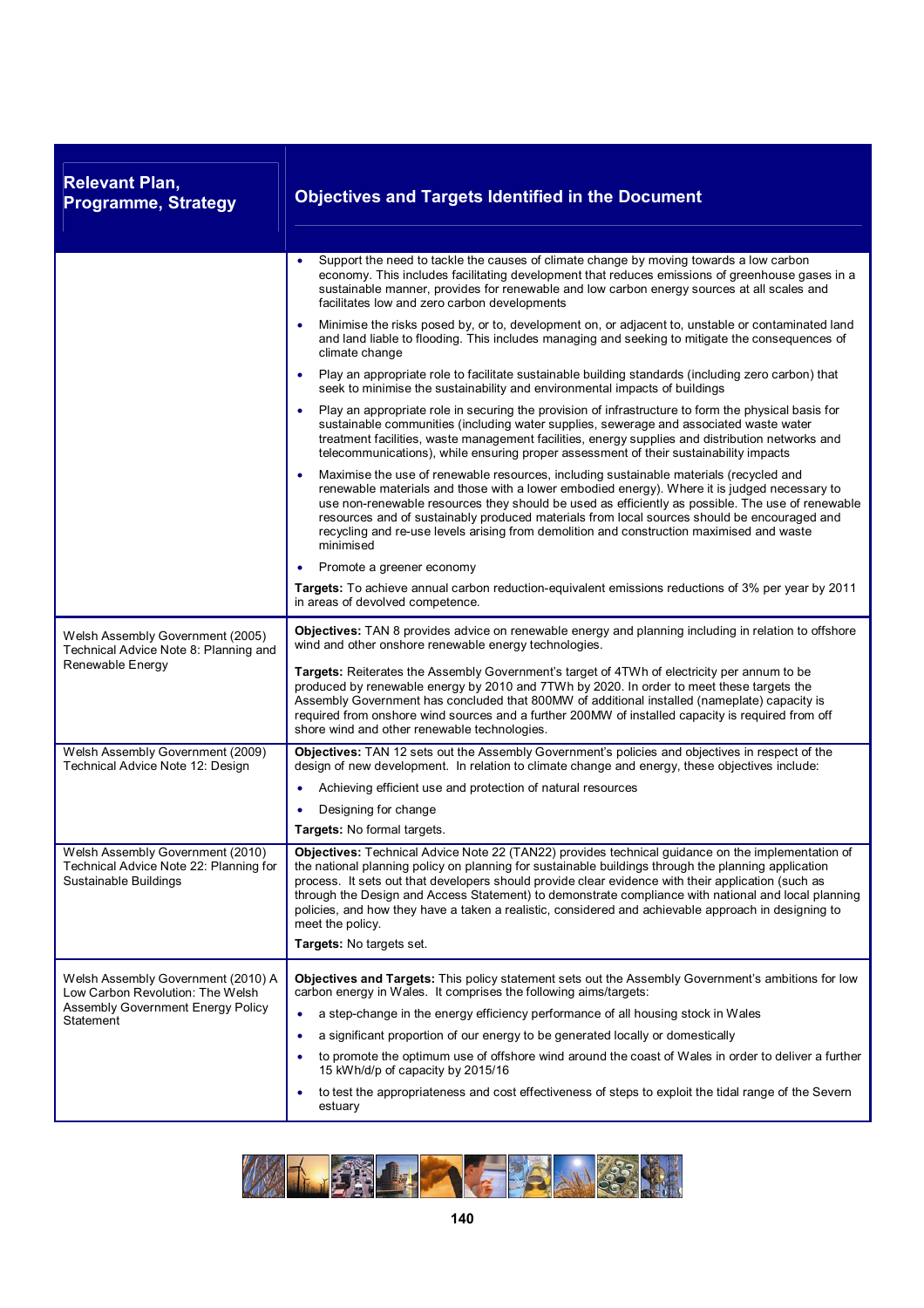| <b>Relevant Plan,</b><br><b>Programme, Strategy</b>                                                             | <b>Objectives and Targets Identified in the Document</b>                                                                                                                                                                                                                                                                                                                                                          |
|-----------------------------------------------------------------------------------------------------------------|-------------------------------------------------------------------------------------------------------------------------------------------------------------------------------------------------------------------------------------------------------------------------------------------------------------------------------------------------------------------------------------------------------------------|
|                                                                                                                 | to capture at least 10% (8 kWh/d/p) of the potential tidal stream and wave energy off the Welsh                                                                                                                                                                                                                                                                                                                   |
|                                                                                                                 | coastline by 2025<br>to have 4.5 kWh/d/p of installed onshore wind generation capacity by 2015/2017<br>$\bullet$                                                                                                                                                                                                                                                                                                  |
|                                                                                                                 | to support small scale hydro and geothermal schemes where they are environmentally acceptable<br>in order to generate at least 1 kWh/d/p                                                                                                                                                                                                                                                                          |
|                                                                                                                 | to deliver by 2020 up to 6 kWh/d/p in Wales of electricity from biomass - 50% indigenous/50%<br>٠<br>imported – and a heat potential of 2-2.5 kWh/d/p in Wales                                                                                                                                                                                                                                                    |
|                                                                                                                 | that any new fossil fuel plants should be carbon capture ready with fully developed plans for<br>$\bullet$<br>carbon capture and storage; and that these plants maximise efficiency through use of waste heat<br>and cofiring where appropriate                                                                                                                                                                   |
|                                                                                                                 | to maximise the short and long-term benefits for Wales' economy and society of the move to a low<br>carbon energy system                                                                                                                                                                                                                                                                                          |
|                                                                                                                 |                                                                                                                                                                                                                                                                                                                                                                                                                   |
| Welsh Assembly Government (2009)<br>One Wales: One Planet, A New<br>Sustainable Development Scheme for<br>Wales | <b>Objectives:</b> The Sustainable Development Scheme sets out the Assembly Government's vision of a<br>sustainable Wales and describes specific outcomes that WAG will seek to achieve through its main<br>policies and programmes and processes that it will put in place to ensure its work coherently reflects<br>the goals of sustainable development. The Scheme's vision is for Wales to be a nation that: |
|                                                                                                                 | lives within its environmental limits, using only its fair share of the earth's resources so that our<br>ecological footprint is reduced to the global average availability of resources, and we are resilient<br>to the impacts of climate change;                                                                                                                                                               |
|                                                                                                                 | has healthy, biologically diverse and productive ecosystems that are managed sustainably;<br>$\bullet$                                                                                                                                                                                                                                                                                                            |
|                                                                                                                 | has a resilient and sustainable economy that is able to develop whilst stabilising, then reducing, its<br>$\bullet$<br>use of natural resources and reducing its contribution to climate change;                                                                                                                                                                                                                  |
|                                                                                                                 | has communities which are safe, sustainable, and attractive places for people to live and work,<br>$\bullet$<br>where people have access to services, and enjoy good health; and                                                                                                                                                                                                                                  |
|                                                                                                                 | is a fair, just and bilingual nation, in which citizens of all ages and backgrounds are empowered to<br>٠<br>determine their own lives, shape their communities and achieve their full potential.                                                                                                                                                                                                                 |
|                                                                                                                 | The Scheme is underpinned by 2 core principles and 6 supporting principles all of which are pertinent<br>to waste management. These are as follows:                                                                                                                                                                                                                                                               |
|                                                                                                                 | Core principle 1: Involvement - to involve stakeholders in the development of policies and<br>$\bullet$<br>programmes, and the identification of solutions that meet their needs, promoting innovation in the<br>way the Assembly Government deliver services                                                                                                                                                     |
|                                                                                                                 | Core principle 2: Integration - making connections between, and effectively integrating economic,<br>social and environmental challenges                                                                                                                                                                                                                                                                          |
|                                                                                                                 | Supporting principle 1: Reducing Wales' Ecological Footprint<br>٠                                                                                                                                                                                                                                                                                                                                                 |
|                                                                                                                 | Supporting principle 2: Full costs and benefits - identifying and taking account of the full range of<br>costs and benefits, including those over the long-term, those not measured in monetary terms<br>(such as environmental costs and benefits), and those costs that are global as well as local in our<br>policy making                                                                                     |
|                                                                                                                 | Supporting principle 3: Precautionary principle - using an evidence-based approach to decision-<br>making                                                                                                                                                                                                                                                                                                         |
|                                                                                                                 | Supporting principle 4: Polluter pays principle - ensuring that social and environmental costs of<br>development fall on those who impose them                                                                                                                                                                                                                                                                    |
|                                                                                                                 | Supporting principle 5: Proximity principle - solving problems, especially in managing waste and<br>$\bullet$<br>pollution locally, rather than passing them onto other places or to future generations                                                                                                                                                                                                           |
|                                                                                                                 | Supporting principle 6: Reflecting distinctiveness - reflecting and responding to the particular<br>$\bullet$<br>needs and issues of communities, and the differing economic, social and environmental<br>circumstances in different parts of Wales                                                                                                                                                               |

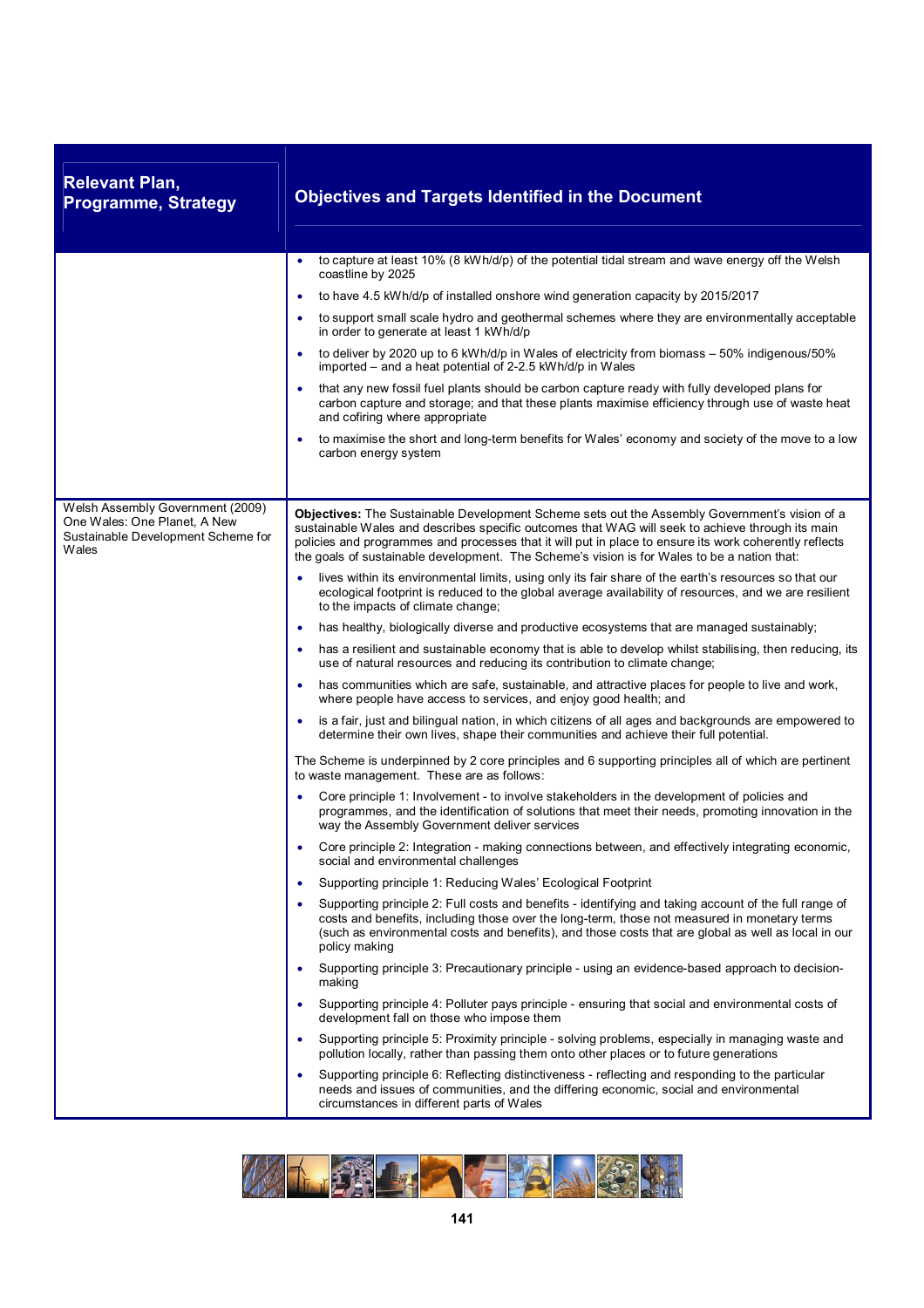| <b>Relevant Plan,</b><br><b>Programme, Strategy</b>                                                                                                            | <b>Objectives and Targets Identified in the Document</b>                                                                                                                                                                                                                                                                                                                                                                                                                                                                                                                                                                                                                                                                                                                                                                                                    |
|----------------------------------------------------------------------------------------------------------------------------------------------------------------|-------------------------------------------------------------------------------------------------------------------------------------------------------------------------------------------------------------------------------------------------------------------------------------------------------------------------------------------------------------------------------------------------------------------------------------------------------------------------------------------------------------------------------------------------------------------------------------------------------------------------------------------------------------------------------------------------------------------------------------------------------------------------------------------------------------------------------------------------------------|
|                                                                                                                                                                | Targets: To reduce by at least two thirds the total resources Wales currently uses by, amongst other<br>elements:<br>radically reducing by 80-90% use of carbon-based energy; and<br>moving towards becoming a zero waste nation with 70% recycling across all sectors, and diverting<br>waste from landfill by 2025.                                                                                                                                                                                                                                                                                                                                                                                                                                                                                                                                       |
|                                                                                                                                                                | <b>Material assets (Transport)</b>                                                                                                                                                                                                                                                                                                                                                                                                                                                                                                                                                                                                                                                                                                                                                                                                                          |
| International / European (e.g. Directives)                                                                                                                     |                                                                                                                                                                                                                                                                                                                                                                                                                                                                                                                                                                                                                                                                                                                                                                                                                                                             |
| Directive 85/337/EEC on the<br>Assessment of the Effects of Certain<br>Public and Private Projects on the<br>Environment - as amended by<br>Directive 97/11/EC | Objectives: The European Union requires an environmental impact assessment to be carried out<br>before approval can be granted for certain public and private projects. The Directive lists the projects<br>concerned, the information to be provided and the third parties to be consulted in connection with<br>approving such a project.                                                                                                                                                                                                                                                                                                                                                                                                                                                                                                                 |
|                                                                                                                                                                | Targets: An assessment is obligatory for transport infrastructure such as railways, airports, motorways,<br>inland waterways and ports when the infrastructure exceeds certain specific thresholds.                                                                                                                                                                                                                                                                                                                                                                                                                                                                                                                                                                                                                                                         |
| Fuel Quality Directive (FQD) (to be<br>published 2009) - coupled with<br>renewable energy directive                                                            | Objectives: The FQD will require member states to ensure a 6% GHG reduction from Transport<br>Sector by 2020.<br>Targets: The UK target is 15% renewable energy overall for all sectors including transport, electricity<br>heat, there is also a separate 10% target for renewable energy in transport which will include biofuels,<br>electric cars, hydrogen etc.                                                                                                                                                                                                                                                                                                                                                                                                                                                                                        |
| WHO (2000) Transport, Environment<br>and Health                                                                                                                | Objectives: This report primarily focuses on increasing road transport, noting that road users generate<br>excessive costs to themselves, other individuals and society - through noise, pollution and accidents -<br>in the form of illness, injuries, deaths and damage to mental health and social relationships. The<br>challenge is to promote healthy and sustainable transport alternatives to prevent the negative effects of<br>transport systems on human health. Meeting this challenge requires commitment and action from<br>governments. It summarises the latest scientific evidence on the impact of transport-generated air<br>pollution, noise and accidents on behaviour and physical and mental health. The report also highlights<br>the potential health benefits from non-motorised forms of transport, such as cycling and walking. |
|                                                                                                                                                                | Targets: The report highlights the need for policy-makers to address the following issues:<br>transport-related noise pollution<br>٠                                                                                                                                                                                                                                                                                                                                                                                                                                                                                                                                                                                                                                                                                                                        |
|                                                                                                                                                                | transport-related air pollution                                                                                                                                                                                                                                                                                                                                                                                                                                                                                                                                                                                                                                                                                                                                                                                                                             |
|                                                                                                                                                                | the effects of transport of mental health and wellbeing                                                                                                                                                                                                                                                                                                                                                                                                                                                                                                                                                                                                                                                                                                                                                                                                     |
|                                                                                                                                                                | identifying key groups affected by transport health risks<br>$\bullet$                                                                                                                                                                                                                                                                                                                                                                                                                                                                                                                                                                                                                                                                                                                                                                                      |
|                                                                                                                                                                | improving provisions for cycling and walking.                                                                                                                                                                                                                                                                                                                                                                                                                                                                                                                                                                                                                                                                                                                                                                                                               |
| European Transport Policy for 2010: A<br>Time to Decide (EC, 2001)                                                                                             | Objectives: The policy outlines the need to improve the quality and effectiveness of transport in<br>Europe. A strategy has been proposed which is designed to gradually break the link between transport<br>growth and economic growth to reduce environmental impacts and congestion. The policy advocates<br>measures that promote an environmentally friendly mix of transport services.                                                                                                                                                                                                                                                                                                                                                                                                                                                                |
|                                                                                                                                                                | Targets: No specific targets.                                                                                                                                                                                                                                                                                                                                                                                                                                                                                                                                                                                                                                                                                                                                                                                                                               |
| <b>National (UK)</b>                                                                                                                                           |                                                                                                                                                                                                                                                                                                                                                                                                                                                                                                                                                                                                                                                                                                                                                                                                                                                             |
| The Planning Act 2008                                                                                                                                          | Objectives: The legislation builds on the proposals set out in the Planning White Paper, published on<br>21st May 2007, and introduces a new system for nationally significant infrastructure planning,<br>alongside further reforms to the Town and Country Planning system. A major component of this<br>legislation is the introduction of an independent Infrastructure Planning Commission (IPC), to take<br>decisions on major infrastructure projects (transport, energy, water and waste). To support decision-<br>making, the IPC will refer to the Government's National Policy Statements (NPSs), which will provide a                                                                                                                                                                                                                           |

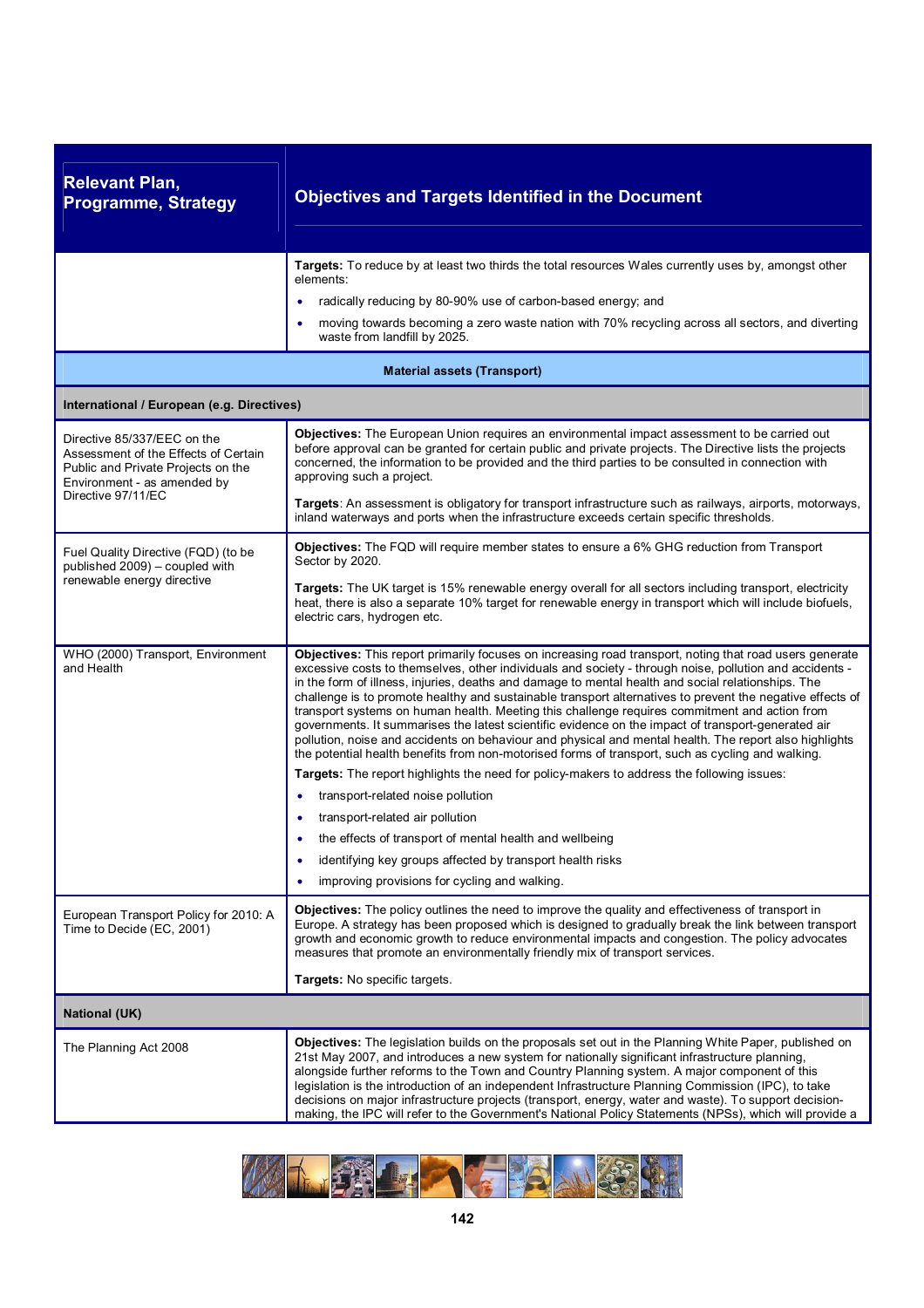| <b>Relevant Plan,</b><br><b>Programme, Strategy</b>                                                  | <b>Objectives and Targets Identified in the Document</b>                                                                                                                                                                                                                                                                                                                                                                         |
|------------------------------------------------------------------------------------------------------|----------------------------------------------------------------------------------------------------------------------------------------------------------------------------------------------------------------------------------------------------------------------------------------------------------------------------------------------------------------------------------------------------------------------------------|
|                                                                                                      | clear long-term strategic direction for nationally significant infrastructure development.                                                                                                                                                                                                                                                                                                                                       |
|                                                                                                      | Targets: No specific targets.                                                                                                                                                                                                                                                                                                                                                                                                    |
| DfT (2008) Carbon Pathways:<br>Informing Development of a Carbon<br>Reduction Strategy for Transport | Objectives: This paper takes forward the analysis originally promised in TaSTS. It updates projections<br>of transport CO2 emissions, clarifying the scale of the challenge facing transport. It considers the<br>drivers of transport demand which should help in the identification of options for CO2 reduction.                                                                                                              |
|                                                                                                      | Targets: No formal targets.                                                                                                                                                                                                                                                                                                                                                                                                      |
| PPS 1: Planning and Climate Change<br>- Supplement to PPS 1 (ODPM, 2007)                             | Objectives: This PPS sets out how spatial planning (in providing for the new homes, jobs and<br>infrastructure needed by communities) should contribute to reducing emissions and stabilising climate<br>change (mitigation) and take into account the unavoidable consequences (adaptation). Includes he key<br>planning objective:                                                                                             |
|                                                                                                      | Deliver patterns of urban growth and sustainable rural developments that help secure the fullest<br>possible use of sustainable transport for moving freight, public transport, cycling and walking; and,<br>which overall, reduce the need to travel, especially by car.                                                                                                                                                        |
|                                                                                                      | Targets: No formal targets.                                                                                                                                                                                                                                                                                                                                                                                                      |
| Towards a Sustainable Transport                                                                      | Objectives: Document has three aims.                                                                                                                                                                                                                                                                                                                                                                                             |
| System (TaSTS): Supporting<br>Economic Growth in a Low Carbon<br>World (DfT, 2007)                   | It describes how the Government is responding to the recommendations made in the Eddington<br>study to improve transport's contribution to economic growth and productivity, and how it is<br>ensuring that transport will play its part in delivering the overall level of reductions in carbon<br>emissions recommended by the Stern Review of the Economics of Climate Change.                                                |
|                                                                                                      | It sets out the Department for Transport's ambitious policy and investment plans for the period to<br>2013-14.                                                                                                                                                                                                                                                                                                                   |
|                                                                                                      | It proposes a new approach to longer term transport strategy, building on the model recommended<br>$\bullet$<br>by Sir Rod Eddington, and explains how we will engage with passengers, users, the transport<br>industry and other stakeholders as we develop and implement that process.                                                                                                                                         |
|                                                                                                      | Targets: The report identifies "five very broadly defined goals, which capture the full range of<br>Government objectives that could be furthered by transport":                                                                                                                                                                                                                                                                 |
|                                                                                                      | 1. Maximising the overall competitiveness and productivity of the national economy, so as to achieve a<br>sustained high level of GDP growth.                                                                                                                                                                                                                                                                                    |
|                                                                                                      | 2. Reducing transport's emissions of CO2 and other greenhouse gases, with the desired outcome of<br>avoiding dangerous climate change.                                                                                                                                                                                                                                                                                           |
|                                                                                                      | 3. Contributing to better health and longer life expectancy through reducing the risk of death, injury or<br>illness arising from transport, and promoting travel modes that are beneficial to health.                                                                                                                                                                                                                           |
|                                                                                                      | 4. Improving quality of life for transport users and non-transport users, including through a healthy<br>natural environment, with the desired outcome of improved well-being for all.                                                                                                                                                                                                                                           |
|                                                                                                      | 5. Promoting greater equality of transport opportunity for all citizens, with the desired outcome of<br>achieving a fairer society.                                                                                                                                                                                                                                                                                              |
| The Eddington Transport Study (2006)                                                                 | <b>Objectives:</b>                                                                                                                                                                                                                                                                                                                                                                                                               |
|                                                                                                      | The UK's congested and growing urban areas and their catchments.                                                                                                                                                                                                                                                                                                                                                                 |
|                                                                                                      | The UK's international gateways and supporting surface infrastructure: in particular, the major<br>international passenger routes and principal international freight routes, where delays, including on<br>surface access routes, and current and future capacity constraints, look likely to damage the<br>competitiveness of the UK's imports and exports, and its leading role in the global airfreight<br>logistics sector; |
|                                                                                                      | A limited number of inter-urban corridors connecting urban areas and international gateways:                                                                                                                                                                                                                                                                                                                                     |

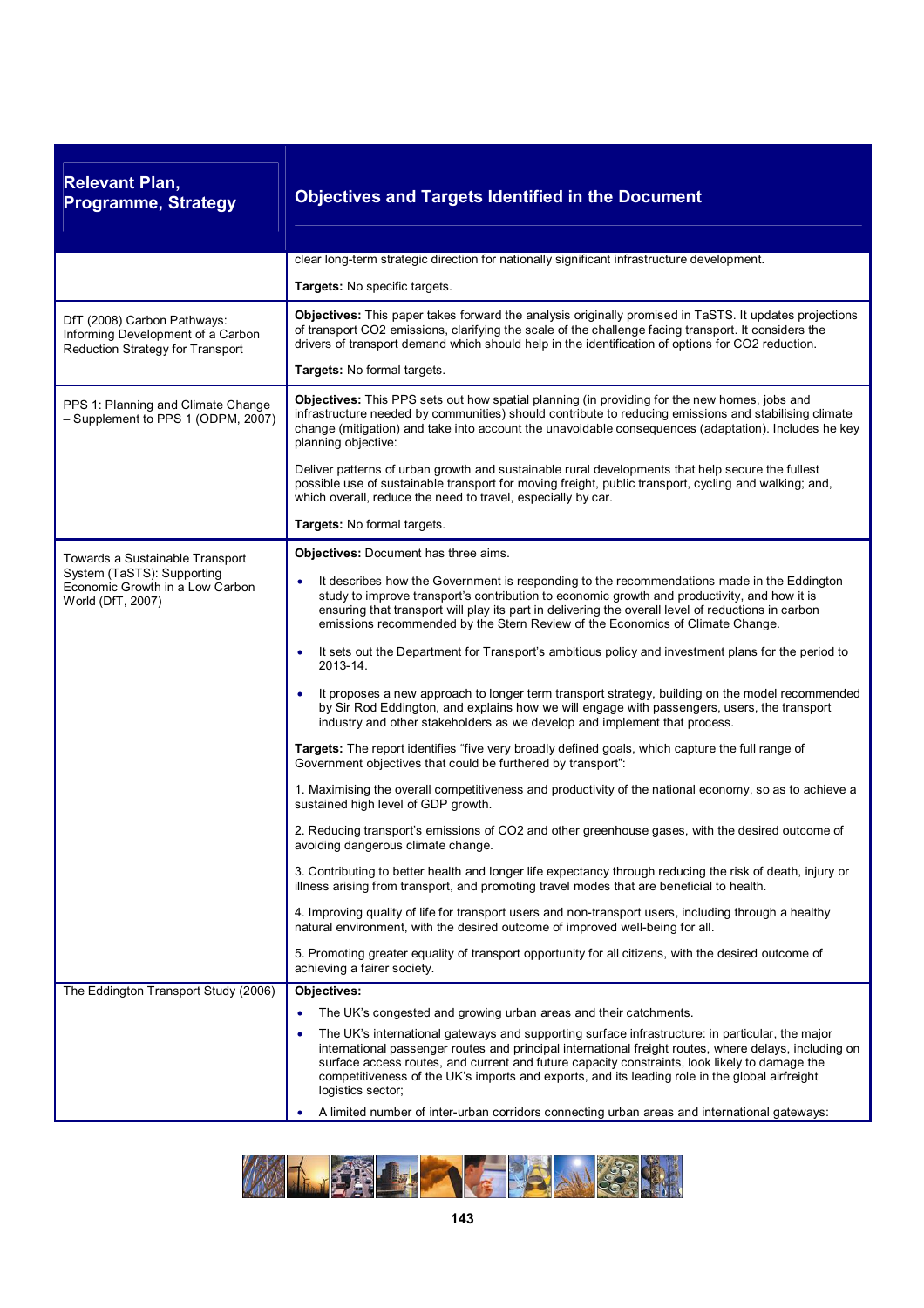| <b>Relevant Plan,</b><br><b>Programme, Strategy</b>                                      | <b>Objectives and Targets Identified in the Document</b>                                                                                                                                                                                                                                                                                                                                                                                                                                        |
|------------------------------------------------------------------------------------------|-------------------------------------------------------------------------------------------------------------------------------------------------------------------------------------------------------------------------------------------------------------------------------------------------------------------------------------------------------------------------------------------------------------------------------------------------------------------------------------------------|
|                                                                                          | where the unreliability of the transport network is adding costs to business, threatening productivity<br>and innovation in the freight and logistics industries and both interregional and international trade.<br>From a passenger perspective these corridors connect urban areas with each other and with<br>international airports, and from a freight perspective they connect ports with distribution hubs and<br>distribution hubs with their eventual markets.                         |
|                                                                                          | Targets: Decision-making principles:                                                                                                                                                                                                                                                                                                                                                                                                                                                            |
|                                                                                          | 1. Start with a clear articulation of the policy objectives, and the transport outcomes required to deliver<br>these objectives, focusing where relevant on the whole journey, rather than particular stages or modes<br>in a journey                                                                                                                                                                                                                                                           |
|                                                                                          | 2. Consider the full range of policy options for meeting the policy objectives                                                                                                                                                                                                                                                                                                                                                                                                                  |
|                                                                                          | 3. Prioritise limited public resources on those policies that most cost-effectively deliver Government's<br>objectives                                                                                                                                                                                                                                                                                                                                                                          |
|                                                                                          | 4. Ensure the evidence base can support this process Strategic Indicators:                                                                                                                                                                                                                                                                                                                                                                                                                      |
|                                                                                          | Impact on GDP<br>$\bullet$                                                                                                                                                                                                                                                                                                                                                                                                                                                                      |
|                                                                                          | Impact on productivity<br>٠                                                                                                                                                                                                                                                                                                                                                                                                                                                                     |
|                                                                                          | Contribution to economic welfare                                                                                                                                                                                                                                                                                                                                                                                                                                                                |
|                                                                                          | Reliability of the transport system<br>$\bullet$                                                                                                                                                                                                                                                                                                                                                                                                                                                |
| HM Government (2007) PSA Delivery<br>Agreement 5: Deliver Reliable and                   | Objectives: This PSA will focus government investment in transport on supporting sustainable<br>economic growth, and will set a clear strategic framework to facilitate private sector investment.                                                                                                                                                                                                                                                                                              |
| <b>Efficient Transport Networks that</b><br>Support Economic Growth                      | <b>Targets: PSA sets out following indicators:</b>                                                                                                                                                                                                                                                                                                                                                                                                                                              |
|                                                                                          | Journey time on main roads into urban areas<br>$\bullet$                                                                                                                                                                                                                                                                                                                                                                                                                                        |
|                                                                                          | Journey time reliability on the strategic road network, as measured by the average delay<br>$\bullet$<br>experienced in the worst 10 per cent of journeys for each monitored route                                                                                                                                                                                                                                                                                                              |
|                                                                                          | Level of capacity and crowding on the rail network<br>$\bullet$                                                                                                                                                                                                                                                                                                                                                                                                                                 |
|                                                                                          | Average benefit cost ratio of investments approved over the CSR07 period<br>٠                                                                                                                                                                                                                                                                                                                                                                                                                   |
| Young People and Transport:<br>Understanding their Needs and<br>Requirements (DfT, 2006) | Objectives: This document highlights some important findings in relation to young people and their<br>transport needs and requirements. The study explores the importance of travel in young people's lives,<br>patterns of travel behaviour, experiences of travel and barriers to travel by different modes of transport.<br>Key findings included that cost and accessibility issues can act as a barrier for young people<br>attempting to access further education, jobs and key services. |
|                                                                                          | Targets: No formal targets                                                                                                                                                                                                                                                                                                                                                                                                                                                                      |
| Local Transport Bill (2008)                                                              | Objectives: The Government is committed to ensuring that we are well equipped to meet not only<br>today's transport challenges, but also those of ten or twenty years' time.                                                                                                                                                                                                                                                                                                                    |
|                                                                                          | The Local Transport Bill is a key part of the Government's strategy for sustainable development. This<br>Bill empowers local authorities to take appropriate steps to meet local transport needs in the light of<br>local circumstances.                                                                                                                                                                                                                                                        |
|                                                                                          | Targets: The Bill includes provisions on the frequency and timing of services as well as maximum<br>fares. This is not directly relevant to this study.                                                                                                                                                                                                                                                                                                                                         |
| Railways Act (2005)                                                                      | <b>Objectives:</b> The main purpose of this Act is to tackle the longstanding structural problems of the<br>railways. The Act gives effect to the proposals that require primary legislation in the White Paper The<br>Future of Rail (2004).                                                                                                                                                                                                                                                   |
|                                                                                          | Targets: No formal targets.                                                                                                                                                                                                                                                                                                                                                                                                                                                                     |
| Delivering a Sustainable Transport                                                       | Objectives:                                                                                                                                                                                                                                                                                                                                                                                                                                                                                     |
| System (DaSTS) (DfT, 2008)                                                               | To support national economic competitiveness and growth, by delivering reliable and efficient<br>transport networks                                                                                                                                                                                                                                                                                                                                                                             |
|                                                                                          | To reduce transport's emissions of carbon dioxide and other greenhouse gases, with the desired<br>$\bullet$                                                                                                                                                                                                                                                                                                                                                                                     |

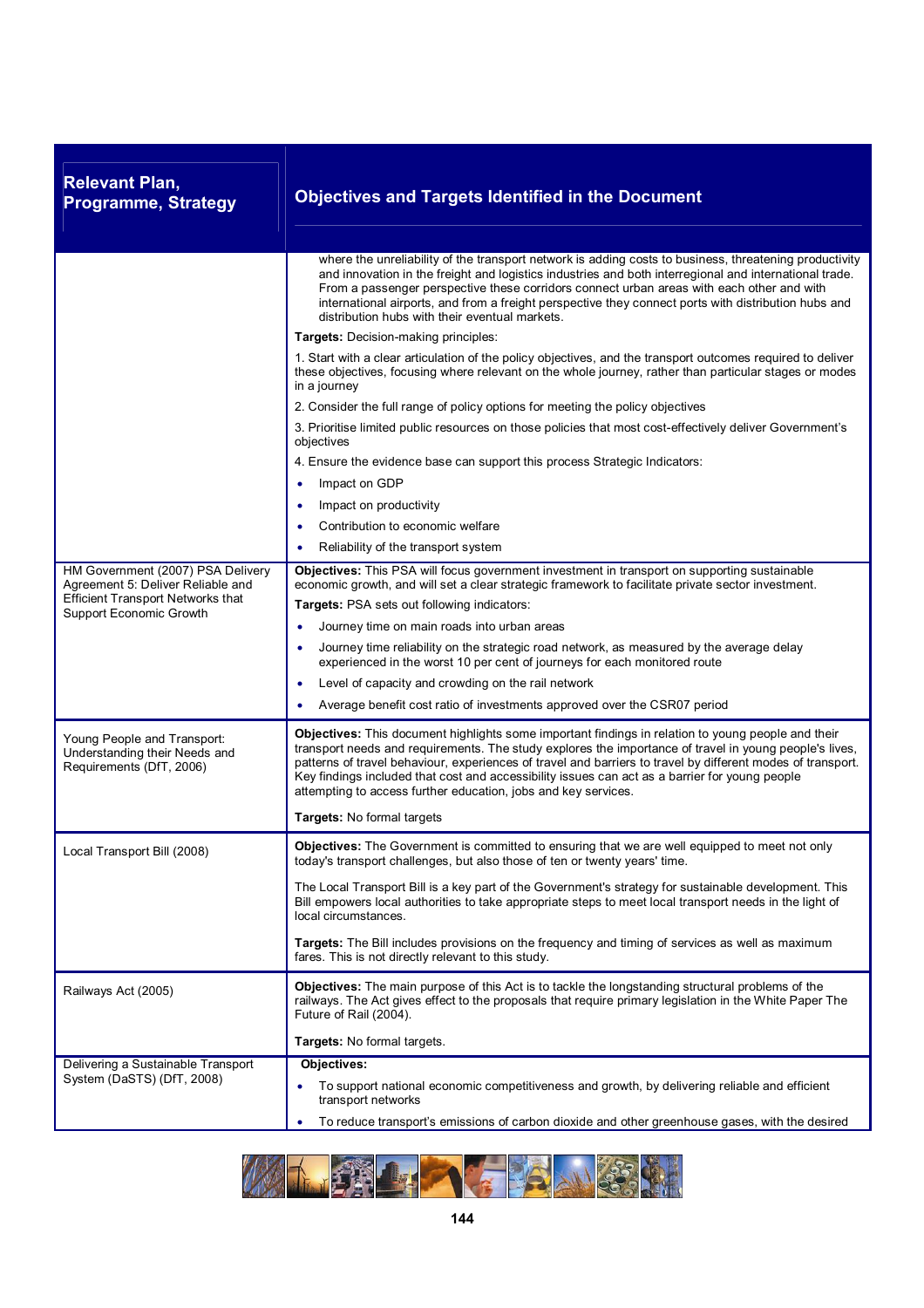| <b>Relevant Plan,</b><br><b>Programme, Strategy</b>                                         | <b>Objectives and Targets Identified in the Document</b>                                                                                                                                                                                                                                                                                                                                                                                                                                        |
|---------------------------------------------------------------------------------------------|-------------------------------------------------------------------------------------------------------------------------------------------------------------------------------------------------------------------------------------------------------------------------------------------------------------------------------------------------------------------------------------------------------------------------------------------------------------------------------------------------|
|                                                                                             | outcome of tackling climate change                                                                                                                                                                                                                                                                                                                                                                                                                                                              |
|                                                                                             | To contribute to better safety and health and longer life-expectancy by reducing the risk of death,<br>injury or illness arising from transport and by promoting travel modes that are beneficial to health                                                                                                                                                                                                                                                                                     |
|                                                                                             | To promote greater equality of opportunity for all citizens, with the desired outcome of achieving a<br>٠<br>fairer society;                                                                                                                                                                                                                                                                                                                                                                    |
|                                                                                             | To improve quality of life for transport users and non-transport users, and to promote a healthy<br>٠<br>natural environment.                                                                                                                                                                                                                                                                                                                                                                   |
|                                                                                             | Targets: No formal targets.                                                                                                                                                                                                                                                                                                                                                                                                                                                                     |
| Road Safety Act 2006                                                                        | Objectives: "An Act to make provision about road traffic, registration plates, vehicle and driver<br>information, hackney carriages and private hire vehicles, and trunk road picnic areas."                                                                                                                                                                                                                                                                                                    |
|                                                                                             | <b>Targets:</b> No formal targets.                                                                                                                                                                                                                                                                                                                                                                                                                                                              |
| The Future of Transport White Paper -<br>A Network for 2030 (DfT, 2004)                     | Objectives: This White Paper builds on the implementation of the 10 Year Plan for transport, and sets<br>out the vision for transport for the following 30 years. It is a long-term strategy for a modern, efficient<br>and sustainable transport system backed up by sustained high levels of investment. The aim is for a<br>transport network that can meet the challenges of a growing economy and the increasing demand for<br>travel, but that can also achieve environmental objectives. |
|                                                                                             | Targets:                                                                                                                                                                                                                                                                                                                                                                                                                                                                                        |
|                                                                                             | By 2010, increase the use of public transport (bus and light rail) by more than 12 per cent in<br>England compared with 2000 levels, with growth in every region.                                                                                                                                                                                                                                                                                                                               |
|                                                                                             | Reduce the number of people killed or seriously injured in Great Britain in road accidents by 40 per<br>$\bullet$<br>cent and the number of children killed or seriously injured by 50 per cent, by 2010 compared with<br>the average for 1994-98, tackling the significantly higher incidence in disadvantaged communities.                                                                                                                                                                    |
|                                                                                             | Improve air quality by meeting the Air Quality Strategy targets.<br>$\bullet$                                                                                                                                                                                                                                                                                                                                                                                                                   |
|                                                                                             | Reduce greenhouse gas emissions to 12.5 per cent below 1990 levels in line with our Kyoto<br>commitment.                                                                                                                                                                                                                                                                                                                                                                                        |
| PPG13 Transport (DfT, 2001)                                                                 | Objectives:                                                                                                                                                                                                                                                                                                                                                                                                                                                                                     |
|                                                                                             | Promote more sustainable transport choices for both people and for moving freight<br>٠                                                                                                                                                                                                                                                                                                                                                                                                          |
|                                                                                             | Promote accessibility to jobs, shopping and leisure facilities, by public transport, walking and<br>cycling.                                                                                                                                                                                                                                                                                                                                                                                    |
|                                                                                             | Reduce the need to travel, especially by car.                                                                                                                                                                                                                                                                                                                                                                                                                                                   |
|                                                                                             | Targets: No formal targets.                                                                                                                                                                                                                                                                                                                                                                                                                                                                     |
| <b>National (MOD)</b>                                                                       |                                                                                                                                                                                                                                                                                                                                                                                                                                                                                                 |
| <b>MOD Sustainable Development</b>                                                          | <b>Objectives</b>                                                                                                                                                                                                                                                                                                                                                                                                                                                                               |
| Strategy, 2008<br>MOD Climate Change Strategy, 2009<br>MOD JSP 418, leaflet 16 - Travel and | To reduce the use of marine, land and aviation fuels as much as is reasonably practicable without<br>impacting on operational capability, whilst at the same time assessing the viability of alternatives to<br>those fuels.                                                                                                                                                                                                                                                                    |
| Transport                                                                                   | To achieve a continued reduction in air, road and rail business administration travel by MOD<br>$\bullet$<br>personnel.                                                                                                                                                                                                                                                                                                                                                                         |
|                                                                                             | The development of a Defence Travel Emissions Strategy in 2009 will bring with it targets and<br>٠<br>actions for modes of business transport other than road transport.                                                                                                                                                                                                                                                                                                                        |
|                                                                                             | Develop a Defence Travel Emissions Strategy with targets and actions for all modes of transport.<br>$\bullet$                                                                                                                                                                                                                                                                                                                                                                                   |
|                                                                                             | Manage the social impacts of defence activities on UK Civilian and Armed Forces communities<br>$\bullet$                                                                                                                                                                                                                                                                                                                                                                                        |
|                                                                                             | <b>Targets</b>                                                                                                                                                                                                                                                                                                                                                                                                                                                                                  |
|                                                                                             | Reduce emissions from road vehicles by 15% by 2010 against a 2005/06 baseline.                                                                                                                                                                                                                                                                                                                                                                                                                  |
|                                                                                             | By 2010 Average new car emission level of 130g/km<br>٠                                                                                                                                                                                                                                                                                                                                                                                                                                          |

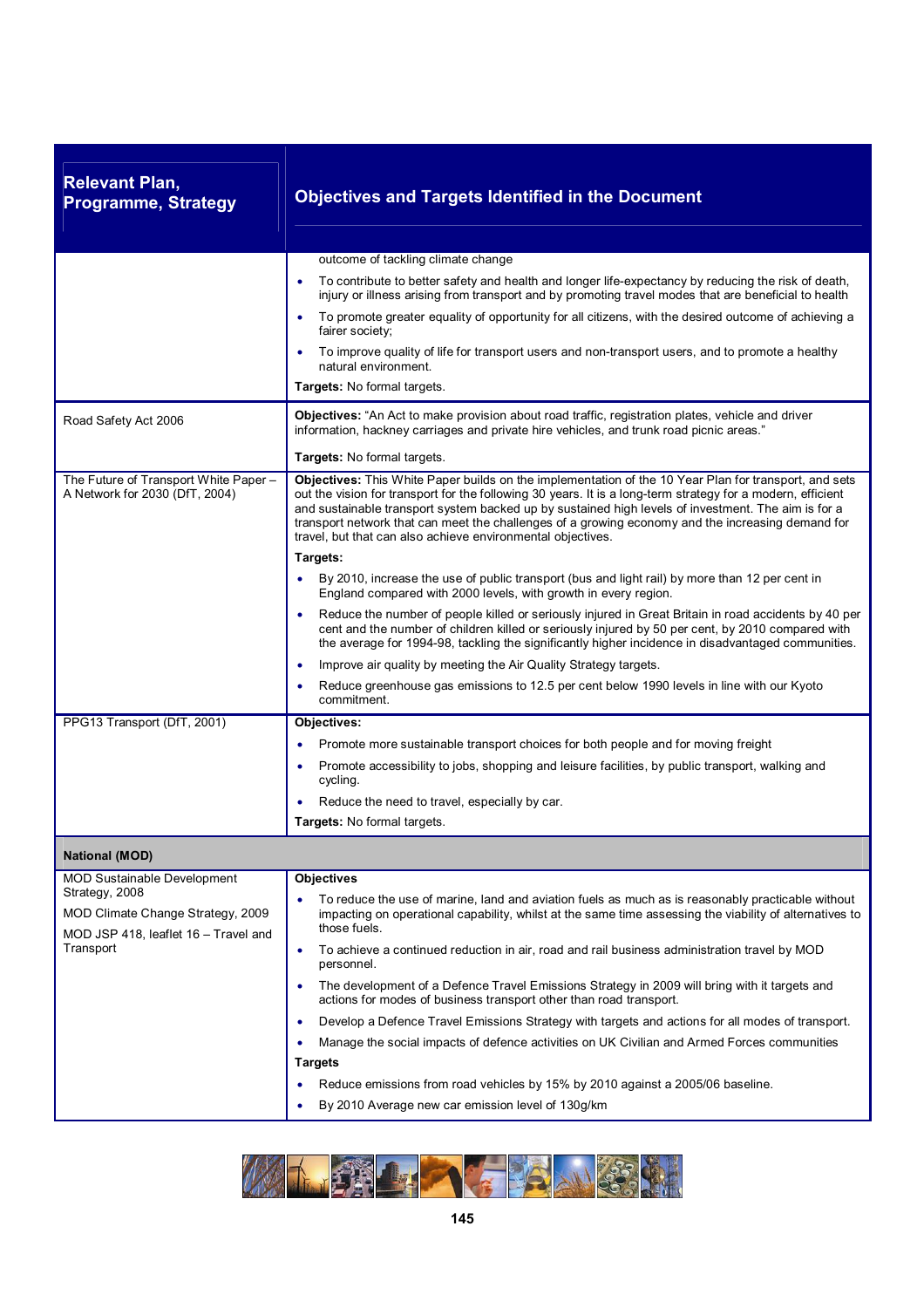# **Relevant Plan,**

### **Programme, Strategy Objectives and Targets Identified in the Document**

| <b>National (Scotland)</b>                                                   |                                                                                                                                                                                                                                                                                                                                                                                                                                                                                                                                                                                                                                                                                                                                                                                                                                                                                                                                                                                                                     |
|------------------------------------------------------------------------------|---------------------------------------------------------------------------------------------------------------------------------------------------------------------------------------------------------------------------------------------------------------------------------------------------------------------------------------------------------------------------------------------------------------------------------------------------------------------------------------------------------------------------------------------------------------------------------------------------------------------------------------------------------------------------------------------------------------------------------------------------------------------------------------------------------------------------------------------------------------------------------------------------------------------------------------------------------------------------------------------------------------------|
| Scotland's National Transport Strategy<br>(2006)                             | Objectives:<br>Improved journey times and connections - making it quicker, easier and more reliable for<br>$\bullet$<br>passengers to travel between our towns and cities and across our global markets.<br>Reduced emissions - making sure that Scotland takes a lead in the future of sustainable transport.<br>٠<br>Improved quality, accessibility and affordability – ensuring everyone across Scotland has high<br>quality public transport choices.<br>Targets: Indicators used in the strategy include:<br>The average distance travelled by Scottish residents.<br>The key elements of the strategic transport infrastructure.<br>Transport activity figures for Scotland.                                                                                                                                                                                                                                                                                                                                 |
|                                                                              | Greenhouse gas emissions from transport in Scotland.<br>٠                                                                                                                                                                                                                                                                                                                                                                                                                                                                                                                                                                                                                                                                                                                                                                                                                                                                                                                                                           |
|                                                                              | Greenhouse gas emissions by transport sector.                                                                                                                                                                                                                                                                                                                                                                                                                                                                                                                                                                                                                                                                                                                                                                                                                                                                                                                                                                       |
| Scottish Government (2010) Scottish<br><b>Planning Policy</b>                | Objectives:<br>To meet European and UK commitments and targets on greenhouse gases and local air quality.<br>٠<br>To maintain and enhance the natural and built environment, through avoiding or mitigating adverse<br>environmental impacts.<br>Minimising environmental intrusion and retaining, improving and enhancing areas for biodiversity.<br>٠<br>To maintain and enhance the quality of urban life, particularly the vitality and viability of urban<br>centres.<br>To reinforce the rural economy and way of life.<br>To ensure that the impact of development proposals on transport networks does not compromise<br>their safety or efficiency.<br>Targets: No formal targets.                                                                                                                                                                                                                                                                                                                         |
| Scottish Executive (2005) Planning<br>Advice Note 75: Planning for Transport | Objective: Create an accessible Scotland which has a safe, reliable and sustainable transport system.<br><b>Targets:</b> No formal targets.                                                                                                                                                                                                                                                                                                                                                                                                                                                                                                                                                                                                                                                                                                                                                                                                                                                                         |
| <b>National (Wales)</b>                                                      |                                                                                                                                                                                                                                                                                                                                                                                                                                                                                                                                                                                                                                                                                                                                                                                                                                                                                                                                                                                                                     |
| Welsh Assembly Government (2010)<br>Planning Policy Wales (Edition 2)        | Objectives: Planning Policy Wales (PPW) sets out the land use planning policies of the Welsh<br>Assembly Government. Regarding transport, PPW sets out that the Assembly Government's wider<br>transport objectives be achieved through:<br>reducing the need to travel, especially by private car, by locating development where there is good<br>access by public transport, walking and cycling;<br>locating development near other related uses to encourage multi-purpose trips and reduce the<br>length of journeys;<br>improving accessibility by walking, cycling and public transport;<br>٠<br>ensuring that transport is accessible to all, taking into account the needs of disabled and other less<br>mobile people;<br>promoting walking and cycling;<br>٠<br>supporting the provision of high quality public transport;<br>supporting traffic management measures;<br>promoting sustainable transport options for freight and commerce;<br>supporting sustainable travel options in rural areas;<br>۰ |

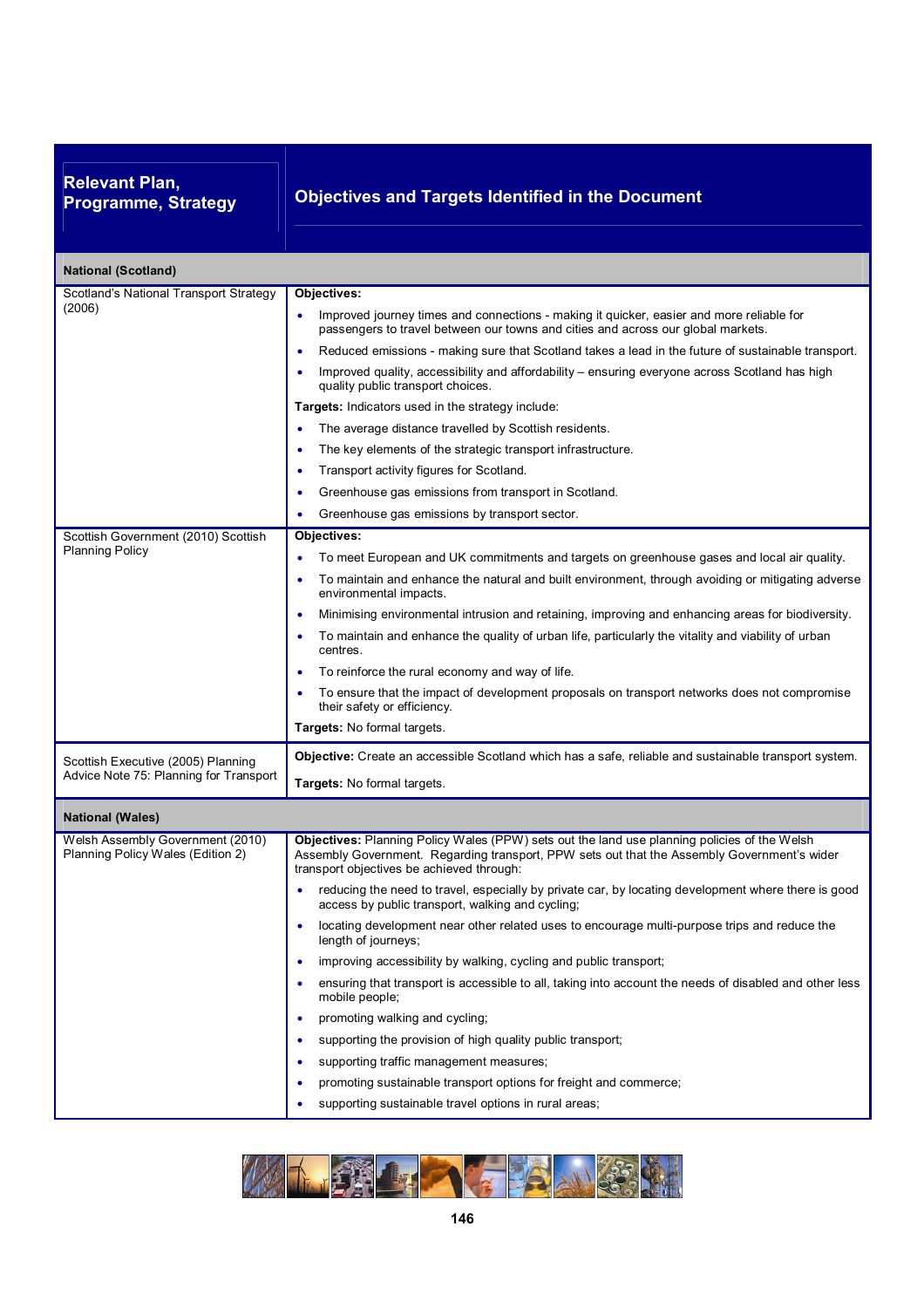| <b>Relevant Plan,</b><br><b>Programme, Strategy</b>                                                | <b>Objectives and Targets Identified in the Document</b>                                                                                                                                                                                                                                                                                                                                                                                                                                                                                                                                                                                                                                                                                                                                                                                                                                                                                                                                                                                                                                                                                                                                                                                                                                                                                                                                                                                                                                                                               |
|----------------------------------------------------------------------------------------------------|----------------------------------------------------------------------------------------------------------------------------------------------------------------------------------------------------------------------------------------------------------------------------------------------------------------------------------------------------------------------------------------------------------------------------------------------------------------------------------------------------------------------------------------------------------------------------------------------------------------------------------------------------------------------------------------------------------------------------------------------------------------------------------------------------------------------------------------------------------------------------------------------------------------------------------------------------------------------------------------------------------------------------------------------------------------------------------------------------------------------------------------------------------------------------------------------------------------------------------------------------------------------------------------------------------------------------------------------------------------------------------------------------------------------------------------------------------------------------------------------------------------------------------------|
|                                                                                                    | supporting necessary infrastructure improvements; and<br>$\bullet$<br>ensuring that, as far as possible, transport infrastructure does not contribute to land take, urban<br>٠<br>sprawl or neighbourhood severance.<br><b>Targets:</b> No formal targets.                                                                                                                                                                                                                                                                                                                                                                                                                                                                                                                                                                                                                                                                                                                                                                                                                                                                                                                                                                                                                                                                                                                                                                                                                                                                             |
| Welsh Assembly Government (2008)<br>People, Places, Futures: The Wales<br>Spatial Plan 2008 Update | <b>Objectives:</b> The Wales Spatial Plan contains the following key theme which relates to transport and<br>accessibility:<br>Achieving Sustainable Accessibility<br>We will develop access in ways that protect the environment, encourage economic activity, widen<br>employment opportunities, ensure quality services and integrate the social, environmental and                                                                                                                                                                                                                                                                                                                                                                                                                                                                                                                                                                                                                                                                                                                                                                                                                                                                                                                                                                                                                                                                                                                                                                 |
|                                                                                                    | economic benefits that travel can have.<br>Targets: No formal targets.                                                                                                                                                                                                                                                                                                                                                                                                                                                                                                                                                                                                                                                                                                                                                                                                                                                                                                                                                                                                                                                                                                                                                                                                                                                                                                                                                                                                                                                                 |
| Welsh Assembly Government (2007)<br>Technical Advice Note 18: Transport                            | Objectives: TAN 18 seeks to achieve integration of land use planning and the development of<br>transport infrastructure by:<br>promoting resource and travel efficient settlement patterns;<br>ensuring new development is located where there is, or will be, good access by public transport,<br>$\bullet$<br>walking and cycling thereby minimising the need for travel and fostering social inclusion;<br>managing parking provision;<br>$\bullet$<br>ensuring that new development and major alterations to existing developments include appropriate<br>provision for pedestrians (including those with special access and mobility requirements), cycling,<br>public transport, and traffic management and parking/servicing;<br>encouraging the location of development near other related uses to encourage multi-purpose trips;<br>٠<br>promoting cycling and walking;<br>٠<br>supporting the provision of high quality, inclusive public transport;<br>٠<br>supporting provision of a reliable and efficient freight network;<br>٠<br>promoting the location of warehousing and manufacturing developments to facilitate the use of rail<br>and sea transport for freight;<br>encouraging good quality design of streets that provide a safe public realm and a distinct sense of<br>place; and<br>ensuring that transport infrastructure or service improvements necessary to serve new<br>development allow existing transport networks to continue to perform their identified functions.<br>Targets: No formal targets. |
| Welsh Assembly Government (2009)<br>Technical Advice Note 12: Design                               | Objectives: TAN 12 sets out the Assembly Government's policies and objectives in respect of the<br>design of new development. In relation to transport, these objectives include:<br>Promoting sustainable means of travel<br>Targets: No formal targets.                                                                                                                                                                                                                                                                                                                                                                                                                                                                                                                                                                                                                                                                                                                                                                                                                                                                                                                                                                                                                                                                                                                                                                                                                                                                              |
| Welsh Assembly Government (2008)<br>The Wales Transport Strategy                                   | Objectives: The Wales Transport Strategy comprises the following key outcomes:<br>Improve access to healthcare<br>$\bullet$<br>Improve access to education, training and lifelong learning<br>٠<br>Improve access to shopping and leisure facilities<br>٠<br>Encourage healthy lifestyles<br>٠<br>Improve the actual and perceived safety of travel<br>Improve access to employment opportunities<br>Improve connectivity within Wales and internationally                                                                                                                                                                                                                                                                                                                                                                                                                                                                                                                                                                                                                                                                                                                                                                                                                                                                                                                                                                                                                                                                             |

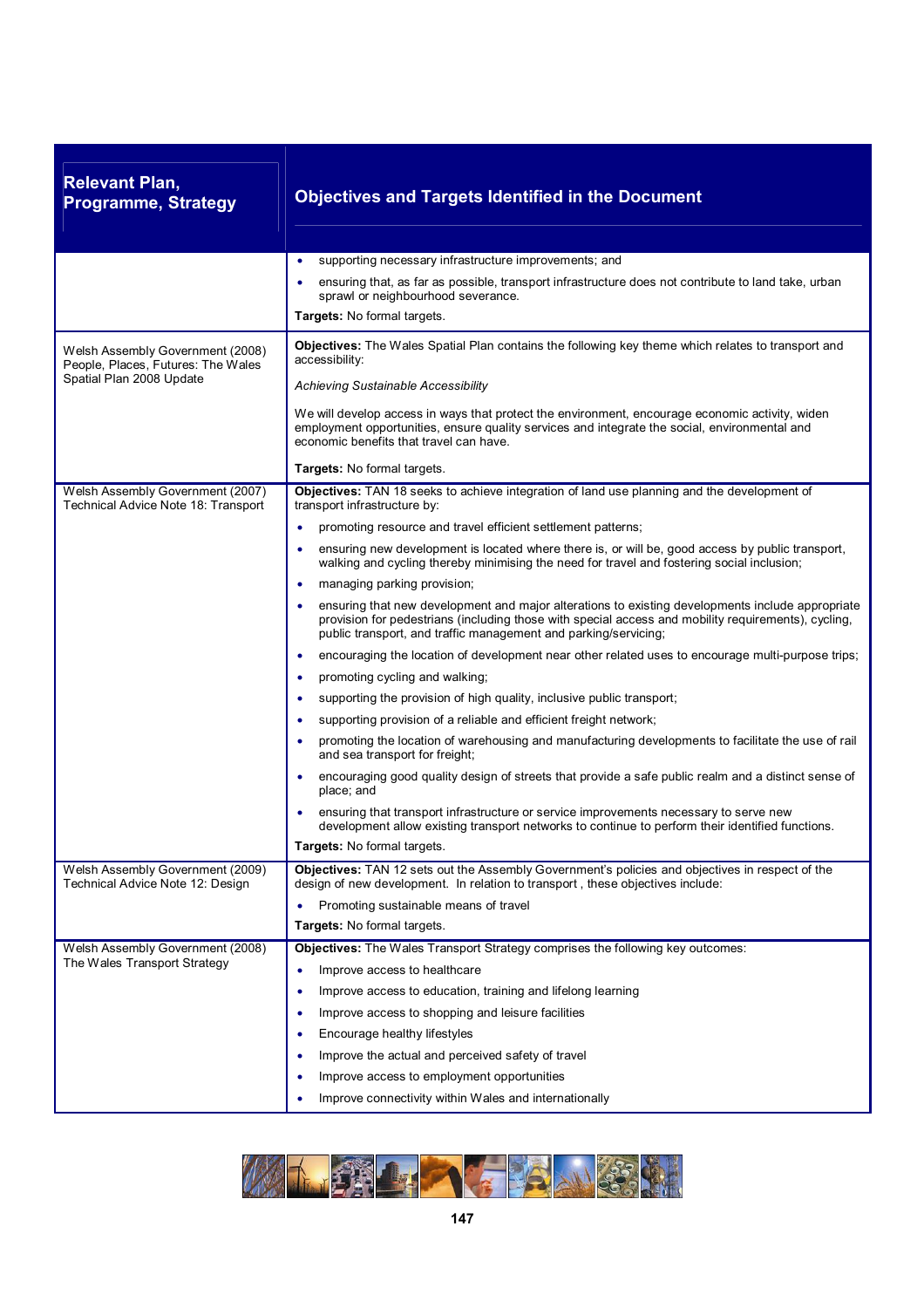| <b>Relevant Plan,</b><br><b>Programme, Strategy</b>                               | <b>Objectives and Targets Identified in the Document</b>                                                                                                                                                                                                                                                                                                                                                                                                                                                                                                                                                                                                                                                                                                                                                                                                                                                   |
|-----------------------------------------------------------------------------------|------------------------------------------------------------------------------------------------------------------------------------------------------------------------------------------------------------------------------------------------------------------------------------------------------------------------------------------------------------------------------------------------------------------------------------------------------------------------------------------------------------------------------------------------------------------------------------------------------------------------------------------------------------------------------------------------------------------------------------------------------------------------------------------------------------------------------------------------------------------------------------------------------------|
|                                                                                   | Improve the efficient, reliable and sustainable movement of people<br>$\bullet$<br>Improve the efficient, reliable and sustainable movement of freight<br>٠<br>Improve sustainable access to key visitor attractions<br>٠<br>Increase the use of more sustainable materials in our country's transport assets and infrastructure<br>٠<br>Reduce the impact of transport on greenhouse gas emissions<br>۰<br>Adapt to the impacts of climate change<br>Reduce the contribution of transport to air pollution and other harmful emissions<br>٠<br>Improve the positive impact of transport on the local environment<br>٠<br>Improve the effect of transport on our heritage<br>٠<br>Improve the impact of transport on biodiversity<br>Targets: The Transport Strategy identifies a number of key indicators related to the outcomes<br>highlighted above.                                                   |
| Welsh Assembly Government (2010)<br>National Transport Plan                       | <b>Objectives:</b> There are five strategic priorities for the next 5 years:<br>Reducing greenhouse gas emissions and other environmental impacts<br>٠<br>Integrating local transport<br>٠<br>Improving access between key settlements and sites<br>Enhancing international connectivity<br>Increasing safety and security<br>Targets: None identified.                                                                                                                                                                                                                                                                                                                                                                                                                                                                                                                                                    |
|                                                                                   | <b>Material Assets (Waste Management)</b>                                                                                                                                                                                                                                                                                                                                                                                                                                                                                                                                                                                                                                                                                                                                                                                                                                                                  |
| International / European (e.g. Directives)                                        |                                                                                                                                                                                                                                                                                                                                                                                                                                                                                                                                                                                                                                                                                                                                                                                                                                                                                                            |
| European Commission (2008) Waste<br>Framework Directive (Directive<br>2008/98/EC) | Objectives: Overarching EU directive on waste and lays down basic guidance on the management of<br>waste. It includes basic concepts and definitions related to waste management and lays down waste<br>management principles such as the "polluter pays principle" or the "waste hierarchy".<br>Targets: Does not contain any targets.                                                                                                                                                                                                                                                                                                                                                                                                                                                                                                                                                                    |
| European Commission (1999) The<br><b>Landfill Directive</b>                       | <b>Objectives:</b> This Directive is aimed at controlling the environmental impacts of waste disposal<br>associated with landfills. The objective of note relates to the imposing of reduced limits on municipal<br>waste allowed to be sent to landfill.<br>Targets: By 2010 the amount of biodegradable waste going to landfill must be 75% of the total<br>produced in 1995; by 2013 the amount must be reduced to 50% and by 2020 to 35%.                                                                                                                                                                                                                                                                                                                                                                                                                                                              |
| EU Directive on Waste 75/442/EEC<br>(as replaced by Directive 2006/12/EC)         | <b>Objectives:</b> The essential objective of all provisions relating to waste management should be the<br>protection of human health and the environment against harmful effects caused by the collection,<br>transport, treatment, storage and tipping of waste. Some key objectives include:<br>The recovery of waste and the use of recovered materials as raw materials should be encouraged;<br>$\bullet$<br>Member States should, in addition to taking responsible action to ensure the disposal and recovery<br>٠<br>of waste, take measures to restrict the production of waste;<br>It is important for the Community as a whole to become self sufficient in waste disposal and<br>٠<br>desirable for Member States individually to aim at such self sufficiency.<br>Waste management plans should be drawn up in the Member States.<br>$\bullet$<br>Movements of waste should be reduced;<br>٠ |

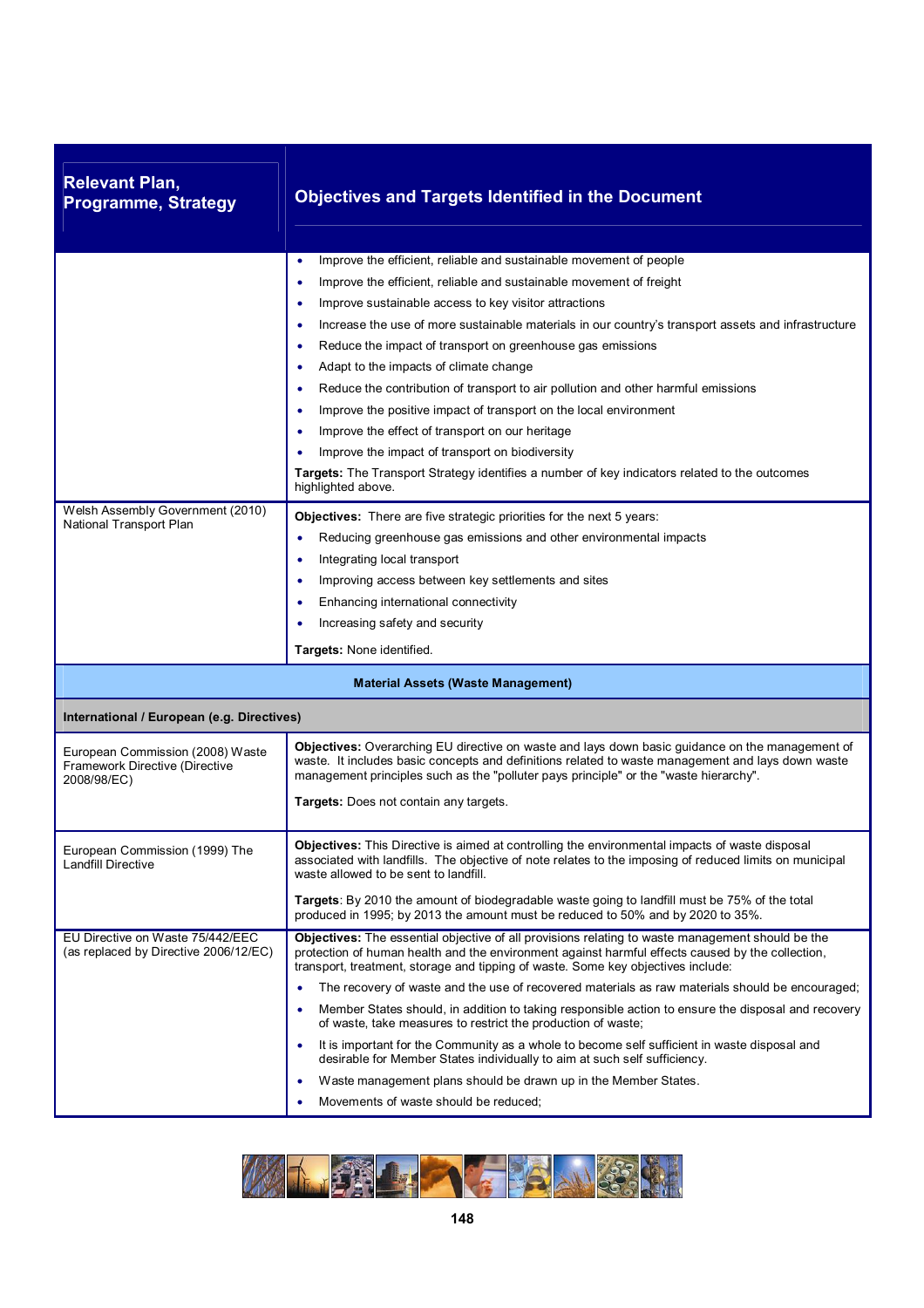| <b>Relevant Plan,</b><br><b>Programme, Strategy</b>                                                                        | <b>Objectives and Targets Identified in the Document</b>                                                                                                                                                                                                                                                                                                       |
|----------------------------------------------------------------------------------------------------------------------------|----------------------------------------------------------------------------------------------------------------------------------------------------------------------------------------------------------------------------------------------------------------------------------------------------------------------------------------------------------------|
|                                                                                                                            | Ensure a high level of protection and effective control<br>٠                                                                                                                                                                                                                                                                                                   |
|                                                                                                                            | Subject to certain conditions, and provided that they comply with environmental protection<br>$\bullet$<br>requirements, some establishments which process their waste themselves or carry out waste<br>recovery may be exempted from permit requirements;                                                                                                     |
|                                                                                                                            | That proportion of the costs not covered by the proceeds of treating the waste must be defrayed in<br>٠<br>accordance with the "polluter pays" principle.                                                                                                                                                                                                      |
|                                                                                                                            | Targets: Document includes legislation rather than targets.                                                                                                                                                                                                                                                                                                    |
| EU Thematic Strategy on the<br>Prevention and Recycling of Waste<br>(2002-2012) (to be reviewed in 2010)                   | Objective: This long-term strategy aims to help Europe become a recycling society that seeks to avoid<br>waste and uses waste as a resource. It will draw on the knowledge that the thematic strategy on<br>resources, also adopted on 21 December 2005, will generate. Forms part of the Environment Action<br>Programme of the European Community 2002-2012. |
|                                                                                                                            | Targets: No formal targets                                                                                                                                                                                                                                                                                                                                     |
| The Euratom Treaty 1957.                                                                                                   | Objective: Initially created to coordinate the Member States' research programmes for the peaceful<br>use of nuclear energy, the Euratom Treaty today helps to pool knowledge, infrastructure and funding of<br>nuclear energy. It ensures the security of atomic energy supply within the framework of a centralised<br>monitoring system.                    |
|                                                                                                                            | <b>Targets: No formal targets</b>                                                                                                                                                                                                                                                                                                                              |
| Convention on Nuclear Safety                                                                                               | Objective:                                                                                                                                                                                                                                                                                                                                                     |
| <b>Commission Decision</b><br>1999/819/Euratom                                                                             | to achieve and maintain a high level of nuclear safety through the enhancement of national measures<br>and technical cooperation;                                                                                                                                                                                                                              |
|                                                                                                                            | to establish and maintain effective defences against radiological hazards in nuclear installations in<br>order to protect people and the environment, etc.;                                                                                                                                                                                                    |
|                                                                                                                            | to prevent nuclear accidents and limit their consequences.                                                                                                                                                                                                                                                                                                     |
|                                                                                                                            | Targets: No formal targets                                                                                                                                                                                                                                                                                                                                     |
| Council Directive establishing a<br>Community framework for the nuclear<br>safety of nuclear installations<br>[23/06/2009] | Objective:                                                                                                                                                                                                                                                                                                                                                     |
|                                                                                                                            | To establish a Community framework in order to maintain and promote the continuous improvement of<br>nuclear safety and its regulation;                                                                                                                                                                                                                        |
|                                                                                                                            | To ensure that Member States shall provide for appropriate national arrangements for a high level of<br>nuclear safety to protect workers and the general public against the dangers arising from ionizing<br>radiations from nuclear installations.                                                                                                           |
|                                                                                                                            | Targets: No formal targets                                                                                                                                                                                                                                                                                                                                     |
| Shipments of radioactive waste<br>(Directive 92/3/Euratom)                                                                 | Objective: To establish a system of control and prior authorisation for shipments of radioactive waste,<br>to protect the health of workers and the general public and to avoid illicit traffic of such materials.                                                                                                                                             |
|                                                                                                                            | <b>Targets: No formal targets</b>                                                                                                                                                                                                                                                                                                                              |
| <b>National (UK)</b>                                                                                                       |                                                                                                                                                                                                                                                                                                                                                                |
| DEFRA (2007) Waste Strategy for<br>England 2007                                                                            | Objective: Sets out Defra's vision for sustainable waste management. Specific objectives include:                                                                                                                                                                                                                                                              |
|                                                                                                                            | decouple waste growth (in all sectors) from economic growth and put more emphasis on waste<br>٠<br>prevention and re-use;                                                                                                                                                                                                                                      |
|                                                                                                                            | meet and exceed the Landfill Directive diversion targets for biodegradable municipal waste in<br>2010, 2013 and 2020;                                                                                                                                                                                                                                          |
|                                                                                                                            | increase diversion from landfill of non-municipal waste and secure better integration of treatment<br>٠                                                                                                                                                                                                                                                        |

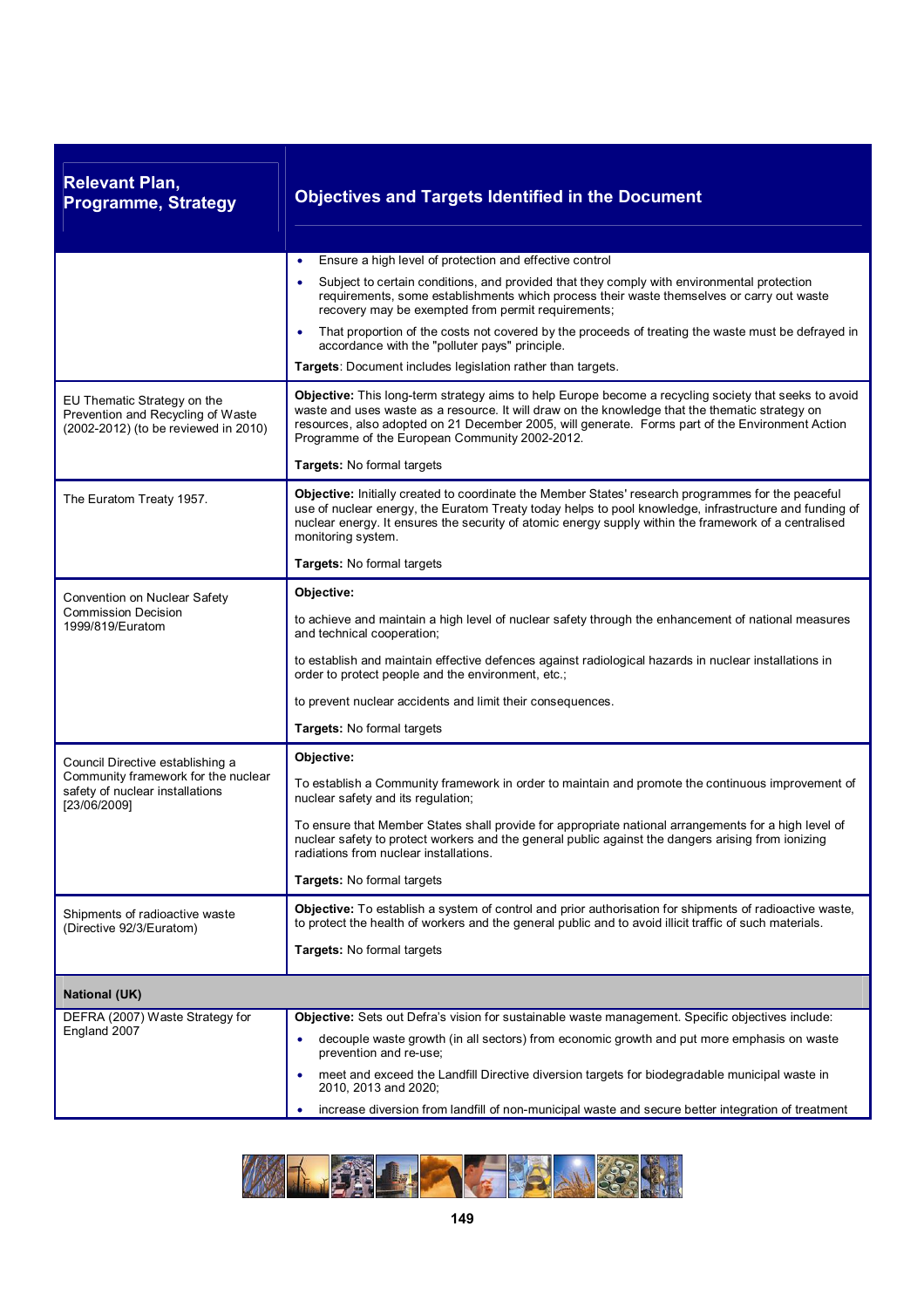| <b>Relevant Plan,</b><br><b>Programme, Strategy</b>                                               | <b>Objectives and Targets Identified in the Document</b>                                                                                                                                                                                                 |
|---------------------------------------------------------------------------------------------------|----------------------------------------------------------------------------------------------------------------------------------------------------------------------------------------------------------------------------------------------------------|
|                                                                                                   | for municipal and non-municipal waste;                                                                                                                                                                                                                   |
|                                                                                                   | secure the investment in infrastructure needed to divert waste from landfill and for the<br>$\bullet$<br>management of hazardous waste; and                                                                                                              |
|                                                                                                   | get the most environmental benefit from that investment, through increased recycling of resources<br>٠<br>and recovery of energy from residual waste using a mix of technologies.                                                                        |
|                                                                                                   | Targets:                                                                                                                                                                                                                                                 |
|                                                                                                   | to reduce the amount of household waste not re-used, recycled or composted from over 22.2<br>٠<br>million tonnes in 2000 by 29% to 15.8 million tonnes in 2010 with an aspiration to reduce it to 12.2<br>million tonnes in $2020 - a$ reduction of 45%. |
|                                                                                                   | recycling and composting of household waste – at least 40% by 2010, 45% by 2015 and 50% by<br>٠<br>2020; and                                                                                                                                             |
|                                                                                                   | recovery of municipal waste $-53\%$ by 2010, 67% by 2015 and 75% by 2020.<br>٠                                                                                                                                                                           |
| <b>High Activity Sealed Radioactive</b><br>Sources and Orphan Sources<br>Regulations 2005 SI 2686 | Objectives: Specifies how high-activity sealed radioactive sources should be registered, kept, used or<br>disposed of. Also covers detecting, recovering and dealing with radioactive sources that are not<br>currently regulated ('orphan sources').    |
|                                                                                                   |                                                                                                                                                                                                                                                          |
| Ionising Radiations Regulations 1999<br>SI 3232.                                                  | Objectives: Requires employers to protect employees and other people against ionising radiation<br>arising from work with radioactive substances and other sources of ionising radiation. Also imposes<br>certain duties on employees                    |
|                                                                                                   | Targets: No formal targets                                                                                                                                                                                                                               |
| Radioactive Material (Road Transport)<br>(Amendment) Regulations 2003 SI                          | Objectives: Sets out measures to regulate the transportation of radioactive material by road, including<br>prohibition and enforcement notices, powers of entry and offences.                                                                            |
| 1867                                                                                              | Targets: No formal targets                                                                                                                                                                                                                               |
| Radioactive Substances Act 1993                                                                   | Objectives: Sets out measures to regulate the use and disposal of radioactive substances including<br>registration, authorisation, enforcement and offences.                                                                                             |
|                                                                                                   | Targets: No formal targets                                                                                                                                                                                                                               |
| Trans-frontier Shipment of Radioactive<br>Waste and Spent Fuel Regulations<br>2008 SI 3087        | Objectives: Establishes a system of authorisation and approval for shipping radioactive waste and<br>spent nuclear fuel between member states and into and out of the EU                                                                                 |
|                                                                                                   | Targets: No formal targets                                                                                                                                                                                                                               |
| ODPM (2005) PPS10 Planning for                                                                    | Objectives: The statement sets out a number of key planning objectives that aim to                                                                                                                                                                       |
| Sustainable Waste Management                                                                      | Drive waste management up the waste hierarchy;<br>٠                                                                                                                                                                                                      |
|                                                                                                   | Provide sufficient and timely provision of waste management facilities that meet the needs of their<br>communities;                                                                                                                                      |
|                                                                                                   | Implement the national waste strategy and support European legislation;<br>٠                                                                                                                                                                             |
|                                                                                                   | Secure the recovery and disposal of waste and ensure it does not harm human health or the<br>٠<br>environment:                                                                                                                                           |
|                                                                                                   | Ensure waste is disposed of as near as possible to the place of production;<br>٠                                                                                                                                                                         |
|                                                                                                   | Reflects the concerns and interests of local communities, needs of waste collection/disposal<br>authorities and business and encourages competition; and                                                                                                 |
|                                                                                                   | Ensure the layout and design of new development should support sustainable waste management.<br>٠                                                                                                                                                        |
|                                                                                                   | Targets: Does not contain any specific targets.                                                                                                                                                                                                          |

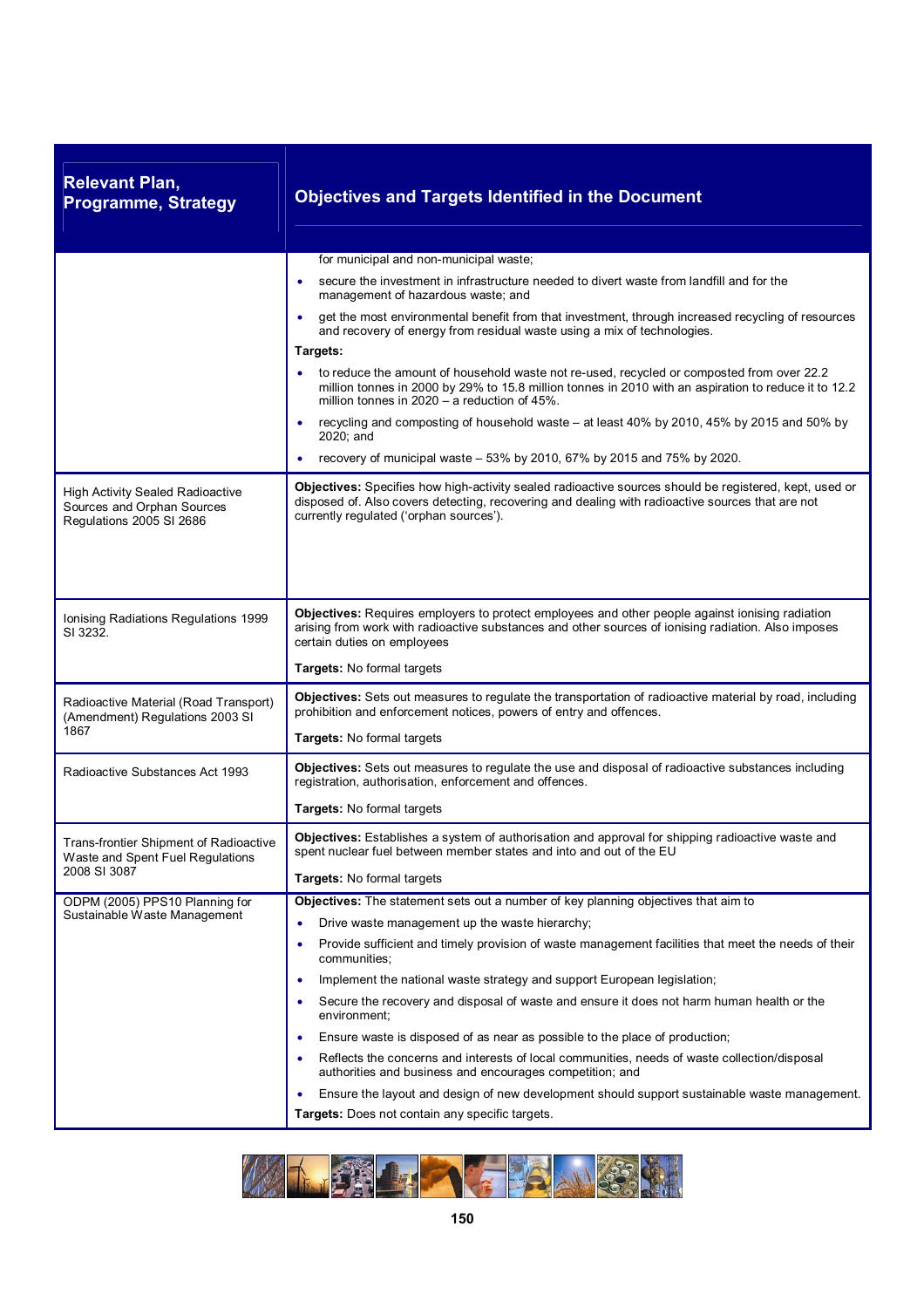| <b>Relevant Plan,</b><br><b>Programme, Strategy</b>                                                            | <b>Objectives and Targets Identified in the Document</b>                                                                                                                                                                                                                                                                                                                                                                                                                                                                                                                |
|----------------------------------------------------------------------------------------------------------------|-------------------------------------------------------------------------------------------------------------------------------------------------------------------------------------------------------------------------------------------------------------------------------------------------------------------------------------------------------------------------------------------------------------------------------------------------------------------------------------------------------------------------------------------------------------------------|
| Sustainable Development Commission<br>(2010) Sustainable Development in<br><b>Government Framework Targets</b> | Objectives: The Sustainable Development in Government (SDiG) framework was announced in March<br>2010, this will replace the SOGE targets when they expire in 2010/11. This framework is intended to<br>reduce its greenhouse gas emissions and ensure that the Government's estate is resilient to the<br>impacts of changing climate. The framework also includes challenging targets on waste reduction and<br>recovery, more efficient use of water, and it promotes the protection and enhancement of biodiversity,<br>and positive engagement with the community. |
|                                                                                                                | Targets: Targets related to waste management include:                                                                                                                                                                                                                                                                                                                                                                                                                                                                                                                   |
|                                                                                                                | Increase waste recovery (recycling, external re-use, composting and energy from waste) to 80% of<br>waste arisings by 2016/17 (60% of which would need to be achieved by recycling, external re-use,<br>and composting.)                                                                                                                                                                                                                                                                                                                                                |
|                                                                                                                | In support of the joint industry and Government Sustainable Construction Strategy's ambition of<br>$\bullet$<br>reducing construction, demolition and excavation waste (CDEW) to landfill, set procurement<br>requirements on each project over £300k to include targets for waste reduction, reuse and<br>recovery in the Site Waste Management Plan from an early design stage, and report annually on<br>the percentage of waste from these projects diverted from landfill.                                                                                         |
| <b>National (MOD)</b>                                                                                          |                                                                                                                                                                                                                                                                                                                                                                                                                                                                                                                                                                         |
| <b>MOD Sustainable Development</b>                                                                             | Objectives:                                                                                                                                                                                                                                                                                                                                                                                                                                                                                                                                                             |
| Strategy, December 2008                                                                                        | To recover and recycle more waste than is sent to landfill by 2012.                                                                                                                                                                                                                                                                                                                                                                                                                                                                                                     |
| &                                                                                                              | Become a zero waste to landfill organisation by 2020.                                                                                                                                                                                                                                                                                                                                                                                                                                                                                                                   |
| <b>MOD Sustainable Development Report</b><br>and Action Plan 2008                                              | Targets:                                                                                                                                                                                                                                                                                                                                                                                                                                                                                                                                                                |
|                                                                                                                | Reduce total waste arisings by 5% by 2010 and 25% by 2020, relative to the 2004/05 baseline                                                                                                                                                                                                                                                                                                                                                                                                                                                                             |
|                                                                                                                | Increase recycling levels to 40% of total waste by 2010 and 75% by 2020<br>$\bullet$                                                                                                                                                                                                                                                                                                                                                                                                                                                                                    |
|                                                                                                                | By 2012, work with WRAP to stop half of MOD construction waste going to landfill.<br>٠                                                                                                                                                                                                                                                                                                                                                                                                                                                                                  |
| MOD JSP 418, Leaflet 18 - Waste                                                                                | Objectives:                                                                                                                                                                                                                                                                                                                                                                                                                                                                                                                                                             |
| Management<br>MOD Sustainable Waste Management<br>Strategy (2007)                                              | To actively support the Government's Waste Management Strategy and manage wastes in<br>$\bullet$<br>accordance with the waste management hierarchy.                                                                                                                                                                                                                                                                                                                                                                                                                     |
|                                                                                                                | Reduce and minimise the production of all waste streams (both hazardous and non-hazardous<br>$\bullet$<br>waste) from all units and/or establishments.                                                                                                                                                                                                                                                                                                                                                                                                                  |
|                                                                                                                | Depending on the waste management infrastructure available, consign all residual waste to energy<br>٠<br>recovery operations by Dec 2012.                                                                                                                                                                                                                                                                                                                                                                                                                               |
|                                                                                                                | <b>Targets: As above.</b>                                                                                                                                                                                                                                                                                                                                                                                                                                                                                                                                               |
| MOD JSP 418, Leaflet 14 - Radiation                                                                            | <b>Objectives:</b>                                                                                                                                                                                                                                                                                                                                                                                                                                                                                                                                                      |
| MOD JSP 392, Radiation Safety<br>Handbook (2008)                                                               | To reduce exposure of the workforce, members of the public and the environment to levels which<br>are as low as reasonably practicable (ALARP).                                                                                                                                                                                                                                                                                                                                                                                                                         |
|                                                                                                                | <b>Targets:</b> No formal targets.                                                                                                                                                                                                                                                                                                                                                                                                                                                                                                                                      |
| <b>National (Scotland)</b>                                                                                     |                                                                                                                                                                                                                                                                                                                                                                                                                                                                                                                                                                         |
| Scottish Government (2010) Scottish<br><b>Planning Policy</b>                                                  | Objective: Sets out a sustainable approach to waste management planning relies on a number of<br>objectives including those reflected in the waste hierarchy, reduced reliance on landfill and a set of<br>policy and spatial principles including the polluter pays; the precautionary and proximity principles<br>(which address waste management, waste transport, environmental and health issues and cumulative<br>impact).                                                                                                                                        |
|                                                                                                                | Target: Scottish Government has adopted Zero Waste as a goal.                                                                                                                                                                                                                                                                                                                                                                                                                                                                                                           |
| Scotland's National Waste Strategy<br>SEPA (1999)                                                              | Objectives:                                                                                                                                                                                                                                                                                                                                                                                                                                                                                                                                                             |
|                                                                                                                | The main objectives of this strategy are set out in Schedule 12 of the Environment Act 1995 as follows:                                                                                                                                                                                                                                                                                                                                                                                                                                                                 |
|                                                                                                                | 1. Ensuring that waste is recovered or disposed of without using processes or methods which could                                                                                                                                                                                                                                                                                                                                                                                                                                                                       |

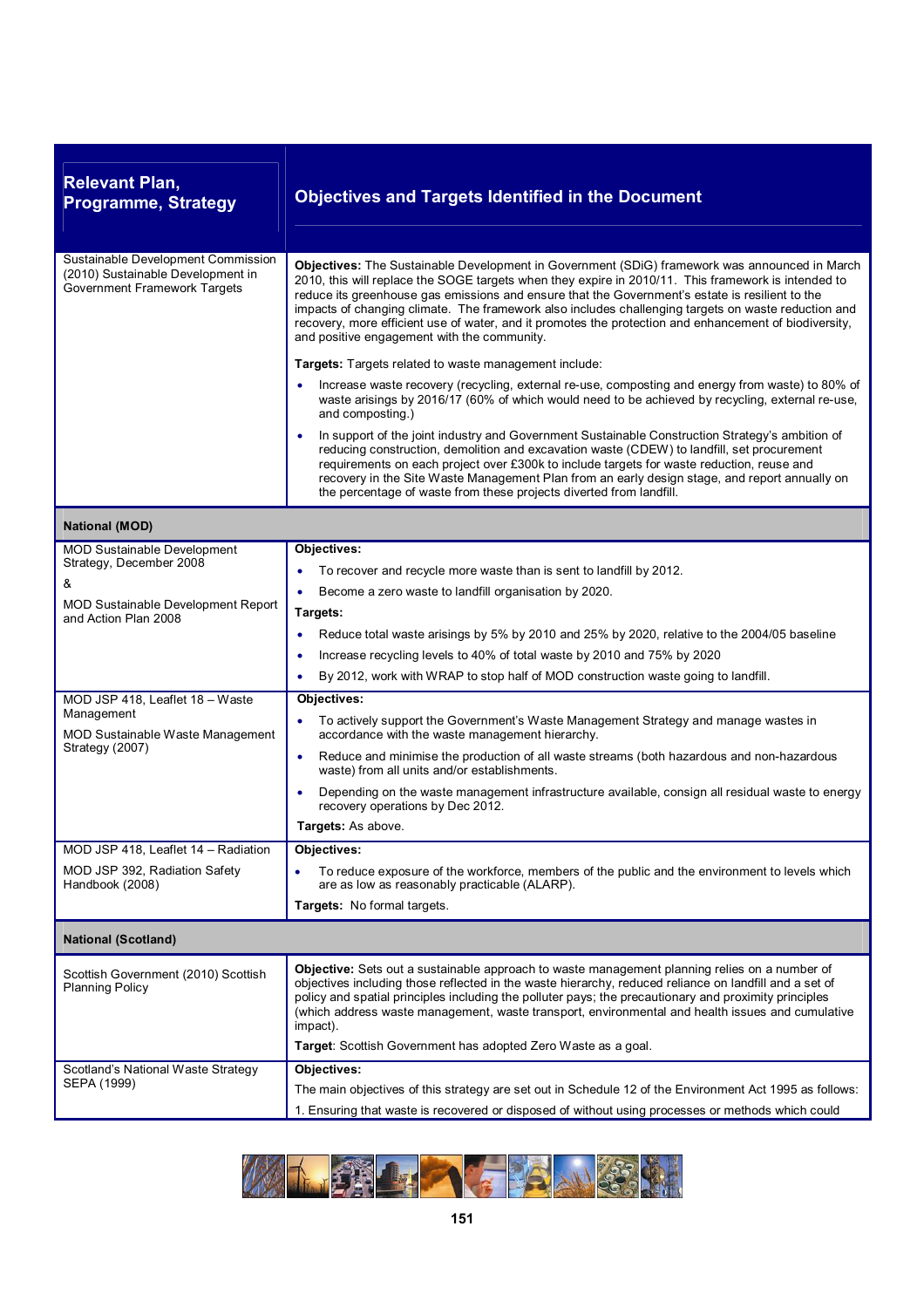| <b>Relevant Plan,</b><br><b>Programme, Strategy</b> | <b>Objectives and Targets Identified in the Document</b>                                                                                                                                                                                                                                                                                                                                                                                                                                                              |
|-----------------------------------------------------|-----------------------------------------------------------------------------------------------------------------------------------------------------------------------------------------------------------------------------------------------------------------------------------------------------------------------------------------------------------------------------------------------------------------------------------------------------------------------------------------------------------------------|
|                                                     | harm the environment and, in particular, without –                                                                                                                                                                                                                                                                                                                                                                                                                                                                    |
|                                                     | (a) risk to water, air, soil, plants or animals                                                                                                                                                                                                                                                                                                                                                                                                                                                                       |
|                                                     | (b) causing nuisance through noise or odours; or                                                                                                                                                                                                                                                                                                                                                                                                                                                                      |
|                                                     | (c) adversely affecting the countryside or places of special interest.                                                                                                                                                                                                                                                                                                                                                                                                                                                |
|                                                     | 2. Establishing an integrated and adequate network of waste disposal installations, taking account of<br>the best available technology not involving excessive costs.                                                                                                                                                                                                                                                                                                                                                 |
|                                                     | 3. Ensuring that the network referred to in paragraph 2 above enables -                                                                                                                                                                                                                                                                                                                                                                                                                                               |
|                                                     | (a) the European Community as a whole to become self sufficient in waste disposal, and the Member<br>States individually to move towards that aim, taking into account geographical circumstances or the<br>need for specialised installations for certain types of waste; and                                                                                                                                                                                                                                        |
|                                                     | (b) waste to be disposed of in one of the nearest appropriate installations, by means of the most<br>appropriate methods and technologies in order to ensure a high level of protection for the environment<br>and public health.                                                                                                                                                                                                                                                                                     |
|                                                     | 4. Encouraging the prevention or reduction of waste production and its harmfulness, in particular by –                                                                                                                                                                                                                                                                                                                                                                                                                |
|                                                     | (a) the development of clean technologies more sparing in their use of natural resources;                                                                                                                                                                                                                                                                                                                                                                                                                             |
|                                                     | (b) the technical development and marketing of products designed so as to make no contribution or to<br>make the smallest possible contribution, by the nature of their manufacture, use or final disposal, to<br>increasing the amount or harmfulness of waste and pollution hazards;                                                                                                                                                                                                                                |
|                                                     | (c) the development of appropriate techniques for the final disposal of dangerous substances contained<br>in waste destined for recovery.                                                                                                                                                                                                                                                                                                                                                                             |
|                                                     | 5. Encouraging -                                                                                                                                                                                                                                                                                                                                                                                                                                                                                                      |
|                                                     | (a) the recovery of waste by means of recycling, re-use or reclamation or any other process with a view<br>to extracting secondary raw materials; and                                                                                                                                                                                                                                                                                                                                                                 |
|                                                     | (b) the use of waste as a source of energy.                                                                                                                                                                                                                                                                                                                                                                                                                                                                           |
| Scotland's National Waste Plan (2003)               | Objectives:                                                                                                                                                                                                                                                                                                                                                                                                                                                                                                           |
|                                                     | The Plan aims to minimise the impact of waste on the environment, both locally and globally, to<br>improve resource use efficiency in Scotland, and to remedy the environmental injustices suffered by<br>those who have to live with the consequences of a wasteful society. In Building a Better Scotland the<br>Executive set an overall objective of ensuring progress towards sustainable management of Scotland's<br>waste and achievement of European Union landfill reduction targets by 2010, 2013 and 2020. |
|                                                     | Building a Better Scotland also established two interim targets, which reflect the short-term need to<br>focus on municipal waste:                                                                                                                                                                                                                                                                                                                                                                                    |
|                                                     | to increase the amount of waste collected by local authorities that is recycled or composted to 25%<br>by 2006; and                                                                                                                                                                                                                                                                                                                                                                                                   |
|                                                     | to reduce landfilling of biodegradable waste collected by local authorities to 1.5 million tonnes per<br>year by 2006.                                                                                                                                                                                                                                                                                                                                                                                                |
|                                                     | The focus on municipal waste (i.e. waste collected by local authorities), and particularly biodegradable<br>municipal waste, reflects the importance of the latter in relation to climate change. However, the Plan<br>also addresses the work that needs to be done to improve our management of other wastes.                                                                                                                                                                                                       |
|                                                     | Targets:                                                                                                                                                                                                                                                                                                                                                                                                                                                                                                              |
|                                                     | Implementing this national plan will:                                                                                                                                                                                                                                                                                                                                                                                                                                                                                 |
|                                                     | provide widespread segregated kerbside waste collections across Scotland (to over 90% of<br>households by 2020);                                                                                                                                                                                                                                                                                                                                                                                                      |
|                                                     | aim to stop growth in the amount of municipal waste produced by 2010;<br>$\bullet$                                                                                                                                                                                                                                                                                                                                                                                                                                    |
|                                                     | achieve 25% recycling and composting of municipal waste by 2006, and 55% by 2020 (35%<br>recycling and 20% composting);                                                                                                                                                                                                                                                                                                                                                                                               |
|                                                     | recover energy from 14% of municipal waste;<br>$\bullet$                                                                                                                                                                                                                                                                                                                                                                                                                                                              |
|                                                     | reduce landfilling of municipal waste from around 90% to 30%;<br>٠                                                                                                                                                                                                                                                                                                                                                                                                                                                    |

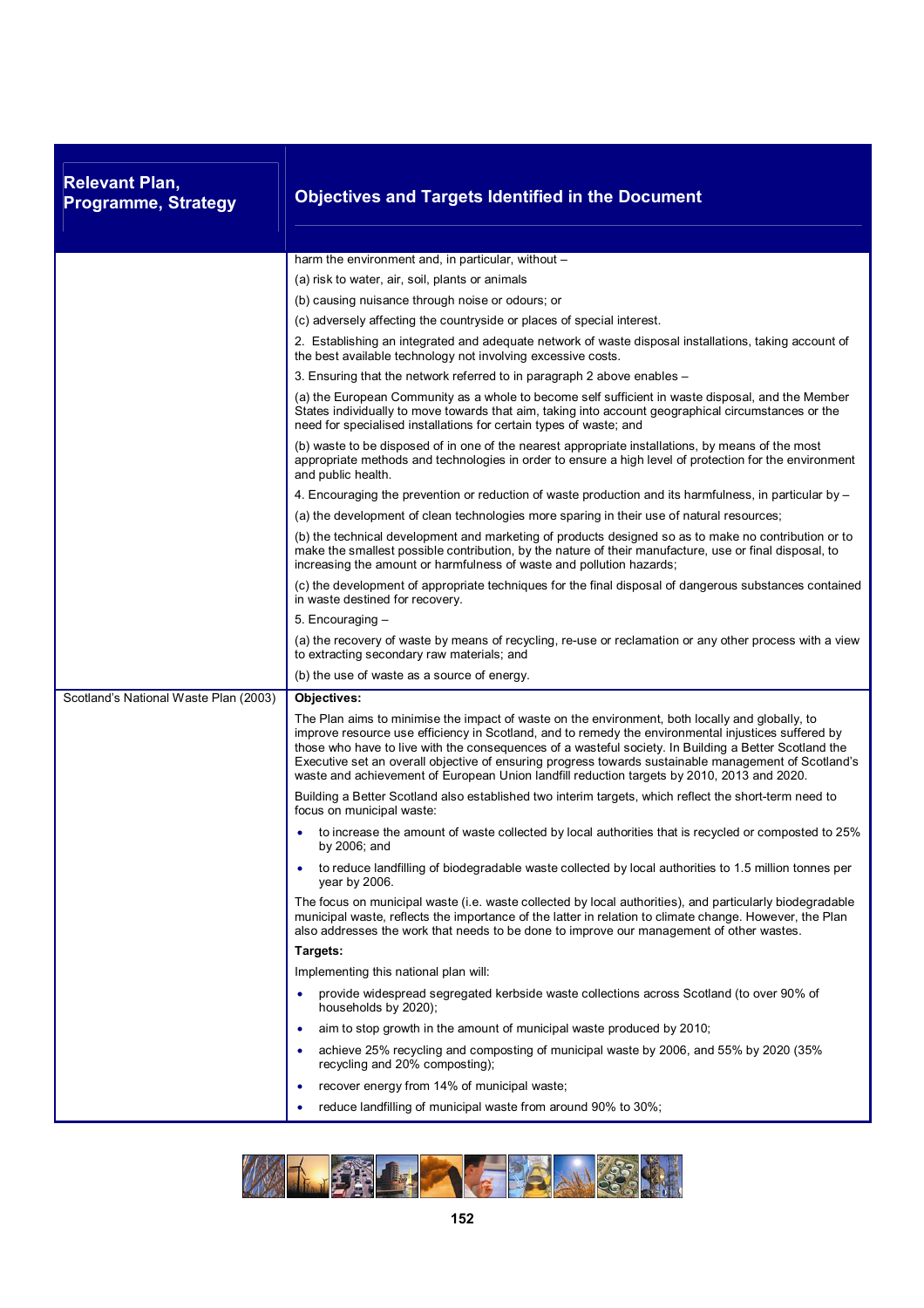| <b>Relevant Plan,</b><br><b>Programme, Strategy</b>                            | <b>Objectives and Targets Identified in the Document</b>                                                                                                                                                                                                                                                                                                                                                                                                                                                                                                                                                                                                                                                                                                   |
|--------------------------------------------------------------------------------|------------------------------------------------------------------------------------------------------------------------------------------------------------------------------------------------------------------------------------------------------------------------------------------------------------------------------------------------------------------------------------------------------------------------------------------------------------------------------------------------------------------------------------------------------------------------------------------------------------------------------------------------------------------------------------------------------------------------------------------------------------|
|                                                                                | provide widespread waste minimisation advice to businesses; and<br>$\bullet$<br>develop markets for recycled material to help recycling become viable and reduce costs.<br>٠                                                                                                                                                                                                                                                                                                                                                                                                                                                                                                                                                                               |
| <b>National (Wales)</b>                                                        |                                                                                                                                                                                                                                                                                                                                                                                                                                                                                                                                                                                                                                                                                                                                                            |
| Welsh Assembly Government (2010)<br>Planning Policy Wales (Edition 2)          | <b>Objectives:</b> Planning Policy Wales sets out the land use planning policies of the Welsh Assembly<br>Government. It sets out that decisions on planning applications should have regard to the waste<br>management objectives in the national waste strategy. The environmental impact of proposals for<br>waste management facilities must be adequately assessed, supported by independent surveys where<br>appropriate, to determine whether a planning application is acceptable and, if the adverse impacts on<br>amenity cannot be mitigated, planning permission should be refused. Adequate facilities for the<br>collection, composting and recycling of waste materials should be incorporated into the design of any<br>major development. |
|                                                                                | Targets: No formal targets.                                                                                                                                                                                                                                                                                                                                                                                                                                                                                                                                                                                                                                                                                                                                |
| Welsh Assembly Government (2001)<br>Technical Advice Note 21: Waste            | Objectives: TAN21 sets out the following key principles in relate to the management of waste:<br>Proximity - waste should be treated and or disposed of as near to the source of origin as possible<br>٠<br>and s far as practically possible.                                                                                                                                                                                                                                                                                                                                                                                                                                                                                                             |
|                                                                                | Self-Sufficiency - waste should be treated or disposed of within a sensibly defined region.<br>$\bullet$                                                                                                                                                                                                                                                                                                                                                                                                                                                                                                                                                                                                                                                   |
|                                                                                | The Waste Hierarchy – to manage waste in accordance with the following hierarchy: reduce; re-<br>use; recover; disposal.                                                                                                                                                                                                                                                                                                                                                                                                                                                                                                                                                                                                                                   |
|                                                                                | Targets: Sets out targets for waste to landfill in accordance with the Landfill Directive.                                                                                                                                                                                                                                                                                                                                                                                                                                                                                                                                                                                                                                                                 |
| Welsh Assembly Government (2009)<br>Towards Zero Waste - Consultation<br>draft | Objectives: Once adopted, Towards Zero Waste will replace Wise About Waste, The National Waste<br>Strategy for Wales 2002. The Strategy is underpinned by the key principles of protecting the<br>environment and human health, proximity principle and self sufficiency, polluter pays, source<br>separation and the waste hierarchy. Its aim is to produce no waste in the long term by:<br>Strongly promoting waste reduction, using targets to set goals and encourage action, with support<br>٠                                                                                                                                                                                                                                                       |
|                                                                                | provided where appropriate and needed, and with a strong focus on eco-design.                                                                                                                                                                                                                                                                                                                                                                                                                                                                                                                                                                                                                                                                              |
|                                                                                | Encouraging everyone to reduce, reuse and recycle, and use waste management treatment and<br>$\bullet$<br>disposal facilities that contribute to tackling climate change and reducing Wales' ecological<br>footprint. To achieve a high level of recycling, we need to make sure that all our recyclates are<br>separated at source so that they are clean and of high value. In particular, we aim to develop an<br>efficient and effective collection system to separate mixed commercial and industrial waste.                                                                                                                                                                                                                                          |
|                                                                                | Prioritising what waste materials we deal with first - these waste materials will be those which, if<br>managed in the best way, will give us the greatest environmental benefits.                                                                                                                                                                                                                                                                                                                                                                                                                                                                                                                                                                         |
|                                                                                | Seeking to make producers more responsible for the waste that they produce, or cause others to<br>produce.                                                                                                                                                                                                                                                                                                                                                                                                                                                                                                                                                                                                                                                 |
|                                                                                | Generating renewable energy from biowastes.<br>٠                                                                                                                                                                                                                                                                                                                                                                                                                                                                                                                                                                                                                                                                                                           |
|                                                                                | Phasing out landfill sites and developing high efficiency energy from waste plants for residual<br>waste.                                                                                                                                                                                                                                                                                                                                                                                                                                                                                                                                                                                                                                                  |
|                                                                                | Targets: The strategy sets out a long-term aim of zero waste by 2050 and a medium term aim of<br>achieving a high recycling society by 2025. This is supported by a range of recycling and other waste<br>management targets including in relation to commercial and industrial waste.                                                                                                                                                                                                                                                                                                                                                                                                                                                                     |
|                                                                                | <b>Material Assets (Land Use and Materials)</b>                                                                                                                                                                                                                                                                                                                                                                                                                                                                                                                                                                                                                                                                                                            |
| International / European (e.g. Directives)                                     |                                                                                                                                                                                                                                                                                                                                                                                                                                                                                                                                                                                                                                                                                                                                                            |
| European Commission (1999)<br>European Spatial Development<br>Perspective      | Objectives: The European Spatial Development Perspective (ESDP) is a framework for policy<br>guidance to improve cooperation among Community sectoral policies which have a significant impact<br>in spatial terms. The policy objectives and options of the ESDP are as follows:                                                                                                                                                                                                                                                                                                                                                                                                                                                                          |

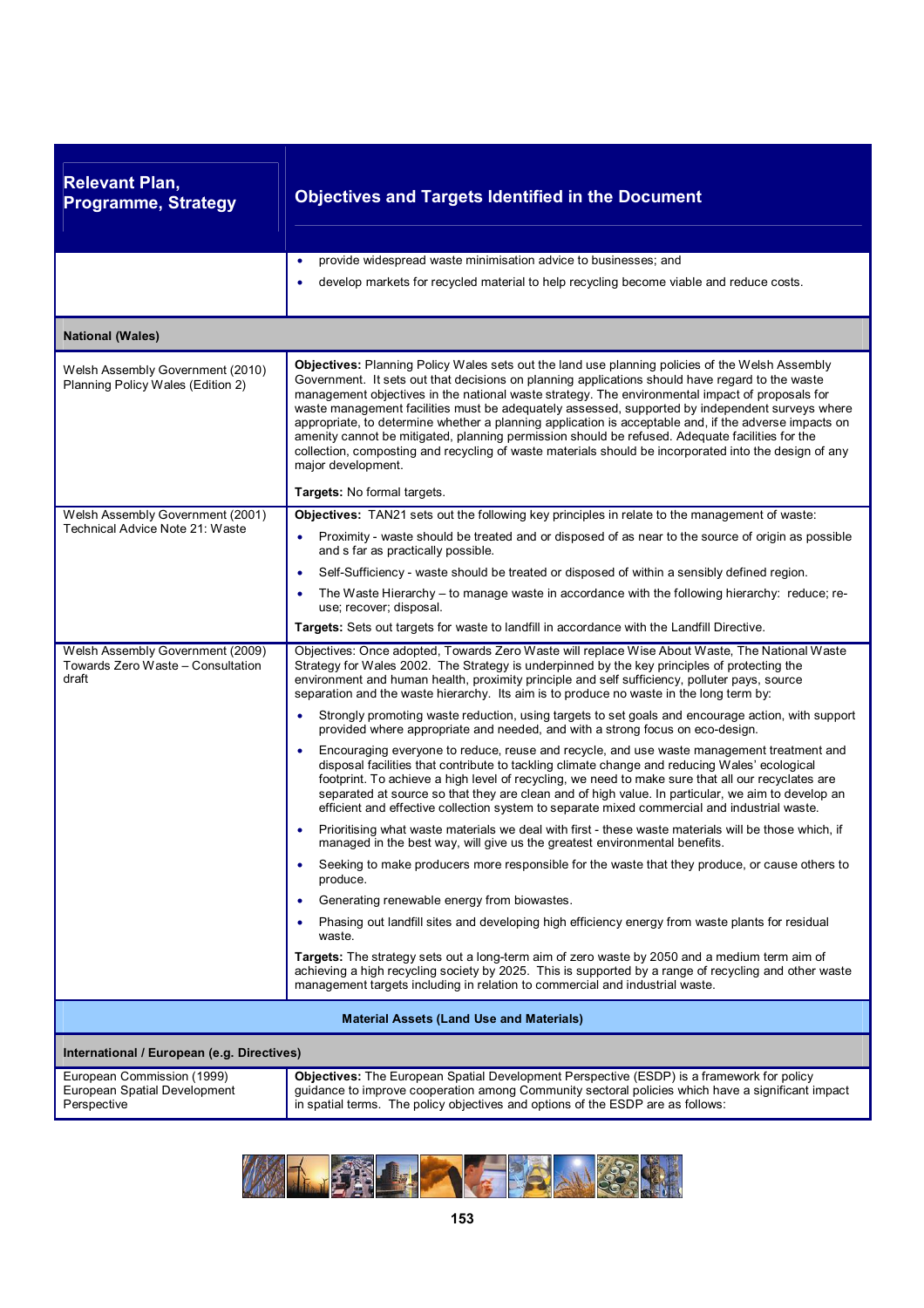| <b>Relevant Plan,</b><br><b>Programme, Strategy</b>                                           | <b>Objectives and Targets Identified in the Document</b>                                                                                                                                                                                                                                                   |
|-----------------------------------------------------------------------------------------------|------------------------------------------------------------------------------------------------------------------------------------------------------------------------------------------------------------------------------------------------------------------------------------------------------------|
|                                                                                               | The establishment of a polycentric and balanced urban system;<br>$\bullet$                                                                                                                                                                                                                                 |
|                                                                                               | The production of integrated transport and communications concepts offering parity of access to<br>$\bullet$<br>infrastructure and knowledge throughout the Union; and                                                                                                                                     |
|                                                                                               | The development and conservation of the natural and cultural heritage.<br>$\bullet$                                                                                                                                                                                                                        |
|                                                                                               | Targets: No formal quantitative targets.                                                                                                                                                                                                                                                                   |
| European Sustainable Development                                                              | Objectives:                                                                                                                                                                                                                                                                                                |
| Strategy (2006)                                                                               | Environmental protection - Among others, preventing and reducing environmental pollution and<br>$\bullet$<br>promoting sustainable consumption and production                                                                                                                                              |
|                                                                                               | Social equity and cohesion- Promoting a democratic, socially inclusive, healthy, safe and just<br>society                                                                                                                                                                                                  |
|                                                                                               | Economic prosperity<br>$\bullet$                                                                                                                                                                                                                                                                           |
|                                                                                               | Meeting the EU international responsibilities.<br>$\bullet$                                                                                                                                                                                                                                                |
|                                                                                               | Targets:                                                                                                                                                                                                                                                                                                   |
|                                                                                               | The following key challenge areas include a number of targets in achieving their respective objectives:                                                                                                                                                                                                    |
|                                                                                               | Climate Change and clean energy                                                                                                                                                                                                                                                                            |
|                                                                                               | Sustainable Transport<br>$\bullet$                                                                                                                                                                                                                                                                         |
|                                                                                               | Sustainable consumption and production<br>$\bullet$                                                                                                                                                                                                                                                        |
|                                                                                               | Conservation and management of natural resources<br>٠                                                                                                                                                                                                                                                      |
|                                                                                               | <b>Public Health</b><br>٠                                                                                                                                                                                                                                                                                  |
|                                                                                               | Social inclusion, demography and migration                                                                                                                                                                                                                                                                 |
|                                                                                               | Global poverty and sustainable development challenges.                                                                                                                                                                                                                                                     |
| United Nations World Summit on<br>Sustainable Development,<br>Johannesburg (2002) Commitments | Objectives: The World Summit on Sustainable Development proposed broad-scale principles which<br>should underlie sustainable development and growth. It included objectives such as:                                                                                                                       |
| arising from Johannesburg Summit                                                              | Greater resource efficiency (including decoupling economic growth from environmental<br>degradation);                                                                                                                                                                                                      |
|                                                                                               | Support for business innovation and take-up of best practice in technology and management;<br>$\bullet$                                                                                                                                                                                                    |
|                                                                                               | Work on waste and producer responsibility;<br>٠                                                                                                                                                                                                                                                            |
|                                                                                               | Removal of market barriers and creation of a level playing field for renewable energy and energy<br>$\bullet$<br>efficiency;                                                                                                                                                                               |
|                                                                                               | New technology development;                                                                                                                                                                                                                                                                                |
|                                                                                               | Technology demonstration and risk limitation;<br>٠                                                                                                                                                                                                                                                         |
|                                                                                               | Push on energy efficiency;<br>٠                                                                                                                                                                                                                                                                            |
|                                                                                               | Integration of water management plans;<br>٠                                                                                                                                                                                                                                                                |
|                                                                                               | Distribution and decentralisation of energy; and<br>٠                                                                                                                                                                                                                                                      |
|                                                                                               | Minimisation of significant adverse effects on human health and the environment from chemicals<br>by 2020.                                                                                                                                                                                                 |
|                                                                                               | Targets: There are a number of follow-up processes e.g. "significantly" reduce rate of loss of<br>biodiversity by 2010, but no specific targets.                                                                                                                                                           |
| <b>National (UK)</b>                                                                          |                                                                                                                                                                                                                                                                                                            |
| ODPM (2005) Planning Policy<br>Statement (PPS) 1: Delivering<br>Sustainable Development       | Objectives: PPS1 supports the reform programme and, in particular, the Government's objectives for<br>planning cultural change, by setting out the Government's vision for planning, and the key policies and<br>principles that should underpin the planning system. These are built around three themes: |

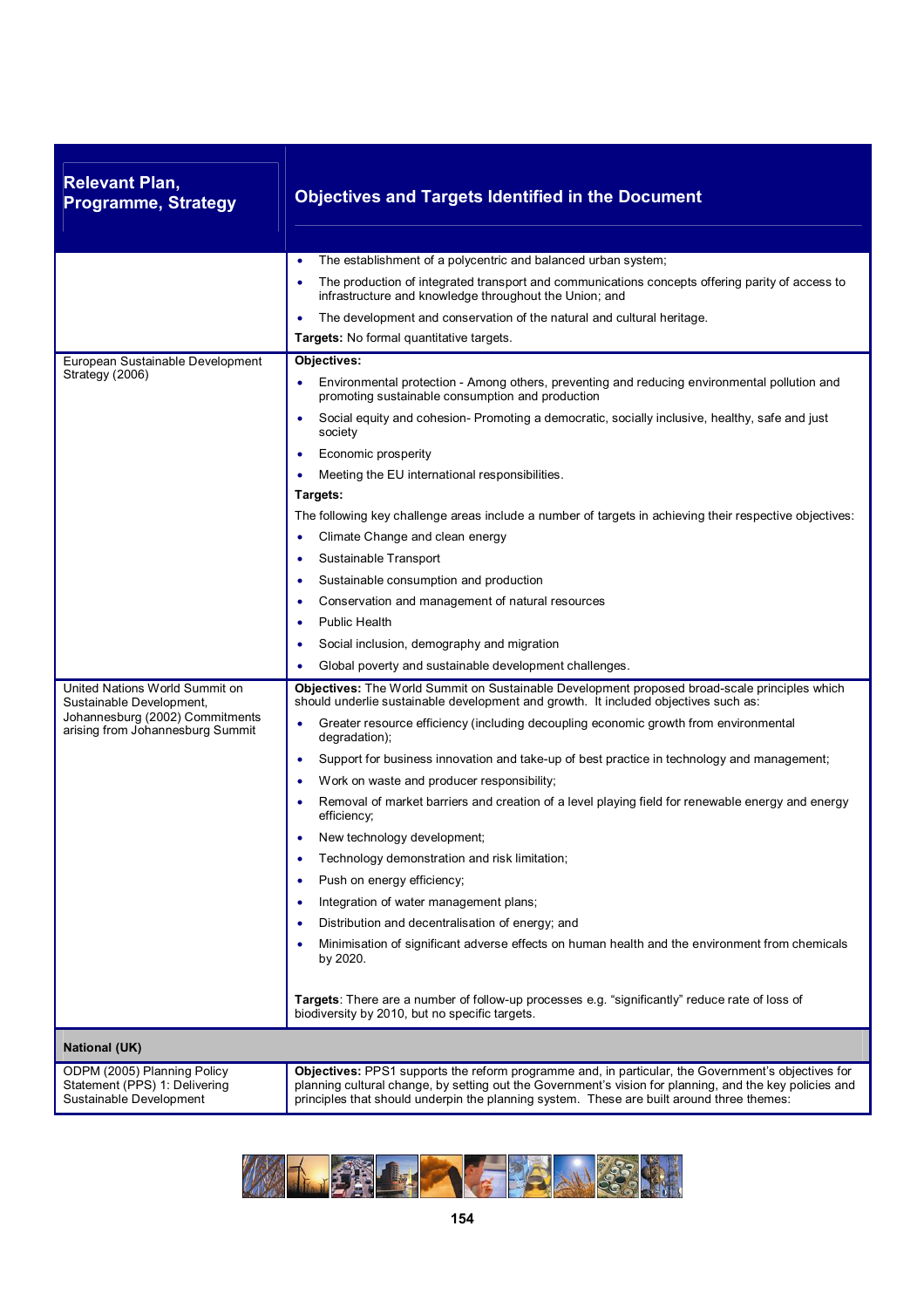| <b>Relevant Plan,</b><br><b>Programme, Strategy</b>                                                   | <b>Objectives and Targets Identified in the Document</b>                                                                                                                                                                                                                           |
|-------------------------------------------------------------------------------------------------------|------------------------------------------------------------------------------------------------------------------------------------------------------------------------------------------------------------------------------------------------------------------------------------|
|                                                                                                       | 1. Sustainable development - the purpose of the planning system;                                                                                                                                                                                                                   |
|                                                                                                       | 2. The spatial planning approach; and                                                                                                                                                                                                                                              |
|                                                                                                       | 3. Community involvement in planning.                                                                                                                                                                                                                                              |
|                                                                                                       | The key policy messages are:                                                                                                                                                                                                                                                       |
|                                                                                                       | The need for planning authorities to take an approach based on integrating the four aims of<br>sustainable development: economic development; social inclusion; environmental protection; and<br>prudent use of resources;                                                         |
|                                                                                                       | The need for positive planning to achieve sustainable development objectives and proactive<br>management of development, rather than simply regulation and control;                                                                                                                |
|                                                                                                       | The need for plans to set clear visions for communities and help to integrate the wide range of<br>activities relating to development and regeneration; and                                                                                                                        |
|                                                                                                       | The need for the planning system to be transparent, accessible and accountable, and to actively<br>$\bullet$<br>promote participation and involvement.                                                                                                                             |
|                                                                                                       | Targets: Does not contain any targets.                                                                                                                                                                                                                                             |
| HM Treasury and ODPM (2004)<br>Government's Barker Review of<br>Housing Supply Delivering Stability:  | Objective: The barker review sets out the principle housing challenges facing the UK and<br>recommendations for improving housing availability and affordability and set out the following<br>objectives:                                                                          |
| Securing our Future Housing                                                                           | to achieve improvements in housing affordability in the market sector;                                                                                                                                                                                                             |
|                                                                                                       | a more stable housing market;                                                                                                                                                                                                                                                      |
|                                                                                                       | location of housing supply which supports patterns of economic development; and<br>٠                                                                                                                                                                                               |
|                                                                                                       | an adequate supply of publicly-funded housing for those who need it.                                                                                                                                                                                                               |
|                                                                                                       | Targets: No formal targets                                                                                                                                                                                                                                                         |
| Planning for a Sustainable Future:                                                                    | <b>Objectives:</b> Five core principles underpin the Paper's proposals:                                                                                                                                                                                                            |
| White Paper (2007)                                                                                    | planning must be responsive, particularly to longer term challenges such as increasing<br>globalisation and climate change, and properly integrate our economic, social and environmental<br>objectives to deliver sustainable development;                                        |
|                                                                                                       | the planning system should be streamlined, efficient and predictable;<br>٠                                                                                                                                                                                                         |
|                                                                                                       | there must be full and fair opportunities for public consultation and community engagement;<br>$\bullet$                                                                                                                                                                           |
|                                                                                                       | the planning system should be transparent and accountable; and<br>$\bullet$                                                                                                                                                                                                        |
|                                                                                                       | planning should be undertaken at the right level of government – national, regional and local.                                                                                                                                                                                     |
|                                                                                                       | Targets: No formal targets but a number of objectives regarding numerous topics within Paper.                                                                                                                                                                                      |
| <b>UK Government Sustainable</b>                                                                      | Objectives:                                                                                                                                                                                                                                                                        |
| Development Strategy: Securing the                                                                    | The Strategy sets out five guiding principles:                                                                                                                                                                                                                                     |
| Future (2005) and the UK's Shared<br>Framework for Sustainable<br>Development, One Future - Different | Living within Environmental Limits to improve our environment and ensure that natural resources<br>٠<br>are unimpaired and remain so for future generations.                                                                                                                       |
| Paths (2005)                                                                                          | Ensuring a Strong, Healthy and Just Society: Meeting the diverse needs of all people in existing<br>$\bullet$<br>and future communities, promoting personal wellbeing, social cohesion and inclusion, and creating<br>equal opportunity for all.                                   |
|                                                                                                       | Achieving a Sustainable Economy: Building a strong, stable and sustainable economy which<br>provides prosperity and opportunities for all, and in which environmental and social costs fall on<br>those who impose them (polluter pays), and efficient resource use is incentives. |
|                                                                                                       | Using Sound Science Responsibly: Ensuring policy is developed and implemented on the basis of<br>strong scientific evidence, whilst taking into account scientific uncertainty (through the<br>precautionary principle) as well as public attitudes and values.                    |
|                                                                                                       | Promoting Good Governance: Actively promoting effective, participative systems of governance in<br>٠<br>all levels of society – engaging people's creativity, energy, and diversity.                                                                                               |

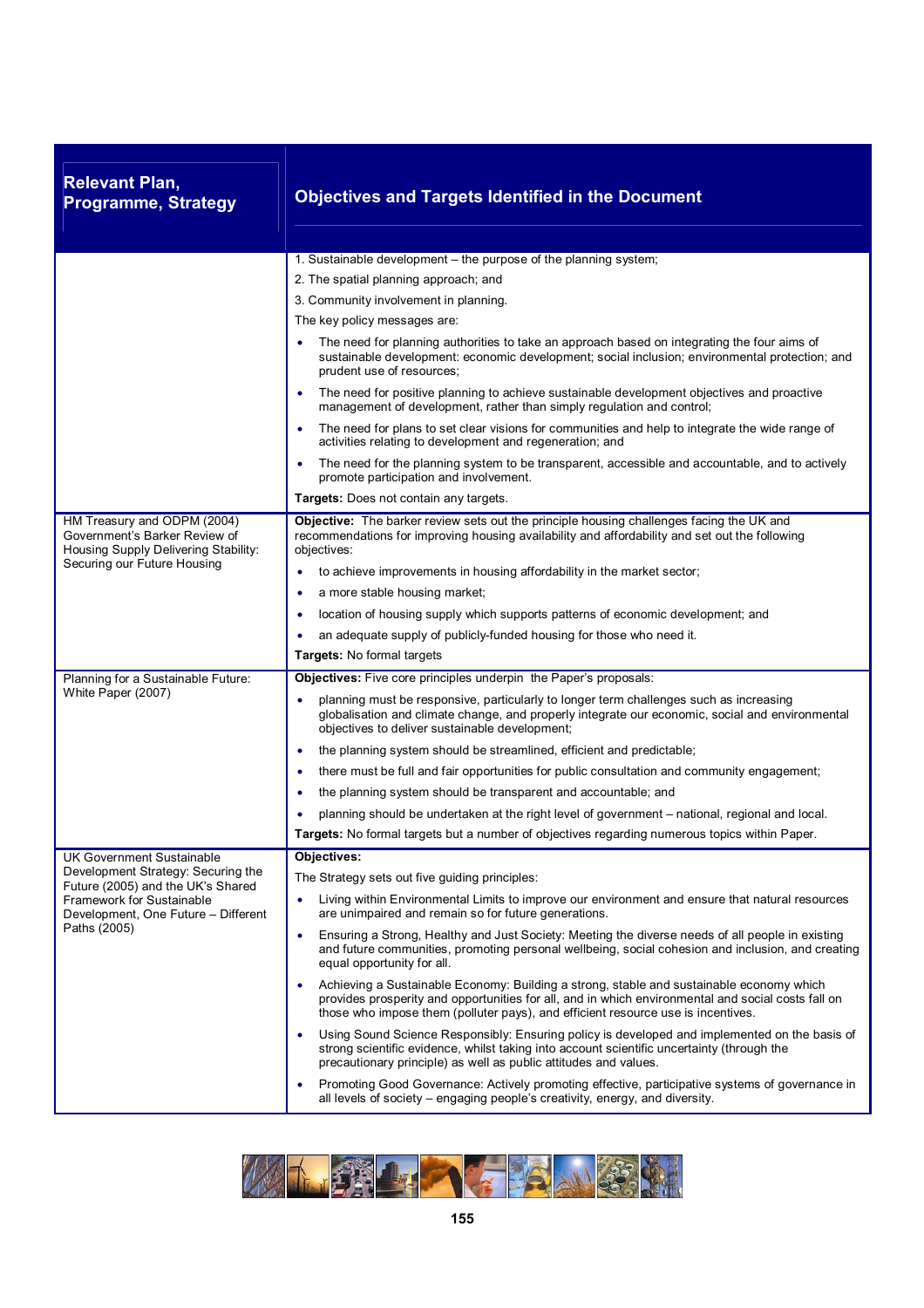| <b>Relevant Plan,</b><br><b>Programme, Strategy</b>                                       | <b>Objectives and Targets Identified in the Document</b>                                                                                                                                                                                                             |
|-------------------------------------------------------------------------------------------|----------------------------------------------------------------------------------------------------------------------------------------------------------------------------------------------------------------------------------------------------------------------|
|                                                                                           | It also sets out four priorities shared across the UK, namely:                                                                                                                                                                                                       |
|                                                                                           | Sustainable Consumption and Production;                                                                                                                                                                                                                              |
|                                                                                           | Climate Change and Energy;                                                                                                                                                                                                                                           |
|                                                                                           | Natural resources protection and environmental enhancement;                                                                                                                                                                                                          |
|                                                                                           | Sustainable Communities.                                                                                                                                                                                                                                             |
|                                                                                           | Targets: Securing the Future committed all government departments to produce action plans setting<br>out what they planned to do to deliver the above objectives. These are quantified within the Framework<br>for Sustainable Development on the Government Estate. |
| Securing the Regions' Futures -                                                           | Objectives:                                                                                                                                                                                                                                                          |
| Strengthening the Delivery of<br>Sustainable Development in the<br>English Regions (2006) | Using the sustainable development principles and priorities to underpin the refreshed or updated<br>٠<br>high-level regional strategies.                                                                                                                             |
|                                                                                           | Creating a strengthened role for regional sustainable development roundtables as 'champion<br>$\bullet$<br>bodies'.                                                                                                                                                  |
|                                                                                           | Embedding sustainable development within the work of Government Offices and across their<br>$\bullet$<br>organisations so as to become exemplars in the regions.                                                                                                     |
|                                                                                           | Supporting the role of Regional Assemblies in delivering sustainable development through all their<br>functions.                                                                                                                                                     |
|                                                                                           | Working with Regional Development Agencies to help them deliver economic productivity, which<br>delivers sustainable development at the same time - and to ensure that this contribution is fully<br>reflected in Regional Development Agency assessments.           |
|                                                                                           | Maximising the contribution which city-regions, sub-regions and inter-regional strategies can make<br>$\bullet$<br>to delivering sustainable development through innovative ways of working at these levels.                                                         |
|                                                                                           | Targets: No formal targets.                                                                                                                                                                                                                                          |
| HM Government (2005) Securing the                                                         | Objectives: The strategy sets out five key principles:                                                                                                                                                                                                               |
| Future: the UK Government<br>Sustainable Development Strategy.                            | Living within environmental limits: respecting the limits of the planet's environment, resources and<br>biodiversity – to improve our environment and ensure the natural resources needed for life are<br>unimpaired and remain so for future generations;           |
|                                                                                           | Ensuring a strong, healthy and just society: meeting the diverse needs of all people in existing and<br>٠<br>future communities, promoting personal wellbeing, social cohesion and inclusion, and creating<br>equal opportunity for all;                             |
|                                                                                           | Achieving a sustainable economy: building a strong, stable and sustainable economy which<br>provides prosperity and opportunities for all, and in which environmental and social costs fall on<br>those who impose them, and efficient resource use is incentivised; |
|                                                                                           | Promoting good governance: actively promoting effective, participative systems of governance in<br>all levels of society - engaging people's creativity, energy, and diversity; and                                                                                  |
|                                                                                           | Using sound science responsibly: ensuring policy is developed and implemented on the basis of<br>$\bullet$<br>strong scientific evidence, whilst taking into account scientific uncertainty as well as public<br>attitudes and values.                               |
|                                                                                           | It also sets out four priorities shared across the UK, namely:                                                                                                                                                                                                       |
|                                                                                           | Sustainable consumption and production;<br>$\bullet$                                                                                                                                                                                                                 |
|                                                                                           | Climate change and energy;<br>$\bullet$                                                                                                                                                                                                                              |
|                                                                                           | Natural resource protection and environmental enhancement; and                                                                                                                                                                                                       |
|                                                                                           | Sustainable communities.                                                                                                                                                                                                                                             |
|                                                                                           | Targets: Securing the Future committed all government departments to produce action plans setting<br>out what they planned to do to deliver the above objectives. These are quantified within the<br>Framework for Sustainable Development on the Government Estate. |
| ODPM (2005) PPS6: Planning for<br><b>Town Centres</b>                                     | Objectives: The Government is committed to developing and supporting successful, thriving, safer and<br>inclusive communities, both urban and rural. Its key objective for town centres is to promote their                                                          |

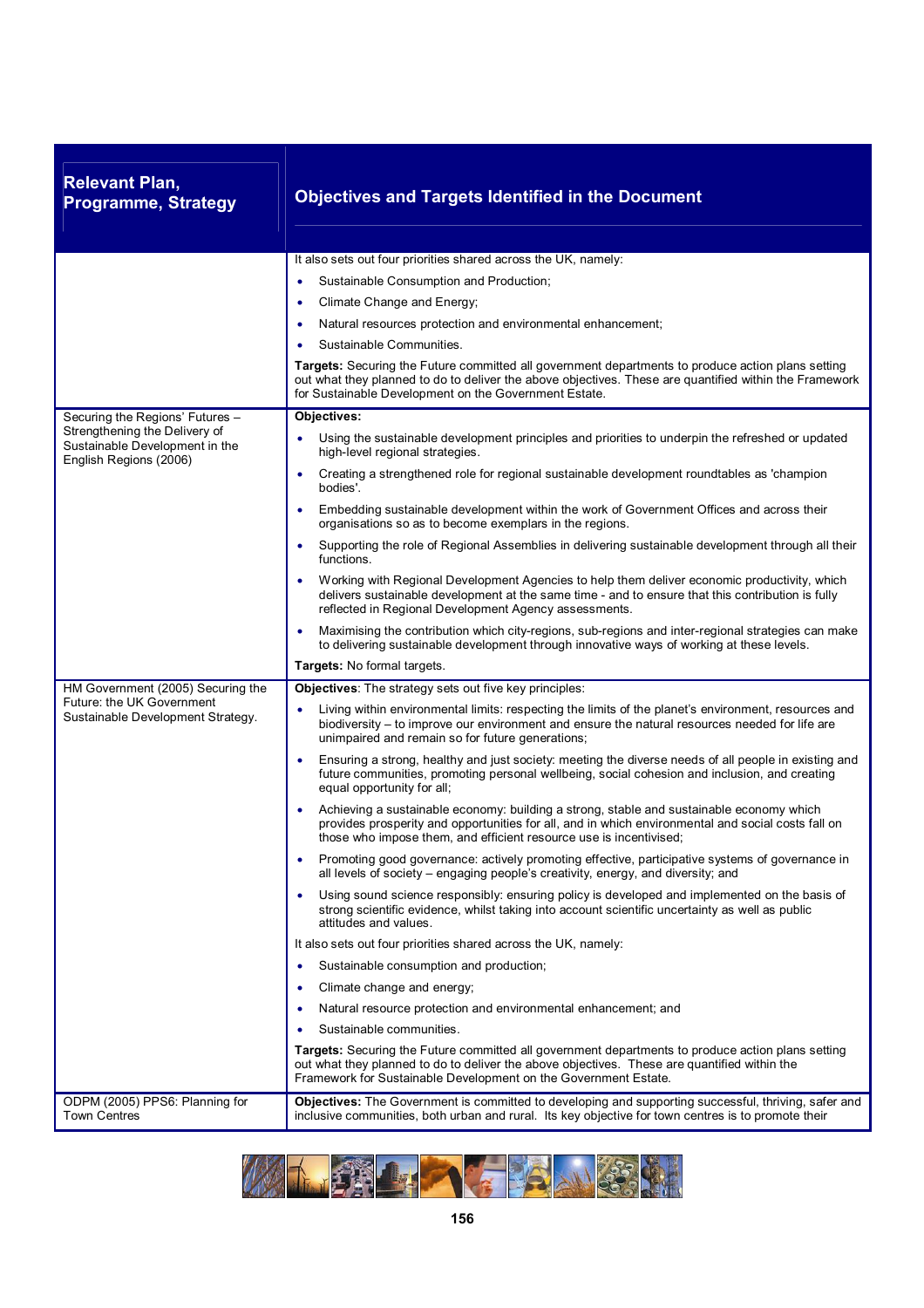| <b>Relevant Plan,</b><br><b>Programme, Strategy</b>                                                     | <b>Objectives and Targets Identified in the Document</b>                                                                                                                                                                                                                                                                                                                                                                                                                                                                                                             |
|---------------------------------------------------------------------------------------------------------|----------------------------------------------------------------------------------------------------------------------------------------------------------------------------------------------------------------------------------------------------------------------------------------------------------------------------------------------------------------------------------------------------------------------------------------------------------------------------------------------------------------------------------------------------------------------|
|                                                                                                         | vitality and viability by:                                                                                                                                                                                                                                                                                                                                                                                                                                                                                                                                           |
|                                                                                                         | Planning for the growth and development of existing centres; and                                                                                                                                                                                                                                                                                                                                                                                                                                                                                                     |
|                                                                                                         | Promoting and enhancing existing centres, by focusing development in such centres and                                                                                                                                                                                                                                                                                                                                                                                                                                                                                |
|                                                                                                         | encouraging a wide range of services in a good environment, accessible to all.<br>Targets: This PPS does not contain any targets.                                                                                                                                                                                                                                                                                                                                                                                                                                    |
| DCLG (2007) Homes for the future:                                                                       | Objectives:                                                                                                                                                                                                                                                                                                                                                                                                                                                                                                                                                          |
| more affordable, more sustainable                                                                       | More homes to meet growing demand;<br>٠                                                                                                                                                                                                                                                                                                                                                                                                                                                                                                                              |
|                                                                                                         | Well-designed and greener homes, linked to good schools, transport and healthcare;<br>$\bullet$                                                                                                                                                                                                                                                                                                                                                                                                                                                                      |
|                                                                                                         | More affordable homes to buy or rent.                                                                                                                                                                                                                                                                                                                                                                                                                                                                                                                                |
|                                                                                                         | Target: Deliver 2 million homes by 2016 and 3 million homes by 2020.                                                                                                                                                                                                                                                                                                                                                                                                                                                                                                 |
| ODPM (2004) PPS7: Sustainable                                                                           | Objectives: The Government's objectives for rural areas relevant to this PPS are:                                                                                                                                                                                                                                                                                                                                                                                                                                                                                    |
| Development in Rural Areas                                                                              | To raise the quality of life and the environment in rural areas;                                                                                                                                                                                                                                                                                                                                                                                                                                                                                                     |
|                                                                                                         | To promote more sustainable patterns of development;<br>٠                                                                                                                                                                                                                                                                                                                                                                                                                                                                                                            |
|                                                                                                         | Promoting the development of the English regions by improving their economic performance; and<br>٠                                                                                                                                                                                                                                                                                                                                                                                                                                                                   |
|                                                                                                         | To promote sustainable, diverse and adaptable agriculture sectors.                                                                                                                                                                                                                                                                                                                                                                                                                                                                                                   |
|                                                                                                         | Targets: There are no specific targets in the PPS.                                                                                                                                                                                                                                                                                                                                                                                                                                                                                                                   |
| <b>UK Government Sustainable</b>                                                                        | Objectives:                                                                                                                                                                                                                                                                                                                                                                                                                                                                                                                                                          |
| Procurement Action Plan (2007)                                                                          | A sustainably built and managed central government estate that minimises carbon emissions,<br>waste and water consumption and increases energy efficiency (in line with Departmental<br>sustainable operations targets);                                                                                                                                                                                                                                                                                                                                             |
|                                                                                                         | Sustainably built and managed properties and roads throughout the public sector;<br>$\bullet$                                                                                                                                                                                                                                                                                                                                                                                                                                                                        |
|                                                                                                         | Government supply-chains and public services that are increasingly low carbon, low waste and<br>water efficient, which respect biodiversity and deliver wider sustainable development goals.                                                                                                                                                                                                                                                                                                                                                                         |
|                                                                                                         | Targets:                                                                                                                                                                                                                                                                                                                                                                                                                                                                                                                                                             |
|                                                                                                         | by 2020, the Government office estate would have reduced its emissions by around 180,000<br>tonnes of carbon dioxide;                                                                                                                                                                                                                                                                                                                                                                                                                                                |
|                                                                                                         | save around 75,000 tonnes of carbon dioxide by 2010/11 from road vehicles;<br>٠                                                                                                                                                                                                                                                                                                                                                                                                                                                                                      |
|                                                                                                         | achieving a carbon neutral office estate by 2012 through offsetting between 475,000 and 550,000<br>tonnes of carbon dioxide per annum;                                                                                                                                                                                                                                                                                                                                                                                                                               |
|                                                                                                         | in addition, by 2009, around 100,000 tonnes of carbon dioxide per year will be offset through the<br>air travel offsetting scheme (to which all Departments have signed up);                                                                                                                                                                                                                                                                                                                                                                                         |
|                                                                                                         | by 2020, the Government would increase its energy efficiency by around 100kWh per square<br>٠<br>metre and save around £1 million (based on net present value).                                                                                                                                                                                                                                                                                                                                                                                                      |
|                                                                                                         | by 2020, the Government estate would reduce its total waste arising by 30,000 tonnes and recycle<br>around 65,000 tonnes of waste.                                                                                                                                                                                                                                                                                                                                                                                                                                   |
|                                                                                                         | a total of 220 Sites of Special Scientific Interest (SSSI) on the Government estate would be in<br>target condition by 2010.                                                                                                                                                                                                                                                                                                                                                                                                                                         |
|                                                                                                         | by 2020, the Government estate would have reduced its office water consumption by around<br>٠<br>65,000 cubic metres.                                                                                                                                                                                                                                                                                                                                                                                                                                                |
| Sustainable Development Commission<br>(2010) Sustainable Development in<br>Government Framework Targets | Objectives: The Sustainable Development in Government (SDiG) framework was announced in March<br>2010, this will replace the SOGE targets when they expire in 2010/11. This framework is intended to to<br>reduce its greenhouse gas emissions and ensure that the public sector is resilient to the impacts of<br>changing climate. The framework also includes challenging targets on waste reduction and recovery,<br>more efficient use of water, and it promotes the protection and enhancement of biodiversity, and<br>positive engagement with the community. |

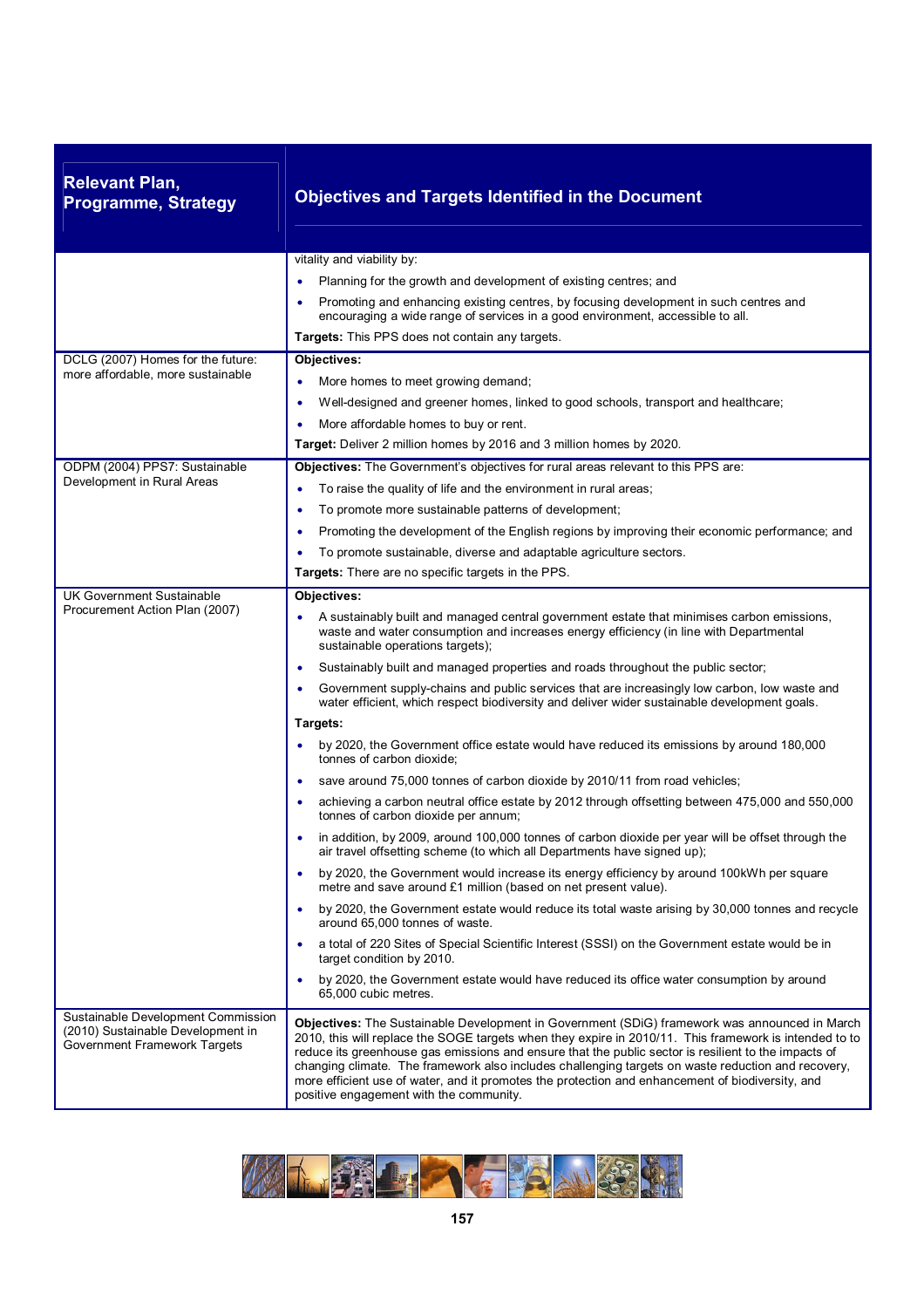**Targets:** Targets relating to procurement include:

|                                                                                                  | Targets: Targets relating to procurement include:                                                                                                                                                                                                                                                                                                 |
|--------------------------------------------------------------------------------------------------|---------------------------------------------------------------------------------------------------------------------------------------------------------------------------------------------------------------------------------------------------------------------------------------------------------------------------------------------------|
|                                                                                                  | Central Government Departments and executive agencies to reach an average of Level 3 (mode)<br>$\bullet$<br>of the Flexible Framework that includes at least a Level 3 for measurement and results by end of<br>2012 and at Level 5 for all areas by end of March 2015                                                                            |
|                                                                                                  | Executive NDPBs all to reach Level 1 or above (across all areas: People, Policy) by 2011/12 and<br>thereafter Level 5 by end of March 2015. This includes Non-Ministerial Departments who don't<br>currently report against the SOGE targets.                                                                                                     |
| <b>National (MOD)</b>                                                                            |                                                                                                                                                                                                                                                                                                                                                   |
| MOD JSP 434 - Defence Construction                                                               | Objectives:                                                                                                                                                                                                                                                                                                                                       |
| in the Built Environment                                                                         | Ensure development satisfies the defence business need, whilst also satisfying the Government's<br>$\bullet$<br>commitment to sustainable development.                                                                                                                                                                                            |
|                                                                                                  | Procurement decisions to take full account of whole life value, and include justification for any<br>٠<br>decision to procure new facilities as opposed to the re-use of existing facilities. Decisions should<br>also take account of all likely economic, environmental and social costs and benefits.                                          |
|                                                                                                  | Apply Office of Government Commerce (OGC) minimum procurement standards, including "Quick<br>$\bullet$<br>Win" specifications wherever practicable, and meeting agreed BREEAM (Building Research<br>Establishment Environmental Assessment Methodology), DREAM (Defence-Related<br>Environmental Assessment Methodology) or equivalent standards, |
|                                                                                                  | Suppliers are required to operate their own EMS, or equivalent systems for their own processes for<br>$\bullet$<br>which they are responsible, in a way that supports MOD EMSs.                                                                                                                                                                   |
|                                                                                                  | Targets: No formal targets.<br>٠                                                                                                                                                                                                                                                                                                                  |
| <b>MOD Sustainable Development</b>                                                               | Objectives:                                                                                                                                                                                                                                                                                                                                       |
| Strategy, December 2008,                                                                         | Become a national leader in sustainable procurement by 2009<br>$\bullet$                                                                                                                                                                                                                                                                          |
| <b>MOD Sustainable Development Report</b><br>and Action Plan 2008,                               | Deliver sustainable defence buildings.<br>$\bullet$                                                                                                                                                                                                                                                                                               |
| MOD JSP 418, Chapter 17 -                                                                        | Targets:                                                                                                                                                                                                                                                                                                                                          |
| Sustainable Procurement; and<br><b>MOD Sustainable Procurement</b>                               | Achieve Level 3 of the Sustainable Procurement Task Force National Action Plan's Flexible<br>Framework in all themes (and Level 5 in Engaging Suppliers).                                                                                                                                                                                         |
| Strategy 2009                                                                                    | Use Project Oriented Environmental Management Systems (POEMS) on all new equipment<br>٠<br>projects and implement lessons learned by sharing best practice.                                                                                                                                                                                       |
|                                                                                                  | Embed sustainable procurement principles into all commercial standards, guidance, processes<br>٠<br>and procurement strategy and policy.                                                                                                                                                                                                          |
|                                                                                                  | Ensure that all new contracts comply with appropriate sustainability standards, such as OGC's<br>٠<br>'Buy Sustainable' (previously Quick Wins) minimum requirements and BREEAM/ DREAM<br>standards.                                                                                                                                              |
|                                                                                                  | Ongoing target to participate in OGC's Property Benchmarking Scheme - aimed at improving the<br>efficiency and effectiveness of corporate estate management.                                                                                                                                                                                      |
| <b>National (Scotland)</b>                                                                       |                                                                                                                                                                                                                                                                                                                                                   |
| Scottish Executive (2005) Choosing<br>our Future: Scotland's Sustainable<br>Development Strategy | Objectives: The guiding principles for sustainable development and climate change reflect the five UK<br>principles.                                                                                                                                                                                                                              |
|                                                                                                  | <b>Targets:</b> No direct targets but a range of suggestions for improving sustainability.                                                                                                                                                                                                                                                        |
| Scottish Executive (2009) National<br>Planning Framework for Scotland 2                          | <b>Objectives:</b> The National Planning Framework sets out the spatial strategy for Scotland to 2030. This<br>strategy is underpinned by the following aims:                                                                                                                                                                                     |
|                                                                                                  | to contribute to a wealthier and fairer Scotland by supporting sustainable economic growth and<br>improved competitiveness and connectivity;                                                                                                                                                                                                      |
|                                                                                                  | to promote a greener Scotland by contributing to the achievement of climate change targets and<br>$\bullet$<br>protecting and enhancing the quality of the natural and built environments;                                                                                                                                                        |
|                                                                                                  | to help build safer, stronger and healthier communities, by promoting improved opportunities and a<br>٠<br>better quality of life; and                                                                                                                                                                                                            |
|                                                                                                  | to contribute to a smarter Scotland by supporting the development of the knowledge economy.                                                                                                                                                                                                                                                       |

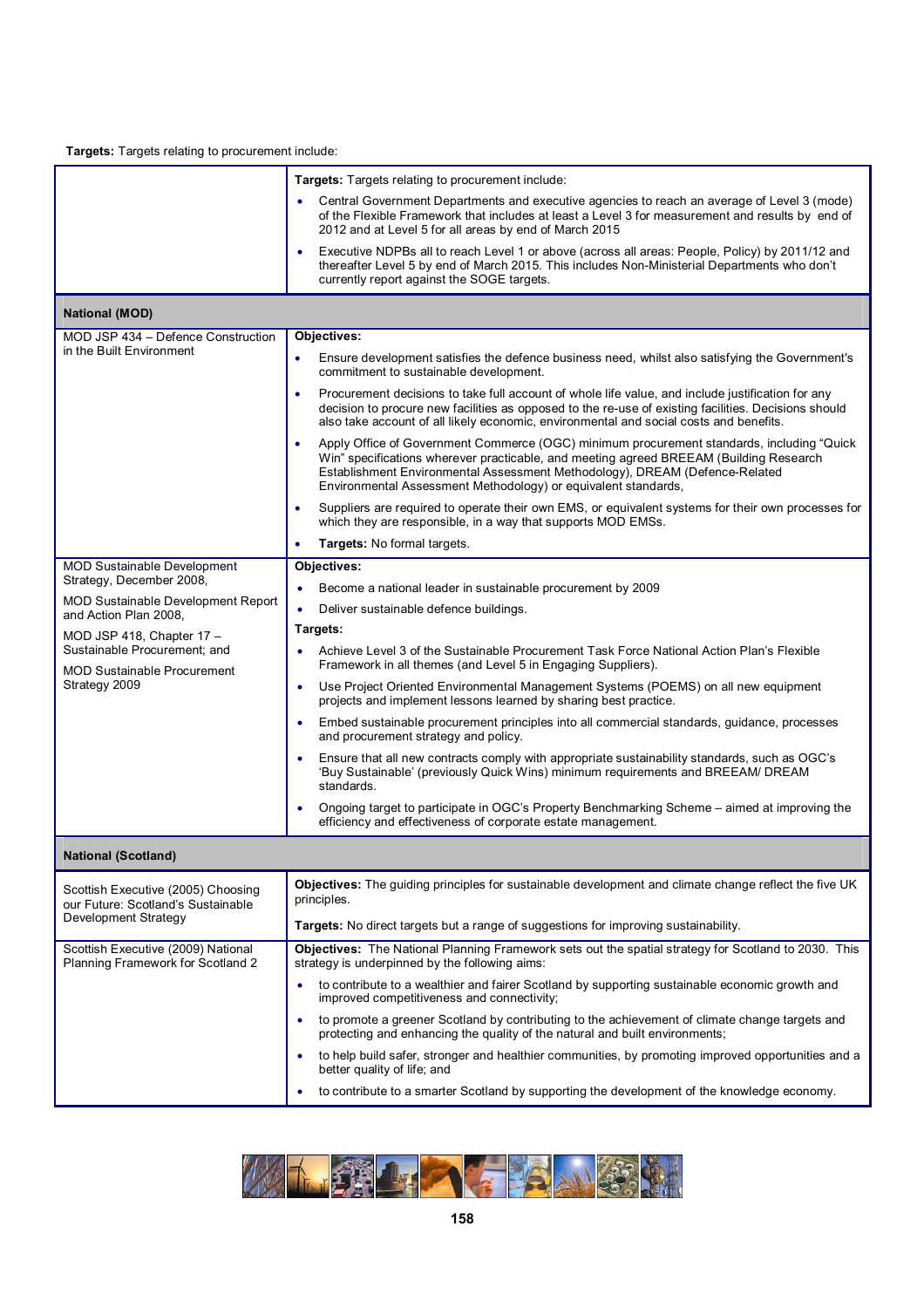| <b>Relevant Plan,</b><br><b>Programme, Strategy</b>                                                | <b>Objectives and Targets Identified in the Document</b>                                                                                                                                                                                                                                                                                                                                                                                                                                                                                                                                                                                                                                                                                                                                                                                                                                                                                                                                                                                                                                                                                                                                               |
|----------------------------------------------------------------------------------------------------|--------------------------------------------------------------------------------------------------------------------------------------------------------------------------------------------------------------------------------------------------------------------------------------------------------------------------------------------------------------------------------------------------------------------------------------------------------------------------------------------------------------------------------------------------------------------------------------------------------------------------------------------------------------------------------------------------------------------------------------------------------------------------------------------------------------------------------------------------------------------------------------------------------------------------------------------------------------------------------------------------------------------------------------------------------------------------------------------------------------------------------------------------------------------------------------------------------|
|                                                                                                    | The main elements of the spatial strategy to 2030 are to:<br>support strong, sustainable growth for the benefit of all parts of Scotland;<br>$\bullet$<br>promote development which helps to reduce Scotland's carbon footprint and facilitates adaptation<br>٠<br>to climate change;<br>support the development of Scotland's cities as key drivers of the economy;<br>$\bullet$<br>support sustainable growth in the rural economy;<br>٠<br>conserve and enhance Scotland's distinctive natural and cultural heritage, and continue to<br>safeguard internationally protected sites, habitats and species;<br>expand opportunities for communities and businesses by promoting environmental quality and<br>$\bullet$<br>good connectivity;<br>promote development which helps to improve health, regenerate communities and enable<br>$\bullet$<br>disadvantaged communities to access opportunities;<br>strengthen links with the rest of the world;<br>$\bullet$<br>promote more sustainable patterns of travel, transport and land use;<br>realise the potential of Scotland's renewable energy resources and facilitate the generation of<br>power and heat from all clean, low carbon sources; |
|                                                                                                    | encourage a sufficient supply of homes which are affordable in places where people want to live;<br>and<br>facilitate the implementation of the National Waste Management Plan including waste<br>management targets.<br><b>Targets:</b> No formal targets.                                                                                                                                                                                                                                                                                                                                                                                                                                                                                                                                                                                                                                                                                                                                                                                                                                                                                                                                            |
| The Town and Country Planning<br>(Scotland) Act 1997                                               | Objectives: Principle piece of planning legislation governing the use and development of land within<br>Scotland. Covers topics such as development plans, development control, compensation and<br>enforcement.<br>Targets: No formal targets.                                                                                                                                                                                                                                                                                                                                                                                                                                                                                                                                                                                                                                                                                                                                                                                                                                                                                                                                                        |
| Scotland Rural Development<br>Programme 2007-2013 - The<br>Strategic Plan                          | <b>Objectives: Rural Scotland should:</b><br>be integral to Scotland's success, dynamic in harnessing its traditional strengths, and with an<br>appetite for change;<br>provide opportunity for young people – so that they do not have to leave rural areas to progress;<br>$\bullet$<br>offer a high quality of life to all its citizens, with access to quality services; and<br>sustain and make the most of its natural and cultural heritage.<br>The following cross-cutting principles are to guide the approach to the strategy and the Programme<br>itself:<br>an integrated approach to policy delivery that combines economic, social and environmental<br>actions:<br>flexibility to meet diversity and local distinctiveness across rural Scotland; and<br>$\bullet$<br>promotion of sustainability, resilience and vigour in the rural economy, communities and natural<br>٠<br>heritage.                                                                                                                                                                                                                                                                                                |
| <b>National (Wales)</b>                                                                            |                                                                                                                                                                                                                                                                                                                                                                                                                                                                                                                                                                                                                                                                                                                                                                                                                                                                                                                                                                                                                                                                                                                                                                                                        |
| Welsh Assembly Government (2008)<br>People, Places, Futures: The Wales<br>Spatial Plan 2008 Update | Objectives: The Wales Spatial Plan provides the context and direction of travel for local development<br>plans and the work of local service boards. The 2008 update brings the Wales Spatial Plan into line<br>with One Wales, and gives status to the area work which has developed since 2006. The key themes<br>of the update (and the Wales Spatial Plan before it) are set out below:<br><b>Building Sustainable Communities</b>                                                                                                                                                                                                                                                                                                                                                                                                                                                                                                                                                                                                                                                                                                                                                                 |

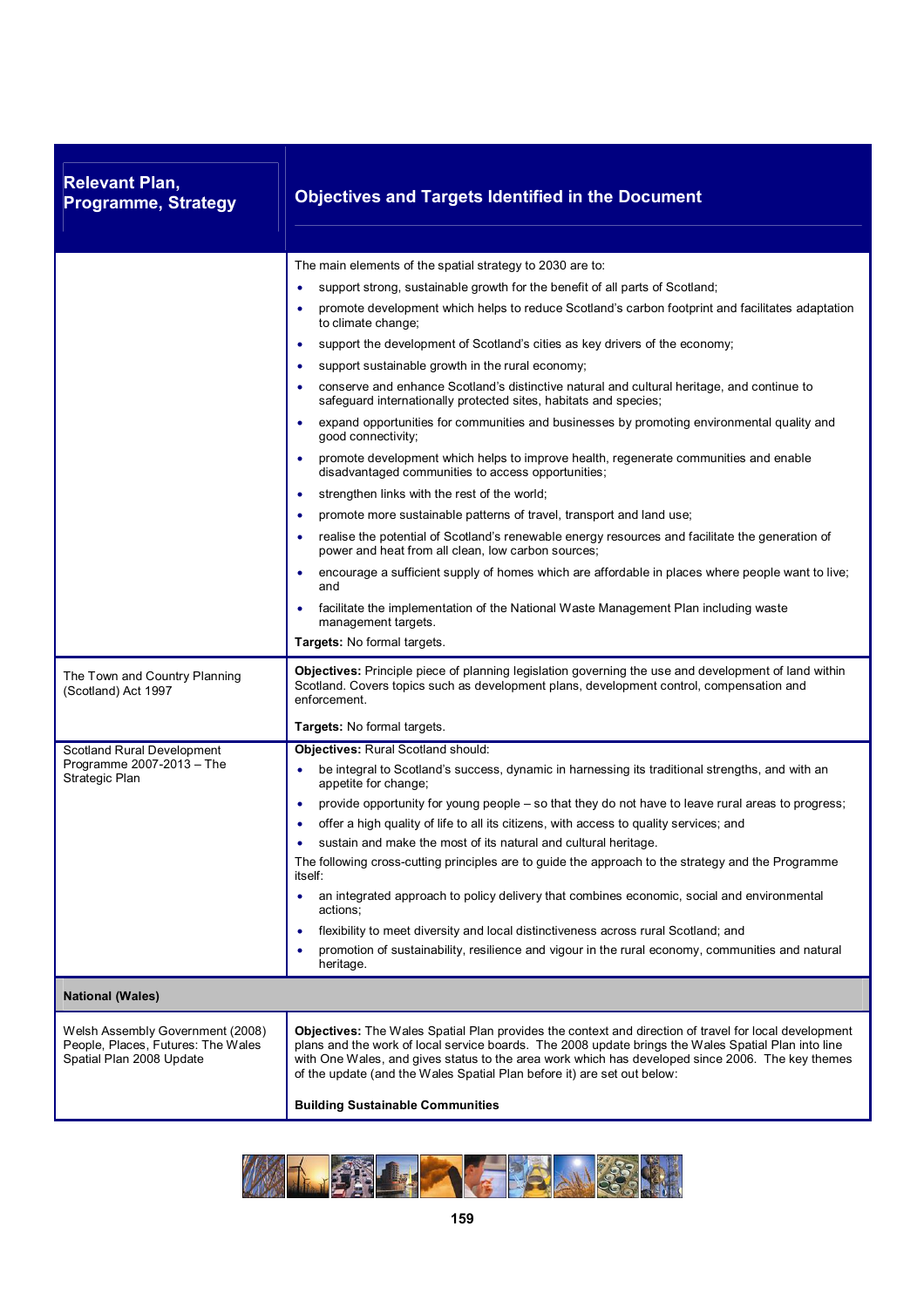| <b>Relevant Plan,</b><br><b>Programme, Strategy</b>                                                 | <b>Objectives and Targets Identified in the Document</b>                                                                                                                                                                                                                                                                                                                                                                                                                                                       |
|-----------------------------------------------------------------------------------------------------|----------------------------------------------------------------------------------------------------------------------------------------------------------------------------------------------------------------------------------------------------------------------------------------------------------------------------------------------------------------------------------------------------------------------------------------------------------------------------------------------------------------|
|                                                                                                     | Our future depends on the vitality of our communities as attractive places to live and work. We need to<br>reduce inequalities between communities whilst retaining their character and distinctiveness.                                                                                                                                                                                                                                                                                                       |
|                                                                                                     | <b>Promoting a Sustainable Economy</b>                                                                                                                                                                                                                                                                                                                                                                                                                                                                         |
|                                                                                                     | We need an innovative, high value-added economy for Wales which utilises and develops the skills<br>and knowledge of our people; an economy which both creates wealth and promotes the spreading of<br>that prosperity throughout Wales; an economy which adds to the quality of life as well as the standard<br>of living and the working environment.                                                                                                                                                        |
|                                                                                                     | <b>Valuing our Environment</b>                                                                                                                                                                                                                                                                                                                                                                                                                                                                                 |
|                                                                                                     | The quality of our natural environment has an intrinsic value as a life support system, but also<br>promotes wellbeing for living and working and contributes to our economic objectives. Safeguarding<br>and protecting our natural and historic assets, and enhancing resilience to address the challenges of<br>climate change, will enable us to attract people to our communities and provide the wellbeing and<br>quality of life to encourage them to stay and preserve the foundations for the future. |
|                                                                                                     | <b>Achieving Sustainable Accessibility</b>                                                                                                                                                                                                                                                                                                                                                                                                                                                                     |
|                                                                                                     | We will develop access in ways that protect the environment, encourage economic activity, widen<br>employment opportunities, ensure quality services and integrate the social, environmental and<br>economic benefits that travel can have.                                                                                                                                                                                                                                                                    |
|                                                                                                     | <b>Respecting Distinctiveness</b>                                                                                                                                                                                                                                                                                                                                                                                                                                                                              |
|                                                                                                     | A cohesive identity which sustains and celebrates what is distinctive about Wales, in an open and<br>outward-looking way, is central to promoting Wales to the World, as well as to our future economic<br>competitiveness and social and environmental wellbeing.                                                                                                                                                                                                                                             |
|                                                                                                     | Targets: No formal targets.                                                                                                                                                                                                                                                                                                                                                                                                                                                                                    |
|                                                                                                     | <b>Cultural Heritage</b>                                                                                                                                                                                                                                                                                                                                                                                                                                                                                       |
| International / European (e.g. Directives)                                                          |                                                                                                                                                                                                                                                                                                                                                                                                                                                                                                                |
| European Convention on the                                                                          | Objectives: Convention made agreements under the following topics:                                                                                                                                                                                                                                                                                                                                                                                                                                             |
| Protection of the Archaeological<br>Heritage 1992                                                   | Definition of the archaeological heritage                                                                                                                                                                                                                                                                                                                                                                                                                                                                      |
|                                                                                                     | Identification of the heritage and measures for protection<br>٠                                                                                                                                                                                                                                                                                                                                                                                                                                                |
|                                                                                                     | Integrated conservation of the archaeological heritage<br>٠                                                                                                                                                                                                                                                                                                                                                                                                                                                    |
|                                                                                                     | Financing of archaeological research and conservation<br>٠<br>Collection and dissemination of scientific information                                                                                                                                                                                                                                                                                                                                                                                           |
|                                                                                                     | Promotion of public awareness<br>$\bullet$                                                                                                                                                                                                                                                                                                                                                                                                                                                                     |
|                                                                                                     | Prevention of the illicit circulation of elements of the archaeological heritage                                                                                                                                                                                                                                                                                                                                                                                                                               |
|                                                                                                     | Mutual technical and scientific assistance.                                                                                                                                                                                                                                                                                                                                                                                                                                                                    |
|                                                                                                     | Targets: No formal targets.                                                                                                                                                                                                                                                                                                                                                                                                                                                                                    |
| UNESCO Convention concerning the<br>Protection of the World Cultural and<br>Natural Heritage (1972) | Objectives: Convention defines the kind of natural or cultural sites which can be considered for<br>inscription on the World Heritage List.                                                                                                                                                                                                                                                                                                                                                                    |
|                                                                                                     | The Convention sets out the duties of States Parties in identifying potential sites and their role in<br>protecting and preserving them. By signing the Convention, each country pledges to conserve not only<br>the World Heritage sites situated on its territory, but also to protect its national heritage.                                                                                                                                                                                                |

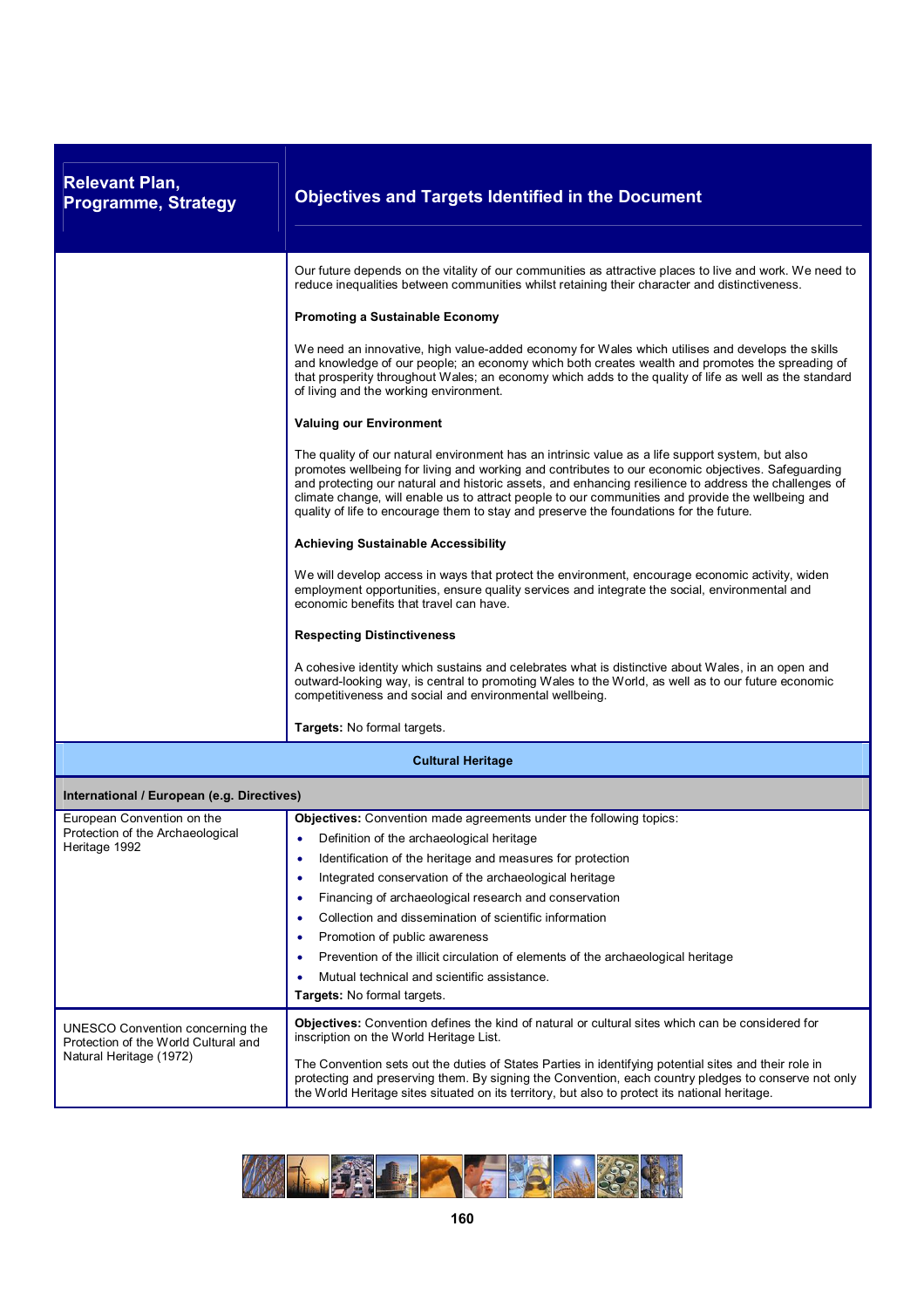| <b>Relevant Plan,</b><br><b>Programme, Strategy</b>                                                                             | <b>Objectives and Targets Identified in the Document</b>                                                                                                                                                                                                                                                                                                                                                                                                                                                                                                                                                                                                                                                                                                                                  |
|---------------------------------------------------------------------------------------------------------------------------------|-------------------------------------------------------------------------------------------------------------------------------------------------------------------------------------------------------------------------------------------------------------------------------------------------------------------------------------------------------------------------------------------------------------------------------------------------------------------------------------------------------------------------------------------------------------------------------------------------------------------------------------------------------------------------------------------------------------------------------------------------------------------------------------------|
|                                                                                                                                 | Targets: No formal targets.                                                                                                                                                                                                                                                                                                                                                                                                                                                                                                                                                                                                                                                                                                                                                               |
| The World Heritage Committee's<br>'Operational Guidelines for the<br>Implementation of the World Heritage<br>Convention' (2008) | Objectives: Guidelines set the procedure for:<br>setting forth the procedure for:<br>a) the inscription of properties on the World Heritage List and the List of World Heritage in Danger;<br>b) the protection and conservation of World Heritage properties;<br>c) the granting of International Assistance under the World Heritage Fund; and<br>d) the mobilization of national and international support in favor of the Convention.<br>Targets: No formal targets                                                                                                                                                                                                                                                                                                                   |
| <b>National (UK)</b>                                                                                                            |                                                                                                                                                                                                                                                                                                                                                                                                                                                                                                                                                                                                                                                                                                                                                                                           |
| Ancient Monuments and<br>Archaeological Areas Act (1979).                                                                       | Objectives: This is the Act which provides for the scheduling of ancient monuments and protection of<br>archaeological sites in U.K. law.<br>Targets: No formal targets                                                                                                                                                                                                                                                                                                                                                                                                                                                                                                                                                                                                                   |
| The Planning (Listed Buildings and<br>Conservation Areas) Act (1990)                                                            | Objectives: This legislation outlines the level of protection received by listed buildings, scheduled<br>monuments and buildings within conservation areas.<br><b>Targets: No formal targets</b>                                                                                                                                                                                                                                                                                                                                                                                                                                                                                                                                                                                          |
| ODPM (1994) PPG15: Planning and<br>the Historic Environment                                                                     | Objectives: PPG15 does not contain a specific set of objectives, but states that:<br>The planning process should reconcile the need for economic growth with the need to protect the<br>$\bullet$<br>natural and historic environment;<br>Local Authorities should maintain and strengthen their commitment to stewardship of the historic<br>$\bullet$<br>environment, and to reflect it in their policies and their allocation of resources; and<br>The protection of the historic environment, whether individual listed buildings, conservation areas,<br>$\bullet$<br>parks and gardens, battlefields should be taken fully into account both in the formulation of<br>authorities' planning policies and in development control.<br>Targets: Does not contain any specific targets. |
| ODPM (1990) PPG16: Archaeology<br>and Planning                                                                                  | Objectives: Objectives outlined in PPG16 relevant to the ASG proposals include:<br>To promote positive planning and management to bring about sensible solutions to the treatment<br>٠<br>of sites with archaeological remains and to reduce the areas of potential conflict between<br>development and preservation; and<br>To adopt a presumption in favour of the physical preservation of nationally important<br>٠<br>archaeological remains, whether scheduled or not, and their settings when they are affected by<br>proposed developments.<br>Targets: Does not contain any specific targets.                                                                                                                                                                                    |
| Protection of Wrecks Act 1973                                                                                                   | Objectives: Act sets out that on account of the historical, archaeological or artistic importance of a<br>vessel, or of any objects contained or formerly contained in it which may be lying on the sea bed in or<br>near the wreck, sites ought to be protected from unauthorised interference.<br>Targets: No formal targets                                                                                                                                                                                                                                                                                                                                                                                                                                                            |
| Protection of Military Remains Act<br>1986                                                                                      | Objectives: The Act protects a number of named military vessel remains.<br><b>Targets:</b> No formal targets.                                                                                                                                                                                                                                                                                                                                                                                                                                                                                                                                                                                                                                                                             |
| DCMS (2007) Heritage Protection for<br>the 21st Century - White Paper                                                           | Objectives: This is a White Paper for England & Wales with some UK-wide elements. It has three core<br>principles:<br>Developing a unified approach to the historic environment;<br>$\bullet$<br>Maximising opportunities for inclusion and involvement; and<br>$\bullet$<br>Supporting sustainable communities by putting the historic environment at the heart of an effective<br>٠                                                                                                                                                                                                                                                                                                                                                                                                     |

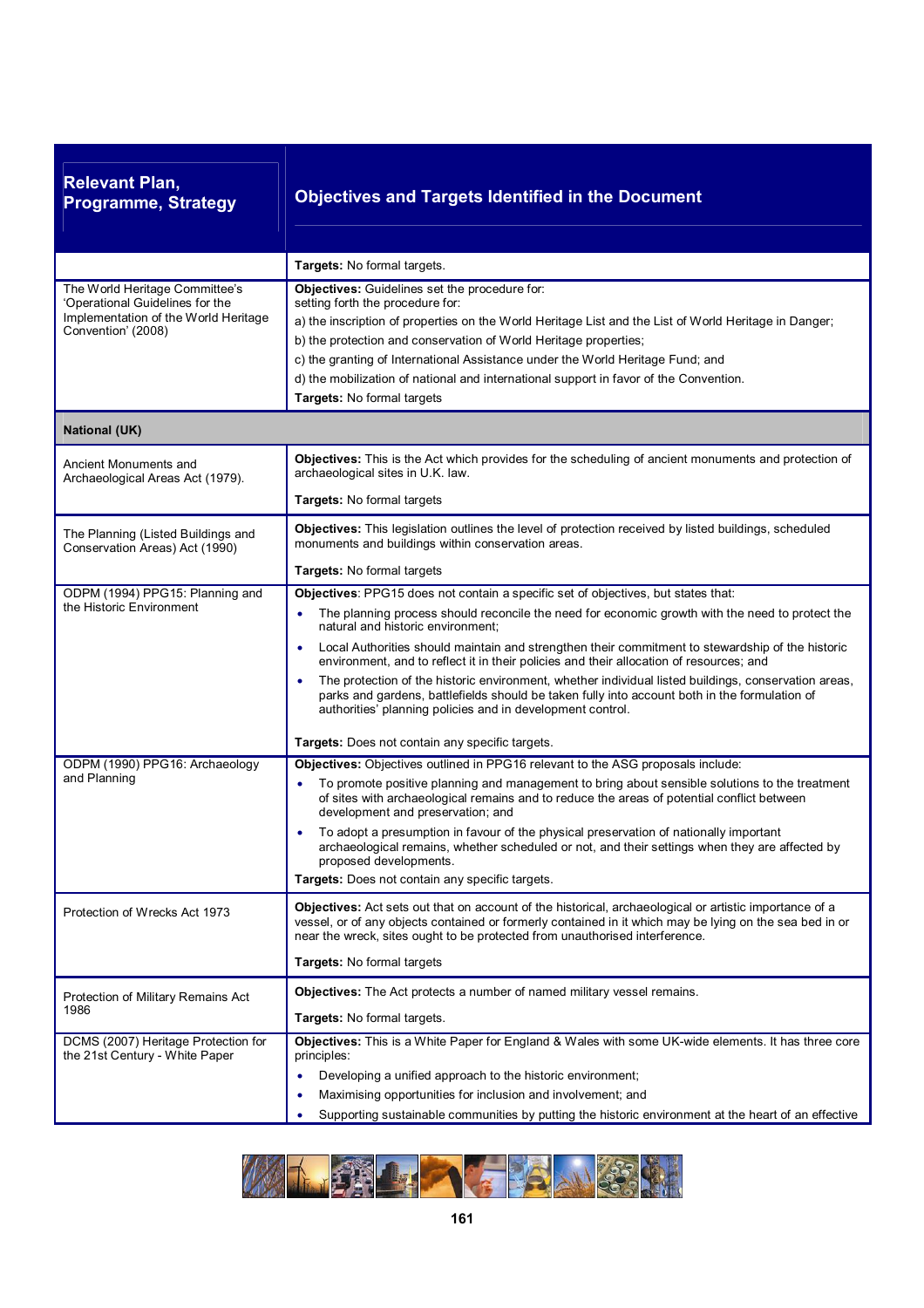| <b>Relevant Plan,</b><br><b>Programme, Strategy</b>                                                                                         | <b>Objectives and Targets Identified in the Document</b>                                                                                                                                                                                                                                                                                                                                                                                                                                                                                                                                                                                                                                                                                                                                                                                                                                                                                                                                                                                                                                                                                                                                                                                                                                                                                           |
|---------------------------------------------------------------------------------------------------------------------------------------------|----------------------------------------------------------------------------------------------------------------------------------------------------------------------------------------------------------------------------------------------------------------------------------------------------------------------------------------------------------------------------------------------------------------------------------------------------------------------------------------------------------------------------------------------------------------------------------------------------------------------------------------------------------------------------------------------------------------------------------------------------------------------------------------------------------------------------------------------------------------------------------------------------------------------------------------------------------------------------------------------------------------------------------------------------------------------------------------------------------------------------------------------------------------------------------------------------------------------------------------------------------------------------------------------------------------------------------------------------|
|                                                                                                                                             | planning system.<br>Targets: No formal targets, but a number of measures/recommendations.                                                                                                                                                                                                                                                                                                                                                                                                                                                                                                                                                                                                                                                                                                                                                                                                                                                                                                                                                                                                                                                                                                                                                                                                                                                          |
| Treasure Act 1996                                                                                                                           | <b>Objective:</b> Act designed to deal with finds of treasure, its ownership & rewards.<br><b>Targets:</b> No formal targets.                                                                                                                                                                                                                                                                                                                                                                                                                                                                                                                                                                                                                                                                                                                                                                                                                                                                                                                                                                                                                                                                                                                                                                                                                      |
| English Heritage: Wind Energy and the<br>Historic Environment (guidance paper<br>2005)                                                      | Objectives: English Heritage provide the following best practice objectives:<br>Implications for the historic environment of wind energy developments should be reflected in<br>$\bullet$<br>Regional Spatial Strategies, Local Development Frameworks and Supplementary Planning<br>Documents;<br>Effects of wind energy programmes and projects on the historic environment should be evaluated<br>in all levels of environmental impact assessment;<br>Consideration of the historic environment should include World Heritage Sites; marine, coastal and<br>$\bullet$<br>terrestrial archaeology; historic buildings and areas; designed landscapes ; and the historic<br>character of the wider landscape;<br>Significance of internationally and nationally designated sites should be safeguarded, and physical<br>$\bullet$<br>damage to historic sites should be avoided.<br>Impact of wind energy developments on the setting and visual amenity of historic places should<br>٠<br>also be considered;<br>Where wind energy developments affect historic sites, national planning policies on the historic<br>environment should be taken into account;                                                                                                                                                                                  |
|                                                                                                                                             | Consideration should always be given to the reversibility of wind energy projects.<br>Targets: No formal targets.                                                                                                                                                                                                                                                                                                                                                                                                                                                                                                                                                                                                                                                                                                                                                                                                                                                                                                                                                                                                                                                                                                                                                                                                                                  |
| English Heritage: Biomass Energy and<br>the Historic Environment (guidance<br>paper)                                                        | Objectives: English Heritage provide the following best practice objectives:<br>Implications for the historic environment of biomass energy developments should be reflected in<br>$\bullet$<br>Regional Spatial Strategies, Local Development Frameworks and Supplementary Planning<br>Documents;<br>Effects of biomass energy programmes and projects on the historic environment should be<br>$\bullet$<br>evaluated in all levels of environmental impact assessment;<br>Consideration of the historic environment should include World Heritage Sites; marine, coastal and<br>terrestrial archaeology; historic buildings and areas; designed landscapes; and the historic<br>character of the wider landscape<br>Significance of internationally and nationally designated sites should be safeguarded and physical<br>$\bullet$<br>damage to other historic sites should be avoided<br>Impact of biomass energy projects on the setting and visual amenity of historic places and<br>۰<br>landscapes should also be considered<br>Where biomass energy developments affect historic sites, national planning policies on the historic<br>environment should be taken into account<br>Local Authority Historic Environment Records should be consulted at an early stage in project<br>$\bullet$<br>planning.<br>Targets: No formal targets. |
| English Heritage: Climate Change and<br>the Historic Environment (guidance<br>paper)                                                        | Objectives: Sets out English Heritage's current thinking on the implications of climate change for the<br>historic environment. The paper is intended both for the heritage sector and also for those involved in<br>the wider scientific and technical aspects of climate change; in the development of strategies and plans<br>relating to climate change impacts; or in projects relating to risk assessment, adaptation and mitigation.<br>Targets: No formal targets.                                                                                                                                                                                                                                                                                                                                                                                                                                                                                                                                                                                                                                                                                                                                                                                                                                                                         |
| English Heritage: Conservation<br>Principles, Policies and Guidance for<br>the Sustainable Management of the<br>Historic Environment (2008) | <b>Objectives:</b> English Heritage sets out in this document a logical approach to making decisions and<br>offering guidance about all aspects of England's historic environment. This will help to ensure<br>consistency in English Heritage carrying out their role as the Government's statutory advisor on the<br>historic environment.                                                                                                                                                                                                                                                                                                                                                                                                                                                                                                                                                                                                                                                                                                                                                                                                                                                                                                                                                                                                       |

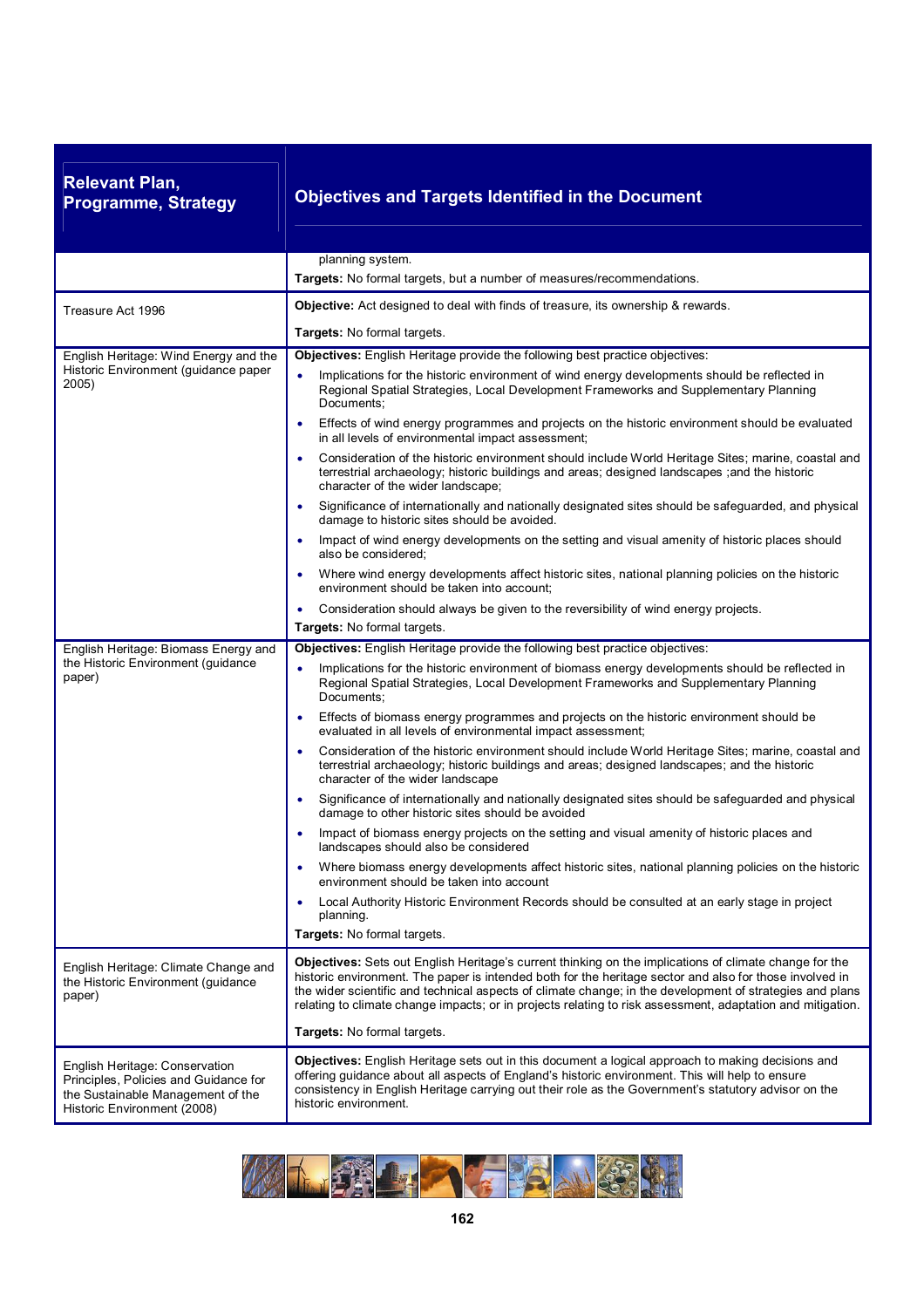| <b>Relevant Plan,</b><br><b>Programme, Strategy</b>                                                                                                                    | <b>Objectives and Targets Identified in the Document</b>                                                                                                                                                                                                                                                                                                                                                                                                                                                                                                                                                                                                                                                                                                                                                                                                                                                                                                                                                                                                                                                                                                                                                          |
|------------------------------------------------------------------------------------------------------------------------------------------------------------------------|-------------------------------------------------------------------------------------------------------------------------------------------------------------------------------------------------------------------------------------------------------------------------------------------------------------------------------------------------------------------------------------------------------------------------------------------------------------------------------------------------------------------------------------------------------------------------------------------------------------------------------------------------------------------------------------------------------------------------------------------------------------------------------------------------------------------------------------------------------------------------------------------------------------------------------------------------------------------------------------------------------------------------------------------------------------------------------------------------------------------------------------------------------------------------------------------------------------------|
|                                                                                                                                                                        | Targets: No formal targets.                                                                                                                                                                                                                                                                                                                                                                                                                                                                                                                                                                                                                                                                                                                                                                                                                                                                                                                                                                                                                                                                                                                                                                                       |
| Department for Culture, Media and<br>Sport - Historic Environment: A Force<br>For the Future (2001)                                                                    | Objectives:<br>public interest in the historic environment is matched by firm leadership, effective partnerships, and<br>the development of a sound knowledge base from which to develop policies;<br>the full potential of the historic environment as a learning resource is realised;<br>٠<br>the historic environment is accessible to everybody and is seen as something with which the whole<br>of society can identify and engage;<br>the historic environment is protected and sustained for the benefit of our own and future<br>٠<br>generations;<br>the historic environment's importance as an economic asset is skilfully harnessed.<br>Targets: No formal targets.                                                                                                                                                                                                                                                                                                                                                                                                                                                                                                                                  |
| 1983 National Heritage Act (amended<br>2002)                                                                                                                           | Objectives: Act makes further provision in relation to the functions of the Historic Buildings and<br>Monuments Commission for England.                                                                                                                                                                                                                                                                                                                                                                                                                                                                                                                                                                                                                                                                                                                                                                                                                                                                                                                                                                                                                                                                           |
|                                                                                                                                                                        | <b>Targets:</b> No formal targets.                                                                                                                                                                                                                                                                                                                                                                                                                                                                                                                                                                                                                                                                                                                                                                                                                                                                                                                                                                                                                                                                                                                                                                                |
| <b>National (MOD)</b>                                                                                                                                                  |                                                                                                                                                                                                                                                                                                                                                                                                                                                                                                                                                                                                                                                                                                                                                                                                                                                                                                                                                                                                                                                                                                                                                                                                                   |
| <b>MOD Sustainable Development</b><br>Strategy, December 2008,<br><b>MOD Sustainable Development Report</b><br>and Action Plan 2008, and<br>MOD Heritage Report 2005-7 | Objectives:<br>Conserve and enhance the historic environment for the benefit of future generations and to reflect<br>the ethos and heritage of the MOD.<br>Appropriately monitor, maintain and manage MOD listed buildings, scheduled monuments and<br>$\bullet$<br>other historic environment features.<br>Ensure that the MOD's historic environment is reflected within any contractual framework with<br>$\bullet$<br>partners<br>Ensure that the MOD's own ethos and heritage are reflected within its' estate management.<br>٠<br>Where possible, promote public access to the historic estate.<br>Targets:<br>Remove MOD Buildings at Risk against baseline reported in the previous DCMS/ English Heritage<br><b>Biennial Conservation Report.</b>                                                                                                                                                                                                                                                                                                                                                                                                                                                        |
| MOD SOGE Strategic Statement on<br>Heritage                                                                                                                            | Objectives:<br>Promote the sustainable use of the MOD historic environment, in recognition of its importance as<br>an integral part of cultural heritage and the role it plays in supporting defence capability.<br>Have a historic environment that is protected and well maintained or the benefit of current and<br>future generations.<br>Ensure the historic environment is managed to reflect the ethos and heritage of MOD and to<br>٠<br>promote a "sense of place" for those who work on, live on and visit the MOD estate.<br>Ensure the MOD historic environment is valued and promoted wherever practically possible.<br>٠<br>Have in place arrangements for protecting, maintaining and enhancing other heritage sites<br>٠<br>including, for example, archaeological sites, historic parks and gardens for which the MOD is<br>responsible.<br>Targets:<br>Adopt the Department for Culture Media and Sport's Protocol for the Care of the Historic<br>Government Estate. Where responsibility for management of historic property is transferred to the<br>private sector, for example through PPP/PFI arrangements, the Protocol standards will be<br>incorporated into contractual arrangements. |
| <b>National (Scotland)</b>                                                                                                                                             |                                                                                                                                                                                                                                                                                                                                                                                                                                                                                                                                                                                                                                                                                                                                                                                                                                                                                                                                                                                                                                                                                                                                                                                                                   |
| Planning (Listed Buildings and                                                                                                                                         | Objectives: This legislation outlines the level of protection received by listed buildings, scheduled                                                                                                                                                                                                                                                                                                                                                                                                                                                                                                                                                                                                                                                                                                                                                                                                                                                                                                                                                                                                                                                                                                             |

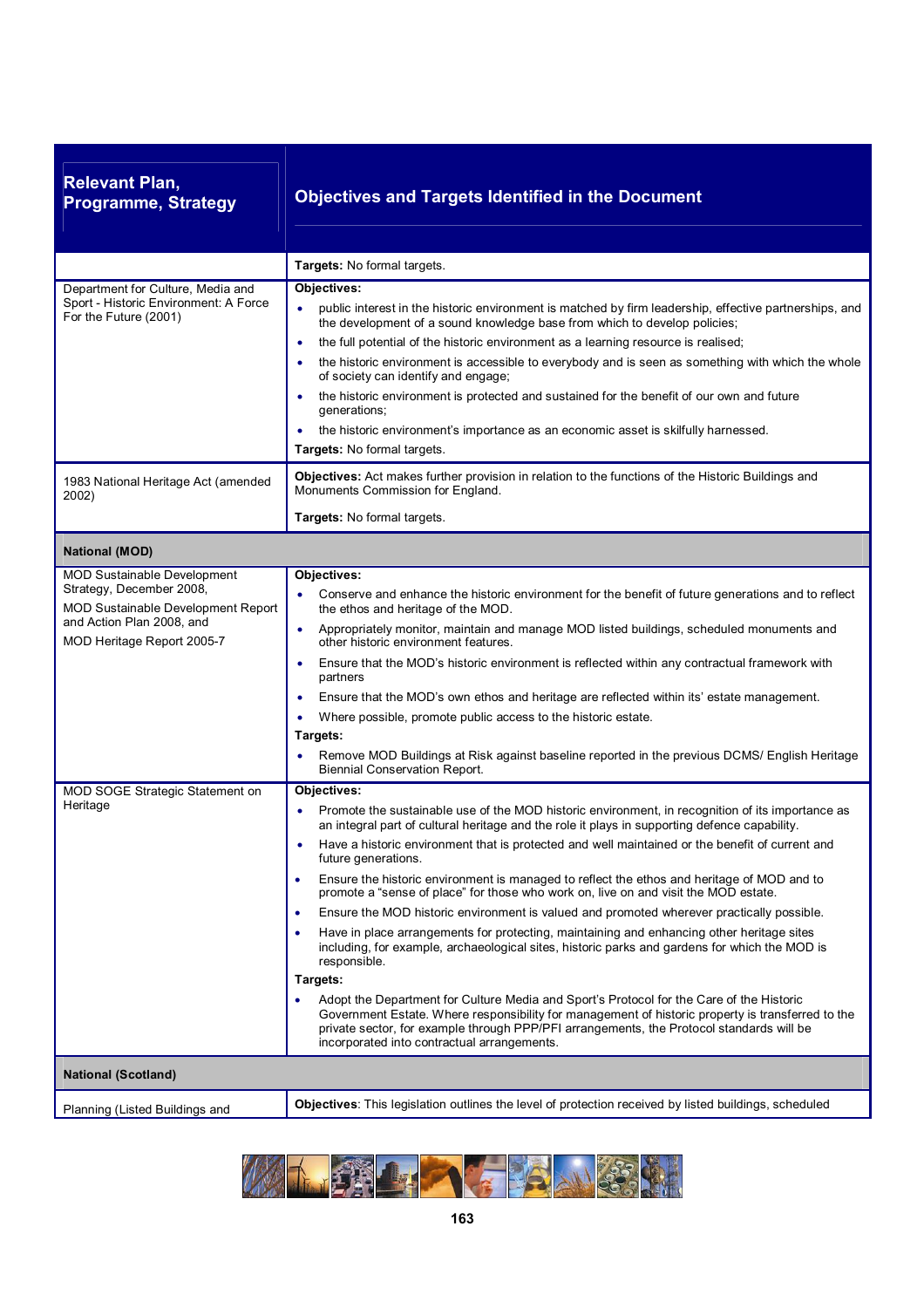| <b>Relevant Plan,</b>      |  |
|----------------------------|--|
| <b>Programme, Strategy</b> |  |

### **Programme, Strategy Objectives and Targets Identified in the Document**

| Conservation Areas) (Scotland) Act                                                                                                                                                             | monuments and buildings within conservation areas.                                                                                                                                                                                                                                                                                                                                                                                                                                                                                                                                                                    |
|------------------------------------------------------------------------------------------------------------------------------------------------------------------------------------------------|-----------------------------------------------------------------------------------------------------------------------------------------------------------------------------------------------------------------------------------------------------------------------------------------------------------------------------------------------------------------------------------------------------------------------------------------------------------------------------------------------------------------------------------------------------------------------------------------------------------------------|
| 1997                                                                                                                                                                                           | Targets: No formal targets                                                                                                                                                                                                                                                                                                                                                                                                                                                                                                                                                                                            |
| Scottish Executive (2006) Scotland's                                                                                                                                                           | Objectives: The policy aims to:                                                                                                                                                                                                                                                                                                                                                                                                                                                                                                                                                                                       |
| Culture                                                                                                                                                                                        | Provide support nationally for talent and excellence in culture, and enable more people to enjoy<br>culture;                                                                                                                                                                                                                                                                                                                                                                                                                                                                                                          |
|                                                                                                                                                                                                | To encourage more people to enjoy cultural activities locally by asking local authorities to develop<br>cultural 'entitlements' for their area, to undertake cultural planning.                                                                                                                                                                                                                                                                                                                                                                                                                                       |
|                                                                                                                                                                                                | Targets: No specific targets identified, but next steps set out.                                                                                                                                                                                                                                                                                                                                                                                                                                                                                                                                                      |
| Scottish Executive. (1998) National                                                                                                                                                            | Objectives: The NPPG 5 sets out the following objectives:                                                                                                                                                                                                                                                                                                                                                                                                                                                                                                                                                             |
| Planning Policy Guidance 5:<br>Archaeology and Planning                                                                                                                                        | Looking after properties in Government care;<br>$\bullet$                                                                                                                                                                                                                                                                                                                                                                                                                                                                                                                                                             |
|                                                                                                                                                                                                | Promoting enjoyment and understanding of the heritage;<br>$\bullet$                                                                                                                                                                                                                                                                                                                                                                                                                                                                                                                                                   |
|                                                                                                                                                                                                | Encouraging private sector efforts, and making financial assistance available to help meet the<br>$\bullet$<br>extra costs of maintaining and restoring heritage property;                                                                                                                                                                                                                                                                                                                                                                                                                                            |
|                                                                                                                                                                                                | Identifying and recording our heritage; and<br>$\bullet$                                                                                                                                                                                                                                                                                                                                                                                                                                                                                                                                                              |
|                                                                                                                                                                                                | Ensuring that the legislative system properly protects and preserves it.                                                                                                                                                                                                                                                                                                                                                                                                                                                                                                                                              |
|                                                                                                                                                                                                | <b>Targets: No formal targets</b>                                                                                                                                                                                                                                                                                                                                                                                                                                                                                                                                                                                     |
| Scottish Government (2010) Scottish                                                                                                                                                            | Objectives:                                                                                                                                                                                                                                                                                                                                                                                                                                                                                                                                                                                                           |
| <b>Planning Policy</b>                                                                                                                                                                         | Policies in Scottish Planning Policy (SPP) reflect the importance of the historic environment, as a key<br>part of Scotland's cultural heritage, to the Scottish Government's central purpose. With the careful<br>application of policy and sensitive decision making, the historic environment can often be adapted to<br>accommodate new uses, offering opportunities for new and creative design, whilst retaining its special<br>character. In principle, therefore, the aim should be to identify the best viable use that is compatible<br>with the fabric, setting and character of the historic environment. |
|                                                                                                                                                                                                | Targets: No formal targets                                                                                                                                                                                                                                                                                                                                                                                                                                                                                                                                                                                            |
| National Planning and Policy Guidance                                                                                                                                                          | Objectives:                                                                                                                                                                                                                                                                                                                                                                                                                                                                                                                                                                                                           |
| 18 (NPPG18): Planning and the<br>Historic Environment (1999)                                                                                                                                   | Key objectives of the guideline are                                                                                                                                                                                                                                                                                                                                                                                                                                                                                                                                                                                   |
|                                                                                                                                                                                                | To protect, conserve and enhance the historic environment and its setting, including listed<br>buildings, unlisted buildings in conservation areas, conservation areas, scheduled monuments,<br>gardens and designed landscapes.                                                                                                                                                                                                                                                                                                                                                                                      |
|                                                                                                                                                                                                | To identify priorities for enhancement programmes, and opportunities for regeneration or<br>revitalisation.                                                                                                                                                                                                                                                                                                                                                                                                                                                                                                           |
|                                                                                                                                                                                                | Guidance to be superseded by SPP 23.                                                                                                                                                                                                                                                                                                                                                                                                                                                                                                                                                                                  |
|                                                                                                                                                                                                | Targets: No formal targets                                                                                                                                                                                                                                                                                                                                                                                                                                                                                                                                                                                            |
| Planning Advice Note 42 (PAN42):<br>Archaeology in the Planning Process<br>and Scheduled Monument Procedures<br>(1994) - Guidance to be superseded<br>by SPP 23.                               | Objectives: Provides advice on the handling of archaeological matters within the planning process and<br>on the separate controls over scheduled monuments under the Ancient Monuments and<br>Archaeological Areas Act 1979.<br><b>Targets: No formal targets</b>                                                                                                                                                                                                                                                                                                                                                     |
| Historic Scotland: Environmental                                                                                                                                                               | Objective: Provides guidance on how impacts are to be assessed on setting and effectively mitigated.                                                                                                                                                                                                                                                                                                                                                                                                                                                                                                                  |
| Impact Assessment (Scoping).<br>Scoping of Wind Farm Proposals.<br>Assessment of Impact on the setting of<br>the Historic Environment Resource.<br>Some General Considerations (paper<br>2007) | Targets: No formal targets                                                                                                                                                                                                                                                                                                                                                                                                                                                                                                                                                                                            |
| Scottish Historic Environment Policy 1                                                                                                                                                         | Objectives:                                                                                                                                                                                                                                                                                                                                                                                                                                                                                                                                                                                                           |
| Scotland's Historic Environment                                                                                                                                                                | SHEP 1 is the overarching policy statement for the historic environment – it provides a framework for<br>more detailed strategic policies and operational policies that inform the day-to-day working of a range                                                                                                                                                                                                                                                                                                                                                                                                      |

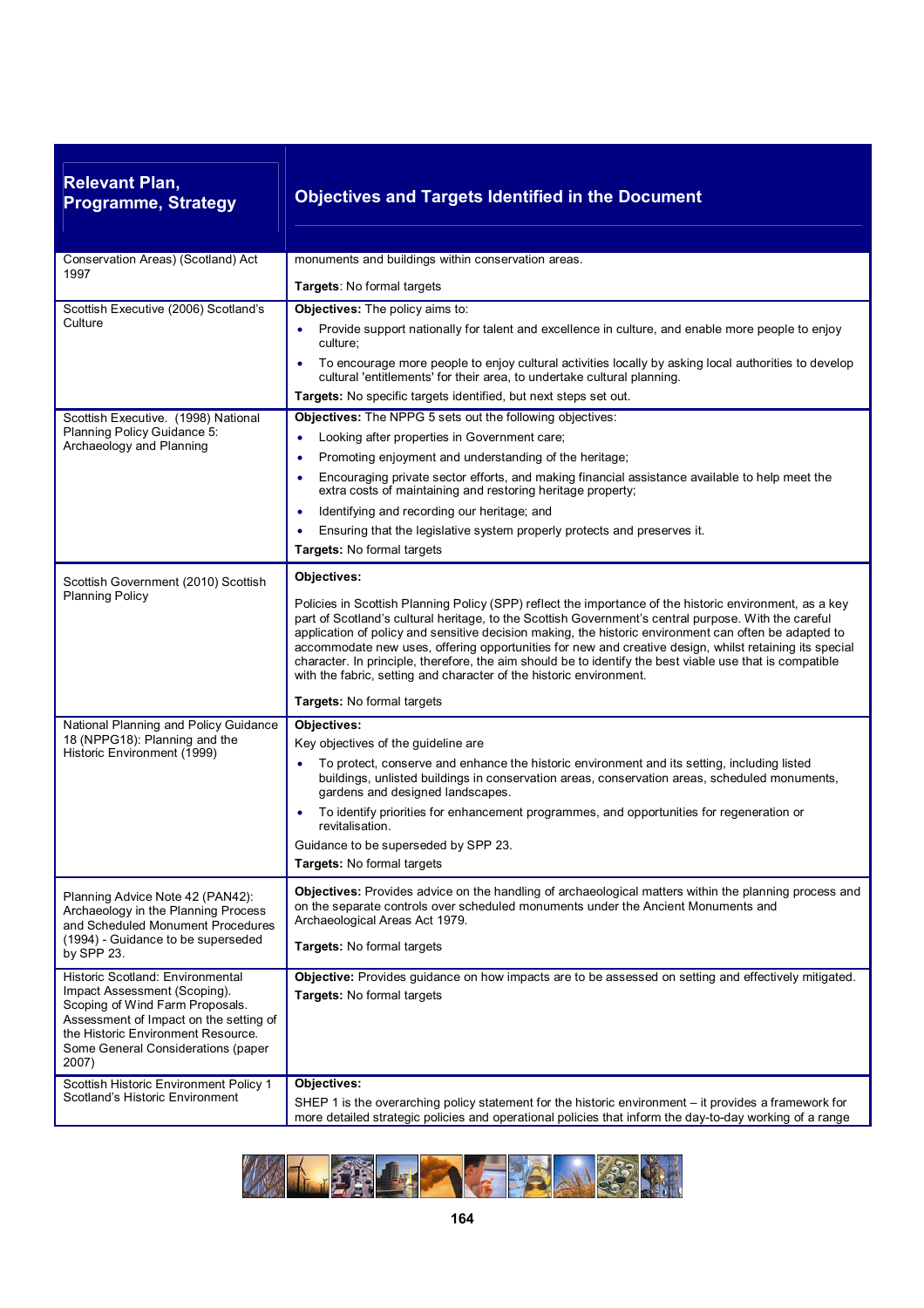| <b>Relevant Plan,</b><br><b>Programme, Strategy</b>                                                            | <b>Objectives and Targets Identified in the Document</b>                                                                                                                                                                                                                                                                                        |
|----------------------------------------------------------------------------------------------------------------|-------------------------------------------------------------------------------------------------------------------------------------------------------------------------------------------------------------------------------------------------------------------------------------------------------------------------------------------------|
|                                                                                                                | of organisations that have a role and interest in managing the historic environment.                                                                                                                                                                                                                                                            |
|                                                                                                                | The three key outcomes that the policy aims to deliver are as follows:                                                                                                                                                                                                                                                                          |
|                                                                                                                | a) the historic environment is cared for, protected and enhanced for the benefit of our own and future<br>generations;                                                                                                                                                                                                                          |
|                                                                                                                | b) there is increased public appreciation and enjoyment of the historic environment amongst all the<br>people of Scotland and visitors to the country; and                                                                                                                                                                                      |
|                                                                                                                | c) the historic environment's importance as a key asset in Scotland's economic, social and cultural<br>success is recognised and skilfully harnessed.                                                                                                                                                                                           |
| Scottish Historic Environment Policy 2.<br>Scheduling: protecting Scotland's<br>nationally important monuments | Objective: Policy sets out Scottish Ministers' policy for the identification and designation of nationally<br>important ancient monuments. The remains are often very fragile and vulnerable to damage or<br>destruction, the Policy sets out therefore that care must be taken to ensure that they are not needlessly<br>damaged or destroyed. |
|                                                                                                                | Target: No formal targets                                                                                                                                                                                                                                                                                                                       |
| Natural Heritage (Scotland) Act 1991                                                                           | Objectives:                                                                                                                                                                                                                                                                                                                                     |
|                                                                                                                | Act established a body to be known as "Scottish Natural Heritage" (in this Part of this Act referred to as<br>"SNH") whose general aims and purposes were to be:                                                                                                                                                                                |
|                                                                                                                | to secure the conservation and enhancement of; and                                                                                                                                                                                                                                                                                              |
|                                                                                                                | to foster understanding and facilitate the enjoyment of,                                                                                                                                                                                                                                                                                        |
|                                                                                                                | the natural heritage of Scotland; and SNH shall have regard to the desirability of securing that anything<br>done, whether by SNH or any other person, in relation to the natural heritage of Scotland is undertaken<br>in a manner which is sustainable.                                                                                       |
|                                                                                                                | Targets: No formal targets                                                                                                                                                                                                                                                                                                                      |
| <b>National (Wales)</b>                                                                                        |                                                                                                                                                                                                                                                                                                                                                 |
| Welsh Assembly Government (2010)<br>Planning Policy Wales (Edition 2)                                          | Objectives: Planning Policy Wales sets out the land use planning policies of the Welsh Assembly<br>Government. Regarding the historic environment, the Assembly Government's objectives are to:                                                                                                                                                 |
|                                                                                                                | preserve or enhance the historic environment, recognising its contribution to economic vitality and<br>$\bullet$<br>culture, civic pride and the quality of life, and its importance as a resource for future generations;<br>and specifically to                                                                                               |
|                                                                                                                | protect archaeological remains, which are a finite and non-renewable resource, part of the<br>٠<br>historical and cultural identity of Wales, and valuable both for their own sake and for their role in<br>education, leisure and the economy, particularly tourism;                                                                           |
|                                                                                                                | ensure that the character of historic buildings is safeguarded from alterations, extensions or<br>$\bullet$<br>demolition that would compromise a building's special architectural and historic interest; and to                                                                                                                                |
|                                                                                                                | ensure that conservation areas are protected or enhanced, while at the same time remaining alive<br>and prosperous, avoiding unnecessarily detailed controls over businesses and householders.                                                                                                                                                  |
|                                                                                                                | Targets: No formal targets.                                                                                                                                                                                                                                                                                                                     |
| Welsh Assembly Government (2009)<br>Technical Advice Note 12: Design                                           | Objectives: TAN 12 sets out the Assembly Government's policies and objectives in respect of the<br>design of new development. In relation to cultural heritage, these objectives include:                                                                                                                                                       |
|                                                                                                                | Sustaining or enhancing local character<br>$\bullet$                                                                                                                                                                                                                                                                                            |
|                                                                                                                | Promoting legible development<br>$\bullet$                                                                                                                                                                                                                                                                                                      |
|                                                                                                                | Promoting a successful relationship between public and private space<br>٠                                                                                                                                                                                                                                                                       |
|                                                                                                                | Promoting quality, choice and variety<br>$\bullet$                                                                                                                                                                                                                                                                                              |
|                                                                                                                | Promoting innovative design                                                                                                                                                                                                                                                                                                                     |
|                                                                                                                | Targets: No formal targets.                                                                                                                                                                                                                                                                                                                     |
| Welsh Assembly Government (2003)<br>Review of the Historic Environment of<br>Wales: A Consultation Document    | This document is a review and does not contain objectives or targets as such. It can be assumed<br>however that that the protection and enhancement of the historic environment is a key objective.                                                                                                                                             |

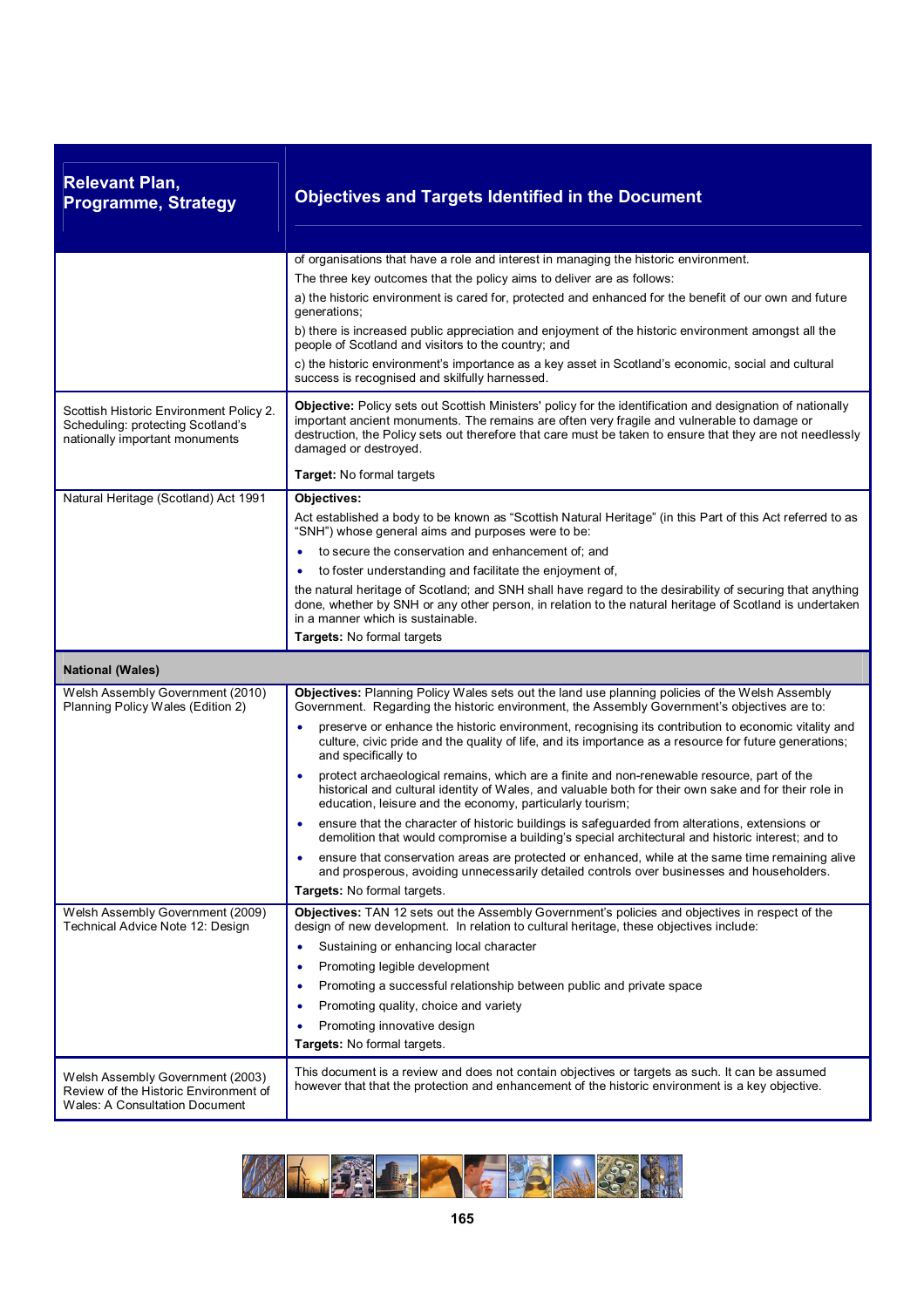| <b>Relevant Plan,</b><br><b>Programme, Strategy</b>                                                         | <b>Objectives and Targets Identified in the Document</b>                                                                                                                                                                                                                                                                                                                                                                                                                                                                                                                                                                                                                                                                                                                                         |
|-------------------------------------------------------------------------------------------------------------|--------------------------------------------------------------------------------------------------------------------------------------------------------------------------------------------------------------------------------------------------------------------------------------------------------------------------------------------------------------------------------------------------------------------------------------------------------------------------------------------------------------------------------------------------------------------------------------------------------------------------------------------------------------------------------------------------------------------------------------------------------------------------------------------------|
|                                                                                                             | Landscape                                                                                                                                                                                                                                                                                                                                                                                                                                                                                                                                                                                                                                                                                                                                                                                        |
| International / European (e.g. Directives)                                                                  |                                                                                                                                                                                                                                                                                                                                                                                                                                                                                                                                                                                                                                                                                                                                                                                                  |
| European Landscape Convention of<br>2000                                                                    | Objectives: Convention aims to encourage public authorities to adopt policies and measures at local,<br>regional, national and international level for protecting, managing and planning landscapes throughout<br>Europe. The European Landscape Convention introduced the concept of "landscape quality objectives"<br>into the protection, management and planning of geographical areas.                                                                                                                                                                                                                                                                                                                                                                                                      |
|                                                                                                             | Targets: No formal targets.                                                                                                                                                                                                                                                                                                                                                                                                                                                                                                                                                                                                                                                                                                                                                                      |
| <b>National (UK)</b>                                                                                        |                                                                                                                                                                                                                                                                                                                                                                                                                                                                                                                                                                                                                                                                                                                                                                                                  |
| Countryside and Rights of Way Act<br>(2000)                                                                 | Objectives: This Act increased the duty for provision of public access to the countryside and<br>strengthened legislation relating to SSSIs. In particular, it requires public bodies to further the<br>conservation and enhancement of SSSIs both in carrying out their operations, and in exercising their<br>decision making functions.                                                                                                                                                                                                                                                                                                                                                                                                                                                       |
|                                                                                                             | Targets: No formal targets, though close monitoring of indicators is to be undertaken.                                                                                                                                                                                                                                                                                                                                                                                                                                                                                                                                                                                                                                                                                                           |
| ODPM (2002) PPG17: Planning for<br>Open Space, Sport and Recreation<br>The National Parks and Access to the | Objectives: PPG17 does not contain a specific set of objectives. However, it does state that well-<br>designed and implemented planning policies for open space, sport and recreation are fundamental to<br>delivering broader Government objectives.<br>Open space and sports and recreational facilities that are of high quality should be recognised and<br>$\bullet$<br>given protection by Local Authorities; and<br>Subject to designated areas, Local Authorities should encourage the creation of sports and<br>$\bullet$<br>recreational facilities in countryside around towns and the development of areas of managed<br>countryside, such as countryside parks, community forests, and agricultural show-grounds.<br>Targets: Does not contain any specific targets.<br>Objectives: |
| Countryside Act 1949                                                                                        | An Act to:                                                                                                                                                                                                                                                                                                                                                                                                                                                                                                                                                                                                                                                                                                                                                                                       |
|                                                                                                             | make provision for National Parks and the establishment of a National Parks Commission;<br>to confer on the Nature Conservancy and local authorities powers for the establishment and<br>٠<br>maintenance of nature reserves;                                                                                                                                                                                                                                                                                                                                                                                                                                                                                                                                                                    |
|                                                                                                             | to make further provision for the recording, creation, maintenance and improvement of public paths<br>and for securing access to open country, and to amend the law relating to rights of way;                                                                                                                                                                                                                                                                                                                                                                                                                                                                                                                                                                                                   |
|                                                                                                             | to confer further powers for preserving and enhancing natural beauty;<br>and for matters connected with the purposes aforesaid.<br>٠                                                                                                                                                                                                                                                                                                                                                                                                                                                                                                                                                                                                                                                             |
|                                                                                                             | Targets: Ultimately seeks to conserve and protect countryside and National Parks through legislation.                                                                                                                                                                                                                                                                                                                                                                                                                                                                                                                                                                                                                                                                                            |
| The Natural Environment and Rural<br>Communities (NERC) Act 2006                                            | Objectives:<br>The Act<br>makes provision about bodies concerned with the natural environment and rural communities;<br>makes provision in connection with wildlife, sites of special scientific interest, National Parks and<br>٠<br>the Broads;<br>amends the law relating to rights of way;<br>٠<br>makes provision as to the Inland Waterways Amenity Advisory Council;<br>٠<br>provides for flexible administrative arrangements in connection with functions relating to the<br>environment and rural affairs and certain other functions; and for connected purposes.                                                                                                                                                                                                                     |
|                                                                                                             | Targets: Legislation rather than targets in Act.                                                                                                                                                                                                                                                                                                                                                                                                                                                                                                                                                                                                                                                                                                                                                 |
| 1967 Forestry Act (as amended 1999)                                                                         | Objectives: Act restricts and regulates the felling of trees using legislation, under the Forestry                                                                                                                                                                                                                                                                                                                                                                                                                                                                                                                                                                                                                                                                                               |

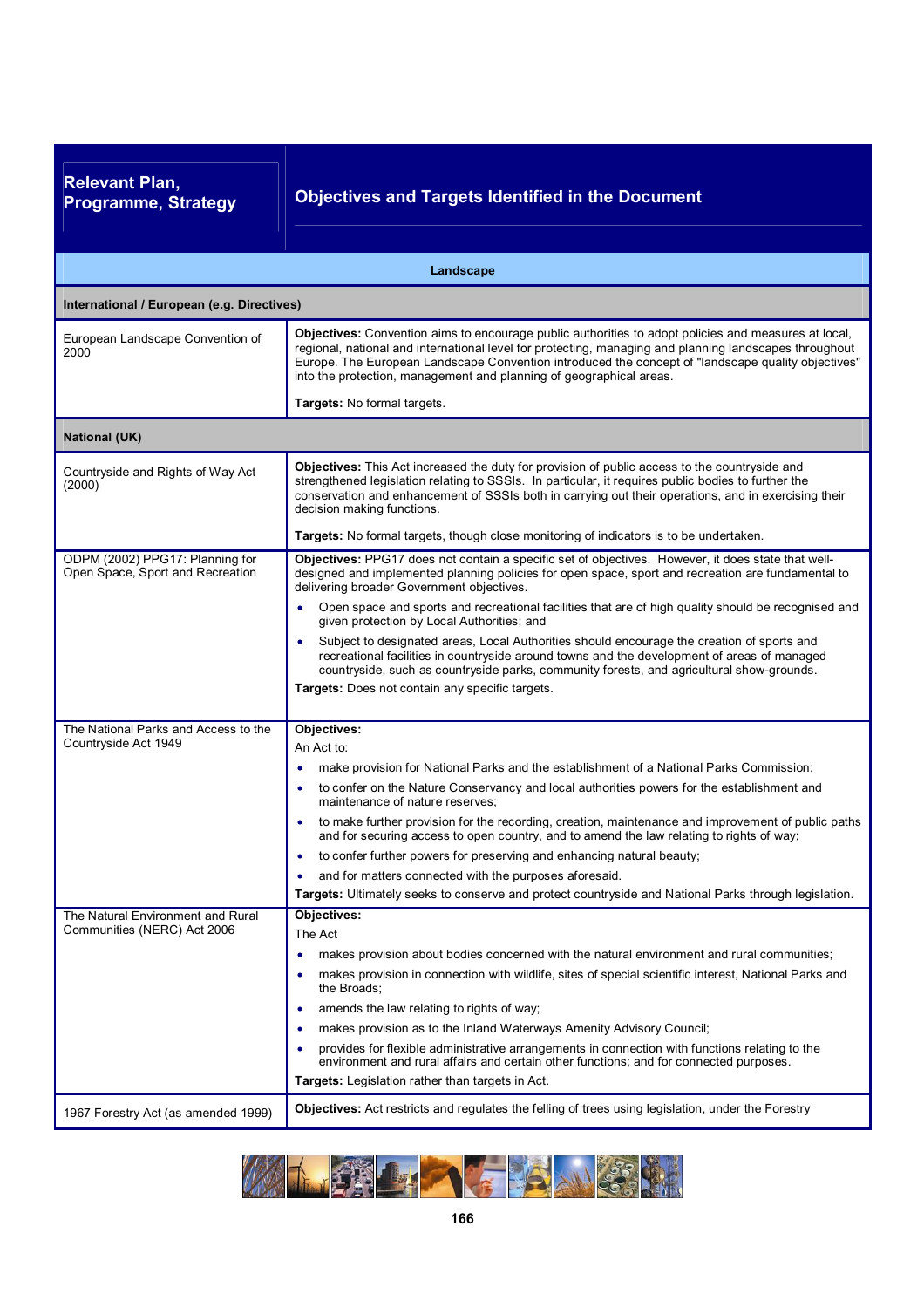| <b>Relevant Plan,</b><br><b>Programme, Strategy</b>                                                                                                | <b>Objectives and Targets Identified in the Document</b>                                                                                                                                                                                                                                                                                                                                                                                                                                                                                                                                        |
|----------------------------------------------------------------------------------------------------------------------------------------------------|-------------------------------------------------------------------------------------------------------------------------------------------------------------------------------------------------------------------------------------------------------------------------------------------------------------------------------------------------------------------------------------------------------------------------------------------------------------------------------------------------------------------------------------------------------------------------------------------------|
|                                                                                                                                                    | Commission.<br>Targets: No formal targets.                                                                                                                                                                                                                                                                                                                                                                                                                                                                                                                                                      |
| 1968 Countryside Act                                                                                                                               | Objectives: An Act to enlarge the functions of the Agency established under the National Parks and<br>Access to the Countryside Act 1949, to confer new powers on local authorities and other bodies for the<br>conservation and enhancement of natural beauty and for the benefit of those resorting to the<br>countryside and to make other provision for the matters dealt with in the Act of 1949 and generally as<br>respects the countryside, and to amend the law about trees and woodlands, and footpaths and<br>bridleways, and other public paths.<br>Targets: No formal targets.     |
| 1986 Agriculture Act (with numerous<br>revisions)                                                                                                  | Objectives: An Act covering the provision of agricultural services & goods, agricultural marketing,<br>compensation to tenants for milk quotas, conservation and farm grants.                                                                                                                                                                                                                                                                                                                                                                                                                   |
| Commons Act 2006                                                                                                                                   | Objectives: Act to protect common land and promote sustainable farming, public access to the<br>countryside and the interests of wildlife. The Acts implementation is based around four themes;<br>registration, management, works and town and village greens.<br>Targets: No formal targets                                                                                                                                                                                                                                                                                                   |
| PPG 2: Green Belts (ODPM, 1995,<br>Amended 2001)                                                                                                   | Objectives:<br>Provide opportunities for access to the open countryside for the urban population<br>$\bullet$<br>Provide opportunities for outdoor sport and outdoor recreation near urban areas<br>$\bullet$<br>Retain attractive landscapes, and enhance landscapes near to where people live<br>$\bullet$<br>Improve damaged and derelict land around towns<br>$\bullet$<br>Secure nature conservation interest<br>Retain land in agricultural forestry and related uses<br>Targets: No relevant targets or indicators                                                                       |
| Communities and Local Government<br>(2010) Consultation Paper a new<br>Planning Policy Statement: Planning<br>for a Natural and Health Environment | Objectives: Once approved, this PPS will replace PPS9, PPG17, PPG20 and PPS7 in so far as it<br>relates to landscape protection, soil and agricultural land quality, forestry, coastal access, heritage<br>coast and the undeveloped coast. With regard to landscape, it states that planning permissions<br>granted for major developments in nationally designated areas should be carried out to high<br>environmental standards through the use of conditions where necessary.<br>Targets: No formal targets.                                                                               |
| <b>National (MOD)</b>                                                                                                                              |                                                                                                                                                                                                                                                                                                                                                                                                                                                                                                                                                                                                 |
| MOD JSP 362 - Defence Lands<br>Handbook, Chapter 5 (Natural<br>Environment - Conservation).                                                        | Objectives:<br>Promote the objectives of statutory designated areas (NPs and AONBs) wherever possible.<br>$\bullet$<br>In respect of landscape designations, reasonable measures should be undertaken to mitigate the<br>$\bullet$<br>impacts of any development proposals on landscape character.<br>Management of sites should seek to maintain the character of the landscape by safeguarding and,<br>$\bullet$<br>where practicable, enhancing or developing significant landscape features, such as woodland, dry<br>stone walls or hedges.<br>Targets: No relevant targets or indicators. |
| <b>National (Scotland)</b>                                                                                                                         |                                                                                                                                                                                                                                                                                                                                                                                                                                                                                                                                                                                                 |
| Scottish Government (2010) Scottish<br><b>Planning Policy</b>                                                                                      | Objectives: Scottish Planning Policy (SPP) sets out the following broad principles with regard to<br>landscape:<br>Planning authorities should take a broader approach to landscape and natural heritage than just<br>conserving designated or protected sites and species, taking into account the ecosystems and<br>natural processes in their area.                                                                                                                                                                                                                                          |

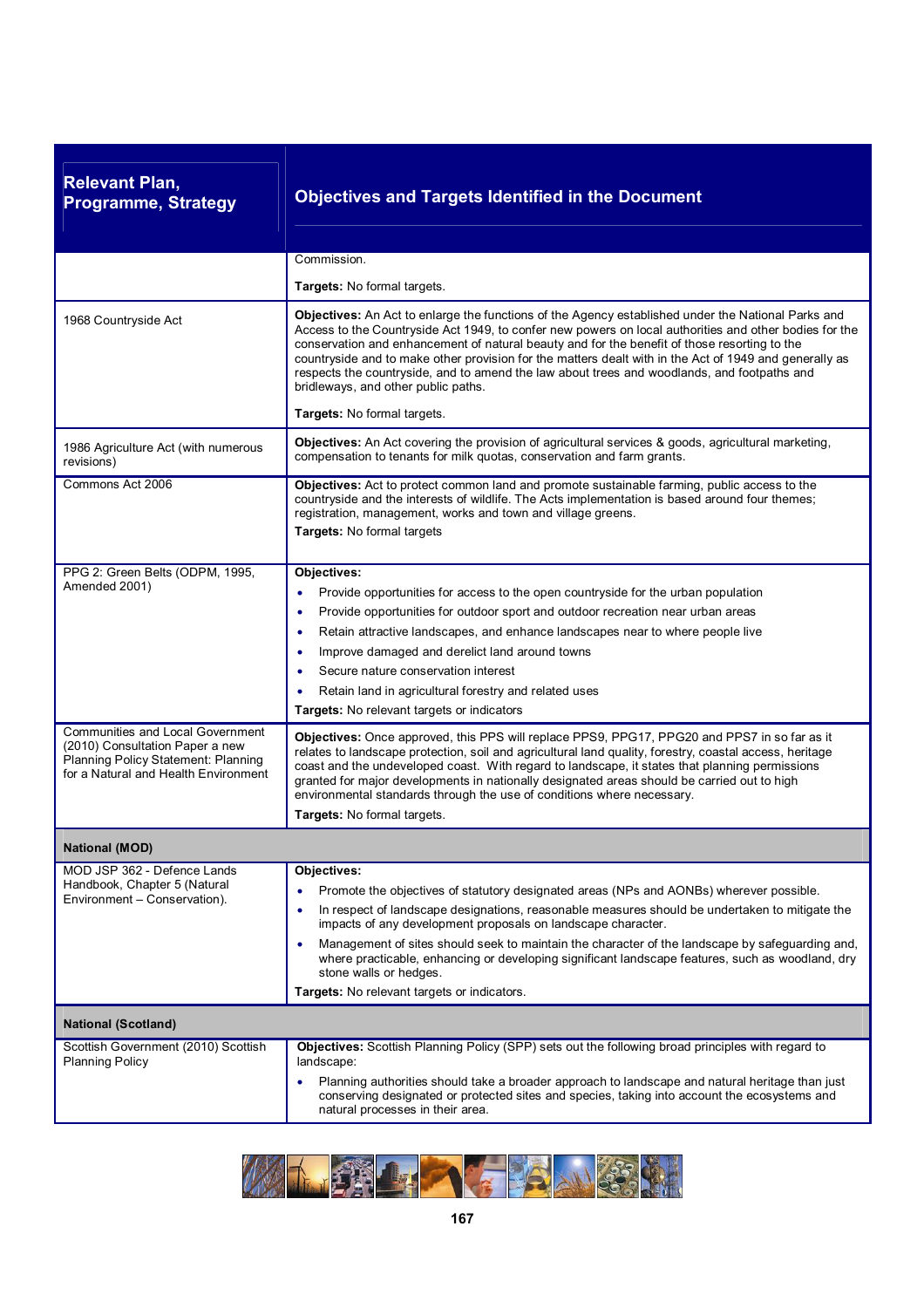| <b>Relevant Plan,</b><br><b>Programme, Strategy</b> | <b>Objectives and Targets Identified in the Document</b>                                                                                                                                                                                                                                                                                                                                                                                                                                                                                                                                                                                                                                                                                             |
|-----------------------------------------------------|------------------------------------------------------------------------------------------------------------------------------------------------------------------------------------------------------------------------------------------------------------------------------------------------------------------------------------------------------------------------------------------------------------------------------------------------------------------------------------------------------------------------------------------------------------------------------------------------------------------------------------------------------------------------------------------------------------------------------------------------------|
|                                                     | The natural and cultural components of the landscape should be considered together, and<br>opportunities for enhancement or restoration of degraded landscapes, particularly those affecting<br>communities, should be promoted                                                                                                                                                                                                                                                                                                                                                                                                                                                                                                                      |
|                                                     | The most sensitive landscapes may have little or no capacity to accept new development. Areas of<br>wild land character in some of Scotland's remoter upland, mountain and coastal areas are very<br>sensitive to any form of development or intrusive human activity and planning authorities should<br>safequard the character of these areas.                                                                                                                                                                                                                                                                                                                                                                                                     |
|                                                     | Landscapes and the natural heritage are sensitive to inappropriate development and planning<br>authorities should ensure that potential effects, including the cumulative effect of incremental<br>changes, are considered when deciding planning applications.                                                                                                                                                                                                                                                                                                                                                                                                                                                                                      |
|                                                     | While the protection of the landscape and natural heritage may sometimes impose constraints on<br>development, with careful planning and design the potential for conflict can be minimised and the<br>potential for enhancement maximised.                                                                                                                                                                                                                                                                                                                                                                                                                                                                                                          |
|                                                     | Planning authorities should apply the precautionary principle where the impacts of a proposed<br>development on nationally or internationally significant landscape or natural heritage resources are<br>uncertain but there is sound evidence for believing that significant irreversible damage could occur.<br>Where the precautionary principle is justified, modifications to the proposal which would eliminate<br>the risk of irreversible damage should be considered. The precautionary principle should not be<br>used to impede development unnecessarily. Where development is constrained on the grounds of<br>uncertainty, the potential for research, surveys or assessments to remove or reduce uncertainty<br>should be considered. |
|                                                     | Targets: No formal targets                                                                                                                                                                                                                                                                                                                                                                                                                                                                                                                                                                                                                                                                                                                           |
| National Trust for Scotland Landscape               | Objectives: The overall aim of this policy is to promote and conserve landscapes that:                                                                                                                                                                                                                                                                                                                                                                                                                                                                                                                                                                                                                                                               |
| Policy (2005)                                       | Encompass Scotland's distinctive, local and diverse natural landforms, habitats and biodiversity<br>٠                                                                                                                                                                                                                                                                                                                                                                                                                                                                                                                                                                                                                                                |
|                                                     | Celebrate Scotland's rich and varied cultural heritage<br>٠                                                                                                                                                                                                                                                                                                                                                                                                                                                                                                                                                                                                                                                                                          |
|                                                     | Reflect the achievements of its people and the aesthetic appreciation of its scenery<br>$\bullet$                                                                                                                                                                                                                                                                                                                                                                                                                                                                                                                                                                                                                                                    |
|                                                     | Include places of tranquillity, wildness, drama and beauty<br>$\bullet$                                                                                                                                                                                                                                                                                                                                                                                                                                                                                                                                                                                                                                                                              |
|                                                     | Improve our quality of life and sense of well-being.<br>٠                                                                                                                                                                                                                                                                                                                                                                                                                                                                                                                                                                                                                                                                                            |
|                                                     | Targets: No formal targets                                                                                                                                                                                                                                                                                                                                                                                                                                                                                                                                                                                                                                                                                                                           |
| SPP11 Open Space and Physical                       | Objectives:                                                                                                                                                                                                                                                                                                                                                                                                                                                                                                                                                                                                                                                                                                                                          |
| Activity (2007)                                     | To protect and enhance open space;                                                                                                                                                                                                                                                                                                                                                                                                                                                                                                                                                                                                                                                                                                                   |
|                                                     | To ensure a strategic approach to open space and other opportunities for sport and recreation by<br>requiring local authorities to undertake an open space audit and prepare an open space strategy<br>for their area;                                                                                                                                                                                                                                                                                                                                                                                                                                                                                                                               |
|                                                     | To protect and support opportunities for sport and recreation;                                                                                                                                                                                                                                                                                                                                                                                                                                                                                                                                                                                                                                                                                       |
|                                                     | To provide guidance on the quality and accessibility of open space in new developments and on<br>providing for its long-term maintenance and management; and                                                                                                                                                                                                                                                                                                                                                                                                                                                                                                                                                                                         |
|                                                     | To provide guidance on planning for development of new indoor and outdoor facilities for sport and<br>٠<br>recreation.                                                                                                                                                                                                                                                                                                                                                                                                                                                                                                                                                                                                                               |
|                                                     | Targets: No formal targets.                                                                                                                                                                                                                                                                                                                                                                                                                                                                                                                                                                                                                                                                                                                          |
| The Countryside (Scotland) Act 1967                 | <b>Objectives:</b> access to open country and public paths & long-distance routes.                                                                                                                                                                                                                                                                                                                                                                                                                                                                                                                                                                                                                                                                   |
|                                                     | Targets: No formal targets.                                                                                                                                                                                                                                                                                                                                                                                                                                                                                                                                                                                                                                                                                                                          |
| National Parks (Scotland) Act 2000                  | Scottish National Parks deliver more integrated management of areas of outstanding natural and<br>cultural heritage. They have the following four aims:                                                                                                                                                                                                                                                                                                                                                                                                                                                                                                                                                                                              |
|                                                     | to conserve and enhance the natural and cultural heritage;                                                                                                                                                                                                                                                                                                                                                                                                                                                                                                                                                                                                                                                                                           |
|                                                     | to promote the sustainable use of the natural resources of the area;                                                                                                                                                                                                                                                                                                                                                                                                                                                                                                                                                                                                                                                                                 |
|                                                     | to promote understanding and enjoyment (including enjoyment in the form of recreation) of the<br>special qualities of the area by the public; and                                                                                                                                                                                                                                                                                                                                                                                                                                                                                                                                                                                                    |
|                                                     | to promote sustainable social and economic development of the communities of the area<br>٠                                                                                                                                                                                                                                                                                                                                                                                                                                                                                                                                                                                                                                                           |

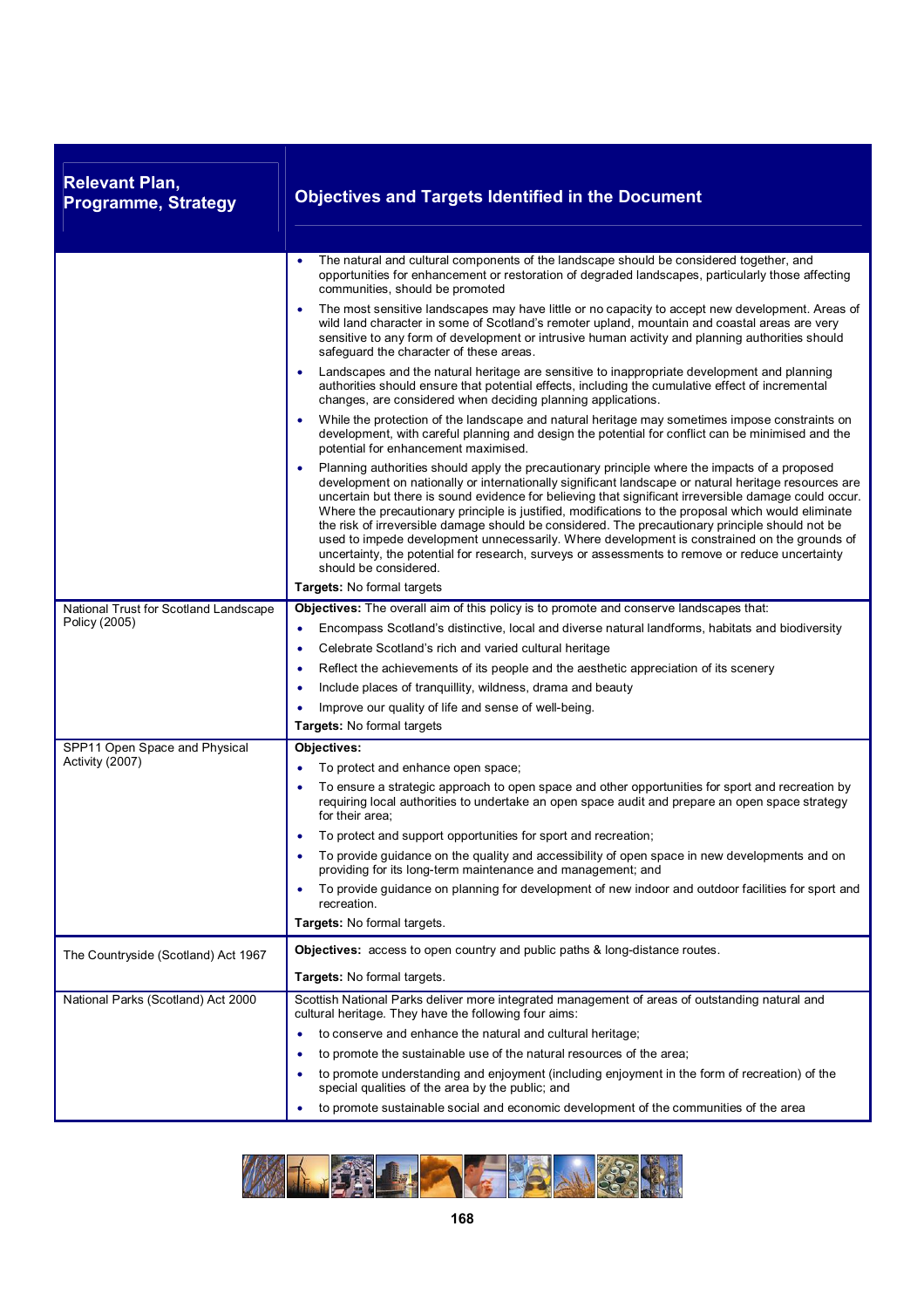| <b>Relevant Plan,</b><br><b>Programme, Strategy</b>                   | <b>Objectives and Targets Identified in the Document</b>                                                                                                                                                         |  |
|-----------------------------------------------------------------------|------------------------------------------------------------------------------------------------------------------------------------------------------------------------------------------------------------------|--|
|                                                                       | The National Park Authority for each National Park has responsibility for drawing up a National Park<br>Plan and ensuring its implementation.                                                                    |  |
|                                                                       | Targets: No formal targets.                                                                                                                                                                                      |  |
| Forestry Commission Scotland (2006)                                   | Objectives:                                                                                                                                                                                                      |  |
| Scottish Forestry Strategy                                            | Seven key themes will help achieve the Strategy's vision:                                                                                                                                                        |  |
|                                                                       | Using forestry, and adapting forestry practices, to help reduce the impact of climate change and<br>help Scotland adapt to its changing climate.                                                                 |  |
|                                                                       | Getting the most from Scotland's increasing and sustainable timber resource.<br>$\bullet$                                                                                                                        |  |
|                                                                       | Strengthening forestry through business development to underpin sustainable forest management<br>and support economic growth and employment across Scotland.                                                     |  |
|                                                                       | Improving the quality of life and well-being of people by supporting community development across<br>Scotland.                                                                                                   |  |
|                                                                       | Making access to, and enjoyment of, woodlands easier for everyone - to help improve physical and<br>mental health in Scotland.                                                                                   |  |
|                                                                       | Protecting the environmental quality of our natural resources (water, soil and air), contributing to<br>$\bullet$<br>and improving our scenery, and helping to make the most of our unique historic environment. |  |
|                                                                       | Helping to restore, maintain and enhance Scotland's biodiversity, and increasing awareness and<br>enjoyment of it.                                                                                               |  |
|                                                                       | Targets:                                                                                                                                                                                                         |  |
|                                                                       | See Scotland's woodlands increase from 17.1% of our land area to about 25%.                                                                                                                                      |  |
|                                                                       | The Scottish Executive has two wider commitments relevant to forestry:                                                                                                                                           |  |
|                                                                       | Bringing 80% of the special features on Scotland's nationally important nature sites into favourable<br>condition by March 2008                                                                                  |  |
|                                                                       | The forestry sector delivering annual carbon savings of 0.6 million tonnes of carbon (MtC) by 2010,<br>0.8 MtC by 2015 and 1.0 MtC by 2020.                                                                      |  |
| <b>National (Wales)</b>                                               |                                                                                                                                                                                                                  |  |
| Welsh Assembly Government (2010)<br>Planning Policy Wales (Edition 2) | Objectives: Planning Policy Wales sets out the land use planning policies of the Welsh Assembly<br>Government. Regarding landscape, the Assembly Government's objectives are to:                                 |  |
|                                                                       | promote the conservation of landscape and biodiversity, in particular the conservation of native<br>wildlife and habitats;                                                                                       |  |
|                                                                       | ensure that action in Wales contributes to meeting international responsibilities and obligations for<br>the natural environment; and                                                                            |  |
|                                                                       | ensure that statutorily designated sites are properly protected and managed;                                                                                                                                     |  |
|                                                                       | Targets: No formal targets.                                                                                                                                                                                      |  |

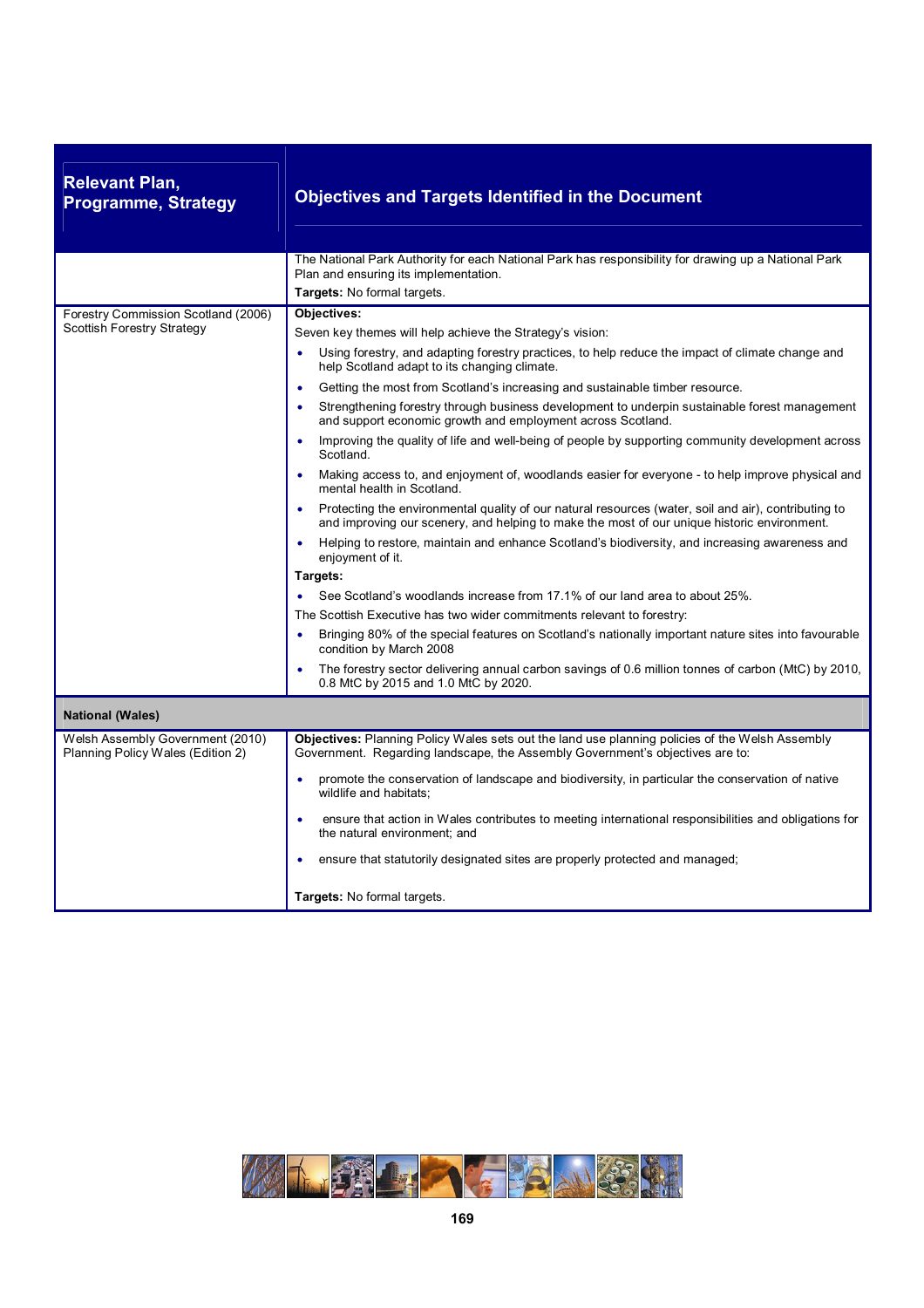

## **Submarine Dismantling Project SEA Scoping Report Annex C – Abbreviations and Glossary**

**June 2010** 

**Defence Equipment & Support**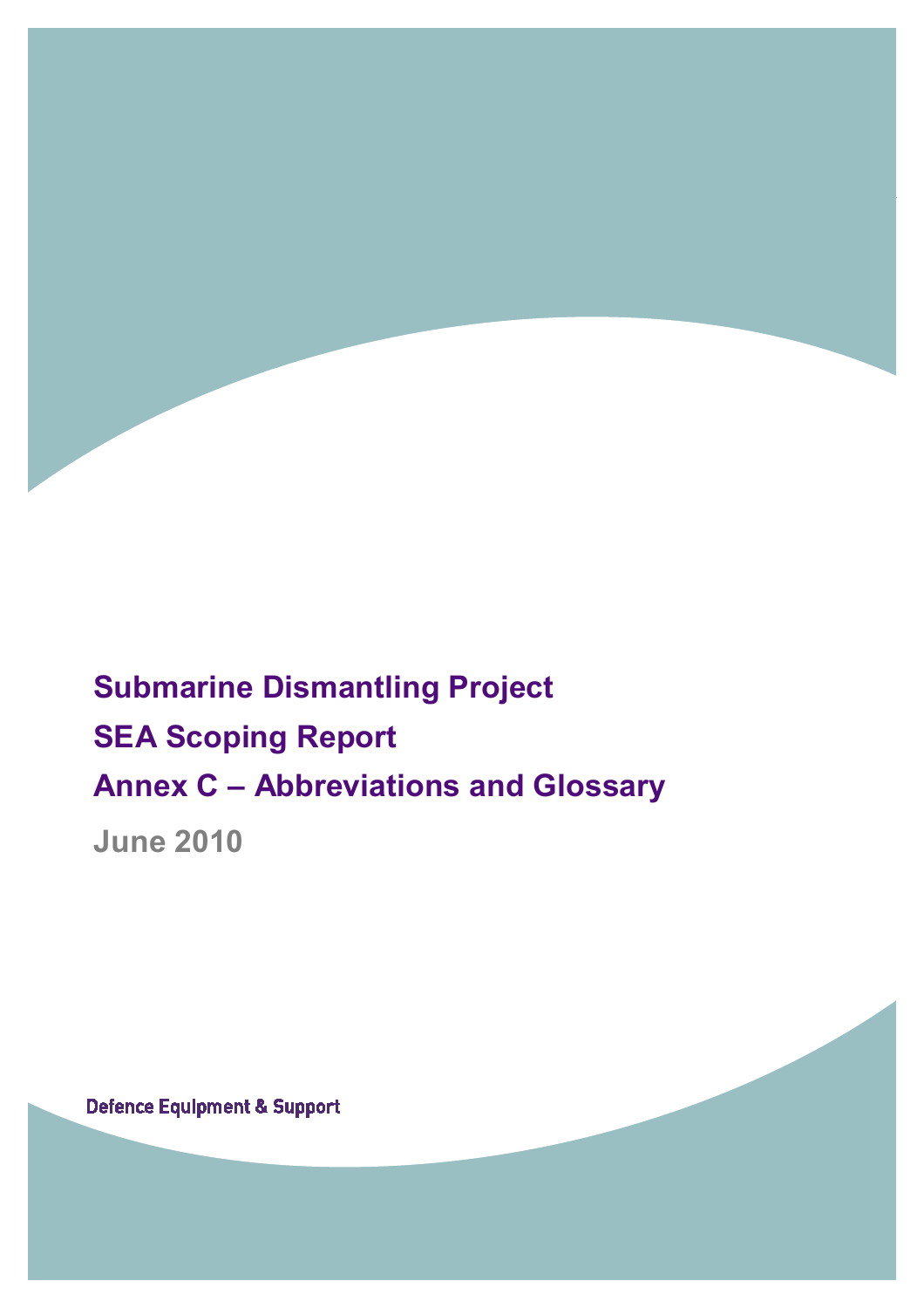| <b>ALARP</b>  | As Low As Reasonably Practicable                                        |
|---------------|-------------------------------------------------------------------------|
| <b>AONB</b>   | Area of Outstanding Natural Beauty                                      |
| <b>AQMA</b>   | Air Quality Management Area                                             |
| <b>BAP</b>    | <b>Biodiversity Action Plan</b>                                         |
| <b>BPEO</b>   | <b>Best Practicable Environmental Option</b>                            |
| <b>CADMID</b> | Concept, Assessment, Development, Manufacture, In-service Disposal      |
| <b>CAMS</b>   | <b>Catchment Abstraction Management Strategies</b>                      |
| <b>CCL</b>    | <b>Climate Change Levy</b>                                              |
| <b>CIOP</b>   | <b>Consultation on ISOLUS Outline Proposals</b>                         |
| <b>CLG</b>    | Department for Communities and Local Government                         |
| <b>CoRWM</b>  | Committee on Radioactive Waste Management                               |
| <b>DBERR</b>  | Department of Business, Enterprise and Regulatory Reform (formerly DTI) |
| <b>DCLG</b>   | Department for Communities and Local Government (formerly ODPM)         |
| <b>DDLP</b>   | De-Equip, De-fuel and Lay-Up Preparations                               |
| <b>DE</b>     | <b>Defence Estates</b>                                                  |
| <b>DECC</b>   | Department of Energy and Climate Change                                 |
| DE&S          | Defence Equipment and Support                                           |
| Defra         | Department for Environment, Farming and Rural Affairs                   |
| <b>ISM</b>    | <b>In-Service Submarines</b>                                            |
| <b>DfT</b>    | Department for Transport                                                |
| <b>DISM</b>   | <b>Director In-Service Submarines</b>                                   |
| <b>DNEB</b>   | Defence Nuclear Executive Board                                         |
| <b>DNSR</b>   | Defence Nuclear Safety Regulator                                        |
| <b>DoENI</b>  | Department of Environment Northern Ireland                              |
| <b>DWS</b>    | <b>Drinking Water Standards</b>                                         |
| <b>DWSP</b>   | <b>Drinking Water Safety Plans</b>                                      |
| EA            | <b>Environment Agency</b>                                               |
| <b>EIA</b>    | <b>Environmental Impact Assessment</b>                                  |
| <b>ETS</b>    | <b>Emission Trading Scheme</b>                                          |
| EU            | European Union                                                          |
| <b>FEC</b>    | <b>ISOLUS Front End Consultation</b>                                    |
| <b>GHG</b>    | Greenhouse Gas                                                          |
| <b>HRA</b>    | <b>Habitats Regulation Assessment</b>                                   |

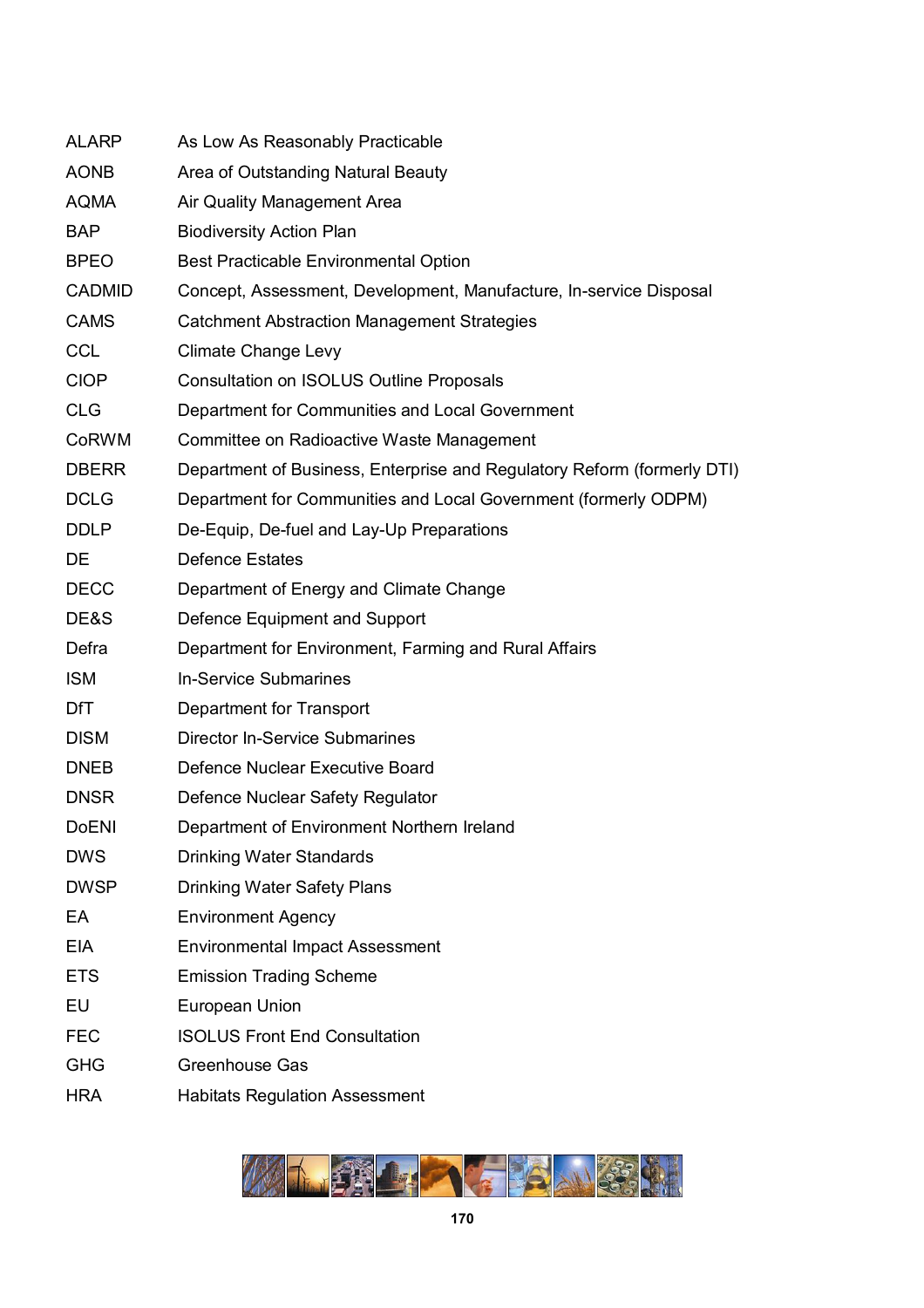| <b>HSE</b>    | <b>Health and Safety Executive</b>                                    |
|---------------|-----------------------------------------------------------------------|
| <b>HLW</b>    | <b>Higher-Level Waste</b>                                             |
| IAB           | <b>Investment Approval Board</b>                                      |
| <b>IAG</b>    | ISOLUS Advisory Group (now the SDP Advisory Group)                    |
| <b>IEEM</b>   | Institute of Ecology and Environmental Management                     |
| <b>ILW</b>    | Intermediate Level Waste                                              |
| <b>IPT</b>    | <b>Integrated Project Team</b>                                        |
| <b>ISOLUS</b> | Interim Storage of Laid-Up Submarines                                 |
| <b>KUR</b>    | Key User requirement                                                  |
| <b>LDD</b>    | <b>Local Development Document</b>                                     |
| LLW           | Low Level Waste                                                       |
| <b>LNR</b>    | <b>Local Nature Reserve</b>                                           |
| <b>LUSM</b>   | Laid-Up Submarine                                                     |
| <b>MGBC</b>   | Main Gate Business Case                                               |
| <b>MISG</b>   | MOD ISOLUS Steering Group (now the SDP Steering Group)                |
| <b>MNR</b>    | <b>Marine Nature Reserves</b>                                         |
| <b>NBC</b>    | Naval Base Commander                                                  |
| <b>NDA</b>    | <b>Nuclear Decommissioning Authority</b>                              |
| <b>NGO</b>    | Non-Governmental Organisations                                        |
| <b>NII</b>    | Nuclear Installations Inspectorate of the Health and Safety Executive |
| <b>NNR</b>    | <b>National Nature Reserves</b>                                       |
| <b>NPS</b>    | <b>National Policy Statement</b>                                      |
| <b>NVZ</b>    | Nitrate Vulnerable Zone                                               |
| <b>ODPM</b>   | Office of the Deputy Prime Minister (now CLG)                         |
| <b>OGC</b>    | <b>Office of Government Commerce</b>                                  |
| <b>OGD</b>    | <b>Other Government Departments</b>                                   |
| <b>OJEU</b>   | Official Journal of European Union                                    |
| <b>ONS</b>    | <b>Office of National Statistics</b>                                  |
| <b>OSPAR</b>  | Oslo-Paris Agreement on the Protection of the North-East Atlantic     |
| <b>PMP</b>    | Project Management Plan                                               |
| <b>PPG</b>    | <b>Planning Policy Guidance</b>                                       |
| <b>PPS</b>    | <b>Planning Policy Statement</b>                                      |
| <b>RN</b>     | Royal Navy                                                            |

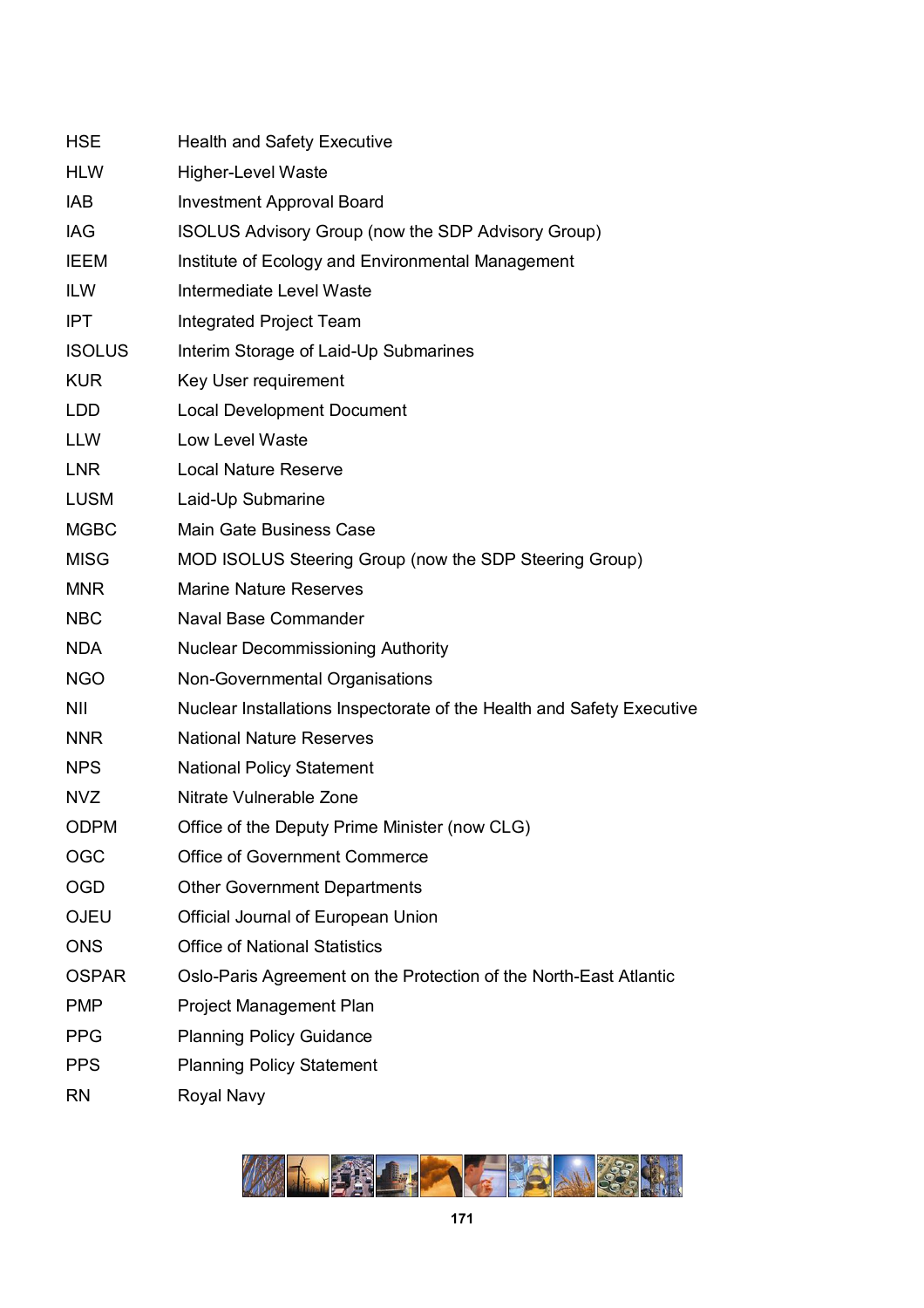| <b>RSS</b>    | <b>Regional Spatial Strategy</b>                                                      |
|---------------|---------------------------------------------------------------------------------------|
| <b>SAC</b>    | Special Area of Conservation                                                          |
| <b>SAM</b>    | <b>Scheduled Ancient Monument</b>                                                     |
| <b>SDP</b>    | <b>Submarine Dismantling Project</b>                                                  |
| <b>SE</b>     | <b>Scottish Executive</b>                                                             |
| <b>SEA</b>    | <b>Strategic Environmental Assessment</b>                                             |
| <b>SEPA</b>   | <b>Scottish Environmental Protection Agency</b>                                       |
| <b>SOGE</b>   | Sustainable Operations on the Government Estate (govt-wide sustainable devt. targets) |
| <b>SPA</b>    | <b>Special Protection Area</b>                                                        |
| SSSI          | Site of Special Scientific Interest                                                   |
| <b>ToR</b>    | <b>Terms of Reference</b>                                                             |
| UK            | United Kingdom                                                                        |
| <b>UKCIP</b>  | UK Climate Impacts Programme                                                          |
| <b>UNFCCC</b> | United Nations Framework Convention on Climate Change                                 |
| <b>WCA</b>    | <b>Wildlife and Countryside Act</b>                                                   |
| <b>WFD</b>    | <b>Water Framework Directive</b>                                                      |

#### **Glossary of Relevant Terms**

- Term Description
- Authorisation Authorisations allow specific defence-related nuclear activity to take place at a specific site. Such 'Authorised' sites are not subject to the Nuclear Installations Act (unlike civil nuclear sites) and so activities are not formally 'Licensed.' Instead, Authorisations are granted by the Defence Nuclear Safety Regulator.
- Cut out This term is used to refer to the option of cutting out the complete Reactor Compartment, thus separating it from the rest of the submarine. The RC is then stored intact. .
- Cut up This term is used to refer to the option of cutting up the Reactor Compartment and the items within it to reduce their size, so that the radioactive waste can be packaged in appropriate containers for storage and transport. .
- DDLP De-fuel, de-equip and lay-up preparation this is the process for preparing redundant submarines for storage. The high-level radioactive waste fuel is removed; security and re-usable equipment is then removed, and the submarine prepared for safe afloat storage.
- ILW Intermediate level waste Intermediate Level Waste is radioactive waste with a radiological activity above 4 Giga Becquerels (GBq) per tonne of alpha or 12 GBq/tonne of betagamma decay, but which does not generate sufficient levels of heat to require it to be

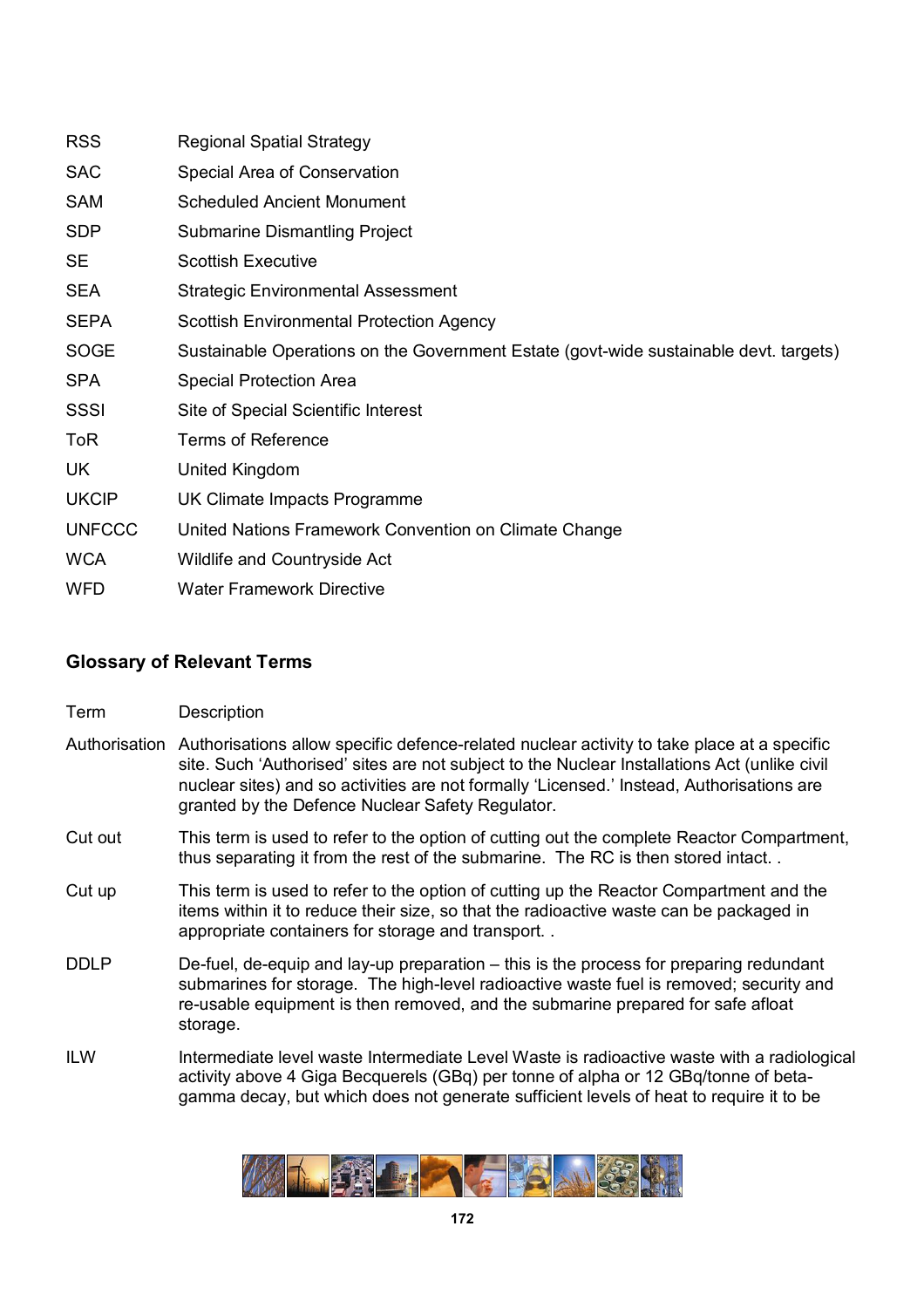cooled.

- License A nuclear License allows specific nuclear activities to take place at a specific site. Such 'Licensed' sites are subject to the Nuclear Installations Act (1965), with Authorisations being granted by the Nuclear Installations Inspectorate. Nuclear power stations and other civil activities are Licensed in this way.
- LLW Low level waste Low Level Waste is defined as radioactive waste that has below 4 Gbq/ tonne of alpha activity and below 12 GBq/ tonne of beta-gamma activity. It covers a variety of materials which arise principally as lightly contaminated miscellaneous scrap and redundant equipment.
- Ramsar Sites The Convention on Wetlands of International Importance especially as Waterfowl Habitat (the Ramsar Convention), adopted in 1971, entered into force in 1975. The Convention provides a framework for international cooperation for the conservation and wise use of wetlands. Parties are to designate suitable wetlands for inclusion in the List of Wetlands of International Importance, to formulate and implement their planning so as to promote the conservation of wetlands included in the List and the wise use of all wetlands in their territory.
- RC Reactor Compartment the central 'slice' of the submarine which contains the nuclear reactor and associated pipe-work.
- Repository A permanent disposal facility for radioactive wastes.
- RPV Reactor Pressure Vessel this contains the nuclear reactor and is located within the Reactor Compartment.
- VLLW Very low level waste this is radioactive waste with very low levels of radioactivity, which can be disposed of to an ordinary landfill site.

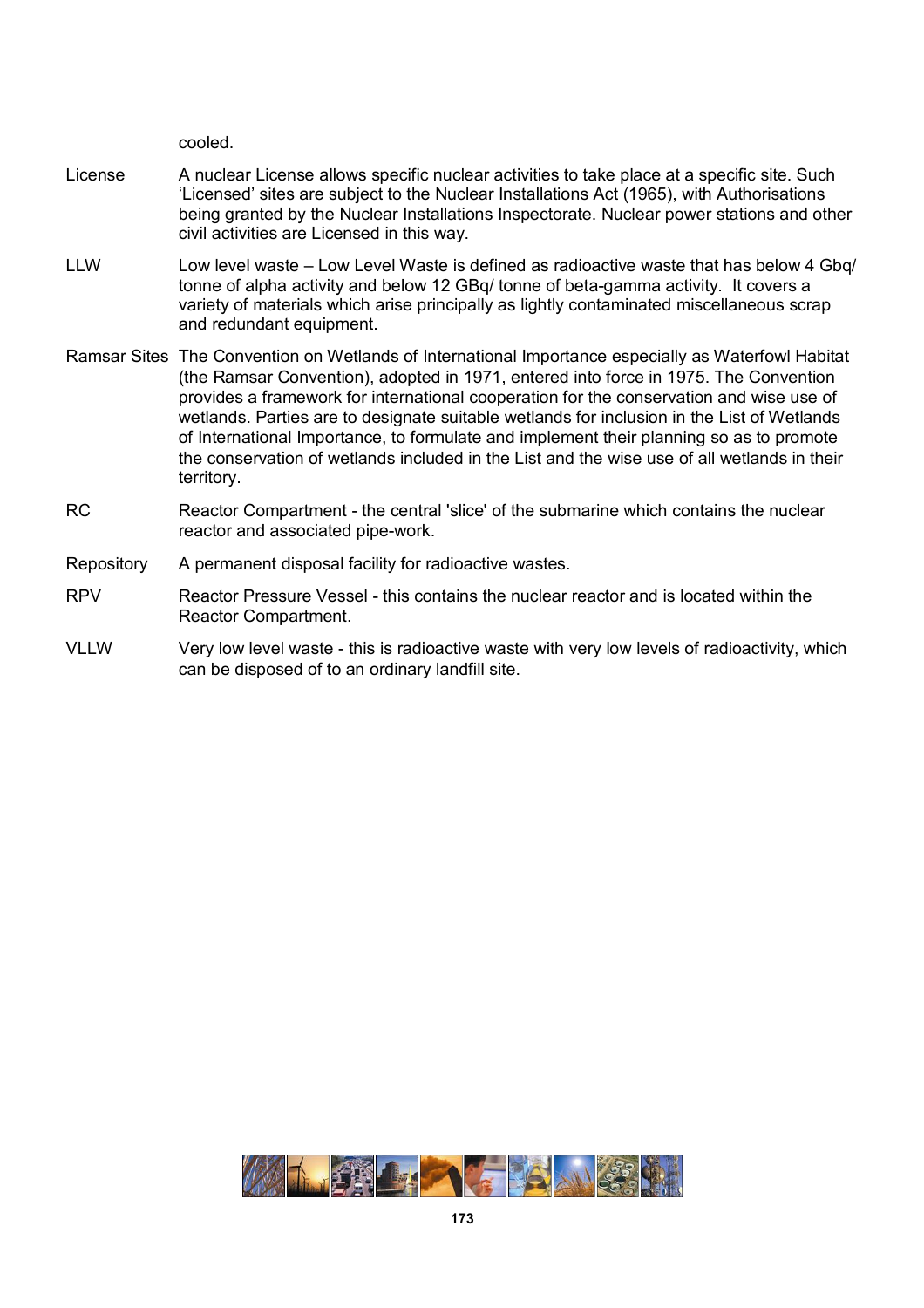

**Submarine Dismantling Project SEA Scoping Report Annex D – Quality Assurance** 

**Defence Equipment & Support**